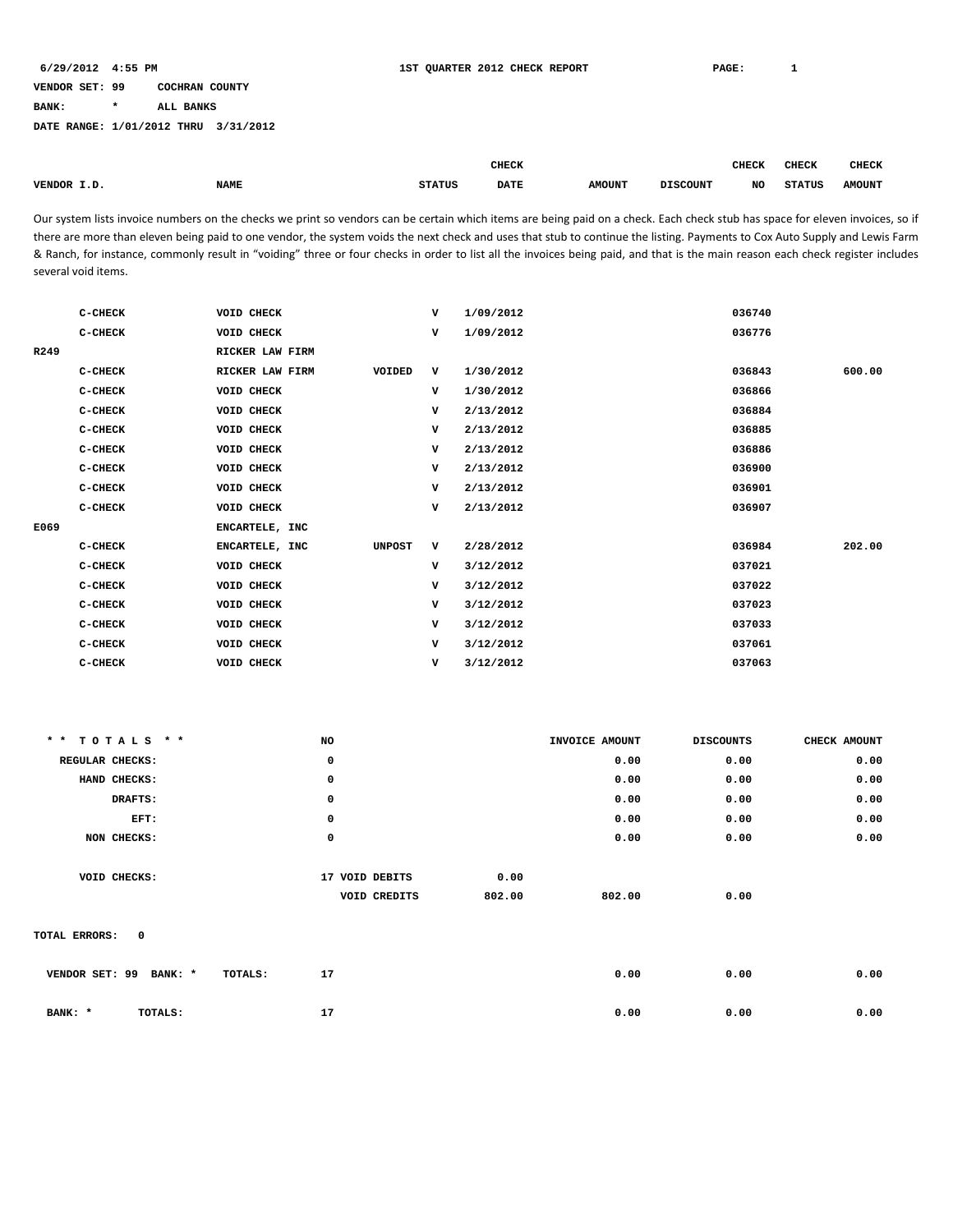**BANK: CC REGULAR NON-P/R PAYABLES**

|             |                      |                                 |                | <b>CHECK</b>         |               |                 | <b>CHECK</b> | <b>CHECK</b>  | <b>CHECK</b>  |
|-------------|----------------------|---------------------------------|----------------|----------------------|---------------|-----------------|--------------|---------------|---------------|
| VENDOR I.D. |                      | <b>NAME</b>                     | <b>STATUS</b>  | <b>DATE</b>          | <b>AMOUNT</b> | <b>DISCOUNT</b> | NO           | <b>STATUS</b> | <b>AMOUNT</b> |
|             |                      |                                 |                |                      |               |                 |              |               |               |
| W092        |                      | WTG FUELS, INC                  |                |                      |               |                 |              |               |               |
|             | I-15006-03496 DEC11  | <b>SHERIFF</b>                  | v              | 12/12/2011           |               |                 | 036608       |               | 1,864.96CR    |
|             |                      |                                 |                |                      |               |                 |              |               |               |
| W092        |                      | WTG FUELS, INC                  |                |                      |               |                 |              |               |               |
|             | M-CHECK              | WTG FUELS, INC<br><b>UNPOST</b> | v              | 1/30/2012            |               |                 | 036608       |               | 1,864.96CR    |
| A075        |                      | <b>BRENDA AKIN</b>              |                |                      |               |                 |              |               |               |
|             | I-GR JURY 1/5/12     | DISTRICT COURT                  | R              | 1/05/2012            |               |                 | 036710       |               |               |
|             | 10 435-5491          | GRAND JURY                      | GRAND JURY SVC |                      | 40.00         |                 |              |               | 40.00CR       |
|             |                      |                                 |                |                      |               |                 |              |               |               |
| A185        |                      | LANDRA ALBUS                    |                |                      |               |                 |              |               |               |
|             | I-GR JURY 1/5/12     | DISTRICT COURT                  | $\mathbb{R}$   | 1/05/2012            |               |                 | 036711       |               |               |
|             | 10 435-5491          | GRAND JURY                      | GRAND JURY SVC |                      | 40.00         |                 |              |               | 40.00CR       |
|             |                      |                                 |                |                      |               |                 |              |               |               |
| A232        |                      | <b>JESSE ALVAREZ</b>            |                |                      |               |                 |              |               |               |
|             | $I-GR$ JURY $1/5/12$ | DISTRICT COURT                  | R              | 1/05/2012            |               |                 | 036712       |               |               |
|             | 10 435-5491          | GRAND JURY                      | GRAND JURY SVC |                      | 40.00         |                 |              |               | 40.00CR       |
|             |                      |                                 |                |                      |               |                 |              |               |               |
| B012        |                      | JOHN H. BARKER                  |                |                      |               |                 |              |               |               |
|             | $I-GR$ JURY $1/5/12$ | DISTRICT COURT                  | R              | 1/05/2012            |               |                 | 036713       |               |               |
|             | 10 435-5491          | GRAND JURY                      | GRAND JURY SVC |                      | 15.00         |                 |              |               | 15.00CR       |
| B119        |                      | CHERYL BUTLER                   |                |                      |               |                 |              |               |               |
|             | $I-GR$ JURY $1/5/12$ | DISTRICT COURT                  | $\mathbb{R}$   | 1/05/2012            |               |                 | 036714       |               |               |
|             | 10 435-5491          | GRAND JURY                      | GRAND JURY SVC |                      | 40.00         |                 |              |               | 40.00CR       |
|             |                      |                                 |                |                      |               |                 |              |               |               |
| B143        |                      | JONATHAN BOWMAN                 |                |                      |               |                 |              |               |               |
|             | I-GR JURY 1/5/12     | DISTRICT COURT                  | R              | 1/05/2012            |               |                 | 036715       |               |               |
|             | 10 435-5491          | GRAND JURY                      | GRAND JURY SVC |                      | 40.00         |                 |              |               | 40.00CR       |
|             |                      |                                 |                |                      |               |                 |              |               |               |
| B209        |                      | <b>LARRY BALDWIN</b>            |                |                      |               |                 |              |               |               |
|             | I-GR JURY 1/5/12     | DISTRICT COURT                  | R              | 1/05/2012            |               |                 | 036716       |               |               |
|             | 10 435-5491          | GRAND JURY                      | GRAND JURY SVC |                      | 40.00         |                 |              |               | 40.00CR       |
|             |                      |                                 |                |                      |               |                 |              |               |               |
| C051        |                      | COCHRAN COUNTY CHILDRENS        |                |                      |               |                 |              |               |               |
|             | $I-GR$ JURY $1/5/12$ | DISTRICT COURT                  | $\mathbb{R}$   | 1/05/2012            |               |                 | 036717       |               |               |
|             | 10 435-5491          | GRAND JURY                      |                | DONATION/CHARLIE WOO | 40.00         |                 |              |               |               |
|             | 10 435-5491          | GRAND JURY                      |                | DONATION/MICHELLE DU | 40.00         |                 |              |               |               |
|             | 10 435-5491          | GRAND JURY                      |                | DONATION/ROBERT COOP | 15.00         |                 |              |               |               |
|             | 10 435-5491          | GRAND JURY                      |                | DONATION/TAMMIE HUGH | 15.00         |                 |              |               |               |
|             | 10 435-5491          | GRAND JURY                      |                | DONATION/LELAND LYNC | 15.00         |                 |              |               | 125.00CR      |
| D070        |                      | ROY B. DAVIS, JR.               |                |                      |               |                 |              |               |               |
|             | $I-GR$ JURY $1/5/12$ | DISTRICT COURT                  | R              | 1/05/2012            |               |                 | 036718       |               |               |
|             | 10 435-5491          | GRAND JURY                      | GRAND JURY SVC |                      | 40.00         |                 |              |               | 40.00CR       |
|             |                      |                                 |                |                      |               |                 |              |               |               |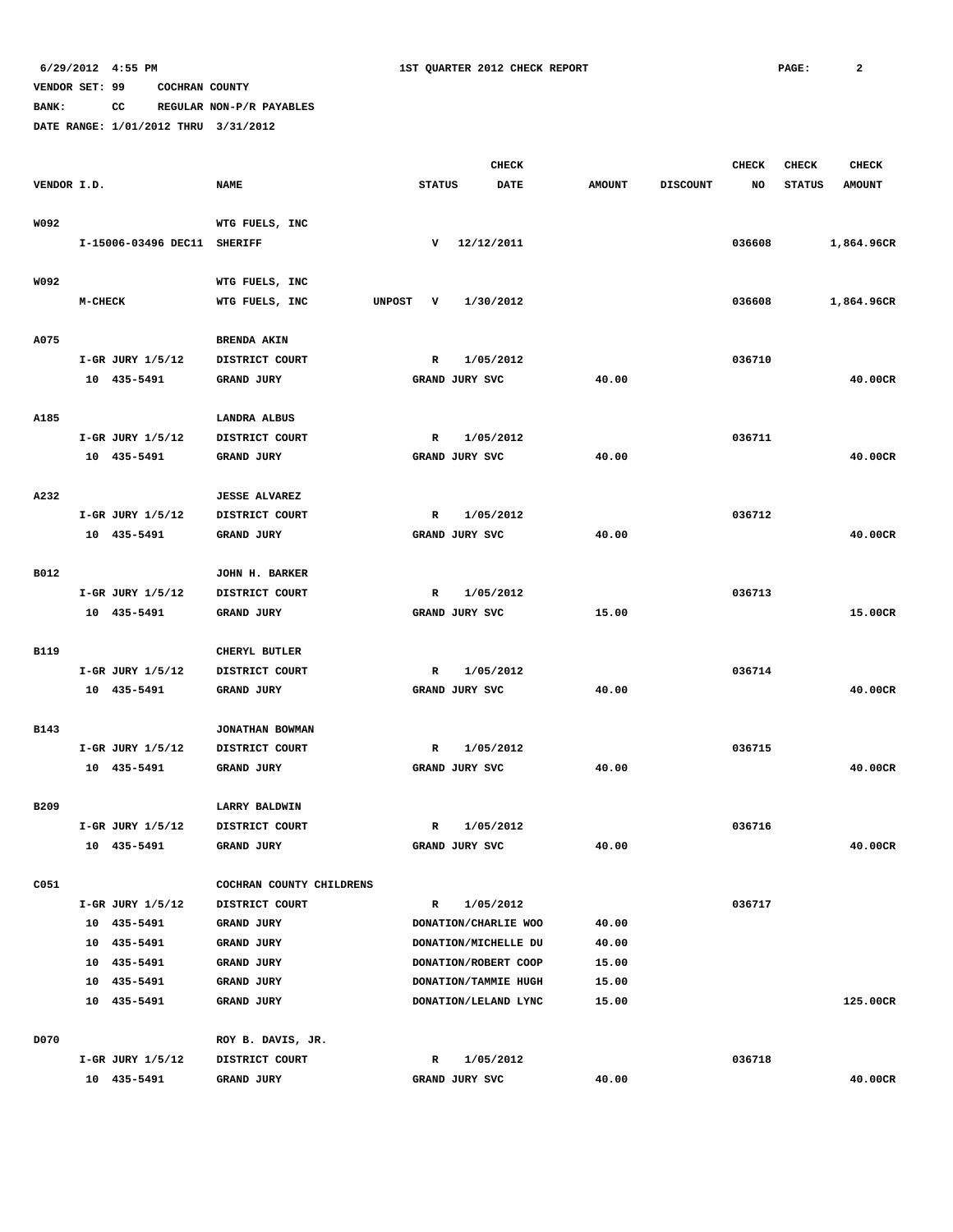**BANK: CC REGULAR NON-P/R PAYABLES**

|             |                      |                        |               |                | <b>CHECK</b> |               |                 | CHECK  | <b>CHECK</b>  | CHECK         |
|-------------|----------------------|------------------------|---------------|----------------|--------------|---------------|-----------------|--------|---------------|---------------|
| VENDOR I.D. |                      | <b>NAME</b>            | <b>STATUS</b> |                | <b>DATE</b>  | <b>AMOUNT</b> | <b>DISCOUNT</b> | NO     | <b>STATUS</b> | <b>AMOUNT</b> |
| G050        |                      | PATRICIA GRANT         |               |                |              |               |                 |        |               |               |
|             | $I-GR$ JURY $1/5/12$ | DISTRICT COURT         | $\mathbb{R}$  | 1/05/2012      |              |               |                 | 036719 |               |               |
|             | 10 435-5491          | GRAND JURY             |               | GRAND JURY SVC |              | 40.00         |                 |        |               | 40.00CR       |
| G137        |                      | KAREN R. GARRETT       |               |                |              |               |                 |        |               |               |
|             | $I-GR$ JURY $1/5/12$ | DISTRICT COURT         | R             | 1/05/2012      |              |               |                 | 036720 |               |               |
|             | 10 435-5491          | GRAND JURY             |               | GRAND JURY SVC |              | 40.00         |                 |        |               | 40.00CR       |
| G139        |                      | <b>RUSSELL GREENER</b> |               |                |              |               |                 |        |               |               |
|             | $I-GR$ JURY $1/5/12$ | DISTRICT COURT         | R             | 1/05/2012      |              |               |                 | 036721 |               |               |
|             | 10 435-5491          | GRAND JURY             |               | GRAND JURY SVC |              | 15.00         |                 |        |               | 15.00CR       |
| H055        |                      | LINDA HATTER           |               |                |              |               |                 |        |               |               |
|             | $I-GR$ JURY $1/5/12$ | DISTRICT COURT         | R             | 1/05/2012      |              |               |                 | 036722 |               |               |
|             | 10 435-5491          | <b>GRAND JURY</b>      |               | GRAND JURY SVC |              | 15.00         |                 |        |               | 15.00CR       |
| H268        |                      | JOHN HODGES            |               |                |              |               |                 |        |               |               |
|             | $I-GR$ JURY $1/5/12$ | DISTRICT COURT         | R             | 1/05/2012      |              |               |                 | 036723 |               |               |
|             | 10 435-5491          | <b>GRAND JURY</b>      |               | GRAND JURY SVC |              | 15.00         |                 |        |               | 15.00CR       |
|             |                      |                        |               |                |              |               |                 |        |               |               |
| J029        |                      | RANDY JOHNSON          |               |                |              |               |                 |        |               |               |
|             | $I-GR$ JURY $1/5/12$ | DISTRICT COURT         | $\mathbb{R}$  | 1/05/2012      |              |               |                 | 036724 |               |               |
|             | 10 435-5491          | GRAND JURY             |               | GRAND JURY SVC |              | 15.00         |                 |        |               | 15.00CR       |
| K061        |                      | <b>DONNIE KUEHLER</b>  |               |                |              |               |                 |        |               |               |
|             | $I-GR$ JURY $1/5/12$ | DISTRICT COURT         | R             | 1/05/2012      |              |               |                 | 036725 |               |               |
|             | 10 435-5491          | GRAND JURY             |               | GRAND JURY SVC |              | 15.00         |                 |        |               | 15.00CR       |
| M212        |                      | GILBERT MARTINEZ       |               |                |              |               |                 |        |               |               |
|             | $I-GR$ JURY $1/5/12$ | DISTRICT COURT         | R             | 1/05/2012      |              |               |                 | 036726 |               |               |
|             | 10 435-5491          | <b>GRAND JURY</b>      |               | GRAND JURY SVC |              | 15.00         |                 |        |               | 15.00CR       |
|             |                      |                        |               |                |              |               |                 |        |               |               |
| M280        |                      | TERRY MOORE            |               |                |              |               |                 |        |               |               |
|             | I-GR JURY 1/5/12     | DISTRICT COURT         | R             | 1/05/2012      |              |               |                 | 036727 |               |               |
|             | 10 435-5491          | GRAND JURY             |               | GRAND JURY SVC |              | 15.00         |                 |        |               | 15.00CR       |
| R051        |                      | BILLY JOE ROBERTS      |               |                |              |               |                 |        |               |               |
|             | $I-GR$ JURY $1/5/12$ | DISTRICT COURT         | R             | 1/05/2012      |              |               |                 | 036728 |               |               |
|             | 10 435-5491          | GRAND JURY             |               | GRAND JURY SVC |              | 40.00         |                 |        |               | 40.00CR       |
| S163        |                      | ARTHUR SEPULBEDA       |               |                |              |               |                 |        |               |               |
|             | $I-GR$ JURY $1/5/12$ | DISTRICT COURT         | R             | 1/05/2012      |              |               |                 | 036729 |               |               |
|             | 10 435-5491          | GRAND JURY             |               | GRAND JURY SVC |              | 40.00         |                 |        |               | 40.00CR       |
|             |                      |                        |               |                |              |               |                 |        |               |               |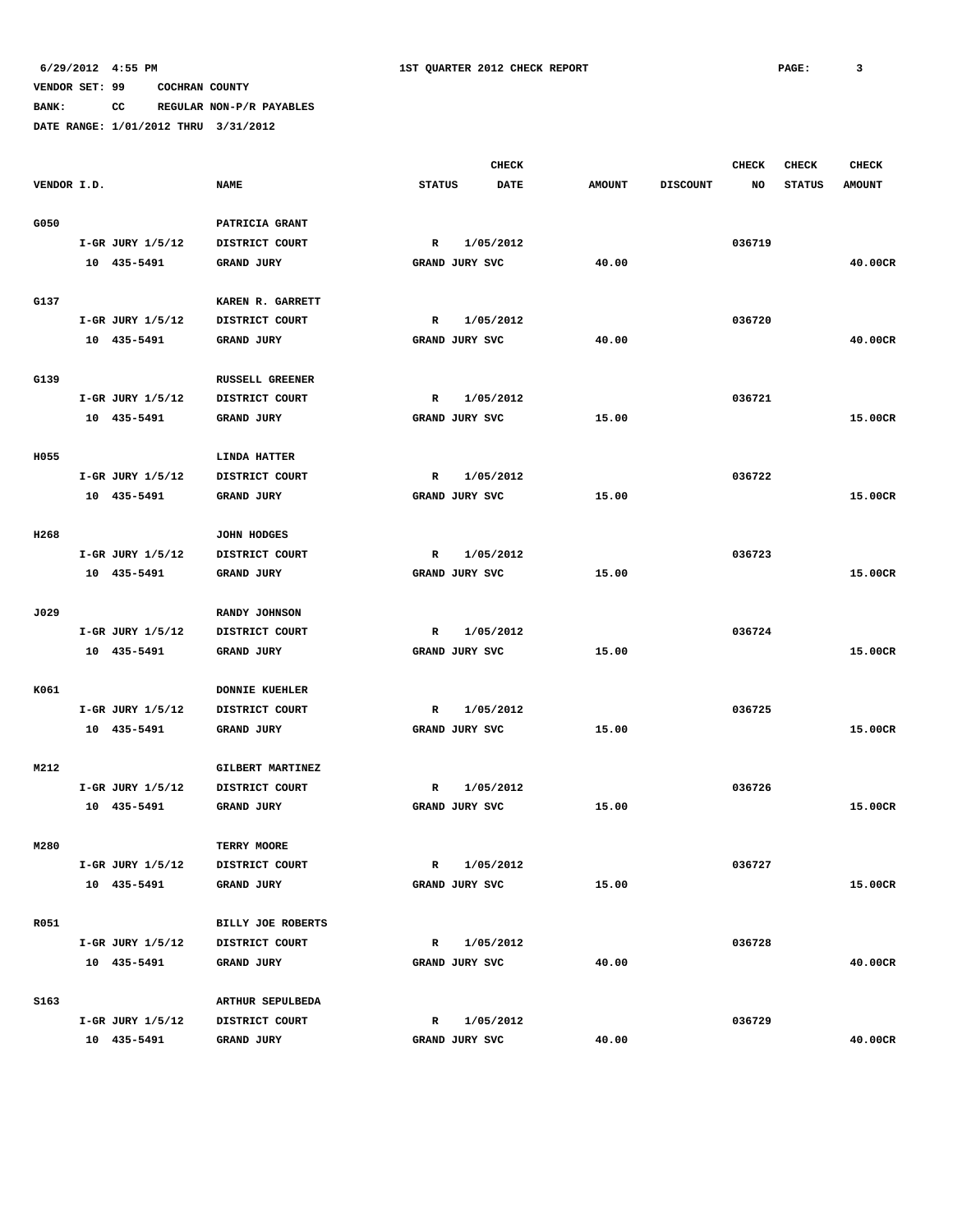**BANK: CC REGULAR NON-P/R PAYABLES**

|             |          |                      |                              | <b>CHECK</b>       |                           |               |                 | <b>CHECK</b> | <b>CHECK</b>  | <b>CHECK</b>  |
|-------------|----------|----------------------|------------------------------|--------------------|---------------------------|---------------|-----------------|--------------|---------------|---------------|
| VENDOR I.D. |          |                      | <b>NAME</b>                  | <b>STATUS</b>      | DATE                      | <b>AMOUNT</b> | <b>DISCOUNT</b> | NO           | <b>STATUS</b> | <b>AMOUNT</b> |
|             |          |                      |                              |                    |                           |               |                 |              |               |               |
| S391        |          |                      | BOBBY SOLIZ                  |                    |                           |               |                 |              |               |               |
|             |          | $I-GR$ JURY $1/5/12$ | DISTRICT COURT               | R                  | 1/05/2012                 |               |                 | 036730       |               |               |
|             |          | 10 435-5491          | GRAND JURY                   |                    | GRAND JURY SVC            | 40.00         |                 |              |               | 40.00CR       |
|             |          |                      |                              |                    |                           |               |                 |              |               |               |
| A133        |          |                      | ALLIED COMPLIANCE SERVICE    |                    |                           |               |                 |              |               |               |
|             | I-21977  |                      | COMMISSIONERS COURT          | R                  | 1/09/2012                 |               |                 | 036731       |               |               |
|             |          | 15 610-5499          | MISCELLANEOUS                |                    | PRE-EMPL DRUG TST/RU      | 52.00         |                 |              |               | 52.00CR       |
|             |          |                      |                              |                    |                           |               |                 |              |               |               |
| A165        |          |                      | AFFILIATED COMPUTER SERVICES |                    |                           |               |                 |              |               |               |
|             | I-740371 |                      | CLERK                        | R                  | 1/09/2012                 |               |                 | 036732       |               |               |
|             |          | 10 403-5416          | FILMING & INDEXING           |                    | 26,144 LAND RECORDS       | 14,379.20     |                 |              |               |               |
|             | I-740378 |                      | CLERK                        | R                  | 1/09/2012                 |               |                 | 036732       |               |               |
|             |          | 10 403-5416          | FILMING & INDEXING           |                    | 17,819 LAND REC 1970      | 9,800.45      |                 |              |               | 24,179.65CR   |
|             |          |                      |                              |                    |                           |               |                 |              |               |               |
| A178        |          |                      | <b>AMAZON</b>                |                    |                           |               |                 |              |               |               |
|             |          | I-108691412816       | LIBRARY                      | R                  | 1/09/2012                 |               |                 | 036733       |               |               |
|             |          | 10 650-5590          | <b>BOOKS</b>                 | <b>INHERITANCE</b> |                           | 13.98         |                 |              |               |               |
|             |          | I-233954183203       | LIBRARY                      | R                  | 1/09/2012                 |               |                 | 036733       |               |               |
|             |          | 10 650-5590          | <b>BOOKS</b>                 |                    | THE BULLY, BULLIED A      | 10.19         |                 |              |               |               |
|             |          | 10 650-5590          | <b>BOOKS</b>                 | <b>DESTINED</b>    |                           | 11.39         |                 |              |               |               |
|             |          | 10 650-5590          | <b>BOOKS</b>                 |                    | SOLITARY: ESCAPE FRM      | 10.32         |                 |              |               |               |
|             |          | 10 650-5590          | <b>BOOKS</b>                 |                    | THE SCORCH TRIALS         | 10.99         |                 |              |               |               |
|             |          | 10 650-5590          | <b>BOOKS</b>                 |                    | THE BEST OF ME            | 12.99         |                 |              |               |               |
|             |          | 10 650-5590          | <b>BOOKS</b>                 | NUMBERS: BK1       |                           | 11.69         |                 |              |               |               |
|             |          | 10 650-5590          | <b>BOOKS</b>                 |                    | BARRON'S CDL TRK DRV      | 12.64         |                 |              |               |               |
|             |          | 10 650-5590          | <b>BOOKS</b>                 |                    | DIARY OF A WIMPY KID      | 6.96          |                 |              |               |               |
|             |          | 10 650-5590          | <b>BOOKS</b>                 | LETHAL             |                           | 15.99         |                 |              |               |               |
|             |          | 10 650-5590          | <b>BOOKS</b>                 | CPN                |                           | 5.01CR        |                 |              |               |               |
|             |          | I-282004714156       | LIBRARY                      | $\mathbb{R}$       | 1/09/2012                 |               |                 | 036733       |               |               |
|             |          | 10 650-5590          | <b>BOOKS</b>                 |                    | A HIGHER JUSTICE          | 4.00          |                 |              |               |               |
|             |          | 10 650-5590          | <b>BOOKS</b>                 | STEVE JOBS         |                           | 17.87         |                 |              |               |               |
|             |          | I-282009372311       | LIBRARY                      | R                  | 1/09/2012                 |               |                 | 036733       |               |               |
|             |          | 10 650-5590          | <b>BOOKS</b>                 |                    | THE GREAT MORTALITY:      | 9.99          |                 |              |               |               |
|             |          | 10 650-5590          | <b>BOOKS</b>                 |                    | IF YOU GIVE A DOG A       | 9.33          |                 |              |               |               |
|             |          | 10 650-5590          | <b>BOOKS</b>                 |                    | FLAT STANLEY'S WORLD      | 4.99          |                 |              |               |               |
|             |          | 10 650-5590          | <b>BOOKS</b>                 |                    | STANLEY IN SPACE          | 4.99          |                 |              |               |               |
|             |          | 10 650-5590          | <b>BOOKS</b>                 |                    | THE FIFTH WITNESS         | 15.17         |                 |              |               |               |
|             |          | 10 650-5590          | <b>BOOKS</b>                 | THE DROP           |                           | 16.13         |                 |              |               |               |
|             |          | 10 650-5590          | <b>BOOKS</b>                 |                    | WITCH & WIZARD: THE       | 11.97         |                 |              |               |               |
|             |          | 10 650-5590          | <b>BOOKS</b>                 |                    | <b>EXPLOSIVE EIGHTEEN</b> | 15.40         |                 |              |               |               |
|             |          | 10 650-5590          | <b>BOOKS</b>                 |                    | DEATH SENTENCE: ESCA      | 10.87         |                 |              |               |               |
|             |          | 10 650-5590          | <b>BOOKS</b>                 |                    | ERAGON (INHERITANCE,      | 12.89         |                 |              |               |               |
|             |          | 10 650-5590          | <b>BOOKS</b>                 |                    | ELDEST (INHERITANCE,      | 13.12         |                 |              |               |               |
|             |          | 10 650-5590          | <b>BOOKS</b>                 |                    | THE AFFAIR: A REACHER     | 15.43         |                 |              |               |               |
|             |          | 10 650-5590          | <b>BOOKS</b>                 |                    | GHOST SOLDIERS            | 10.88         |                 |              |               |               |
|             |          | 10 650-5590          | <b>BOOKS</b>                 |                    | THE DEATH CURE            | 12.23         |                 |              |               |               |
|             |          | 10 650-5590          | <b>BOOKS</b>                 |                    | GUNS, GERMS & STEEL       | 17.82         |                 |              |               |               |
|             |          | 10 650-5590          | <b>BOOKS</b>                 | <b>MOCKINGJAY</b>  |                           | 8.99          |                 |              |               |               |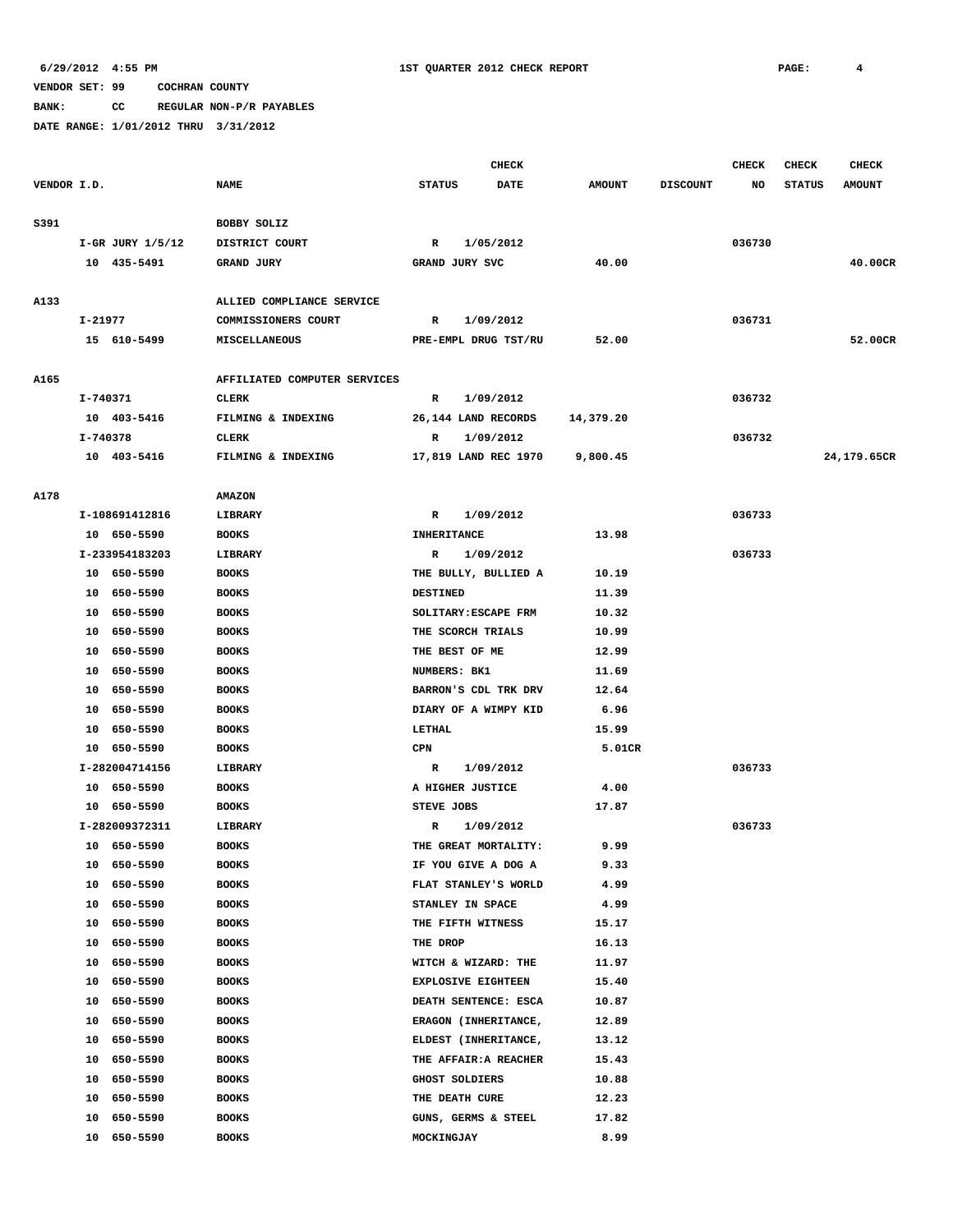## **BANK: CC REGULAR NON-P/R PAYABLES**

|             |                |                           | <b>CHECK</b>                 |               | CHECK                 | <b>CHECK</b><br><b>CHECK</b>   |
|-------------|----------------|---------------------------|------------------------------|---------------|-----------------------|--------------------------------|
| VENDOR I.D. |                | <b>NAME</b>               | <b>STATUS</b><br><b>DATE</b> | <b>AMOUNT</b> | <b>DISCOUNT</b><br>NO | <b>STATUS</b><br><b>AMOUNT</b> |
|             |                |                           |                              |               |                       |                                |
| A178        |                | <b>AMAZON</b><br>CONT     |                              |               |                       |                                |
|             | I-282009372311 | LIBRARY                   | 1/09/2012<br>R               |               | 036733                |                                |
|             | 10 650-5590    | <b>BOOKS</b>              | LOST TREASURE OF THE         | 6.99          |                       |                                |
|             | 10 650-5590    | <b>BOOKS</b>              | THE CURSE OF THE CHE         | 6.99          |                       |                                |
|             | 650-5590<br>10 | <b>BOOKS</b>              | CAT AND MOUSE IN A H         | 6.99          |                       |                                |
|             | 650-5590<br>10 | <b>BOOKS</b>              | NUMBERS BK 2: THE CH         | 11.85         |                       |                                |
|             | 650-5590<br>10 | <b>BOOKS</b>              | THE LAST SONG                | 14.35         |                       |                                |
|             | 10<br>650-5590 | <b>BOOKS</b>              | JOHN DEERE: BIG BOOK         | 9.35          |                       |                                |
|             | 650-5590<br>10 | <b>BOOKS</b>              | TALKING WITH YOUR HA         | 17.35         |                       |                                |
|             | 10<br>650-5590 | <b>BOOKS</b>              | WHERE'S WALDO?               | 10.19         |                       |                                |
|             | 10<br>650-5590 | <b>BOOKS</b>              | WHEN CALLS THE HEART         | 10.98         |                       |                                |
|             | 650-5590<br>10 | <b>BOOKS</b>              | WHEN BREAKS THE DAWN         | 10.39         |                       |                                |
|             | 650-5590<br>10 | <b>BOOKS</b>              | THE TENDER YEARS             | 11.19         |                       |                                |
|             | 10<br>650-5590 | <b>BOOKS</b>              | THE DAMASCUS WAY             | 10.19         |                       |                                |
|             | 650-5590<br>10 | <b>BOOKS</b>              | 1225 CHRISTMAS TREE          | 11.53         |                       |                                |
|             | 650-5590<br>10 | <b>BOOKS</b>              | 90 MINUTES IN HEAVEN         | 10.25         |                       |                                |
|             | 10<br>650-5590 | <b>BOOKS</b>              | NEARING HOME: LIFE,          | 11.76         |                       |                                |
|             | 650-5590<br>10 | <b>BOOKS</b>              | THE THREE LITTLE PIG         | 7.95          |                       |                                |
|             | 650-5590<br>10 | <b>BOOKS</b>              | THE SHACK                    | 16.24         |                       |                                |
|             | 10<br>650-5590 | <b>BOOKS</b>              | 1491: NEW RELEVATION         | 11.53         |                       |                                |
|             | 650-5590<br>10 | <b>BOOKS</b>              | FEAST DAY OF FOOLS:          | 13.49         |                       |                                |
|             | 10<br>650-5590 | <b>BOOKS</b>              | LUCKY DUCK                   | 5.95          |                       |                                |
|             | 10<br>650-5590 | <b>BOOKS</b>              | WALLY WALRUS                 | 5.95          |                       |                                |
|             | 650-5590<br>10 | <b>BOOKS</b>              | <b>BIRTHMARKED</b>           | 11.55         |                       |                                |
|             | 10 650-5590    | <b>BOOKS</b>              | CPN                          | 9.00CR        |                       | 548.21CR                       |
|             |                |                           |                              |               |                       |                                |
| A235        |                | AIRE SERV                 |                              |               |                       |                                |
|             | I-24813        | <b>COURTHOUSE</b>         | 1/09/2012<br>R               |               | 036734                |                                |
|             | 10 510-5451    | <b>REPAIR</b>             | PUT SOAP IN COOL/HT          | 1,089.00      |                       | 1,089.00CR                     |
| B001        |                | BAILEY CO. ELECTRIC COOP  |                              |               |                       |                                |
|             | I-251261       | PREC 4                    | R<br>1/09/2012               |               | 036735                |                                |
|             | 15 624-5440    | UTILITIES                 | 380 KWH 11/16-12/14/         | 51.53         |                       |                                |
|             | 15 624-5440    | UTILITIES                 | AREA LIGHT                   | 10.08         |                       |                                |
|             | I-251262       | PREC 3                    | $\mathbb{R}$<br>1/09/2012    |               | 036735                |                                |
|             | 15 623-5440    | UTILITIES                 | 136 KWH 11/14-12/19/         | 26.28         |                       |                                |
|             | 15 623-5440    | <b>UTILITIES</b>          | 2 AREA LIGHTS                | 21.30         |                       |                                |
|             | I-251263       | NON-DEPT'L/SHERIFF POSSE  | R 1/09/2012                  |               | 036735                |                                |
|             | 10 409-5440    | UTILITIES                 | 9KWH 11/7-12/8/11            | 29.86         |                       | 139.05CR                       |
|             |                |                           |                              |               |                       |                                |
| B026        |                | BLEDSOE WATER SUPPLY CORP |                              |               |                       |                                |
|             | I-3004 0112    | PREC 3                    | 1/09/2012<br>$\mathbb{R}$    |               | 036736                |                                |
|             | 15 623-5440    | UTILITIES                 | WATER BILL DATED 1/3         | 20.10         |                       | 20.10CR                        |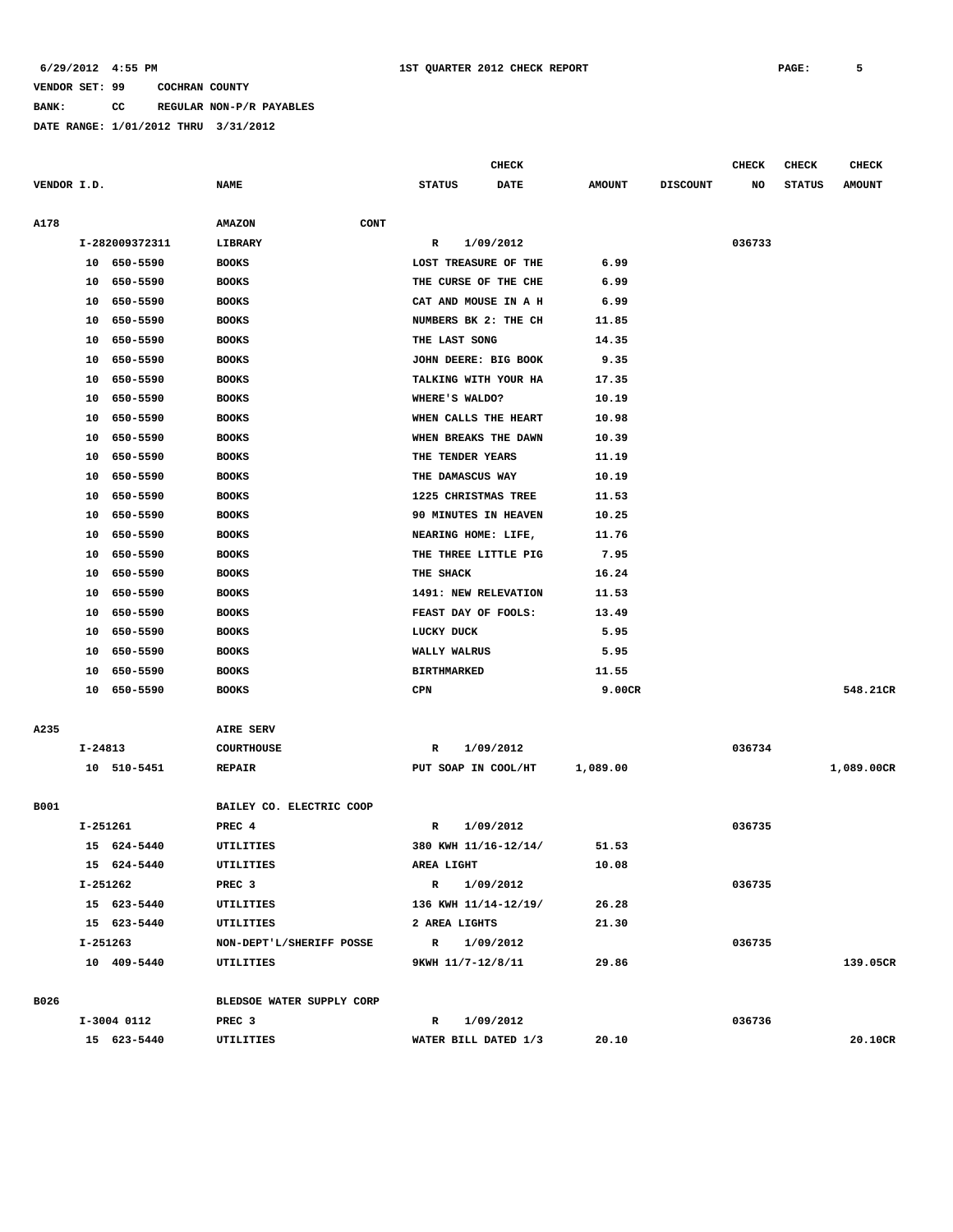**BANK: CC REGULAR NON-P/R PAYABLES**

|             |                |                                            | <b>CHECK</b>                 |               |                 | <b>CHECK</b> | <b>CHECK</b>  | <b>CHECK</b>  |
|-------------|----------------|--------------------------------------------|------------------------------|---------------|-----------------|--------------|---------------|---------------|
| VENDOR I.D. |                | <b>NAME</b>                                | <b>STATUS</b><br><b>DATE</b> | <b>AMOUNT</b> | <b>DISCOUNT</b> | NO           | <b>STATUS</b> | <b>AMOUNT</b> |
| C007        |                | CITY OF MORTON                             |                              |               |                 |              |               |               |
|             | I-123011       | LIB/MUS/ACT BLDG/CTHSE/PREC 1              | 1/09/2012<br>R               |               |                 | 036737       |               |               |
|             | 10 650-5440    | UTILITIES                                  | LIBRARY GAS                  | 189.52        |                 |              |               |               |
|             | 10<br>650-5440 | UTILITIES                                  | LIBRARY WATER                | 13.50         |                 |              |               |               |
|             | 650-5440<br>10 | UTILITIES                                  | LIBRARY GARBAGE              | 45.00         |                 |              |               |               |
|             | 650-5440<br>10 | UTILITIES                                  | <b>LIBRARY SEWER</b>         | 15.50         |                 |              |               |               |
|             | 652-5440<br>10 | UTILITIES                                  | <b>MUSEUM GAS</b>            | 175.16        |                 |              |               |               |
|             | 652-5440<br>10 | UTILITIES                                  | <b>MUSEUM WATER</b>          | 13.50         |                 |              |               |               |
|             | 652-5440<br>10 | <b>UTILITIES</b>                           | <b>MUSEUM GARBAGE</b>        | 21.50         |                 |              |               |               |
|             | 652-5440<br>10 | UTILITIES                                  | <b>MUSEUM SEWER</b>          | 13.50         |                 |              |               |               |
|             | 662-5440<br>10 | UTILITIES                                  | ACTIVITY BLDG GAS            | 706.84        |                 |              |               |               |
|             | 662-5440<br>10 | UTILITIES                                  | ACT. BLDG WATER              | 13.50         |                 |              |               |               |
|             | 662-5440<br>10 | UTILITIES                                  | ACT. BLDG GARBAGE            | 70.50         |                 |              |               |               |
|             | 662-5440<br>10 | UTILITIES                                  | ACT. BLDG SEWER              | 40.50         |                 |              |               |               |
|             | 510-5440<br>10 | UTILITIES                                  | <b>COURTHOUSE GAS</b>        | 966.37        |                 |              |               |               |
|             | 510-5440<br>10 | UTILITIES                                  | <b>COURTHOUSE WATER</b>      | 63.50         |                 |              |               |               |
|             | 510-5440<br>10 | UTILITIES                                  | <b>CRTHSE GARBAGE</b>        | 250.50        |                 |              |               |               |
|             | 510-5440<br>10 | UTILITIES                                  | <b>COURTHOUSE SEWER</b>      | 46.50         |                 |              |               |               |
|             | 621-5440<br>15 | UTILITIES                                  | PREC 1 GAS                   | 254.14        |                 |              |               |               |
|             | 621-5440<br>15 | <b>UTILITIES</b>                           | PREC 1 WATER                 | 13.50         |                 |              |               |               |
|             | 15 621-5440    | UTILITIES                                  | PREC 1 GARBAGE               | 45.00         |                 |              |               | 2,958.03CR    |
|             |                |                                            |                              |               |                 |              |               |               |
| C016        |                | COCHRAN SOIL & WATER                       |                              |               |                 |              |               |               |
|             | I-2012 SUBSIDY | NON-DEPT'L/SOIL & WATER                    | 1/09/2012<br>R               |               |                 | 036738       |               |               |
|             | 10 409-5470    | DONATION-SOIL & WATER CONSER. 2012 SUBSIDY |                              | 4,500.00      |                 |              |               | 4,500.00CR    |
|             |                |                                            |                              |               |                 |              |               |               |
| C035        |                | COX AUTO SUPPLY CO                         |                              |               |                 |              |               |               |
|             | I-179987       | PREC 4                                     | R<br>1/09/2012               |               |                 | 036739       |               |               |
|             | 15 624-5451    | <b>REPAIRS</b>                             | 8 BOLTS                      | 0.72          |                 |              |               |               |
|             | I-180025       | <b>COURTHOUSE</b>                          | 1/09/2012<br>R               |               |                 | 036739       |               |               |
|             | 10 510-5332    | CUSTODIAL SUPPLIES                         | 1 BULB                       | 2.25          |                 |              |               |               |
|             | I-180036       | <b>COURTHOUSE</b>                          | 1/09/2012<br>R               |               |                 | 036739       |               |               |
|             | 10 510-5332    | CUSTODIAL SUPPLIES                         | <b>BULB</b>                  | 6.29          |                 |              |               |               |
|             | 10 510-5332    | CUSTODIAL SUPPLIES                         | <b>HOLDER</b>                | 5.95          |                 |              |               |               |
|             | 10 510-5332    | CUSTODIAL SUPPLIES                         | RET BULB FROM INV#18         | 2.25CR        |                 |              |               |               |
|             | I-180793       | PREC 4                                     | R 1/09/2012                  |               |                 | 036739       |               |               |
|             | 15 624-5356    | ROAD MATERIALS & SUPPLIES                  | <b>AIR-FRESH</b>             | 9.99          |                 |              |               |               |
|             | 15 624-5356    | ROAD MATERIALS & SUPPLIES                  | <b>DUST-N-SHINE</b>          | 5.19          |                 |              |               |               |
|             | I-181587       | PREC <sub>2</sub>                          | R 1/09/2012                  |               |                 | 036739       |               |               |
|             | 15 622-5356    | ROAD MATERIALS & SUPPLIES                  | 2 BLUE SHOP TOWELS           | 5.98          |                 |              |               |               |
|             | 15 622-5356    | ROAD MATERIALS & SUPPLIES                  | LIGHTER                      | 1.99          |                 |              |               |               |
|             | 15 622-5356    | ROAD MATERIALS & SUPPLIES                  | LIGHTER                      | 3.99          |                 |              |               |               |
|             | I-181631       | PREC <sub>2</sub>                          | R 1/09/2012                  |               |                 | 036739       |               |               |
|             | 15 622-5356    | ROAD MATERIALS & SUPPLIES                  | <b>GAUGE</b>                 | 6.03          |                 |              |               |               |
|             | 15 622-5356    | ROAD MATERIALS & SUPPLIES                  | 2 T-PAPER                    | 3.98          |                 |              |               |               |
|             | I-181650       | PREC 1                                     | 1/09/2012<br>$\mathbf{R}$    |               |                 | 036739       |               |               |
|             | 15 621-5356    | ROAD MATERIALS & SUPPLIES                  | <b>BUNGEE CORD</b>           | 3.19          |                 |              |               |               |
|             | I-182131       | <b>SHERIFF</b>                             | R 1/09/2012                  |               |                 | 036739       |               |               |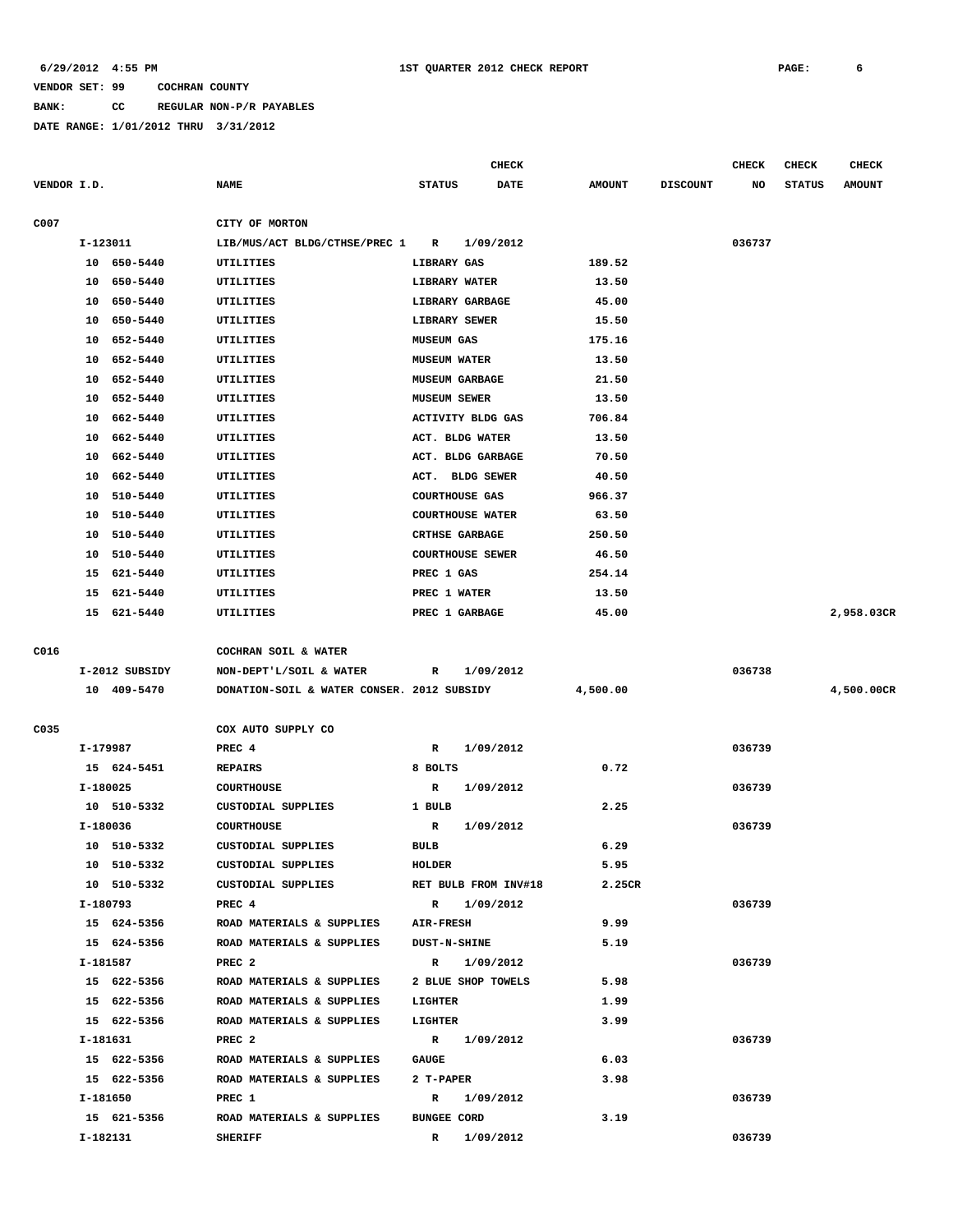**BANK: CC REGULAR NON-P/R PAYABLES**

|             |          |                 |                                                    |                    | <b>CHECK</b>         |               |                 | <b>CHECK</b> | <b>CHECK</b>  | <b>CHECK</b>  |
|-------------|----------|-----------------|----------------------------------------------------|--------------------|----------------------|---------------|-----------------|--------------|---------------|---------------|
| VENDOR I.D. |          |                 | <b>NAME</b>                                        | <b>STATUS</b>      | <b>DATE</b>          | <b>AMOUNT</b> | <b>DISCOUNT</b> | NO           | <b>STATUS</b> | <b>AMOUNT</b> |
| C035        |          |                 | COX AUTO SUPPLY CO<br><b>CONT</b>                  |                    |                      |               |                 |              |               |               |
|             | I-182131 |                 | <b>SHERIFF</b>                                     | $\mathbb{R}$       | 1/09/2012            |               |                 | 036739       |               |               |
|             |          | 10 560-5451     | MACHINERY-NON-OFFICE REPAIR                        |                    | 1 QT AMSOIL 10/40    | 10.99         |                 |              |               |               |
|             | I-182179 |                 | <b>SHERIFF</b>                                     | R                  | 1/09/2012            |               |                 | 036739       |               |               |
|             |          | 10 560-5451     | MACHINERY-NON-OFFICE REPAIR                        |                    | 2 LIGHT BULBS        | 12.98         |                 |              |               |               |
|             | I-182490 |                 | PREC 1                                             | $\mathbb{R}$       | 1/09/2012            |               |                 | 036739       |               |               |
|             |          | 15 621-5451     | <b>REPAIRS</b>                                     |                    | 8 10MMX60MM BOLTS    | 3.12          |                 |              |               |               |
|             |          | 15 621-5451     | <b>REPAIRS</b>                                     |                    | 8 LOCK WASHERS       | 0.72          |                 |              |               |               |
|             |          | 15 621-5451     | <b>REPAIRS</b>                                     |                    | 12MMX25MM BOLT       | 0.32          |                 |              |               |               |
|             | I-182707 |                 | <b>SHERIFF</b>                                     | R                  | 1/09/2012            |               |                 | 036739       |               |               |
|             |          | 10 560-5334     | OTHER SUPPLIES                                     |                    | 6FT 5/16 PULL CHAIN  | 9.30          |                 |              |               |               |
|             |          | 10 560-5334     | OTHER SUPPLIES                                     |                    | 2 CHAIN-HOOKS        | 7.58          |                 |              |               |               |
|             | I-182721 |                 | PREC 1                                             | R                  | 1/09/2012            |               |                 | 036739       |               |               |
|             |          | 15 621-5356     | ROAD MATERIALS & SUPPLIES                          | <b>THREAD-LOCK</b> |                      | 6.75          |                 |              |               | 105.06CR      |
| C069        |          |                 | COUNTRY DUMPSTERS, INC.                            |                    |                      |               |                 |              |               |               |
|             | I-28218  |                 | PREC 3/PREC 4                                      | R                  | 1/09/2012            |               |                 | 036741       |               |               |
|             |          | 15 623-5440     | UTILITIES                                          |                    | JANUARY DUMPSTER SVC | 49.75         |                 |              |               |               |
|             |          | 15 624-5440     | UTILITIES                                          |                    | JANUARY DUMPSTER SVC | 49.75         |                 |              |               | 99.50CR       |
| C084        |          |                 | CLERK, SEVENTH COURT OF APPEAL                     |                    |                      |               |                 |              |               |               |
|             | I-DEC 11 |                 | <b>STATE FEES</b>                                  | $\mathbb{R}$       | 1/09/2012            |               |                 | 036742       |               |               |
|             |          | 90 000-4379.002 | 7th Crt of Appeal Gov't22.2081DEC COLLECTIONS/CO C |                    |                      | 5.00          |                 |              |               |               |
|             |          | 90 000-4379.002 | 7th Crt of Appeal Gov't22.2081DEC COLLECTIONS/DIST |                    |                      | 15.00         |                 |              |               | 20.00CR       |
| C329        |          |                 | COMMERCIAL NEWSPAPER SERVICES,                     |                    |                      |               |                 |              |               |               |
|             |          |                 | I-KW-436-06 PEARL GR LIBRARY/PEARL GRANT           | $\mathbb{R}$       | 1/09/2012            |               |                 | 036743       |               |               |
|             |          | 11 651-5499     | MISCELLANEOUS                                      |                    | SPR 11/12 SPORTS POS | 224.95        |                 |              |               |               |
|             |          |                 | I-KX-478-01 PEARL GR LIBRARY/PEARL GRANT           | R                  | 1/09/2012            |               |                 | 036743       |               |               |
|             |          | 11 651-5499     | MISCELLANEOUS                                      |                    | FL 12/13 SPORTS POST | 224.95        |                 |              |               | 449.90CR      |
| D048        |          |                 | DATA-LINE OFFICE SYSTEMS                           |                    |                      |               |                 |              |               |               |
|             | I-60807  |                 | LIBRARY                                            | $\mathbb{R}$       | 1/09/2012            |               |                 | 036744       |               |               |
|             |          | 10 650-5411     | MAINTENANCE CONTRACTS                              |                    | COPIER MAINTENANCE   | 37.50         |                 |              |               |               |
|             |          | 10 650-5411     | MAINTENANCE CONTRACTS                              | <b>FUEL SURCHG</b> |                      | 1.50          |                 |              |               |               |
|             |          | I-61236         | <b>LIBRARY</b>                                     | $\mathbb{R}$       | 1/09/2012            |               |                 | 036744       |               |               |
|             |          | 10 650-5411     | MAINTENANCE CONTRACTS                              |                    | 125 COLOR COPIES/MAI | 12.50         |                 |              |               | 51.50CR       |
| D176        |          |                 | DATA FLEX BUSINESS PRODUCTS, L                     |                    |                      |               |                 |              |               |               |
|             | I-11056  |                 | TAX A/C                                            | $\mathbb{R}$       | 1/09/2012            |               |                 | 036745       |               |               |
|             |          | 10 499-5310     | OFFICE SUPPLIES                                    |                    | 4500 LASER VOTER CAR | 116.78        |                 |              |               |               |
|             |          | 10 499-5310     | OFFICE SUPPLIES                                    | <b>FREIGHT</b>     |                      | 39.65         |                 |              |               | 156.43CR      |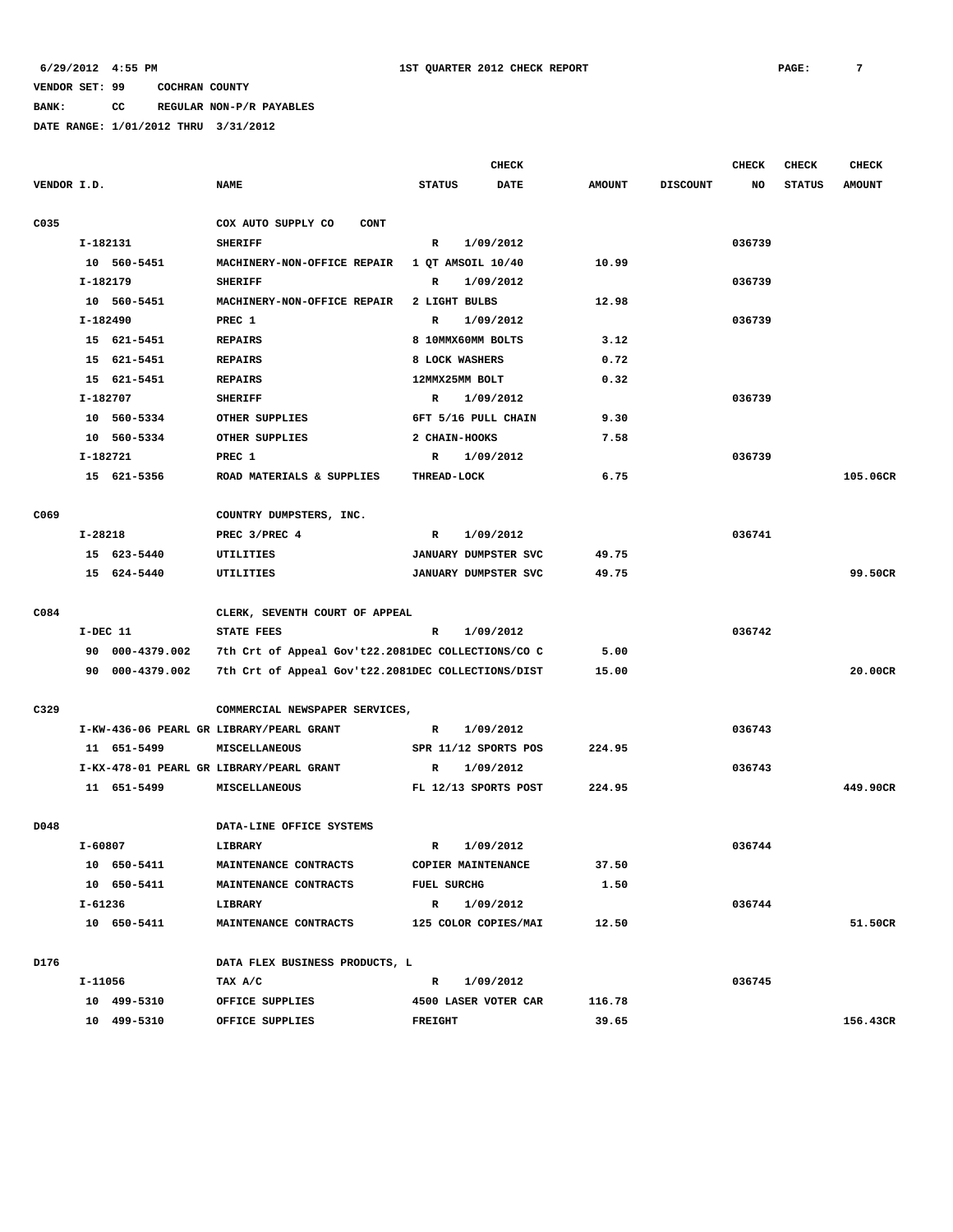**BANK: CC REGULAR NON-P/R PAYABLES**

|             |                            |                                            | <b>CHECK</b>              |             |               |                 | CHECK  | <b>CHECK</b>  | <b>CHECK</b>  |
|-------------|----------------------------|--------------------------------------------|---------------------------|-------------|---------------|-----------------|--------|---------------|---------------|
| VENDOR I.D. |                            | <b>NAME</b>                                | <b>STATUS</b>             | <b>DATE</b> | <b>AMOUNT</b> | <b>DISCOUNT</b> | NO     | <b>STATUS</b> | <b>AMOUNT</b> |
|             |                            |                                            |                           |             |               |                 |        |               |               |
| F010        |                            | FIVE-AREA TELEPHONE CO-OP                  |                           |             |               |                 |        |               |               |
|             | I-927-5510 JAN12           | PREC 4                                     | R                         | 1/09/2012   |               |                 | 036746 |               |               |
|             | 15 624-5420                | TELECOMMUNICATIONS                         | JAN PHONE SVC             |             | 40.24         |                 |        |               | 40.24CR       |
|             |                            |                                            |                           |             |               |                 |        |               |               |
| F014        |                            | FRONTIER AMBULANCE CORP.                   |                           |             |               |                 |        |               |               |
|             | I-2012 SUBSIDY             | PUBLIC SAFETY*OTHER*                       | R                         | 1/09/2012   |               |                 | 036747 |               |               |
|             | 10 580-5404                | MEDICAL-E.M.S. SUBSIDIES                   | 2012 SUBSIDY              |             | 25,000.00     |                 |        |               | 25,000.00CR   |
|             |                            |                                            |                           |             |               |                 |        |               |               |
| G005        |                            | <b>GENERAL FUND</b>                        |                           |             |               |                 |        |               |               |
|             | I-LEASE #9<br>10 571-5464  | <b>JUVENILE PROBATION</b><br>VEHICLE LEASE | R<br>LEASE 12/25/11-01/25 | 1/09/2012   | 833.00        |                 | 036748 |               | 833.00CR      |
|             |                            |                                            |                           |             |               |                 |        |               |               |
| H126        |                            | HOLLAND'S OFFICE TECHNOLOGIES              |                           |             |               |                 |        |               |               |
|             | I-94430                    | <b>AUDITOR &amp; TREASURER</b>             |                           | 1/09/2012   |               |                 | 036749 |               |               |
|             | 10 497-5310                | OFFICE SUPPLIES                            | 2 PK W-2 ENVELOPES        |             | 40.94         |                 |        |               |               |
|             | 10 497-5310                | OFFICE SUPPLIES                            | 2 PK W-2 FORMS            |             | 48.12         |                 |        |               |               |
|             | 10 495-5310                | OFFICE SUPPLIES                            | 1 PK (50)1099 MISC F      |             | 28.06         |                 |        |               |               |
|             | 10 495-5310                | OFFICE SUPPLIES                            | 1 PK 1099 ENVELOPES       |             | 11.27         |                 |        |               | 128.39CR      |
|             |                            |                                            |                           |             |               |                 |        |               |               |
| L045        |                            | LUBBOCK RAPE CRISIS CENTER                 |                           |             |               |                 |        |               |               |
|             | I-DEC 11                   | <b>SHERIFF</b>                             | R                         | 1/09/2012   |               |                 | 036750 |               |               |
|             | 10 560-5499                | MISCELLANEOUS                              | CS11-103-027TRANSP E      |             | 20.00         |                 |        |               | 20.00CR       |
|             |                            |                                            |                           |             |               |                 |        |               |               |
| M277        |                            | <b>MORTON SUPERMARKET</b>                  |                           |             |               |                 |        |               |               |
|             | I-100101122611             | JAIL                                       | R                         | 1/09/2012   |               |                 | 036751 |               |               |
|             | 10 512-5333                | <b>FOOD-PRISONERS</b>                      | BIMBO SFT WHITE/4         |             | 8.76          |                 |        |               |               |
|             | 10 512-5333                | <b>FOOD-PRISONERS</b>                      | BIMBO WHEAT/8             |             | 17.52         |                 |        |               |               |
|             | 10 512-5333                | <b>FOOD-PRISONERS</b>                      | J DEAN SAU EG CHS CR      |             | 12.98         |                 |        |               |               |
|             | 10 512-5333                | FOOD-PRISONERS                             | J DEAN SAUS EGG CH B      |             | 12.98         |                 |        |               |               |
|             | 10 512-5333                | <b>FOOD-PRISONERS</b>                      | J DEAN BRK BOWL SAUS      |             | 12.76         |                 |        |               |               |
|             | 10 512-5333                | <b>FOOD-PRISONERS</b>                      | J DEAN BRK BOWLS PAN      |             | 16.45         |                 |        |               |               |
|             | 512-5333<br>10             | FOOD-PRISONERS                             | J DEAN BRKFST BOWLS/      |             | 29.61         |                 |        |               |               |
|             | 10 512-5333                | FOOD-PRISONERS                             | J DEAN BRKFST BOWLS/      |             | 29.61         |                 |        |               |               |
|             | 10 512-5333                | FOOD-PRISONERS                             | J DEAN BRK BOWLS PAN      |             | 19.74         |                 |        |               |               |
|             | 512-5333<br>10             | FOOD-PRISONERS                             | 3 LB BAG WASHINGTON       |             | 5.98          |                 |        |               |               |
|             | 512-5333<br>10             | <b>FOOD-PRISONERS</b>                      | ORANGES BAGGED/2          |             | 6.18          |                 |        |               |               |
|             | 10<br>512-5333             | <b>FOOD-PRISONERS</b>                      | J DEAN BRKFST BOWLS       |             | 3.29          |                 |        |               |               |
|             | 10 512-5333                | FOOD-PRISONERS                             | SF CRNKL CUT FF/2         |             | 5.98          |                 |        |               |               |
|             | 10 512-5333                | <b>FOOD-PRISONERS</b>                      | SF TATER TOTS/2           |             | 5.98          |                 |        |               |               |
|             | 10 512-5333                | <b>FOOD-PRISONERS</b>                      | SF DRNK MX GRAPE/4        |             | 11.56         |                 |        |               |               |
|             | 10 512-5333                | FOOD-PRISONERS                             | SF DRNK MX CHERRY/4       |             | 11.56         |                 |        |               |               |
|             | 512-5333<br>10             | FOOD-PRISONERS                             | SF DRNK MX LEMONADE/      |             | 5.78          |                 |        |               |               |
|             | 10<br>512-5333             | <b>FOOD-PRISONERS</b>                      | HOMO MILK                 |             | 4.19          |                 |        |               |               |
|             | 10 512-5333                | FOOD-PRISONERS                             | SF BLACK PEPPER/2         |             | 5.58<br>7.09  |                 |        |               |               |
|             | 10 512-5333<br>10 512-5333 | <b>FOOD-PRISONERS</b>                      | SF SUGAR<br>SF CANOLA OIL |             | 4.09          |                 |        |               |               |
|             | 512-5333<br>10             | <b>FOOD-PRISONERS</b><br>FOOD-PRISONERS    | BAR S HAM CHOP/4          |             | 9.56          |                 |        |               |               |
|             | 10 512-5333                | <b>FOOD-PRISONERS</b>                      | J DEAN SAU EGG CHS M      |             | 35.34         |                 |        |               |               |
|             |                            |                                            |                           |             |               |                 |        |               |               |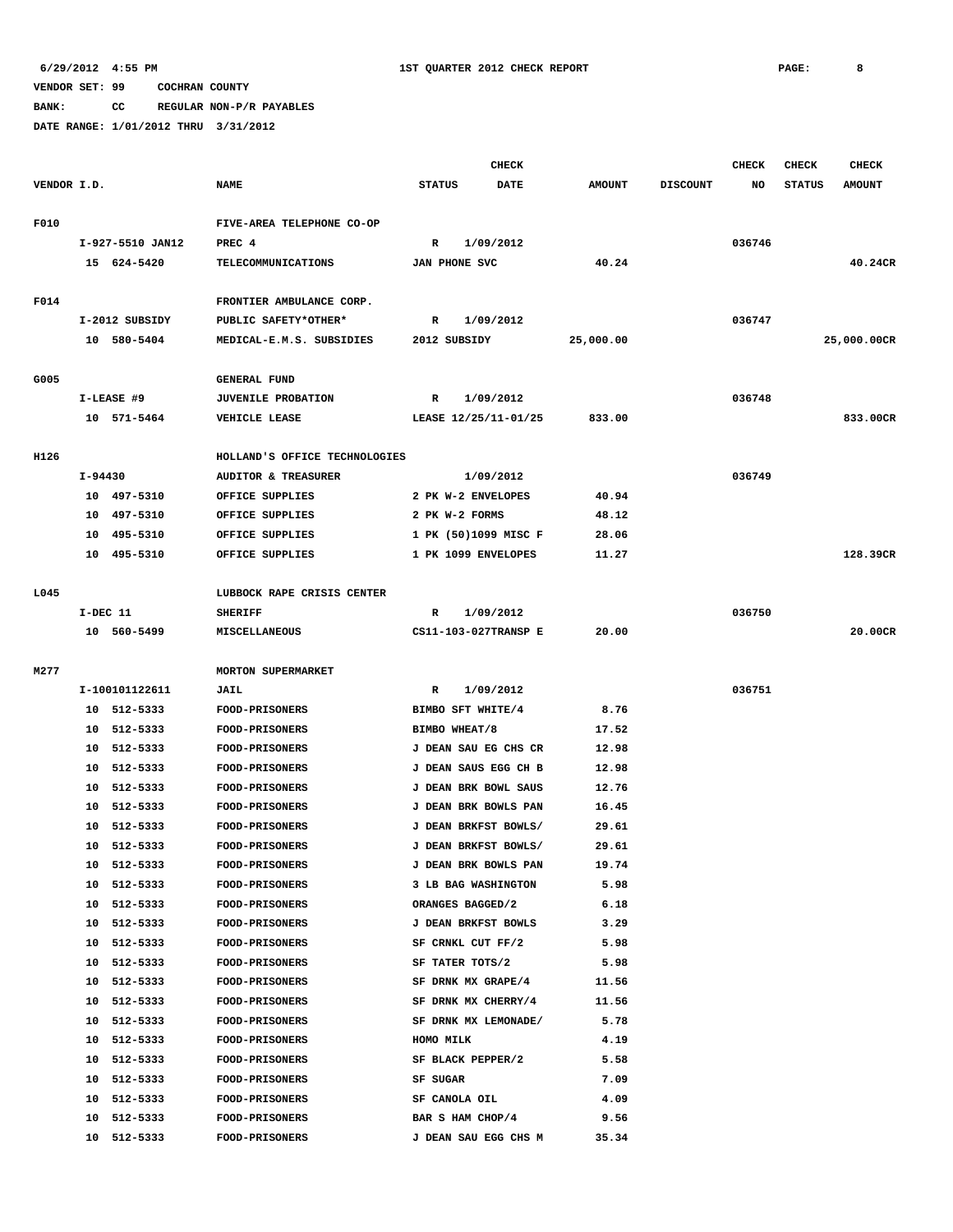**BANK: CC REGULAR NON-P/R PAYABLES**

|             |                |                                                |                    | <b>CHECK</b>         |                |                 | <b>CHECK</b> | <b>CHECK</b>  | <b>CHECK</b>  |
|-------------|----------------|------------------------------------------------|--------------------|----------------------|----------------|-----------------|--------------|---------------|---------------|
| VENDOR I.D. |                | <b>NAME</b>                                    | <b>STATUS</b>      | <b>DATE</b>          | <b>AMOUNT</b>  | <b>DISCOUNT</b> | NO           | <b>STATUS</b> | <b>AMOUNT</b> |
| M277        |                | <b>MORTON SUPERMARKET</b><br><b>CONT</b>       |                    |                      |                |                 |              |               |               |
|             | I-100101122611 | JAIL                                           | R                  | 1/09/2012            |                |                 | 036751       |               |               |
|             | 10 512-5333    | <b>FOOD-PRISONERS</b>                          |                    | J DEAN BRKFST BOWLS/ | 26.32          |                 |              |               |               |
|             | I-10101122011  | JAIL                                           | R                  | 1/09/2012            |                |                 | 036751       |               |               |
|             | 10 512-5333    | <b>FOOD-PRISONERS</b>                          | 2GL HOMO MILK      |                      | 8.38           |                 |              |               |               |
|             | I-20103120411  | JAIL                                           | R                  | 1/09/2012            |                |                 | 036751       |               |               |
|             | 10 512-5333    | <b>FOOD-PRISONERS</b>                          |                    | J DEAN BRK BOWL SAUS | 15.95          |                 |              |               |               |
|             | 10 512-5333    | <b>FOOD-PRISONERS</b>                          |                    | J DEAN BRK BOWLS PAN | 16.45          |                 |              |               |               |
|             | 10 512-5333    | <b>FOOD-PRISONERS</b>                          |                    | J DEAN BRKFST BOWLS/ | 16.45          |                 |              |               |               |
|             | 10 512-5333    | <b>FOOD-PRISONERS</b>                          |                    | J DEAN BRKFST BOWLS/ | 16.45          |                 |              |               |               |
|             | 10 512-5333    | <b>FOOD-PRISONERS</b>                          | HOMO MILK/2        |                      | 8.38           |                 |              |               |               |
|             | I-21101121511  | JAIL                                           | R                  | 1/09/2012            |                |                 | 036751       |               |               |
|             | 10 512-5333    | FOOD-PRISONERS                                 | BIMBO SFT WHITE/3  |                      | 6.57           |                 |              |               |               |
|             | 10 512-5333    | FOOD-PRISONERS                                 | BIMBO WHEAT/9      |                      | 19.71          |                 |              |               |               |
|             | 10 512-5333    | <b>FOOD-PRISONERS</b>                          |                    | FIELDCREST HOMO MILK | 4.19           |                 |              |               |               |
|             | I-24103120211  | JAIL                                           | R                  | 1/09/2012            |                |                 | 036751       |               |               |
|             | 10 512-5333    | <b>FOOD-PRISONERS</b>                          | SALAD BLEND        |                      | 3.29           |                 |              |               |               |
|             | 10 512-5333    | <b>FOOD-PRISONERS</b>                          | LETTUCE CELLO      |                      | 1.69           |                 |              |               |               |
|             | 10 512-5333    | <b>FOOD-PRISONERS</b>                          | ORANGES BAGGED/2   |                      | 6.18           |                 |              |               |               |
|             | 10 512-5333    | <b>FOOD-PRISONERS</b>                          | APPLES RED DEL/2   |                      | 6.18           |                 |              |               |               |
|             | 512-5333<br>10 | <b>FOOD-PRISONERS</b>                          | BIMBO WHEAT/6      |                      | 13.14          |                 |              |               |               |
|             | 10 512-5333    | <b>FOOD-PRISONERS</b>                          | SF SUGAR/2         |                      | 14.18          |                 |              |               |               |
|             | I-29101120611  | <b>JAIL</b>                                    | R                  | 1/09/2012            |                |                 | 036751       |               |               |
|             | 10 512-5333    | <b>FOOD-PRISONERS</b>                          |                    | HUNTS JCY GEL STRWBR | 1.69           |                 |              |               |               |
|             | 10 512-5333    | <b>FOOD-PRISONERS</b>                          | HUNTS PDNG VANILLA |                      | 1.69           |                 |              |               |               |
|             | 10 512-5333    | <b>FOOD-PRISONERS</b>                          |                    | HUNTS JCY GEL STRWBR | 1.59           |                 |              |               |               |
|             | 10 512-5333    | <b>FOOD-PRISONERS</b>                          | HUNTS PDNG VANILLA |                      | 1.69           |                 |              |               |               |
|             | 10 512-5333    | <b>FOOD-PRISONERS</b>                          | MOTTS APPLE SC     |                      | 2.79           |                 |              |               |               |
|             | 10<br>512-5333 | <b>FOOD-PRISONERS</b>                          | DM FTG MIXED FRUIT |                      | 3.19           |                 |              |               |               |
|             | 10 512-5333    | <b>FOOD-PRISONERS</b>                          | SF CKIE VAN WAFERS |                      | 1.79           |                 |              |               |               |
|             | I-32101121111  | <b>JAIL</b>                                    | R                  | 1/09/2012            |                |                 | 036751       |               |               |
|             | 10 512-5333    | <b>FOOD-PRISONERS</b>                          | SF CRNKL CUT FF    |                      | 2.99           |                 |              |               |               |
|             | 10 512-5333    | <b>FOOD-PRISONERS</b>                          | BIMBO WHEAT/5      |                      | 10.95          |                 |              |               |               |
|             | 10 512-5333    | <b>FOOD-PRISONERS</b>                          | SF TATER TOTS/2    |                      | 5.98           |                 |              |               |               |
|             | 10 512-5333    | <b>FOOD-PRISONERS</b>                          | SF CRNKL CUT FF/2  |                      | 5.98           |                 |              |               |               |
|             | 10 512-5333    | <b>FOOD-PRISONERS</b>                          |                    | J DEAN SAU EG CHS CR | 12.98          |                 |              |               |               |
|             | 10 512-5333    |                                                |                    | J DEAN SAU EGG CHS M | 17.67          |                 |              |               |               |
|             | 10 512-5333    | <b>FOOD-PRISONERS</b><br><b>FOOD-PRISONERS</b> |                    | J DEAN SAU EG CHS CR | 6.49           |                 |              |               |               |
|             |                |                                                | BACON CHE/12       |                      | 31.08          |                 |              |               |               |
|             | 10 512-5333    | <b>FOOD-PRISONERS</b>                          |                    |                      | 15.48          |                 |              |               |               |
|             | 10 512-5333    | <b>FOOD-PRISONERS</b>                          |                    | BQT PORK RIBLET MEAL |                |                 |              |               |               |
|             | 10 512-5333    | <b>FOOD-PRISONERS</b>                          |                    | PIERRE BIG AZ FRIED/ | 23.92          |                 |              |               |               |
|             | 10 512-5333    | <b>FOOD-PRISONERS</b>                          |                    | J DEAN BRK BOWLS PAN | 26.32<br>15.48 |                 |              |               |               |
|             | 10 512-5333    | <b>FOOD-PRISONERS</b>                          | BQT TRKY DNR/12    |                      |                |                 |              |               |               |
|             | 10 512-5333    | <b>FOOD-PRISONERS</b>                          |                    | BQT MEATLOAF DNR/12  | 21.48          |                 |              |               |               |
|             | 10 512-5333    | <b>FOOD-PRISONERS</b>                          |                    | J DEAN BRKFST BOWLS/ | 26.32          |                 |              |               |               |
|             | 10 512-5333    | <b>FOOD-PRISONERS</b>                          | SF TATER TOTS      |                      | 2.99           |                 |              |               |               |
|             | 512-5333<br>10 | <b>FOOD-PRISONERS</b>                          |                    | BQT CHKN FRIED STK/1 | 15.48          |                 |              |               |               |
|             | 10 512-5333    | <b>FOOD-PRISONERS</b>                          |                    | BIG AZ KICKIN JALAPE | 23.12          |                 |              |               |               |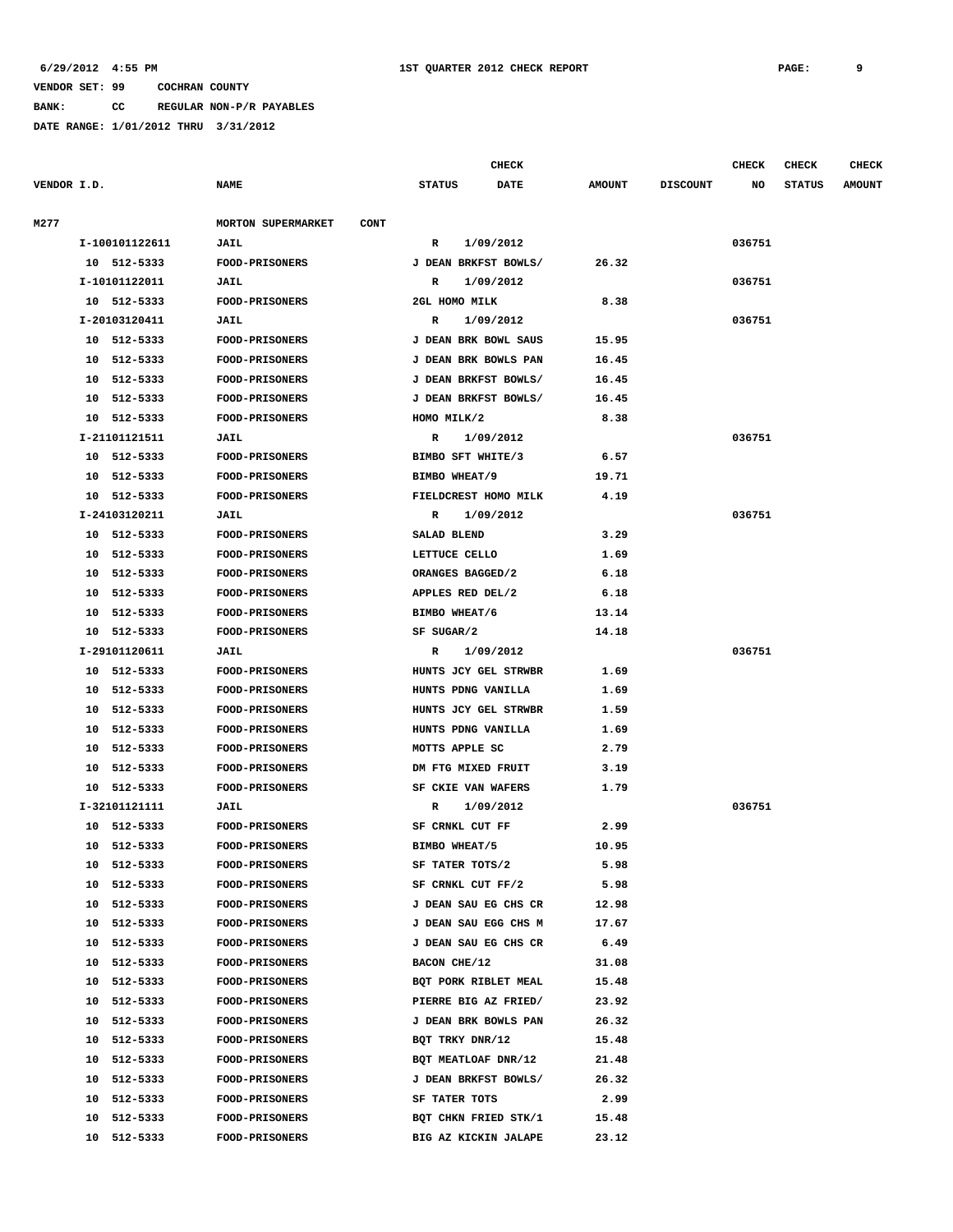**BANK: CC REGULAR NON-P/R PAYABLES**

|             |    |                                    |                                          |                      | <b>CHECK</b> |               |                 | CHECK  | <b>CHECK</b>  | <b>CHECK</b>  |
|-------------|----|------------------------------------|------------------------------------------|----------------------|--------------|---------------|-----------------|--------|---------------|---------------|
| VENDOR I.D. |    |                                    | <b>NAME</b>                              | <b>STATUS</b>        | <b>DATE</b>  | <b>AMOUNT</b> | <b>DISCOUNT</b> | NO     | <b>STATUS</b> | <b>AMOUNT</b> |
| M277        |    |                                    | MORTON SUPERMARKET<br><b>CONT</b>        |                      |              |               |                 |        |               |               |
|             |    | I-32101121111                      | JAIL                                     | R                    | 1/09/2012    |               |                 | 036751 |               |               |
|             |    | 10 512-5333                        | FOOD-PRISONERS                           | BQT CHKN NUGGER DNR/ |              | 15.48         |                 |        |               |               |
|             |    | 10 512-5333                        | FOOD-PRISONERS                           | J DEAN BRKFST BOWLS/ |              | 26.32         |                 |        |               |               |
|             |    | 10 512-5333                        | <b>FOOD-PRISONERS</b>                    | J DEAN BRK BOWLS PAN |              | 26.32         |                 |        |               |               |
|             |    | I-7103120211                       | PREC 1                                   | R                    | 1/09/2012    |               |                 | 036751 |               |               |
|             |    | 15 621-5356                        | ROAD MATERIALS & SUPPLIES                | CLEAN-UP SPONGE      |              | 1.19          |                 |        |               |               |
|             | 15 | 621-5356                           | ROAD MATERIALS & SUPPLIES                | SOFT SOAP/2          |              | 4.58          |                 |        |               |               |
|             | 15 | 621-5356                           | ROAD MATERIALS & SUPPLIES                | DIET DR PEPPER 12PK  |              | 5.99          |                 |        |               |               |
|             | 15 | 621-5356                           | ROAD MATERIALS & SUPPLIES                | THE WORKS BOWL CLNR  |              | 1.89          |                 |        |               |               |
|             | 15 | 621-5356                           | ROAD MATERIALS & SUPPLIES                | PINESOL LEMON        |              | 2.19          |                 |        |               |               |
|             |    | 15 621-5356                        | ROAD MATERIALS & SUPPLIES                | WF TOWELS            |              | 5.99          |                 |        |               |               |
|             |    | I-79101123011                      | JAIL                                     | R                    | 1/09/2012    |               |                 | 036751 |               |               |
|             |    | 10 512-5333                        | FOOD-PRISONERS                           | LETTUCE CELLO/2      |              | 4.38          |                 |        |               |               |
|             | 10 | 512-5333                           | <b>FOOD-PRISONERS</b>                    | ORANGES BAGGED/2     |              | 6.18          |                 |        |               |               |
|             | 10 | 512-5333                           | FOOD-PRISONERS                           | HOMO MILK            |              | 4.19          |                 |        |               |               |
|             |    | I-86101121911                      | JAIL                                     | R                    | 1/09/2012    |               |                 | 036751 |               |               |
|             |    | 10 512-5333                        | <b>FOOD-PRISONERS</b>                    | 18CT LG EGGS         |              | 2.89          |                 |        |               |               |
|             | 10 | 512-5333                           | FOOD-PRISONERS                           | HOMO MILK/2          |              | 8.38          |                 |        |               |               |
|             | 10 | 512-5333                           | FOOD-PRISONERS                           | SF DRNK MX LEMONADE  |              | 2.89          |                 |        |               |               |
|             | 10 | 512-5333                           | FOOD-PRISONERS                           | SF DRNK MX FRT PNCH/ |              | 5.78          |                 |        |               |               |
|             | 10 | 512-5333                           | FOOD-PRISONERS                           | J DEAN SAUS REG      |              | 2.99          |                 |        |               |               |
|             | 10 | 512-5333                           | <b>FOOD-PRISONERS</b>                    | SF SHRD TACO CHZ     |              | 2.49          |                 |        |               |               |
|             | 10 | 512-5333                           | <b>FOOD-PRISONERS</b>                    | SF DRNK MX LEMONADE  |              | 2.89          |                 |        |               |               |
|             |    | 10 512-5333                        | <b>FOOD-PRISONERS</b>                    | SF CHOPPED HAM/4     |              | 9.96          |                 |        |               |               |
|             |    | I-91101121511                      | JAIL                                     | R                    | 1/09/2012    |               |                 | 036751 |               |               |
|             |    | 10 512-5333                        | <b>FOOD-PRISONERS</b>                    | SF HASH BROWNS SO    |              | 2.39          |                 |        |               |               |
|             |    | 10 512-5333                        | <b>FOOD-PRISONERS</b>                    | 18CT LG EGGS         |              | 2.89          |                 |        |               | 893.47CR      |
|             |    |                                    |                                          |                      |              |               |                 |        |               |               |
| N066        |    | I-8062660032 01/12                 | NTS COMMUNICATIONS<br>COMM'R CT/CO JUDGE | R                    | 1/09/2012    |               |                 | 036752 |               |               |
|             | 15 | 610-5420                           | <b>TELECOMMUNICATIONS</b>                | WATTS LINE           |              | 1.00          |                 |        |               |               |
|             |    | 15 610-5420                        | <b>TELECOMMUNICATIONS</b>                | <b>ADMIN FEE</b>     |              | 1.53          |                 |        |               |               |
|             |    | 15 610-5420                        | TELECOMMUNICATIONS                       | REG COST RECVR FEE   |              | 3.46          |                 |        |               | 5.99CR        |
|             |    |                                    |                                          |                      |              |               |                 |        |               |               |
| 0037        |    |                                    | ANGELA OVERMAN, ATTY AT LAW              |                      |              |               |                 |        |               |               |
|             |    | I-10-05-4178/CPS CH DISTRICT COURT |                                          | R 1/09/2012          |              |               |                 | 036753 |               |               |
|             |    | 10 435-5400                        | ATTORNEY AD LITEM                        | CPS HRNG/CHILD       |              | 250.00        |                 |        |               |               |
|             |    |                                    | I-11-06-4239 CPS/CH DISTRICT COURT       | R 1/09/2012          |              |               |                 | 036753 |               |               |
|             |    | 10 435-5400                        | ATTORNEY AD LITEM                        | CPS HRNG/CHILD       |              | 250.00        |                 |        |               | 500.00CR      |
|             |    |                                    |                                          |                      |              |               |                 |        |               |               |
| P017        |    |                                    | POSTMASTER                               |                      |              |               |                 |        |               |               |
|             |    |                                    | I-PO BOX 735/2012 MUSEUM/HISTORICAL COMM | R 1/09/2012          |              |               |                 | 036754 |               |               |
|             |    | 31 652-5311                        | POSTAL EXPENSES                          | BOX RENT FOR 2012    |              | 46.00         |                 |        |               | 46.00CR       |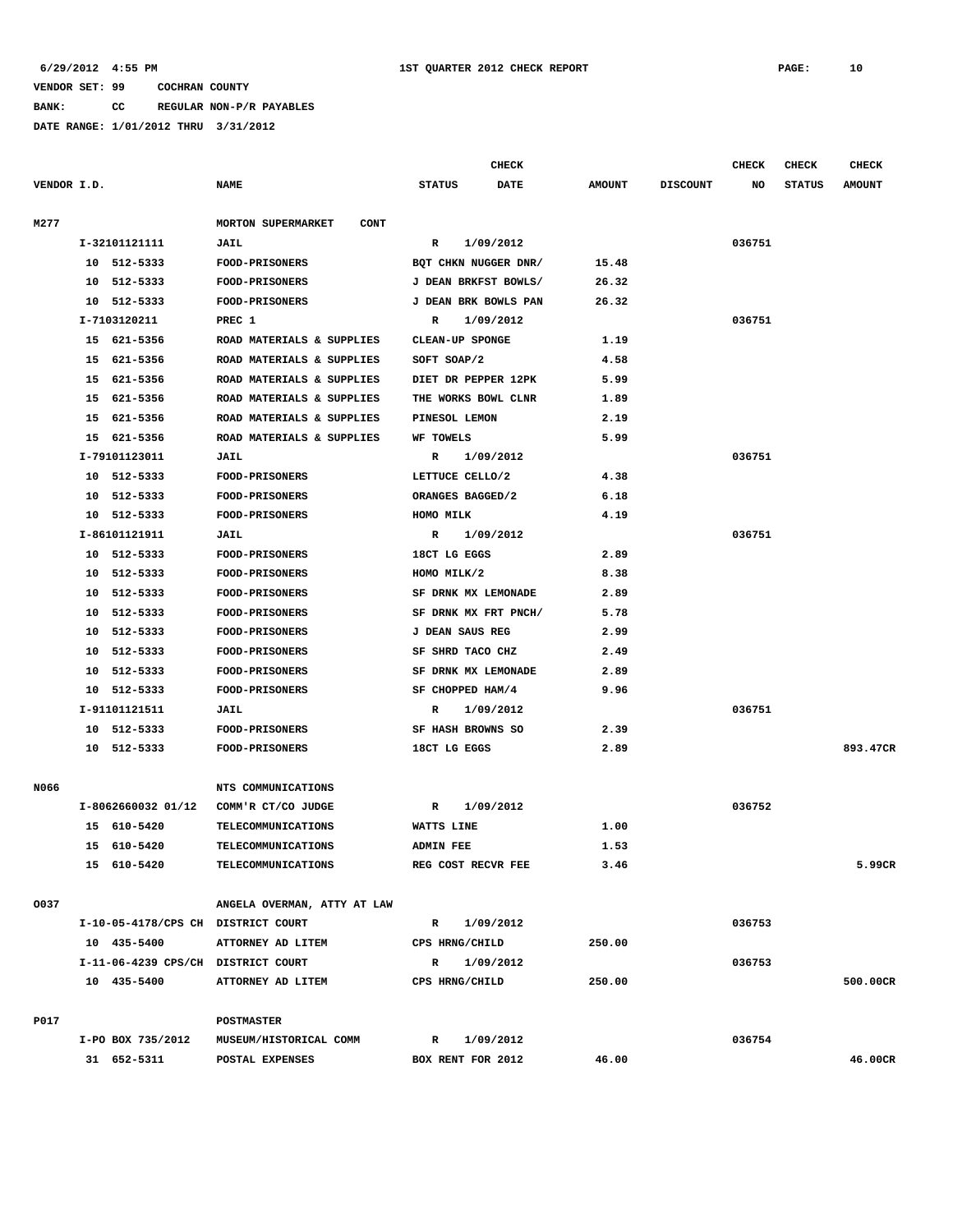**BANK: CC REGULAR NON-P/R PAYABLES**

|             |          |              |                               |                           | <b>CHECK</b>          |               |                 | CHECK  | CHECK         | <b>CHECK</b>  |
|-------------|----------|--------------|-------------------------------|---------------------------|-----------------------|---------------|-----------------|--------|---------------|---------------|
| VENDOR I.D. |          |              | <b>NAME</b>                   | <b>STATUS</b>             | <b>DATE</b>           | <b>AMOUNT</b> | <b>DISCOUNT</b> | NO     | <b>STATUS</b> | <b>AMOUNT</b> |
| P027        |          |              | <b>PROFORMA</b>               |                           |                       |               |                 |        |               |               |
|             |          | I-0325018932 | TAX A/C                       | R                         | 1/09/2012             |               |                 | 036755 |               |               |
|             |          | 10 499-5408  | TAX ROLL                      | 8250 TAX RECEIPTS         |                       | 821.70        |                 |        |               |               |
|             |          | 10 499-5408  | TAX ROLL                      | <b>FREIGHT</b>            |                       | 97.32         |                 |        |               | 919.02CR      |
|             |          |              |                               |                           |                       |               |                 |        |               |               |
| P073        |          |              | THE PENWORTHY COMPANY         |                           |                       |               |                 |        |               |               |
|             | I-512408 |              | LIBRARY                       | R                         | 1/09/2012             |               |                 | 036756 |               |               |
|             |          | 10 650-5590  | <b>BOOKS</b>                  | <b>BASKETBALL MYSTERY</b> |                       | 13.96         |                 |        |               |               |
|             | 10       | 650-5590     | <b>BOOKS</b>                  |                           | GREEN SCHOOL MYSTERY  | 13.96         |                 |        |               |               |
|             | 10       | 650-5590     | <b>BOOKS</b>                  | DIXIE                     |                       | 13.96         |                 |        |               |               |
|             | 10       | 650-5590     | <b>BOOKS</b>                  |                           | FANCY NANCYMEAN G     | 13.96         |                 |        |               |               |
|             | 10       | 650-5590     | <b>BOOKS</b>                  |                           | GOOD NIGHT, SLEEP TI  | 13.96         |                 |        |               |               |
|             | 10       | 650-5590     | <b>BOOKS</b>                  | GREEN, GREEN GARDEN       |                       | 13.96         |                 |        |               |               |
|             | 10       | 650-5590     | <b>BOOKS</b>                  | JUST HELPING MY DAD       |                       | 13.96         |                 |        |               |               |
|             | 10       | 650-5590     | <b>BOOKS</b>                  | SPLAT THE CAT SINGS       |                       | 13.96         |                 |        |               |               |
|             | 10       | 650-5590     | <b>BOOKS</b>                  |                           | DANCING DINOS AT THE  | 13.96         |                 |        |               |               |
|             | 10       | 650-5590     | <b>BOOKS</b>                  | DUCKS GO VROOM            |                       | 13.96         |                 |        |               |               |
|             | 10       | 650-5590     | <b>BOOKS</b>                  | FLIP FLOP!                |                       | 13.96         |                 |        |               |               |
|             | 10       | 650-5590     | <b>BOOKS</b>                  | GO, GO, GO!               |                       | 13.96         |                 |        |               |               |
|             | 10       | 650-5590     | <b>BOOKS</b>                  |                           | RACE AROUND THE WORL  | 13.96         |                 |        |               |               |
|             | 10       | 650-5590     | <b>BOOKS</b>                  | BUSY, BUSY TRAIN          |                       | 15.99         |                 |        |               |               |
|             |          | 10 650-5590  | <b>BOOKS</b>                  | LUCKY SCHOOL BUS          |                       | 15.99         |                 |        |               | 213.46CR      |
| S071        |          |              | SCRIPT OFFICE PRODUCTS, INC.  |                           |                       |               |                 |        |               |               |
|             | I-38197  |              | <b>TREASURER</b>              | R                         | 1/09/2012             |               |                 | 036757 |               |               |
|             |          | 10 497-5310  | OFFICE SUPPLIES               | HEWQ2610A CTRG            |                       | 157.95        |                 |        |               |               |
|             | I-38198  |              | <b>JUSTICE OF PEACE</b>       | R                         | 1/09/2012             |               |                 | 036757 |               |               |
|             |          | 10 455-5310  | OFFICE SUPPLIES               | HEWCE278A TONER           |                       | 80.95         |                 |        |               | 238.90CR      |
|             |          |              |                               |                           |                       |               |                 |        |               |               |
| S073        |          |              | SIRCHIE FINGER PRINT LAB.     |                           |                       |               |                 |        |               |               |
|             |          | I-0063837-IN | <b>SHERIFF</b>                | R                         | 1/09/2012             |               |                 | 036758 |               |               |
|             |          | 10 560-5334  | OTHER SUPPLIES                |                           | PRO FGRPRNT MAGNIFIE  | 99.50         |                 |        |               |               |
|             |          | 10 560-5334  | OTHER SUPPLIES                |                           | CLASSIF. DISC MIRACO  | 47.25         |                 |        |               |               |
|             |          | 10 560-5334  | OTHER SUPPLIES                |                           | INTEGRITY BAGS 4X7.5  | 22.75         |                 |        |               |               |
|             |          | 10 560-5334  | OTHER SUPPLIES                | <b>EVIDENCE BAGS 9X12</b> |                       | 35.50         |                 |        |               |               |
|             |          | 10 560-5334  | OTHER SUPPLIES                |                           | PRE-PRNT BAGS 5X3X9/  | 18.95         |                 |        |               |               |
|             |          | 10 560-5334  | OTHER SUPPLIES                |                           | KRAFT EVID. BAGS 8.5  | 22.95         |                 |        |               |               |
|             |          | 10 560-5334  | OTHER SUPPLIES                |                           | BIO-FOAM IMPRSN KIT/  | 35.70         |                 |        |               |               |
|             |          | 10 560-5334  | OTHER SUPPLIES                | PLASTIC PHOTO #'S         |                       | 19.50         |                 |        |               |               |
|             |          | 10 560-5334  | OTHER SUPPLIES                |                           | EVID. TAGS, PRNTD, 10 | 16.50         |                 |        |               |               |
|             |          | 10 560-5334  | OTHER SUPPLIES                | SHIPPING                  |                       | 37.63         |                 |        |               | 356.23CR      |
| <b>S210</b> |          |              | SHAMBURGER AUTO & FARM SUPPLY |                           |                       |               |                 |        |               |               |
|             | I-289542 |              | PREC <sub>2</sub>             | R                         | 1/09/2012             |               |                 | 036759 |               |               |
|             |          | 15 622-5451  | <b>REPAIRS</b>                | 2 WIPER BLADES            |                       | 18.58         |                 |        |               | 18.58CR       |
|             |          |              |                               |                           |                       |               |                 |        |               |               |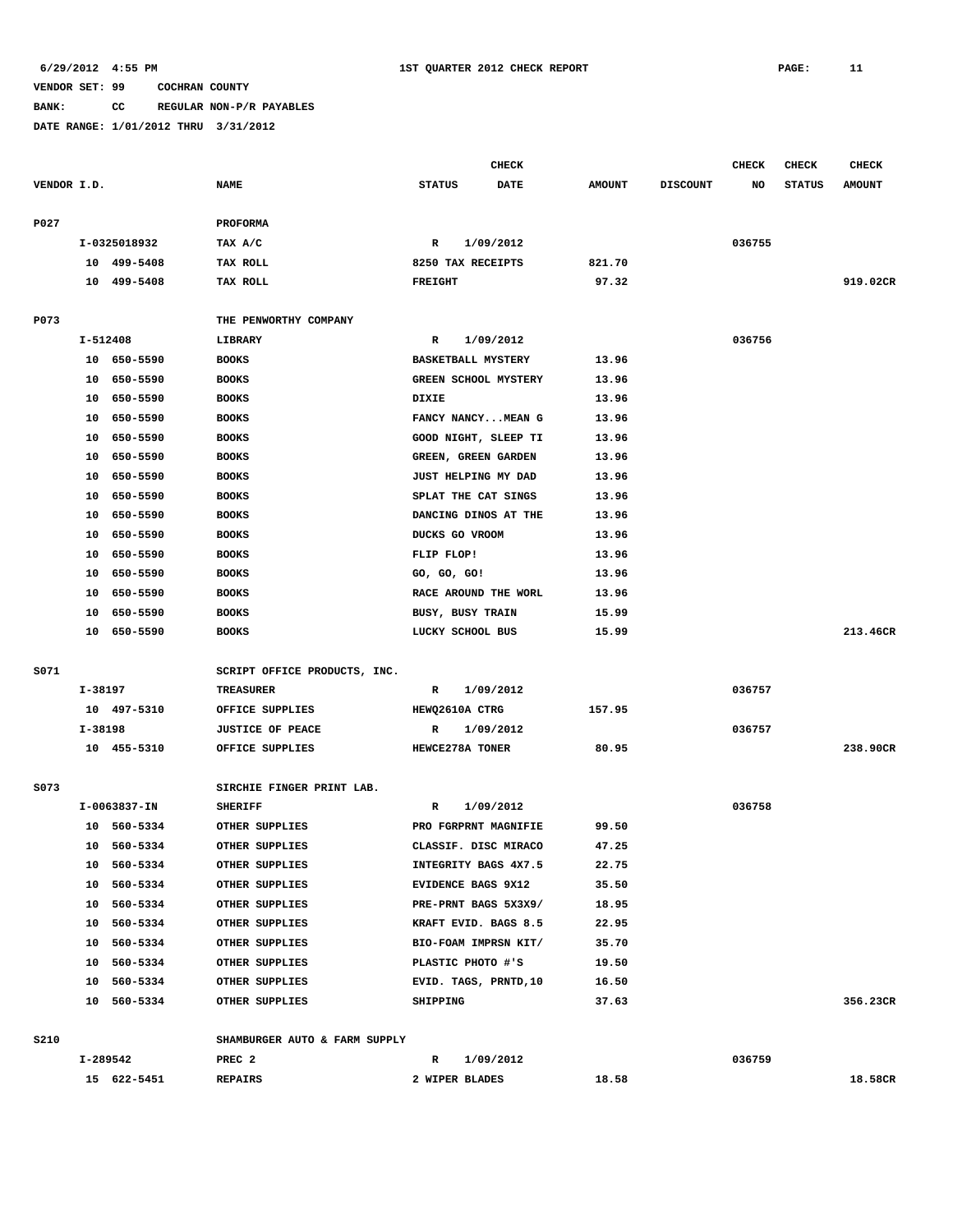# **BANK: CC REGULAR NON-P/R PAYABLES**

|             |    |                  |                                                      | CHECK                        |               |                 | CHECK  | CHECK         | <b>CHECK</b>  |
|-------------|----|------------------|------------------------------------------------------|------------------------------|---------------|-----------------|--------|---------------|---------------|
| VENDOR I.D. |    |                  | <b>NAME</b>                                          | <b>STATUS</b><br><b>DATE</b> | <b>AMOUNT</b> | <b>DISCOUNT</b> | NO     | <b>STATUS</b> | <b>AMOUNT</b> |
| <b>S242</b> |    |                  | SAM'S CLUB                                           |                              |               |                 |        |               |               |
|             |    | I-1113 123011    | JAIL                                                 | 1/09/2012<br>R               |               |                 | 036760 |               |               |
|             |    | 10 512-5392      | MISCELLANEOUS SUPPLIES                               | LAUNDRY DET/2                | 29.76         |                 |        |               |               |
|             | 10 | 512-5392         | MISCELLANEOUS SUPPLIES                               | BOUNCE 250 CT/2              | 17.96         |                 |        |               |               |
|             | 10 | 512-5333         | <b>FOOD-PRISONERS</b>                                | <b>GRAPE JUICE</b>           | 11.96         |                 |        |               |               |
|             | 10 | 512-5333         | FOOD-PRISONERS                                       | OS 100% CRAN                 | 5.48          |                 |        |               |               |
|             | 10 | 512-5333         | <b>FOOD-PRISONERS</b>                                | MM APPLE                     | 4.94          |                 |        |               |               |
|             | 10 | 512-5333         | <b>FOOD-PRISONERS</b>                                | <b>TROP 100% OJ</b>          | 8.33          |                 |        |               |               |
|             | 10 | 512-5392         | MISCELLANEOUS SUPPLIES                               | BOUNTY 12SR                  | 19.48         |                 |        |               |               |
|             | 10 | 512-5392         | MISCELLANEOUS SUPPLIES                               | <b>BATH TISSUE</b>           | 18.98         |                 |        |               |               |
|             | 10 | 512-5333         | <b>FOOD-PRISONERS</b>                                | FLAVOR PACK                  | 11.98         |                 |        |               |               |
|             |    | 10 512-5392      | MISCELLANEOUS SUPPLIES                               | 20 OZ CUPS                   | 19.98         |                 |        |               |               |
|             |    | 10 512-5392      | MISCELLANEOUS SUPPLIES                               | <b>BANKERSBOX</b>            | 55.32         |                 |        |               |               |
|             | 10 | 512-5392         | MISCELLANEOUS SUPPLIES                               | <b>BATTERIES</b>             | 10.98         |                 |        |               |               |
|             | 10 | 512-5392         | MISCELLANEOUS SUPPLIES                               | DISINF/6                     | 38.16         |                 |        |               |               |
|             | 10 | 512-5392         | MISCELLANEOUS SUPPLIES                               | AA BATTERIES                 | 17.84         |                 |        |               |               |
|             |    | I-876 123011     | JAIL                                                 | 1/09/2012<br>R               |               |                 | 036760 |               |               |
|             | 10 | 512-5392         | MISCELLANEOUS SUPPLIES                               | <b>BATTERIES</b>             | 11.98         |                 |        |               |               |
|             | 10 | 512-5392         | MISCELLANEOUS SUPPLIES                               | <b>PLATES</b>                | 7.22          |                 |        |               |               |
|             | 10 | 512-5392         | MISCELLANEOUS SUPPLIES                               | 8 OZ FOAM CUPS               | 15.56         |                 |        |               | 305.91CR      |
| S294        |    |                  | SHIRLEY SEARS                                        |                              |               |                 |        |               |               |
|             |    | I-DEC '11 TRAVEL | <b>EXTENSION SVC</b>                                 | 1/09/2012<br>R               |               |                 | 036761 |               |               |
|             |    | 10 665-5428      | FCS AGENT-TRAVEL-OUT OF COUNTYTAE4HA MTG, WLFRTH, 12 |                              | 75.48         |                 |        |               |               |
|             |    | 10 665-5428      | FCS AGENT-TRAVEL-OUT OF COUNTYTAE4HA MTG, LBK 12/15  |                              | 69.93         |                 |        |               |               |
|             | 10 | 665-5428         | FCS AGENT-TRAVEL-OUT OF COUNTYQTRLY MTG, 12/15/11, R |                              | 16.00         |                 |        |               |               |
|             | 10 | 665-5428         | FCS AGENT-TRAVEL-OUT OF COUNTYAGENT MBR FEE, ACTIVE  |                              | 90.00         |                 |        |               |               |
|             | 10 | 665–5428         | FCS AGENT-TRAVEL-OUT OF COUNTYAGENT MBR FEE, DIST    |                              | 10.00         |                 |        |               |               |
|             | 10 | 665-5428         | FCS AGENT-TRAVEL-OUT OF COUNTYAGENT MBR FEE, FRNDS&  |                              | 30.00         |                 |        |               | 291.41CR      |
| S325        |    |                  | DONNA SCHMIDT                                        |                              |               |                 |        |               |               |
|             |    | I-TRAFFIC MANUAL | <b>JUSTICE OF PEACE</b>                              | 1/09/2012<br>R               |               |                 | 036762 |               |               |
|             |    | 10 455-5310      | OFFICE SUPPLIES                                      | TX CRIM & TRFC LAW M         | 50.49         |                 |        |               | 50.49CR       |
|             |    |                  |                                                      |                              |               |                 |        |               |               |
| S331        |    |                  | STANDARD COFFEE SERVICE                              |                              |               |                 |        |               |               |
|             |    | I-8311-79817     | NON-DEPT'L                                           | $\mathbf{R}$<br>1/09/2012    |               |                 | 036763 |               |               |
|             |    | 10 409-5300      | COUNTY-WIDE SUPPLIES                                 | 4 FR VAN CRMR                | 29.32         |                 |        |               |               |
|             |    | 10 409-5300      | COUNTY-WIDE SUPPLIES                                 | AAA EXC DECAF                | 47.55         |                 |        |               |               |
|             |    | 10 409-5300      | COUNTY-WIDE SUPPLIES                                 | 2 AAA EXC REG                | 79.80         |                 |        |               |               |
|             |    | 10 409-5300      | COUNTY-WIDE SUPPLIES                                 | FUEL ADJ                     | 3.65          |                 |        |               | 160.32CR      |
| S390        |    |                  | SIGN PRO OF LUBBOCK, LTD                             |                              |               |                 |        |               |               |
|             |    | I-SP-24139       | LIBRARY                                              | 1/09/2012<br>R               |               |                 | 036764 |               |               |
|             |    | 10 650-5571      | CAPITAL OUTLAY                                       | 4X8 BACK-LIT ON BLDG         | 6,400.00      |                 |        |               |               |
|             |    | 10 650-5571      | CAPITAL OUTLAY                                       | PYLON--2 NEW FCS, RWI        |               |                 |        |               | 6,400.00CR    |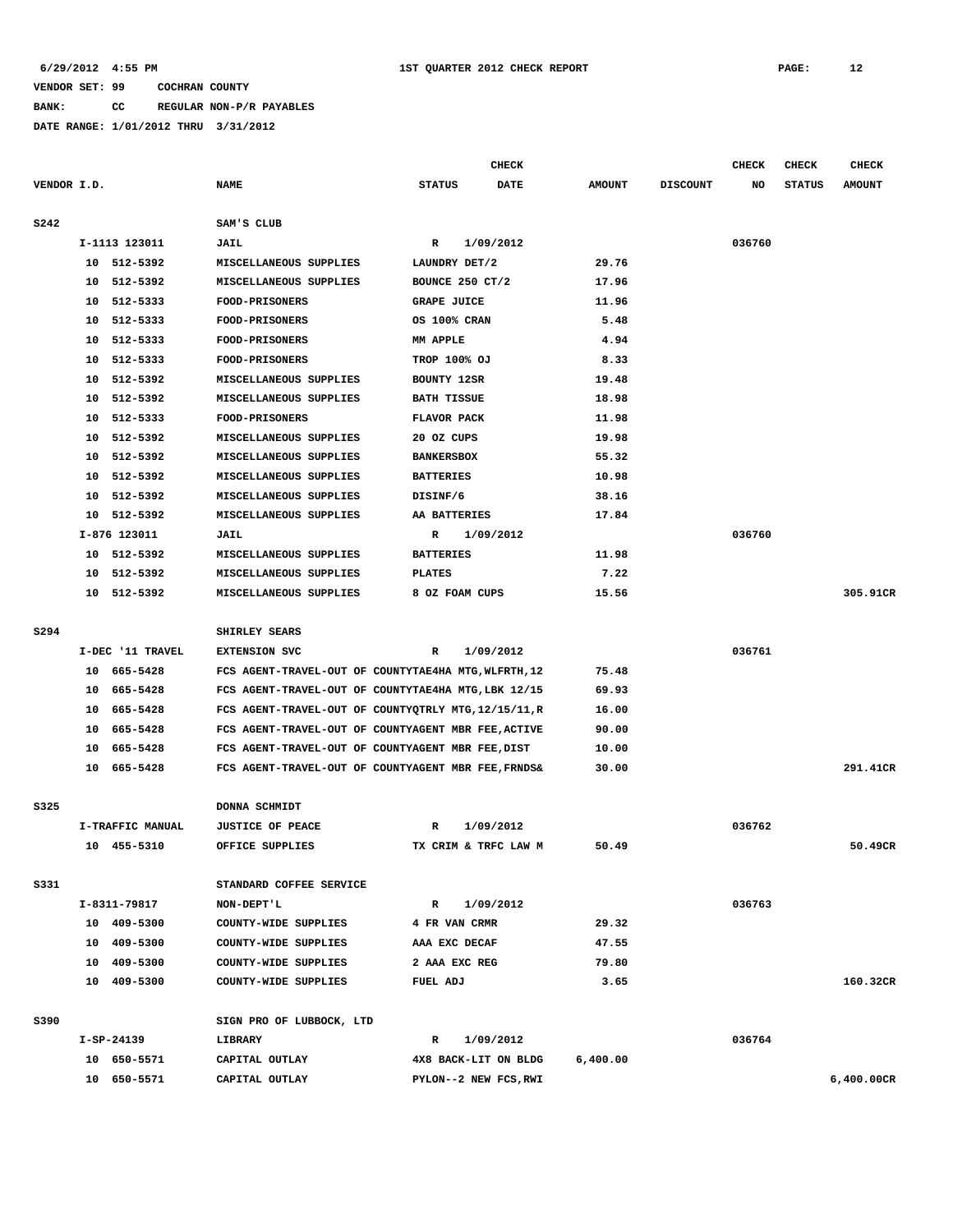**BANK: CC REGULAR NON-P/R PAYABLES**

|             |                            |                                | <b>CHECK</b>                 |               |                 | <b>CHECK</b> | <b>CHECK</b>  | <b>CHECK</b>  |
|-------------|----------------------------|--------------------------------|------------------------------|---------------|-----------------|--------------|---------------|---------------|
| VENDOR I.D. |                            | <b>NAME</b>                    | <b>STATUS</b><br><b>DATE</b> | <b>AMOUNT</b> | <b>DISCOUNT</b> | NO           | <b>STATUS</b> | <b>AMOUNT</b> |
|             |                            |                                |                              |               |                 |              |               |               |
| T012        |                            | TEXAS ASSN. OF COUNTY AUDITORS |                              |               |                 |              |               |               |
|             | $I-2012$ DUES              | <b>AUDITOR</b>                 | 1/09/2012<br>R               |               |                 | 036765       |               |               |
|             | 10 495-5481                | DUES AND REGISTRATION          | '12 DUES/AUDITOR             | 175.00        |                 |              |               |               |
|             | 10 495-5481                | DUES AND REGISTRATION          | '12 DUES/1 ASSISTANT         | 45.00         |                 |              |               | 220.00CR      |
|             |                            |                                |                              |               |                 |              |               |               |
| T051        |                            | TAC RISK MANAGEMENT POOL       |                              |               |                 |              |               |               |
|             | I-1ST QTR 2012             | NON-DEPT'L/WRKR COMP           | 1/09/2012<br>R               |               |                 | 036766       |               |               |
|             | 10 000-2500.10             | RESERVE FOR W/C, UNEMPLYMNT    | 1ST QTR WRKR COMP DE         | 7,306.00      |                 |              |               | 7,306.00CR    |
|             |                            |                                |                              |               |                 |              |               |               |
| T058        |                            | RITA TYSON, CO & DIST CLERK    |                              |               |                 |              |               |               |
|             | I-ROLLS FOR JURY           | <b>CLERK</b>                   | 1/09/2012<br>R               |               |                 | 036767       |               |               |
|             | 10 403-5310                | OFFICE SUPPLIES                | ROLLS FOR GRAND JURY         | 8.18          |                 |              |               | 8.18CR        |
|             |                            |                                |                              |               |                 |              |               |               |
| T083        |                            | TYLER TECHNOLOGIES, INC        |                              |               |                 |              |               |               |
|             | I-1923-11CL                | TAX OFFICE                     | 1/09/2012<br>R               |               |                 | 036768       |               |               |
|             | 10 499-5411<br>10 499-5411 | MAINTENANCE CONTRACTS          | TAX COLLECTION SYSTE         | 13,389.00     |                 |              |               |               |
|             |                            | MAINTENANCE CONTRACTS          | HRDWR & TECH ASSIST          | 2,539.00      |                 |              |               | 15,928.00CR   |
| T130        |                            | TEXAS DEPT OF LICENSING        |                              |               |                 |              |               |               |
|             | I-2012004548               | COURTHOUSE/BOILER              | 1/09/2012<br>R               |               |                 | 036769       |               |               |
|             | 10 510-5451                | <b>REPAIR</b>                  | BOILER CERTIFICATE F         | 70.00         |                 |              |               | 70.00CR       |
|             |                            |                                |                              |               |                 |              |               |               |
| T148        |                            | TASCOSA OFFICE MACHINES INC    |                              |               |                 |              |               |               |
|             | I-9BA172                   | <b>SHERIFF</b>                 | 1/09/2012<br>R               |               |                 | 036770       |               |               |
|             | 10 560-5411                | MAINTENANCE CONTRACTS          | COPIER MAINTENANCE           | 69.00         |                 |              |               | 69.00CR       |
|             |                            |                                |                              |               |                 |              |               |               |
| T184        |                            | THYSSENKRUPP ELEVATOR COR      |                              |               |                 |              |               |               |
|             | I-136260                   | <b>COURTHOUSE</b>              | 1/09/2012<br>R               |               |                 | 036771       |               |               |
|             | 10 510-5411                | MAINTENANCE CONTRACTS          | ELEVATOR MAINTENANCE         | 570.95        |                 |              |               | 570.95CR      |
|             |                            |                                |                              |               |                 |              |               |               |
| T242        |                            | TEXAS AGRILIFE EXTENSION       |                              |               |                 |              |               |               |
|             | I-VG YOUNG APR '12         | <b>TREASURER</b>               | 1/09/2012<br>R               |               |                 | 036772       |               |               |
|             | 10 497-5481                | DUES AND REGISTRATION          | REGIS FEE/VG YOUNG I         | 200.00        |                 |              |               | 200.00CR      |
|             |                            |                                |                              |               |                 |              |               |               |
| <b>W048</b> |                            | WEST TEXAS MICROGRAPHICS       |                              |               |                 |              |               |               |
|             | I-3738                     | TAX A/C                        | $\mathbb{R}$<br>1/09/2012    |               |                 | 036773       |               |               |
|             | 10 499-5408                | TAX ROLL                       | 30,666 LASER PRNT            | 1,226.64      |                 |              |               |               |
|             | 499-5408<br>10             | TAX ROLL                       | 2358 RENDERING               | 141.48        |                 |              |               |               |
|             | 10 499-5408                | TAX ROLL                       | 2358 1ST INSERT              | 23.58         |                 |              |               |               |
|             | 10 499-5408                | TAX ROLL                       | 2358 DPV/LACS UPDATE         | 11.79         |                 |              |               |               |
|             | 499-5408<br>10             | TAX ROLL                       | 419 FLATS                    | 209.50        |                 |              |               |               |
|             | 499-5408<br>10             | TAX ROLL                       | 2358 PRE-SORT                | 58.95         |                 |              |               |               |
|             | 10 499-5408                | TAX ROLL                       | 2777 POSTAGE ACTUAL          | 1,599.48      |                 |              |               | 3,271.42CR    |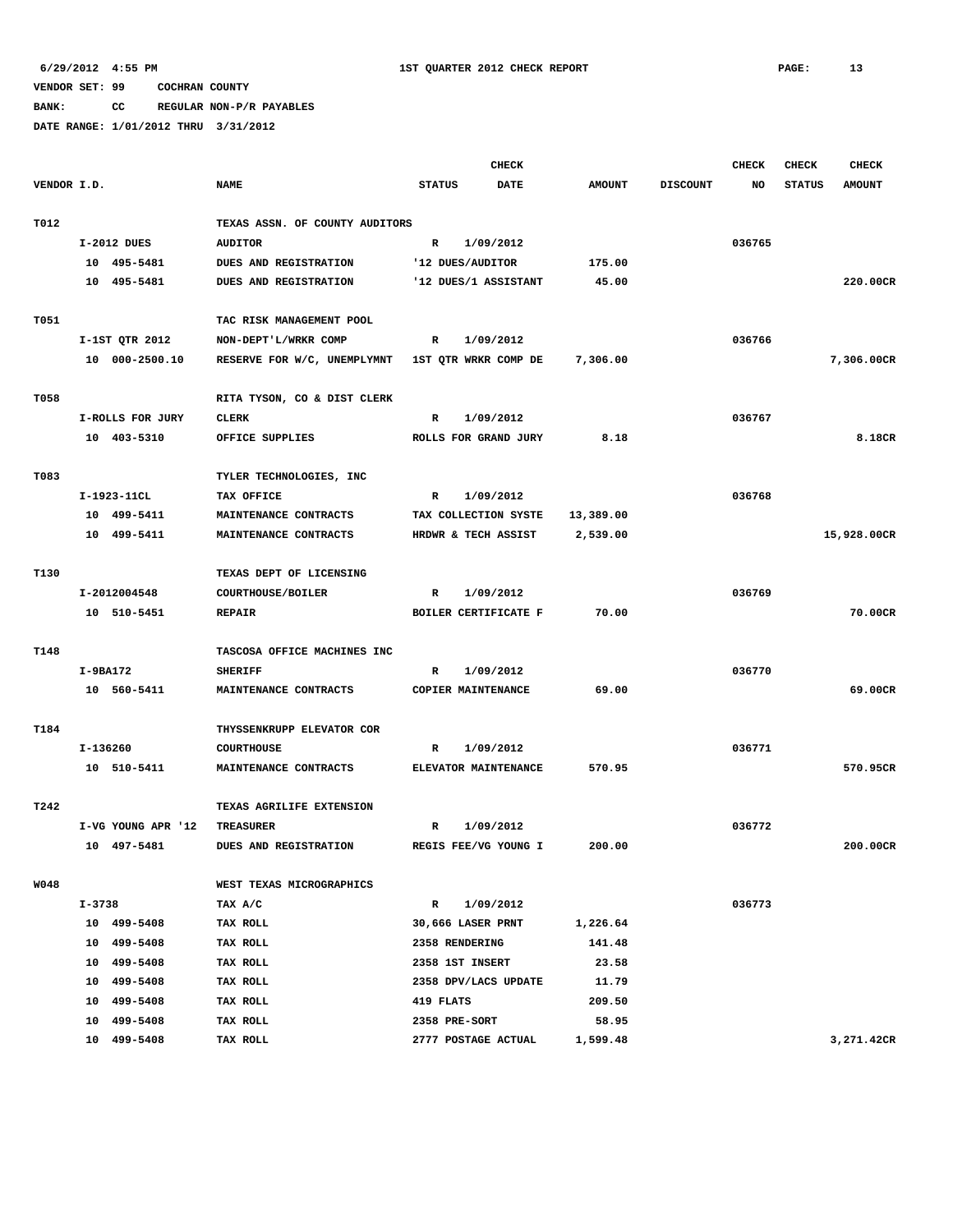**BANK: CC REGULAR NON-P/R PAYABLES**

|             |                              |                              |                           | <b>CHECK</b> |               |                 | CHECK  | <b>CHECK</b>  | <b>CHECK</b>  |
|-------------|------------------------------|------------------------------|---------------------------|--------------|---------------|-----------------|--------|---------------|---------------|
| VENDOR I.D. |                              | <b>NAME</b>                  | <b>STATUS</b>             | DATE         | <b>AMOUNT</b> | <b>DISCOUNT</b> | NO     | <b>STATUS</b> | <b>AMOUNT</b> |
|             |                              |                              |                           |              |               |                 |        |               |               |
| W052        |                              | DANNY WISELEY                |                           |              |               |                 |        |               |               |
|             | I-TONER/TREAS<br>10 497-5310 | TREASURER<br>OFFICE SUPPLIES | R<br>R/B 13R548 TONER CRT | 1/09/2012    | 29.99         |                 | 036774 |               |               |
|             | 10 497-5310                  |                              |                           |              | 7.49          |                 |        |               | 37.48CR       |
|             |                              | OFFICE SUPPLIES              | SHIPPING                  |              |               |                 |        |               |               |
| <b>W055</b> |                              | WINDSTREAM COMMUNICATIONS SW |                           |              |               |                 |        |               |               |
|             | I-266-0638 JAN12             | <b>MUSEUM</b>                | R                         | 1/09/2012    |               |                 | 036775 |               |               |
|             | 10 652-5420                  | <b>TELECOMMUNICATIONS</b>    | LATE CHG                  |              | 5.42          |                 |        |               |               |
|             | 10 652-5420                  | <b>TELECOMMUNICATIONS</b>    | BASIC LOCAL SERVICE       |              | 45.49         |                 |        |               |               |
|             | 10 652-5420                  | <b>TELECOMMUNICATIONS</b>    | HIGH-SPEED INTERNET       |              | 52.48         |                 |        |               |               |
|             | 10 652-5420                  | <b>TELECOMMUNICATIONS</b>    | OPTIONAL SERVICE          |              | 6.21          |                 |        |               |               |
|             | 10 652-5420                  | <b>TELECOMMUNICATIONS</b>    | TOLL SVC                  |              | 4.80          |                 |        |               |               |
|             | I-266-5051 JAN12             | LIBRARY                      | R                         | 1/09/2012    |               |                 | 036775 |               |               |
|             | 10 650-5420                  | <b>TELECOMMUNICATIONS</b>    | BASIC LOCAL SVC           |              | 100.86        |                 |        |               |               |
|             | 10 650-5420                  | <b>TELECOMMUNICATIONS</b>    | HIGH-SPEED INTERNET       |              | 49.99         |                 |        |               |               |
|             | 10 650-5420                  | <b>TELECOMMUNICATIONS</b>    | LONG DISTANCE SVC         |              | 2.17          |                 |        |               |               |
|             | I-266-5074 JAN12             | ADULT PROBATION              | R                         | 1/09/2012    |               |                 | 036775 |               |               |
|             | 10 570-5420                  | <b>TELECOMMUNICATIONS</b>    | BASIC LOCAL SVC           |              | 46.69         |                 |        |               |               |
|             | 10 570-5420                  | <b>TELECOMMUNICATIONS</b>    | OPTIONAL SVC              |              | 11.97         |                 |        |               |               |
|             | 10 570-5420                  | <b>TELECOMMUNICATIONS</b>    | LONG DISTANCE SVC         |              | 0.11          |                 |        |               |               |
|             | I-266-5161 JAN12             | <b>TREASURER</b>             | R                         | 1/09/2012    |               |                 | 036775 |               |               |
|             | 10 497-5420                  | <b>TELECOMMUNICATIONS</b>    | BASIC LOCAL SVC           |              | 46.69         |                 |        |               |               |
|             | 10 497-5420                  | <b>TELECOMMUNICATIONS</b>    | LONG DISTANCE SVC         |              | 0.04          |                 |        |               |               |
|             | I-266-5171 JAN12             | TAX OFFICE                   | R                         | 1/09/2012    |               |                 | 036775 |               |               |
|             | 10 499-5420                  | TELECOMMUNICATIONS           | BASIC LOCAL SVC           |              | 140.78        |                 |        |               |               |
|             | 10 499-5420                  | <b>TELECOMMUNICATIONS</b>    | HIGH-SPEED INTERNET       |              | 59.99         |                 |        |               |               |
|             | 10 499-5420                  | <b>TELECOMMUNICATIONS</b>    | OPTIONAL SVC              |              | 25.95         |                 |        |               |               |
|             | 10 499-5420                  | <b>TELECOMMUNICATIONS</b>    | LONG DISTANCE SVC         |              | 6.20          |                 |        |               |               |
|             | I-266-5211 JAN12             | <b>SHERIFF</b>               | R                         | 1/09/2012    |               |                 | 036775 |               |               |
|             | 10 560-5420                  | <b>TELECOMMUNICATIONS</b>    | BASIC LOCAL SVC           |              | 156.13        |                 |        |               |               |
|             | 10 560-5420                  | <b>TELECOMMUNICATIONS</b>    | LONG DISTANCE SVC         |              | 0.96          |                 |        |               |               |
|             | I-266-5215 JAN12             | <b>EXTENSION SVC</b>         | $\mathbb{R}$              | 1/09/2012    |               |                 | 036775 |               |               |
|             | 10 665-5420                  | <b>TELECOMMUNICATIONS</b>    | BASIC LOCAL SVC           |              | 150.98        |                 |        |               |               |
|             | 10 665-5420                  | <b>TELECOMMUNICATIONS</b>    | HIGH-SPEED INTERNET       |              | 119.99        |                 |        |               |               |
|             | 10 665-5420                  | <b>TELECOMMUNICATIONS</b>    | LONG DISTANCE SVC         |              | 2.05          |                 |        |               |               |
|             | I-266-5302 JAN12             | <b>JUSTICE OF PEACE</b>      | $\mathbf{R}$              | 1/09/2012    |               |                 | 036775 |               |               |
|             | 10 455-5420                  | TELECOMMUNICATIONS           | BASIC LOCAL SVC           |              | 46.69         |                 |        |               |               |
|             | 10 455-5420                  | <b>TELECOMMUNICATIONS</b>    | LONG DISTANCE SVC         |              | 0.62          |                 |        |               |               |
|             | I-266-5411 JAN12             | <b>JUVENILE PROBATION</b>    | $\mathbb{R}$              | 1/09/2012    |               |                 | 036775 |               |               |
|             | 10 571-5420                  | <b>TELECOMMUNICATIONS</b>    | BASIC LOCAL SVC           |              | 46.69         |                 |        |               |               |
|             | 10 571-5420                  | <b>TELECOMMUNICATIONS</b>    | LONG DISTANCE SVC         |              | 2.41          |                 |        |               |               |
|             | I-266-5412 JAN12             | DISTRICT COURT               | $\mathbf{R}$              | 1/09/2012    |               |                 | 036775 |               |               |
|             | 10 435-5420                  | <b>TELECOMMUNICATIONS</b>    | BASIC LOCAL SVC           |              | 100.86        |                 |        |               |               |
|             | 10 435-5420                  | <b>TELECOMMUNICATIONS</b>    | HIGH-SPEED INTERNET       |              | 109.98        |                 |        |               |               |
|             | I-266-5450 JAN12             | CLERK                        | R 1/09/2012               |              |               |                 | 036775 |               |               |
|             | 10 403-5420                  | <b>TELECOMMUNICATIONS</b>    | BASIC LOCAL SVC           |              | 155.76        |                 |        |               |               |
|             | 10 403-5420                  | <b>TELECOMMUNICATIONS</b>    | OPTIONAL SVC              |              | 3.00          |                 |        |               |               |
|             | 10 403-5420                  | <b>TELECOMMUNICATIONS</b>    | LONG DISTANCE SVC         |              | 8.22          |                 |        |               |               |
|             | I-266-5508 JAN12             | CO JUDGE/COMM'R CT           | $\mathbf{R}$              | 1/09/2012    |               |                 | 036775 |               |               |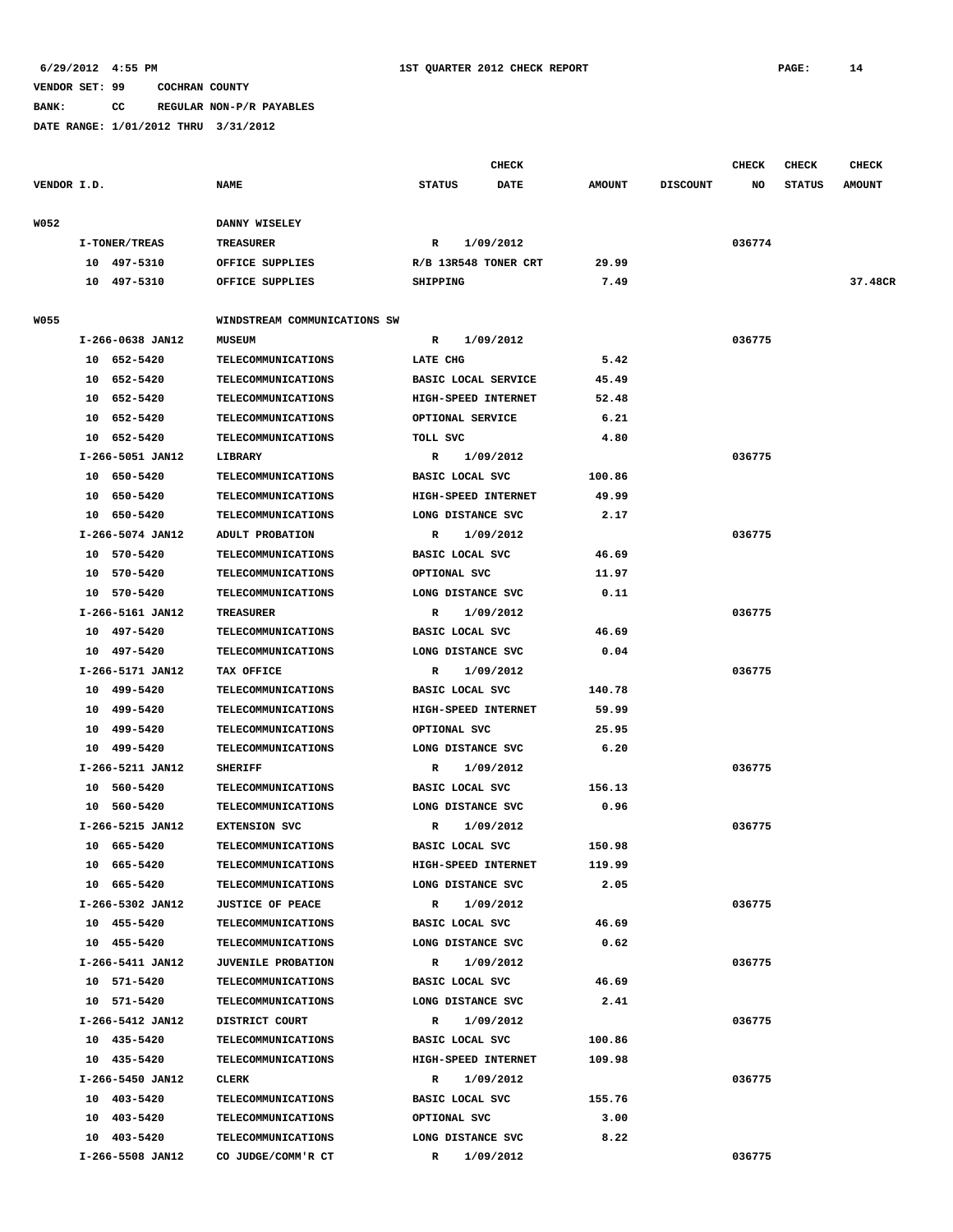**BANK: CC REGULAR NON-P/R PAYABLES**

|             |                                 |                            |               | <b>CHECK</b>         |      |               |                 | <b>CHECK</b> | <b>CHECK</b>  | CHECK         |
|-------------|---------------------------------|----------------------------|---------------|----------------------|------|---------------|-----------------|--------------|---------------|---------------|
| VENDOR I.D. |                                 | <b>NAME</b>                | <b>STATUS</b> |                      | DATE | <b>AMOUNT</b> | <b>DISCOUNT</b> | NO           | <b>STATUS</b> | <b>AMOUNT</b> |
| <b>W055</b> |                                 | WINDSTREAM COMMUNICATICONT |               |                      |      |               |                 |              |               |               |
|             | I-266-5508 JAN12                | CO JUDGE/COMM'R CT         | $\mathbb{R}$  | 1/09/2012            |      |               |                 | 036775       |               |               |
|             | 15 610-5420                     | <b>TELECOMMUNICATIONS</b>  |               | BASIC LOCAL SVC/2 LI |      | 109.46        |                 |              |               |               |
|             | 15 610-5420                     | <b>TELECOMMUNICATIONS</b>  |               | LONG DISTANCE SVC    |      | 0.68          |                 |              |               |               |
|             | I-266-5700 JAN12                | <b>SHERIFF</b>             | R             | 1/09/2012            |      |               |                 | 036775       |               |               |
|             | 10 560-5420                     | <b>TELECOMMUNICATIONS</b>  |               | BASIC LOCAL SVC      |      | 55.06         |                 |              |               |               |
|             | 10 560-5420                     | <b>TELECOMMUNICATIONS</b>  |               | LONG DISTANCE SVC    |      | 5.35          |                 |              |               |               |
|             | I-266-5822 JAN12                | AUDITOR/NON-DEPT'L         | R             | 1/09/2012            |      |               |                 | 036775       |               |               |
|             | 10 495-5420                     | <b>TELECOMMUNICATIONS</b>  |               | BASIC LOCAL SVC/1 LI |      | 46.68         |                 |              |               |               |
|             | 10 495-5420                     | TELECOMMUNICATIONS         |               | <b>BUS BROADBAND</b> |      | 24.99         |                 |              |               |               |
|             | 10 495-5420                     | <b>TELECOMMUNICATIONS</b>  |               | LONG DISTANCE SVC    |      | 0.98          |                 |              |               |               |
|             | 10 409-5420                     | <b>TELECOMMUNICATIONS</b>  |               | FAX LINE 266-5629    |      | 46.69         |                 |              |               |               |
|             | 10 409-5420                     | <b>TELECOMMUNICATIONS</b>  |               | FAX LONG DISTANCE    |      | 12.61         |                 |              |               |               |
|             | 10 409-5420                     |                            |               | INTERNET SVC         |      | 144.99        |                 |              |               |               |
|             | I-266-8661 JAN12                | <b>TELECOMMUNICATIONS</b>  | R             | 1/09/2012            |      |               |                 | 036775       |               |               |
|             |                                 | <b>ATTORNEY</b>            |               |                      |      |               |                 |              |               |               |
|             | 10 475-5420                     | <b>TELECOMMUNICATIONS</b>  |               | BASIC LOCAL SVC      |      | 104.94        |                 |              |               |               |
|             | 10 475-5420                     | <b>TELECOMMUNICATIONS</b>  |               | HIGH-SPEED INTERNET  |      | 59.99         |                 |              |               |               |
|             | I-266-8888 JAN12<br>10 560-5420 | <b>SHERIFF</b>             | $\mathbb{R}$  | 1/09/2012            |      |               |                 | 036775       |               |               |
|             |                                 | TELECOMMUNICATIONS         |               | FAX LINE & CRIME CON |      | 44.04         |                 |              |               |               |
|             | 10 560-5420                     | <b>TELECOMMUNICATIONS</b>  |               | LONG DISTANCE        |      | 1.49          |                 |              |               | 2,168.13CR    |
| <b>W070</b> |                                 | R D WALLACE OIL CO INC     |               |                      |      |               |                 |              |               |               |
|             | $I-1400$ 01/12                  | PREC 4                     | R             | 1/09/2012            |      |               |                 | 036777       |               |               |
|             | 15 624-5330                     | FUEL AND OIL               | 44.3GL UNL    |                      |      | 133.56        |                 |              |               |               |
|             | $I-3440$ 01/12                  | PREC 1                     | $\mathbb{R}$  | 1/09/2012            |      |               |                 | 036777       |               |               |
|             | 15 621-5330                     | FUEL & OIL                 |               | TRNSMSN SYN 50       |      | 160.00        |                 |              |               |               |
|             | 15 621-5330                     | FUEL & OIL                 | 28GL UNL      |                      |      | 81.62         |                 |              |               |               |
|             | $I-3540$ 01/12                  | PREC <sub>3</sub>          | R             | 1/09/2012            |      |               |                 | 036777       |               |               |
|             | 15 623-5330                     | FUEL AND OIL               |               | 510.1GL DYED DIESEL  |      | 1,678.23      |                 |              |               |               |
|             | 15 623-5330                     | FUEL AND OIL               |               | 2 80-OZ PWR SVC      |      | 23.72         |                 |              |               |               |
|             | 15 623-5330                     | FUEL AND OIL               | 42GL UNL      |                      |      | 126.63        |                 |              |               |               |
|             | I-3600 01/12                    | PARK                       | R             | 1/09/2012            |      |               |                 | 036777       |               |               |
|             | 10 660-5330                     | FUEL AND OIL               | 25GL UNL      |                      |      | 75.38         |                 |              |               |               |
|             | I-3700 01/12                    | <b>SHERIFF</b>             | R             | 1/09/2012            |      |               |                 | 036777       |               |               |
|             | 10 560-5330                     | FUEL AND OIL               |               | 22GL UNL/#121        |      | 66.34         |                 |              |               |               |
|             | 10 560-5330                     | FUEL AND OIL               |               | 80.1GL UNL/#123      |      | 239.15        |                 |              |               |               |
|             | 10 560-5330                     | FUEL AND OIL               |               | 8.6GL UNL/#125       |      | 25.93         |                 |              |               |               |
|             | 10 560-5330                     | FUEL AND OIL               |               | 16.3GL UNL/#134      |      | 49.14         |                 |              |               | 2,659.70CR    |
|             |                                 |                            |               |                      |      |               |                 |              |               |               |
| W092        |                                 | WTG FUELS, INC             |               |                      |      |               |                 |              |               |               |
|             | I-15006-03496 JAN12             | <b>SHERIFF</b>             | R             | 1/09/2012            |      |               |                 | 036778       |               |               |
|             | 10 560-5330                     | FUEL AND OIL               |               | 50.03GL UNL/#125     |      | 158.02        |                 |              |               |               |
|             | 10 560-5330                     | FUEL AND OIL               |               | 10.56GL UNL/#123     |      | 33.86         |                 |              |               |               |
|             | 10 560-5330                     | FUEL AND OIL               |               | 84.57GL UNL/#137     |      | 264.76        |                 |              |               |               |
|             | 10 560-5330                     | FUEL AND OIL               |               | 40.53GL UNL/#134     |      | 119.31        |                 |              |               |               |
|             | 560-5330<br>10                  | FUEL AND OIL               |               | 11.0GL UNL/#121      |      | 34.28         |                 |              |               |               |
|             | 560-5330<br>10                  | FUEL AND OIL               |               | 131.2GL UNL/#135     |      | 407.06        |                 |              |               |               |
|             | 10<br>560-5330                  | FUEL AND OIL               |               | 147.86GL UNL/#136    |      | 465.46        |                 |              |               |               |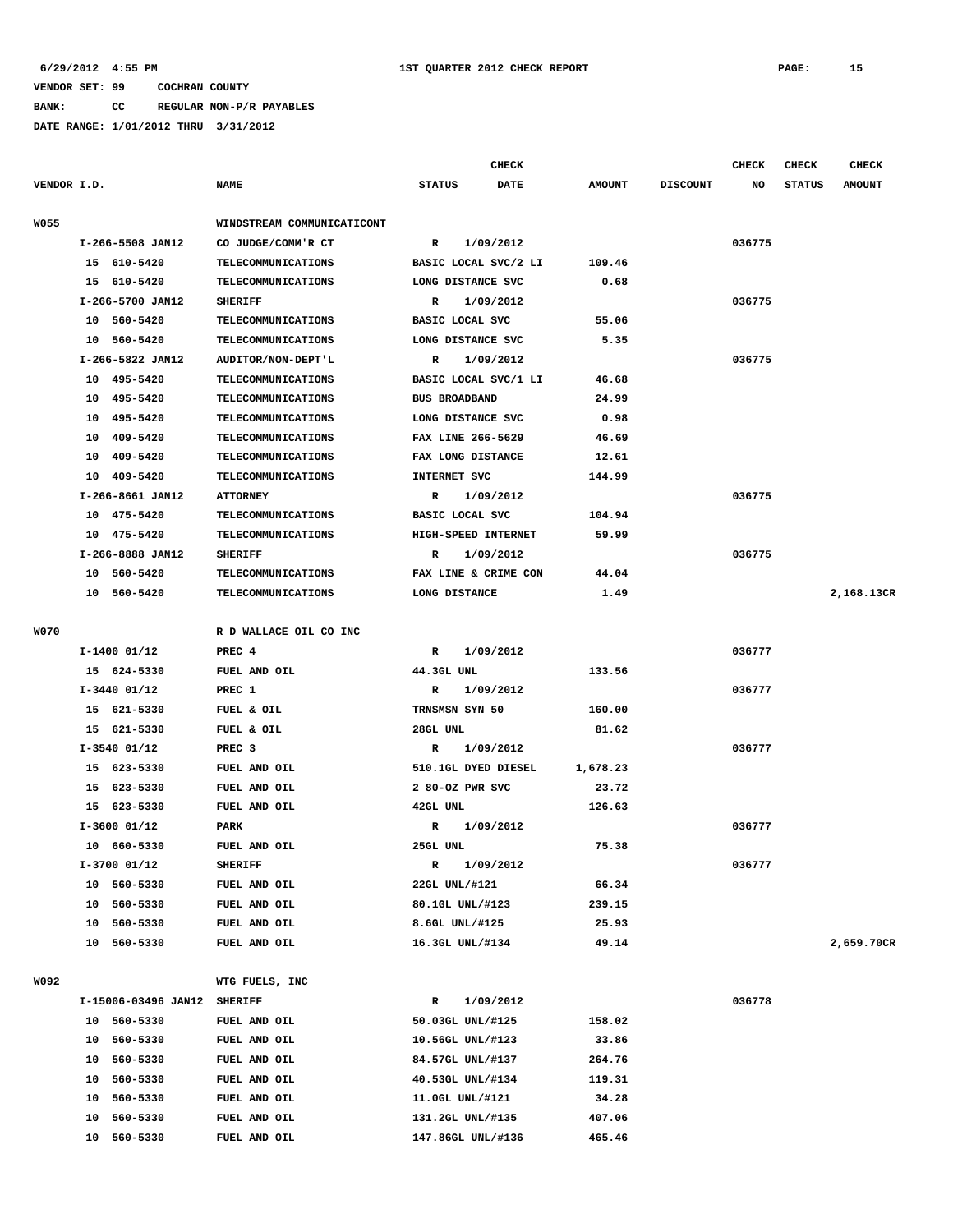**BANK: CC REGULAR NON-P/R PAYABLES**

|             |          |                     |                                       |                | <b>CHECK</b>                    |               |                 | <b>CHECK</b> | <b>CHECK</b>  | <b>CHECK</b>  |
|-------------|----------|---------------------|---------------------------------------|----------------|---------------------------------|---------------|-----------------|--------------|---------------|---------------|
| VENDOR I.D. |          |                     | <b>NAME</b>                           | <b>STATUS</b>  | <b>DATE</b>                     | <b>AMOUNT</b> | <b>DISCOUNT</b> | NO           | <b>STATUS</b> | <b>AMOUNT</b> |
|             |          |                     |                                       |                |                                 |               |                 |              |               |               |
| W092        |          |                     | WTG FUELS, INC<br>CONT                |                |                                 |               |                 |              |               |               |
|             |          | I-15006-03496 JAN12 | <b>SHERIFF</b>                        | R              | 1/09/2012                       |               |                 | 036778       |               |               |
|             |          | 10 560-5330         | FUEL AND OIL                          |                | 39.51GL UNL/#122                | 118.54        |                 |              |               | 1,601.29CR    |
| W098        |          |                     | WEST TEXAS JUVENILE CHIEF'S AS        |                |                                 |               |                 |              |               |               |
|             |          | I-'12 DUES, REGIS   | <b>JUVENILE PROBATION</b>             | $\mathbb{R}$   | 1/09/2012                       |               |                 | 036779       |               |               |
|             |          | 10 571-5427         | CONTINUING EDUCATION                  |                | REGIS FEB TRAINING              | 100.00        |                 |              |               |               |
|             |          | 10 571-5427         | CONTINUING EDUCATION                  |                | MEMBERSHIP DUES 2012            | 10.00         |                 |              |               | 110.00CR      |
|             |          |                     |                                       |                |                                 |               |                 |              |               |               |
| X001        |          |                     | XCEL ENERGY                           |                |                                 |               |                 |              |               |               |
|             |          |                     | I-54-1324315-7 JAN12 ALMOST ALL DEPTS | R              | 1/09/2012                       |               |                 | 036780       |               |               |
|             |          | 30 518-5440         | UTILITIES                             |                | 300210167 RUNWAY LIG            | 86.83         |                 |              |               |               |
|             |          | 10 510-5440         | UTILITIES                             |                | 300240736 COURTHOUSE            | 1,779.22      |                 |              |               |               |
|             | 10       | 660-5440            | UTILITIES & IRRIGATION                |                | 300265059 SOFTBALL P            | 21.60         |                 |              |               |               |
|             |          | 10 580-5440         | UTILITIES [TOWER]                     |                | 300282806 TOWER                 | 77.20         |                 |              |               |               |
|             |          | 15 621-5440         | UTILITIES                             |                | 300294119 PREC 1 SHO            | 63.73         |                 |              |               |               |
|             |          | 10 650-5440         | UTILITIES                             |                | 300338546 LIBRARY               | 179.72        |                 |              |               |               |
|             |          | 10 652-5440         | UTILITIES                             |                | 300342232 MUSEUM                | 29.05         |                 |              |               |               |
|             |          | 10 662-5440         | UTILITIES                             |                | 300390484 ACTIVITY B            | 542.94        |                 |              |               |               |
|             |          | 10 660-5440         | UTILITIES & IRRIGATION                |                | 300410370 PARK                  | 76.09         |                 |              |               |               |
|             |          | 10 660-5440         | UTILITIES & IRRIGATION                |                | 300457515 PARK/SHOP             | 41.32         |                 |              |               |               |
|             |          | 10 660-5440         | UTILITIES & IRRIGATION                |                | 300505444 HOFMAN BAS            | 21.60         |                 |              |               |               |
|             | 10       | 516-5440            | UTILITIES                             |                | 300555198 CEMETERY              | 21.60         |                 |              |               |               |
|             | 10       | 409-5440            | UTILITIES                             |                | 300577364 102 N MAIN            | 11.24         |                 |              |               |               |
|             |          | 10 660-5440         | UTILITIES & IRRIGATION                |                | 300587052 SHOWBARN              | 33.12         |                 |              |               |               |
|             | 10       | 660-5440            | UTILITIES & IRRIGATION                |                | 300587753 RODEO GROU            | 21.60         |                 |              |               |               |
|             |          | 10 516-5440         | UTILITIES                             |                | 300603417 CEMETERY              | 10.91         |                 |              |               |               |
|             |          | 10 516-5440         | UTILITIES                             |                | 300637038 CEMETERY S            | 21.60         |                 |              |               |               |
|             |          | 10 650-5440         | UTILITIES                             |                | AREA LIGHT LIBRARY              | 15.27         |                 |              |               |               |
|             | 10       | 662-5440            | UTILITIES                             |                | 2 AREA LIGHTS ACT BL            | 45.79         |                 |              |               |               |
|             |          | 10 660-5440         | UTILITIES & IRRIGATION                |                | AREA LIGHT PARK SHOP            | 14.95         |                 |              |               | 3,115.38CR    |
|             |          |                     |                                       |                |                                 |               |                 |              |               |               |
| Y010        |          |                     | YELLOWHOUSE EXCHANGE                  |                |                                 |               |                 |              |               |               |
|             |          | I-2012 LOADER       | PREC 1                                | R              | 1/09/2012                       |               |                 | 036781       |               |               |
|             |          | 15 621-5571         | CAPITAL OUTLAY                        |                | '12 JD544K LDR;DW544 146,000.00 |               |                 |              |               | 146,000.00CR  |
| Y026        |          |                     | YOAKUM COUNTY SHERIFF'S OFFICE        |                |                                 |               |                 |              |               |               |
|             |          | I-DEC '11 PRISONERS | <b>JAIL</b>                           | R              | 1/09/2012                       |               |                 | 036782       |               |               |
|             |          | 10 512-5499         | MISCELLANEOUS                         |                | 15 DAYS/EVALEEN H CR            | 510.00        |                 |              |               |               |
|             |          | 10 512-5499         | MISCELLANEOUS                         |                | 15 DAYS/CHRISTINA L             | 510.00        |                 |              |               | 1,020.00CR    |
|             |          |                     |                                       |                |                                 |               |                 |              |               |               |
| A165        |          |                     | AFFILIATED COMPUTER SERVICES          |                |                                 |               |                 |              |               |               |
|             | I-749629 |                     | CLERK                                 | R              | 1/30/2012                       |               |                 | 036817       |               |               |
|             |          | 10 403-5416         | FILMING & INDEXING                    |                | 150 ARCHIVAL PRINTS             | 133.50        |                 |              |               |               |
|             |          | 10 403-5416         | FILMING & INDEXING                    | <b>FREIGHT</b> |                                 | 46.23         |                 |              |               |               |
|             |          | 10 403-5416         | FILMING & INDEXING                    |                | 20/20 LAND RECORDS #            | 1,250.00      |                 |              |               | 1,429.73CR    |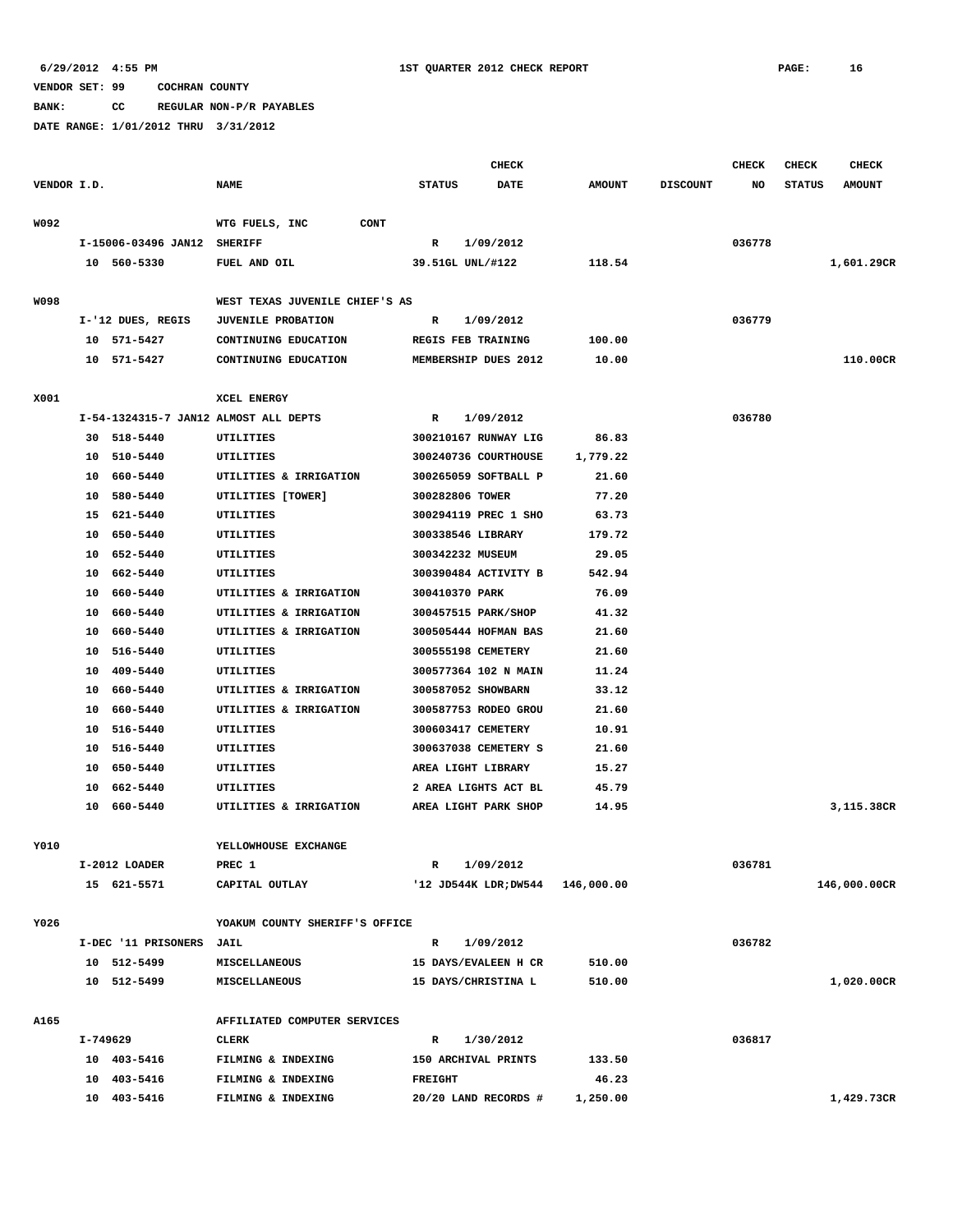**BANK: CC REGULAR NON-P/R PAYABLES**

|             |                            |                                  | <b>CHECK</b>                       |                  |                 | <b>CHECK</b> | <b>CHECK</b>  | <b>CHECK</b>  |
|-------------|----------------------------|----------------------------------|------------------------------------|------------------|-----------------|--------------|---------------|---------------|
| VENDOR I.D. |                            | <b>NAME</b>                      | <b>STATUS</b><br><b>DATE</b>       | <b>AMOUNT</b>    | <b>DISCOUNT</b> | NO           | <b>STATUS</b> | <b>AMOUNT</b> |
|             |                            |                                  |                                    |                  |                 |              |               |               |
| A170        |                            | AMERICAN FEDERATION OF POLICE    |                                    |                  |                 |              |               |               |
|             | I-457884 1/12/12           | <b>SHERIFF</b>                   | 1/30/2012<br>R                     |                  |                 | 036818       |               |               |
|             | 10 560-5481                | DUES AND REGISTRATION            | 2012 MEMBERSHIP DUES               | 36.00            |                 |              |               | 36.00CR       |
|             |                            |                                  |                                    |                  |                 |              |               |               |
| A235        |                            | AIRE SERV                        |                                    |                  |                 |              |               |               |
|             | I-24814                    | <b>COURTHOUSE</b>                | 1/30/2012<br>R                     |                  |                 | 036819       |               |               |
|             | 10 510-5451                | <b>REPAIR</b>                    | REPL OK FL VLV, REG                | 1,260.79         |                 |              |               | 1,260.79CR    |
|             |                            |                                  |                                    |                  |                 |              |               |               |
| B029        |                            | BRUCKNER'S TRUCK SALES, INC      |                                    |                  |                 |              |               |               |
|             | C-CM303525L                | PREC 1                           | 1/30/2012<br>R                     |                  |                 | 036820       |               |               |
|             | 15 621-5451                | <b>REPAIRS</b>                   | CORE CHG REFUND                    | 455.00CR         |                 |              |               |               |
|             | I-303525L                  | PREC 1<br><b>REPAIRS</b>         | 1/30/2012<br>R<br>PIN, 94 MACK TRK |                  |                 | 036820       |               |               |
|             | 15 621-5451                |                                  |                                    | 1.43             |                 |              |               |               |
|             | 15 621-5451                | <b>REPAIRS</b>                   | HOSE                               | 31.09            |                 |              |               |               |
|             | 15 621-5451                | <b>REPAIRS</b>                   | TUBE                               | 85.96            |                 |              |               |               |
|             | 15 621-5451<br>15 621-5451 | <b>REPAIRS</b><br><b>REPAIRS</b> | 2 FILTERS<br>LINK                  | 176.76<br>301.47 |                 |              |               |               |
|             | 15 621-5451                | <b>REPAIRS</b>                   | <b>ESCUTCH</b>                     | 7.11             |                 |              |               |               |
|             | 15 621-5451                | <b>REPAIRS</b>                   | HANDLE                             | 34.36            |                 |              |               |               |
|             | 15 621-5451                | <b>REPAIRS</b>                   | REMAN G1668                        | 1,109.23         |                 |              |               |               |
|             | 15 621-5451                | <b>REPAIRS</b>                   | CORE DEP                           | 455.00           |                 |              |               |               |
|             | 15 621-5451                | <b>REPAIRS</b>                   | <b>GASKET</b>                      | 7.30             |                 |              |               |               |
|             | I-303710L                  | PREC 1                           | $\mathbb{R}$<br>1/30/2012          |                  |                 | 036820       |               |               |
|             | 15 621-5451                | <b>REPAIRS</b>                   | 2 FASTENERS                        | 2.86             |                 |              |               |               |
|             | 15 621-5451                | <b>REPAIRS</b>                   | LOCK                               | 34.48            |                 |              |               |               |
|             | I-304159L                  | PREC 4                           | 1/30/2012<br>R                     |                  |                 | 036820       |               |               |
|             | 15 624-5451                | <b>REPAIRS</b>                   | <b>SCREW</b>                       | 13.86            |                 |              |               |               |
|             | 15 624-5451                | <b>REPAIRS</b>                   | PURGE VALVE KIT                    | 120.69           |                 |              |               | 1,926.60CR    |
|             |                            |                                  |                                    |                  |                 |              |               |               |
| C008        |                            | CITY OF WHITEFACE                |                                    |                  |                 |              |               |               |
|             | $I-409$ 01/12              | PREC <sub>2</sub>                | R<br>1/30/2012                     |                  |                 | 036821       |               |               |
|             | 15 622-5440                | UTILITIES                        | 3.7 MCF 12/15/11-01/               | 28.98            |                 |              |               |               |
|             | 15 622-5440                | UTILITIES                        | WATER SVC                          | 14.00            |                 |              |               |               |
|             | 15 622-5440                | UTILITIES                        | GARBAGE SVC                        | 50.10            |                 |              |               |               |
|             | 15 622-5440                | UTILITIES                        | SEWER SVC                          | 22.50            |                 |              |               | 115.58CR      |
|             |                            |                                  |                                    |                  |                 |              |               |               |
| C015        |                            | COCHRAN COUNTY SENIOR            |                                    |                  |                 |              |               |               |
|             | I-JAN '12 MEAT             | SENIOR CITIZENS                  | 1/30/2012<br>$\mathbb{R}$          |                  |                 | 036822       |               |               |
|             | 10 663-5333                | FOOD                             | MEAT/US FOODS                      | 150.00           |                 |              |               | 150.00CR      |
|             |                            |                                  |                                    |                  |                 |              |               |               |
| C015        |                            | COCHRAN COUNTY SENIOR            |                                    |                  |                 |              |               |               |
|             | I-VAN REPAIR 01/12         | SENIOR CITIZENS                  | 1/30/2012<br>$\mathbb{R}$          |                  |                 | 036823       |               |               |
|             | 10 663-5451                | REPAIRS & MAINTENANCE            | BATTERY/VAN                        | 131.41           |                 |              |               |               |
|             | 10 663-5451                | REPAIRS & MAINTENANCE            | LABOR/WESTWARD AUTO                | 30.00            |                 |              |               |               |
|             | 10 663-5451                | REPAIRS & MAINTENANCE            | DOOR HANDLE, VAN                   | 100.54           |                 |              |               |               |
|             | 10 663-5451                | REPAIRS & MAINTENANCE            | LABOR/WRIGHT COLLISI               | 36.00            |                 |              |               | 297.95CR      |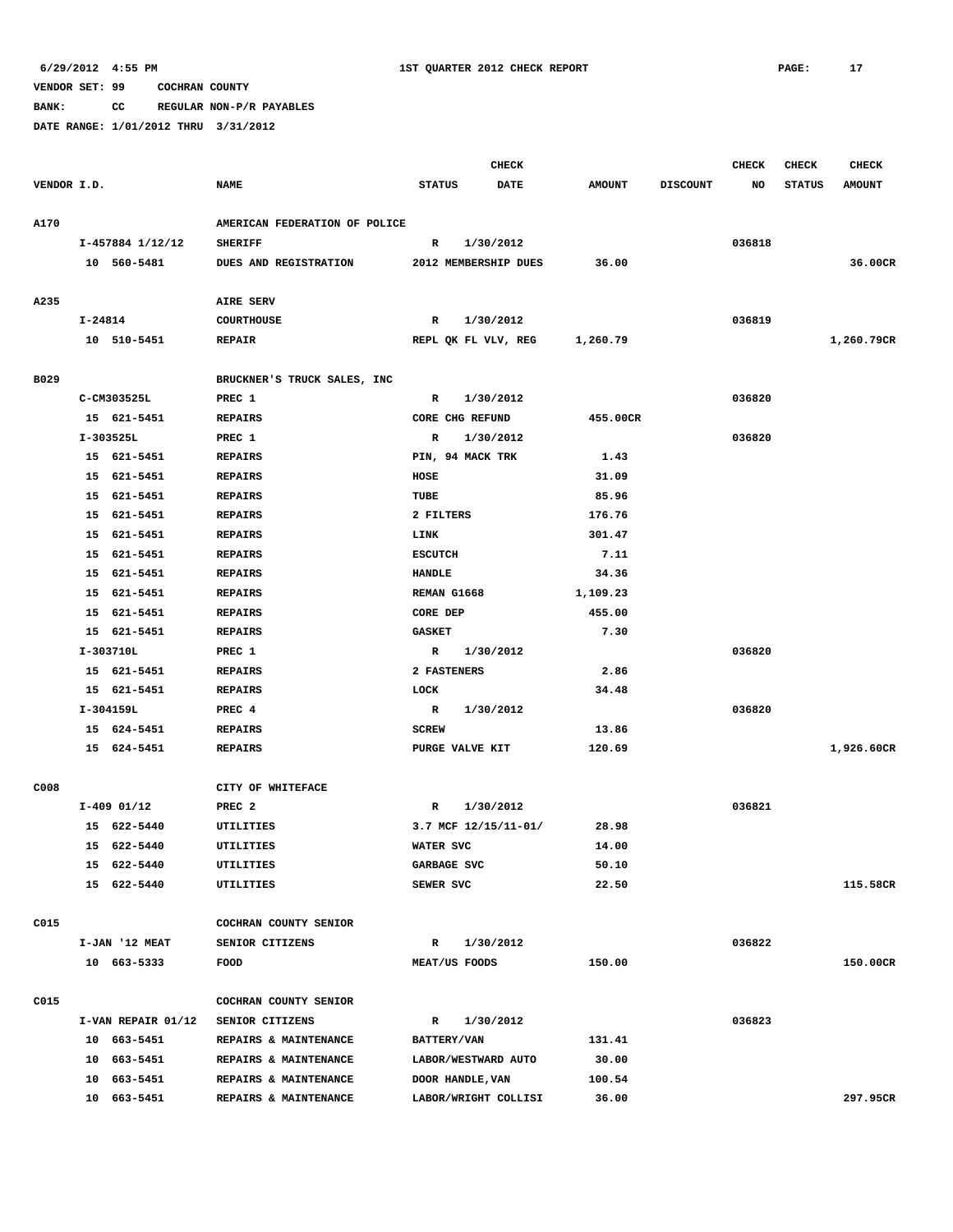**BANK: CC REGULAR NON-P/R PAYABLES**

|             |                   |                                              | <b>CHECK</b>         |             |               |                 | CHECK  | <b>CHECK</b>  | <b>CHECK</b>  |
|-------------|-------------------|----------------------------------------------|----------------------|-------------|---------------|-----------------|--------|---------------|---------------|
| VENDOR I.D. |                   | <b>NAME</b>                                  | <b>STATUS</b>        | <b>DATE</b> | <b>AMOUNT</b> | <b>DISCOUNT</b> | NO     | <b>STATUS</b> | <b>AMOUNT</b> |
|             |                   |                                              |                      |             |               |                 |        |               |               |
| C034        |                   | COUNTY TREASURERS ASSOC OF TEX               |                      |             |               |                 |        |               |               |
|             | $I-2012$ DUES     | <b>TREASURER</b>                             | R                    | 1/30/2012   |               |                 | 036824 |               |               |
|             | 10 497-5481       | DUES AND REGISTRATION                        | 2012 MEMBERSHIP DUES |             | 150.00        |                 |        |               | 150.00CR      |
|             |                   |                                              |                      |             |               |                 |        |               |               |
| C064        |                   | CITY OF MORTON F D                           |                      |             |               |                 |        |               |               |
|             | I-DEC 2011        | PUBLIC SAFETY * OTHER                        | R                    | 1/30/2012   |               |                 | 036825 |               |               |
|             | 10 580-5414       | FIRE PROTECTION CONTRACTS                    | 12/04 695 CR 155-HOU |             | 350.00        |                 |        |               |               |
|             | 10 580-5414       | FIRE PROTECTION CONTRACTS                    | 12/17 FM301&CR227-WR |             | 350.00        |                 |        |               | 700.00CR      |
| C065        |                   |                                              |                      |             |               |                 |        |               |               |
|             | I-OCT '11-JAN '12 | CITY OF WHITEFACE F D<br>PUBLIC SAFETY*OTHER | R                    | 1/30/2012   |               |                 | 036826 |               |               |
|             | 10 580-5414       | FIRE PROTECTION CONTRACTS                    | 10/20 1780 & 1585 -G |             | 350.00        |                 |        |               |               |
|             | 10 580-5414       | FIRE PROTECTION CONTRACTS                    | 10/20 1780 & 1585 -G |             | 350.00        |                 |        |               |               |
|             | 580-5414<br>10    | FIRE PROTECTION CONTRACTS                    | 01/03 CR239 1500BLK- |             | 350.00        |                 |        |               |               |
|             | 10 580-5414       | FIRE PROTECTION CONTRACTS                    | 01/24 CR170 & CR177- |             | 350.00        |                 |        |               | 1,400.00CR    |
|             |                   |                                              |                      |             |               |                 |        |               |               |
| F028        |                   | FORENSIC NURSE STAFFING OF WES               |                      |             |               |                 |        |               |               |
|             | I-11-181          | <b>SHERIFF</b>                               | R                    | 1/30/2012   |               |                 | 036827 |               |               |
|             | 10 560-5499       | MISCELLANEOUS                                | SANE EXAM            |             | 470.00        |                 |        |               | 470.00CR      |
|             |                   |                                              |                      |             |               |                 |        |               |               |
| G144        |                   | GENE MESSER FORD                             |                      |             |               |                 |        |               |               |
|             | I-489547          | <b>SHERIFF</b>                               | R                    | 1/30/2012   |               |                 | 036828 |               |               |
|             | 10 560-5451       | MACHINERY-NON-OFFICE REPAIR                  | STATE INSP 10 FORD F |             | 14.50         |                 |        |               | 14.50CR       |
|             |                   |                                              |                      |             |               |                 |        |               |               |
| G186        |                   | GAYLORD BROS.                                |                      |             |               |                 |        |               |               |
|             | I-2002702         | LIBRARY                                      | R                    | 1/30/2012   |               |                 | 036829 |               |               |
|             | 10 650-5310       | OFFICE SUPPLIES                              | BAR CODE SCANNER     |             | 245.65        |                 |        |               |               |
|             | 10 650-5310       | OFFICE SUPPLIES                              | <b>SCANNER STAND</b> |             | 36.51         |                 |        |               | 282.16CR      |
|             |                   |                                              |                      |             |               |                 |        |               |               |
| H126        |                   | HOLLAND'S OFFICE TECHNOLOGIES                |                      |             |               |                 |        |               |               |
|             | $I-94648$         | <b>AUDITOR</b>                               | R                    | 1/30/2012   |               |                 | 036830 |               |               |
|             | 10 495-5310       | OFFICE SUPPLIES                              | 1PK 1099 ENVELOPES # |             | 11.27         |                 |        |               |               |
|             | 10 495-5310       | OFFICE SUPPLIES                              | SHIPPING             |             | 3.00          |                 |        |               |               |
|             | I-94680           | <b>AUDITOR</b>                               | R                    | 1/30/2012   |               |                 | 036830 |               |               |
|             | 10 495-5310       | OFFICE SUPPLIES                              | 1PK 1099 FORMS       |             | 28.06         |                 |        |               |               |
|             | I-94686           | PREC <sub>3</sub>                            | R 1/30/2012          |             |               |                 | 036830 |               |               |
|             | 15 623-5356       | ROAD MATERIALS & SUPPLIES                    | PRINTING SET-UP      |             | 5.00          |                 |        |               |               |
|             | 15 623-5356       | ROAD MATERIALS & SUPPLIES                    | 2 LG POSTERS/BLDG RU |             | 3.98          |                 |        |               |               |
|             | I-94694           | TAX A/C                                      | R 1/30/2012          |             |               |                 | 036830 |               |               |
|             | 10 499-5310       | OFFICE SUPPLIES                              | TK50H TONER          |             | 109.06        |                 |        |               |               |
|             | 10 499-5310       | OFFICE SUPPLIES                              | HP TONER             |             | 309.99        |                 |        |               |               |
|             | 10 499-5310       | OFFICE SUPPLIES                              | 3PK CORR PENS, 2/PK  |             | 16.47         |                 |        |               |               |
|             | 10 499-5310       | OFFICE SUPPLIES                              | 1PK 4X4 POST-ITS     |             | 15.49         |                 |        |               |               |
|             | 10 499-5310       | OFFICE SUPPLIES                              | 2 CALCULATORS, VCT15 |             | 379.98        |                 |        |               | 882.30CR      |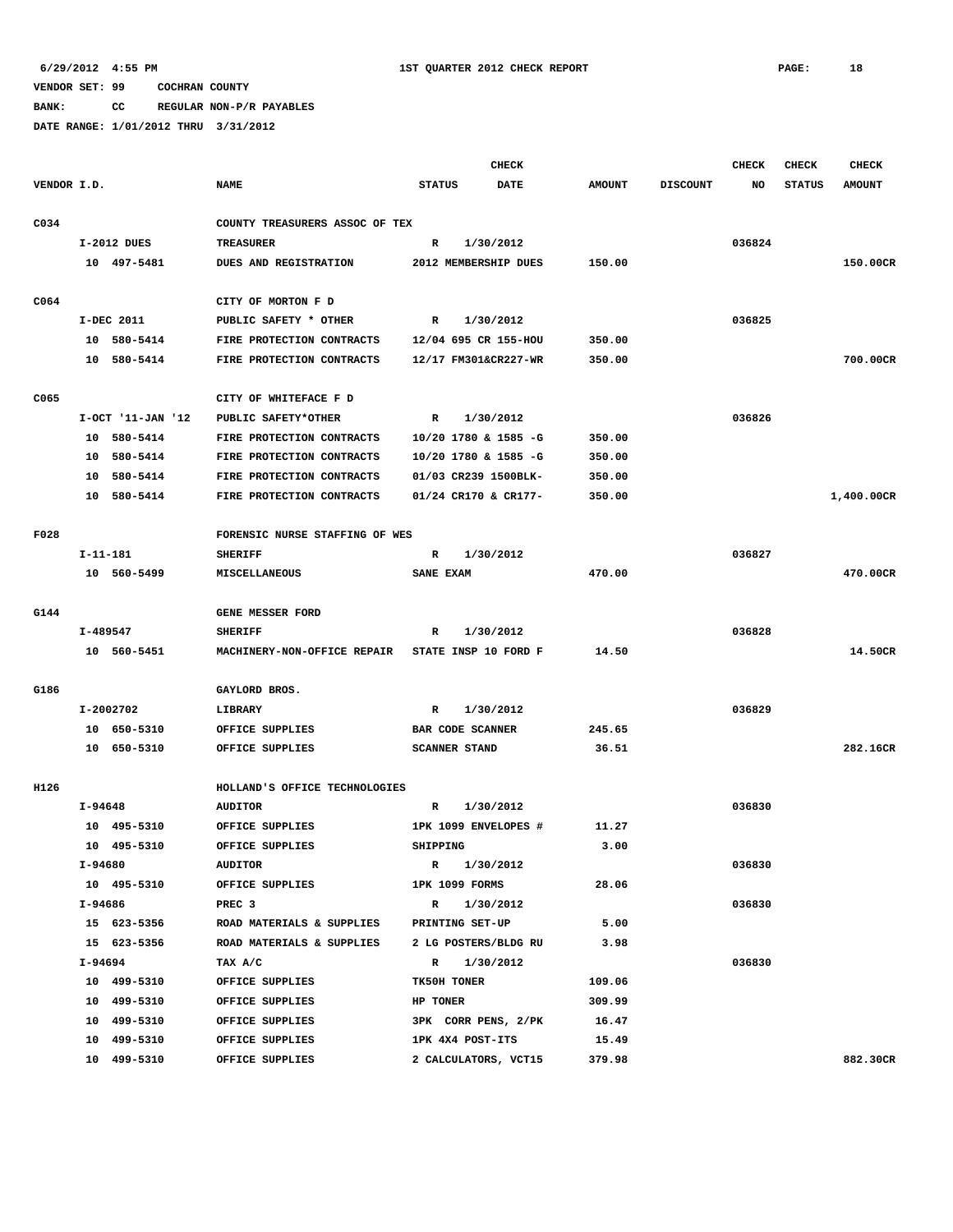**BANK: CC REGULAR NON-P/R PAYABLES**

|             |                            |                                          | <b>CHECK</b>                                            |                |                 | <b>CHECK</b> | <b>CHECK</b>  | <b>CHECK</b>  |
|-------------|----------------------------|------------------------------------------|---------------------------------------------------------|----------------|-----------------|--------------|---------------|---------------|
| VENDOR I.D. |                            | <b>NAME</b>                              | <b>STATUS</b><br>DATE                                   | <b>AMOUNT</b>  | <b>DISCOUNT</b> | NO           | <b>STATUS</b> | <b>AMOUNT</b> |
|             |                            |                                          |                                                         |                |                 |              |               |               |
| J082        |                            | JOHN DEERE FINANCIAL                     |                                                         |                |                 |              |               |               |
|             | I-6030901                  | PREC 1                                   | $\mathbb{R}$<br>1/30/2012                               |                |                 | 036831       |               |               |
|             | 15 621-5451                | <b>REPAIRS</b>                           | 6 PLUS-50 OIL                                           | 73.13          |                 |              |               | 73.13CR       |
|             |                            |                                          |                                                         |                |                 |              |               |               |
| L015        | I-DEC 11 ADR FEES          | LUBBOCK COUNTY, TEXAS                    |                                                         |                |                 | 036832       |               |               |
|             | 19 435-5409                | DISTRICT COURT<br>A.D.R. CONTRACT        | 1/30/2012<br>R<br>DISTRICT ADR FEES                     | 30.00          |                 |              |               |               |
|             | 19 435-5409                | A.D.R. CONTRACT                          | COUNTY ADR FEES                                         | 10.00          |                 |              |               | 40.00CR       |
|             |                            |                                          |                                                         |                |                 |              |               |               |
| L085        |                            | NANCY LUPER                              |                                                         |                |                 |              |               |               |
|             | I-JAN 12 TRAVEL            | SENIOR CITIZENS                          | 1/30/2012<br>R                                          |                |                 | 036833       |               |               |
|             | 10 663-5427                | CONTINUING EDUCATION                     | SPAG DIR MTG, LBK, 1/1                                  | 66.60          |                 |              |               | 66.60CR       |
|             |                            |                                          |                                                         |                |                 |              |               |               |
| L189        |                            | HOCKLEY COUNTY PUBLISHING CO.I           |                                                         |                |                 |              |               |               |
|             | I-EXT SVC 2012             | <b>EXTENSION SVC</b>                     | 1/30/2012<br>R                                          |                |                 | 036834       |               |               |
|             | 10 665-5499                | MISCELLANEOUS                            | 1 YR SUBSCRIPTION                                       | 30.00          |                 |              |               | 30.00CR       |
|             |                            |                                          |                                                         |                |                 |              |               |               |
| M018        |                            | MORTON INSURANCE AGENCY                  |                                                         |                |                 |              |               |               |
|             | I-CON CERT/P HENRY         | <b>SHERIFF</b>                           | 1/30/2012<br>R                                          |                |                 | 036835       |               |               |
|             | 10 560-5480                | BONDS & NOTARY FEES                      | RES DEP JAMES P HENR                                    | 50.00          |                 |              |               | 50.00CR       |
|             |                            |                                          |                                                         |                |                 |              |               |               |
| M031        |                            | MILLER PAPER & PACKAGING CO              |                                                         |                |                 |              |               |               |
|             | C-S2097118.002             | COURTHOUSE                               | $\mathbb{R}$<br>1/30/2012                               |                |                 | 036836       |               |               |
|             | 10 510-5332                | CUSTODIAL SUPPLIES                       | CR 8EA AIR FRESHENER                                    | 59.53CR        |                 |              |               |               |
|             | I-S2097118.001             | <b>COURTHOUSE</b>                        | R<br>1/30/2012                                          |                |                 | 036836       |               |               |
|             | 10 510-5332                | <b>CUSTODIAL SUPPLIES</b>                | 1CS FANTAIL MOP 12/C                                    | 49.46          |                 |              |               |               |
|             | 510-5332<br>10             | CUSTODIAL SUPPLIES                       | 1CS 20" RED BUFF PAD                                    | 24.16          |                 |              |               |               |
|             | 510-5332<br>10             | <b>CUSTODIAL SUPPLIES</b>                | 1 CA 55GL BLK CAN LI                                    | 35.14          |                 |              |               |               |
|             | 510-5332<br>10             | CUSTODIAL SUPPLIES                       | 1CS 6QT DISINF BTHRM                                    | 55.55          |                 |              |               |               |
|             | 510-5332<br>10             | CUSTODIAL SUPPLIES                       | <b>1CS WHITE SINGLEFOLD</b>                             | 46.83          |                 |              |               |               |
|             | 510-5332<br>10             | CUSTODIAL SUPPLIES                       | 1CS AIR FRESHENER/LI                                    | 89.30          |                 |              |               |               |
|             | 10 510-5332                | <b>CUSTODIAL SUPPLIES</b>                | 2EA MTR SPRAY DISP                                      | 68.57          |                 |              |               |               |
|             | I-S2115631.001             | <b>ACTIVITY BLDG</b>                     | 1/30/2012<br>R                                          |                |                 | 036836       |               |               |
|             | 10 662-5332<br>10 662-5332 | CUSTODIAL SUPPLIES<br>CUSTODIAL SUPPLIES | <b>1CS PLEASCENT CLNR</b><br><b>1CS CORELESS TISSUE</b> | 47.89<br>81.61 |                 |              |               |               |
|             | 10 662-5332                | CUSTODIAL SUPPLIES                       | 1CS 19" RED BUFF PAD                                    | 22.40          |                 |              |               |               |
|             | 10 662-5332                | CUSTODIAL SUPPLIES                       | <b>1CS METEOR RESTORER</b>                              | 51.59          |                 |              |               | 512.97CR      |
|             |                            |                                          |                                                         |                |                 |              |               |               |
| N006        |                            | NATIONAL SHERIFF'S ASSOCI                |                                                         |                |                 |              |               |               |
|             | I-2012 MEMBERSHIP          | <b>SHERIFF</b>                           | R<br>1/30/2012                                          |                |                 | 036837       |               |               |
|             | 10 560-5481                | DUES AND REGISTRATION                    | MEMBERSHIP DUES 2012                                    | 50.00          |                 |              |               | 50.00CR       |
|             |                            |                                          |                                                         |                |                 |              |               |               |
| N082        |                            | <b>NETDATA</b>                           |                                                         |                |                 |              |               |               |
|             | I-'12 IBM CONTRACT         | <b>SHERIFF/CLERK</b>                     | 1/30/2012<br>R                                          |                |                 | 036838       |               |               |
|             | 10 403-5411                | MAINTENANCE CONTRACTS                    | 1/2 IBM MAINT CONTR                                     | 1,535.46       |                 |              |               |               |
|             | 10 560-5411                | MAINTENANCE CONTRACTS                    | 1/2 IBM MAINT CONTR                                     | 1,535.46       |                 |              |               |               |
|             | I-13369                    | <b>JUSTICE OF PEACE</b>                  | 1/30/2012<br>R                                          |                |                 | 036838       |               |               |
|             | 10 455-5571                | CAPITAL OUTLAY                           | COLLECTIONS SOFTWARE                                    | 5,000.00       |                 |              |               |               |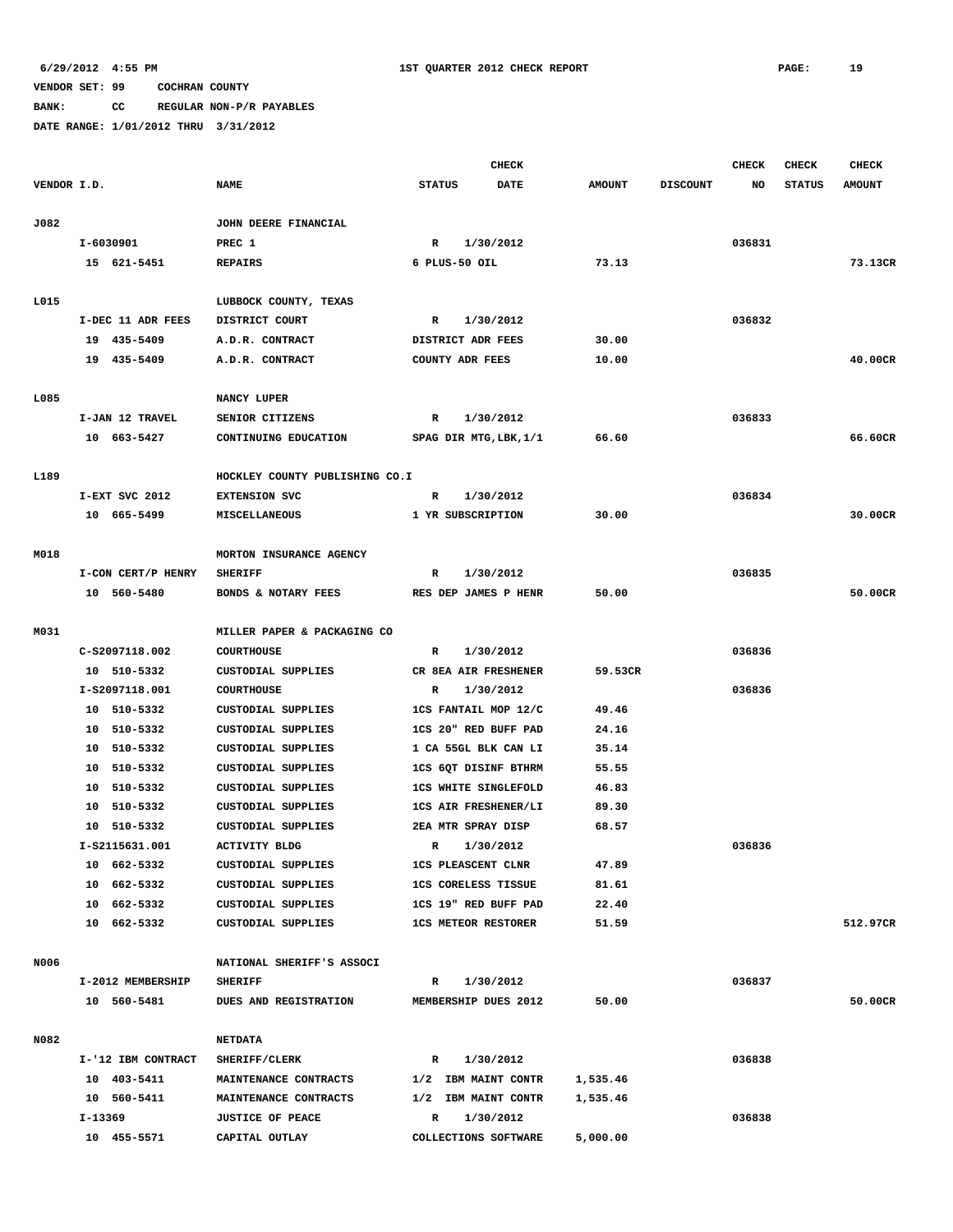# **BANK: CC REGULAR NON-P/R PAYABLES**

|             |                     |                         |                                   | <b>CHECK</b>                 |               |                 | <b>CHECK</b> | <b>CHECK</b>  | CHECK         |
|-------------|---------------------|-------------------------|-----------------------------------|------------------------------|---------------|-----------------|--------------|---------------|---------------|
| VENDOR I.D. |                     | <b>NAME</b>             |                                   | <b>DATE</b><br><b>STATUS</b> | <b>AMOUNT</b> | <b>DISCOUNT</b> | NO           | <b>STATUS</b> | <b>AMOUNT</b> |
| N082        |                     | <b>NETDATA</b>          | <b>CONT</b>                       |                              |               |                 |              |               |               |
|             | I-13369             | <b>JUSTICE OF PEACE</b> |                                   | $\mathbb{R}$<br>1/30/2012    |               |                 | 036838       |               |               |
|             | 10 455-5571         | CAPITAL OUTLAY          |                                   | RECORDS ACCESS SOFTW         | 5,000.00      |                 |              |               |               |
|             | 10<br>455-5571      | CAPITAL OUTLAY          |                                   | ON-SITE TRAINING             | 3,200.00      |                 |              |               |               |
|             | 455-5571<br>10      | CAPITAL OUTLAY          |                                   | ANNL SFTWR MAINTENAN         | 1,500.00      |                 |              |               |               |
|             | 10<br>455-5571      | CAPITAL OUTLAY          |                                   | DATA CONVERSION              | 3,000.00      |                 |              |               |               |
|             | 455-5571<br>10      | CAPITAL OUTLAY          |                                   | PORTAGE 1000 DEVICE          | 1,995.00      |                 |              |               |               |
|             | 10 455-5571         | CAPITAL OUTLAY          |                                   | CR CARD READER               |               |                 |              |               | 22,765.92CR   |
| 0027        |                     |                         | OFFICE OF COURT ADMINISTRATION    |                              |               |                 |              |               |               |
|             | I-REFUND FY10 GRANT | REFUND IND DEF GRANT    |                                   | R<br>1/30/2012               |               |                 | 036839       |               |               |
|             | 10 000-4333.305     | OTHER STATE GRANTS      |                                   | REFUND IND DEF GRANT         | 4,902.75      |                 |              |               | 4,902.75CR    |
| P221        |                     |                         | PERDUE, BRANDON, FIELDER, COLLINS |                              |               |                 |              |               |               |
|             | I-DEC 2011 FEES     | <b>JUSTICE OF PEACE</b> |                                   | R<br>1/30/2012               |               |                 | 036840       |               |               |
|             | 10 000-2206.002     | COLLECTION AGENCY FEES  |                                   | DECEMBER COLLECTION          | 37.20         |                 |              |               | 37.20CR       |
|             |                     |                         |                                   |                              |               |                 |              |               |               |
| R033        |                     | <b>GERALD RAMSEY</b>    |                                   |                              |               |                 |              |               |               |
|             | I-FEB '12 RENT      | NON-DEPT'L/STORAGE      |                                   | 1/30/2012<br>R               |               |                 | 036841       |               |               |
|             | 10 409-5499         | MISCELLANEOUS           |                                   | STORAGE BLDG RENT FE         | 300.00        |                 |              |               | 300.00CR      |
| R205        |                     |                         | RELIABLE OFFICE SUPPLIES          |                              |               |                 |              |               |               |
|             | I-CMH25500          | LIBRARY                 |                                   | 1/30/2012<br>R               |               |                 | 036842       |               |               |
|             | 10 650-5310         | OFFICE SUPPLIES         |                                   | 2 CONSTR PAPER               | 15.78         |                 |              |               |               |
|             | 10 650-5310         | OFFICE SUPPLIES         |                                   | <b>SHARPIE 5PK</b>           | 5.39          |                 |              |               |               |
|             | 10 650-5310         | OFFICE SUPPLIES         |                                   | FLOURES HI-LTR 4PK           | 2.95          |                 |              |               |               |
|             | 10<br>650-5310      | OFFICE SUPPLIES         |                                   | 300CT DUM DUM POPS           | 14.99         |                 |              |               |               |
|             | 10<br>650-5310      | OFFICE SUPPLIES         |                                   | JLY RANCHERS, 5LB            | 14.99         |                 |              |               |               |
|             | 650-5310<br>10      | OFFICE SUPPLIES         |                                   | SHARPIE X-FINE MRKR          | 7.99          |                 |              |               |               |
|             | 650-5310<br>10      | OFFICE SUPPLIES         |                                   | 2 COMP DUSTER, 2PK           | 39.98         |                 |              |               |               |
|             | 650-5310<br>10      | OFFICE SUPPLIES         |                                   | SHIPPING                     | 1.48          |                 |              |               |               |
|             | 10 650-5310         | OFFICE SUPPLIES         | DISC                              |                              | 20.00CR       |                 |              |               |               |
|             | I-CMH25501          | LIBRARY                 |                                   | 1/30/2012<br>R               |               |                 | 036842       |               |               |
|             | 10 650-5310         | OFFICE SUPPLIES         |                                   | 2 MONITORS                   | 259.98        |                 |              |               | 343.53CR      |
| R249        |                     | RICKER LAW FIRM         |                                   |                              |               |                 |              |               |               |
|             | I-JUV #612 011812   | COUNTY COURT            |                                   | V<br>1/30/2012               |               |                 | 036843       |               |               |
|             | I-JUV#613 011812    | COUNTY COURT            |                                   | v<br>1/30/2012               |               |                 | 036843       |               | 600.00CR      |
| R249        |                     | RICKER LAW FIRM         |                                   |                              |               |                 |              |               |               |
|             | <b>M-CHECK</b>      | RICKER LAW FIRM         | VOIDED V                          | 1/30/2012                    |               |                 | 036843       |               | 600.00CR      |
| S071        |                     |                         | SCRIPT OFFICE PRODUCTS, INC.      |                              |               |                 |              |               |               |
|             | I-38296             | AUDITOR                 |                                   | 1/30/2012<br>$\mathbf R$     |               |                 | 036844       |               |               |
|             | 10 495-5310         | OFFICE SUPPLIES         |                                   | 1BX FOLDERS, ASST            | 47.09         |                 |              |               |               |
|             | 10 495-5310         | OFFICE SUPPLIES         |                                   | 2BX FOLDERS, MAN             | 57.90         |                 |              |               |               |
|             | 10 495-5310         | OFFICE SUPPLIES         |                                   | 1BX LABELS #5160             | 37.95         |                 |              |               |               |
|             | I-38345             | <b>ATTORNEY</b>         |                                   | 1/30/2012<br>R               |               |                 | 036844       |               |               |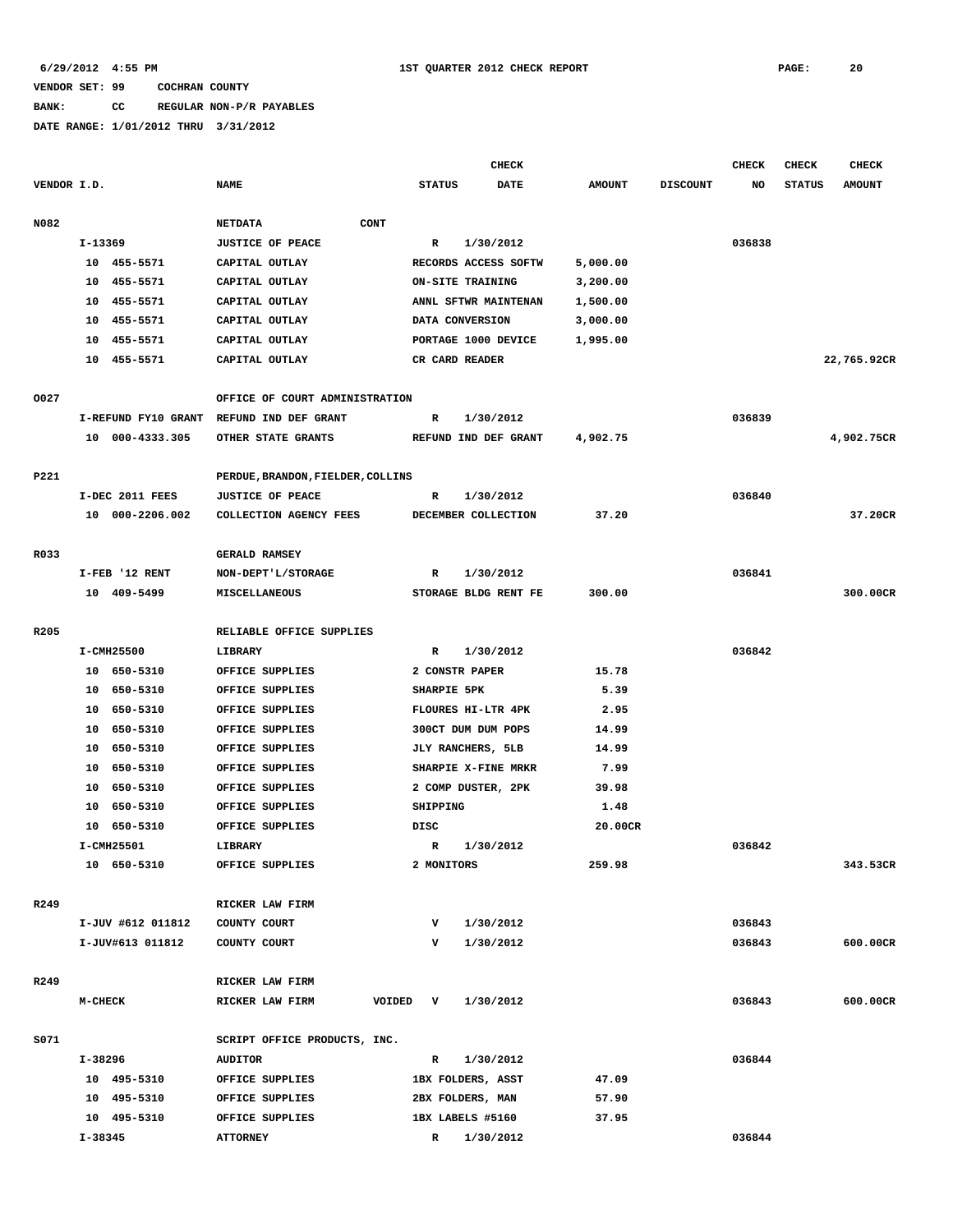**BANK: CC REGULAR NON-P/R PAYABLES**

|             |         |                             |                            |                 |                         | <b>CHECK</b>               |               |                 | CHECK  | <b>CHECK</b>  | <b>CHECK</b>  |
|-------------|---------|-----------------------------|----------------------------|-----------------|-------------------------|----------------------------|---------------|-----------------|--------|---------------|---------------|
| VENDOR I.D. |         |                             | <b>NAME</b>                | <b>STATUS</b>   |                         | <b>DATE</b>                | <b>AMOUNT</b> | <b>DISCOUNT</b> | NO     | <b>STATUS</b> | <b>AMOUNT</b> |
| S071        |         |                             | SCRIPT OFFICE PRODUCTSCONT |                 |                         |                            |               |                 |        |               |               |
|             | I-38345 |                             | <b>ATTORNEY</b>            | R               |                         | 1/30/2012                  |               |                 | 036844 |               |               |
|             |         | 10 475-5310                 | OFFICE SUPPLIES            |                 | CALENDAR REFILL         |                            | 3.95          |                 |        |               |               |
|             | I-38433 |                             | <b>TREASURER</b>           | R               |                         | 1/30/2012                  |               |                 | 036844 |               |               |
|             |         | 10 497-5310                 | OFFICE SUPPLIES            |                 |                         | 1BX 10X13 ENVELOPES        | 12.95         |                 |        |               |               |
|             |         | 10 497-5310                 | OFFICE SUPPLIES            |                 |                         | 1CT FILE STORAGE BO        | 35.95         |                 |        |               |               |
|             |         | 10 497-5310                 | OFFICE SUPPLIES            |                 | 2PK REFILL, .7          |                            | 4.60          |                 |        |               |               |
|             |         | 10 497-5310                 | OFFICE SUPPLIES            |                 | 1DZ LTR/LGL PAD         |                            | 10.95         |                 |        |               |               |
|             | I-38442 |                             | CO JUDGE/COMM'R CT         | R               |                         | 1/30/2012                  |               |                 | 036844 |               |               |
|             |         | 15 610-5310                 | OFFICE SUPPLIES            |                 | <b>1PK STICKY NOTES</b> |                            | 7.95          |                 |        |               |               |
|             |         | 15 610-5310                 | OFFICE SUPPLIES            |                 |                         | 1DZ SHARPIE, XFINE,        | 13.95         |                 |        |               |               |
|             |         | 15 610-5310                 | OFFICE SUPPLIES            |                 | 1 920XL CRTRG, BK       |                            | 34.95         |                 |        |               |               |
|             |         | 15 610-5310                 | OFFICE SUPPLIES            |                 |                         | 1PK HP COLOR CRTRG         | 30.95         |                 |        |               |               |
|             | I-38443 |                             | <b>JUSTICE OF PEACE</b>    | R               |                         | 1/30/2012                  |               |                 | 036844 |               |               |
|             |         | 10 455-5310                 | OFFICE SUPPLIES            |                 | 1PK POST-IT FLAGS       |                            | 14.40         |                 |        |               |               |
|             | I-38445 |                             | <b>AUDITOR</b>             | R               |                         | 1/30/2012                  |               |                 | 036844 |               |               |
|             |         | 10 495-5310                 | OFFICE SUPPLIES            |                 |                         | <b>1BX PRONG FASTENERS</b> | 8.95          |                 |        |               | 322.49CR      |
| <b>S212</b> |         |                             | WALLACE STALCUP            |                 |                         |                            |               |                 |        |               |               |
|             |         | I-012712                    | <b>SHERIFF</b>             | R               |                         | 1/30/2012                  |               |                 | 036845 |               |               |
|             |         | 10 560-5499                 | <b>MISCELLANEOUS</b>       |                 | DONUTS FOR SCHOOL       |                            | 20.41         |                 |        |               |               |
|             |         | 10 560-5427                 | CONTINUING EDUCATION       |                 | TRNG FEE/ELIDA          |                            | 115.00        |                 |        |               |               |
|             |         | I-123011 TRANSPORT          | <b>JAIL/TRANSPORT</b>      | R               |                         | 1/30/2012                  |               |                 | 036845 |               |               |
|             |         | 10 512-5499                 | <b>MISCELLANEOUS</b>       |                 |                         | MEALS/TRANSPORT INMA       | 34.23         |                 |        |               | 169.64CR      |
| <b>S242</b> |         |                             | SAM'S CLUB                 |                 |                         |                            |               |                 |        |               |               |
|             |         | I-803 012012                | <b>JAIL</b>                | R               |                         | 1/30/2012                  |               |                 | 036846 |               |               |
|             |         | 10 512-5392                 | MISCELLANEOUS SUPPLIES     |                 | 6 LYSOL 3PK             |                            | 67.68         |                 |        |               |               |
|             |         | 10 512-5392                 | MISCELLANEOUS SUPPLIES     |                 | CLOROX ULTRA            |                            | 17.08         |                 |        |               |               |
|             |         | 10 512-5392                 | MISCELLANEOUS SUPPLIES     |                 | BOUNTY 12SR             |                            | 19.48         |                 |        |               |               |
|             |         | 10 512-5392                 | MISCELLANEOUS SUPPLIES     |                 | 6 PINE-SOL              |                            | 47.88         |                 |        |               |               |
|             |         | 10 512-5392                 | MISCELLANEOUS SUPPLIES     |                 | ON BATH TISSUE          |                            | 18.98         |                 |        |               |               |
|             |         | 10 512-5392                 | MISCELLANEOUS SUPPLIES     |                 | SWIFFER DUSTER          |                            | 14.98         |                 |        |               |               |
|             |         | 10 512-5333                 | <b>FOOD-PRISONERS</b>      | <b>CHEERIOS</b> |                         |                            | 5.98          |                 |        |               |               |
|             |         | 10 512-5333                 | FOOD-PRISONERS             |                 | <b>RAISIN BRAN</b>      |                            | 7.98          |                 |        |               |               |
|             |         | 10 512-5333                 | <b>FOOD-PRISONERS</b>      | FLAVOR PK       |                         |                            | 11.98         |                 |        |               |               |
|             |         | 10 512-5392                 | MISCELLANEOUS SUPPLIES     |                 | 4 DISINFECTANT          |                            | 25.44         |                 |        |               |               |
|             |         | 10 512-5392                 | MISCELLANEOUS SUPPLIES     |                 | 20 OZ CUPS              |                            | 19.98         |                 |        |               |               |
|             |         | 10 512-5392                 | MISCELLANEOUS SUPPLIES     |                 | 8 OZ FOAM CUPS          |                            | 15.56         |                 |        |               |               |
|             |         | 10 512-5333                 | <b>FOOD-PRISONERS</b>      |                 | 2 TROP 100% OJ          |                            | 16.66         |                 |        |               |               |
|             |         | 10 512-5333                 | <b>FOOD-PRISONERS</b>      |                 | OS 100% CRAN            |                            | 5.48          |                 |        |               |               |
|             |         | 10 512-5333                 | <b>FOOD-PRISONERS</b>      |                 | 2 MM APPLE              |                            | 9.88          |                 |        |               |               |
|             |         | I-P928000B000YNVN58 SHERIFF |                            | R               |                         | 1/30/2012                  |               |                 | 036846 |               |               |
|             |         | 10 560-5481                 | DUES AND REGISTRATION      |                 |                         | '12 MEMBERSHIP/STALC       | 70.00         |                 |        |               | 375.02CR      |
|             |         |                             |                            |                 |                         |                            |               |                 |        |               |               |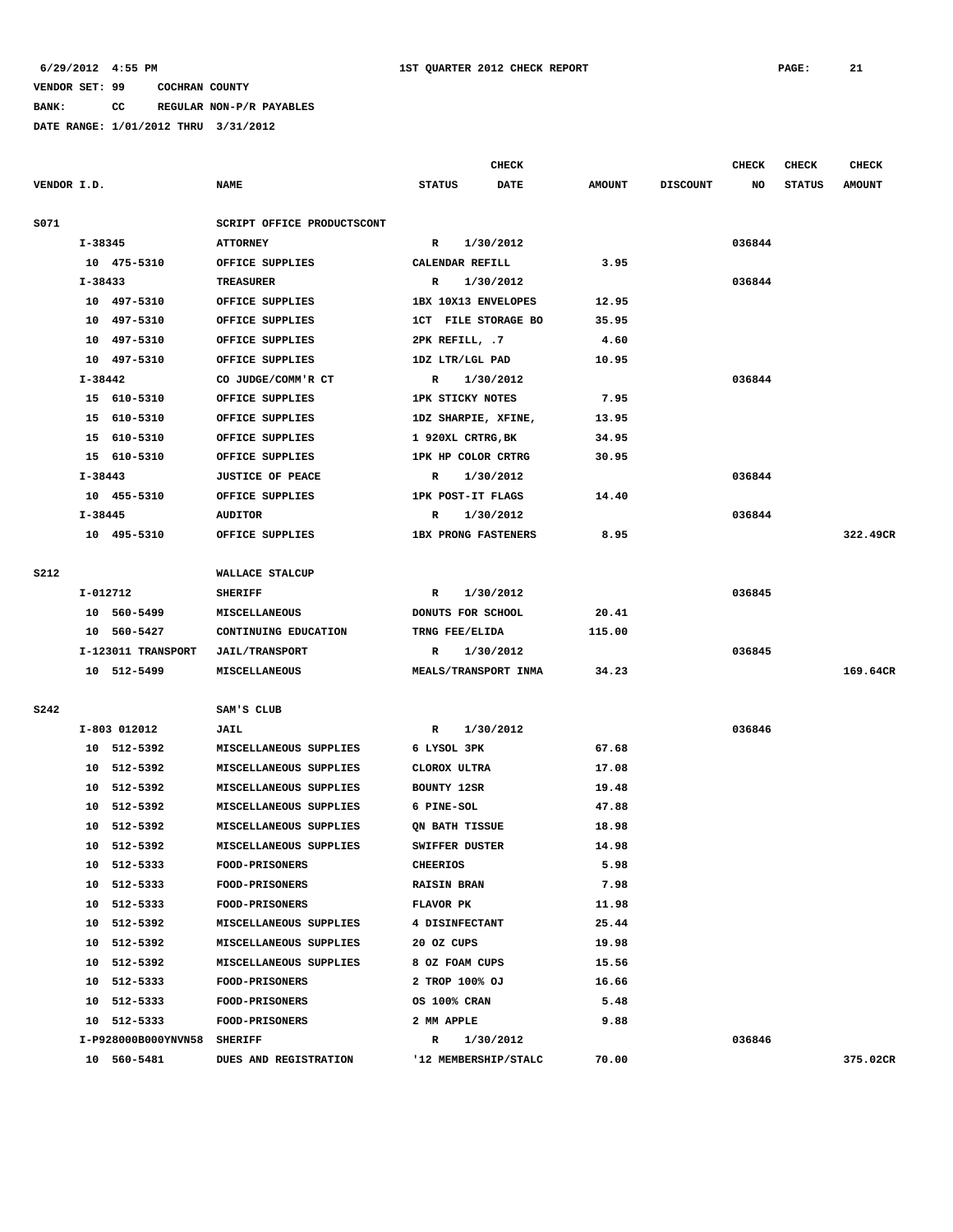**BANK: CC REGULAR NON-P/R PAYABLES**

|             |                                  |                         | <b>CHECK</b>                 |               |                 | <b>CHECK</b> | <b>CHECK</b>  | <b>CHECK</b>  |
|-------------|----------------------------------|-------------------------|------------------------------|---------------|-----------------|--------------|---------------|---------------|
| VENDOR I.D. |                                  | <b>NAME</b>             | <b>STATUS</b><br><b>DATE</b> | <b>AMOUNT</b> | <b>DISCOUNT</b> | NO           | <b>STATUS</b> | <b>AMOUNT</b> |
| S281        |                                  | <b>STAPLES</b>          |                              |               |                 |              |               |               |
|             | C-1872536011 012211              | <b>JAIL</b>             | 1/30/2012<br>R               |               |                 | 036847       |               |               |
|             | 10 512-5310                      | OFFICE SUPPLIES         | RET 4BX FOLDERS, W/O         | 86.80CR       |                 |              |               |               |
|             | I-1872536012 112211 JAIL         |                         | 1/30/2012<br>R               |               |                 | 036847       |               |               |
|             | 10 512-5310                      | OFFICE SUPPLIES         | 2BX FOLDER W/FSTNR           | 83.98         |                 |              |               |               |
|             | I-5246 010512                    | JAIL                    | 1/30/2012<br>R               |               |                 | 036847       |               |               |
|             | 10 512-5392                      | MISCELLANEOUS SUPPLIES  | FALCON DUST DESTOY           | 10.00         |                 |              |               |               |
|             | 10<br>512-5392                   | MISCELLANEOUS SUPPLIES  | FALCON DUST DESTOY           | 10.00         |                 |              |               |               |
|             | 512-5392<br>10                   | MISCELLANEOUS SUPPLIES  | 3X5 CARD GUIDE A-Z           | 4.29          |                 |              |               |               |
|             | 512-5392<br>10                   | MISCELLANEOUS SUPPLIES  | FALCON DUST DESTOY           | 10.00         |                 |              |               |               |
|             | 10<br>512-5392                   | MISCELLANEOUS SUPPLIES  | <b>SCOTCH TAPE</b>           | 16.99         |                 |              |               |               |
|             | 512-5392<br>10                   | MISCELLANEOUS SUPPLIES  | 2-1/4"X85 2-PLY              | 19.99         |                 |              |               |               |
|             | 512-5392<br>10                   | MISCELLANEOUS SUPPLIES  | #10 ENVELOPES                | 20.00         |                 |              |               |               |
|             | 10<br>512-5392                   | MISCELLANEOUS SUPPLIES  | 3X5 BLK CARD                 | 2.99          |                 |              |               |               |
|             | 10<br>512-5392                   | MISCELLANEOUS SUPPLIES  | 100 PETITE REFILL            | 4.29          |                 |              |               |               |
|             | I-9223385321 010312 JAIL/SHERIFF |                         | R<br>1/30/2012               |               |                 | 036847       |               |               |
|             | 10<br>560-5334                   | OTHER SUPPLIES          | 8GB MEMORY CARD              | 14.99         |                 |              |               |               |
|             | 560-5310<br>10                   | OFFICE SUPPLIES         | 1.5 DZ G-2 GEL BLACK         | 25.35         |                 |              |               |               |
|             | 10 512-5310                      | OFFICE SUPPLIES         | 1.5 DZ G-2 GEL BLACK         | 25.35         |                 |              |               |               |
|             | 10<br>560-5310                   | OFFICE SUPPLIES         | 1.5DZ G-2 GEL RED            | 25.35         |                 |              |               |               |
|             | 10<br>512-5310                   | OFFICE SUPPLIES         | 1.5DZ G-2 GEL RED            | 25.35         |                 |              |               |               |
|             | 10<br>560-5310                   | OFFICE SUPPLIES         | 1.5DZ G-2 GEL BLUE           | 25.35         |                 |              |               |               |
|             | 10<br>512-5310                   | OFFICE SUPPLIES         | 1.5DZ G-2 GEL BLUE           | 25.35         |                 |              |               |               |
|             | 10<br>560-5310                   | OFFICE SUPPLIES         | 1DZ RSVP PEN                 | 9.79          |                 |              |               |               |
|             | 10<br>512-5310                   | OFFICE SUPPLIES         | 1DZ RSVP PEN                 | 9.79          |                 |              |               |               |
|             | 10<br>560-5310                   | OFFICE SUPPLIES         | 1.5PK 3X3 NOTES ASST         | 20.25         |                 |              |               |               |
|             | 10<br>512-5310                   | OFFICE SUPPLIES         | 1.5PK 3X3 NOTES ASST         | 20.25         |                 |              |               |               |
|             | 560-5334<br>10                   | OTHER SUPPLIES          | NIKON COOLPIX L24 CA         | 111.99        |                 |              |               |               |
|             | 10<br>560-5310                   | OFFICE SUPPLIES         | 15X23 WALL CALENDAR          | 16.99         |                 |              |               |               |
|             | 512-5310<br>10                   | OFFICE SUPPLIES         | <b>4BX FOLDERS W/FSTNR</b>   | 178.40        |                 |              |               |               |
|             | 10<br>512-5310                   | OFFICE SUPPLIES         | HP CE320A TONER, BK          | 69.99         |                 |              |               |               |
|             | 560-5310<br>10                   | OFFICE SUPPLIES         | <b>COUPON</b>                | 32.00CR       |                 |              |               | 668.27CR      |
| S325        |                                  | DONNA SCHMIDT           |                              |               |                 |              |               |               |
|             | I-JP STG2 TRNG '12               | <b>JUSTICE OF PEACE</b> | 1/30/2012<br>R               |               |                 | 036848       |               |               |
|             | 10 455-5427                      | CONTINUING EDUCATION    | 877 MI TO/FR AUSTIN          | 486.74        |                 |              |               |               |
|             | 10 455-5427                      | CONTINUING EDUCATION    | 5 NITES/OMNI HOTEL           | 297.50        |                 |              |               |               |
|             | 10 455-5427                      | CONTINUING EDUCATION    | LODGING TAX                  | 44.65         |                 |              |               |               |
|             | 10 455-5427                      | CONTINUING EDUCATION    | PARKING/5                    | 125.00        |                 |              |               |               |
|             | 10 455-5427                      | CONTINUING EDUCATION    | PARKING TAX                  | 10.30         |                 |              |               |               |
|             | 10 455-5427                      | CONTINUING EDUCATION    | <b>MEALS</b>                 | 50.20         |                 |              |               | 1,014.39CR    |
| S347        |                                  | SOUTHERN TIRE MART, LLC |                              |               |                 |              |               |               |
|             | I-70119889                       | PREC 4                  | R<br>1/30/2012               |               |                 | 036849       |               |               |
|             | 15 624-5454                      | TIRES                   | 2 14X24 SUPER GRND G         | 936.32        |                 |              |               |               |
|             | I-70120442                       | PREC 1                  | 1/30/2012<br>R               |               |                 | 036849       |               |               |
|             | 15 621-5454                      | TIRES                   | 4 14.R24 V-STEEL ULT         | 3,556.76      |                 |              |               |               |
|             | 15 621-5454                      | TIRES                   | 4 11R24.5 GT669 14P          | 1,400.00      |                 |              |               | 5,893.08CR    |
|             |                                  |                         |                              |               |                 |              |               |               |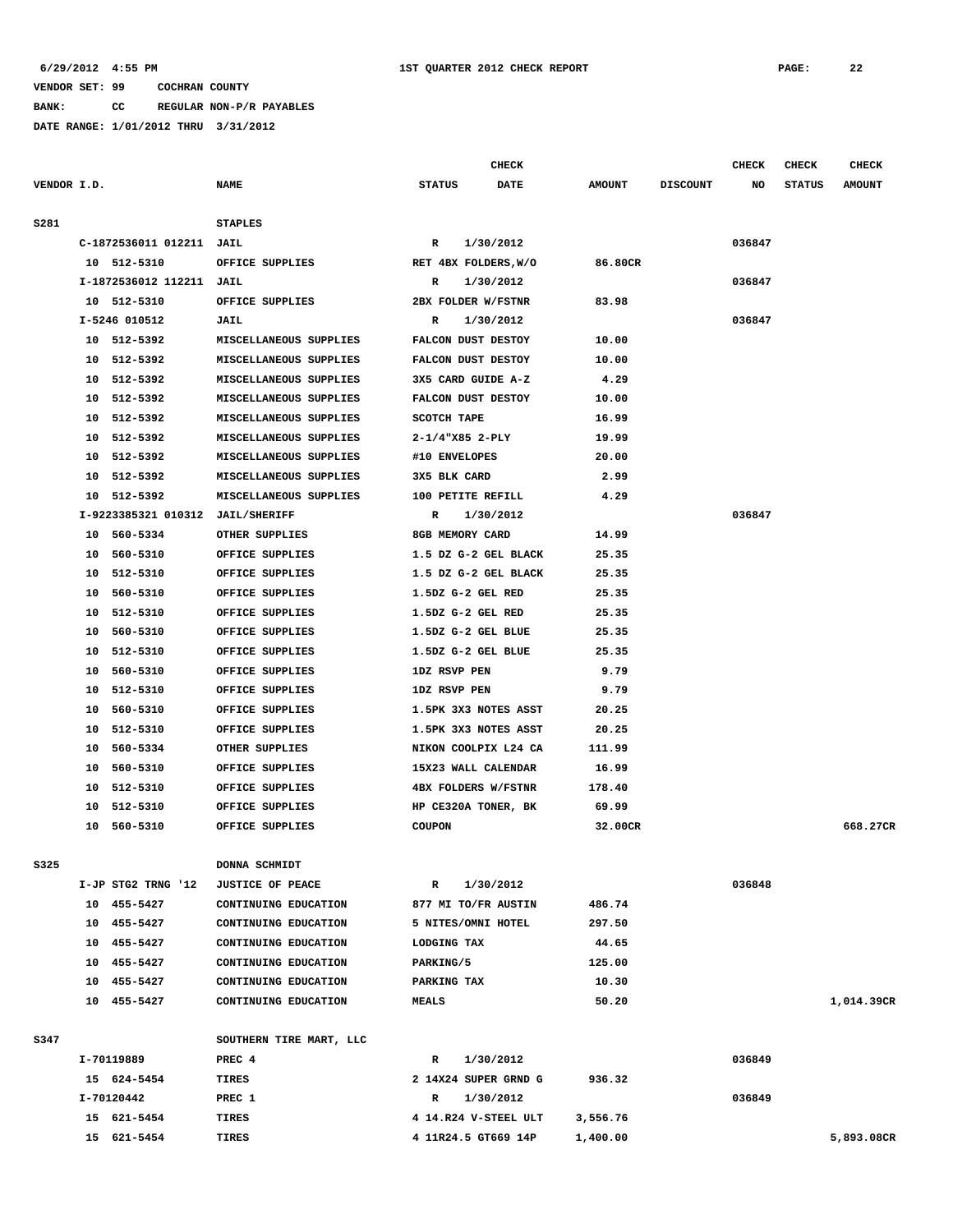**BANK: CC REGULAR NON-P/R PAYABLES**

|             |                    |                                                    | <b>CHECK</b>       |                        |               |                 | <b>CHECK</b> | <b>CHECK</b>  | <b>CHECK</b>  |
|-------------|--------------------|----------------------------------------------------|--------------------|------------------------|---------------|-----------------|--------------|---------------|---------------|
| VENDOR I.D. |                    | <b>NAME</b>                                        | <b>STATUS</b>      | DATE                   | <b>AMOUNT</b> | <b>DISCOUNT</b> | NO           | <b>STATUS</b> | <b>AMOUNT</b> |
| S387        |                    | IRENE SEALY                                        |                    |                        |               |                 |              |               |               |
|             | I-KOHA MTG 1/12/12 | <b>LIBRARY</b>                                     | R                  | 1/30/2012              |               |                 | 036850       |               |               |
|             | 10 650-5427        | CONTINUING EDUCATION                               |                    | WTLS KOHA MTG, LBK, 11 | 63.27         |                 |              |               | 63.27CR       |
| T021        |                    | TEXAS DIST/CO ATT. ASSN.                           |                    |                        |               |                 |              |               |               |
|             | I-2012 DUES        | <b>ATTORNEY</b>                                    | $\mathbb{R}$       | 1/30/2012              |               |                 | 036851       |               |               |
|             | 10 475-5481        | DUES AND REGISTRATION                              |                    | 2012 MEMBERSHIP #404   | 75.00         |                 |              |               | 75.00CR       |
| T038        |                    | THOMPSON PUBLISHING GROUP, INC                     |                    |                        |               |                 |              |               |               |
|             | I-01755 011612     | TREASURER                                          | R                  | 1/30/2012              |               |                 | 036852       |               |               |
|             | 10 499-5310        | OFFICE SUPPLIES                                    |                    | FAIR LABOR STANDARDS   | 409.00        |                 |              |               |               |
|             | 10 499-5310        | OFFICE SUPPLIES                                    | SHIPPING           |                        | 29.50         |                 |              |               | 438.50CR      |
| T083        |                    | TYLER TECHNOLOGIES, INC                            |                    |                        |               |                 |              |               |               |
|             | I-025-36768        | NON-DEPT'L                                         | R                  | 1/30/2012              |               |                 | 036853       |               |               |
|             | 10 409-5411        | MAINTENANCE CONTRACTS                              |                    | MONTHLY NETWORK FEE    | 200.00        |                 |              |               | 200.00CR      |
| T087        |                    | TEXAS DEPARTMENT OF HEALTH                         |                    |                        |               |                 |              |               |               |
|             | I-15281            | <b>CLERK</b>                                       | R                  | 1/30/2012              |               |                 | 036854       |               |               |
|             | 10 403-5310        | OFFICE SUPPLIES                                    |                    | 12 REMOTE BIRTH ACCE   | 21.96         |                 |              |               | 21.96CR       |
| T148        |                    | TASCOSA OFFICE MACHINES INC                        |                    |                        |               |                 |              |               |               |
|             | I-1H492A           | <b>CLERK</b>                                       | R                  | 1/30/2012              |               |                 | 036855       |               |               |
|             | 10 403-5310        | OFFICE SUPPLIES                                    | 1-0Z NMBRR INK, BK |                        | 8.29          |                 |              |               |               |
|             | 10 403-5310        | OFFICE SUPPLIES                                    | <b>FREIGHT</b>     |                        | 5.00          |                 |              |               | 13.29CR       |
| T174        |                    | TEXAS DIST COURT ALLIANCE                          |                    |                        |               |                 |              |               |               |
|             | I-2012 DUES        | <b>CLERK</b>                                       | R                  | 1/30/2012              |               |                 | 036856       |               |               |
|             | 10 403-5481        | DUES AND REGISTRATION                              |                    | 2012 MEMBERSHIP DUES   | 50.00         |                 |              |               | 50.00CR       |
| T254        |                    | OAKSTONE PUBLISHING, LLC                           |                    |                        |               |                 |              |               |               |
|             | I-RMNLEF1 TOP HLTH | NON-DEPT'L                                         | R                  | 1/30/2012              |               |                 | 036857       |               |               |
|             | 10 409-5499        | <b>MISCELLANEOUS</b>                               |                    | 12 ISSUES TOP HEALTH   | 378.00        |                 |              |               |               |
|             | 10 409-5499        | MISCELLANEOUS                                      | SHIPPING           |                        | 104.30        |                 |              |               | 482.30CR      |
| T255        |                    | TEXAS DEPT OF STATE HEALTH SER                     |                    |                        |               |                 |              |               |               |
|             | I-2012 INSP FEE    | JAIL                                               |                    | R 1/30/2012            |               |                 | 036858       |               |               |
|             | 10 512-5499        | <b>MISCELLANEOUS</b>                               |                    | HEALTH DEPT INSPECTI   | 150.00        |                 |              |               | 150.00CR      |
| T262        |                    | TCAAA DISTRICT 2                                   |                    |                        |               |                 |              |               |               |
|             | I-2012 DUES        | <b>EXTENSION SVC</b>                               |                    | R 1/30/2012            |               |                 | 036859       |               |               |
|             | 10 665-5427        | CO AGENT-TRAVEL-OUT OF COUNTY 2012 MEMBERSHIP DUES |                    |                        | 150.00        |                 |              |               | 150.00CR      |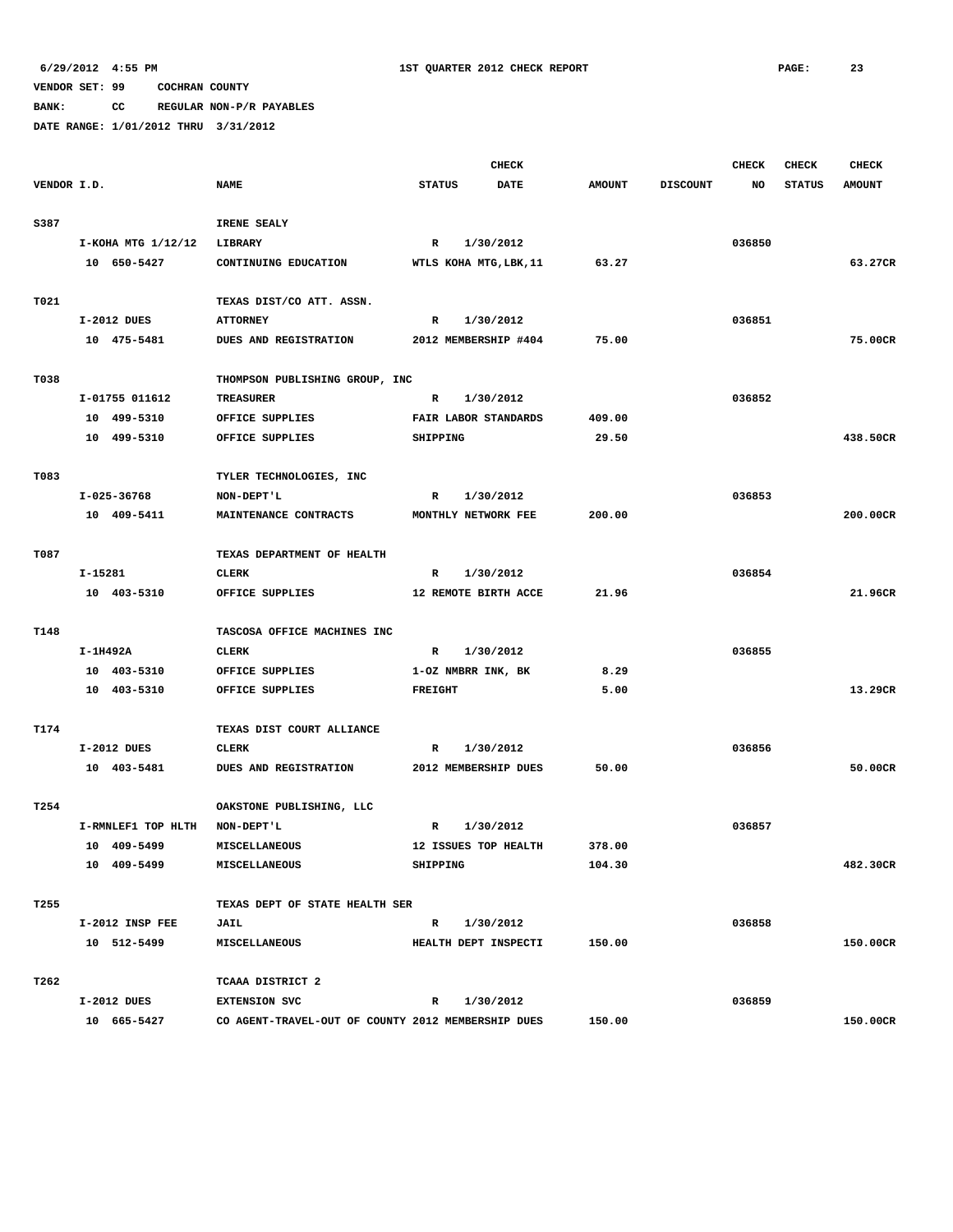### **6/29/2012 4:55 PM 1ST QUARTER 2012 CHECK REPORT PAGE: 24**

### **VENDOR SET: 99 COCHRAN COUNTY**

**BANK: CC REGULAR NON-P/R PAYABLES**

**DATE RANGE: 1/01/2012 THRU 3/31/2012**

**CHECK CHECK CHECK CHECK** 

| VENDOR I.D.                | <b>NAME</b>                             | <b>STATUS</b><br>DATE                   | <b>AMOUNT</b> | DISCOUNT | NO     | <b>STATUS</b> | <b>AMOUNT</b> |
|----------------------------|-----------------------------------------|-----------------------------------------|---------------|----------|--------|---------------|---------------|
| U019                       | UNITED SUPERMARKETS, INC                |                                         |               |          |        |               |               |
| I-0294 120611              | <b>JAIL/MEDS</b>                        | R<br>1/30/2012                          |               |          | 036860 |               |               |
| 10 512-5391                | MEDICAL CARE-PRISONERS                  | RX#1/A J HERNANDEZ                      | 26.24         |          |        |               |               |
| 10 512-5391                | MEDICAL CARE-PRISONERS                  | RX#2/A J HERNANDEZ                      | 21.17         |          |        |               |               |
| 10<br>512-5391             | MEDICAL CARE-PRISONERS                  | RX#3/A J HERNANDEZ                      | 18.15         |          |        |               |               |
| I-5355 010712              | JAIL                                    | 1/30/2012<br>R                          |               |          | 036860 |               |               |
| 10 512-5333                | FOOD-PRISONERS                          | 15 SWN HM CHICKEN S                     | 50.00         |          |        |               |               |
| 10<br>512-5333             | <b>FOOD-PRISONERS</b>                   | 12 HM TURKEY DNR                        | 40.00         |          |        |               |               |
| 512-5333<br>10             | <b>FOOD-PRISONERS</b>                   | 11 HM PUB FVR CHPPE                     | 36.67         |          |        |               |               |
| 512-5333<br>10             | FOOD-PRISONERS                          | 10 HM PORK RIB DIN                      | 33.34         |          |        |               |               |
| 512-5333<br>10             | <b>FOOD-PRISONERS</b>                   | 10 HNG MAN DINNER                       | 33.34         |          |        |               |               |
| 512-5333<br>10             | FOOD-PRISONERS                          | 10 HM GRLD BRBN STK                     | 33.34         |          |        |               |               |
| 512-5333<br>10             | FOOD-PRISONERS                          | 24 BNQ CKN FRIED CK                     | 30.00         |          |        |               |               |
| 10<br>512-5333             | <b>FOOD-PRISONERS</b>                   | 9 HM CHICKEN & CHE                      | 30.00         |          |        |               |               |
| 10 512-5333                | <b>FOOD-PRISONERS</b>                   | 9 SWANSON ENTREE                        | 30.00         |          |        |               |               |
| 10<br>512-5333             | <b>FOOD-PRISONERS</b>                   | 11 HM CHICKEN SANDW                     | 27.50         |          |        |               |               |
| 10<br>512-5333             | <b>FOOD-PRISONERS</b>                   | 19 BANQUET MEAL                         | 23.75         |          |        |               |               |
| 512-5333<br>10             | FOOD-PRISONERS                          | 7 HM CHKN STEAK                         | 23.34         |          |        |               |               |
| 10 512-5333                | FOOD-PRISONERS                          | 7 HNG MAN DINNER                        | 23.33         |          |        |               |               |
| 512-5333<br>10             | <b>FOOD-PRISONERS</b>                   | 18 BANQUET CHEESY P                     | 22.50         |          |        |               |               |
| 512-5333<br>10             | <b>FOOD-PRISONERS</b>                   | 9 HM ANGUS CHS BIG                      | 22.50         |          |        |               |               |
| 512-5333<br>10             | FOOD-PRISONERS                          | 9 HM SANDWICH                           | 22.50         |          |        |               |               |
| 512-5333<br>10             | <b>FOOD-PRISONERS</b>                   | 17 BANQUET HOMESTYLE                    | 21.25         |          |        |               |               |
| 512-5333<br>10             | <b>FOOD-PRISONERS</b>                   | 16 BANQUET SPAG MTB                     | 20.00         |          |        |               |               |
| 512-5333<br>10             | FOOD-PRISONERS                          | 6 HM CHKN DINNER                        | 20.00         |          |        |               |               |
| 10<br>512-5333             | <b>FOOD-PRISONERS</b>                   | 15 BANQUET LASAGNA                      | 18.75         |          |        |               |               |
| 512-5333<br>10             | <b>FOOD-PRISONERS</b>                   | 5 HNG MAN DINNER                        | 16.66         |          |        |               |               |
| 10<br>512-5333             | <b>FOOD-PRISONERS</b>                   | 12 BQ SWEDISH MEATB                     | 15.00         |          |        |               |               |
| 10<br>512-5333             | <b>FOOD-PRISONERS</b>                   | 4 HUNGRY MAN                            | 13.34         |          |        |               |               |
| 512-5333<br>10             | <b>FOOD-PRISONERS</b>                   | 4 HM TURKEY DINNER                      | 13.33         |          |        |               |               |
| 512-5333<br>10             | <b>FOOD-PRISONERS</b>                   | 10 BANQUET DINNER                       | 12.50         |          |        |               |               |
| 10<br>512-5333             | <b>FOOD-PRISONERS</b>                   | 10 HM BBQ SQNDWICH                      | 25.00         |          |        |               |               |
| 512-5333<br>10             | <b>FOOD-PRISONERS</b>                   | 3 HM TURKEY DINNER                      | 10.00         |          |        |               |               |
| 512-5333<br>10             | FOOD-PRISONERS                          | 6 BANQ LASAGNA                          | 7.50          |          |        |               |               |
| 512-5333<br>10             | <b>FOOD-PRISONERS</b><br>FOOD-PRISONERS | 6 BANQUET CHEESY P<br>3 HM ANGUS CHS BG | 7.50          |          |        |               |               |
| 512-5333<br>10<br>512-5333 | FOOD-PRISONERS                          | 2 SWANSON ENTREE                        | 7.50<br>6.67  |          |        |               |               |
| 10<br>512-5333             | <b>FOOD-PRISONERS</b>                   | 3 BQ SWEDISH MEATB                      | 3.75          |          |        |               |               |
| 10<br>512-5333<br>10       | <b>FOOD-PRISONERS</b>                   | SWN HGRY MAN FRD                        | 3.49          |          |        |               |               |
| 512-5333<br>10             | <b>FOOD-PRISONERS</b>                   | HM TURKEY DINNER                        | 3.34          |          |        |               |               |
| 512-5333<br>10             | FOOD-PRISONERS                          | HM CHICKEN & CHE                        | 3.34          |          |        |               |               |
| 512-5333<br>10             | <b>FOOD-PRISONERS</b>                   | HNG MAN DINNER                          | 3.34          |          |        |               |               |
| 512-5333<br>10             | <b>FOOD-PRISONERS</b>                   | HUNGRY MAN                              | 3.33          |          |        |               |               |
| 10<br>512-5333             | <b>FOOD-PRISONERS</b>                   | HNG MAN DINNER                          | 3.33          |          |        |               |               |
| 512-5333<br>10             | <b>FOOD-PRISONERS</b>                   | HM CHICKEN SANDW                        | 2.50          |          |        |               |               |
| 512-5391<br>10             | MEDICAL CARE-PRISONERS                  | AZO STANDARD                            | 7.99          |          |        |               |               |
| 512-5391<br>10             | MEDICAL CARE-PRISONERS                  | AZO CRANBERRY                           | 7.99          |          |        |               |               |
| 512-5391<br>10             | MEDICAL CARE-PRISONERS                  | <b>NEOSPORIN</b>                        | 3.99          |          |        |               |               |
|                            |                                         |                                         |               |          |        |               |               |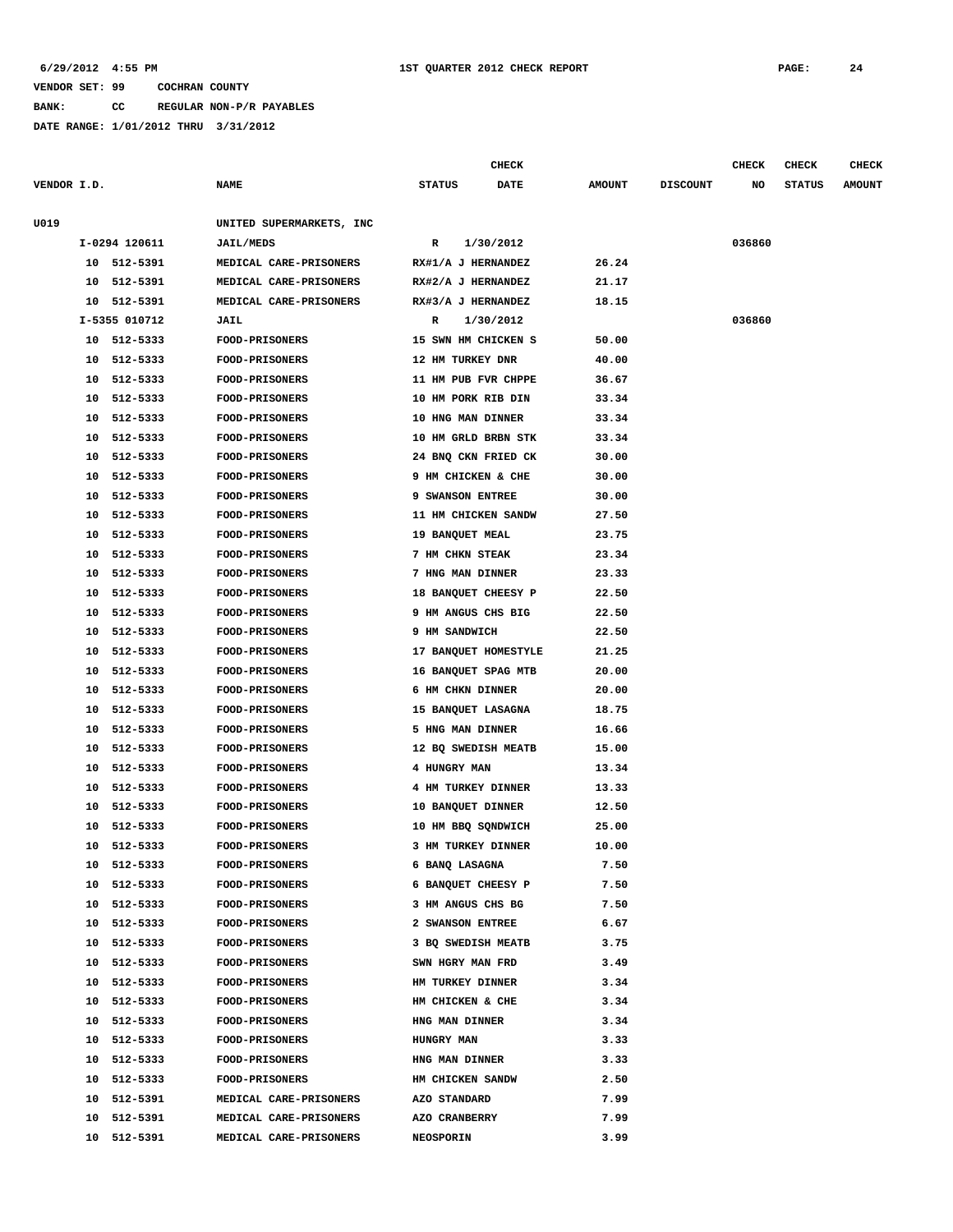# **BANK: CC REGULAR NON-P/R PAYABLES**

|             |                                    |                              | <b>CHECK</b>                 |               |                 | <b>CHECK</b> | <b>CHECK</b>  | <b>CHECK</b>  |
|-------------|------------------------------------|------------------------------|------------------------------|---------------|-----------------|--------------|---------------|---------------|
| VENDOR I.D. |                                    | <b>NAME</b>                  | <b>STATUS</b><br><b>DATE</b> | <b>AMOUNT</b> | <b>DISCOUNT</b> | NO           | <b>STATUS</b> | <b>AMOUNT</b> |
| U019        |                                    | UNITED SUPERMARKETS, ICONT   |                              |               |                 |              |               |               |
|             | I-5355 010712                      | JAIL                         | 1/30/2012<br>R               |               |                 | 036860       |               |               |
|             | 10 512-5391                        | MEDICAL CARE-PRISONERS       | 2 WLD CHRY SUCRETS           | 5.98          |                 |              |               |               |
|             | I-8913 010712                      | <b>JAIL/MEDS</b>             | $\mathbb{R}$<br>1/30/2012    |               |                 | 036860       |               |               |
|             | 10 512-5391                        | MEDICAL CARE-PRISONERS       | RX#1/A J HERNANDEZ           | 21.06         |                 |              |               |               |
|             | 10 512-5391                        | MEDICAL CARE-PRISONERS       | RX#2/A J HERNANDEZ           | 18.15         |                 |              |               |               |
|             | I-MEDS/HERNANDEZ                   | <b>JAIL/MEDS</b>             | 1/30/2012<br>R               |               |                 | 036860       |               |               |
|             | 10 512-5391                        | MEDICAL CARE-PRISONERS       | MEDS/A J HERNANDEZ           | 26.24         |                 |              |               | 880.49CR      |
| U027        |                                    | UNIVERSITY MEDICAL CENTER    |                              |               |                 |              |               |               |
|             | I-6633640-1                        | <b>SHERIFF</b>               | 1/30/2012<br>R               |               |                 | 036861       |               |               |
|             | 10 560-5499                        | MISCELLANEOUS                | <b>SANE EXAM</b>             | 250.00        |                 |              |               | 250.00CR      |
| W010        |                                    | WEST TEXAS GAS<br>INC        |                              |               |                 |              |               |               |
|             | I-004036001501 JAN12 PARK/SHOP     |                              | R<br>1/30/2012               |               |                 | 036862       |               |               |
|             | 10 660-5440                        | UTILITIES & IRRIGATION       | 1 MCF 12/1/11-1/9/12         | 2.42          |                 |              |               |               |
|             | 10 660-5440                        | UTILITIES & IRRIGATION       | COST OF GAS (3.4360)         | 3.43          |                 |              |               |               |
|             | 10<br>660-5440                     | UTILITIES & IRRIGATION       | <b>CUSTOMER CHG</b>          | 9.00          |                 |              |               |               |
|             | I-004036002501 JAN12 PARK/SHOWBARN |                              | 1/30/2012<br>R               |               |                 | 036862       |               |               |
|             | 10 660-5440                        | UTILITIES & IRRIGATION       | 35.2MCF 12/1/11-1/9/         | 85.18         |                 |              |               |               |
|             | 10 660-5440                        | UTILITIES & IRRIGATION       | COST OF GAS (3.4360)         | 120.94        |                 |              |               |               |
|             | 10 660-5440                        | UTILITIES & IRRIGATION       | <b>CUSTOMER CHG</b>          | 9.00          |                 |              |               |               |
|             | I-004049022001 JAN12 PREC 3        |                              | 1/30/2012<br>R               |               |                 | 036862       |               |               |
|             | 15 623-5440                        | UTILITIES                    | 9.1MCF 12/1/11-1/6/1         | 22.02         |                 |              |               |               |
|             | 15 623-5440                        | UTILITIES                    | COST OF GAS (3.4360)         | 31.26         |                 |              |               |               |
|             | 15 623-5440                        | UTILITIES                    | <b>CUSTOMER CHG</b>          | 9.00          |                 |              |               | 292.25CR      |
| W012        |                                    | WESTERN ABSTRACT COMPANY     |                              |               |                 |              |               |               |
|             | I-2011 TAKE-OFFS                   | TAX ASSESSOR/COLLECTOR       | R<br>1/30/2012               |               |                 | 036863       |               |               |
|             | 10 499-5408                        | TAX ROLL                     | 2011 TAKE-OFFS               | 520.00        |                 |              |               | 520.00CR      |
| W052        |                                    | DANNY WISELEY                |                              |               |                 |              |               |               |
|             | I-FRAME 01/20/12                   | <b>AUDITOR</b>               | 1/30/2012<br>R               |               |                 | 036864       |               |               |
|             | 10 495-5310                        | OFFICE SUPPLIES              | FRAME FOR COMPT. AWA         | 15.99         |                 |              |               | 15.99CR       |
| <b>W055</b> |                                    | WINDSTREAM COMMUNICATIONS SW |                              |               |                 |              |               |               |
|             | I-266-0638 FEB12                   | <b>MUSEUM</b>                | 1/30/2012<br>R               |               |                 | 036865       |               |               |
|             | 10 652-5420                        | <b>TELECOMMUNICATIONS</b>    | BASIC LOCAL SVC              | 48.67         |                 |              |               |               |
|             | 10 652-5420                        | <b>TELECOMMUNICATIONS</b>    | HI-SPEED INTERNET            | 49.99         |                 |              |               |               |
|             | 10 652-5420                        | <b>TELECOMMUNICATIONS</b>    | OPTIONAL SVC                 | 5.92          |                 |              |               |               |
|             | 10 652-5420                        | <b>TELECOMMUNICATIONS</b>    | LONG DISTANCE SVC            | 4.68          |                 |              |               |               |
|             | I-266-5051 FEB12                   | LIBRARY                      | R<br>1/30/2012               |               |                 | 036865       |               |               |
|             | 10 650-5420                        | <b>TELECOMMUNICATIONS</b>    | BASIC LOCAL SVC              | 101.40        |                 |              |               |               |
|             | 10 650-5420                        | <b>TELECOMMUNICATIONS</b>    | HI-SPEED INTERNET            | 49.99         |                 |              |               |               |
|             | 10 650-5420                        | <b>TELECOMMUNICATIONS</b>    | LONG DISTANCE SVC            | 0.51          |                 |              |               |               |
|             | 10 650-5420                        | <b>TELECOMMUNICATIONS</b>    | CR INTERNET SVC 8/11         | 100.44CR      |                 |              |               |               |
|             | I-266-5074 FEB12                   | ADULT PROBATION              | 1/30/2012<br>R               |               |                 | 036865       |               |               |
|             | 10 570-5420                        | <b>TELECOMMUNICATIONS</b>    | BASIC LOCAL SVC              | 46.96         |                 |              |               |               |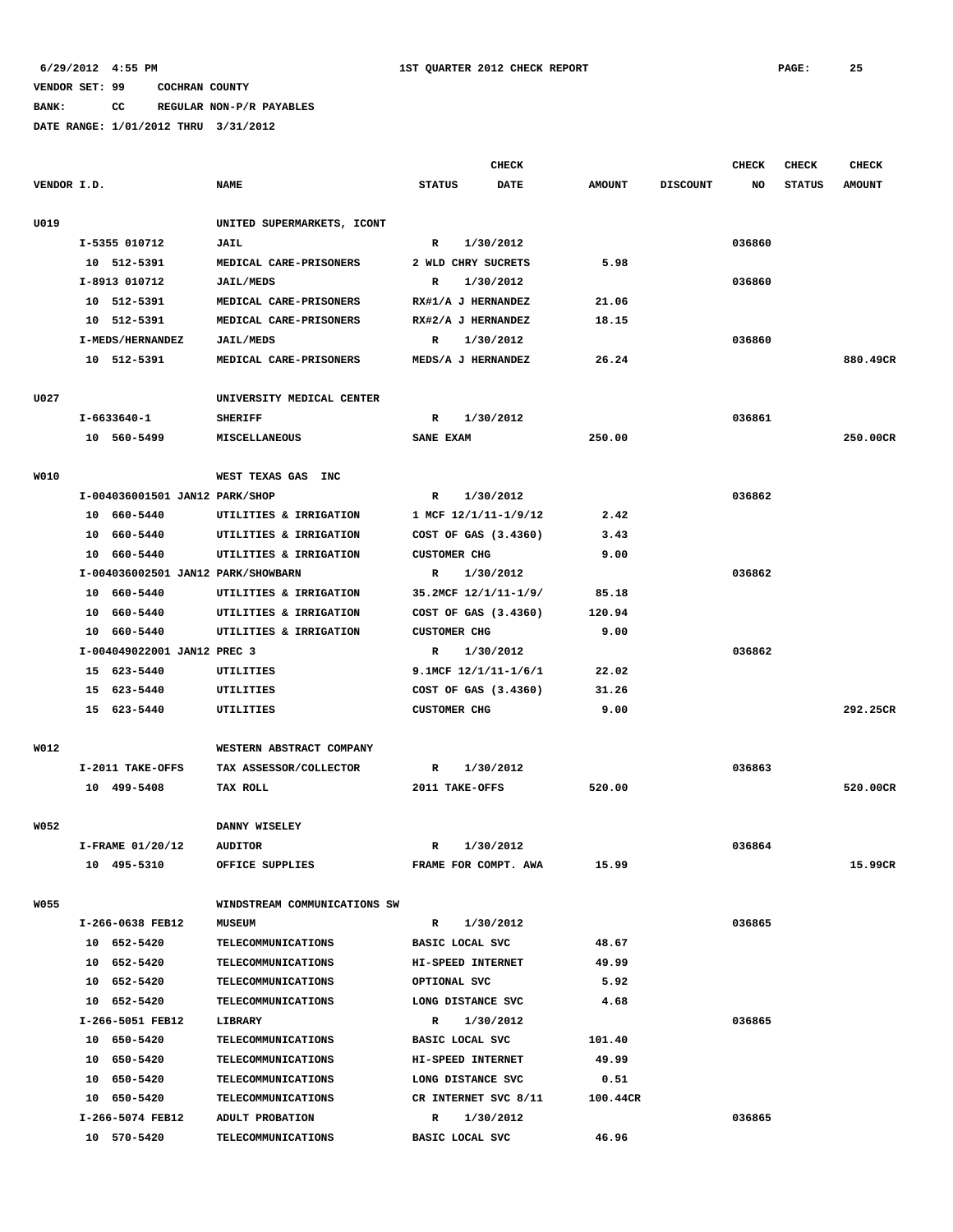**BANK: CC REGULAR NON-P/R PAYABLES**

|             |                  |                            |                      | <b>CHECK</b> |               |                 | <b>CHECK</b> | <b>CHECK</b>  | <b>CHECK</b>  |
|-------------|------------------|----------------------------|----------------------|--------------|---------------|-----------------|--------------|---------------|---------------|
| VENDOR I.D. |                  | <b>NAME</b>                | <b>STATUS</b>        | DATE         | <b>AMOUNT</b> | <b>DISCOUNT</b> | NO           | <b>STATUS</b> | <b>AMOUNT</b> |
| <b>W055</b> |                  | WINDSTREAM COMMUNICATICONT |                      |              |               |                 |              |               |               |
|             | I-266-5074 FEB12 | ADULT PROBATION            | $\mathbb{R}$         | 1/30/2012    |               |                 | 036865       |               |               |
|             | 10 570-5420      | <b>TELECOMMUNICATIONS</b>  | OPTIONAL SVC         |              | 11.97         |                 |              |               |               |
|             | 10 570-5420      | <b>TELECOMMUNICATIONS</b>  | LONG DISTANCE SVC    |              | 0.14          |                 |              |               |               |
|             | I-266-5161 FEB12 | TREASURER                  | $\mathbb{R}$         | 1/30/2012    |               |                 | 036865       |               |               |
|             | 10 497-5420      | <b>TELECOMMUNICATIONS</b>  | BASIC LOCAL SVC      |              | 46.96         |                 |              |               |               |
|             | 10 497-5420      | <b>TELECOMMUNICATIONS</b>  | LONG DISTANCE SVC    |              | 0.54          |                 |              |               |               |
|             | I-266-5171 FEB12 | TAX OFFICE                 | R                    | 1/30/2012    |               |                 | 036865       |               |               |
|             | 10 499-5420      | <b>TELECOMMUNICATIONS</b>  | BASIC LOCAL SVC      |              | 141.58        |                 |              |               |               |
|             | 10 499-5420      | <b>TELECOMMUNICATIONS</b>  | HI-SPEED INTERNET    |              | 59.99         |                 |              |               |               |
|             | 10 499-5420      | <b>TELECOMMUNICATIONS</b>  | OPTIONAL SVC         |              | 25.95         |                 |              |               |               |
|             | 10 499-5420      | <b>TELECOMMUNICATIONS</b>  | LONG DISTANCE SVC    |              | 4.76          |                 |              |               |               |
|             | I-266-5211 FEB12 | <b>SHERIFF</b>             | R                    | 1/30/2012    |               |                 | 036865       |               |               |
|             | 10 560-5420      | <b>TELECOMMUNICATIONS</b>  | BASIC LOCAL SVC      |              | 156.94        |                 |              |               |               |
|             | 10 560-5420      | <b>TELECOMMUNICATIONS</b>  | LONG DISTANCE SVC    |              | 1.78          |                 |              |               |               |
|             | I-266-5411 FEB12 | <b>JUVENILE PROBATION</b>  | R                    | 1/30/2012    |               |                 | 036865       |               |               |
|             | 10 571-5420      | <b>TELECOMMUNICATIONS</b>  | BASIC LOCAL SVC      |              | 46.96         |                 |              |               |               |
|             | 10 571-5420      | <b>TELECOMMUNICATIONS</b>  | LONG DISTANCE SVC    |              | 0.42          |                 |              |               |               |
|             | I-266-5412 FEB12 | DISTRICT COURT             | R                    | 1/30/2012    |               |                 | 036865       |               |               |
|             | 10 435-5420      | <b>TELECOMMUNICATIONS</b>  | BASIC LOCAL SVC      |              | 101.40        |                 |              |               |               |
|             | 10 435-5420      | <b>TELECOMMUNICATIONS</b>  | HI-SPEED INTERNET    |              | 109.98        |                 |              |               |               |
|             | 10 435-5420      | <b>TELECOMMUNICATIONS</b>  | LONG DISTANCE SVC    |              | 0.10          |                 |              |               |               |
|             | I-266-5450 FEB12 | CLERK                      | $\mathbb{R}$         | 1/30/2012    |               |                 | 036865       |               |               |
|             | 10 403-5420      | <b>TELECOMMUNICATIONS</b>  | BASIC LOCAL SVC      |              | 156.90        |                 |              |               |               |
|             | 10 403-5420      | TELECOMMUNICATIONS         | OPTIONAL SVC         |              | 3.00          |                 |              |               |               |
|             | 10 403-5420      | <b>TELECOMMUNICATIONS</b>  | LONG DISTANCE SVC    |              | 14.78         |                 |              |               |               |
|             | I-266-5508 FEB12 | CO JUDGE/COMM'R CT         | $\mathbb{R}$         | 1/30/2012    |               |                 | 036865       |               |               |
|             | 15 610-5420      | TELECOMMUNICATIONS         | BASIC LOCAL SVC      |              | 110.34        |                 |              |               |               |
|             | 15 610-5420      | <b>TELECOMMUNICATIONS</b>  | LONG DISTANCE SVC    |              | 0.33          |                 |              |               |               |
|             | I-266-5700 FEB12 | <b>SHERIFF</b>             | R                    | 1/30/2012    |               |                 | 036865       |               |               |
|             | 10 560-5420      | TELECOMMUNICATIONS         | BASIC LOCAL SVC      |              | 55.24         |                 |              |               |               |
|             | 10 560-5420      | <b>TELECOMMUNICATIONS</b>  | LONG DISTANCE SVC    |              | 5.37          |                 |              |               |               |
|             | I-266-5822 FEB12 | AUDITOR/NON-DEPT'L         | R                    | 1/30/2012    |               |                 | 036865       |               |               |
|             | 10 495-5420      | <b>TELECOMMUNICATIONS</b>  | BASIC LOCAL SVC/1 LI |              | 46.96         |                 |              |               |               |
|             | 10 495-5420      | <b>TELECOMMUNICATIONS</b>  | <b>BUS BROADBAND</b> |              | 24.99         |                 |              |               |               |
|             | 10 495-5420      | <b>TELECOMMUNICATIONS</b>  | LONG DISTANCE SVC    |              | 1.78          |                 |              |               |               |
|             | 10 409-5420      | <b>TELECOMMUNICATIONS</b>  | FAX LINE 266-5629    |              | 46.95         |                 |              |               |               |
|             | 10 409-5420      | <b>TELECOMMUNICATIONS</b>  | FAX LONG DISTANCE    |              | 3.83          |                 |              |               |               |
|             | 10 409-5420      | <b>TELECOMMUNICATIONS</b>  | <b>INTERNET SVC</b>  |              | 144.99        |                 |              |               |               |
|             | I-266-8888 FEB12 | SHERIFF                    | $\mathbb{R}$         | 1/30/2012    |               |                 | 036865       |               |               |
|             | 10 560-5420      | TELECOMMUNICATIONS         | FAX LINE & CRIME CON |              | 44.22         |                 |              |               |               |
|             | 10 560-5420      | <b>TELECOMMUNICATIONS</b>  | LONG DISTANCE SVC    |              | 0.97          |                 |              |               | 1,577.80CR    |
|             |                  |                            |                      |              |               |                 |              |               |               |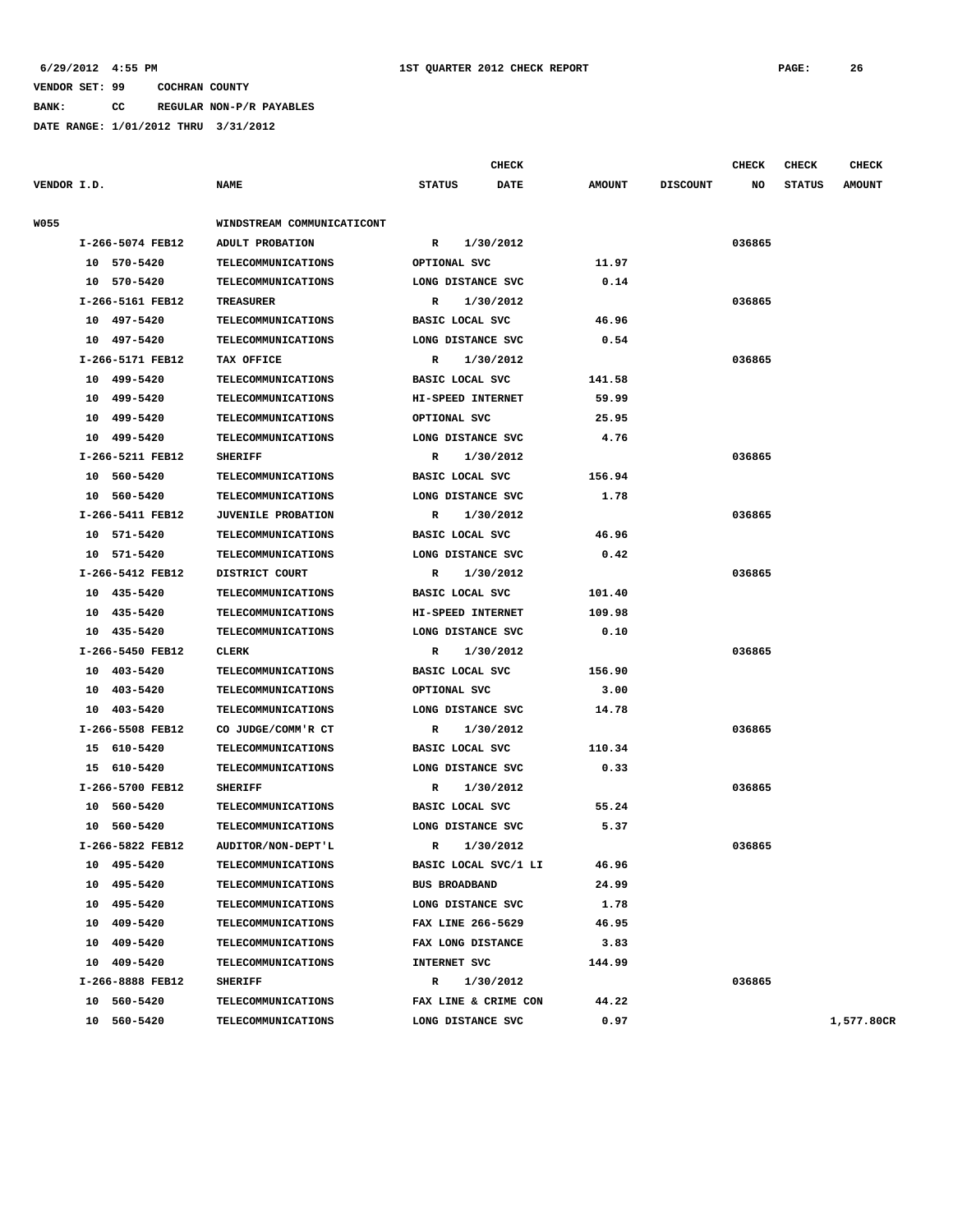**BANK: CC REGULAR NON-P/R PAYABLES**

|             |         |                                    |                                       | <b>CHECK</b>      |                      |               |                 | <b>CHECK</b> | <b>CHECK</b>  | <b>CHECK</b>  |
|-------------|---------|------------------------------------|---------------------------------------|-------------------|----------------------|---------------|-----------------|--------------|---------------|---------------|
| VENDOR I.D. |         |                                    | <b>NAME</b>                           | <b>STATUS</b>     | <b>DATE</b>          | <b>AMOUNT</b> | <b>DISCOUNT</b> | NO           | <b>STATUS</b> | <b>AMOUNT</b> |
|             |         |                                    |                                       |                   |                      |               |                 |              |               |               |
| <b>W058</b> |         |                                    | <b>BRYAN WALSH</b>                    |                   |                      |               |                 |              |               |               |
|             |         | I-#10-07-1393 01/12 DISTRICT COURT |                                       | R                 | 1/30/2012            |               |                 | 036867       |               |               |
|             |         | 10 435-5400                        | ATTORNEY AD LITEM                     |                   | FEL PLEA/YONDON DANC | 350.00        |                 |              |               | 350.00CR      |
|             |         |                                    |                                       |                   |                      |               |                 |              |               |               |
| W092        |         |                                    | WTG FUELS, INC                        |                   |                      |               |                 |              |               |               |
|             |         | I-REPL CK36608 12/11 SHERIFF       |                                       | R                 | 1/30/2012            |               |                 | 036868       |               |               |
|             |         | 10 560-5330                        | FUEL AND OIL                          |                   | REPL CK36608 12/12/1 | 1,864.96      |                 |              |               | 1,864.96CR    |
|             |         |                                    |                                       |                   |                      |               |                 |              |               |               |
| W097        |         |                                    | WILDRED L. MATHENY dba                |                   |                      |               |                 |              |               |               |
|             | I-28483 |                                    | CRTHSE/ACT BLDG/LIBRARY               | R                 | 1/30/2012            |               |                 | 036869       |               |               |
|             |         | 10 510-5332                        | CUSTODIAL SUPPLIES                    | <b>SPRAY BUGS</b> |                      | 70.00         |                 |              |               |               |
|             |         | 10 662-5332                        | CUSTODIAL SUPPLIES                    | <b>SPRAY BUGS</b> |                      | 45.00         |                 |              |               |               |
|             |         | 10 650-5332                        | CUSTODIAL SUPPLIES                    | SPRAY BUGS        |                      | 35.00         |                 |              |               | 150.00CR      |
|             |         |                                    |                                       |                   |                      |               |                 |              |               |               |
| W164        |         |                                    | WARREN CAT                            |                   |                      |               |                 |              |               |               |
|             |         | I-PS020231843<br>15 622-5451       | PREC <sub>2</sub><br><b>REPAIRS</b>   | R                 | 1/30/2012            | 77.04         |                 | 036870       |               | 77.04CR       |
|             |         |                                    |                                       |                   | BODY ASSM/CAT#1789   |               |                 |              |               |               |
| X001        |         |                                    | XCEL ENERGY                           |                   |                      |               |                 |              |               |               |
|             |         |                                    | I-54-1324315-7 FEB12 ALMOST ALL DEPTS | R                 | 1/30/2012            |               |                 | 036871       |               |               |
|             |         | 30 518-5440                        | UTILITIES                             |                   | 300210167 RUNWAY LIG | 97.51         |                 |              |               |               |
|             |         | 10 510-5440                        | UTILITIES                             |                   | 300240736 COURTHOUSE | 1,915.90      |                 |              |               |               |
|             |         | 10 660-5440                        | UTILITIES & IRRIGATION                |                   | 300265059 SOFTBALL P | 21.60         |                 |              |               |               |
|             |         | 10 580-5440                        | UTILITIES [TOWER]                     |                   | 300282806 TOWER      | 82.68         |                 |              |               |               |
|             |         | 15 621-5440                        | UTILITIES                             |                   | 300294119 PREC 1 SHO | 94.48         |                 |              |               |               |
|             | 10      | 650-5440                           | UTILITIES                             |                   | 300338546 LIBRARY    | 205.90        |                 |              |               |               |
|             |         | 10 652-5440                        | UTILITIES                             |                   | 300342232 MUSEUM     | 34.21         |                 |              |               |               |
|             |         | 10 662-5440                        | UTILITIES                             |                   | 300390484 ACTIVITY B | 500.07        |                 |              |               |               |
|             |         | 10 660-5440                        | UTILITIES & IRRIGATION                |                   | 300410370 PARK       | 84.56         |                 |              |               |               |
|             |         | 10 660-5440                        | UTILITIES & IRRIGATION                |                   | 300457515 PARK/SHOP  | 53.63         |                 |              |               |               |
|             |         | 10 660-5440                        | UTILITIES & IRRIGATION                |                   | 300505444 HOFMAN BAS | 21.60         |                 |              |               |               |
|             | 10      | 516-5440                           | UTILITIES                             |                   | 300555198 CEMETERY   | 21.60         |                 |              |               |               |
|             |         | 10 409-5440                        | UTILITIES                             |                   | 300577364 102 N MAIN | 11.24         |                 |              |               |               |
|             |         | 10 660-5440                        | UTILITIES & IRRIGATION                |                   | 300587052 SHOWBARN   | 170.36        |                 |              |               |               |
|             |         | 10 660-5440                        | UTILITIES & IRRIGATION                |                   | 300587753 RODEO GROU | 21.60         |                 |              |               |               |
|             |         | 10 516-5440                        | UTILITIES                             |                   | 300603417 CEMETERY   | 10.91         |                 |              |               |               |
|             |         | 10 516-5440                        | UTILITIES                             |                   | 300637038 CEMETERY S | 21.60         |                 |              |               |               |
|             |         | 10 650-5440                        | UTILITIES                             |                   | AREA LIGHT LIBRARY   | 15.48         |                 |              |               |               |
|             |         | 10 662-5440                        | UTILITIES                             |                   | 2 AREA LIGHTS ACT BL | 46.50         |                 |              |               |               |
|             |         | 10 660-5440                        | UTILITIES & IRRIGATION                |                   | AREA LIGHT PARK SHOP | 14.94         |                 |              |               | 3,446.37CR    |
|             |         |                                    |                                       |                   |                      |               |                 |              |               |               |
| X001        |         |                                    | XCEL ENERGY                           |                   |                      |               |                 |              |               |               |
|             |         | I-54-1829977-7 JAN12 PREC 2        |                                       | R                 | 1/30/2012            |               |                 | 036872       |               |               |
|             |         | 15 622-5440                        | UTILITIES                             |                   | 40 KWH 12/12/11-1/13 | 14.36         |                 |              |               |               |
|             |         | 15 622-5440                        | UTILITIES                             | AREA LIGHT        |                      | 16.16         |                 |              |               | 30.52CR       |
|             |         |                                    |                                       |                   |                      |               |                 |              |               |               |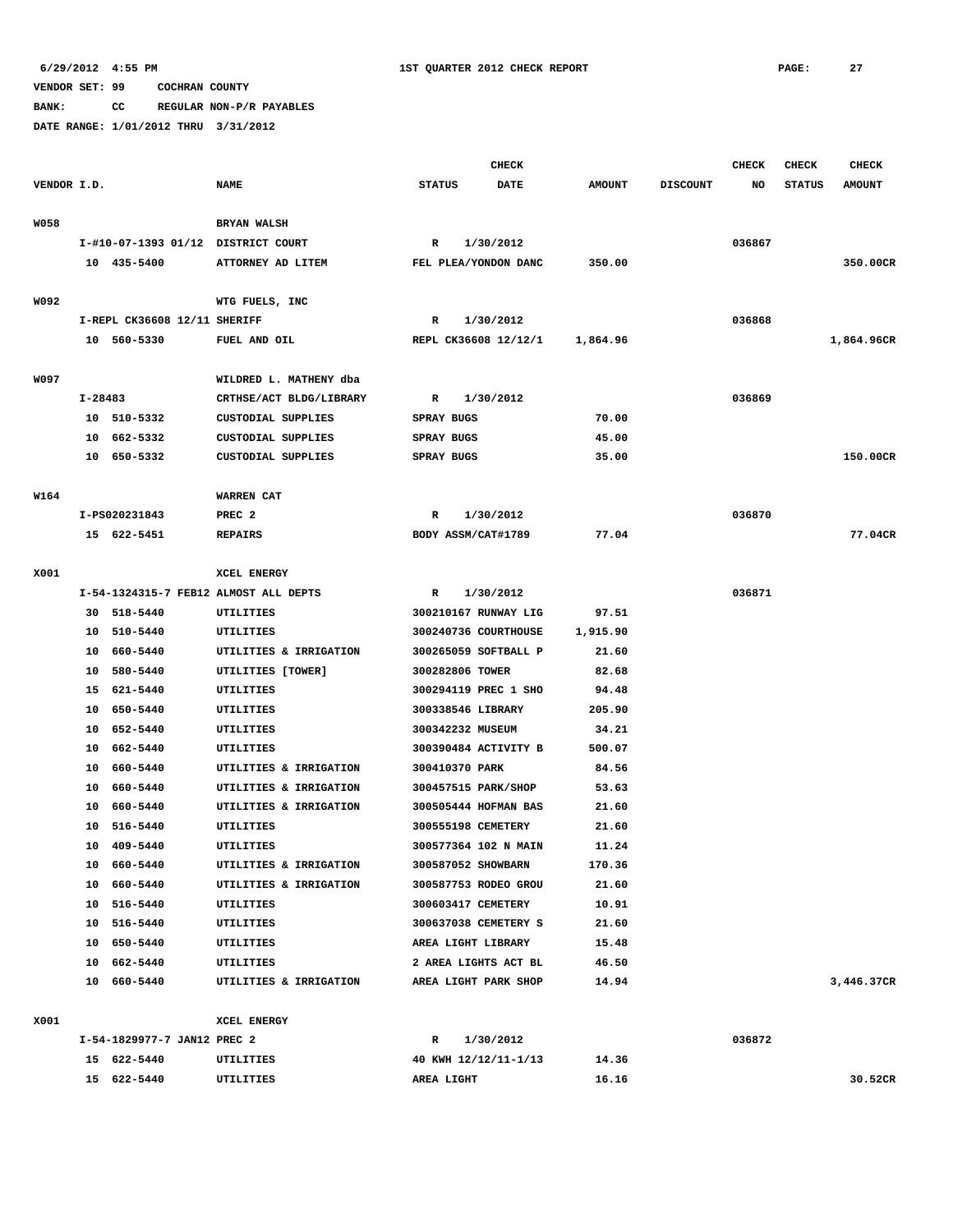# **BANK: CC REGULAR NON-P/R PAYABLES**

|             |            |                                  |                            |                      | <b>CHECK</b> |               |                 | <b>CHECK</b> | <b>CHECK</b>  | <b>CHECK</b>  |
|-------------|------------|----------------------------------|----------------------------|----------------------|--------------|---------------|-----------------|--------------|---------------|---------------|
| VENDOR I.D. |            |                                  | <b>NAME</b>                | <b>STATUS</b>        | DATE         | <b>AMOUNT</b> | <b>DISCOUNT</b> | NO           | <b>STATUS</b> | <b>AMOUNT</b> |
| Y001        |            |                                  | YELLOWHOUSE MACHINERY CO.  |                      |              |               |                 |              |               |               |
|             | I-211324   |                                  | PREC 1                     | R                    | 1/30/2012    |               |                 | 036873       |               |               |
|             |            | 15 621-5451                      | <b>REPAIRS</b>             | 2 OIL FILTER n27     |              | 27.52         |                 |              |               |               |
|             | 15         | 621-5451                         | <b>REPAIRS</b>             | 2 FILTER #314583     |              | 82.50         |                 |              |               |               |
|             | 15         | 621-5451                         | <b>REPAIRS</b>             | 2 FILTER #300487     |              | 95.02         |                 |              |               |               |
|             | 15         | 621-5451                         | <b>REPAIRS</b>             | 2 AIR FILTER #307501 |              | 39.00         |                 |              |               |               |
|             | 15         | 621-5451                         | <b>REPAIRS</b>             | 2 AIR FILTER #191102 |              | 31.02         |                 |              |               |               |
|             | 15         | 621-5451                         | <b>REPAIRS</b>             | 2 FUEL FILTER #22349 |              | 33.58         |                 |              |               |               |
|             | 15         | 621-5451                         | <b>REPAIRS</b>             | 2 FILTER ELEM #52964 |              | 77.24         |                 |              |               |               |
|             | 15         | 621-5451                         | <b>REPAIRS</b>             | 2 OIL FILTER #336140 |              | 86.50         |                 |              |               |               |
|             | 15         | 621-5451                         | <b>REPAIRS</b>             | 2 OIL FILTER #39653  |              | 19.24         |                 |              |               |               |
|             |            | 15 621-5451                      | <b>REPAIRS</b>             | 2 FILTER ELEM #33597 |              | 244.80        |                 |              |               | 736.42CR      |
|             |            |                                  |                            |                      |              |               |                 |              |               |               |
| Z110        |            |                                  | ZACHRY PUBLICATIONS, LP    |                      |              |               |                 |              |               |               |
|             | $I - 4429$ |                                  | CLERK                      | R                    | 1/30/2012    |               |                 | 036874       |               |               |
|             |            | 10 403-5310                      | OFFICE SUPPLIES            | 4 COPIES 2012 TX CO  |              | 115.20        |                 |              |               |               |
|             |            | 10 403-5310                      | OFFICE SUPPLIES            | SHIPPING             |              | 7.50          |                 |              |               | 122.70CR      |
|             |            |                                  |                            |                      |              |               |                 |              |               |               |
| M271        |            |                                  | ELVIRA MENDEZ dba          |                      |              |               |                 |              |               |               |
|             |            | I-JUV #612 01/18/12 COUNTY COURT |                            | R                    | 1/31/2012    |               |                 | 036875       |               |               |
|             |            | 10 426-5400                      | ATTORNEY AD LITEM          | JUV#612/PLEA HRNG    |              | 300.00        |                 |              |               |               |
|             |            | I-JUV #613 01/18/12 COUNTY COURT |                            | R                    | 1/31/2012    |               |                 | 036875       |               |               |
|             |            | 10 426-5400                      | ATTORNEY AD LITEM          | JUV #613/PLEA HRNG   |              | 300.00        |                 |              |               | 600.00CR      |
| A053        |            |                                  | AMERICAN TIRE DISTRIBUTORS |                      |              |               |                 |              |               |               |
|             | I-188067   |                                  | <b>SHERIFF</b>             | R                    | 2/13/2012    |               |                 | 036876       |               |               |
|             |            | 10 560-5454                      | TIRES                      | 6 235/55/17 TIRES    |              | 548.22        |                 |              |               | 548.22CR      |
|             |            |                                  |                            |                      |              |               |                 |              |               |               |
| A178        |            |                                  | <b>AMAZON</b>              |                      |              |               |                 |              |               |               |
|             |            | I-230145205436                   | LIBRARY                    | R                    | 2/13/2012    |               |                 | 036877       |               |               |
|             |            | 10 650-5590                      | <b>BOOKS</b>               | EVERMORE: THE IMMORT |              | 9.95          |                 |              |               |               |
|             | 10         | 650-5590                         | <b>BOOKS</b>               | HOW THE GRINCH STOLE |              | 30.60         |                 |              |               |               |
|             |            | 10 650-5590                      | <b>BOOKS</b>               | RED MIST             |              | 33.54         |                 |              |               |               |
|             | 10         | 650-5590                         | <b>BOOKS</b>               | THE ARTIST WHO PAINT |              | 10.79         |                 |              |               |               |
|             |            | 10 650-5590                      | <b>BOOKS</b>               | THE NEXT ALWAYS: BK  |              | 10.88         |                 |              |               |               |
|             |            | 10 650-5590                      | <b>BOOKS</b>               | POWER THOUGHTS: 12 S |              | 13.13         |                 |              |               |               |
|             |            | 10 650-5590                      | <b>BOOKS</b>               | THE HUNTER'S CODE    |              | 5.95          |                 |              |               |               |
|             |            | 10 650-5590                      | <b>BOOKS</b>               | COWBOY UP            |              | 5.95          |                 |              |               |               |
|             |            | 10 650-5590                      | <b>BOOKS</b>               | TALES FROM A NOT-SO- |              | 9.22          |                 |              |               |               |
|             |            | 10 650-5590                      | <b>BOOKS</b>               | SEWING SCHOOL: 21 PR |              | 11.53         |                 |              |               |               |
|             |            | 10 650-5590                      | <b>BOOKS</b>               | DISC                 |              | 2.67CR        |                 |              |               |               |
|             |            | I-230147297724                   | LIBRARY                    | $\mathbb{R}$         | 2/13/2012    |               |                 | 036877       |               |               |
|             |            | 10 650-5590                      | <b>BOOKS</b>               | BIG NATE ON A ROLL   |              | 7.90          |                 |              |               |               |
|             |            | 10 650-5590                      | <b>BOOKS</b>               | 1Q84                 |              | 16.02         |                 |              |               |               |
|             |            | 10 650-5590                      | <b>BOOKS</b>               | <b>BLUE MOON</b>     |              | 9.99          |                 |              |               |               |
|             |            | 10 650-5590                      | <b>BOOKS</b>               | <b>BABYMOUSE #1</b>  |              | 6.99          |                 |              |               |               |
|             | 10         | 650-5590                         | BOOKS                      | V IS FOR VENGEANCE   |              | 16.77         |                 |              |               |               |
|             |            | 10 650-5590                      | <b>BOOKS</b>               | THE HUNGER GAMES     |              | 9.46          |                 |              |               |               |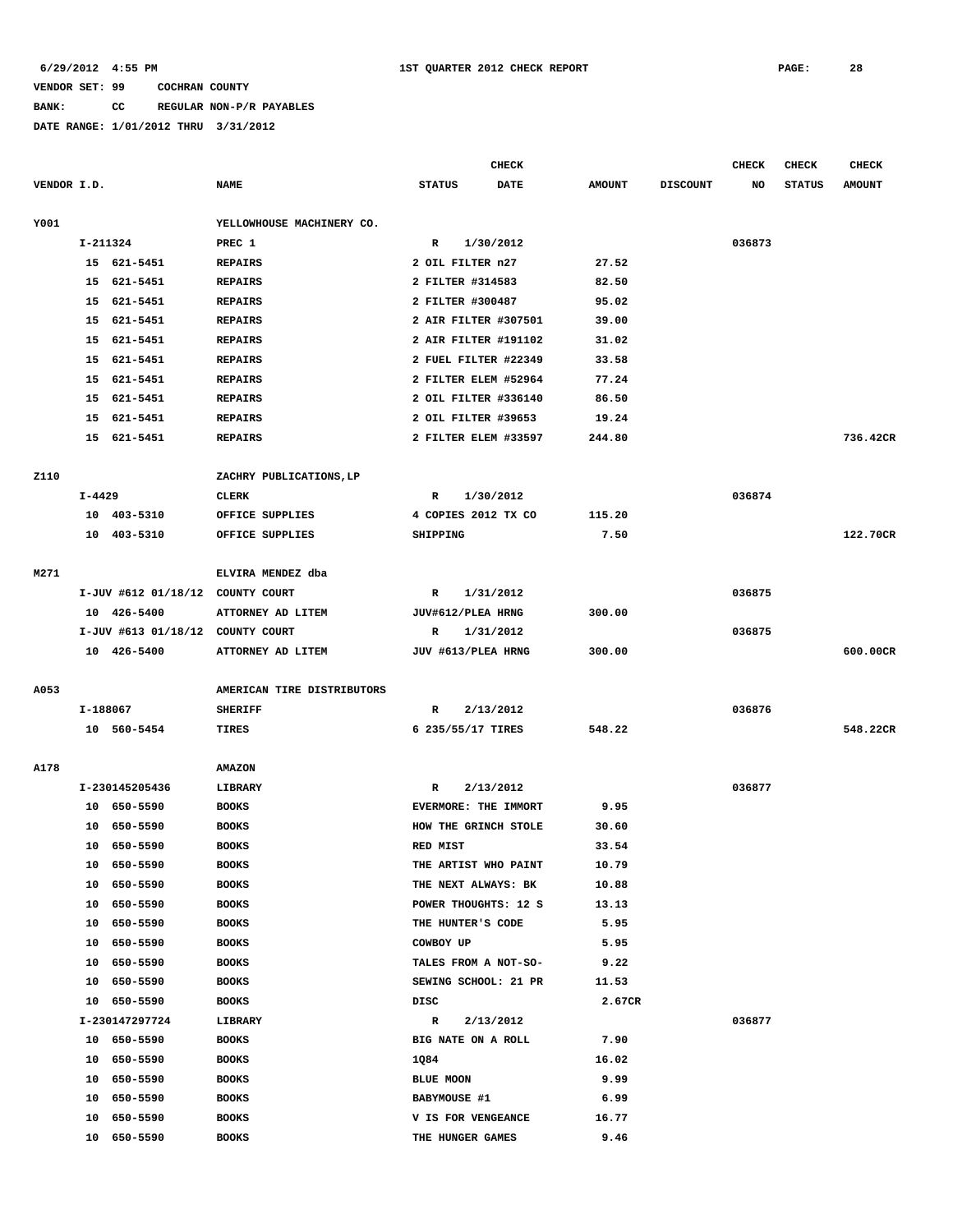### **BANK: CC REGULAR NON-P/R PAYABLES**

|             |    |                |                                                   | <b>CHECK</b>        |                         |                      |               |                 | CHECK  | <b>CHECK</b>  | <b>CHECK</b>  |
|-------------|----|----------------|---------------------------------------------------|---------------------|-------------------------|----------------------|---------------|-----------------|--------|---------------|---------------|
| VENDOR I.D. |    |                | <b>NAME</b>                                       | <b>STATUS</b>       |                         | <b>DATE</b>          | <b>AMOUNT</b> | <b>DISCOUNT</b> | NO     | <b>STATUS</b> | <b>AMOUNT</b> |
|             |    |                |                                                   |                     |                         |                      |               |                 |        |               |               |
| A178        |    |                | <b>CONT</b><br><b>AMAZON</b>                      |                     |                         |                      |               |                 |        |               |               |
|             |    | I-230147297724 | LIBRARY                                           | R                   | 2/13/2012               |                      |               |                 | 036877 |               |               |
|             |    | 10 650-5590    | <b>BOOKS</b>                                      | <b>WONDERSTRUCK</b> |                         |                      | 16.63         |                 |        |               |               |
|             |    | 10 650-5590    | <b>BOOKS</b>                                      | HATE LIST           |                         |                      | 14.74         |                 |        |               |               |
|             |    | 10 650-5590    | <b>BOOKS</b>                                      | <b>TRICKS</b>       |                         |                      | 12.91         |                 |        |               |               |
|             |    | 10 650-5590    | <b>BOOKS</b>                                      | <b>PRETTIES</b>     |                         |                      | 9.99          |                 |        |               |               |
|             |    | 10 650-5590    | <b>BOOKS</b>                                      |                     | THE FUTURE OF US        |                      | 12.70         |                 |        |               |               |
|             | 10 | 650-5590       | <b>BOOKS</b>                                      |                     | CAROLINE'S CHOICE       |                      | 4.26          |                 |        |               |               |
|             | 10 | 650-5590       | <b>BOOKS</b>                                      | DISC                |                         |                      | 3.28CR        |                 |        |               |               |
|             |    | I-282000919862 | LIBRARY                                           | R                   | 2/13/2012               |                      |               |                 | 036877 |               |               |
|             |    | 10 650-5590    | <b>BOOKS</b>                                      |                     | FLAT STANLEY: ORIGIN    |                      | 4.99          |                 |        |               |               |
|             |    | 10 650-5590    | <b>BOOKS</b>                                      |                     | STANLEY & THE MAGIC     |                      | 4.99          |                 |        |               |               |
|             | 10 | 650-5590       | <b>BOOKS</b>                                      |                     | <b>SUPERNATURALLY</b>   |                      | 11.41         |                 |        |               |               |
|             | 10 | 650-5590       | <b>BOOKS</b>                                      |                     | WHEN COMES THE SPRIN    |                      | 11.07         |                 |        |               |               |
|             | 10 | 650-5590       | <b>BOOKS</b>                                      |                     | THE CENTURION'S WIFE    |                      | 10.30         |                 |        |               |               |
|             | 10 | 650-5590       | <b>BOOKS</b>                                      |                     | HOW TO HELP YOUR STU    |                      | 14.95         |                 |        |               |               |
|             |    | 10 650-5590    | <b>BOOKS</b>                                      | DISC                |                         |                      | 1.64CR        |                 |        |               | 330.02CR      |
|             |    |                |                                                   |                     |                         |                      |               |                 |        |               |               |
| B001        |    |                | BAILEY CO. ELECTRIC COOP                          |                     |                         |                      |               |                 |        |               |               |
|             |    | $I - 253259$   | PREC 4                                            | R                   | 2/13/2012               |                      |               |                 | 036878 |               |               |
|             |    | 15 624-5440    | UTILITIES                                         |                     | 590 KWH 12/14/11-1/2    |                      | 74.75         |                 |        |               |               |
|             |    | 15 624-5440    | UTILITIES                                         | AREA LIGHT          |                         |                      | 10.27         |                 |        |               |               |
|             |    | I-253260       | PREC <sub>3</sub>                                 | R                   | 2/13/2012               |                      |               |                 | 036878 |               |               |
|             |    | 15 623-5440    | UTILITIES                                         |                     | 71 KWH 12/19/11-1/20    |                      | 19.73         |                 |        |               |               |
|             |    | 15 623-5440    | UTILITIES                                         |                     | 2 AREA LIGHTS           |                      | 21.57         |                 |        |               |               |
|             |    | I-253261       | NON-DEPT'L/SHERIFF POSSE                          | R                   | 2/13/2012               |                      |               |                 | 036878 |               |               |
|             |    | 10 409-5440    | UTILITIES                                         |                     | 20 KWH 12/8/11-1/10/    |                      | 32.78         |                 |        |               | 159.10CR      |
|             |    |                |                                                   |                     |                         |                      |               |                 |        |               |               |
| B026        |    |                | BLEDSOE WATER SUPPLY CORP                         |                     |                         |                      |               |                 |        |               |               |
|             |    | I-3004 0212    | PREC <sub>3</sub>                                 | R                   | 2/13/2012               |                      |               |                 | 036879 |               |               |
|             |    | 15 623-5440    | UTILITIES                                         |                     |                         | WATER BILL DATED 2/6 | 20.10         |                 |        |               | 20.10CR       |
|             |    |                |                                                   |                     |                         |                      |               |                 |        |               |               |
| C007        |    |                | CITY OF MORTON                                    |                     | 2/13/2012               |                      |               |                 | 036880 |               |               |
|             |    | I-013112       | LIB/MUS/ACT BLDG/CTHSE/PREC 1<br><b>UTILITIES</b> | R                   |                         |                      |               |                 |        |               |               |
|             |    | 10 650-5440    | <b>UTILITIES</b>                                  | <b>LIBRARY GAS</b>  | LIBRARY WATER           |                      | 226.30        |                 |        |               |               |
|             |    | 10 650-5440    |                                                   | LIBRARY GARBAGE     |                         |                      | 13.50         |                 |        |               |               |
|             |    | 10 650-5440    | UTILITIES                                         |                     |                         |                      | 45.00         |                 |        |               |               |
|             |    | 10 650-5440    | UTILITIES                                         |                     | LIBRARY SEWER           |                      | 15.50         |                 |        |               |               |
|             |    | 10 652-5440    | UTILITIES                                         | <b>MUSEUM GAS</b>   |                         |                      | 198.42        |                 |        |               |               |
|             |    | 10 652-5440    | UTILITIES                                         | <b>MUSEUM WATER</b> |                         |                      | 13.50         |                 |        |               |               |
|             |    | 10 652-5440    | UTILITIES                                         |                     | <b>MUSEUM GARBAGE</b>   |                      | 21.50         |                 |        |               |               |
|             |    | 10 652-5440    | UTILITIES                                         | <b>MUSEUM SEWER</b> |                         |                      | 13.50         |                 |        |               |               |
|             |    | 10 662-5440    | UTILITIES                                         |                     | ACTIVITY BLDG GAS       |                      | 1,567.54      |                 |        |               |               |
|             |    | 10 662-5440    | UTILITIES                                         |                     | ACT. BLDG WATER         |                      | 13.50         |                 |        |               |               |
|             |    | 10 662-5440    | UTILITIES                                         |                     | ACT. BLDG GARBAGE       |                      | 70.50         |                 |        |               |               |
|             |    | 10 662-5440    | UTILITIES                                         |                     | ACT. BLDG SEWER         |                      | 40.50         |                 |        |               |               |
|             |    | 10 510-5440    | UTILITIES                                         |                     | <b>COURTHOUSE GAS</b>   |                      | 1,139.14      |                 |        |               |               |
|             |    | 10 510-5440    | UTILITIES                                         |                     | <b>COURTHOUSE WATER</b> |                      | 66.75         |                 |        |               |               |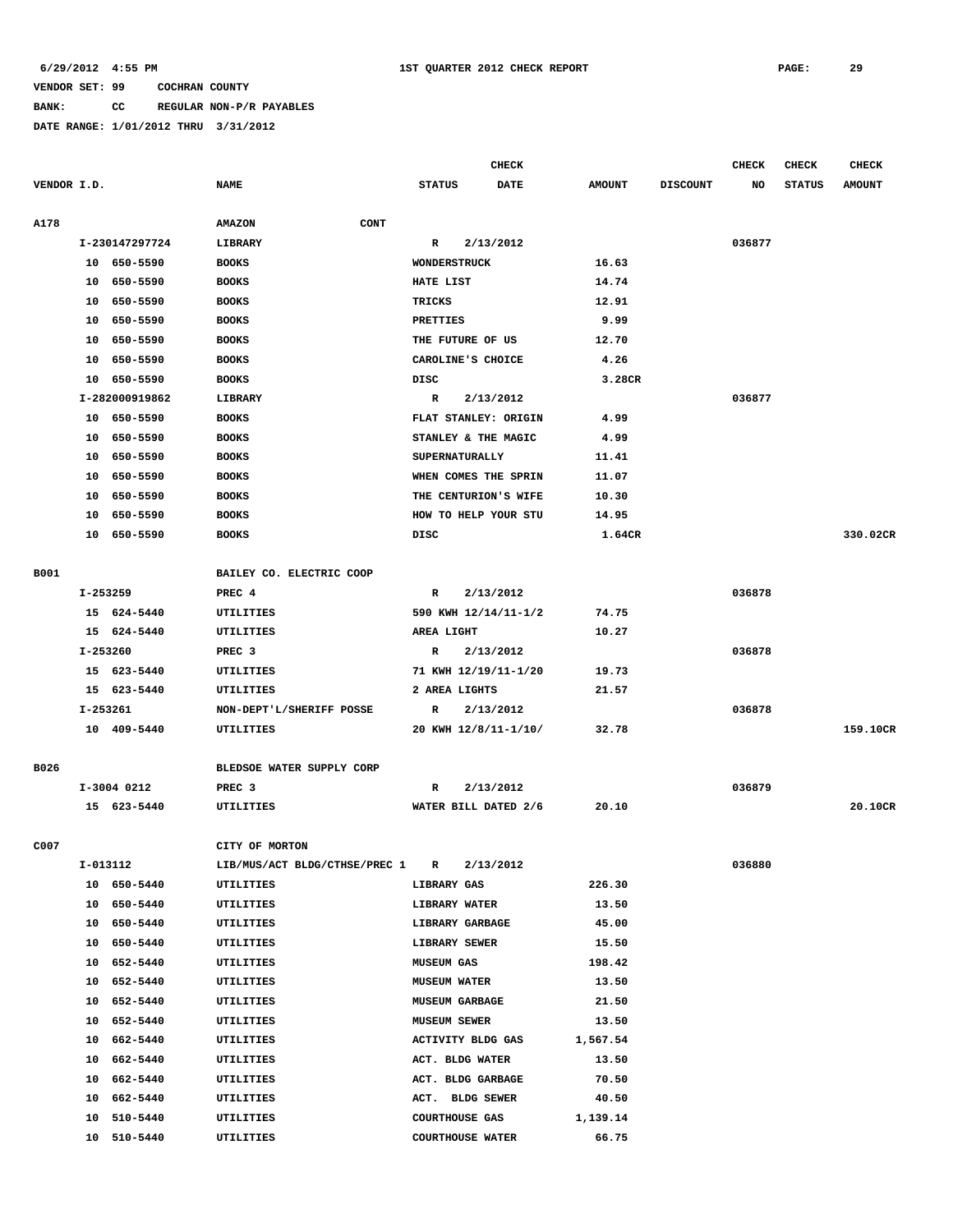# **BANK: CC REGULAR NON-P/R PAYABLES**

|             |                    |                                              | <b>CHECK</b>                 |               |                 |        | <b>CHECK</b>  | <b>CHECK</b>  |
|-------------|--------------------|----------------------------------------------|------------------------------|---------------|-----------------|--------|---------------|---------------|
| VENDOR I.D. |                    | <b>NAME</b>                                  | <b>STATUS</b><br><b>DATE</b> | <b>AMOUNT</b> | <b>DISCOUNT</b> | NO     | <b>STATUS</b> | <b>AMOUNT</b> |
| C007        |                    | CONT<br>CITY OF MORTON                       |                              |               |                 |        |               |               |
|             | I-013112           | LIB/MUS/ACT BLDG/CTHSE/PREC 1                | 2/13/2012<br>R               |               |                 | 036880 |               |               |
|             | 10 510-5440        | <b>UTILITIES</b>                             | <b>CRTHSE GARBAGE</b>        | 250.50        |                 |        |               |               |
|             | 10 510-5440        | UTILITIES                                    | <b>COURTHOUSE SEWER</b>      | 46.50         |                 |        |               |               |
|             | 15 621-5440        | UTILITIES                                    | PREC 1 GAS                   | 330.85        |                 |        |               |               |
|             | 15 621-5440        | UTILITIES                                    | PREC 1 WATER                 | 16.50         |                 |        |               |               |
|             | 15 621-5440        | UTILITIES                                    | PREC 1 GARBAGE               | 45.00         |                 |        |               | 4,134.50CR    |
| C008        |                    | CITY OF WHITEFACE                            |                              |               |                 |        |               |               |
|             | $I-208-9$ 01/16/12 | WELFARE                                      | 2/13/2012<br>R               |               |                 | 036881 |               |               |
|             | 10 640-5440        | UTILITIES                                    | JUNE VAZQUEZ                 | 52.60         |                 |        |               | 52.60CR       |
| C032        |                    | COUNTY JUDGES & COMMISSIONERS                |                              |               |                 |        |               |               |
|             | I-2012 DUES        | COMMISSIONERS COURT                          | 2/13/2012<br>R               |               |                 | 036882 |               |               |
|             | 15 610-5481        | DUES AND REGISTRATION                        | 2012 CJCAT DUES              | 1,000.00      |                 |        |               | 1,000.00CR    |
|             |                    |                                              |                              |               |                 |        |               |               |
| C035        |                    | COX AUTO SUPPLY CO                           |                              |               |                 |        |               |               |
|             | I-182875           | PREC 3                                       | $\mathbb{R}$<br>2/13/2012    |               |                 | 036883 |               |               |
|             | 15 623-5451        | <b>REPAIRS</b>                               | 3 3-1GAL ROTELLA             | 155.97        |                 |        |               |               |
|             | 15 623-5451        | <b>REPAIRS</b>                               | 2 1GAL ROTELLA 15/40         | 37.38         |                 |        |               |               |
|             | I-182884           | PREC 1                                       | 2/13/2012<br>R               |               |                 | 036883 |               |               |
|             | 15 621-5451        | <b>REPAIRS</b>                               | <b>U-JOINT</b>               | 11.79         |                 |        |               |               |
|             | 15 621-5451        | <b>REPAIRS</b>                               | 2 FITTINGS                   | 5.80          |                 |        |               |               |
|             | I-182897           | PREC 1                                       | 2/13/2012<br>$\mathbf{R}$    |               |                 | 036883 |               |               |
|             | 15 621-5451        | <b>REPAIRS</b>                               | FITTING                      | 2.90          |                 |        |               |               |
|             | I-183512           | JAIL                                         | 2/13/2012<br>$\mathbb{R}$    |               |                 | 036883 |               |               |
|             | 10 512-5499        | MISCELLANEOUS                                | <b>SHOP-VAC</b>              | 116.49        |                 |        |               |               |
|             | I-183602           | PREC <sub>3</sub>                            | 2/13/2012<br>R               |               |                 | 036883 |               |               |
|             | 15 623-5356        | ROAD MATERIALS & SUPPLIES                    | 3 GLASS CLNR                 | 9.45          |                 |        |               |               |
|             | I-183609           | PREC <sub>2</sub>                            | $\mathbb{R}$<br>2/13/2012    |               |                 | 036883 |               |               |
|             | 15 622-5451        | <b>REPAIRS</b>                               | 6 3-1 GAL 15/40 OIL          | 311.94        |                 |        |               |               |
|             | 15 622-5451        | <b>REPAIRS</b>                               | <b>1GAL FUEL CLNR</b>        | 27.69         |                 |        |               |               |
|             | I-183781           | <b>SHERIFF</b>                               | $\mathbb{R}$<br>2/13/2012    |               |                 | 036883 |               |               |
|             | 10 560-5334        | OTHER SUPPLIES                               | 2 ARMOR-ALL                  | 7.58          |                 |        |               |               |
|             | 10 560-5334        | OTHER SUPPLIES                               | <b>ARMOR-ALL</b>             | 7.49          |                 |        |               |               |
|             | 10 560-5334        | OTHER SUPPLIES                               | <b>CAR WASH</b>              | 4.29          |                 |        |               |               |
|             | I-184076           | PREC 1                                       | R 2/13/2012                  |               |                 | 036883 |               |               |
|             | 15 621-5356        | ROAD MATERIALS & SUPPLIES                    | 2 GLASS CLNR                 | 6.30          |                 |        |               |               |
|             | 15 621-5356        | ROAD MATERIALS & SUPPLIES                    | 2 BLUE SHOP TOWELS           | 5.98          |                 |        |               |               |
|             | I-184077           | PREC 4                                       | $\mathbf{R}$<br>2/13/2012    |               |                 | 036883 |               |               |
|             | 15 624-5451        | <b>REPAIRS</b>                               | 12V BATTERY/EXCH             | 74.99         |                 |        |               |               |
|             | 15 624-5451        | REPAIRS                                      | STATE BATT FEE               | 3.00          |                 |        |               |               |
|             | I-184125           | PARK                                         | R 2/13/2012                  |               |                 | 036883 |               |               |
|             | 10 660-5451        | <b>REPAIR</b>                                | 2 WALL PLUGS                 | 1.78          |                 |        |               |               |
|             | 10 660-5332        | CUSTODIAL SUPPLIES                           | 3-IN-1 OIL                   | 3.39          |                 |        |               |               |
|             | I-184167           | <b>SHERIFF</b>                               | R 2/13/2012                  |               |                 | 036883 |               |               |
|             | 10 560-5451        | MACHINERY-NON-OFFICE REPAIR 7QT AMSOIL 10/40 |                              | 69.93         |                 |        |               |               |
|             | 10 560-5451        | MACHINERY-NON-OFFICE REPAIR OIL FILTER       |                              | 7.51          |                 |        |               |               |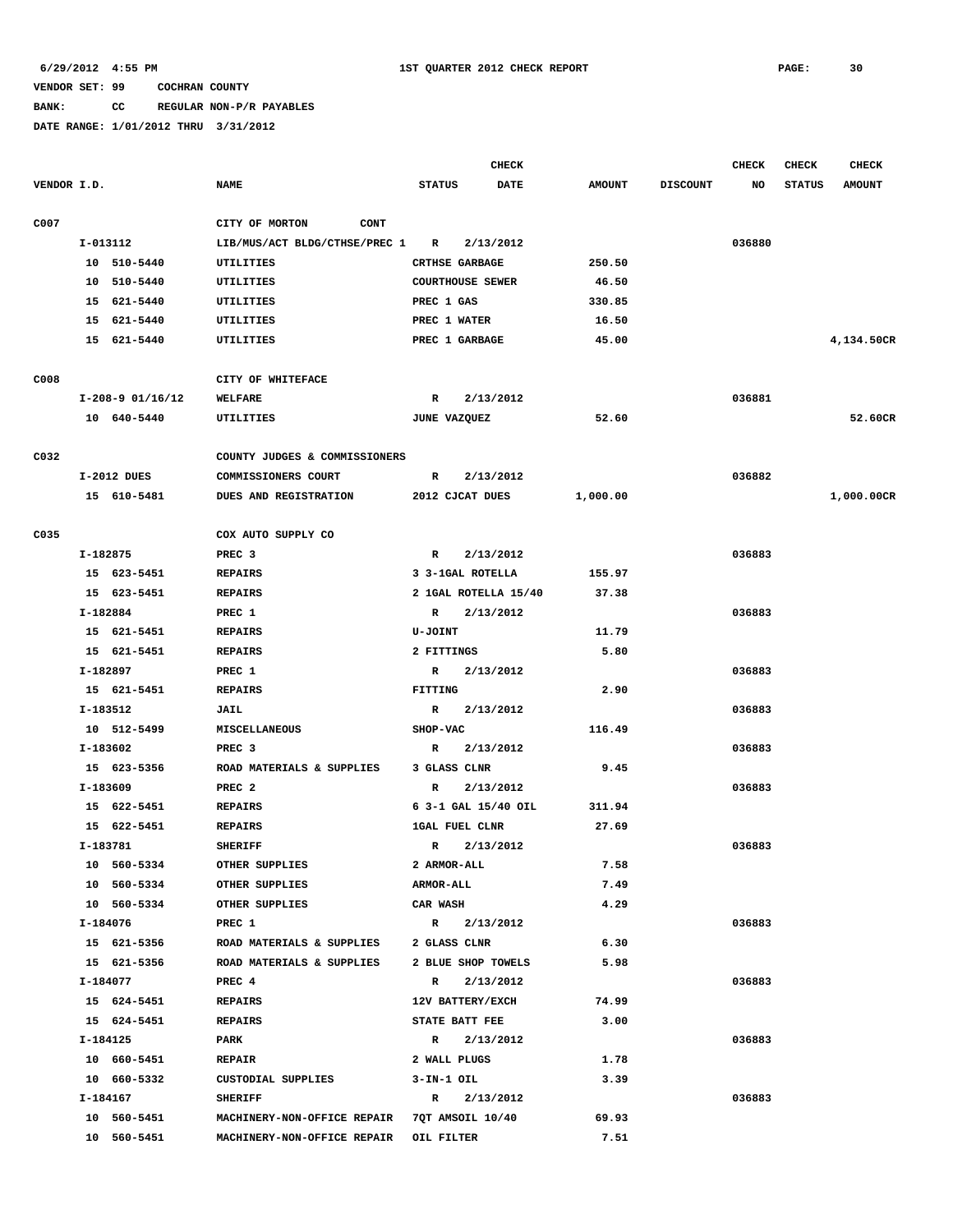**BANK: CC REGULAR NON-P/R PAYABLES**

|             |                         |                                     | <b>CHECK</b>                                   |               |                 | <b>CHECK</b> | <b>CHECK</b>  | CHECK         |
|-------------|-------------------------|-------------------------------------|------------------------------------------------|---------------|-----------------|--------------|---------------|---------------|
| VENDOR I.D. |                         | <b>NAME</b>                         | <b>STATUS</b><br><b>DATE</b>                   | <b>AMOUNT</b> | <b>DISCOUNT</b> | NO           | <b>STATUS</b> | <b>AMOUNT</b> |
| C035        |                         | COX AUTO SUPPLY CO<br><b>CONT</b>   |                                                |               |                 |              |               |               |
|             | I-184167                | <b>SHERIFF</b>                      | 2/13/2012<br>R                                 |               |                 | 036883       |               |               |
|             | 10 560-5451             | MACHINERY-NON-OFFICE REPAIR         | AIR FILTER                                     | 29.33         |                 |              |               |               |
|             | 10 560-5451             | MACHINERY-NON-OFFICE REPAIR         | WASHER FLUID                                   | 2.69          |                 |              |               |               |
|             | I-184169                | <b>SHERIFF</b>                      | R<br>2/13/2012                                 |               |                 | 036883       |               |               |
|             | 10 560-5451             | MACHINERY-NON-OFFICE REPAIR         | LABOR, OIL CHG/INV 18                          | 8.00          |                 |              |               |               |
|             | I-184209                | <b>SHERIFF</b>                      | 2/13/2012<br>R                                 |               |                 | 036883       |               |               |
|             | 10 560-5451             | MACHINERY-NON-OFFICE REPAIR         | 7QT AMSOIL 10/40                               | 69.93         |                 |              |               |               |
|             | 560-5451<br>10          | MACHINERY-NON-OFFICE REPAIR         | OIL FILTER                                     | 7.51          |                 |              |               |               |
|             | 560-5451<br>10          | MACHINERY-NON-OFFICE REPAIR         | LABOR, OIL CHG                                 | 8.00          |                 |              |               |               |
|             | 10 560-5451             | MACHINERY-NON-OFFICE REPAIR         | <b>WASHER FLUID</b>                            | 2.69          |                 |              |               |               |
|             | I-184223                | <b>SHERIFF</b>                      | R<br>2/13/2012                                 |               |                 | 036883       |               |               |
|             | 10 560-5451             | MACHINERY-NON-OFFICE REPAIR         | 6QT AMSOIL 10/40                               | 59.94         |                 |              |               |               |
|             | 10<br>560-5451          | MACHINERY-NON-OFFICE REPAIR         | OIL FILTER                                     | 6.95          |                 |              |               |               |
|             | 10 560-5451             | MACHINERY-NON-OFFICE REPAIR         | AIR FILTER                                     | 20.58         |                 |              |               |               |
|             | 10 560-5451             | MACHINERY-NON-OFFICE REPAIR         | LABOR, OIL CHG                                 | 8.00          |                 |              |               |               |
|             | 10 560-5451             | MACHINERY-NON-OFFICE REPAIR         | <b>WASHER FLUID</b>                            | 2.69          |                 |              |               |               |
|             | I-184270                | <b>SHERIFF</b>                      | R<br>2/13/2012                                 |               |                 | 036883       |               |               |
|             | 10 560-5451             | MACHINERY-NON-OFFICE REPAIR         | 7QT AMSOIL 10/40                               | 69.93         |                 |              |               |               |
|             | 10<br>560-5451          | MACHINERY-NON-OFFICE REPAIR         | <b>FILTER ASSY</b>                             | 6.14          |                 |              |               |               |
|             | 560-5451<br>10          | MACHINERY-NON-OFFICE REPAIR         | WASHER FLUID                                   | 2.69          |                 |              |               |               |
|             | 10 560-5451             | MACHINERY-NON-OFFICE REPAIR         | LABOR, OIL CHG                                 | 8.00          |                 |              |               |               |
|             | I-184315                | <b>SHERIFF</b>                      | R<br>2/13/2012                                 |               |                 | 036883       |               |               |
|             | 10 560-5334             | OTHER SUPPLIES                      | KEY W/PLASTIC                                  | 1.50          |                 |              |               |               |
|             | 10 560-5451             | MACHINERY-NON-OFFICE REPAIR         | 6QT AMSOIL 10/40                               | 59.94         |                 |              |               |               |
|             | 560-5451<br>10          | MACHINERY-NON-OFFICE REPAIR         | OIL FILTER                                     | 6.95          |                 |              |               |               |
|             | 10 560-5451             | MACHINERY-NON-OFFICE REPAIR         | AIR FILTER                                     | 20.58         |                 |              |               |               |
|             | 10<br>560-5451          | MACHINERY-NON-OFFICE REPAIR         | WASHER FLUID                                   | 2.69          |                 |              |               |               |
|             | 10 560-5451             | MACHINERY-NON-OFFICE REPAIR         | LABOR, OIL CHG                                 | 8.00          |                 |              |               |               |
|             | I-184366                | PARK                                | R<br>2/13/2012                                 |               |                 | 036883       |               |               |
|             | 10 660-5332             | CUSTODIAL SUPPLIES                  | 6 8FT BULBS                                    | 47.94         |                 |              |               |               |
|             | I-184386 01/12          | <b>SHERIFF</b>                      | R<br>2/13/2012                                 |               |                 | 036883       |               |               |
|             | 10 560-5451             | MACHINERY-NON-OFFICE REPAIR         | OIL FILTER                                     | 7.51          |                 |              |               |               |
|             | 10 560-5451             | MACHINERY-NON-OFFICE REPAIR         | AIR FILTER                                     | 21.69         |                 |              |               |               |
|             | 10 560-5451             | MACHINERY-NON-OFFICE REPAIR         | 6QT AMSOIL 10/40                               | 59.94         |                 |              |               |               |
|             | 10 560-5451             | MACHINERY-NON-OFFICE REPAIR         | <b>WASHER FLUID</b>                            | 2.69          |                 |              |               |               |
|             | 10 560-5451             | MACHINERY-NON-OFFICE REPAIR         | LABOR, OIL CHG, #134                           | 8.00          |                 |              |               |               |
|             | I-184392                | PREC 1                              | 2/13/2012<br>$\mathbb{R}$                      |               |                 | 036883       |               |               |
|             | 15 621-5451             | <b>REPAIRS</b>                      | SOLDER                                         | 4.75          |                 |              |               |               |
|             | I-184455                | PREC 4                              | 2/13/2012<br>$\mathbb{R}$                      |               |                 | 036883       |               |               |
|             | 15 624-5356             | ROAD MATERIALS & SUPPLIES           | 2 PAPER TOWELS                                 | 7.98          |                 |              |               |               |
|             | 15 624-5356             | ROAD MATERIALS & SUPPLIES           | 2 BLUE SHOP TOWELS                             | 5.98          |                 |              |               |               |
|             | 15 624-5356             | ROAD MATERIALS & SUPPLIES           | <b>OCTANE BOOSTER</b>                          | 11.74         |                 |              |               |               |
|             |                         |                                     |                                                |               |                 |              |               |               |
|             | I-184680<br>15 621-5356 | PREC 1<br>ROAD MATERIALS & SUPPLIES | $\mathbf{R}$<br>2/13/2012<br><b>BRAKE CLNR</b> | 4.69          |                 | 036883       |               |               |
|             |                         | PREC 1                              | $\mathbb{R}$                                   |               |                 |              |               |               |
|             | I-184683<br>15 621-5356 | ROAD MATERIALS & SUPPLIES           | 2/13/2012                                      | 0.45          |                 | 036883       |               |               |
|             |                         |                                     | <b>EMORY CLOTH</b>                             | 12.99         |                 |              |               |               |
|             | 15 621-5356             | ROAD MATERIALS & SUPPLIES           | 1000 COTTER PINS                               |               |                 | 036883       |               |               |
|             | I-184718                | <b>SHERIFF</b>                      | 2/13/2012<br>$\mathbf{R}$                      |               |                 |              |               |               |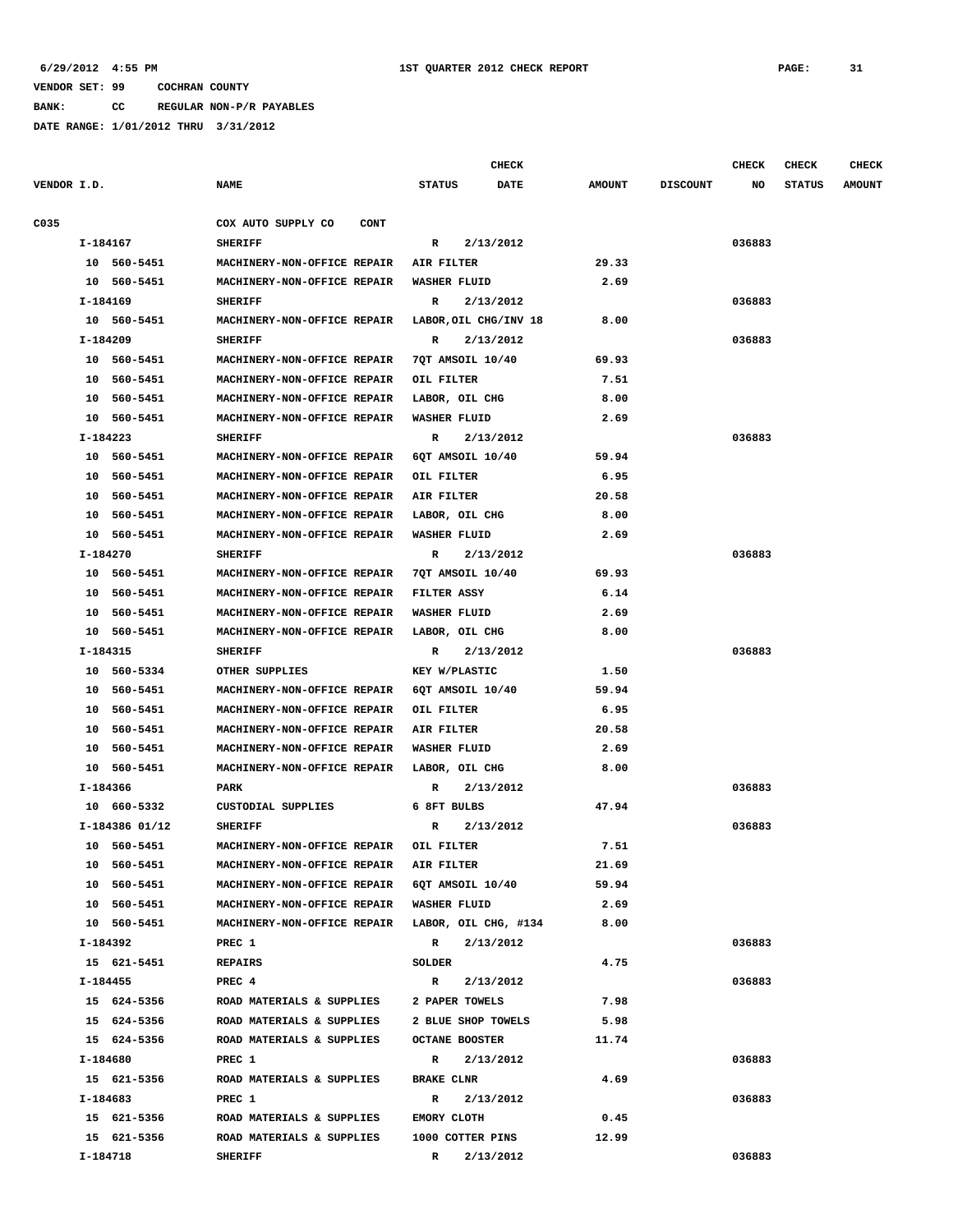**BANK: CC REGULAR NON-P/R PAYABLES**

|             |             |                                                  |                      | CHECK       |               |                 | <b>CHECK</b> | CHECK         | <b>CHECK</b>  |
|-------------|-------------|--------------------------------------------------|----------------------|-------------|---------------|-----------------|--------------|---------------|---------------|
| VENDOR I.D. |             | <b>NAME</b>                                      | <b>STATUS</b>        | <b>DATE</b> | <b>AMOUNT</b> | <b>DISCOUNT</b> | NO           | <b>STATUS</b> | <b>AMOUNT</b> |
| C035        |             | COX AUTO SUPPLY CO<br><b>CONT</b>                |                      |             |               |                 |              |               |               |
|             | I-184718    | <b>SHERIFF</b>                                   | $\mathbb{R}$         | 2/13/2012   |               |                 | 036883       |               |               |
|             | 10 560-5334 | OTHER SUPPLIES                                   | 4 GLASS CLNR         |             | 68.04         |                 |              |               |               |
|             | I-184722    | <b>SHERIFF</b>                                   | R                    | 2/13/2012   |               |                 | 036883       |               |               |
|             | 10 560-5451 | MACHINERY-NON-OFFICE REPAIR                      | 6QT AMSOIL 10/40     |             | 59.94         |                 |              |               |               |
|             | 10 560-5451 | MACHINERY-NON-OFFICE REPAIR                      | AIR FILTER           |             | 9.98          |                 |              |               |               |
|             | 10 560-5451 | MACHINERY-NON-OFFICE REPAIR                      | OIL FILTER           |             | 2.59          |                 |              |               |               |
|             | 10 560-5451 | MACHINERY-NON-OFFICE REPAIR                      | <b>WASHER FLUID</b>  |             | 2.69          |                 |              |               |               |
|             | 10 560-5451 | MACHINERY-NON-OFFICE REPAIR                      | LABOR, OIL CHG       |             | 8.00          |                 |              |               |               |
|             | I-184727    | PREC 1                                           | $\mathbb{R}$         | 2/13/2012   |               |                 | 036883       |               |               |
|             | 15 621-5356 | ROAD MATERIALS & SUPPLIES                        | 2 KEYS MADE          |             | 2.00          |                 |              |               |               |
|             | I-184757    | <b>SHERIFF</b>                                   | R                    | 2/13/2012   |               |                 | 036883       |               |               |
|             | 10 560-5451 | MACHINERY-NON-OFFICE REPAIR                      | AIR FILTER           |             | 9.98          |                 |              |               |               |
|             | 10 560-5451 | MACHINERY-NON-OFFICE REPAIR                      | FILTER               |             | 2.59          |                 |              |               |               |
|             | 10 560-5451 | MACHINERY-NON-OFFICE REPAIR                      | 6QT AMSOIL 10/40     |             | 59.94         |                 |              |               |               |
|             | 10 560-5451 | MACHINERY-NON-OFFICE REPAIR                      | WASHER FLUID         |             | 2.69          |                 |              |               |               |
|             | 10 560-5451 | MACHINERY-NON-OFFICE REPAIR                      | LABOR, OIL CHG       |             | 8.00          |                 |              |               |               |
|             | I-184793    | PREC 1                                           | $\mathbb{R}$         | 2/13/2012   |               |                 | 036883       |               |               |
|             | 15 621-5451 | <b>REPAIRS</b>                                   | $3/4$ NUT            |             | 0.50          |                 |              |               |               |
|             | 15 621-5451 | <b>REPAIRS</b>                                   | 2 PINS               |             | 0.50          |                 |              |               |               |
|             | I-184842    | PREC 1                                           | R                    | 2/13/2012   |               |                 | 036883       |               |               |
|             | 15 621-5356 | ROAD MATERIALS & SUPPLIES                        | 4 PWR STEER FLUID    |             | 15.16         |                 |              |               |               |
|             | I-184976    | PARK                                             | R                    | 2/13/2012   |               |                 | 036883       |               |               |
|             | 10 660-5451 | <b>REPAIR</b>                                    | COPPER PLUG          |             | 2.29          |                 |              |               |               |
|             | 10 660-5451 | <b>REPAIR</b>                                    | RPR HEDGE TRIMMER    |             | 25.00         |                 |              |               |               |
|             | I-184999    | PREC 1                                           | R                    | 2/13/2012   |               |                 | 036883       |               |               |
|             | 15 621-5356 | ROAD MATERIALS & SUPPLIES                        | LIQ WAXY SUDS        |             | 9.99          |                 |              |               |               |
|             | 15 621-5356 | ROAD MATERIALS & SUPPLIES                        | <b>WASH MITT</b>     |             | 3.29          |                 |              |               |               |
|             | 15 621-5356 | ROAD MATERIALS & SUPPLIES                        | <b>ARMOR-ALL</b>     |             | 5.19          |                 |              |               |               |
|             | I-185039    | PREC <sub>2</sub>                                | R                    | 2/13/2012   |               |                 | 036883       |               |               |
|             | 15 622-5356 | ROAD MATERIALS & SUPPLIES                        | <b>NEW SHINE</b>     |             | 4.99          |                 |              |               |               |
|             | 15 622-5356 | ROAD MATERIALS & SUPPLIES                        | 2 GLASS CLNR         |             | 6.30          |                 |              |               |               |
|             | 15 622-5356 | ROAD MATERIALS & SUPPLIES                        | 3 BLUE SHOP TOWELS   |             | 8.97          |                 |              |               |               |
|             | 15 622-5356 | ROAD MATERIALS & SUPPLIES                        | TOILET PAPER         |             | 1.99          |                 |              |               |               |
|             | I-185388    | PARK                                             | $\mathbb{R}$         | 2/13/2012   |               |                 | 036883       |               |               |
|             | 10 660-5332 | CUSTODIAL SUPPLIES                               | 6 KEYS MADE          |             | 6.00          |                 |              |               |               |
|             | I-185437    | PREC 1                                           | R                    | 2/13/2012   |               |                 | 036883       |               |               |
|             | 15 621-5451 | REPAIRS                                          | 8 BOLTS              |             | 2.00          |                 |              |               |               |
|             | I-185492    | PREC 1                                           | R                    | 2/13/2012   |               |                 | 036883       |               |               |
|             | 15 621-5451 | REPAIRS                                          | AIR FILTER           |             | 15.95         |                 |              |               |               |
|             | 15 621-5451 | REPAIRS                                          | PENZ 30 REG          |             | 4.89          |                 |              |               |               |
|             | 15 621-5451 | <b>REPAIRS</b>                                   | SPARK PLUG           |             | 2.96          |                 |              |               |               |
|             | 15 621-5451 | <b>REPAIRS</b>                                   | LABOR, AIR COMP CARB |             | 37.50         |                 |              |               |               |
|             | I-185520    | <b>SHERIFF</b>                                   | R 2/13/2012          |             |               |                 | 036883       |               |               |
|             | 10 560-5451 | MACHINERY-NON-OFFICE REPAIR                      | FILTER ASSY          |             | 6.14          |                 |              |               |               |
|             | 10 560-5451 | MACHINERY-NON-OFFICE REPAIR                      | AIR FILTER           |             | 21.69         |                 |              |               |               |
|             | 10 560-5451 | MACHINERY-NON-OFFICE REPAIR                      | 6QT AMSOIL 10/40     |             | 59.94         |                 |              |               |               |
|             | 10 560-5451 | MACHINERY-NON-OFFICE REPAIR LABOR, OIL CHG, #121 |                      |             | 8.00          |                 |              |               |               |
|             | I-185910    | <b>CEMETERY</b>                                  | R                    | 2/13/2012   |               |                 | 036883       |               |               |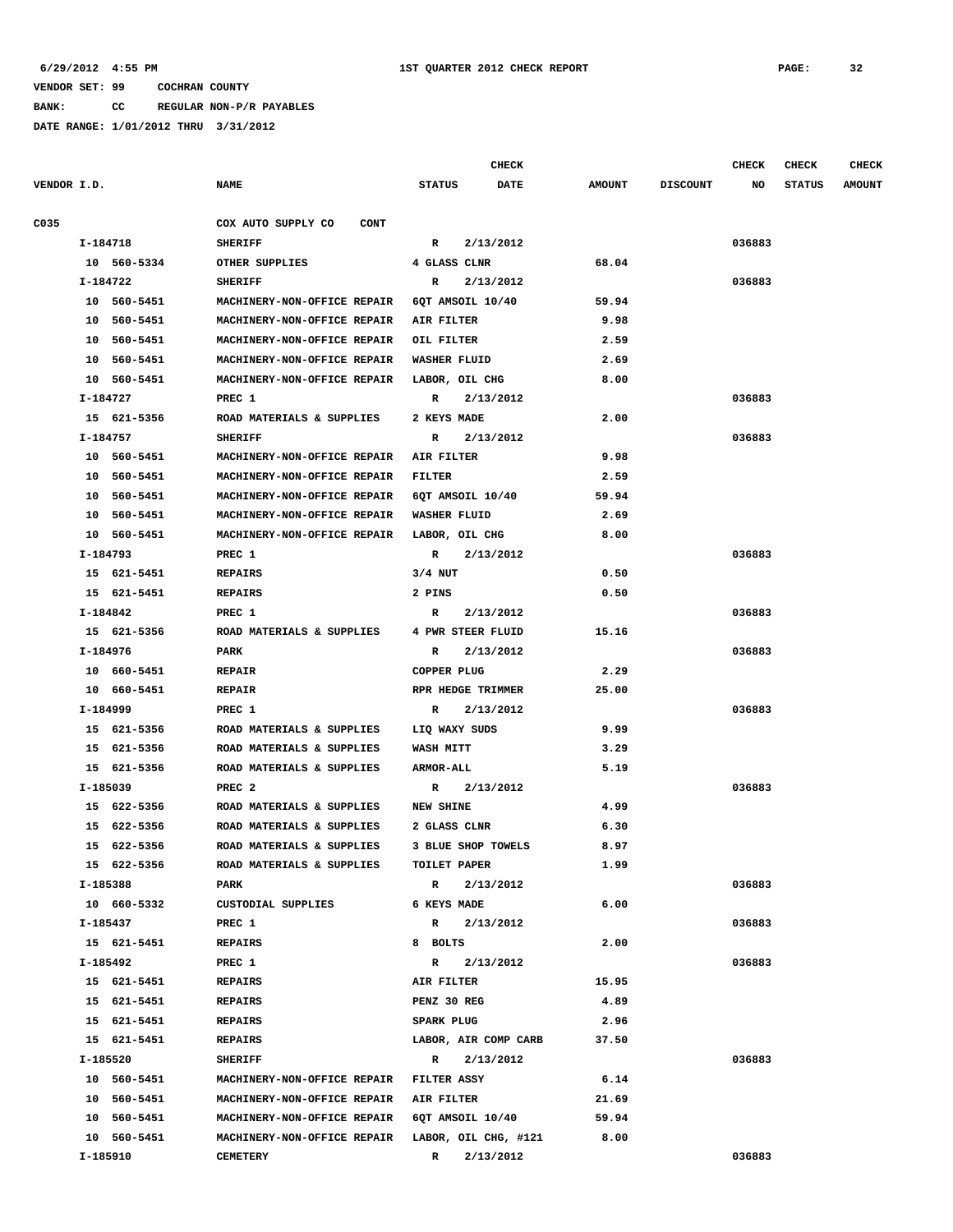# **BANK: CC REGULAR NON-P/R PAYABLES**

|             |             |                  |                                                    |                        | <b>CHECK</b> |               |                 | <b>CHECK</b> | <b>CHECK</b>  | CHECK         |
|-------------|-------------|------------------|----------------------------------------------------|------------------------|--------------|---------------|-----------------|--------------|---------------|---------------|
| VENDOR I.D. |             |                  | <b>NAME</b>                                        | <b>STATUS</b>          | <b>DATE</b>  | <b>AMOUNT</b> | <b>DISCOUNT</b> | NO           | <b>STATUS</b> | <b>AMOUNT</b> |
| C035        |             |                  | COX AUTO SUPPLY CO<br><b>CONT</b>                  |                        |              |               |                 |              |               |               |
|             | I-185910    |                  | <b>CEMETERY</b>                                    | R                      | 2/13/2012    |               |                 | 036883       |               |               |
|             |             | 10 516-5499      | MISCELLANEOUS                                      | STIHL TRIMMER          |              | 429.99        |                 |              |               |               |
|             |             | 10 516-5499      | MISCELLANEOUS                                      | SHIPPING               |              | 19.00         |                 |              |               |               |
|             | I-186001    |                  | <b>EXTENSION SVC</b>                               | $\mathbb{R}$           | 2/13/2012    |               |                 | 036883       |               |               |
|             |             | 10 665-5499      | MISCELLANEOUS                                      | HITCH                  |              | 27.39         |                 |              |               |               |
|             |             | 10 665-5499      | MISCELLANEOUS                                      | LOK-PIN                |              | 10.39         |                 |              |               | 2,453.18CR    |
|             |             |                  |                                                    |                        |              |               |                 |              |               |               |
| C064        |             |                  | CITY OF MORTON F D                                 |                        |              |               |                 |              |               |               |
|             |             | I-JAN 2012       | PUBLIC SAFETY * OTHER                              | R                      | 2/13/2012    |               |                 | 036887       |               |               |
|             |             | 10 580-5414      | FIRE PROTECTION CONTRACTS                          | 1/03 WHITEFACE DUMP    |              | 350.00        |                 |              |               |               |
|             |             | 10 580-5414      | FIRE PROTECTION CONTRACTS                          | $1/16$ 3mi E of WHFC-G |              |               |                 |              |               |               |
|             |             | 10 580-5414      | FIRE PROTECTION CONTRACTS                          | 1/29 4th&GRANT, BLDSO  |              | 350.00        |                 |              |               | 700.00CR      |
| C069        |             |                  | COUNTRY DUMPSTERS, INC.                            |                        |              |               |                 |              |               |               |
|             | $I - 28591$ |                  | PREC 3/PREC 4                                      | R                      | 2/13/2012    |               |                 | 036888       |               |               |
|             |             | 15 623-5440      | UTILITIES                                          | FEB DUMPSTER SVC       |              | 49.75         |                 |              |               |               |
|             |             | 15 624-5440      | <b>UTILITIES</b>                                   | FEB DUMPSTER SVC       |              | 49.75         |                 |              |               | 99.50CR       |
|             |             |                  |                                                    |                        |              |               |                 |              |               |               |
| C084        |             |                  | CLERK, SEVENTH COURT OF APPEAL                     |                        |              |               |                 |              |               |               |
|             |             | I-JAN 2012       | <b>STATE FEES</b>                                  | $\mathbf R$            | 2/13/2012    |               |                 | 036889       |               |               |
|             | 90          | 000-2379.002     | 7th Crt of Appeal Gov't22.2081JAN COLLECTIONS/CO C |                        |              | 5.00          |                 |              |               |               |
|             |             | 90 000-2379.002  | 7th Crt of Appeal Gov't22.2081JAN COLLECTIONS/DIST |                        |              | 10.00         |                 |              |               | 15.00CR       |
|             |             |                  |                                                    |                        |              |               |                 |              |               |               |
| C092        |             |                  | CCH                                                |                        |              |               |                 |              |               |               |
|             |             | I-9984649-03     | ATTORNEY/LAW LIBRARY                               | R                      | 2/13/2012    |               |                 | 036890       |               |               |
|             |             | 10 475-5590      | LAW LIBRARY MTRLS/UPDATES                          | 3RD QTRLY LOISLAW FE   |              | 675.00        |                 |              |               | 675.00CR      |
| D048        |             |                  | DATA-LINE OFFICE SYSTEMS                           |                        |              |               |                 |              |               |               |
|             |             | I-061612         | LIBRARY                                            | R                      | 2/13/2012    |               |                 | 036891       |               |               |
|             |             | 10 650-5411      | MAINTENANCE CONTRACTS                              | COPIER MAINTENANCE     |              | 37.50         |                 |              |               |               |
|             |             | 10 650-5411      | MAINTENANCE CONTRACTS                              | <b>FUEL SURCHG</b>     |              | 1.50          |                 |              |               |               |
|             | $I-062048$  |                  | LIBRARY                                            | $\mathbb{R}$           | 2/13/2012    |               |                 | 036891       |               |               |
|             |             | 10 650-5411      | MAINTENANCE CONTRACTS                              | 127 COLOR COPIES/MAI   |              | 12.70         |                 |              |               | 51.70CR       |
| F010        |             |                  | FIVE-AREA TELEPHONE CO-OP                          |                        |              |               |                 |              |               |               |
|             |             | I-927-5510 FEB12 | PREC 4                                             | $\mathbb{R}$           | 2/13/2012    |               |                 | 036892       |               |               |
|             |             | 15 624-5420      | TELECOMMUNICATIONS                                 | FEB PHONE SVC          |              | 40.57         |                 |              |               | 40.57CR       |
|             |             |                  |                                                    |                        |              |               |                 |              |               |               |
| F073        |             |                  | FRONTIER VALLEY INC.                               |                        |              |               |                 |              |               |               |
|             |             | I-355506         | PARK/SOFTBALL PK                                   | R 2/13/2012            |              |               |                 | 036893       |               |               |
|             |             | 10 660-5451      | <b>REPAIR</b>                                      | RPR UNDRGRND SVC/CON   |              | 89.00         |                 |              |               |               |
|             |             | 10 660-5451      | <b>REPAIR</b>                                      | 4 INSULINK             |              | 4.20          |                 |              |               |               |
|             |             | 10 660-5451      | <b>REPAIR</b>                                      | 5 HEATSHRINK #8        |              | 23.70         |                 |              |               |               |
|             |             | I-355606         | PREC 4                                             | R 2/13/2012            |              |               |                 | 036893       |               |               |
|             |             | 15 624-5451      | <b>REPAIRS</b>                                     | PULL, RPL 1HP PUMP AT  |              | 450.00        |                 |              |               |               |
|             |             | 15 624-5451      | <b>REPAIRS</b>                                     | 1HP 10GPM E2 230V PU   |              | 839.20        |                 |              |               |               |
|             |             | 15 624-5451      | <b>REPAIRS</b>                                     | 205' PUMP CABLE 12-4   |              | 266.50        |                 |              |               |               |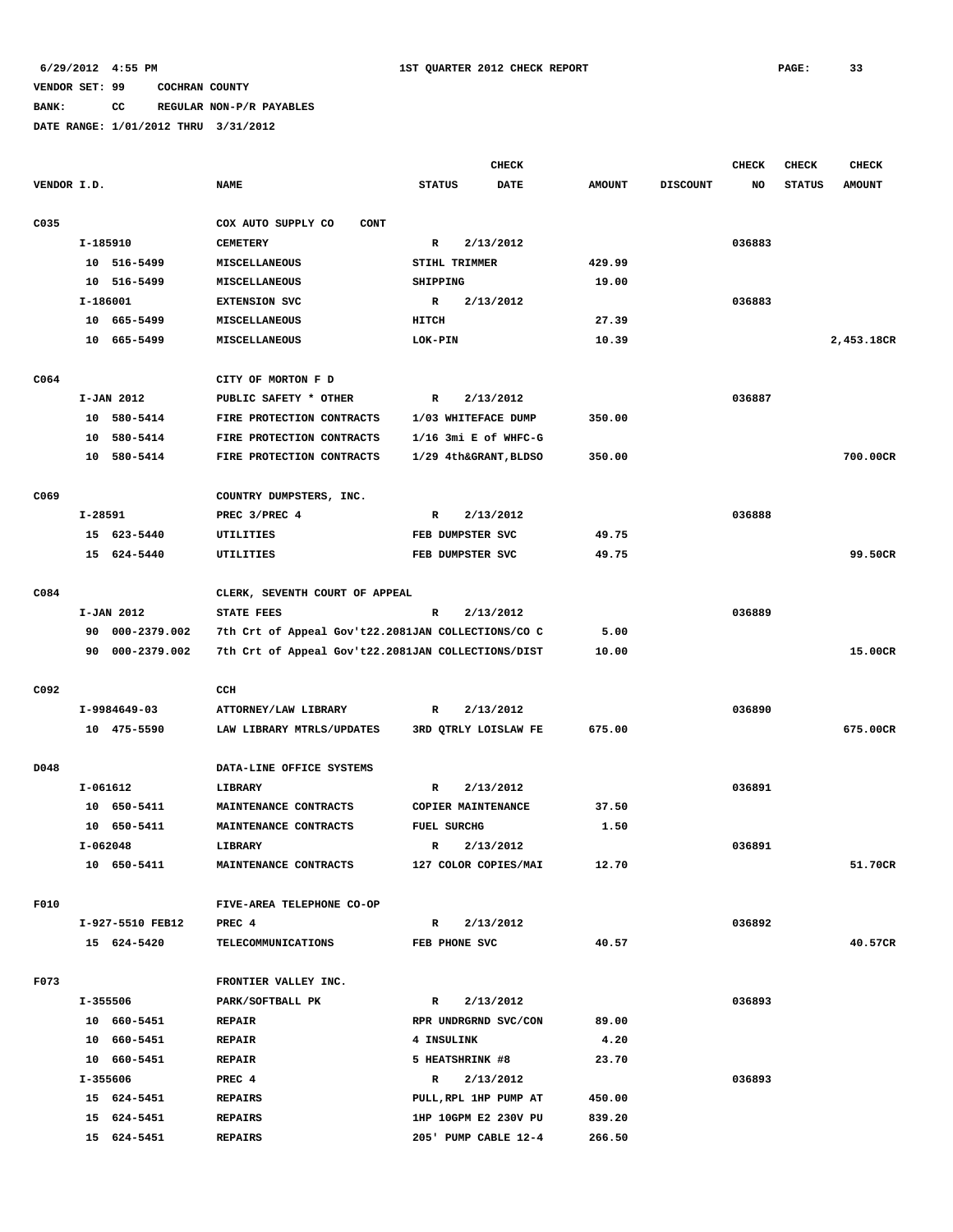# **BANK: CC REGULAR NON-P/R PAYABLES**

|             |                    |             |                                     |                       | <b>CHECK</b>                |               |                 | <b>CHECK</b> | <b>CHECK</b>  | <b>CHECK</b>  |
|-------------|--------------------|-------------|-------------------------------------|-----------------------|-----------------------------|---------------|-----------------|--------------|---------------|---------------|
| VENDOR I.D. |                    |             | <b>NAME</b>                         | <b>STATUS</b>         | DATE                        | <b>AMOUNT</b> | <b>DISCOUNT</b> | NO           | <b>STATUS</b> | <b>AMOUNT</b> |
| F073        |                    |             | FRONTIER VALLEY INC.<br><b>CONT</b> |                       |                             |               |                 |              |               |               |
|             | I-355606           |             | PREC 4                              | R                     | 2/13/2012                   |               |                 | 036893       |               |               |
|             |                    | 15 624-5451 | <b>REPAIRS</b>                      | SPLICE KIT            |                             | 15.95         |                 |              |               |               |
|             |                    | 15 624-5451 | <b>REPAIRS</b>                      | 5 12/2 250R BX CABLE  |                             | 3.80          |                 |              |               |               |
|             |                    | 15 624-5451 | <b>REPAIRS</b>                      | 2 1/2" BX CONNECTOR   |                             | 2.08          |                 |              |               |               |
|             |                    | 15 624-5451 | <b>REPAIRS</b>                      |                       | 20 1/2" SEALTITE            | 17.40         |                 |              |               |               |
|             |                    | 15 624-5451 | <b>REPAIRS</b>                      |                       | 4 1/2" SEALTITE ST C        | 11.36         |                 |              |               |               |
|             |                    | 15 624-5451 | <b>REPAIRS</b>                      |                       | PRESSURE SWITCH 30/5        | 39.28         |                 |              |               |               |
|             |                    | 15 624-5451 | <b>REPAIRS</b>                      |                       | 30 12/7 SDT WIRE            | 66.90         |                 |              |               |               |
|             |                    | 15 624-5451 | <b>REPAIRS</b>                      |                       | SVC CALL, REWIRE WEL        | 100.00        |                 |              |               | 1,929.37CR    |
|             |                    |             |                                     |                       |                             |               |                 |              |               |               |
| G073        |                    |             | GET KLEEN CHEMICAL COMPANY          |                       |                             |               |                 |              |               |               |
|             | I-78513            |             | <b>COURTHOUSE</b>                   | R                     | 2/13/2012                   |               |                 | 036894       |               |               |
|             |                    | 10 510-5332 | CUSTODIAL SUPPLIES                  |                       | <b>1GL GET KLEEN CONCEN</b> | 64.00         |                 |              |               |               |
|             | I-78532            |             | LIBRARY                             | R                     | 2/13/2012                   |               |                 | 036894       |               |               |
|             |                    | 10 650-5332 | CUSTODIAL SUPPLIES                  |                       | <b>1GL GET-KLEEN</b>        | 64.95         |                 |              |               | 128.95CR      |
| H052        |                    |             | HIGHSMITH CO., INC                  |                       |                             |               |                 |              |               |               |
|             |                    | I-4467401   | LIBRARY                             | R                     | 2/13/2012                   |               |                 | 036895       |               |               |
|             |                    | 10 650-5499 | <b>MISCELLANEOUS</b>                |                       | 5PKG "DOG" ERASERS          | 10.00         |                 |              |               |               |
|             | 10                 | 650-5310    | OFFICE SUPPLIES                     | RED DISPLAY RACK, 9X2 |                             | 11.75         |                 |              |               |               |
|             | 10                 | 650-5310    | OFFICE SUPPLIES                     | YELLOW DISPLAY RACK,  |                             | 11.75         |                 |              |               |               |
|             | 10                 | 650–5499    | <b>MISCELLANEOUS</b>                |                       | 1PKG "GET A CLUE" BK        | 3.75          |                 |              |               |               |
|             |                    | 10 650-5310 | OFFICE SUPPLIES                     |                       | RED DISPLAY RACK, 7X        | 6.40          |                 |              |               |               |
|             |                    | 10 650-5310 | OFFICE SUPPLIES                     |                       | YELLOW DISPLAY RACK,        | 6.40          |                 |              |               |               |
|             |                    | 10 650-5310 | OFFICE SUPPLIES                     | SHIPPING              |                             | 5.00          |                 |              |               | 55.05CR       |
|             |                    |             |                                     |                       |                             |               |                 |              |               |               |
| J040        |                    |             | JONES MCCLURE PUBLISHING            |                       |                             |               |                 |              |               |               |
|             |                    | I-100265147 | DISTRICT COURT                      | R                     | 2/13/2012                   |               |                 | 036896       |               |               |
|             |                    | 10 435-5310 | OFFICE SUPPLIES                     |                       | O'CONNOR'S CIVIL TRI        | 83.00         |                 |              |               |               |
|             |                    | 10 435-5310 | OFFICE SUPPLIES                     | SHIPPING              |                             | 3.00          |                 |              |               | 86.00CR       |
| J049        |                    |             | JUVENILE PROBATION FUND             |                       |                             |               |                 |              |               |               |
|             | I-R/B IV-E FRINGES |             | COUNTY JUVENILE PROBATION           | $\mathbb{R}$          | 2/13/2012                   |               |                 | 036897       |               |               |
|             |                    | 10 571-5201 | SOCIAL SECURITY                     |                       | IV-E R/B SOC SECON S        | 179.29        |                 |              |               |               |
|             |                    | 10 571-5202 | GROUP INSURANCE                     |                       | IV-E R/B GRP INS on         | 330.50        |                 |              |               |               |
|             |                    | 10 571-5203 | <b>RETIREMENT</b>                   |                       | IV-E R/B RET'MT on s        | 301.99        |                 |              |               | 811.78CR      |
| J082        |                    |             | JOHN DEERE FINANCIAL                |                       |                             |               |                 |              |               |               |
|             | I-6031001          |             | PREC 4                              | R                     | 2/13/2012                   |               |                 | 036898       |               |               |
|             |                    | 15 624-5451 | <b>REPAIRS</b>                      | 4 OIL FILTERS         |                             | 131.72        |                 |              |               | 131.72CR      |
|             |                    |             |                                     |                       |                             |               |                 |              |               |               |
| L010        |                    |             | LEWIS FARM & RANCH STORE INC        |                       |                             |               |                 |              |               |               |
|             | I-32428            |             | <b>JAIL</b>                         | $\mathbf{R}$          | 2/13/2012                   |               |                 | 036899       |               |               |
|             |                    | 10 512-5392 | MISCELLANEOUS SUPPLIES              | FLOOR GLUE            |                             | 11.99         |                 |              |               |               |
|             |                    | 10 512-5392 | MISCELLANEOUS SUPPLIES              | <b>1CS CLOROX</b>     |                             | 14.94         |                 |              |               |               |
|             |                    | 10 512-5392 | MISCELLANEOUS SUPPLIES              | DISC                  |                             | 2.69CR        |                 |              |               |               |
|             | I-32546            |             | PREC <sub>3</sub>                   | $\mathbb{R}$          | 2/13/2012                   |               |                 | 036899       |               |               |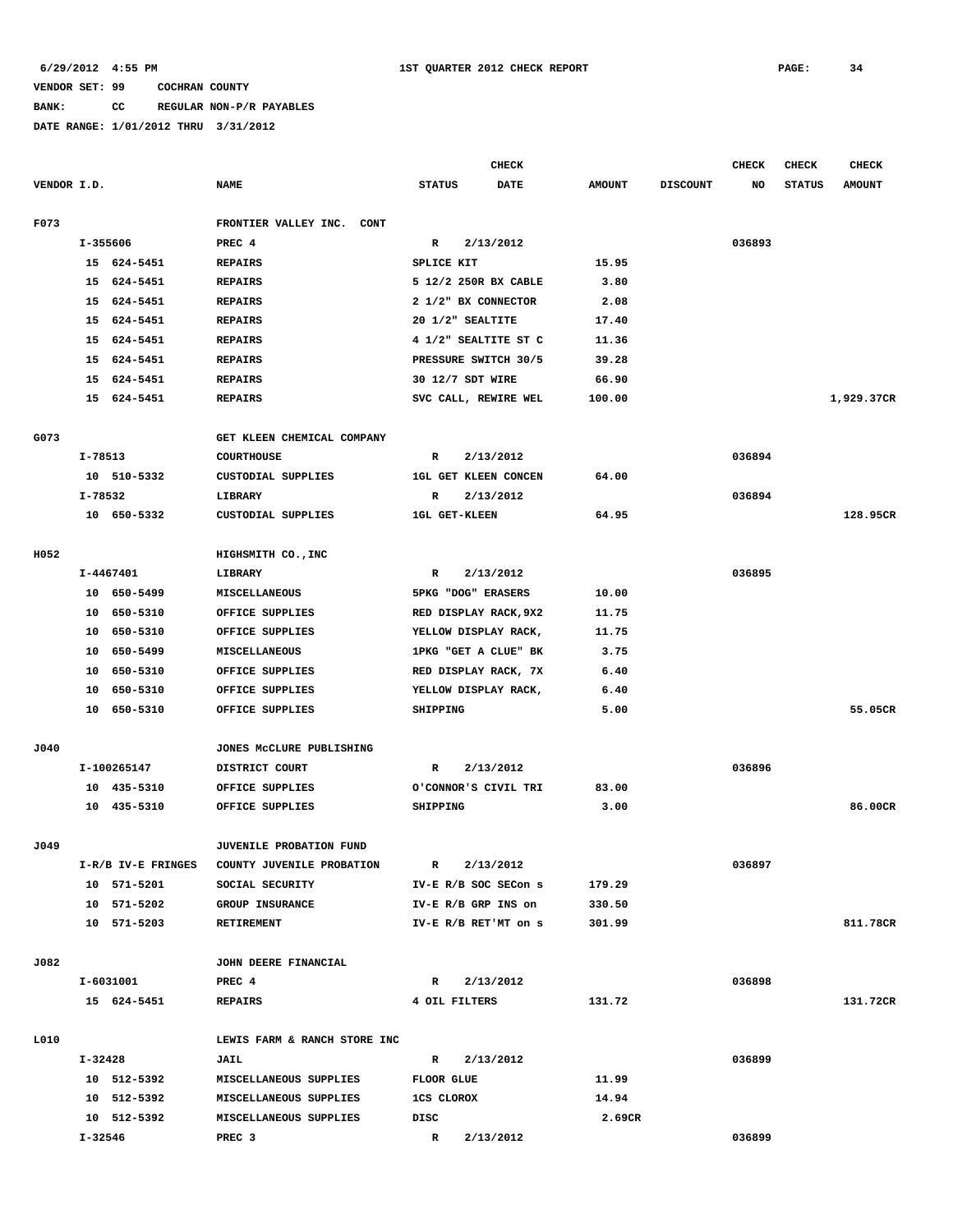**BANK: CC REGULAR NON-P/R PAYABLES**

|             |             |                                     |                            | <b>CHECK</b>      |                           |               |                 | <b>CHECK</b> | <b>CHECK</b>  | <b>CHECK</b>  |
|-------------|-------------|-------------------------------------|----------------------------|-------------------|---------------------------|---------------|-----------------|--------------|---------------|---------------|
| VENDOR I.D. |             |                                     | <b>NAME</b>                | <b>STATUS</b>     | <b>DATE</b>               | <b>AMOUNT</b> | <b>DISCOUNT</b> | NO           | <b>STATUS</b> | <b>AMOUNT</b> |
| L010        |             |                                     | LEWIS FARM & RANCH STOCONT |                   |                           |               |                 |              |               |               |
|             | I-32546     |                                     | PREC <sub>3</sub>          | $\mathbb{R}$      | 2/13/2012                 |               |                 | 036899       |               |               |
|             | 15 623-5451 |                                     | <b>REPAIRS</b>             | 2 WIRE NUTS       |                           | 3.58          |                 |              |               |               |
| I-32776     |             |                                     | DISTRICT COURT             | R                 | 2/13/2012                 |               |                 | 036899       |               |               |
|             |             | 10 435-5499<br><b>MISCELLANEOUS</b> |                            | <b>WATER/JURY</b> |                           | 5.95          |                 |              |               |               |
|             |             | 10 435-5499<br>MISCELLANEOUS        |                            | 2CS COKE/JURY     |                           | 17.00         |                 |              |               |               |
|             |             | 10 435-5499                         | MISCELLANEOUS              |                   | 1CS DR PEPPER/JURY        | 8.50          |                 |              |               |               |
|             |             | 10 435-5499                         | MISCELLANEOUS              |                   | 1CS DIET DR PEPPER/J      | 8.50          |                 |              |               |               |
|             |             | 10 435-5499                         | MISCELLANEOUS              |                   | <b>1CS DIET COKE/JURY</b> | 8.50          |                 |              |               |               |
|             |             | 10 435-5499                         | MISCELLANEOUS              | <b>DISCOUNT</b>   |                           | 4.85CR        |                 |              |               |               |
|             | I-32796     |                                     | PARK                       | R                 | 2/13/2012                 |               |                 | 036899       |               |               |
|             |             | 10 660-5451                         | <b>REPAIR</b>              |                   | 3" COMP COUPLER           | 17.99         |                 |              |               |               |
|             |             | 10 660-5451                         | <b>REPAIR</b>              | 3" COUPLER        |                           | 3.49          |                 |              |               |               |
|             |             | 10 660-5451                         | <b>REPAIR</b>              |                   | 5FT 3" PVC PIPE           | 7.50          |                 |              |               |               |
|             |             | 10 660-5451                         | <b>REPAIR</b>              | GLUE              |                           | 5.49          |                 |              |               |               |
|             |             | 10 660-5451                         | <b>REPAIR</b>              | PRIMER            |                           | 4.99          |                 |              |               |               |
|             |             | 10 660-5451                         | <b>REPAIR</b>              | <b>DISCOUNT</b>   |                           | 3.95CR        |                 |              |               |               |
|             | I-32807     |                                     | PARK                       | $\mathbf{R}$      | 2/13/2012                 |               |                 | 036899       |               |               |
|             |             | 10 660-5332                         | <b>CUSTODIAL SUPPLIES</b>  |                   | 15" CHAIN WRENCH          | 38.99         |                 |              |               |               |
|             |             | 10 660-5332                         | <b>CUSTODIAL SUPPLIES</b>  | <b>DISCOUNT</b>   |                           | 3.99CR        |                 |              |               |               |
|             | I-32830     |                                     | PREC <sub>3</sub>          | $\mathbb{R}$      | 2/13/2012                 |               |                 | 036899       |               |               |
|             |             | 15 623-5451                         | <b>REPAIRS</b>             | OIL               |                           | 48.95         |                 |              |               |               |
|             | I-32886     |                                     | PARK                       | $\mathbf{R}$      | 2/13/2012                 |               |                 | 036899       |               |               |
|             |             | 10 660-5451                         | <b>REPAIR</b>              | <b>FAUCET</b>     |                           | 9.49          |                 |              |               |               |
|             |             | 10 660-5451                         | <b>REPAIR</b>              | $3/4$ ELL         |                           | 0.96          |                 |              |               |               |
|             |             | 10 660-5451                         | <b>REPAIR</b>              | THERMOCOUPLER     |                           | 10.99         |                 |              |               |               |
|             |             | 10 660-5451                         | <b>REPAIR</b>              | <b>DISCOUNT</b>   |                           | 2.14CR        |                 |              |               |               |
|             | I-32888     |                                     | PARK                       | R                 | 2/13/2012                 |               |                 | 036899       |               |               |
|             |             | 10 660-5332                         | CUSTODIAL SUPPLIES         | LIGHTER           |                           | 6.99          |                 |              |               |               |
|             |             | 10 660-5332                         | <b>CUSTODIAL SUPPLIES</b>  | <b>DISCOUNT</b>   |                           | 0.70CR        |                 |              |               |               |
|             | $I - 32928$ |                                     | PREC <sub>3</sub>          | R                 | 2/13/2012                 |               |                 | 036899       |               |               |
|             |             | 15 623-5356                         | ROAD MATERIALS & SUPPLIES  | TRASH BAGS        |                           | 13.99         |                 |              |               |               |
|             |             | 15 623-5356                         | ROAD MATERIALS & SUPPLIES  | SOAP              |                           | 3.99          |                 |              |               |               |
|             |             | 15 623-5356                         | ROAD MATERIALS & SUPPLIES  | <b>TOWELS</b>     |                           | 10.99         |                 |              |               |               |
|             | I-32930     |                                     | PREC <sub>3</sub>          | $\mathbb{R}$      | 2/13/2012                 |               |                 | 036899       |               |               |
|             |             | 15 623-5356                         | ROAD MATERIALS & SUPPLIES  | 4 GLASS CLNR      |                           | 9.16          |                 |              |               |               |
|             |             | 15 623-5356                         | ROAD MATERIALS & SUPPLIES  |                   | 2 WINDSHIELD FLUID        | 10.98         |                 |              |               |               |
|             |             | 15 623-5356                         | ROAD MATERIALS & SUPPLIES  |                   | KITCHEN TOWELS            | 10.99         |                 |              |               |               |
|             |             | I-33054                             | PREC 4                     |                   | R 2/13/2012               |               |                 | 036899       |               |               |
|             |             | 15 624-5356                         | ROAD MATERIALS & SUPPLIES  | 3 SUGAR           |                           | 5.85          |                 |              |               |               |
|             |             | 15 624-5356                         | ROAD MATERIALS & SUPPLIES  | 2 CRMR            |                           | 3.90          |                 |              |               |               |
|             |             | 15 624-5356                         | ROAD MATERIALS & SUPPLIES  | <b>DISCOUNT</b>   |                           | 0.98CR        |                 |              |               |               |
|             | I-33067     |                                     | <b>PARK</b>                |                   | R 2/13/2012               |               |                 | 036899       |               |               |
|             |             | 10 660-5332                         | CUSTODIAL SUPPLIES         | PRY BAR           |                           | 43.99         |                 |              |               |               |
|             | I-33127     |                                     | PARK                       | $\mathbb{R}$      | 2/13/2012                 |               |                 | 036899       |               |               |
|             |             | 10 660-5451                         | <b>REPAIR</b>              | 1/2 CROSS         |                           | 5.27          |                 |              |               |               |
|             |             | 10 660-5451                         | <b>REPAIR</b>              | $3/4$ TEE         |                           | 3.99          |                 |              |               |               |
|             |             | 10 660-5332                         | CUSTODIAL SUPPLIES         | PUNCH             |                           | 9.49          |                 |              |               |               |
|             |             |                                     |                            |                   |                           |               |                 |              |               |               |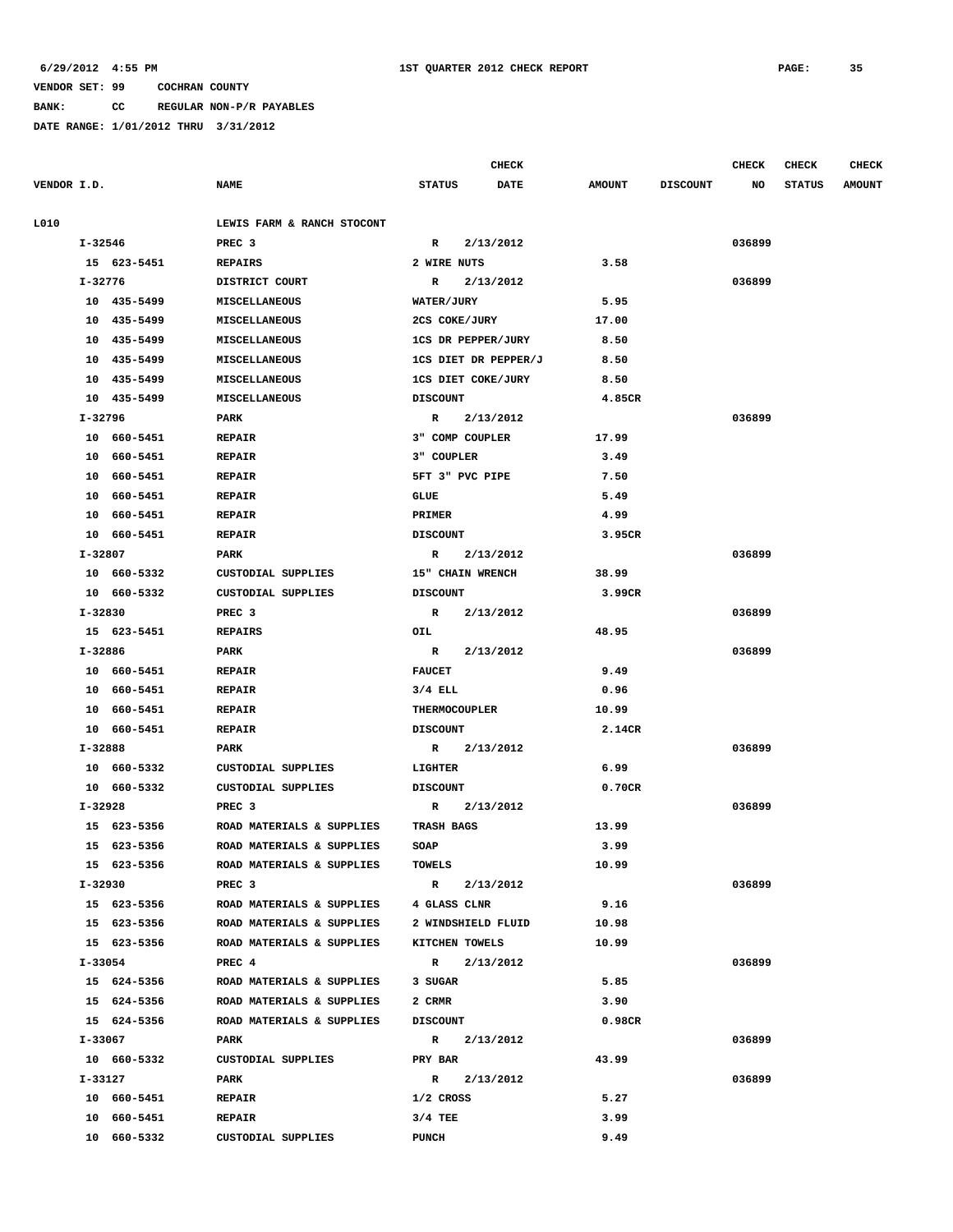**BANK: CC REGULAR NON-P/R PAYABLES**

|             |                   |             |                                                    |                 | <b>CHECK</b>           |               |                 | CHECK  | CHECK         | CHECK         |
|-------------|-------------------|-------------|----------------------------------------------------|-----------------|------------------------|---------------|-----------------|--------|---------------|---------------|
| VENDOR I.D. |                   |             | <b>NAME</b>                                        | <b>STATUS</b>   | DATE                   | <b>AMOUNT</b> | <b>DISCOUNT</b> | NO     | <b>STATUS</b> | <b>AMOUNT</b> |
| L010        |                   |             | LEWIS FARM & RANCH STOCONT                         |                 |                        |               |                 |        |               |               |
|             | I-33127           |             | PARK                                               | $\mathbb{R}$    | 2/13/2012              |               |                 | 036899 |               |               |
|             | 10 660-5451       |             | <b>REPAIR</b>                                      | <b>DISCOUNT</b> |                        | 1.88CR        |                 |        |               |               |
|             | I-33179           |             | PARK                                               | $\mathbb{R}$    | 2/13/2012              |               |                 | 036899 |               |               |
|             | 10 660-5451       |             | <b>REPAIR</b>                                      | 2 WIRE          |                        | 3.58          |                 |        |               |               |
|             | I-33299           |             | <b>CEMETERY</b>                                    | $\mathbf{R}$    | 2/13/2012              |               |                 | 036899 |               |               |
|             | 10 516-5332       |             | CUSTODIAL SUPPLIES                                 | <b>HEATER</b>   |                        | 319.99        |                 |        |               |               |
|             | 10 516-5332       |             | CUSTODIAL SUPPLIES                                 | DISC            |                        | 32.00CR       |                 |        |               |               |
|             | $I - 33304$       |             | PARK/AIRPORT                                       | $\mathbb{R}$    | 2/13/2012              |               |                 | 036899 |               |               |
|             | 30 518-5332       |             | CUSTODIAL SUPPLIES                                 | 2 LIGHTS        |                        | 9.98          |                 |        |               |               |
|             | I-33314           |             | PARK                                               | $\mathbb{R}$    | 2/13/2012              |               |                 | 036899 |               |               |
|             | 10 660-5451       |             | <b>REPAIR</b>                                      |                 | 1/2 COLLAR, BLK        | 0.99          |                 |        |               |               |
|             | I-33472           |             | <b>JAIL</b>                                        | R               | 2/13/2012              |               |                 | 036899 |               |               |
|             | 10 512-5392       |             | MISCELLANEOUS SUPPLIES                             |                 | CLEANING SUPPLIES      | 23.93         |                 |        |               |               |
|             | 10 512-5392       |             | MISCELLANEOUS SUPPLIES                             | DISC            |                        | 2.39CR        |                 |        |               |               |
|             | I-33478           |             | PREC 1                                             | $\mathbb{R}$    | 2/13/2012              |               |                 | 036899 |               |               |
|             | 15 621-5451       |             | <b>REPAIRS</b>                                     |                 | STEERING FLUID         | 3.29          |                 |        |               |               |
|             | I-33530           |             | <b>ACTIVITY BLDG</b>                               | R               | 2/13/2012              |               |                 | 036899 |               |               |
|             | 10 662-5332       |             | CUSTODIAL SUPPLIES                                 |                 | <b>1CS GLASS CLNR</b>  | 35.88         |                 |        |               |               |
|             | 10 662-5332       |             | CUSTODIAL SUPPLIES                                 |                 | 4 SCOURING STICKS      | 13.16         |                 |        |               |               |
|             | 10 662-5332       |             | CUSTODIAL SUPPLIES                                 | DISC            |                        | 4.90CR        |                 |        |               |               |
|             | I-33657           |             | PARK/AIRPORT                                       | $\mathbb{R}$    | 2/13/2012              |               |                 | 036899 |               |               |
|             | 30 518-5451       |             | <b>REPAIR</b>                                      | CHAIN OIL       |                        | 5.49          |                 |        |               |               |
|             | 30 518-5451       |             | <b>REPAIR</b>                                      | DISC            |                        | 0.55CR        |                 |        |               |               |
|             | I-33671           |             | PREC 3                                             | R               | 2/13/2012              |               |                 | 036899 |               |               |
|             | 15 623-5451       |             | <b>REPAIRS</b>                                     |                 | SNAP-IN SWITCH         | 4.79          |                 |        |               | 727.44CR      |
| L015        |                   |             | LUBBOCK COUNTY, TEXAS                              |                 |                        |               |                 |        |               |               |
|             | I-JAN 12 ADR FEES |             | DISTRICT COURT                                     | R               | 2/13/2012              |               |                 | 036902 |               |               |
|             | 19 435-5409       |             | A.D.R. CONTRACT                                    |                 | DISTRICT ADR FEES      | 20.00         |                 |        |               |               |
|             | 19 435-5409       |             | A.D.R. CONTRACT                                    |                 | COUNTY ADR FEES        | 10.00         |                 |        |               | 30.00CR       |
| L189        |                   |             | HOCKLEY COUNTY PUBLISHING CO.I                     |                 |                        |               |                 |        |               |               |
|             | I-3472            |             | COMMISSIONERS COURT                                | R               | 2/13/2012              |               |                 | 036903 |               |               |
|             | 15 610-5430       |             | LEGAL NOTICES                                      |                 | 3/PUBLIC NOTICE CHG/   | 352.80        |                 |        |               |               |
|             | $I-687$ 02/01/12  |             | COMMISSIONERS COURT                                | $\mathbb{R}$    | 2/13/2012              |               |                 | 036903 |               |               |
|             | 15 610-5430       |             | LEGAL NOTICES                                      |                 | $12/31/11$ TREASURER'S | 201.60        |                 |        |               | 554.40CR      |
| M031        |                   |             | MILLER PAPER & PACKAGING CO                        |                 |                        |               |                 |        |               |               |
|             | I-S2115622.001    |             | <b>COURTHOUSE</b>                                  | $\mathbb{R}$    | 2/13/2012              |               |                 | 036904 |               |               |
|             | 10 510-5332       |             | CUSTODIAL SUPPLIES                                 |                 | 2PK AA BATTERIES       | 10.14         |                 |        |               | 10.14CR       |
| M252        |                   |             | <b>JEFF MOLLOY</b>                                 |                 |                        |               |                 |        |               |               |
|             |                   |             | I-FT WRTH STK 02/12 EXTENSION SVC                  | $\mathbb{R}$    | 2/13/2012              |               |                 | 036905 |               |               |
|             | 10 665-5427       |             | CO AGENT-TRAVEL-OUT OF COUNTY MEALS, FT WRTH STK S |                 |                        | 75.67         |                 |        |               |               |
|             |                   | 10 665-5427 | CO AGENT-TRAVEL-OUT OF COUNTY 2 NITES/FT WORTH, 2  |                 |                        | 166.00        |                 |        |               | 241.67CR      |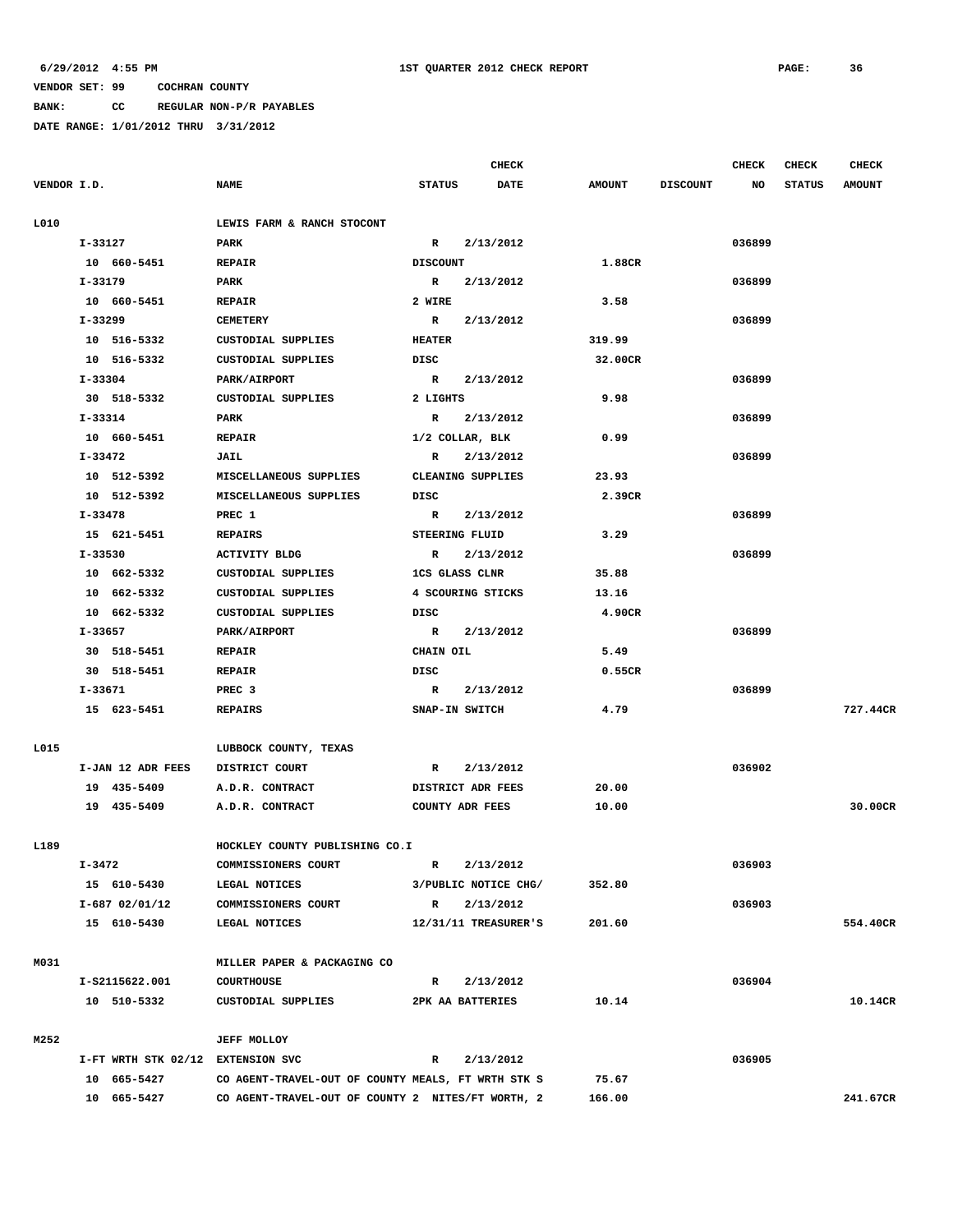**BANK: CC REGULAR NON-P/R PAYABLES**

**DATE RANGE: 1/01/2012 THRU 3/31/2012**

**CHECK CHECK CHECK CHECK** 

| VENDOR I.D. |    |                | <b>NAME</b>           | <b>STATUS</b>          | <b>DATE</b>          | <b>AMOUNT</b> | <b>DISCOUNT</b> | NO     | <b>STATUS</b> | <b>AMOUNT</b> |
|-------------|----|----------------|-----------------------|------------------------|----------------------|---------------|-----------------|--------|---------------|---------------|
| M277        |    |                | MORTON SUPERMARKET    |                        |                      |               |                 |        |               |               |
|             |    | I-10101011412  | JAIL                  | R                      | 2/13/2012            |               |                 | 036906 |               |               |
|             |    | 10 512-5333    | FOOD-PRISONERS        | 3 GAL MILK             |                      | 12.27         |                 |        |               |               |
|             |    | 10 512-5333    | <b>FOOD-PRISONERS</b> |                        | 2 J DEAN SAUS EGG CH | 12.98         |                 |        |               |               |
|             | 10 | 512-5333       | <b>FOOD-PRISONERS</b> |                        | 2 J DEAN SAU EGG CHS | 11.78         |                 |        |               |               |
|             | 10 | 512-5333       | <b>FOOD-PRISONERS</b> |                        | 3 J DEAN BRK BOWLS P | 9.87          |                 |        |               |               |
|             | 10 | 512-5333       | <b>FOOD-PRISONERS</b> |                        | J DEAN BRK BOWL SAUS | 3.19          |                 |        |               |               |
|             | 10 | 512-5333       | <b>FOOD-PRISONERS</b> | J DEAN BRKFST BOWL     |                      | 3.29          |                 |        |               |               |
|             | 10 | 512-5333       | FOOD-PRISONERS        |                        | J DEAN BRK BOWL PAN  | 3.29          |                 |        |               |               |
|             | 10 | 512-5333       | <b>FOOD-PRISONERS</b> | J DEAN BRKFST BOWL     |                      | 3.29          |                 |        |               |               |
|             | 10 | 512-5333       | FOOD-PRISONERS        |                        | J DEAN BRK BOWL SAUS | 3.19          |                 |        |               |               |
|             | 10 | 512-5333       | <b>FOOD-PRISONERS</b> |                        | J DEAN BRK BOWL PAN  | 3.29          |                 |        |               |               |
|             | 10 | 512-5333       | <b>FOOD-PRISONERS</b> |                        | 2 J DEAN BRKFST BOWL | 6.58          |                 |        |               |               |
|             | 10 | 512-5333       | <b>FOOD-PRISONERS</b> |                        | J DEAN SAU EG CHS CR | 6.49          |                 |        |               |               |
|             | 10 | 512-5333       | FOOD-PRISONERS        |                        | 2 J DEAN BRKFST BOWL | 6.58          |                 |        |               |               |
|             | 10 | 512-5333       | <b>FOOD-PRISONERS</b> | BRK BOWLS PAN          |                      | 3.29          |                 |        |               |               |
|             | 10 | 512-5333       | <b>FOOD-PRISONERS</b> | BRK BOWL SAUS          |                      | 3.19          |                 |        |               |               |
|             | 10 | 512-5333       | <b>FOOD-PRISONERS</b> | 2 BRKFST BOWLS         |                      | 6.58          |                 |        |               |               |
|             | 10 | 512-5333       | <b>FOOD-PRISONERS</b> | BRK BOWLS PAN          |                      | 3.29          |                 |        |               |               |
|             | 10 | 512-5333       | FOOD-PRISONERS        | 5 BRKFST BOWLS         |                      | 16.45         |                 |        |               |               |
|             | 10 | 512-5333       | FOOD-PRISONERS        | BRK BOWLS PAN          |                      | 3.29          |                 |        |               |               |
|             | 10 | 512-5333       | <b>FOOD-PRISONERS</b> | 3 BRKFST BOWLS         |                      | 9.87          |                 |        |               |               |
|             | 10 | 512-5333       | FOOD-PRISONERS        | 2 BRK BOWLS SAUS       |                      | 6.38          |                 |        |               |               |
|             | 10 | 512-5333       | <b>FOOD-PRISONERS</b> | 2 BRK BOWLS PAN        |                      | 6.58          |                 |        |               |               |
|             | 10 | 512-5333       | <b>FOOD-PRISONERS</b> | 2 BRK BOWL SAUS        |                      | 6.38          |                 |        |               |               |
|             | 10 | 512-5333       | <b>FOOD-PRISONERS</b> | 2 BRK BOWLS PAN        |                      | 6.58          |                 |        |               |               |
|             | 10 | 512-5333       | <b>FOOD-PRISONERS</b> | 9 BRKFST BOWLS         |                      | 29.61         |                 |        |               |               |
|             |    | I-105101013012 | JAIL                  | R                      | 2/13/2012            |               |                 | 036906 |               |               |
|             |    | 10 512-5333    | <b>FOOD-PRISONERS</b> |                        | AJ SCR EGG/SAUS/HBRW | 2.19          |                 |        |               |               |
|             |    |                |                       |                        |                      | 24.09         |                 |        |               |               |
|             |    | 10 512-5333    | <b>FOOD-PRISONERS</b> |                        | 11 AJ SCR EGG/SAUS/H |               |                 |        |               |               |
|             | 10 | 512-5333       | <b>FOOD-PRISONERS</b> |                        | 8 J DEAN BRK BOWL SA | 25.52         |                 |        |               |               |
|             | 10 | 512-5333       | <b>FOOD-PRISONERS</b> |                        | 8 J DEAN BRKFST BOWL | 26.32         |                 |        |               |               |
|             | 10 | 512-5333       | <b>FOOD-PRISONERS</b> |                        | 6 J DEAN BRKFST BOWL | 19.74         |                 |        |               |               |
|             |    | 10 512-5333    | <b>FOOD-PRISONERS</b> |                        | 6 J DEAN BRK BOWLS P | 19.74         |                 |        |               |               |
|             | 10 | 512-5333       | <b>FOOD-PRISONERS</b> |                        | 3 J DEAN SAU EGG CHS | 19.47         |                 |        |               |               |
|             |    | 10 512-5333    | <b>FOOD-PRISONERS</b> | 2 SF HASH BRNS SO      |                      | 4.78          |                 |        |               |               |
|             |    | 10 512-5333    | <b>FOOD-PRISONERS</b> | 2 SF CRNKL CUT FF      |                      | 5.98          |                 |        |               |               |
|             |    | 10 512-5333    | <b>FOOD-PRISONERS</b> | 2 SF TATER TOTS        |                      | 5.98          |                 |        |               |               |
|             |    | 10 512-5333    | FOOD-PRISONERS        | 2 J DEAN SAUS REG      |                      | 5.98          |                 |        |               |               |
|             |    | 10 512-5333    | <b>FOOD-PRISONERS</b> | 3 SF VP SLCD BACON     |                      | 11.97         |                 |        |               |               |
|             |    | 10 512-5333    | FOOD-PRISONERS        | SF SHRD TACO CHZ       |                      | 2.49          |                 |        |               |               |
|             |    | 10 512-5333    | FOOD-PRISONERS        | 2 DAIRY                |                      | 3.98          |                 |        |               |               |
|             |    | I-109101012812 | <b>JAIL</b>           | R                      | 2/13/2012            |               |                 | 036906 |               |               |
|             |    | 10 512-5333    | <b>FOOD-PRISONERS</b> | 3 GAL MILK             |                      | 12.27         |                 |        |               |               |
|             |    | 10 512-5333    | <b>FOOD-PRISONERS</b> | <b>18 FROZEN MEALS</b> |                      | 116.82        |                 |        |               |               |
|             |    | 10 512-5333    | <b>FOOD-PRISONERS</b> | 32 FROZEN MEALS        |                      | 105.28        |                 |        |               |               |
|             |    | I-121101010912 | <b>JAIL</b>           | R                      | 2/13/2012            |               |                 | 036906 |               |               |
|             |    | 10 512-5333    | <b>FOOD-PRISONERS</b> | 6 BIMBO WHEAT BRD      |                      | 13.14         |                 |        |               |               |
|             |    |                |                       |                        |                      |               |                 |        |               |               |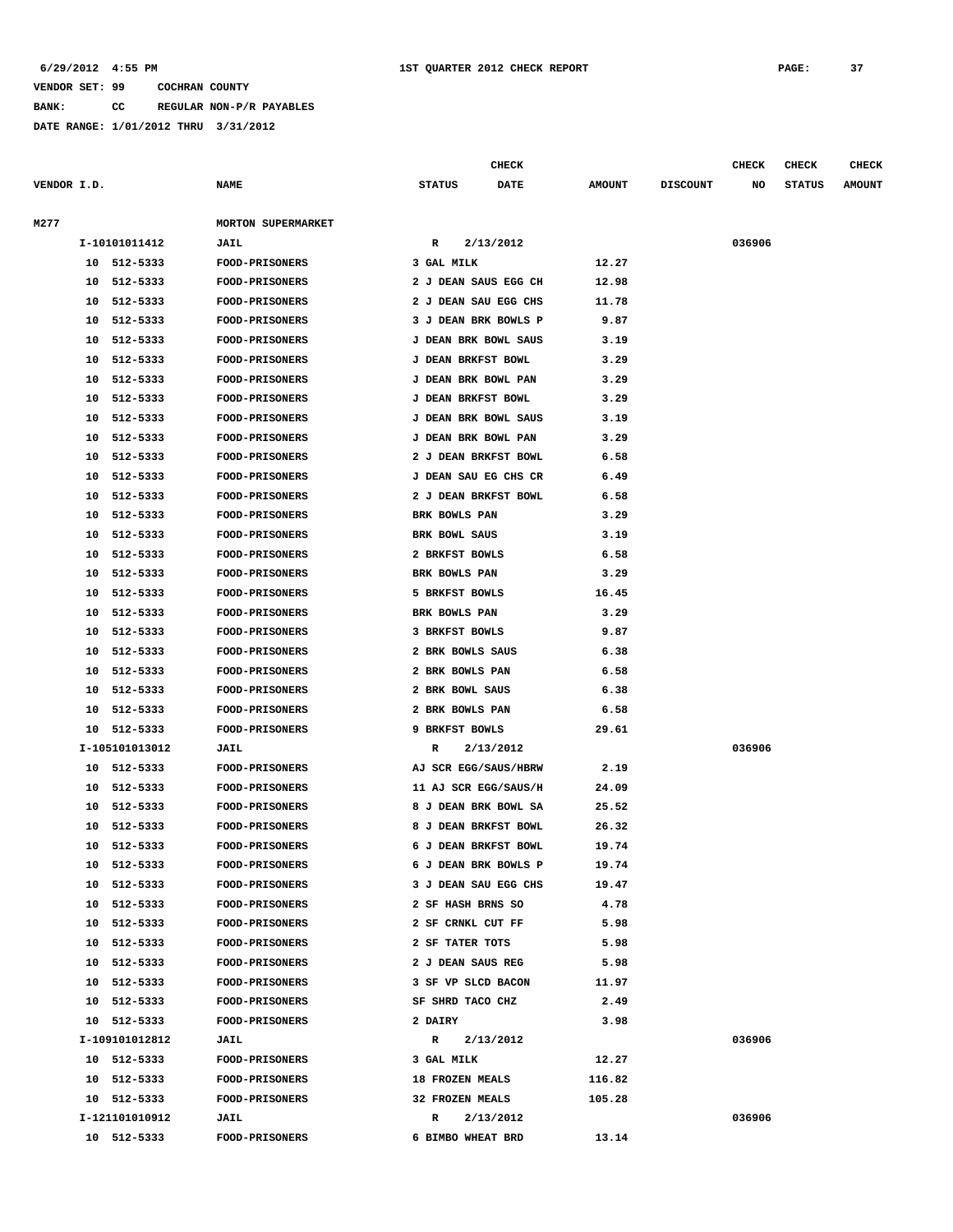**BANK: CC REGULAR NON-P/R PAYABLES**

|             | <b>CHECK</b>       |                            |                           |             |               |                 | <b>CHECK</b> | <b>CHECK</b>  | <b>CHECK</b>  |
|-------------|--------------------|----------------------------|---------------------------|-------------|---------------|-----------------|--------------|---------------|---------------|
| VENDOR I.D. |                    | <b>NAME</b>                | <b>STATUS</b>             | <b>DATE</b> | <b>AMOUNT</b> | <b>DISCOUNT</b> | NO           | <b>STATUS</b> | <b>AMOUNT</b> |
|             |                    |                            |                           |             |               |                 |              |               |               |
| M277        |                    | MORTON SUPERMARKET<br>CONT |                           |             |               |                 |              |               |               |
|             | I-121101010912     | <b>JAIL</b>                | R                         | 2/13/2012   |               |                 | 036906       |               |               |
|             | 10 512-5333        | FOOD-PRISONERS             | 6 BIMBO SFT WHITE         |             | 13.14         |                 |              |               |               |
|             | 10 512-5333        | FOOD-PRISONERS             | 2 4# ORANGES              |             | 6.18          |                 |              |               |               |
|             | I-13101011912      | <b>JAIL</b>                | R                         | 2/13/2012   |               |                 | 036906       |               |               |
|             | 10 512-5333        | FOOD-PRISONERS             | 6 BIMBO WHEAT             |             | 13.14         |                 |              |               |               |
|             | 512-5333<br>10     | FOOD-PRISONERS             | 4 BIMBO SFT WHITE         |             | 8.76          |                 |              |               |               |
|             | 512-5333<br>10     | <b>FOOD-PRISONERS</b>      | SF SUGAR                  |             | 7.09          |                 |              |               |               |
|             | 512-5333<br>10     | <b>FOOD-PRISONERS</b>      | 4 DRNK MX GR              |             | 11.56         |                 |              |               |               |
|             | 512-5333<br>10     | <b>FOOD-PRISONERS</b>      | 3 DRNK MX CHR             |             | 8.67          |                 |              |               |               |
|             | 10<br>512-5333     | <b>FOOD-PRISONERS</b>      | 3 DRNK MX LEM             |             | 8.67          |                 |              |               |               |
|             | 512-5333<br>10     | <b>FOOD-PRISONERS</b>      | 4 KETCHUP SQZ             |             | 5.96          |                 |              |               |               |
|             | 512-5333<br>10     | FOOD-PRISONERS             | 3 KR MIRACLE WHIP SQ      |             | 18.57         |                 |              |               |               |
|             | 512-5333<br>10     | <b>FOOD-PRISONERS</b>      | <b>BAGGED ORANGES</b>     |             | 3.59          |                 |              |               |               |
|             | 512-5333<br>10     | FOOD-PRISONERS             | <b>3# BAG WASH APPLES</b> |             | 2.99          |                 |              |               |               |
|             | 512-5333<br>10     | FOOD-PRISONERS             | BAGGED ORANGES            |             | 3.59          |                 |              |               |               |
|             | I-13103010612      | <b>JAIL</b>                | R                         | 2/13/2012   |               |                 | 036906       |               |               |
|             | 10 512-5333        | FOOD-PRISONERS             | 2 GAL MILK                |             | 8.38          |                 |              |               |               |
|             | 512-5333<br>10     | FOOD-PRISONERS             | 4# ORANGES                |             | 3.09          |                 |              |               |               |
|             | 512-5333<br>10     | FOOD-PRISONERS             | <b>3# WASH APPLES</b>     |             | 2.99          |                 |              |               |               |
|             | I-23101011012      | JAIL                       | R                         | 2/13/2012   |               |                 | 036906       |               |               |
|             | 512-5333<br>10     | <b>FOOD-PRISONERS</b>      | LETTUCE CELLO             |             | 1.39          |                 |              |               |               |
|             | 10<br>512-5333     | <b>FOOD-PRISONERS</b>      | KR VELVEETA IWS/2         |             | 9.98          |                 |              |               |               |
|             | I-27101010312      | <b>JAIL</b>                | R                         | 2/13/2012   |               |                 | 036906       |               |               |
|             | 10 512-5333        | FOOD-PRISONERS             | 3 KR VELVEETA IWS         |             | 14.97         |                 |              |               |               |
|             | 512-5333<br>10     | <b>FOOD-PRISONERS</b>      | 3# BAG WASH APPLES        |             | 2.99          |                 |              |               |               |
|             | 10 512-5333        | FOOD-PRISONERS             | <b>GAL MILK</b>           |             | 4.19          |                 |              |               |               |
|             | I-41101012612      | <b>JAIL</b>                | R                         | 2/13/2012   |               |                 | 036906       |               |               |
|             | 10 512-5333        | <b>FOOD-PRISONERS</b>      | 2 BIMBO SFT WHITE         |             | 4.38          |                 |              |               |               |
|             | 512-5333<br>10     | <b>FOOD-PRISONERS</b>      | 8 BIMBO WHEAT             |             | 17.52         |                 |              |               |               |
|             | 512-5333<br>10     | FOOD-PRISONERS             | 2 LETTUCE CELLO           |             | 2.78          |                 |              |               |               |
|             | 512-5333<br>10     | <b>FOOD-PRISONERS</b>      | 2 BG RED DEL APPLES       |             | 6.18          |                 |              |               |               |
|             | 10<br>512-5333     | FOOD-PRISONERS             | 2 BG ORANGES              |             | 7.18          |                 |              |               |               |
|             | I-62103012112      | <b>JAIL</b>                | R                         | 2/13/2012   |               |                 | 036906       |               |               |
|             | 10 512-5333        | FOOD-PRISONERS             | 2 GAL MILK                |             | 8.18          |                 |              |               |               |
|             | I-63101011712      | <b>JAIL</b>                | R                         | 2/13/2012   |               |                 | 036906       |               |               |
|             | 10 512-5333        | FOOD-PRISONERS             | 2 LETTUCE CELLO           |             | 2.78          |                 |              |               |               |
|             | 10 512-5333        | <b>FOOD-PRISONERS</b>      | HAMB SLICED DILL          |             | 6.69          |                 |              |               | 828.90CR      |
| N066        |                    | NTS COMMUNICATIONS         |                           |             |               |                 |              |               |               |
|             | I-8062660032 02/12 | COMM'R CT/CO JUDGE         | R                         | 2/13/2012   |               |                 | 036908       |               |               |
|             | 15 610-5420        | <b>TELECOMMUNICATIONS</b>  | WATTS LINE                |             | 1.00          |                 |              |               |               |
|             | 15 610-5420        | <b>TELECOMMUNICATIONS</b>  | FEES                      |             | 4.99          |                 |              |               | 5.99CR        |
|             |                    |                            |                           |             |               |                 |              |               |               |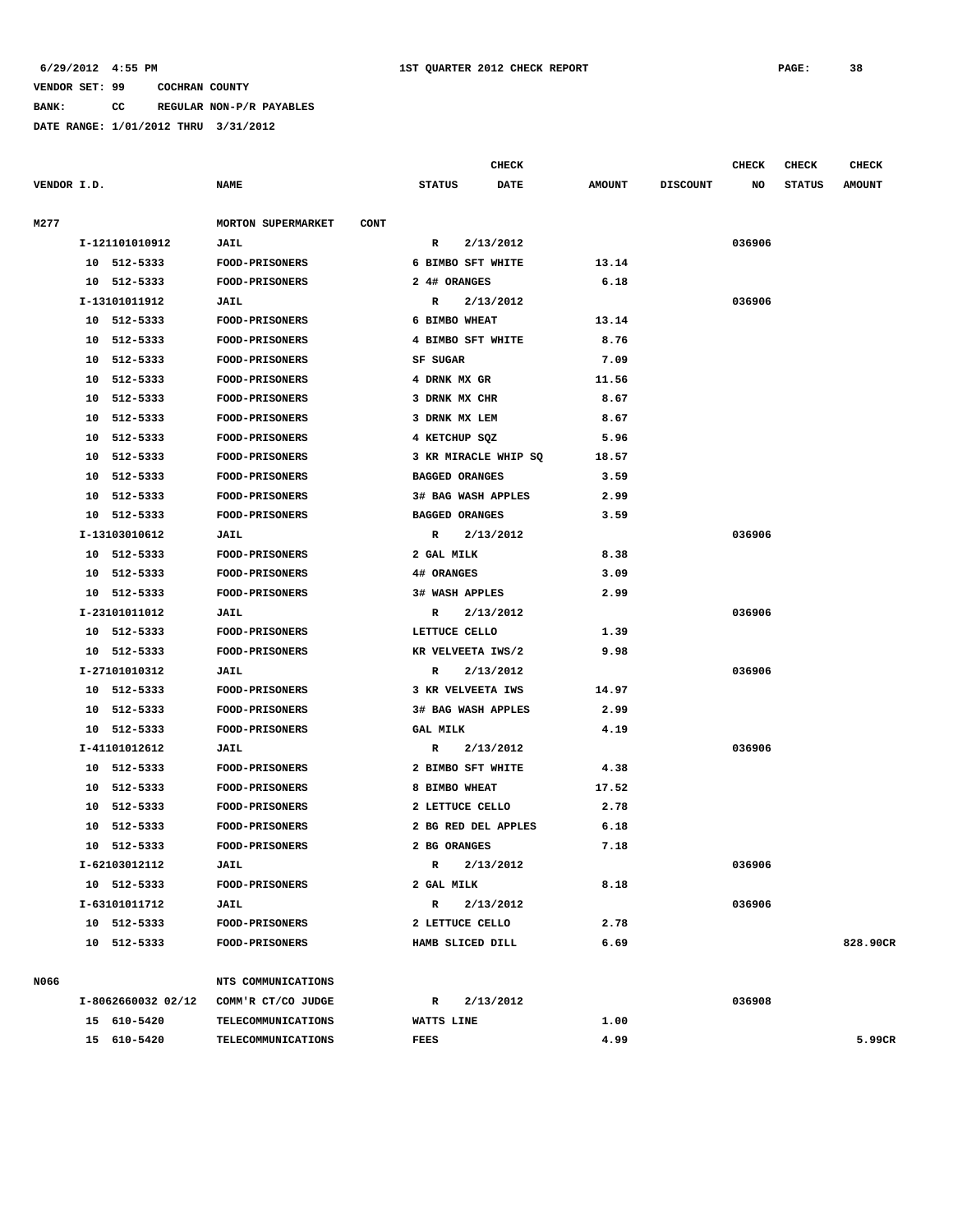### **BANK: CC REGULAR NON-P/R PAYABLES**

|             |                 |                                   | CHECK                        |               |                 | CHECK  | CHECK         | CHECK         |
|-------------|-----------------|-----------------------------------|------------------------------|---------------|-----------------|--------|---------------|---------------|
| VENDOR I.D. |                 | <b>NAME</b>                       | <b>STATUS</b><br><b>DATE</b> | <b>AMOUNT</b> | <b>DISCOUNT</b> | NO     | <b>STATUS</b> | <b>AMOUNT</b> |
| P073        |                 | THE PENWORTHY COMPANY             |                              |               |                 |        |               |               |
|             | I-516936        | LIBRARY                           | 2/13/2012<br>R               |               |                 | 036909 |               |               |
|             | 10 650-5590     | <b>BOOKS</b>                      | PLUMBER'S HELPER             | 13.96         |                 |        |               |               |
|             | 10 650-5590     | <b>BOOKS</b>                      | <b>RAIN OR SHINE</b>         | 13.96         |                 |        |               |               |
|             | 650-5590<br>10  | <b>BOOKS</b>                      | CHECK, PLEASE                | 14.96         |                 |        |               |               |
|             | 10 650-5590     | <b>BOOKS</b>                      | FRANKLY, FRANNIE             | 14.96         |                 |        |               |               |
|             | 650-5590<br>10  | <b>BOOKS</b>                      | SUPER BURP! #1               | 14.96         |                 |        |               |               |
|             | 650-5590<br>10  | <b>BOOKS</b>                      | TROUBLE MAGNET #2            | 14.96         |                 |        |               |               |
|             | 10<br>650-5590  | <b>BOOKS</b>                      | WORLD'S WORST WEDGIE         | 14.96         |                 |        |               |               |
|             | 650-5590<br>10  | <b>BOOKS</b>                      | CLAWS! #1                    | 16.96         |                 |        |               |               |
|             | 650-5590<br>10  | <b>BOOKS</b>                      | FIVE MASKS OF DR SCR         | 16.96         |                 |        |               |               |
|             | 650-5590<br>10  | <b>BOOKS</b>                      | NIGHT OFGIANT EVE            | 16.96         |                 |        |               |               |
|             | 650-5590<br>10  | <b>BOOKS</b>                      | WHY I QUIT ZOMBIE SC         | 16.96         |                 |        |               |               |
|             | 650-5590<br>10  | <b>BOOKS</b>                      | ANIMALS EVERYWHERE!          | 13.96         |                 |        |               |               |
|             | 10 650-5590     | <b>BOOKS</b>                      | FLYNN SAVES THE DAY          | 13.96         |                 |        |               |               |
|             | 650-5590<br>10  | <b>BOOKS</b>                      | SECRET AGENT MATER           | 13.96         |                 |        |               |               |
|             | 650-5590<br>10  | <b>BOOKS</b>                      | SPOOKY ADVENTURE             | 13.96         |                 |        |               |               |
|             | 650-5590<br>10  | <b>BOOKS</b>                      | SUPER SPIES                  | 13.96         |                 |        |               |               |
|             | 650-5590<br>10  | <b>BOOKS</b>                      | TEACHERS' PETS               | 13.96         |                 |        |               | 254.32CR      |
|             |                 |                                   |                              |               |                 |        |               |               |
| P221        |                 | PERDUE, BRANDON, FIELDER, COLLINS |                              |               |                 |        |               |               |
|             | I-JAN 2012 FEES | <b>JUSTICE OF PEACE</b>           | 2/13/2012<br>R               |               |                 | 036910 |               |               |
|             | 10 000-2206.002 | COLLECTION AGENCY FEES            | JANUARY COLLECTION F         | 387.30        |                 |        |               | 387.30CR      |
| R099        |                 | CYNDIA LEA GUAJARDO dba           |                              |               |                 |        |               |               |
|             | I-100372        | PREC 1                            | 2/13/2012<br>R               |               |                 | 036911 |               |               |
|             | 15 621-5454     | TIRES                             | TIRE CHG 14.00X24            | 55.00         |                 |        |               |               |
|             | 15 621-5454     | TIRES                             | 24" O-RING                   | 9.95          |                 |        |               |               |
|             | I-100373        | PREC 4                            | 2/13/2012<br>R               |               |                 | 036911 |               |               |
|             | 15 624-5454     | TIRES                             | 14.00X24 FLAT                | 55.00         |                 |        |               |               |
|             | 15 624-5454     | TIRES                             | 14.00X24 TIRE CHG            | 55.00         |                 |        |               |               |
|             | I-100406        | <b>SHERIFF</b>                    | 2/13/2012<br>R               |               |                 | 036911 |               |               |
|             | 10 560-5454     | <b>TIRES</b>                      | 235/17 FLAT ON R/R #         | 13.00         |                 |        |               |               |
|             | 10 560-5454     | TIRES                             | PR#1                         | 1.05          |                 |        |               |               |
|             | I-100483        | PREC 1                            | $\mathbb{R}$<br>2/13/2012    |               |                 | 036911 |               |               |
|             | 15 621-5454     | TIRES                             | 2 CHGS, 25/25                | 170.00        |                 |        |               |               |
|             | I-100515        | PREC 3                            | $\mathbb{R}$<br>2/13/2012    |               |                 | 036911 |               |               |
|             | 15 623-5454     | TIRES                             | FLAT, 14.00X24               | 40.00         |                 |        |               |               |
|             | I-100525        | PREC 1                            | $\mathbb{R}$<br>2/13/2012    |               |                 | 036911 |               |               |
|             | 15 621-5454     | TIRES                             | 2 FLATS, 11/24.5             | 60.00         |                 |        |               |               |
|             | I-100549        | PREC 4                            | R 2/13/2012                  |               |                 | 036911 |               |               |
|             | 15 624-5454     | TIRES                             | 14.00X24 TIRE CHG            | 55.00         |                 |        |               |               |
|             | I-100550        | PREC 1                            | R 2/13/2012                  |               |                 | 036911 |               |               |
|             | 15 621-5454     | TIRES                             | FLAT, 14.00X24, SPARE        | 55.00         |                 |        |               |               |
|             | 15 621-5454     | TIRES                             | 14.00X24 TUBE                | 59.95         |                 |        |               |               |
|             | I-100568        | <b>SHERIFF</b>                    | 2/13/2012<br>$\mathbb{R}$    |               |                 | 036911 |               |               |
|             | 10 560-5454     | TIRES                             | 235/75/17 FLAT, L/R          | 14.00         |                 |        |               |               |
|             | 10 560-5454     | TIRES                             | 110 BOOT                     | 4.00          |                 |        |               |               |
|             | I-100570        | <b>SHERIFF</b>                    | R 2/13/2012                  |               |                 | 036911 |               |               |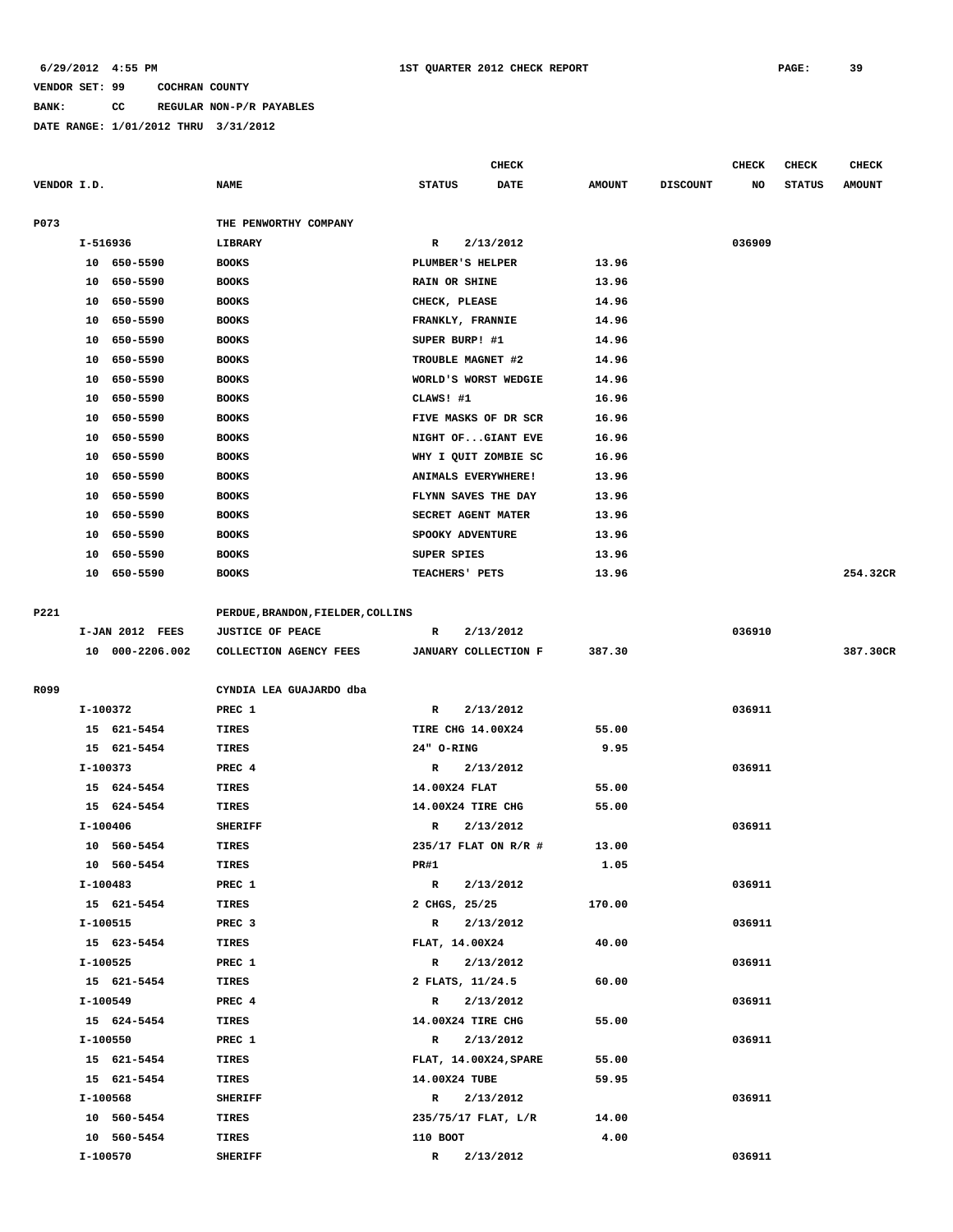### **BANK: CC REGULAR NON-P/R PAYABLES**

|             |                     |                            |                        | <b>CHECK</b> |               |                 | CHECK  | <b>CHECK</b>  | <b>CHECK</b>  |
|-------------|---------------------|----------------------------|------------------------|--------------|---------------|-----------------|--------|---------------|---------------|
| VENDOR I.D. |                     | <b>NAME</b>                | <b>STATUS</b>          | <b>DATE</b>  | <b>AMOUNT</b> | <b>DISCOUNT</b> | NO     | <b>STATUS</b> | <b>AMOUNT</b> |
|             |                     |                            |                        |              |               |                 |        |               |               |
| R099        |                     | CYNDIA LEA GUAJARDO dbCONT |                        |              |               |                 |        |               |               |
|             | I-100570            | <b>SHERIFF</b>             | R                      | 2/13/2012    |               |                 | 036911 |               |               |
|             | 10 560-5454         | TIRES                      | 235/55/17 FLAT, 1/21   |              | 13.00         |                 |        |               |               |
|             | I-100596            | <b>SHERIFF</b>             | R                      | 2/13/2012    |               |                 | 036911 |               |               |
|             | 10 560-5454         | TIRES                      | 235/55/17 FLAT, R/F,   |              | 14.00         |                 |        |               |               |
|             | 10 560-5454         | TIRES                      | 110 BOOT               |              | 4.00          |                 |        |               | 677.95CR      |
| R222        |                     | ROBERTS TRUCK CENTER       |                        |              |               |                 |        |               |               |
|             | I-280377            | PREC <sub>2</sub>          | R                      | 2/13/2012    |               |                 | 036912 |               |               |
|             | 15 622-5451         | <b>REPAIRS</b>             | 2 CLIP-ROD RETAINERS   |              | 7.34          |                 |        |               | 7.34CR        |
|             |                     |                            |                        |              |               |                 |        |               |               |
| S005        |                     | DORIS SEALY, COUNTY TREAS  |                        |              |               |                 |        |               |               |
|             | I-CERT MAIL 02/12   | <b>TREASURER</b>           | R                      | 2/13/2012    |               |                 | 036913 |               |               |
|             | 10 497-5311         | POSTAL EXPENSES            | IRS, 941, CERT MAIL, 1 |              | 5.59          |                 |        |               |               |
|             | 10 497-5311         | POSTAL EXPENSES            | IRS, 1099, CERT MAIL,  |              | 7.00          |                 |        |               |               |
|             | 10 497-5311         | POSTAL EXPENSES            | SS, W-2, CERT MAIL,    |              | 8.10          |                 |        |               | 20.69CR       |
| S010        |                     | SILVERS COMPANY            |                        |              |               |                 |        |               |               |
|             | I-CEMETERY 01/12    | <b>CEMETERY</b>            | $\mathbb{R}$           | 2/13/2012    |               |                 | 036914 |               |               |
|             | 10 516-5330         | FUEL & OIL                 | 23.13GL UNL            |              | 76.31         |                 |        |               |               |
|             | 10 516-5330         | FUEL & OIL                 | CR FED TAX ON 23.13G   |              | 4.26CR        |                 |        |               |               |
|             | I-CONSTABLE 01/12   | <b>CONSTABLE</b>           | $\mathbb{R}$           | 2/13/2012    |               |                 | 036914 |               |               |
|             | 10 550-5330         | FUEL & OIL                 | 23.66GL PREM UNL       |              | 81.37         |                 |        |               |               |
|             | 10 550-5330         | FUEL & OIL                 | CR FED TAX ON 23.66G   |              | 4.35CR        |                 |        |               |               |
|             | $I-EXT$ SVC $01/12$ | <b>EXTENSION SVC</b>       | R                      | 2/13/2012    |               |                 | 036914 |               |               |
|             | 10 665-5330         | FUEL AND OIL               | 178.9GL UNL            |              | 582.04        |                 |        |               |               |
|             | 10 665-5330         | FUEL AND OIL               | CR FED TAX ON 178.9G   |              | 32.92CR       |                 |        |               |               |
|             | I-JUV PROB 01/12    | JUVENILE PROBATION         | R                      | 2/13/2012    |               |                 | 036914 |               |               |
|             | 10 571-5330         | <b>FUEL</b>                | 75.38GL UNL            |              | 246.38        |                 |        |               |               |
|             | 10 571-5330         | FUEL                       | CR FED TAX ON 75.38G   |              | 13.87CR       |                 |        |               |               |
|             | I-PARK 01/12        | PARK                       | R                      | 2/13/2012    |               |                 | 036914 |               |               |
|             | 10 660-5330         | FUEL AND OIL               | 25GL UNL               |              | 82.48         |                 |        |               |               |
|             | 10 660-5330         | FUEL AND OIL               | CR FED TAX             |              | 4.60CR        |                 |        |               |               |
|             | I-PREC 1 01/12      | PREC 1                     | R                      | 2/13/2012    |               |                 | 036914 |               |               |
|             | 15 621-5330         | FUEL & OIL                 | #8095, 27GL UNL        |              | 89.07         |                 |        |               |               |
|             | 15 621-5330         | FUEL & OIL                 | #8079, 127GL HS DIES   |              | 419.10        |                 |        |               |               |
|             | 15 621-5330         | FUEL & OIL                 | #9228, 45GL HS DIESE   |              | 141.75        |                 |        |               |               |
|             | 15 621-5330         | FUEL & OIL                 | #9218, 78GL HS DIESE   |              | 245.70        |                 |        |               |               |
|             | 621-5330<br>15      | FUEL & OIL                 | #8191, 26GL UNL        |              | 84.21         |                 |        |               |               |
|             | 15 621-5330         | FUEL & OIL                 | CR FED TAX ON 53GL U   |              | 9.75CR        |                 |        |               |               |
|             | I-PREC 4 01/12      | PREC 4                     | $\mathbb{R}$           | 2/13/2012    |               |                 | 036914 |               |               |
|             | 15 624-5330         | FUEL AND OIL               | #8203, 802.5GL HS DI   |              | 2,648.25      |                 |        |               |               |
|             | I-SHERIFF 01/12     | <b>SHERIFF</b>             | $\mathbf{R}$           | 2/13/2012    |               |                 | 036914 |               |               |
|             | 10 560-5330         | FUEL AND OIL               | 106.53GL UNL/#0697     |              | 342.45        |                 |        |               |               |
|             | 10 560-5330         | FUEL AND OIL               | 111.11GL UNL/#0720     |              | 357.54        |                 |        |               |               |
|             | 10 560-5330         | FUEL AND OIL               | 39.98GL UNL/#0726      |              | 129.97        |                 |        |               |               |
|             | 560-5330<br>10      | FUEL AND OIL               | 37.55GL UNL/#0759      |              | 120.12        |                 |        |               |               |
|             | 10<br>560-5330      | FUEL AND OIL               | 110.05GL UNL/#0799     |              | 352.45        |                 |        |               |               |
|             |                     |                            |                        |              |               |                 |        |               |               |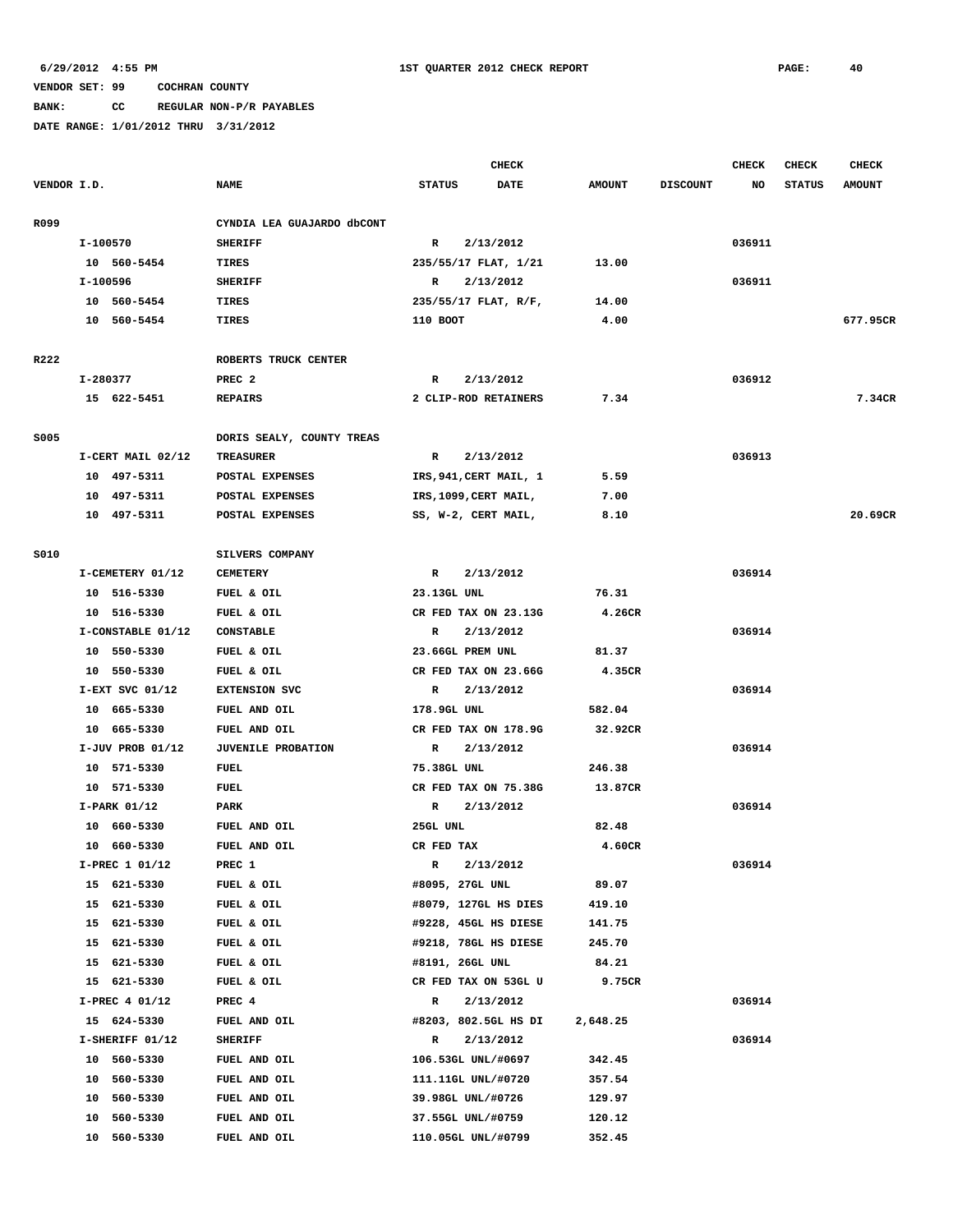# **BANK: CC REGULAR NON-P/R PAYABLES**

|             |                  |                                                      |                      | <b>CHECK</b> |               |                 | CHECK     | <b>CHECK</b>  | <b>CHECK</b>  |
|-------------|------------------|------------------------------------------------------|----------------------|--------------|---------------|-----------------|-----------|---------------|---------------|
| VENDOR I.D. |                  | <b>NAME</b>                                          | <b>STATUS</b>        | DATE         | <b>AMOUNT</b> | <b>DISCOUNT</b> | <b>NO</b> | <b>STATUS</b> | <b>AMOUNT</b> |
| S010        |                  | <b>CONT</b><br>SILVERS COMPANY                       |                      |              |               |                 |           |               |               |
|             | I-SHERIFF 01/12  | <b>SHERIFF</b>                                       | $\mathbb{R}$         | 2/13/2012    |               |                 | 036914    |               |               |
|             | 10 560-5330      | FUEL AND OIL                                         | 19.99GL UNL/#0616    |              | 65.95         |                 |           |               |               |
|             | 10 560-5330      | FUEL AND OIL                                         | 132.68GL UNL/#0692   |              | 430.96        |                 |           |               |               |
|             | 10 560-5330      | FUEL AND OIL                                         | CR FED TAX ON 392.21 |              | 72.17CR       |                 |           |               | 6,354.18CR    |
| S016        |                  | SOUTH PLAINS ASSN. OF GOV                            |                      |              |               |                 |           |               |               |
|             | $I - 558$        | <b>JUVENILE PROBATION</b>                            | $\mathbb{R}$         | 2/13/2012    |               |                 | 036915    |               |               |
|             | 10 571-5427      | CONTINUING EDUCATION                                 | STATE/FED LAW UPDATE |              | 30.00         |                 |           |               | 30.00CR       |
| S058        |                  | SCOTT-MERRIMAN, INC.                                 |                      |              |               |                 |           |               |               |
|             | $I-046961$       | <b>CLERK</b>                                         | R                    | 2/13/2012    |               |                 | 036916    |               |               |
|             | 10 403-5310      | OFFICE SUPPLIES                                      | 250 POLY ENV/BANKNOT |              | 200.00        |                 |           |               |               |
|             | 10 403-5310      | OFFICE SUPPLIES                                      | SHIPPING             |              | 21.70         |                 |           |               | 221.70CR      |
| S071        |                  | SCRIPT OFFICE PRODUCTS, INC.                         |                      |              |               |                 |           |               |               |
|             | I-38379          | <b>CLERK</b>                                         | R                    | 2/13/2012    |               |                 | 036917    |               |               |
|             | 10 403-5310      | OFFICE SUPPLIES                                      | 1BX 9X12 ENVELOPES   |              | 9.95          |                 |           |               |               |
|             | 10 403-5310      | OFFICE SUPPLIES                                      | <b>1BX STAPLES</b>   |              | 3.95          |                 |           |               |               |
|             | I-38444          | <b>CLERK</b>                                         | $\mathbf{R}$         | 2/13/2012    |               |                 | 036917    |               |               |
|             | 10 403-5310      | OFFICE SUPPLIES                                      | DESK PAD, MARB CAL   |              | 15.95         |                 |           |               |               |
|             | $I - 38495$      | CO JUDGE/COMM'R CT                                   | $\mathbb{R}$         | 2/13/2012    |               |                 | 036917    |               |               |
|             | 15 610-5310      | OFFICE SUPPLIES                                      | 1000 PRINTED ENVELOP |              | 138.95        |                 |           |               |               |
|             | I-38499          | <b>SHERIFF</b>                                       | R                    | 2/13/2012    |               |                 | 036917    |               |               |
|             | 10 560-5310      | OFFICE SUPPLIES                                      | 2CS COPY PAPER       |              | 79.00         |                 |           |               | 247.80CR      |
| S210        |                  | SHAMBURGER AUTO & FARM SUPPLY                        |                      |              |               |                 |           |               |               |
|             | I-291356         | PREC <sub>2</sub>                                    | R                    | 2/13/2012    |               |                 | 036918    |               |               |
|             | 15 622-5451      | <b>REPAIRS</b>                                       | STATE INSP/08 FORD   |              | 14.50         |                 |           |               | 14.50CR       |
| S212        |                  | WALLACE STALCUP                                      |                      |              |               |                 |           |               |               |
|             | $I-020112$       | <b>SHERIFF</b>                                       | R                    | 2/13/2012    |               |                 | 036919    |               |               |
|             | 10 560-5205      | <b>UNIFORMS</b>                                      | 3PR CHOC JEANS/M FRE |              | 89.97         |                 |           |               |               |
|             | I-02112 #2       | <b>JAIL</b>                                          | R                    | 2/13/2012    |               |                 | 036919    |               |               |
|             | 10 512-5333      | FOOD-PRISONERS                                       | EGGS                 |              | 3.99          |                 |           |               | 93.96CR       |
| <b>S222</b> |                  | SOUTH PLAINS COMMUNICATIONS                          |                      |              |               |                 |           |               |               |
|             | I-643946         | PREC 1                                               | $\mathbb{R}$         | 2/13/2012    |               |                 | 036920    |               |               |
|             | 15 621-5356      | ROAD MATERIALS & SUPPLIES                            | TK3360 PORTABLE RADI |              | 401.50        |                 |           |               | 401.50CR      |
| S294        |                  | SHIRLEY SEARS                                        |                      |              |               |                 |           |               |               |
|             | I-JAN '12 TRAVEL | <b>EXTENSION SVC</b>                                 | R                    | 2/13/2012    |               |                 | 036921    |               |               |
|             | 10 665-5428      | FCS AGENT-TRAVEL-OUT OF COUNTY1/9, LBK, STOCK SHOW C |                      |              | 69.93         |                 |           |               |               |
|             | 10 665-5428      | FCS AGENT-TRAVEL-OUT OF COUNTY1/23, MLSH, AGING STUD |                      |              | 39.96         |                 |           |               |               |
|             | 10 665-5428      | FCS AGENT-TRAVEL-OUT OF COUNTY1/27, LTLFD, GRO STORE |                      |              | 32.19         |                 |           |               | 142.08CR      |
|             |                  |                                                      |                      |              |               |                 |           |               |               |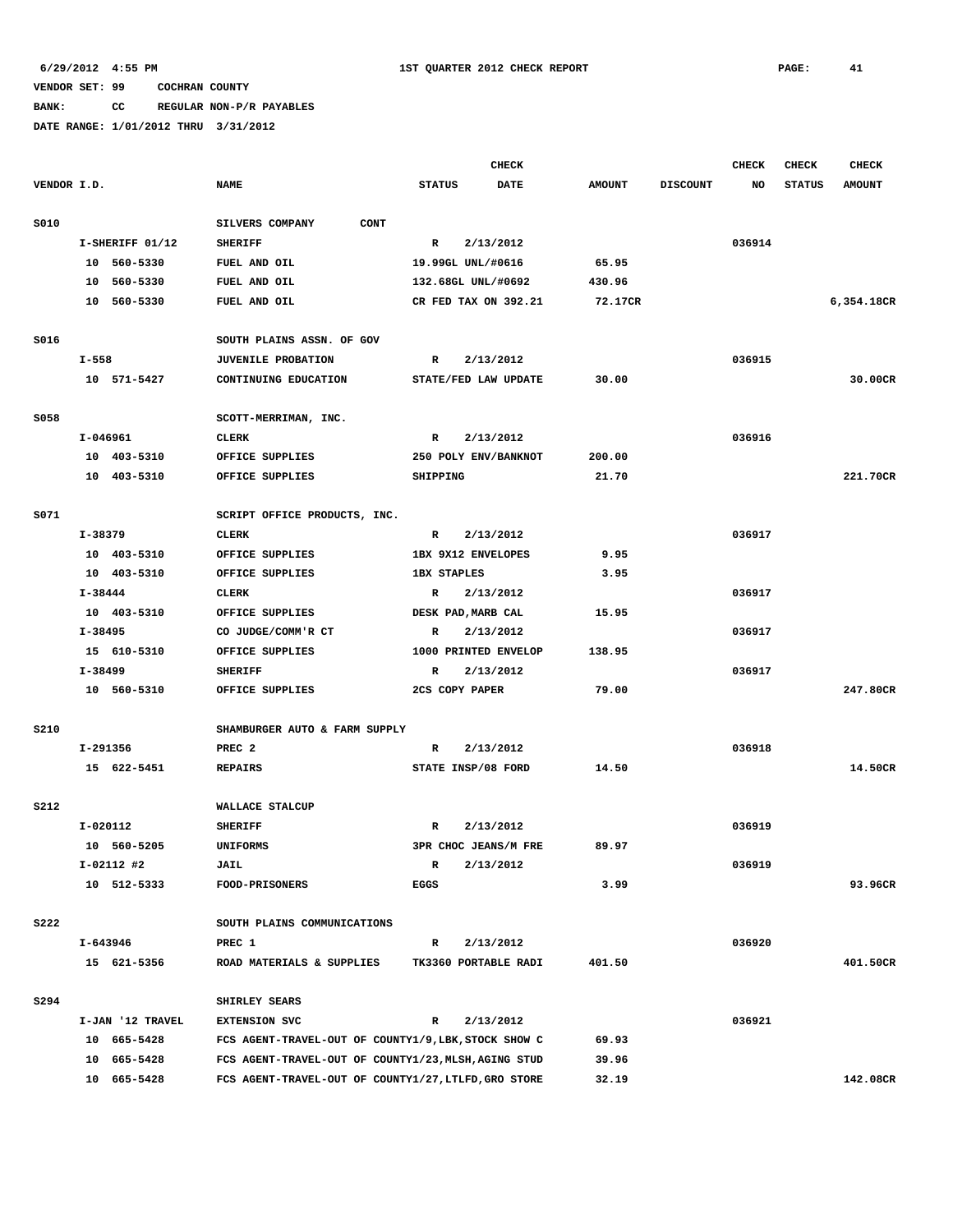# **BANK: CC REGULAR NON-P/R PAYABLES**

|             |             |                   |                                  |                   | <b>CHECK</b>          |               |                 | <b>CHECK</b> | <b>CHECK</b>  | <b>CHECK</b>  |
|-------------|-------------|-------------------|----------------------------------|-------------------|-----------------------|---------------|-----------------|--------------|---------------|---------------|
| VENDOR I.D. |             |                   | <b>NAME</b>                      | <b>STATUS</b>     | <b>DATE</b>           | <b>AMOUNT</b> | <b>DISCOUNT</b> | NO           | <b>STATUS</b> | <b>AMOUNT</b> |
| S316        |             |                   | BRYANT SEARS                     |                   |                       |               |                 |              |               |               |
|             |             | I-PLVW CONF 02/12 | <b>JUVENILE PROBATION</b>        | $\mathbf{R}$      | 2/13/2012             |               |                 | 036922       |               |               |
|             |             | 10 571-5427       | CONTINUING EDUCATION             |                   | 1 NITE, PLVW, 2/6/12  | 85.00         |                 |              |               |               |
|             |             | 10 571-5427       | CONTINUING EDUCATION             | LODGING TAX       |                       | 11.05         |                 |              |               | 96.05CR       |
| S331        |             |                   | STANDARD COFFEE SERVICE          |                   |                       |               |                 |              |               |               |
|             |             | I-8311-80988      | NON-DEPT'L                       | $\mathbb{R}$      | 2/13/2012             |               |                 | 036923       |               |               |
|             |             | 10 409-5300       | COUNTY-WIDE SUPPLIES             | 1PK TEA           |                       | 27.71         |                 |              |               |               |
|             |             | 10 409-5300       | COUNTY-WIDE SUPPLIES             | 5 FR VAN CRMR     |                       | 45.60         |                 |              |               |               |
|             |             | 10 409-5300       | COUNTY-WIDE SUPPLIES             | 2 FR VAN CAPP     |                       | 15.16         |                 |              |               |               |
|             |             | 10 409-5300       | COUNTY-WIDE SUPPLIES             | 1 HOT CHOC, REG   |                       | 16.36         |                 |              |               |               |
|             |             | 10 409-5300       | COUNTY-WIDE SUPPLIES             |                   | 1 AAA EXC DECAF       | 47.55         |                 |              |               |               |
|             |             | 10 409-5300       | COUNTY-WIDE SUPPLIES             | 4 AAA EXC REG     |                       | 159.60        |                 |              |               |               |
|             |             | 10 409-5300       | COUNTY-WIDE SUPPLIES             | FUEL ADJ          |                       | 3.65          |                 |              |               | 315.63CR      |
|             |             |                   |                                  |                   |                       |               |                 |              |               |               |
| S379        |             |                   | SOUTH PLAINS FORENSIC PATHOLOG   |                   |                       |               |                 |              |               |               |
|             | I-729       |                   | <b>JUSTICE OF PEACE</b>          | R                 | 2/13/2012             |               |                 | 036924       |               |               |
|             |             | 10 455-5405       | <b>AUTOPSY</b>                   |                   | AUTOPSY/C HAWKINS, 12 | 2,000.00      |                 |              |               | 2,000.00CR    |
| T009        |             |                   | TEXAS ASSOCIATION OF COUNTIES    |                   |                       |               |                 |              |               |               |
|             | $I - 24510$ |                   | <b>TREASURER</b>                 | R                 | 2/13/2012             |               |                 | 036925       |               |               |
|             |             | 10 497-5481       | DUES AND REGISTRATION            | 2012 CIO DUES     |                       | 225.00        |                 |              |               | 225.00CR      |
| T087        |             |                   | TEXAS DEPARTMENT OF HEALTH       |                   |                       |               |                 |              |               |               |
|             | I-15480     |                   | CLERK                            | $\mathbb{R}$      | 2/13/2012             |               |                 | 036926       |               |               |
|             |             | 10 403-5310       | OFFICE SUPPLIES                  |                   | 8 REMOTE BIRTH ACCES  | 14.64         |                 |              |               | 14.64CR       |
|             |             |                   |                                  |                   |                       |               |                 |              |               |               |
| T148        |             |                   | TASCOSA OFFICE MACHINES INC      |                   |                       |               |                 |              |               |               |
|             | I-1H258A    |                   | CLERK                            | R                 | 2/13/2012             |               |                 | 036927       |               |               |
|             |             | 10 403-5310       | OFFICE SUPPLIES                  |                   | SHIPPING/2 TONER      | 30.00         |                 |              |               |               |
|             | I-9BC197    |                   | <b>SHERIFF</b>                   | R                 | 2/13/2012             |               |                 | 036927       |               |               |
|             |             | 10 560-5411       | MAINTENANCE CONTRACTS            |                   | COPIER MAINTENANCE    | 69.00         |                 |              |               | 99.00CR       |
| T184        |             |                   | THYSSENKRUPP ELEVATOR COR        |                   |                       |               |                 |              |               |               |
|             | I-160677    |                   | <b>COURTHOUSE</b>                | R                 | 2/13/2012             |               |                 | 036928       |               |               |
|             |             | 10 510-5411       | MAINTENANCE CONTRACTS            |                   | ELEVATOR MAINTENANCE  | 570.95        |                 |              |               | 570.95CR      |
| U019        |             |                   |                                  |                   |                       |               |                 |              |               |               |
|             |             | I-5787 012112     | UNITED SUPERMARKETS, INC<br>JAIL | $\mathbb{R}$      | 2/13/2012             |               |                 | 036929       |               |               |
|             |             | 10 512-5333       | <b>FOOD-PRISONERS</b>            | SALT PACKETS      |                       | 17.00         |                 |              |               |               |
|             |             | 10 512-5333       | <b>FOOD-PRISONERS</b>            | PEPPER PACKETS    |                       | 15.00         |                 |              |               |               |
|             |             | 10 512-5333       | FOOD-PRISONERS                   | <b>DOLE SALAD</b> |                       | 3.99          |                 |              |               | 35.99CR       |
|             |             |                   |                                  |                   |                       |               |                 |              |               |               |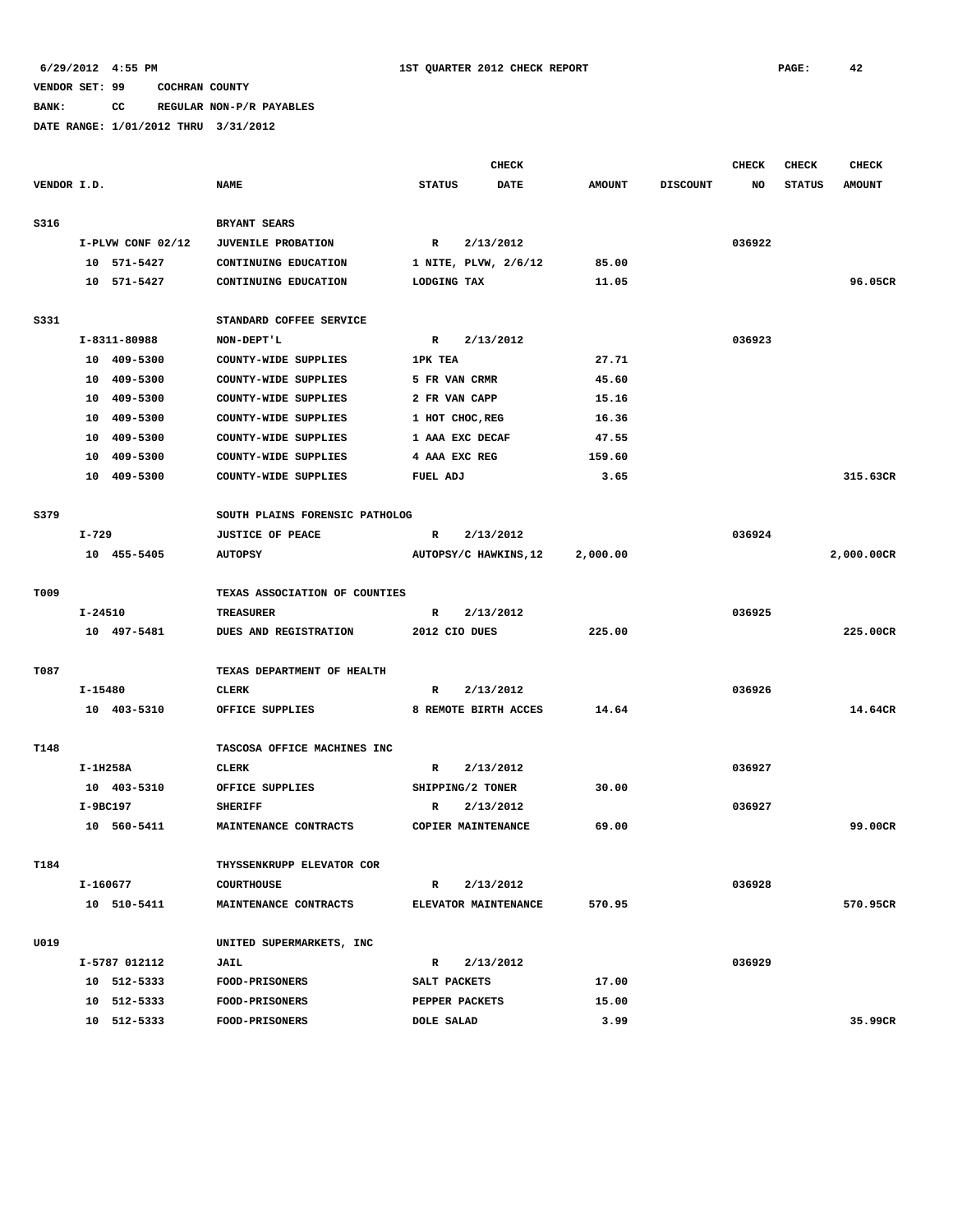### **BANK: CC REGULAR NON-P/R PAYABLES**

|             |         |                     |                                |                   | <b>CHECK</b>           |               |                 | <b>CHECK</b> | <b>CHECK</b>  | <b>CHECK</b>  |
|-------------|---------|---------------------|--------------------------------|-------------------|------------------------|---------------|-----------------|--------------|---------------|---------------|
| VENDOR I.D. |         |                     | <b>NAME</b>                    | <b>STATUS</b>     | <b>DATE</b>            | <b>AMOUNT</b> | <b>DISCOUNT</b> | NO           | <b>STATUS</b> | <b>AMOUNT</b> |
|             |         |                     |                                |                   |                        |               |                 |              |               |               |
| <b>W008</b> |         |                     | WEST TEXAS COUNTY JUDGES & COM |                   |                        |               |                 |              |               |               |
|             |         | I-'12 CONF/ALLEN    | COMM COURT                     | R                 | 2/13/2012              |               |                 | 036930       |               |               |
|             |         | 15 610-5427         | COMM-CONTINUING EDUCATION      |                   | CONF REGIS/COMM'R AL   | 175.00        |                 |              |               |               |
|             |         | I-'12 CONF/DUNN     | COMM COURT                     | R                 | 2/13/2012              |               |                 | 036930       |               |               |
|             |         | 15 610-5427         | COMM-CONTINUING EDUCATION      |                   | CONF REGIS/COMM'R DU   | 175.00        |                 |              |               |               |
|             |         | I-'12 CONF/TIMMONS  | COMM COURT                     | R                 | 2/13/2012              |               |                 | 036930       |               |               |
|             |         | 15 610-5427         | COMM-CONTINUING EDUCATION      |                   | CONF REGIS/COMM'R TI   | 175.00        |                 |              |               | 525.00CR      |
|             |         |                     |                                |                   |                        |               |                 |              |               |               |
| <b>W055</b> |         |                     | WINDSTREAM COMMUNICATIONS SW   |                   |                        |               |                 |              |               |               |
|             |         | I-266-5215 FEB12    | <b>EXTENSION SVC</b>           | R                 | 2/13/2012              |               |                 | 036931       |               |               |
|             |         | 10 665-5420         | <b>TELECOMMUNICATIONS</b>      |                   | BASIC LOCAL SVC        | 160.80        |                 |              |               |               |
|             |         | 10 665-5420         | <b>TELECOMMUNICATIONS</b>      |                   | HI-SPEED INTERNET      | 39.99         |                 |              |               |               |
|             |         | 10 665-5420         | <b>TELECOMMUNICATIONS</b>      |                   | LONG DISTANCE SVC      | 1.67          |                 |              |               |               |
|             |         | I-266-5302 FEB12    | <b>JUSTICE OF PEACE</b>        | R                 | 2/13/2012              |               |                 | 036931       |               |               |
|             |         | 10 455-5420         | TELECOMMUNICATIONS             |                   | BASIC LOCAL SVC        | 46.96         |                 |              |               |               |
|             |         | 10 455-5420         | <b>TELECOMMUNICATIONS</b>      |                   | LONG DISTANCE SVC      | 1.08          |                 |              |               |               |
|             |         | I-266-8661 FEB12    | <b>ATTORNEY</b>                | $\mathbb{R}$      | 2/13/2012              |               |                 | 036931       |               |               |
|             |         | 10 475-5420         | TELECOMMUNICATIONS             |                   | <b>BASIC LOCAL SVC</b> | 105.48        |                 |              |               |               |
|             |         | 10 475-5420         | TELECOMMUNICATIONS             |                   | HI-SPEED INTERNET      | 59.99         |                 |              |               | 415.97CR      |
|             |         |                     |                                |                   |                        |               |                 |              |               |               |
| W062        |         |                     | WAL-MART COMMUNITY             |                   |                        |               |                 |              |               |               |
|             |         | I-203800136521      | <b>SHERIFF</b>                 | R                 | 2/13/2012              |               |                 | 036932       |               |               |
|             |         | 10 560-5334         | OTHER SUPPLIES                 |                   | WASTEBASKET            | 14.98         |                 |              |               | 14.98CR       |
|             |         |                     |                                |                   |                        |               |                 |              |               |               |
| W092        |         |                     | WTG FUELS, INC                 |                   |                        |               |                 |              |               |               |
|             |         | I-15006-03496 FEB12 | <b>SHERIFF</b>                 | R                 | 2/13/2012              |               |                 | 036933       |               |               |
|             |         | 10 560-5330         | FUEL AND OIL                   |                   | 29.57GL UNL/#125       | 91.84         |                 |              |               |               |
|             |         | 10 560-5330         | FUEL AND OIL                   |                   | 90.57GL UNL/#137       | 281.86        |                 |              |               |               |
|             |         | 10 560-5330         | FUEL AND OIL                   |                   | 55.72GL UNL/#134       | 173.07        |                 |              |               |               |
|             |         | 10 560-5330         | FUEL AND OIL                   |                   | 126.14GL UNL/#135      | 392.16        |                 |              |               |               |
|             |         | 10 560-5330         | FUEL AND OIL                   |                   | 37.76GL UNL/#136       | 586.87        |                 |              |               |               |
|             |         | 10 560-5330         | FUEL AND OIL                   |                   | 26.5GL UNL/#122        | 74.36         |                 |              |               | 1,600.16CR    |
| W097        |         |                     |                                |                   |                        |               |                 |              |               |               |
|             |         |                     | WILDRED L. MATHENY dba         |                   | 2/13/2012              |               |                 |              |               |               |
|             | I-28955 |                     | CRTHSE/ACT BLDG/LIBRARY        | R                 |                        |               |                 | 036934       |               |               |
|             |         | 10 510-5332         | CUSTODIAL SUPPLIES             | SPRAY BUGS        |                        | 70.00         |                 |              |               |               |
|             |         | 10 662-5332         | CUSTODIAL SUPPLIES             | <b>SPRAY BUGS</b> |                        | 45.00         |                 |              |               |               |
|             |         | 10 650-5332         | CUSTODIAL SUPPLIES             | SPRAY BUGS        |                        | 35.00         |                 |              |               | 150.00CR      |
| W164        |         |                     | WARREN CAT                     |                   |                        |               |                 |              |               |               |
|             |         | I-PS020232426       | PREC <sub>2</sub>              | R                 | 2/13/2012              |               |                 | 036935       |               |               |
|             |         | 15 622-5451         | <b>REPAIRS</b>                 |                   | 2 OIL FILTERS          | 29.12         |                 |              |               |               |
|             |         | 15 622-5451         | <b>REPAIRS</b>                 |                   | 2 FUEL FILTERS         | 57.56         |                 |              |               |               |
|             |         | 15 622-5451         | <b>REPAIRS</b>                 |                   | 2 AIR FILTERS          | 120.56        |                 |              |               | 207.24CR      |
|             |         |                     |                                |                   |                        |               |                 |              |               |               |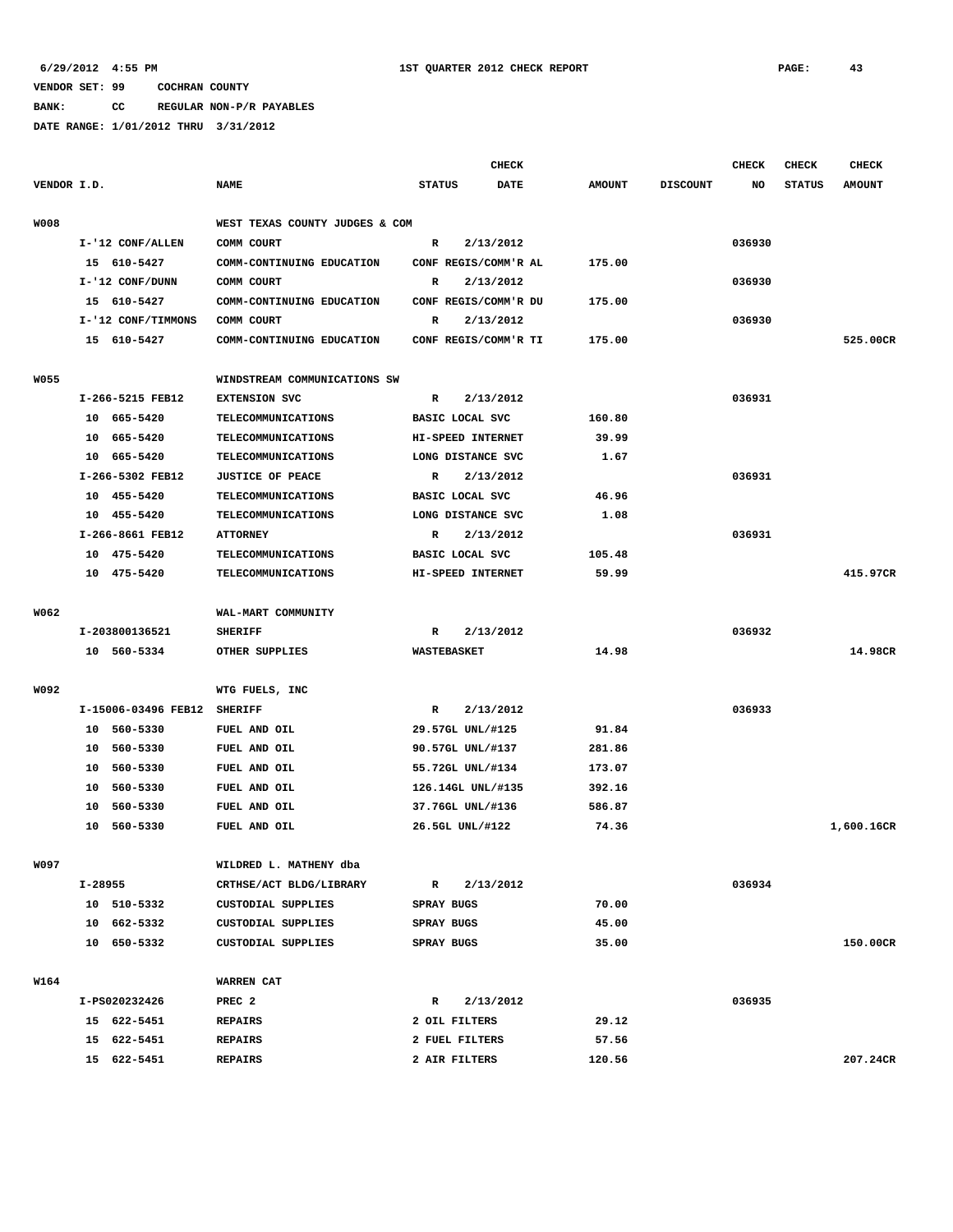## **BANK: CC REGULAR NON-P/R PAYABLES**

|             |            |                              |                                |                   | <b>CHECK</b>           |               |                 | <b>CHECK</b> | <b>CHECK</b>  | CHECK         |
|-------------|------------|------------------------------|--------------------------------|-------------------|------------------------|---------------|-----------------|--------------|---------------|---------------|
| VENDOR I.D. |            |                              | <b>NAME</b>                    | <b>STATUS</b>     | DATE                   | <b>AMOUNT</b> | <b>DISCOUNT</b> | NO           | <b>STATUS</b> | <b>AMOUNT</b> |
| W193        |            |                              | WESTWARD AUTOMOTIVE REPAIR LLC |                   |                        |               |                 |              |               |               |
|             | I-2298     |                              | <b>CONSTABLE</b>               | R                 | 2/13/2012              |               |                 | 036936       |               |               |
|             |            | 10 550-5451                  | <b>REPAIR</b>                  |                   | OIL CHG/LABOR          | 12.00         |                 |              |               |               |
|             |            | 10 550-5451                  | <b>REPAIR</b>                  | OIL FILTER        |                        | 7.69          |                 |              |               |               |
|             | 10         | 550-5451                     | <b>REPAIR</b>                  | AIR FILTER        |                        | 35.73         |                 |              |               |               |
|             |            | 10 550-5451                  | <b>REPAIR</b>                  | 6 QT OIL          |                        | 71.00         |                 |              |               |               |
|             | $I - 2305$ |                              | <b>SHERIFF</b>                 | R                 | 2/13/2012              |               |                 | 036936       |               |               |
|             |            | 10 560-5451                  | MACHINERY-NON-OFFICE REPAIR    |                   | REPL ALTERNATOR/#123   | 60.00         |                 |              |               |               |
|             |            | 10 560-5451                  | MACHINERY-NON-OFFICE REPAIR    | <b>ALTERNATOR</b> |                        | 423.72        |                 |              |               | 610.14CR      |
|             |            |                              |                                |                   |                        |               |                 |              |               |               |
| X001        |            |                              | XCEL ENERGY                    |                   |                        |               |                 |              |               |               |
|             |            | I-54-9583069-4 JAN12 WELFARE |                                | R                 | 2/13/2012              |               |                 | 036937       |               |               |
|             |            | 10 640-5440                  | UTILITIES                      | JUNE VAZQUEZ      |                        | 118.36        |                 |              |               | 118.36CR      |
| Y001        |            |                              | YELLOWHOUSE MACHINERY CO.      |                   |                        |               |                 |              |               |               |
|             | $I-211062$ |                              | PREC 4                         | R                 | 2/13/2012              |               |                 | 036938       |               |               |
|             |            | 15 624-5451                  | <b>REPAIRS</b>                 |                   | ANTENNA/770G #7892     | 31.22         |                 |              |               | 31.22CR       |
|             |            |                              |                                |                   |                        |               |                 |              |               |               |
| A133        |            |                              | ALLIED COMPLIANCE SERVICE      |                   |                        |               |                 |              |               |               |
|             | I-22424    |                              | COMMISSIONERS CT               | R                 | 2/28/2012              |               |                 | 036974       |               |               |
|             |            | 15 610-5499                  | MISCELLANEOUS                  |                   | ANNUAL MEMBERSHIP FE   | 250.00        |                 |              |               |               |
|             |            | 15 610-5499                  | MISCELLANEOUS                  |                   | 11 ANN PRE-PD RNDM D   | 495.00        |                 |              |               | 745.00CR      |
|             |            |                              |                                |                   |                        |               |                 |              |               |               |
| A165        |            |                              | AFFILIATED COMPUTER SERVICES   |                   |                        |               |                 |              |               |               |
|             | I-760857   |                              | <b>CLERK</b>                   | R                 | 2/28/2012              |               |                 | 036975       |               |               |
|             |            | 10 403-5416                  | FILMING & INDEXING             |                   | <b>INTERNET REBATE</b> | 4.00CR        |                 |              |               |               |
|             |            | 10 403-5416                  | FILMING & INDEXING             |                   | 20/20 LAND REC MGMT    | 1,250.00      |                 |              |               |               |
|             | 10         | 403-5416                     | FILMING & INDEXING             |                   | 119 ARCHIVAL PRINTS    | 105.91        |                 |              |               |               |
|             |            | 10 403-5416                  | FILMING & INDEXING             | <b>FREIGHT</b>    |                        | 34.80         |                 |              |               | 1,386.71CR    |
| A178        |            |                              | <b>AMAZON</b>                  |                   |                        |               |                 |              |               |               |
|             |            | C-230141069370               | LIBRARY                        | R                 | 2/28/2012              |               |                 | 036976       |               |               |
|             |            | 10 650-5590                  | <b>BOOKS</b>                   |                   | RET SEWING SCHOOL: 2   | 11.53CR       |                 |              |               |               |
|             |            | 10 650-5590                  | <b>BOOKS</b>                   | RET RED MIST      |                        | 16.77CR       |                 |              |               |               |
|             |            | 10 650-5590                  | <b>BOOKS</b>                   | REF DISC          |                        | 2.49          |                 |              |               |               |
|             |            | I-230147099927               | LIBRARY                        | R                 | 2/28/2012              |               |                 | 036976       |               |               |
|             |            | 10 650-5590                  | <b>BOOKS</b>                   |                   | INVENTION OF HUGO CA   | 14.99         |                 |              |               |               |
|             |            | I-244785110431               | LIBRARY                        | $\mathbb{R}$      | 2/28/2012              |               |                 | 036976       |               |               |
|             |            | 10 650-5590                  | <b>BOOKS</b>                   |                   | FNCY NNCY: STELLAR ST  | 10.39         |                 |              |               |               |
|             |            | 10 650-5590                  | <b>BOOKS</b>                   |                   | ON THE FAR SIDE OF T   | 6.99          |                 |              |               |               |
|             |            | 10 650-5590                  | <b>BOOKS</b>                   |                   | PEOPLE OF THE BOOK     | 13.98         |                 |              |               |               |
|             |            | 10 650-5590                  | <b>BOOKS</b>                   |                   | A WRINKLE IN TIME      | 6.99          |                 |              |               |               |
|             |            | 10 650-5590                  | <b>BOOKS</b>                   |                   | TUCK EVERLASTING       | 6.99          |                 |              |               |               |
|             |            | 10 650-5590                  | <b>BOOKS</b>                   | DARK FLAME        |                        | 11.49         |                 |              |               |               |
|             |            | 10 650-5590                  | <b>BOOKS</b>                   | SHADOWLAND        |                        | 8.52          |                 |              |               |               |
|             |            | 10 650-5590                  | <b>BOOKS</b>                   |                   | THE WORLD ACCORDING    | 10.88         |                 |              |               |               |
|             | 10         | 650-5590                     | <b>BOOKS</b>                   |                   | WAIT TILL HELEN COME   | 5.95          |                 |              |               |               |
|             |            | 10 650-5590                  | <b>BOOKS</b>                   |                   | AMELIA BEDELIA MAKES   | 11.52         |                 |              |               |               |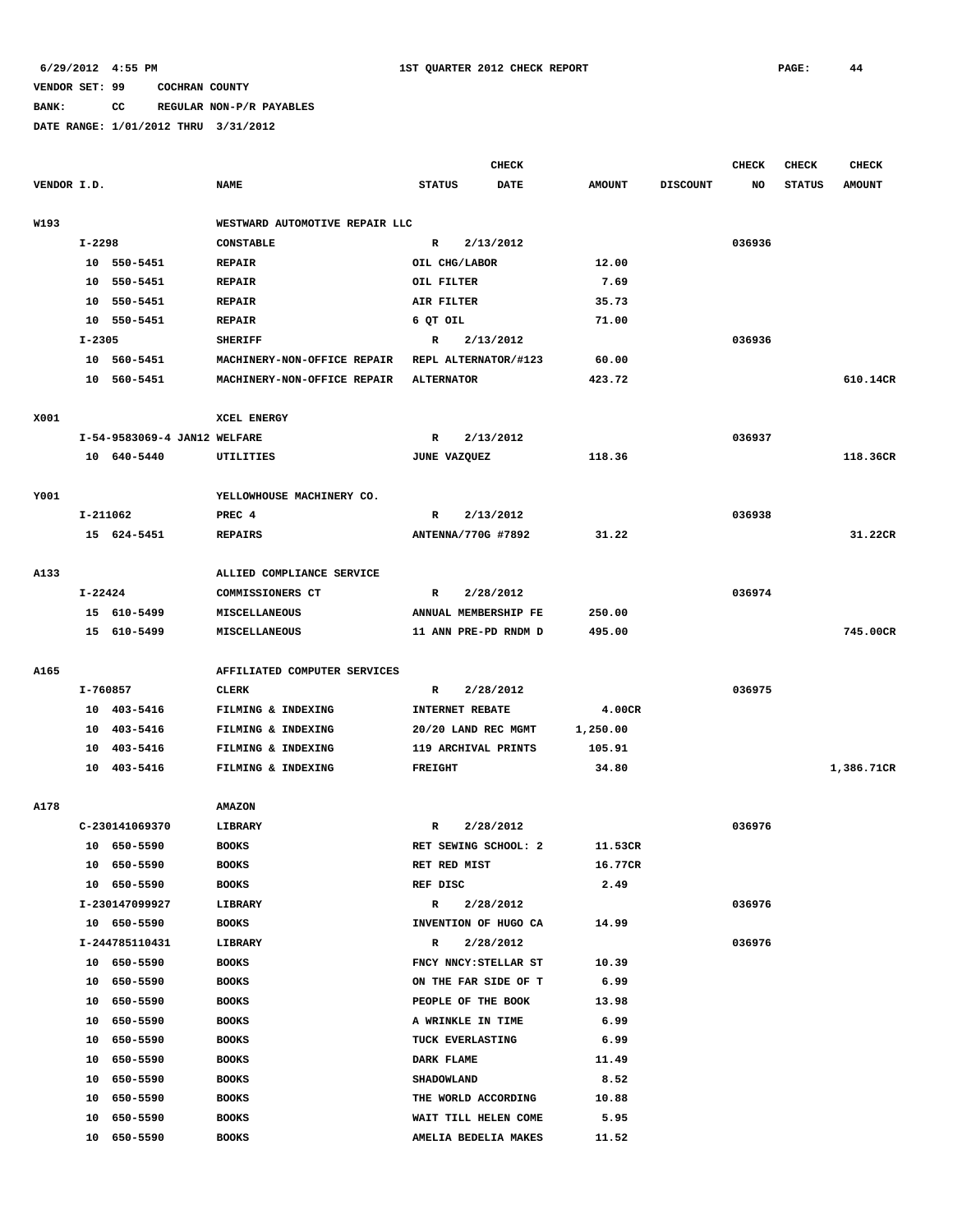**BANK: CC REGULAR NON-P/R PAYABLES**

|             |    |                |                       |      |                       | <b>CHECK</b> |               |                 | CHECK  | <b>CHECK</b>  | <b>CHECK</b>  |
|-------------|----|----------------|-----------------------|------|-----------------------|--------------|---------------|-----------------|--------|---------------|---------------|
| VENDOR I.D. |    |                | <b>NAME</b>           |      | <b>STATUS</b>         | <b>DATE</b>  | <b>AMOUNT</b> | <b>DISCOUNT</b> | NO     | <b>STATUS</b> | <b>AMOUNT</b> |
| A178        |    |                | CONT<br><b>AMAZON</b> |      |                       |              |               |                 |        |               |               |
|             |    | I-244785110431 | LIBRARY               |      | R                     | 2/28/2012    |               |                 | 036976 |               |               |
|             |    | 10 650-5590    | <b>BOOKS</b>          |      | THE DOLL IN THE GARD  |              | 5.95          |                 |        |               |               |
|             |    | 10 650-5590    | <b>BOOKS</b>          |      | MRS FRISBY AND THE R  |              | 6.99          |                 |        |               |               |
|             | 10 | 650-5590       | <b>BOOKS</b>          |      | MAN'S SEARCH FOR MEA  |              | 8.65          |                 |        |               |               |
|             | 10 | 650-5590       | <b>BOOKS</b>          |      | DIARY OF A WIMPY KID  |              | 9.38          |                 |        |               |               |
|             | 10 | 650-5590       | <b>BOOKS</b>          |      | RODRICK RULES (DIARY  |              | 9.25          |                 |        |               |               |
|             | 10 | 650-5590       | <b>BOOKS</b>          |      | HUSH, HUSH            |              | 9.99          |                 |        |               |               |
|             | 10 | 650-5590       | <b>BOOKS</b>          |      | THE CLEVELAND CLINIC  |              | 10.85         |                 |        |               |               |
|             | 10 | 650-5590       | <b>BOOKS</b>          |      | SPECIALS (THE UGLIES  |              | 9.99          |                 |        |               |               |
|             | 10 | 650-5590       | <b>BOOKS</b>          |      | BLOOD RED ROAD        |              | 11.52         |                 |        |               |               |
|             | 10 | 650-5590       | <b>BOOKS</b>          |      | GOD GAVE US YOU       |              | 7.91          |                 |        |               |               |
|             | 10 | 650-5590       | <b>BOOKS</b>          |      | MOTOCROSS DOUBLE CRO  |              | 5.95          |                 |        |               |               |
|             | 10 | 650-5590       | <b>BOOKS</b>          |      | BOGUS (ALDO ZELNICK)  |              | 9.96          |                 |        |               |               |
|             |    | 10 650-5590    | <b>BOOKS</b>          | DISC |                       |              | 11.09CR       |                 |        |               |               |
|             |    | I-244785519248 | LIBRARY               |      | R                     | 2/28/2012    |               |                 | 036976 |               |               |
|             |    | 10 650-5590    | <b>BOOKS</b>          |      | THE FAULT IN OUR STA  |              | 9.45          |                 |        |               |               |
|             |    | I-244787245489 | LIBRARY               |      | R                     | 2/28/2012    |               |                 | 036976 |               |               |
|             |    | 10 650-5590    | <b>BOOKS</b>          |      | MY SIDE OF THE MOUNT  |              | 6.99          |                 |        |               |               |
|             |    | I-244787376346 | LIBRARY               |      | $\mathbb{R}$          | 2/28/2012    |               |                 | 036976 |               |               |
|             |    | 10 650-5590    | <b>BOOKS</b>          |      | EXTRAS (UGLIES)       |              | 9.99          |                 |        |               |               |
|             |    | 10 650-5590    | <b>BOOKS</b>          |      | THE PICTURE OF DORIA  |              | 7.99          |                 |        |               |               |
|             | 10 | 650-5590       | <b>BOOKS</b>          |      | MENOPAUSE SUCKS: WHAT |              | 5.18          |                 |        |               |               |
|             | 10 | 650-5590       | <b>BOOKS</b>          |      | A MEASURE OF MERCY    |              | 5.60          |                 |        |               |               |
|             | 10 | 650-5590       | <b>BOOKS</b>          |      | ANDY SHANE IS NOT IN  |              | 6.00          |                 |        |               |               |
|             |    | 10 650-5590    | <b>BOOKS</b>          | DISC |                       |              | 2.69CR        |                 |        |               |               |
|             |    | I-244788157606 | LIBRARY               |      | R                     | 2/28/2012    |               |                 | 036976 |               |               |
|             |    | 10 650-5590    | <b>BOOKS</b>          |      | AND THE BAND PLAYED   |              | 12.91         |                 |        |               |               |
|             |    | 10 650-5590    | <b>BOOKS</b>          |      | LEGEND OF THE LURE    |              | 5.95          |                 |        |               |               |
|             | 10 | 650-5590       | <b>BOOKS</b>          |      | CAHOOTS (ALDO ZELNIC  |              | 10.86         |                 |        |               |               |
|             |    | 10 650-5590    | <b>BOOKS</b>          | DISC |                       |              | 0.89CR        |                 |        |               |               |
|             |    | I-244788477093 | LIBRARY               |      | R                     | 2/28/2012    |               |                 | 036976 |               |               |
|             |    | 10 650-5590    | <b>BOOKS</b>          |      | PINKALICIOUS: PINKIE  |              | 13.25         |                 |        |               |               |
|             |    | 10 650-5590    | <b>BOOKS</b>          |      | PINKALICIOUS: THE PER |              | 10.87         |                 |        |               |               |
|             |    | 10 650-5590    | <b>BOOKS</b>          |      | AMELIA BEDELIA'S 1ST  |              | 9.99          |                 |        |               |               |
|             |    | 10 650-5590    | <b>BOOKS</b>          |      | BIG WHITE BOOK OF WE  |              | 12.91         |                 |        |               |               |
|             | 10 | 650-5590       | <b>BOOKS</b>          |      | THE ROPE: AN ANNA PI  |              | 16.26         |                 |        |               |               |
|             |    | 10 650-5590    | <b>BOOKS</b>          |      | PRIVATE: #1 SUSPECT   |              | 16.95         |                 |        |               |               |
|             |    | 10 650-5590    | <b>BOOKS</b>          |      | ANNA KARENINA (DOVER  |              | 5.00          |                 |        |               |               |
|             |    | 10 650-5590    | <b>BOOKS</b>          |      | BEAR SNORES ON        |              | 10.39         |                 |        |               |               |
|             |    | 10 650-5590    | <b>BOOKS</b>          |      | A TOUCH OF GRACE      |              | 10.19         |                 |        |               |               |
|             |    | 10 650-5590    | <b>BOOKS</b>          |      | CHUGGA CHUGGA CHOO C  |              | 10.39         |                 |        |               |               |
|             |    | 10 650-5590    | <b>BOOKS</b>          |      | <b>CRESCENDO</b>      |              | 12.13         |                 |        |               |               |
|             |    | 10 650-5590    | <b>BOOKS</b>          |      | SILENCE               |              | 12.91         |                 |        |               |               |
|             |    | 10 650-5590    | <b>BOOKS</b>          |      | MAYO CLINIC GUIDE TO  |              | 12.48         |                 |        |               |               |
|             |    | 10 650-5590    | <b>BOOKS</b>          | DISC |                       |              | 2.23CR        |                 |        |               |               |
|             |    | I-L120110      | LIBRARY               |      | R                     | 2/28/2012    |               |                 | 036976 |               |               |
|             |    | 10 650-5590    | <b>BOOKS</b>          |      | LATE CHG 1/9/12       |              | 10.96         |                 |        |               | 417.97CR      |
|             |    |                |                       |      |                       |              |               |                 |        |               |               |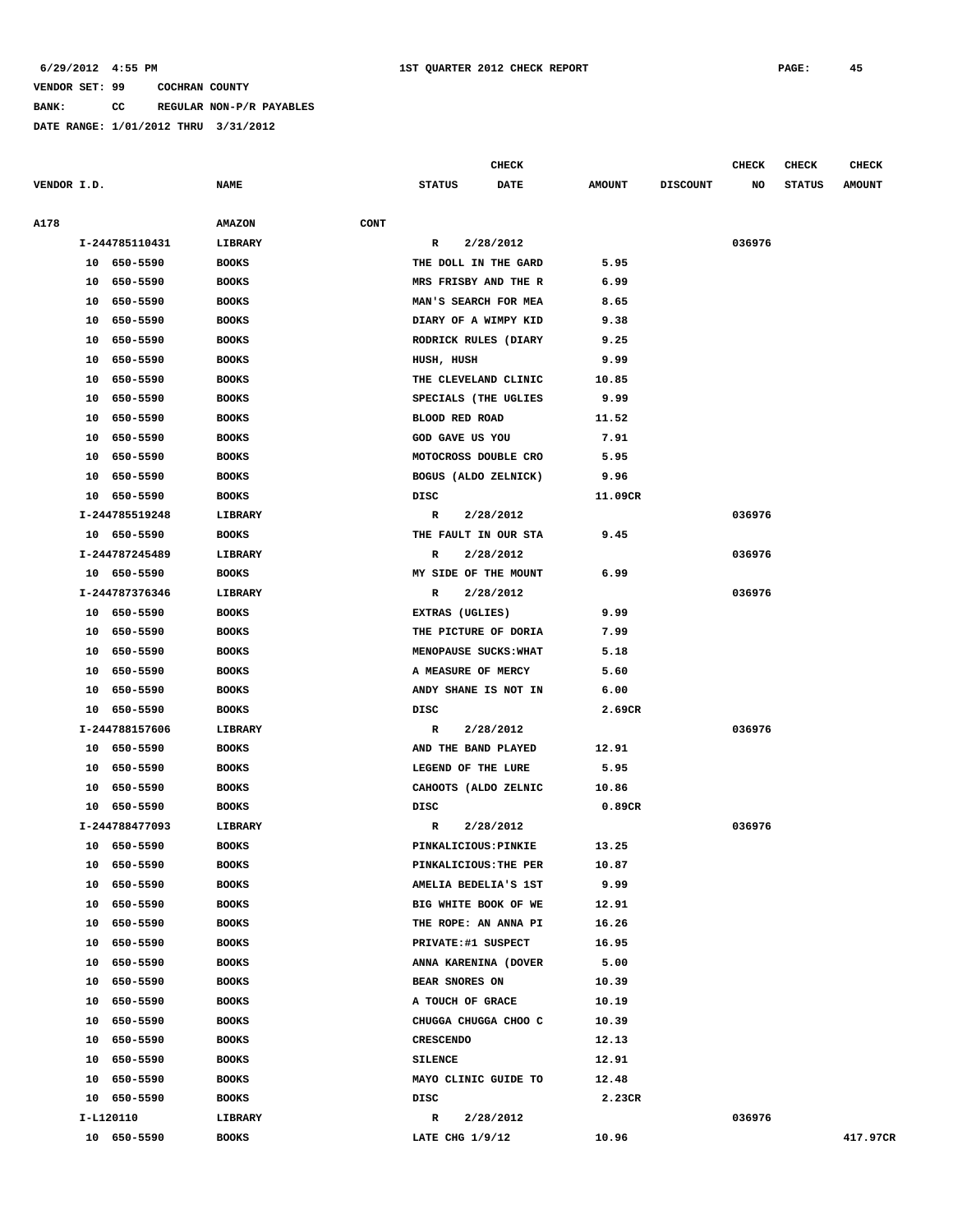**BANK: CC REGULAR NON-P/R PAYABLES**

|                  |          |                                    |                              | <b>CHECK</b>  |                        |               |                 | CHECK  | <b>CHECK</b>  | <b>CHECK</b>  |
|------------------|----------|------------------------------------|------------------------------|---------------|------------------------|---------------|-----------------|--------|---------------|---------------|
| VENDOR I.D.      |          |                                    | <b>NAME</b>                  | <b>STATUS</b> | <b>DATE</b>            | <b>AMOUNT</b> | <b>DISCOUNT</b> | NO     | <b>STATUS</b> | <b>AMOUNT</b> |
|                  |          |                                    |                              |               |                        |               |                 |        |               |               |
| A235             |          |                                    | AIRE SERV                    |               |                        |               |                 |        |               |               |
|                  | I-24976  |                                    | <b>COURTHOUSE</b>            | $\mathbb{R}$  | 2/28/2012              |               |                 | 036977 |               |               |
|                  |          | 10 510-5451                        | <b>REPAIR</b>                |               | RPL BOILER; WATER, GAS | 24,506.00     |                 |        |               | 24,506.00CR   |
|                  |          |                                    |                              |               |                        |               |                 |        |               |               |
| B029             |          |                                    | BRUCKNER'S TRUCK SALES, INC  |               |                        |               |                 |        |               |               |
|                  |          | C-CM305187L                        | PREC 1                       | R             | 2/28/2012              |               |                 | 036978 |               |               |
|                  |          | 15 621-5451                        | <b>REPAIRS</b>               |               | RET MUD FLAP KIT       | 72.86CR       |                 |        |               |               |
|                  |          | I-305187L                          | PREC 1                       | R             | 2/28/2012              |               |                 | 036978 |               |               |
|                  |          | 15 621-5451                        | <b>REPAIRS</b>               | MUD FLAP KIT  |                        | 72.86         |                 |        |               |               |
|                  |          | 15 621-5451                        | <b>REPAIRS</b>               | SHIPPING      |                        | 12.75         |                 |        |               | 12.75CR       |
|                  |          |                                    |                              |               |                        |               |                 |        |               |               |
| <b>B075</b>      |          |                                    | SONIA BRITO                  |               |                        |               |                 |        |               |               |
|                  | I-021112 |                                    | <b>ACTIVITY BLDG</b>         | R             | 2/28/2012              |               |                 | 036979 |               |               |
|                  |          | 10 000-4370.101                    | RENT-ACTIVITY BUILDING       |               | REF DEP FOR 2/11/12    | 125.00        |                 |        |               | 125.00CR      |
| C008             |          |                                    | CITY OF WHITEFACE            |               |                        |               |                 |        |               |               |
|                  |          | $I-409$ 02/12                      | PREC <sub>2</sub>            | $\mathbb{R}$  | 2/28/2012              |               |                 | 036980 |               |               |
|                  |          | 15 622-5440                        | UTILITIES                    | 3.2MCF GAS    |                        | 25.24         |                 |        |               |               |
|                  |          | 15 622-5440                        | UTILITIES                    | <b>WATER</b>  |                        | 14.00         |                 |        |               |               |
|                  |          | 15 622-5440                        |                              | GARBAGE SVC   |                        | 50.10         |                 |        |               |               |
|                  |          | 15 622-5440                        | UTILITIES                    |               |                        | 22.50         |                 |        |               | 111.84CR      |
|                  |          |                                    | UTILITIES                    | SEWER SVC     |                        |               |                 |        |               |               |
| C165             |          |                                    | CITY OF MORTON               |               |                        |               |                 |        |               |               |
|                  | I-021512 |                                    | <b>CEMETERY</b>              | R             | 2/28/2012              |               |                 | 036981 |               |               |
|                  |          | 10 516-5486                        | CONTRACT LABOR-OPEN CLOSE    |               | REBA SAWYER 1/21/12    | 300.00        |                 |        |               |               |
|                  |          | 10 516-5486                        | CONTRACT LABOR-OPEN CLOSE    |               | TANNER BERTRAM 2/4/1   | 300.00        |                 |        |               | 600.00CR      |
|                  |          |                                    |                              |               |                        |               |                 |        |               |               |
| C <sub>293</sub> |          |                                    | CAVENDER'S WESTERN OUTFITTER |               |                        |               |                 |        |               |               |
|                  |          | $I - 8 - 10017$                    | SHERIFF/JAIL                 | R             | 2/28/2012              |               |                 | 036982 |               |               |
|                  |          | 10 560-5205                        | UNIFORMS                     |               | 5PR CHOC WRANGLER/WE   | 140.20        |                 |        |               |               |
|                  |          | 10 560-5205                        | <b>UNIFORMS</b>              |               | 5PR CHOC WRANGLER/LU   | 140.20        |                 |        |               |               |
|                  |          | 10 560-5205                        | <b>UNIFORMS</b>              |               | 5PR CHOC WRANGLER/VE   | 126.00        |                 |        |               |               |
|                  |          | 10 560-5205                        | <b>UNIFORMS</b>              |               | 5PR CHOC WRANGLER/ST   | 126.00        |                 |        |               |               |
|                  |          | 10 560-5205                        | UNIFORMS                     |               | 5PR CHOC WRANGLER/SA   | 140.20        |                 |        |               |               |
|                  |          | 10 560-5205                        | <b>UNIFORMS</b>              |               | 3PR CHOC WRANGLER/VI   | 84.12         |                 |        |               |               |
|                  |          | 10 512-5205                        | <b>UNIFORMS</b>              |               | 3PR CHOC WRANGLER/HE   | 84.12         |                 |        |               |               |
|                  |          | 10 512-5205                        | <b>UNIFORMS</b>              |               | 3PR CHOC WRANGLER/T    | 84.12         |                 |        |               | 924.96CR      |
|                  |          |                                    |                              |               |                        |               |                 |        |               |               |
| E011             |          |                                    | EXXONMOBIL                   |               |                        |               |                 |        |               |               |
|                  |          | I-187328265306626202 EXTENSION SVC |                              | R             | 2/28/2012              |               |                 | 036983 |               |               |
|                  |          | 10 665-5330                        | FUEL AND OIL                 |               | 19.383GL UNL, EASTLND  | 67.65         |                 |        |               |               |
|                  |          | 10 665-5330                        | FUEL AND OIL                 | CR FED TAX    |                        | 3.55CR        |                 |        |               | 64.10CR       |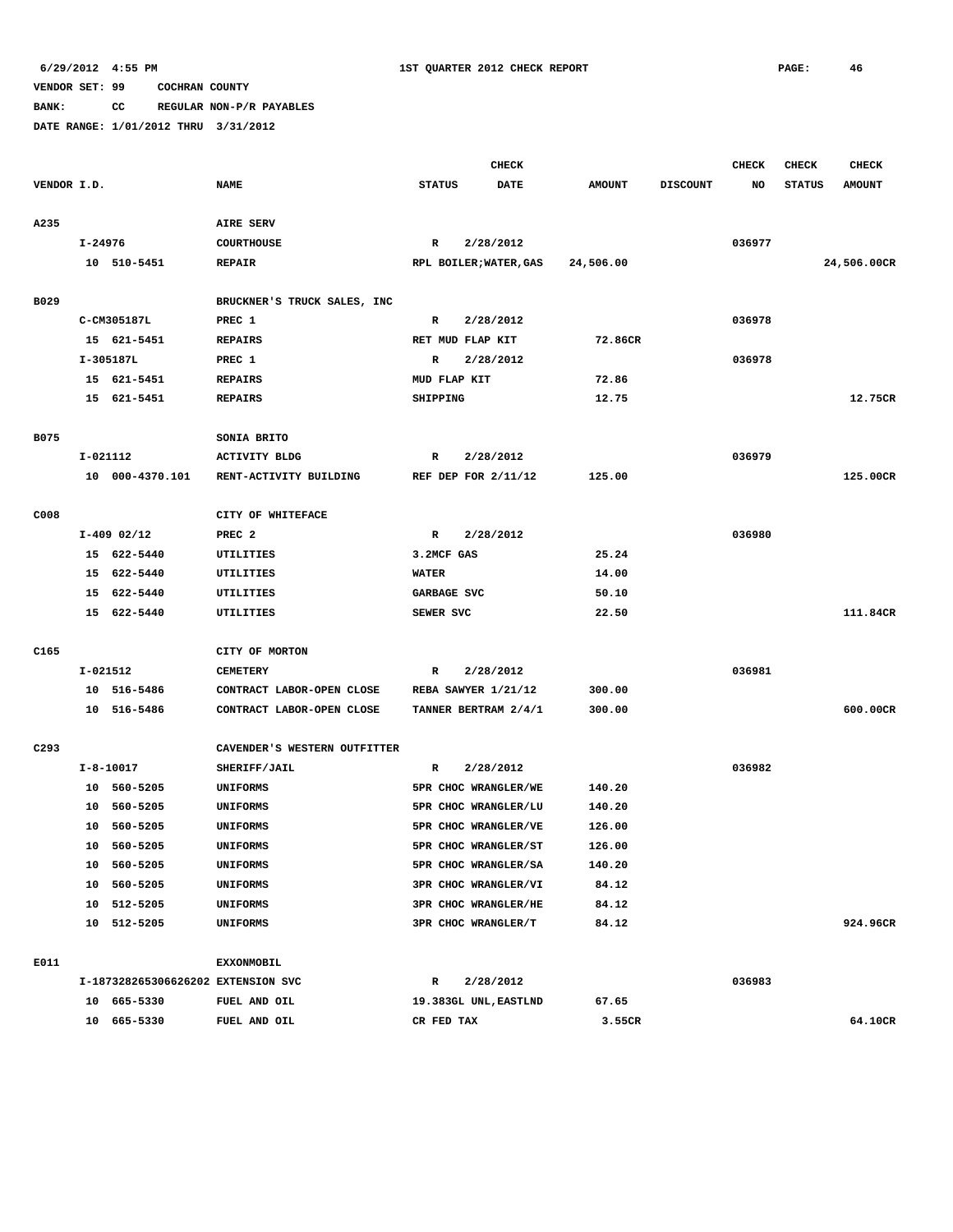**BANK: CC REGULAR NON-P/R PAYABLES**

|             |            |                                     | CHECK                         |                |                      |                                    |               |                 | CHECK  | <b>CHECK</b>  | <b>CHECK</b>  |
|-------------|------------|-------------------------------------|-------------------------------|----------------|----------------------|------------------------------------|---------------|-----------------|--------|---------------|---------------|
| VENDOR I.D. |            |                                     | <b>NAME</b>                   | <b>STATUS</b>  |                      | <b>DATE</b>                        | <b>AMOUNT</b> | <b>DISCOUNT</b> | NO     | <b>STATUS</b> | <b>AMOUNT</b> |
|             |            |                                     |                               |                |                      |                                    |               |                 |        |               |               |
| E069        |            |                                     | ENCARTELE, INC                |                |                      |                                    |               |                 |        |               |               |
|             | I-3376     |                                     | JAIL                          | v              |                      | 2/28/2012                          |               |                 | 036984 |               | 202.00CR      |
|             |            |                                     |                               |                |                      |                                    |               |                 |        |               |               |
| F032        |            |                                     | F & W ELECTRICAL              |                |                      |                                    |               |                 |        |               |               |
|             | $I - 5133$ |                                     | PARK/AIRPORT                  | R              |                      | 2/28/2012                          |               |                 | 036985 |               |               |
|             |            | 30 518-5451                         | <b>REPAIR</b>                 | 8 RED LENS     |                      |                                    | 170.50        |                 |        |               |               |
|             |            | 30 518-5451                         | <b>REPAIR</b>                 |                |                      | 4 RW/TW EDGE LT, RED               | 366.35        |                 |        |               |               |
|             |            | 30 518-5451                         | <b>REPAIR</b>                 |                |                      | 12 GREEN/OBSCURE LEN               | 679.05        |                 |        |               |               |
|             |            | 30 518-5451                         | <b>REPAIR</b>                 |                |                      | 12 1-1/2" COUPLINGS                | 82.50         |                 |        |               |               |
|             |            | 30 518-5451                         | <b>REPAIR</b>                 | <b>FREIGHT</b> |                      |                                    | 118.90        |                 |        |               | 1,417.30CR    |
|             |            |                                     |                               |                |                      |                                    |               |                 |        |               |               |
| G031        |            |                                     | GRAINGER                      |                |                      |                                    |               |                 |        |               |               |
|             |            | I-9748970101                        | <b>COURTHOUSE</b>             | R              |                      | 2/28/2012                          |               |                 | 036986 |               |               |
|             |            | 10 510-5332                         | CUSTODIAL SUPPLIES            |                | CALIBR/COVER TOOL    |                                    | 8.23          |                 |        |               |               |
|             |            | 10 510-5332                         | CUSTODIAL SUPPLIES            |                | 4 MATS, 4X6, CHRCL   |                                    | 398.12        |                 |        |               |               |
|             |            | I-9749127933                        | <b>COURTHOUSE</b>             | R              |                      | 2/28/2012                          |               |                 | 036986 |               |               |
|             |            | 10 510-5451                         | <b>REPAIR</b>                 |                |                      | 70-90PSI PRESSURE SW               | 66.20         |                 |        |               |               |
|             |            | I-9757876793                        | COURTHOUSE/JAIL               | R              |                      | 2/28/2012                          |               |                 | 036986 |               |               |
|             |            | 10 512-5451                         | <b>REPAIR</b>                 |                |                      | <b>3PK MACHINE SCREWS 1</b>        | 21.15         |                 |        |               |               |
|             |            | 10 510-5451                         | <b>REPAIR</b>                 |                |                      | REFRIG DRYER MAINT K               | 122.35        |                 |        |               |               |
|             |            | I-9760902784                        | <b>COURTHOUSE</b>             | R              |                      | 2/28/2012                          |               |                 | 036986 |               |               |
|             |            | 10 510-5332                         | CUSTODIAL SUPPLIES            |                | TERRY TOWEL 12/PK    |                                    | 2.94          |                 |        |               |               |
|             |            | 10 510-5332                         | CUSTODIAL SUPPLIES            |                | SHOP TOWEL, 25/PK    |                                    | 10.24         |                 |        |               |               |
|             |            | 10 510-5332                         | CUSTODIAL SUPPLIES            |                | 60 4' FLOUR LAMP     |                                    | 87.60         |                 |        |               |               |
|             |            | 10 510-5451                         | <b>REPAIR</b>                 |                | AUTO DRAIN VALVE     |                                    | 37.73         |                 |        |               |               |
|             |            | 10 510-5332                         | CUSTODIAL SUPPLIES            |                |                      | 3V LITH BATT, 12/PK,               | 40.42         |                 |        |               | 794.98CR      |
|             |            |                                     |                               |                |                      |                                    |               |                 |        |               |               |
| H019        |            |                                     | HOCKLEY COUNTY, TEXAS         |                |                      |                                    |               |                 |        |               |               |
|             |            | I-SIMPSON TRIAL REIM DISTRICT COURT |                               | R              |                      | 2/28/2012                          |               |                 | 036987 |               |               |
|             |            | 10 435-5499                         | MISCELLANEOUS                 |                | <b>JURY SUPPLIES</b> |                                    | 20.00         |                 |        |               |               |
|             |            | 10 435-5311                         | POSTAL EXPENSES               |                | POSTAGE REIMB        |                                    | 28.80         |                 |        |               |               |
|             |            | 10 435-5310                         | OFFICE SUPPLIES               | MISC COPIES    |                      |                                    | 10.00         |                 |        |               |               |
|             |            | 10 435-5499                         | MISCELLANEOUS                 |                |                      | BAILIFF 1/2 DAY, E M               | 50.00         |                 |        |               |               |
|             |            | 10 435-5492                         | PETIT JURY                    |                | 65 JURORS @ \$15.00  |                                    | 975.00        |                 |        |               | 1,083.80CR    |
|             |            |                                     |                               |                |                      |                                    |               |                 |        |               |               |
| H126        |            |                                     | HOLLAND'S OFFICE TECHNOLOGIES |                |                      |                                    |               |                 |        |               |               |
|             | C-95008    |                                     | TAX A/C                       | $\mathbf{R}$   |                      | 2/28/2012                          |               |                 | 036988 |               |               |
|             | I-94983    | 10 499-5310                         | OFFICE SUPPLIES<br>TAX A/C    | $\mathbb{R}$   |                      | RET 2 VICTOR CALC, IN<br>2/28/2012 | 379.98CR      |                 | 036988 |               |               |
|             |            | 10 499-5310                         | OFFICE SUPPLIES               |                |                      | 1PK CALC PAPER, 12/P               | 8.64          |                 |        |               |               |
|             |            | 10 499-5310                         | OFFICE SUPPLIES               |                | 1BX 9X12 ENV         |                                    | 54.99         |                 |        |               |               |
|             |            | 10 499-5310                         | OFFICE SUPPLIES               |                | CALC #20013896       |                                    | 189.99        |                 |        |               |               |
|             |            | 10 499-5310                         | OFFICE SUPPLIES               |                | CALC#20013897        |                                    | 189.99        |                 |        |               | 63.63CR       |
|             |            |                                     |                               |                |                      |                                    |               |                 |        |               |               |
|             |            |                                     |                               |                |                      |                                    |               |                 |        |               |               |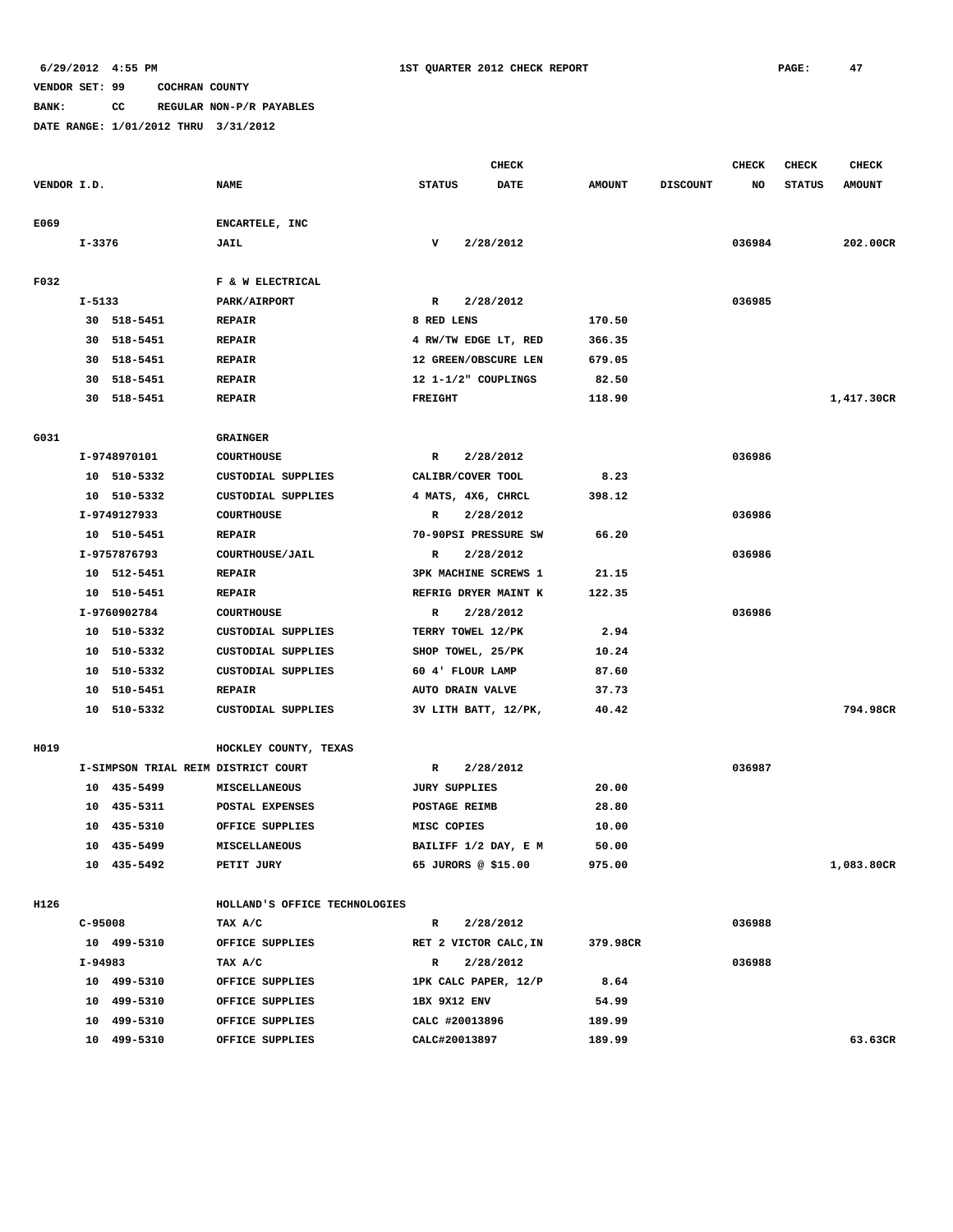**BANK: CC REGULAR NON-P/R PAYABLES**

|             |                                   |                                                                           | <b>CHECK</b>                |               |                 | <b>CHECK</b> | <b>CHECK</b>  | <b>CHECK</b>  |
|-------------|-----------------------------------|---------------------------------------------------------------------------|-----------------------------|---------------|-----------------|--------------|---------------|---------------|
| VENDOR I.D. |                                   | <b>NAME</b>                                                               | DATE<br><b>STATUS</b>       | <b>AMOUNT</b> | <b>DISCOUNT</b> | NO           | <b>STATUS</b> | <b>AMOUNT</b> |
|             |                                   |                                                                           |                             |               |                 |              |               |               |
| H257        |                                   | HOME DEPOT CREDIT SERVICES                                                |                             |               |                 |              |               |               |
|             | I-05050880187 022212 JAIL         |                                                                           | 2/28/2012<br>R              |               |                 | 036989       |               |               |
|             | 10 512-5392                       | MISCELLANEOUS SUPPLIES                                                    | RATCHET SCREWDRIVER         | 19.97         |                 |              |               | 19.97CR       |
|             |                                   |                                                                           |                             |               |                 |              |               |               |
| J040        |                                   | JONES MCCLURE PUBLISHING                                                  |                             |               |                 |              |               |               |
|             | I-100265122                       | <b>CLERK</b>                                                              | 2/28/2012<br>R              |               |                 | 036990       |               |               |
|             | 10 403-5310                       | OFFICE SUPPLIES                                                           | O'CONNORS CIVIL TRIA        | 83.00         |                 |              |               |               |
|             | 10 403-5310                       | OFFICE SUPPLIES                                                           | SHIPPING                    | 7.00          |                 |              |               | 90.00CR       |
|             |                                   |                                                                           |                             |               |                 |              |               |               |
| J056        |                                   | JIMMY EARL STUDDARD dba                                                   |                             |               |                 |              |               |               |
|             | I-INSP 94 MACK                    | PREC <sub>1</sub>                                                         | 2/28/2012<br>R              |               |                 | 036991       |               |               |
|             | 15 621-5451                       | <b>REPAIRS</b>                                                            | STATE INSP/94 MACK R        | 14.50         |                 |              |               | 14.50CR       |
|             |                                   |                                                                           |                             |               |                 |              |               |               |
| J057        |                                   | JUNIOR LIBRARY GUILD                                                      |                             |               |                 |              |               |               |
|             | I-142323                          | LIBRARY                                                                   | 2/28/2012<br>R              |               |                 | 036992       |               |               |
|             | 10 650-5590                       | <b>BOOKS</b>                                                              | SET 3 OF 4                  | 460.35        |                 |              |               | 460.35CR      |
|             |                                   |                                                                           |                             |               |                 |              |               |               |
| J074        |                                   | TREVA JACKSON, TAX ASSESSOR/CO                                            |                             |               |                 |              |               |               |
|             | I-CASH DRAWER                     | TAX A/C                                                                   | $\mathbb{R}$<br>2/28/2012   |               |                 | 036993       |               |               |
|             | 10 000-1021                       | CHG FUND - TAX A/C HW&TX                                                  | CHG FUND, DRAWER/TAX        | 100.00        |                 |              |               |               |
|             | 10 000-1021                       | CHG FUND - TAX A/C HW&TX                                                  | CHG FUND, DRAWER/HWY        | 100.00        |                 |              |               | 200.00CR      |
|             |                                   |                                                                           |                             |               |                 |              |               |               |
| L015        |                                   | LUBBOCK COUNTY, TEXAS                                                     |                             |               |                 |              |               |               |
|             | I-JAN '12 JUV                     | <b>JUVENILE PROBATION</b>                                                 | 2/28/2012<br>R              |               |                 | 036994       |               |               |
|             | 10 571-5413                       | RESIDENTIAL SERVICES                                                      | 12 DAYS/JUV#797             | 1,140.00      |                 |              |               | 1,140.00CR    |
|             |                                   |                                                                           |                             |               |                 |              |               |               |
| M031        |                                   | MILLER PAPER & PACKAGING CO                                               |                             |               |                 |              |               |               |
|             | I-S2115622.002                    | PARK                                                                      | 2/28/2012<br>R              |               |                 | 036995       |               |               |
|             | 10 660-5332                       | <b>CUSTODIAL SUPPLIES</b>                                                 | 1CS SCOTT ROLL TOWEL        | 76.80         |                 |              |               |               |
|             | I-S2122818.001                    | JAIL                                                                      | 2/28/2012<br>R              |               |                 | 036995       |               |               |
|             | 10 512-5392                       | MISCELLANEOUS SUPPLIES                                                    | STNLS GLOVE DISPENSE        | 79.40         |                 |              |               |               |
|             | I-S2134995.001                    | <b>COURTHOUSE/PARK</b>                                                    | 2/28/2012<br>R              |               |                 | 036995       |               |               |
|             | 10 660-5332                       | CUSTODIAL SUPPLIES                                                        | 1BX URINAL SCREEN/ME        | 24.30         |                 |              |               |               |
|             | 10 510-5332                       | CUSTODIAL SUPPLIES                                                        | 1BX URINAL SCREEN/LI        | 20.14         |                 |              |               |               |
|             | 10 510-5332                       | CUSTODIAL SUPPLIES                                                        | 2CS SCOTT ROLL TOWEL        | 151.32        |                 |              |               |               |
|             | 10 510-5332                       | CUSTODIAL SUPPLIES                                                        | 1CS NO RINSE FLR CLN        | 38.96         |                 |              |               |               |
|             | 10 510-5332                       | CUSTODIAL SUPPLIES                                                        | <b>1CS PLEASCENT CLNR D</b> | 31.80         |                 |              |               |               |
|             | 10 660-5332                       | CUSTODIAL SUPPLIES                                                        | 3DZ TOILET RIM HNGR,        | 38.26         |                 |              |               |               |
|             | 10 510-5332                       | CUSTODIAL SUPPLIES                                                        | <b>1CS PREM TOILET TISS</b> | 79.10         |                 |              |               | 540.08CR      |
|             |                                   |                                                                           |                             |               |                 |              |               |               |
| M252        |                                   | <b>JEFF MOLLOY</b>                                                        |                             |               |                 |              |               |               |
|             | I-SAN ANG SALE '12<br>10 665-5427 | EXTENSION SVC                                                             | 2/28/2012<br>$\mathbf{R}$   | 103.00        |                 | 036996       |               |               |
|             |                                   | CO AGENT-TRAVEL-OUT OF COUNTY 1 NITE, SAN ANGELO,                         |                             |               |                 |              |               |               |
|             | 10 665-5427<br>I-SAN ANG STKSHW12 | CO AGENT-TRAVEL-OUT OF COUNTY LODGING TAX                                 | $\mathbb{R}$                | 13.39         |                 | 036996       |               |               |
|             | 10 665-5427                       | <b>EXTENSION SVC</b><br>CO AGENT-TRAVEL-OUT OF COUNTY 2 NITES, SAN ANGELO | 2/28/2012                   | 248.00        |                 |              |               |               |
|             | 10 665-5427                       | CO AGENT-TRAVEL-OUT OF COUNTY LODGING TAX                                 |                             | 17.36         |                 |              |               |               |
|             | 10 665-5427                       | CO AGENT-TRAVEL-OUT OF COUNTY MEALS                                       |                             | 32.20         |                 |              |               |               |
|             |                                   |                                                                           |                             |               |                 |              |               |               |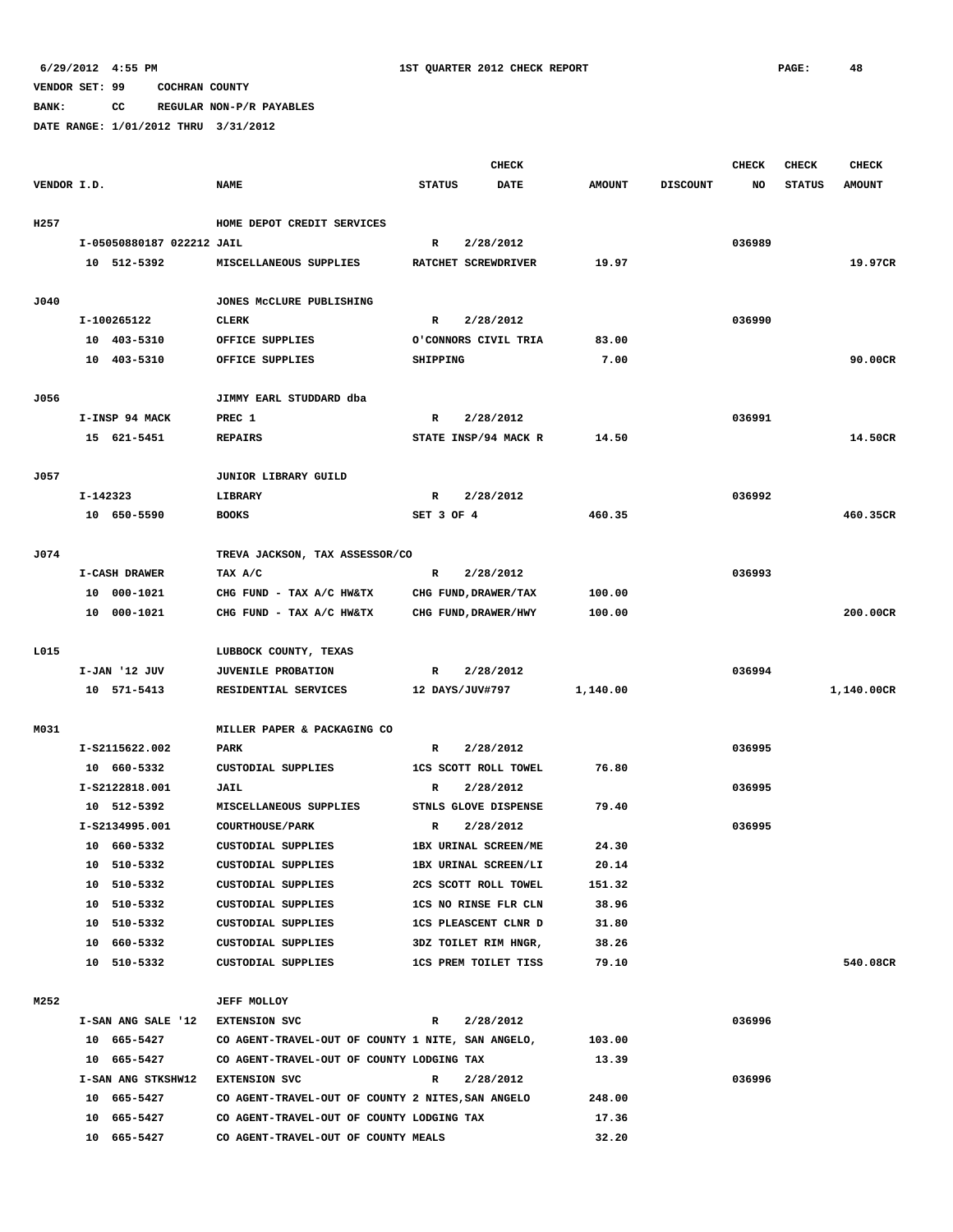**BANK: CC REGULAR NON-P/R PAYABLES**

|             |          |                    |                                                    |                | <b>CHECK</b>            |               |                 | <b>CHECK</b> | <b>CHECK</b>  | <b>CHECK</b>  |
|-------------|----------|--------------------|----------------------------------------------------|----------------|-------------------------|---------------|-----------------|--------------|---------------|---------------|
| VENDOR I.D. |          |                    | <b>NAME</b>                                        | <b>STATUS</b>  | <b>DATE</b>             | <b>AMOUNT</b> | <b>DISCOUNT</b> | NO           | <b>STATUS</b> | <b>AMOUNT</b> |
| M252        |          |                    | <b>CONT</b><br><b>JEFF MOLLOY</b>                  |                |                         |               |                 |              |               |               |
|             |          | I-SAN ANG STKSHW12 | <b>EXTENSION SVC</b>                               | $\mathbb{R}$   | 2/28/2012               |               |                 | 036996       |               |               |
|             |          | 10 665-5330        | FUEL AND OIL                                       |                | 6.001GL UNL, SEAGRAVE   | 20.16         |                 |              |               |               |
|             |          | I-SAN ANT STK '12  | <b>EXTENSION SVC</b>                               | R              | 2/28/2012               |               |                 | 036996       |               |               |
|             | 10       | 665-5427           | CO AGENT-TRAVEL-OUT OF COUNTY 4 NITES, SAN ANTONIO |                |                         | 252.00        |                 |              |               |               |
|             | 10       | 665-5427           | CO AGENT-TRAVEL-OUT OF COUNTY REFRIG RENT          |                |                         | 10.00         |                 |              |               |               |
|             | 10       | 665-5427           | CO AGENT-TRAVEL-OUT OF COUNTY LODGING TAX          |                |                         | 27.89         |                 |              |               |               |
|             | 10       | 665-5427           | CO AGENT-TRAVEL-OUT OF COUNTY MEALS                |                |                         | 105.83        |                 |              |               | 829.83CR      |
| <b>N090</b> |          |                    | NATIONAL PEN COMPANY                               |                |                         |               |                 |              |               |               |
|             |          | I-106310898        | LIBRARY                                            | R              | 2/28/2012               |               |                 | 036997       |               |               |
|             |          | 10 650-5499        | MISCELLANEOUS                                      |                | 100 FLASHLIGHT PENS     | 59.00         |                 |              |               |               |
|             | 10       | 650–5499           | MISCELLANEOUS                                      | SETUP CHG      |                         | 14.95         |                 |              |               |               |
|             | 10       | 650-5499           | MISCELLANEOUS                                      | <b>FREIGHT</b> |                         | 14.95         |                 |              |               | 88.90CR       |
|             |          |                    |                                                    |                |                         |               |                 |              |               |               |
| 0040        |          |                    | DANIEL OLSON                                       |                |                         |               |                 |              |               |               |
|             |          | I-DW 14799         | <b>ACTIVITY BLDG</b>                               | $\mathbf R$    | 2/28/2012               |               |                 | 036998       |               |               |
|             |          | 10 000-4370.101    | RENT-ACTIVITY BUILDING                             |                | REF CASH DEP FOR 2/2    | 125.00        |                 |              |               | 125.00CR      |
|             |          |                    |                                                    |                |                         |               |                 |              |               |               |
| R047        |          |                    | MARCELO RODRIGUEZ                                  |                |                         |               |                 |              |               |               |
|             | I-180640 |                    | PREC 1                                             | R              | 2/28/2012               |               |                 | 036999       |               |               |
|             |          | 15 621-5451        | <b>REPAIRS</b>                                     |                | RMV/RPL PWR STR GR B    | 330.00        |                 |              |               |               |
|             |          | 15 621-5451        | <b>REPAIRS</b>                                     |                | RMV DRYER, INSTL KIT,   | 180.00        |                 |              |               |               |
|             |          | 15 621-5451        | <b>REPAIRS</b>                                     |                | REPL TURBO OIL LINE,    | 90.00         |                 |              |               |               |
|             |          | 15 621-5451        | <b>REPAIRS</b>                                     |                | RPL DRAG LNK, ADJ WHE   | 90.00         |                 |              |               | 690.00CR      |
|             |          |                    |                                                    |                |                         |               |                 |              |               |               |
| R205        |          |                    | RELIABLE OFFICE SUPPLIES                           |                |                         |               |                 |              |               |               |
|             |          | I-CN841900         | LIBRARY                                            | R              | 2/28/2012               |               |                 | 037000       |               |               |
|             |          | 10 650-5499        | MISCELLANEOUS                                      |                | 20BX CRAYONS 24CT       | 39.80         |                 |              |               |               |
|             | 10       | 650-5499           | MISCELLANEOUS                                      |                | 3PK GLUE STICK 30/PK    | 35.10         |                 |              |               |               |
|             | 10       | 650–5499           | MISCELLANEOUS                                      |                | 6PK CAP ERASERS, ASS    | 5.94          |                 |              |               |               |
|             | 10       | 650-5499           | MISCELLANEOUS                                      |                | <b>1BX PINK ERASERS</b> | 14.59         |                 |              |               |               |
|             |          | 10 650-5499        | MISCELLANEOUS                                      |                | 10PK PENCIL GRIPS, 5    | 7.90          |                 |              |               |               |
|             |          | 10 650-5310        | OFFICE SUPPLIES                                    |                | PENCIL SHARPENER        | 27.79         |                 |              |               |               |
|             |          | 10 650-5310        | OFFICE SUPPLIES                                    |                | COLLECTORS EDITION 7    | 22.99         |                 |              |               |               |
|             |          | 10 650-5310        | OFFICE SUPPLIES                                    | SHIPPING       |                         | 1.48          |                 |              |               | 155.59CR      |
| S063        |          |                    | ANGEL RAMIREZ, dba                                 |                |                         |               |                 |              |               |               |
|             | I-9368   |                    | PREC <sub>2</sub>                                  | $\mathbf{R}$   | 2/28/2012               |               |                 | 037001       |               |               |
|             |          | 15 622-5454        | TIRES                                              |                | 2 DISMTS, 2 FLATS FIX   | 80.00         |                 |              |               |               |
|             |          | 15 622-5454        | TIRES                                              | VALVE STEM     |                         | 8.00          |                 |              |               | 88.00CR       |
| S071        |          |                    | SCRIPT OFFICE PRODUCTS, INC.                       |                |                         |               |                 |              |               |               |
|             | I-38661  |                    | <b>AUDITOR</b>                                     | $\mathbb{R}$   | 2/28/2012               |               |                 | 037002       |               |               |
|             |          | 10 495-5310        | OFFICE SUPPLIES                                    |                | MONTHLY INDEX DIVIDE    | 3.95          |                 |              |               |               |
|             |          | 10 495-5310        | OFFICE SUPPLIES                                    |                | 2 ENERGEL REFILLS, B    | 2.58          |                 |              |               |               |
|             | I-38678  |                    | <b>JUSTICE OF PEACE</b>                            | $\mathbb{R}$   | 2/28/2012               |               |                 | 037002       |               |               |
|             |          | 10 455-5310        | OFFICE SUPPLIES                                    |                | 2 USB REPEATER CABLE    | 75.90         |                 |              |               | 82.43CR       |
|             |          |                    |                                                    |                |                         |               |                 |              |               |               |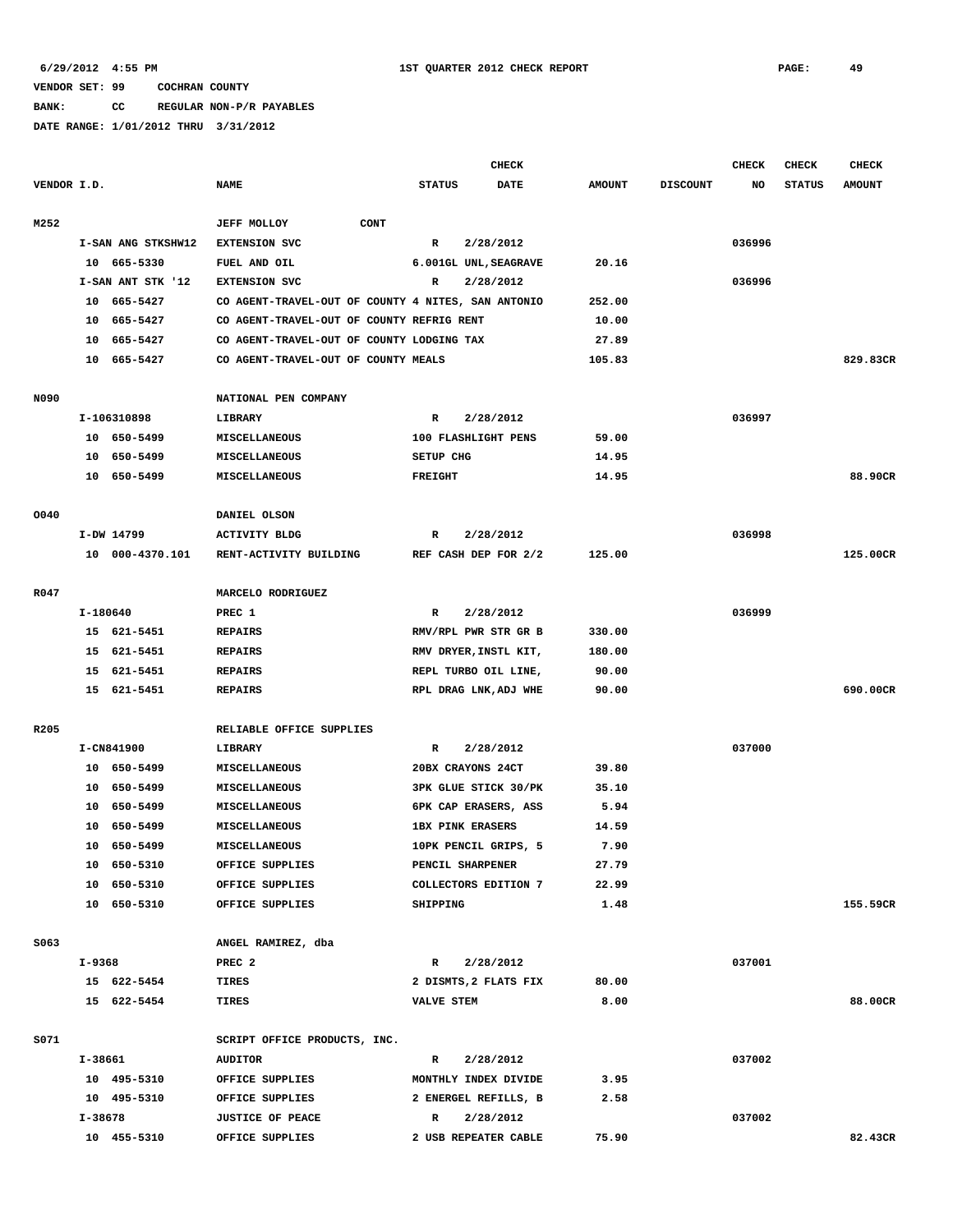# **BANK: CC REGULAR NON-P/R PAYABLES**

|             |                                                   |                                               |                                    | <b>CHECK</b>           |                 |                 | <b>CHECK</b> | <b>CHECK</b>  | <b>CHECK</b>  |
|-------------|---------------------------------------------------|-----------------------------------------------|------------------------------------|------------------------|-----------------|-----------------|--------------|---------------|---------------|
| VENDOR I.D. |                                                   | <b>NAME</b>                                   | <b>STATUS</b>                      | <b>DATE</b>            | <b>AMOUNT</b>   | <b>DISCOUNT</b> | NO           | <b>STATUS</b> | <b>AMOUNT</b> |
|             |                                                   |                                               |                                    |                        |                 |                 |              |               |               |
| <b>S212</b> |                                                   | WALLACE STALCUP                               |                                    |                        |                 |                 |              |               |               |
|             | I-022112                                          | JAIL                                          | R                                  | 2/28/2012              |                 |                 | 037003       |               |               |
|             | 10 512-5392                                       | MISCELLANEOUS SUPPLIES                        | LAUNDRY BASKET                     |                        | 9.00            |                 |              |               |               |
|             | 512-5205<br>10<br>10 512-5205                     | <b>UNIFORMS</b>                               |                                    | 5PR CHOC JEANS/ELIDA   | 119.95<br>15.99 |                 |              |               | 144.94CR      |
|             |                                                   | <b>UNIFORMS</b>                               | SHIPPING/JEANS                     |                        |                 |                 |              |               |               |
| <b>S222</b> |                                                   | SOUTH PLAINS COMMUNICATIONS                   |                                    |                        |                 |                 |              |               |               |
|             | $I - 644145$                                      | <b>SHERIFF</b>                                | R                                  | 2/28/2012              |                 |                 | 037004       |               |               |
|             | 10 560-5452                                       | OFFICE EQUIPMENT REPAIR                       |                                    | 3 BLADES RPRD; 0513, 0 | 855.00          |                 |              |               |               |
|             | 10 560-5452                                       | OFFICE EQUIPMENT REPAIR                       | SHIPPING                           |                        | 15.00           |                 |              |               | 870.00CR      |
|             |                                                   |                                               |                                    |                        |                 |                 |              |               |               |
| S281        |                                                   | <b>STAPLES</b>                                |                                    |                        |                 |                 |              |               |               |
|             | I-9225074876-000001 SHERIFF                       |                                               | R                                  | 2/28/2012              |                 |                 | 037005       |               |               |
|             | 10 560-5310                                       | OFFICE SUPPLIES                               |                                    | HP LASERJET TONER CC   | 175.99          |                 |              |               | 175.99CR      |
| S315        |                                                   | DARLON JAMES SOJAK                            |                                    |                        |                 |                 |              |               |               |
|             | I-#6278 022212                                    | COUNTY COURT                                  | R                                  | 2/28/2012              |                 |                 | 037006       |               |               |
|             | 10 426-5400                                       | ATTORNEY AD LITEM                             |                                    | REV HRNG (M)/CASTANE   | 300.00          |                 |              |               | 300.00CR      |
|             |                                                   |                                               |                                    |                        |                 |                 |              |               |               |
| T058        |                                                   | RITA TYSON, CO & DIST CLERK                   |                                    |                        |                 |                 |              |               |               |
|             | I-FEB 12 TRAVEL                                   | CLERK/ELECTIONS                               | R                                  | 2/28/2012              |                 |                 | 037007       |               |               |
|             | 10 490-5427                                       | CONTINUING EDUCATION                          | 120 MI, LBK, SPAG                  |                        | 66.60           |                 |              |               |               |
|             | 10 403-5427                                       | CONTINUING EDUCATION                          |                                    | 52 MI, SIMPSON TRIAL   | 28.86           |                 |              |               | 95.46CR       |
|             |                                                   |                                               |                                    |                        |                 |                 |              |               |               |
| T081        |                                                   | TAC RISK MANAGEMENT POOL                      |                                    |                        |                 |                 |              |               |               |
|             | I-123716-AUTO LIA                                 | NON-DEPT'L/AUTO LIABILITY COV                 | R                                  | 2/28/2012              |                 |                 | 037008       |               |               |
|             | 10 409-5497                                       | LIABILITY INSURANCE                           |                                    | AUTO LIABILITY COV 2   | 6,943.00        |                 |              |               |               |
|             | I-123716-CRIME COV                                | NON-DEPT'L/CRIME COVERAGE                     | R                                  | 2/28/2012              |                 |                 | 037008       |               |               |
|             | 10 409-5482<br>I-123716-GEN LIA                   | PROPERTY INSURANCE                            | CRIME COVERAGE 2012                | 2/28/2012              | 1,752.00        |                 | 037008       |               |               |
|             | 10 409-5497                                       | NON-DEPT'L-GENERAL LIA<br>LIABILITY INSURANCE | R                                  | GENERAL LIABILITY CO   | 2,632.00        |                 |              |               | 11,327.00CR   |
|             |                                                   |                                               |                                    |                        |                 |                 |              |               |               |
| T083        |                                                   | TYLER TECHNOLOGIES, INC                       |                                    |                        |                 |                 |              |               |               |
|             | I-025-38027                                       | <b>NON-DEPT'L</b>                             | R                                  | 2/28/2012              |                 |                 | 037009       |               |               |
|             | 10 409-5411                                       | MAINTENANCE CONTRACTS                         | MONTHLY NETWORK FEE                |                        | 200.00          |                 |              |               | 200.00CR      |
|             |                                                   |                                               |                                    |                        |                 |                 |              |               |               |
| W010        |                                                   | WEST TEXAS GAS INC                            |                                    |                        |                 |                 |              |               |               |
|             | I-004036001501 FEB12 PARK/SHOP                    |                                               | $\mathbb{R}$                       | 2/28/2012              |                 |                 | 037010       |               |               |
|             | 10 660-5440                                       | UTILITIES & IRRIGATION                        | .9MCF 1/9-2/8/12                   |                        | 2.18            |                 |              |               |               |
|             | 10 660-5440                                       | UTILITIES & IRRIGATION                        |                                    | COST OF GAS (3.2330)   | 2.90            |                 |              |               |               |
|             | 10 660-5440<br>I-004036002501 FEB12 PARK/SHOWBARN | UTILITIES & IRRIGATION                        | <b>CUSTOMER CHG</b>                |                        | 9.00            |                 | 037010       |               |               |
|             | 10 660-5440                                       | UTILITIES & IRRIGATION                        | $\mathbb{R}$<br>42.6MCF 1/9-2/8/12 | 2/28/2012              | 103.09          |                 |              |               |               |
|             | 10 660-5440                                       | UTILITIES & IRRIGATION                        |                                    | COST OF GAS (3.2330)   | 137.72          |                 |              |               |               |
|             | 10 660-5440                                       | UTILITIES & IRRIGATION                        | <b>CUSTOMER CHG</b>                |                        | 9.00            |                 |              |               |               |
|             | I-004049022001 FEB12 PREC 3                       |                                               | R                                  | 2/28/2012              |                 |                 | 037010       |               |               |
|             | 15 623-5440                                       | UTILITIES                                     | 4.3 MCF 1/6-2/8/12                 |                        | 10.41           |                 |              |               |               |
|             | 15 623-5440                                       | UTILITIES                                     |                                    | COST OF GAS (3.2330)   | 13.90           |                 |              |               |               |
|             |                                                   |                                               |                                    |                        |                 |                 |              |               |               |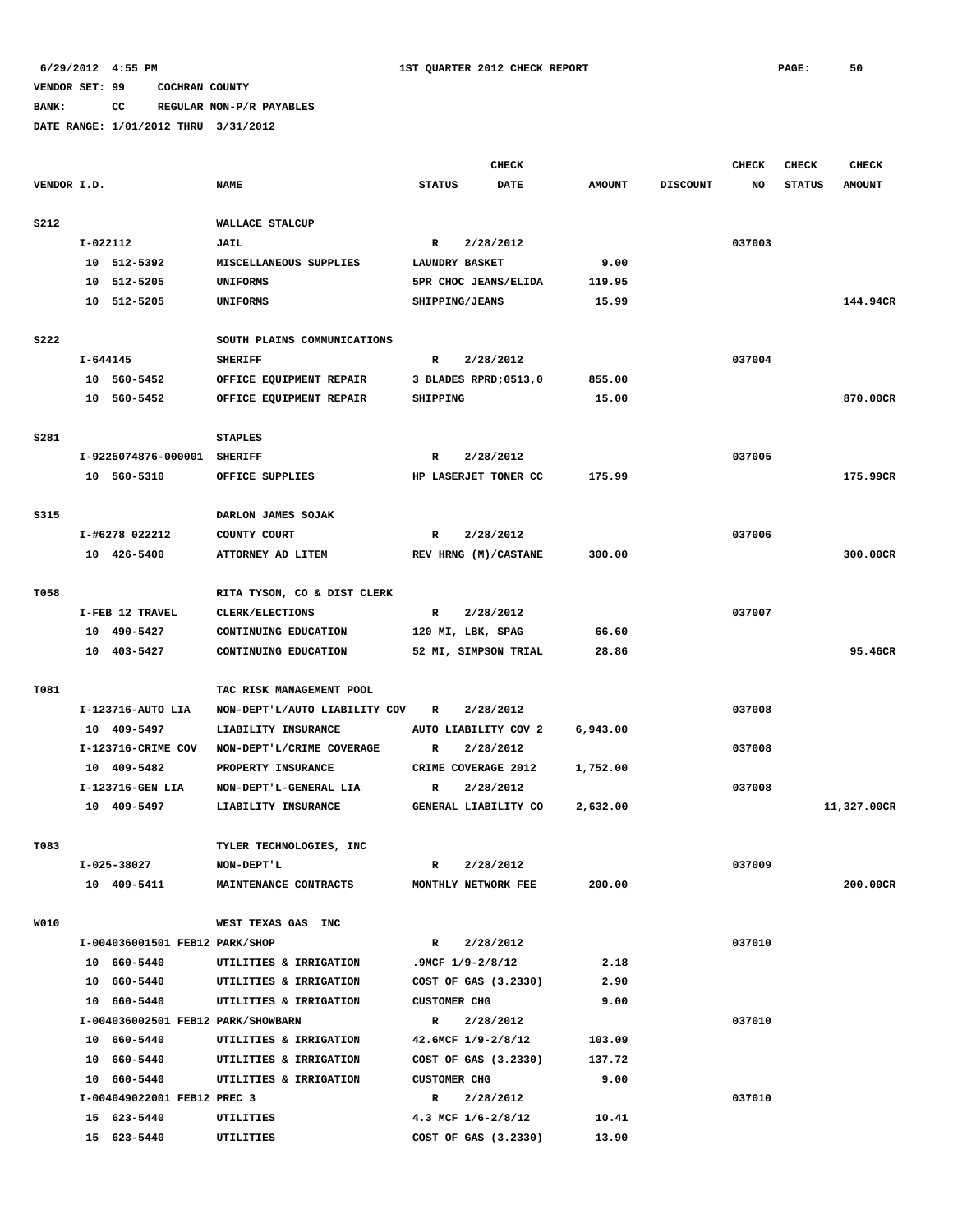**BANK: CC REGULAR NON-P/R PAYABLES**

|             |            |                             |                                                  | <b>CHECK</b>        |                      |               | <b>CHECK</b>    | <b>CHECK</b> | <b>CHECK</b>  |               |
|-------------|------------|-----------------------------|--------------------------------------------------|---------------------|----------------------|---------------|-----------------|--------------|---------------|---------------|
| VENDOR I.D. |            |                             | <b>NAME</b>                                      | <b>STATUS</b>       | <b>DATE</b>          | <b>AMOUNT</b> | <b>DISCOUNT</b> | NO           | <b>STATUS</b> | <b>AMOUNT</b> |
|             |            |                             |                                                  |                     |                      |               |                 |              |               |               |
| W010        |            |                             | WEST TEXAS GAS INC<br><b>CONT</b>                |                     |                      |               |                 |              |               |               |
|             |            | I-004049022001 FEB12 PREC 3 |                                                  | R                   | 2/28/2012            |               |                 | 037010       |               |               |
|             |            | 15 623-5440                 | UTILITIES                                        | <b>CUSTOMER CHG</b> |                      | 9.00          |                 |              |               | 297.20CR      |
|             |            |                             |                                                  |                     |                      |               |                 |              |               |               |
| <b>W115</b> |            |                             | RAYMOND D WEBER                                  |                     |                      |               |                 |              |               |               |
|             |            | I-022312 SHIRTS             | <b>SHERIFF</b>                                   | R                   | 2/28/2012            |               |                 | 037011       |               |               |
|             |            | 10 560-5205                 | <b>UNIFORMS</b>                                  |                     | 5 TAN WRANGLER SHIRT | 129.85        |                 |              |               | 129.85CR      |
| W193        |            |                             |                                                  |                     |                      |               |                 |              |               |               |
|             | $I - 2324$ |                             | WESTWARD AUTOMOTIVE REPAIR LLC<br><b>SHERIFF</b> | R                   | 2/28/2012            |               |                 | 037012       |               |               |
|             |            | 10 560-5451                 | MACHINERY-NON-OFFICE REPAIR                      |                     | REPL FAN ASSY/UNIT 1 | 60.00         |                 |              |               |               |
|             |            | 10 560-5451                 | MACHINERY-NON-OFFICE REPAIR                      | <b>FAN ASSY</b>     |                      | 328.80        |                 |              |               |               |
|             |            | 10 560-5451                 | MACHINERY-NON-OFFICE REPAIR                      | <b>1GL DEXCOOL</b>  |                      | 17.50         |                 |              |               | 406.30CR      |
|             |            |                             |                                                  |                     |                      |               |                 |              |               |               |
| X001        |            |                             | XCEL ENERGY                                      |                     |                      |               |                 |              |               |               |
|             |            | I-5418299777 FEB12          | PREC <sub>2</sub>                                | R                   | 2/28/2012            |               |                 | 037013       |               |               |
|             |            | 15 622-5440                 | UTILITIES                                        |                     | 17 KWH 1/13-2/13/12  | 12.58         |                 |              |               |               |
|             |            | 15 622-5440                 | UTILITIES                                        |                     | 70 KWH, AREA LIGHT   | 16.23         |                 |              |               | 28.81CR       |
|             |            |                             |                                                  |                     |                      |               |                 |              |               |               |
| P090        |            |                             | <b>PURCHASE POWER</b>                            |                     |                      |               |                 |              |               |               |
|             |            | I-18300764 02/12            | TAX A/C                                          | R                   | 2/29/2012            |               |                 | 037014       |               |               |
|             |            | 10 499-5311                 | POSTAL EXPENSES                                  |                     | POSTAGE BY PHONE     | 1,500.00      |                 |              |               | 1,500.00CR    |
|             |            |                             |                                                  |                     |                      |               |                 |              |               |               |
| A109        |            |                             | ALBUS FARM EQUIPMENT                             |                     |                      |               |                 |              |               |               |
|             | I-2264     |                             | PUBLIC SAFETY*OTHER                              | R                   | 3/12/2012            |               |                 | 037015       |               |               |
|             |            | 10 580-5450                 | <b>REPAIR</b>                                    |                     | 8FT ANGLE IRON/COMM  | 10.00         |                 |              |               |               |
|             | $I - 2280$ |                             | PREC <sub>3</sub>                                | R                   | 3/12/2012            |               |                 | 037015       |               |               |
|             |            | 10 580-5450                 | <b>REPAIR</b>                                    |                     | 1FT 1.5X11 GA TUBING | 2.50          |                 |              |               |               |
|             |            | 10 580-5450                 | <b>REPAIR</b>                                    | DRILL HOLES         |                      | 5.00          |                 |              |               |               |
|             | $I - 2288$ |                             | PUBLIC SAFETY*OTHER                              | R                   | 3/12/2012            |               |                 | 037015       |               |               |
|             |            | 10 580-5450                 | <b>REPAIR</b>                                    |                     | 8FT ANGLE IRON/COMM  | 26.00         |                 |              |               |               |
|             |            | 10 580-5450                 | <b>REPAIR</b>                                    | 3 HEX               |                      | 0.54          |                 |              |               |               |
|             |            | 10 580-5450                 | <b>REPAIR</b>                                    | 3 L&N               |                      | 0.15          |                 |              |               |               |
|             |            | 10 580-5450                 | <b>REPAIR</b>                                    | 6 FLATS             |                      | 0.18          |                 |              |               | 44.37CR       |
| B001        |            |                             | BAILEY CO. ELECTRIC COOP                         |                     |                      |               |                 |              |               |               |
|             | I-255256   |                             | PREC 4                                           |                     | R 3/12/2012          |               |                 | 037016       |               |               |
|             |            | 15 624-5440                 | UTILITIES                                        |                     | 360KWH, 1/24-2/21/12 | 49.46         |                 |              |               |               |
|             |            | 15 624-5440                 | UTILITIES                                        | AREA LIGHT          |                      | 10.08         |                 |              |               |               |
|             | I-255257   |                             | PREC <sub>3</sub>                                |                     | R 3/12/2012          |               |                 | 037016       |               |               |
|             |            | 15 623-5440                 | UTILITIES                                        |                     | 88KWH, 1/20-2/17/12  | 21.31         |                 |              |               |               |
|             |            | 15 623-5440                 | UTILITIES                                        | 2 AREA LIGHTS       |                      | 21.30         |                 |              |               |               |
|             | I-255258   |                             | NON-DEPT'L/SHERIFF POSSE                         |                     | R 3/12/2012          |               |                 | 037016       |               |               |
|             |            | 10 409-5440                 | UTILITIES                                        |                     | ELEC SVC 1/10-2/7/12 | 30.88         |                 |              |               | 133.03CR      |
|             |            |                             |                                                  |                     |                      |               |                 |              |               |               |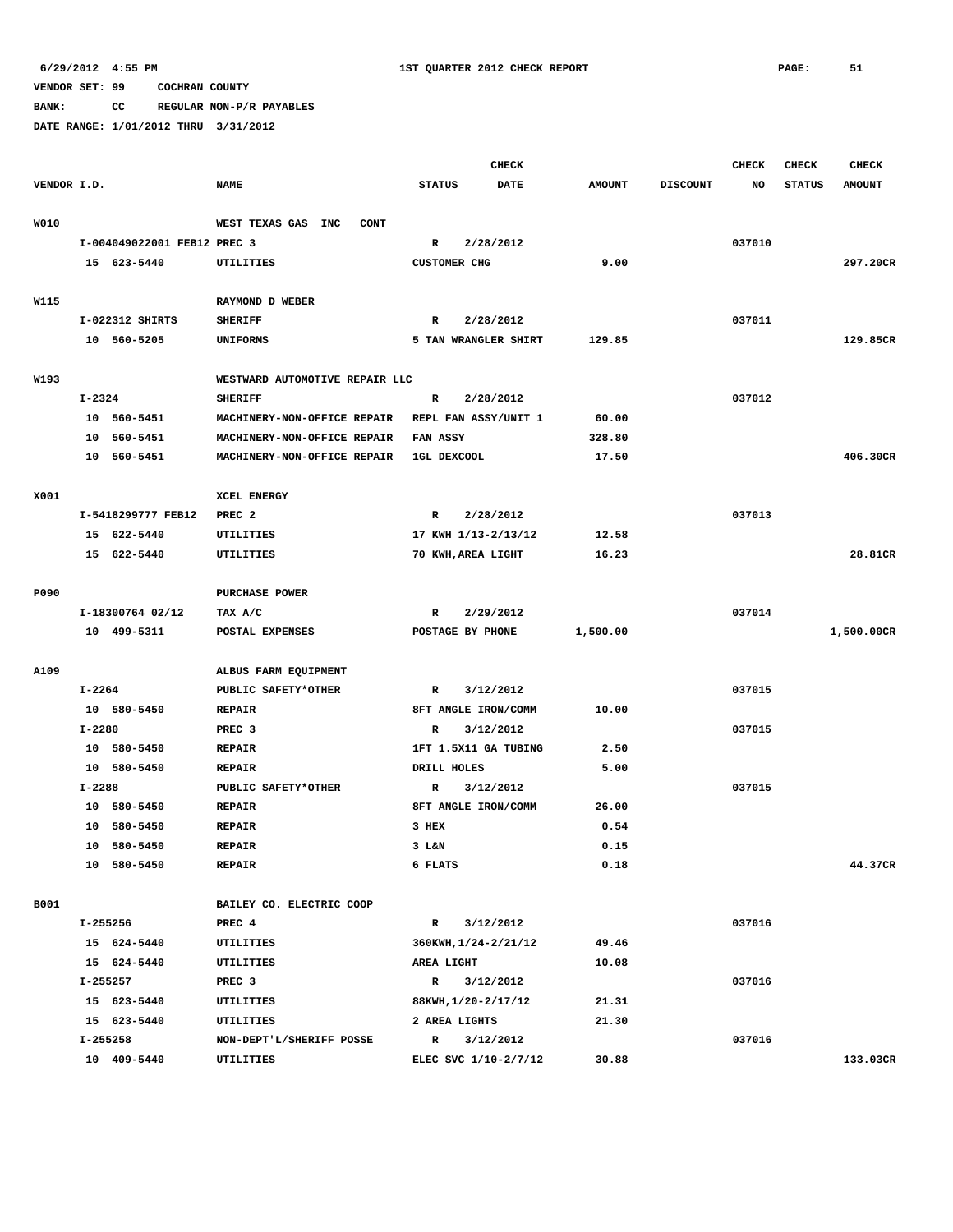**BANK: CC REGULAR NON-P/R PAYABLES**

|             |                         |                                                 | <b>CHECK</b>                 |               |                 | <b>CHECK</b> | <b>CHECK</b>  | <b>CHECK</b>  |
|-------------|-------------------------|-------------------------------------------------|------------------------------|---------------|-----------------|--------------|---------------|---------------|
| VENDOR I.D. |                         | <b>NAME</b>                                     | <b>STATUS</b><br><b>DATE</b> | <b>AMOUNT</b> | <b>DISCOUNT</b> | NO           | <b>STATUS</b> | <b>AMOUNT</b> |
|             |                         |                                                 |                              |               |                 |              |               |               |
| B026        |                         | BLEDSOE WATER SUPPLY CORP                       |                              |               |                 |              |               |               |
|             | I-3004 0312             | PREC <sub>3</sub>                               | 3/12/2012<br>R               |               |                 | 037017       |               |               |
|             | 15 623-5440             | UTILITIES                                       | WATER BILL DATED 3/6         | 20.10         |                 |              |               | 20.10CR       |
| C007        |                         | CITY OF MORTON                                  |                              |               |                 |              |               |               |
|             | I-022912                | LIB/MUS/ACT BLDG/CRTHSE/PREC 1 R                | 3/12/2012                    |               |                 | 037018       |               |               |
|             | 10 650-5440             | UTILITIES                                       | LIBRARY GAS                  | 157.78        |                 |              |               |               |
|             | 10 650-5440             | UTILITIES                                       | LIBRARY WATER                | 13.50         |                 |              |               |               |
|             | 650-5440<br>10          | UTILITIES                                       | LIBRARY GARBAGE              | 45.00         |                 |              |               |               |
|             | 650-5440<br>10          | UTILITIES                                       | LIBRARY SEWER                | 15.50         |                 |              |               |               |
|             | 10<br>652-5440          | UTILITIES                                       | <b>MUSEUM GAS</b>            | 138.61        |                 |              |               |               |
|             | 652-5440<br>10          | UTILITIES                                       | <b>MUSEUM WATER</b>          | 13.50         |                 |              |               |               |
|             | 652-5440<br>10          | UTILITIES                                       | <b>MUSEUM GARBAGE</b>        | 21.50         |                 |              |               |               |
|             | 10<br>652-5440          | UTILITIES                                       | <b>MUSEUM SEWER</b>          | 13.50         |                 |              |               |               |
|             | 662-5440<br>10          | UTILITIES                                       | <b>ACTIVITY BLDG GAS</b>     | 646.04        |                 |              |               |               |
|             | 662-5440<br>10          | UTILITIES                                       | ACT. BLDG WATER              | 13.50         |                 |              |               |               |
|             | 10<br>662-5440          | UTILITIES                                       | ACT. BLDG GARBAGE            | 70.50         |                 |              |               |               |
|             | 662-5440<br>10          | UTILITIES                                       | ACT. BLDG SEWER              | 40.50         |                 |              |               |               |
|             | 510-5440<br>10          | UTILITIES                                       | <b>COURTHOUSE GAS</b>        | 695.90        |                 |              |               |               |
|             | 510-5440<br>10          | UTILITIES                                       | <b>COURTHOUSE WATER</b>      | 94.50         |                 |              |               |               |
|             | 510-5440<br>10          | UTILITIES                                       | <b>CRTHSE GARBAGE</b>        | 250.50        |                 |              |               |               |
|             | 510-5440<br>10          | UTILITIES                                       | <b>COURTHOUSE SEWER</b>      | 46.50         |                 |              |               |               |
|             | 15<br>621-5440          | UTILITIES                                       | PREC 1 GAS                   | 228.07        |                 |              |               |               |
|             | 621-5440<br>15          | UTILITIES                                       | PREC 1 WATER                 | 13.50         |                 |              |               |               |
|             | 15 621-5440             | UTILITIES                                       | PREC 1 GARBAGE               | 45.00         |                 |              |               | 2,563.40CR    |
|             |                         |                                                 |                              |               |                 |              |               |               |
| C015        |                         | COCHRAN COUNTY SENIOR                           |                              |               |                 |              |               |               |
|             | I-FEB '12 MEAT          | SENIOR CITIZENS                                 | 3/12/2012<br>R               |               |                 | 037019       |               |               |
|             | 10 663-5333             | FOOD                                            | GROUND BEEF/US FOODS         | 150.00        |                 |              |               | 150.00CR      |
|             |                         |                                                 |                              |               |                 |              |               |               |
| C035        |                         | COX AUTO SUPPLY CO                              |                              |               |                 |              |               |               |
|             | C-186187                | <b>SHERIFF</b>                                  | R<br>3/12/2012               |               |                 | 037020       |               |               |
|             | 10 560-5451             | MACHINERY-NON-OFFICE REPAIR                     | LAMP/UNIT 3                  | 1.60          |                 |              |               |               |
|             | 10 560-5451             | MACHINERY-NON-OFFICE REPAIR RET BULB/INV#183887 |                              | 2.26CR        |                 |              |               |               |
|             | C-188875                | PREC 1                                          | R 3/12/2012                  |               |                 | 037020       |               |               |
|             | 15 621-5451             | <b>REPAIRS</b>                                  | RET 6 BUSHINGS               | 11.70CR       |                 |              |               |               |
|             | 15 621-5451             | <b>REPAIRS</b>                                  | 2 SCHACKLE BOLTS             | 7.90          |                 |              |               |               |
|             | I-186116                | PREC 1                                          | R 3/12/2012<br>6 BULBS       | 39.54         |                 | 037020       |               |               |
|             | 15 621-5451<br>I-186174 | REPAIRS<br>PREC 1                               | R 3/12/2012                  |               |                 | 037020       |               |               |
|             | 15 621-5356             | ROAD MATERIALS & SUPPLIES                       | <b>HITCH</b>                 | 18.45         |                 |              |               |               |
|             | I-186185                | <b>SHERIFF</b>                                  |                              |               |                 | 037020       |               |               |
|             | 10 560-5451             | MACHINERY-NON-OFFICE REPAIR BULB/UNIT 3         | R 3/12/2012                  | 9.45          |                 |              |               |               |
|             | 10 560-5451             | MACHINERY-NON-OFFICE REPAIR                     | BULB/UNIT 3                  | 2.26          |                 |              |               |               |
|             | I-186266                | PREC 4                                          | R 3/12/2012                  |               |                 | 037020       |               |               |
|             | 15 624-5356             | ROAD MATERIALS & SUPPLIES                       | <b>GAS CAN</b>               | 13.75         |                 |              |               |               |
|             | 15 624-5451             | <b>REPAIRS</b>                                  | 2QT DIESEL COND              | 18.30         |                 |              |               |               |
|             | 15 624-5356             | ROAD MATERIALS & SUPPLIES                       | <b>FEBREZE</b>               | 6.19          |                 |              |               |               |
|             | I-186272                | PREC 3                                          | R 3/12/2012                  |               |                 | 037020       |               |               |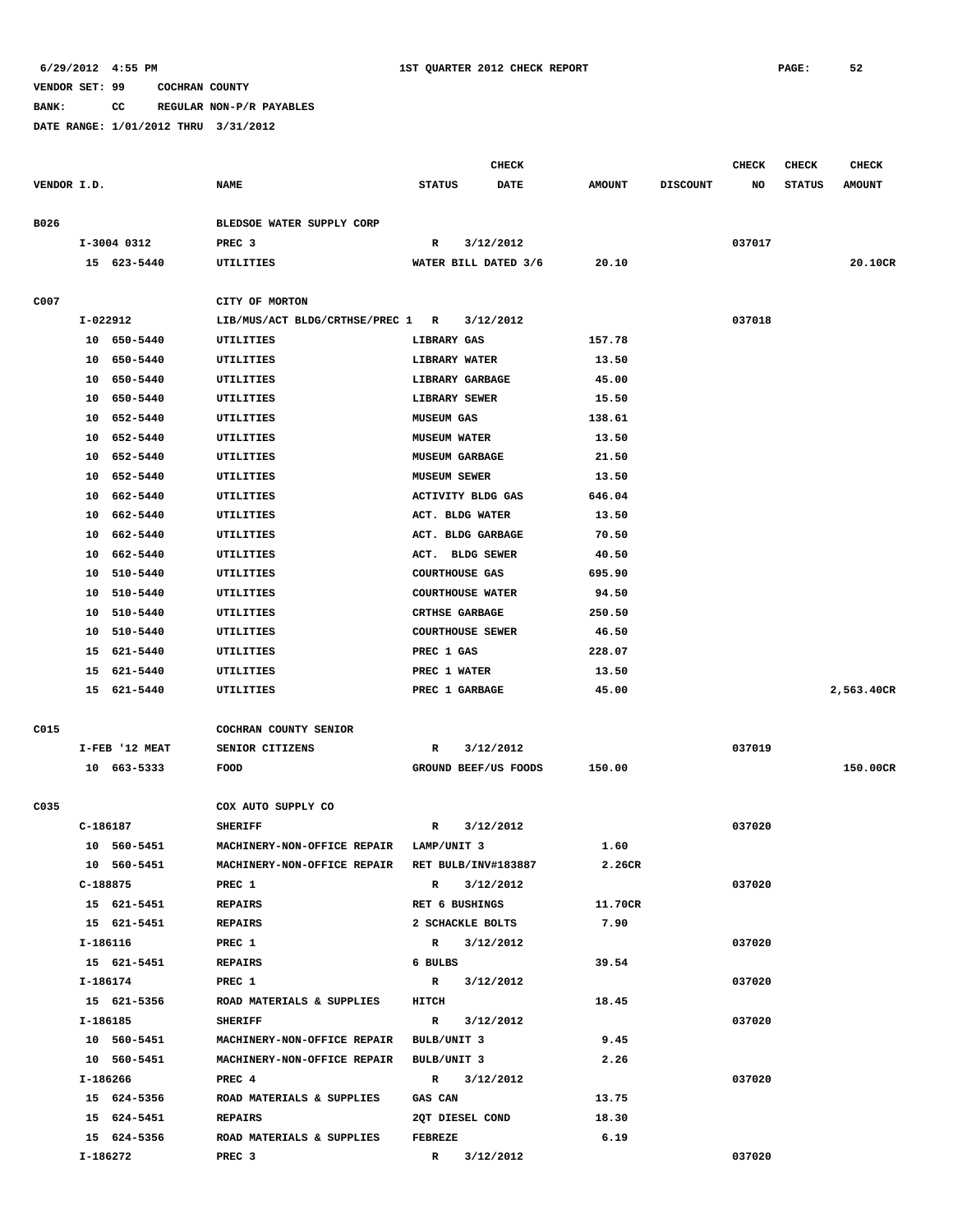**BANK: CC REGULAR NON-P/R PAYABLES**

|             |                                   | <b>CHECK</b>                 |               |                 | <b>CHECK</b> | <b>CHECK</b>  | <b>CHECK</b>  |
|-------------|-----------------------------------|------------------------------|---------------|-----------------|--------------|---------------|---------------|
| VENDOR I.D. | <b>NAME</b>                       | <b>STATUS</b><br><b>DATE</b> | <b>AMOUNT</b> | <b>DISCOUNT</b> | NO           | <b>STATUS</b> | <b>AMOUNT</b> |
| C035        | COX AUTO SUPPLY CO<br><b>CONT</b> |                              |               |                 |              |               |               |
| I-186272    | PREC <sub>3</sub>                 | 3/12/2012<br>$\mathbf{R}$    |               |                 | 037020       |               |               |
| 15 623-5356 | ROAD MATERIALS & SUPPLIES         | 5 CUTOFF WHL                 | 8.95          |                 |              |               |               |
| 15 623-5356 | ROAD MATERIALS & SUPPLIES         | JIG                          | 8.49          |                 |              |               |               |
| 15 623-5356 | ROAD MATERIALS & SUPPLIES         | GUIDE                        | 26.59         |                 |              |               |               |
| 15 623-5356 | ROAD MATERIALS & SUPPLIES         | LEVEL                        | 5.39          |                 |              |               |               |
| I-186310    | PREC <sub>2</sub>                 | R 3/12/2012                  |               |                 | 037020       |               |               |
| 15 622-5356 | ROAD MATERIALS & SUPPLIES         | 4 NO-SMK SIGNS               | 4.76          |                 |              |               |               |
| 15 622-5356 | ROAD MATERIALS & SUPPLIES         | <b>DUCT TAPE</b>             | 4.59          |                 |              |               |               |
| I-186379    | PREC 3                            | R 3/12/2012                  |               |                 | 037020       |               |               |
| 15 623-5356 | ROAD MATERIALS & SUPPLIES         | 4 EXP PLG ST                 | 2.12          |                 |              |               |               |
| I-186497    | PREC 1                            | R 3/12/2012                  |               |                 | 037020       |               |               |
| 15 621-5451 | <b>REPAIRS</b>                    | CONNECTOR                    | 2.99          |                 |              |               |               |
| 15 621-5451 | <b>REPAIRS</b>                    | STUBBY                       | 2.29          |                 |              |               |               |
| I-186518    | COURTHOUSE-SPRKLR SYSTEM          | R 3/12/2012                  |               |                 | 037020       |               |               |
| 10 510-5451 | <b>REPAIR</b>                     | 5 FUSES AGC2                 | 2.45          |                 |              |               |               |
| 10 510-5451 | <b>REPAIR</b>                     | 5 FUSESAGC1                  | 2.45          |                 |              |               |               |
| I-186521    | <b>SHERIFF</b>                    | R 3/12/2012                  |               |                 | 037020       |               |               |
| 10 580-5450 | <b>REPAIR</b>                     | WHEEL                        | 3.99          |                 |              |               |               |
| 10 580-5450 | <b>REPAIR</b>                     | HEX NUT                      | 0.23          |                 |              |               |               |
| 10 580-5450 | <b>REPAIR</b>                     | 3" BOLT                      | 1.01          |                 |              |               |               |
| 10 580-5450 | <b>REPAIR</b>                     | 5 FLAT WASHERS               | 1.45          |                 |              |               |               |
| 10 580-5450 | <b>REPAIR</b>                     | LOCK WASHER                  | 0.13          |                 |              |               |               |
| I-186637    | PREC 1                            | 3/12/2012<br>$\mathbb{R}$    |               |                 | 037020       |               |               |
| 15 621-5451 | <b>REPAIRS</b>                    | TRAILER CONN                 | 7.55          |                 |              |               |               |
| I-186884    | PREC <sub>2</sub>                 | 3/12/2012<br>$\mathbb{R}$    |               |                 | 037020       |               |               |
| 15 622-5356 | ROAD MATERIALS & SUPPLIES         | 3 ANTIFREEZE                 | 32.97         |                 |              |               |               |
| 15 622-5356 | ROAD MATERIALS & SUPPLIES         | <b>FSHNG TOOL</b>            | 3.58          |                 |              |               |               |
| I-186896    | PREC <sub>3</sub>                 | R 3/12/2012                  |               |                 | 037020       |               |               |
| 15 623-5451 | <b>REPAIRS</b>                    | 2 3-1GAL ROTELLA             | 103.98        |                 |              |               |               |
| I-187049    | PREC 4                            | R 3/12/2012                  |               |                 | 037020       |               |               |
| 15 624-5451 | <b>REPAIRS</b>                    | OT HUB OIL                   | 7.49          |                 |              |               |               |
| 15 624-5451 | <b>REPAIRS</b>                    | CS 2GL HYD OIL               | 99.99         |                 |              |               |               |
| I-187104    | PREC <sub>2</sub>                 | 3/12/2012<br>$\mathbf{R}$    |               |                 | 037020       |               |               |
| 15 622-5356 | ROAD MATERIALS & SUPPLIES         | 21MM DEEP SOCKET             | 4.99          |                 |              |               |               |
| I-187207    | PREC <sub>4</sub>                 | $\mathbb{R}$<br>3/12/2012    |               |                 | 037020       |               |               |
| 15 624-5451 | <b>REPAIRS</b>                    | 4 BATTERY W/EXCH             | 303.96        |                 |              |               |               |
| 15 624-5451 | REPAIRS                           | STATE BATT FEE               | 2.00          |                 |              |               |               |
| I-187209    | PREC 3                            | R 3/12/2012                  |               |                 | 037020       |               |               |
| 15 623-5451 | REPAIRS                           | <b>GASKET MATERIAL</b>       | 3.00          |                 |              |               |               |
| I-187216    | PREC 4                            | R 3/12/2012                  |               |                 | 037020       |               |               |
| 15 624-5356 | ROAD MATERIALS & SUPPLIES         | <b>BATTERY CA</b>            | 21.79         |                 |              |               |               |
| I-187229    | PREC 4                            | R 3/12/2012                  |               |                 | 037020       |               |               |
| 15 624-5356 | ROAD MATERIALS & SUPPLIES         | 2 SIGHT-GLASS                | 13.98         |                 |              |               |               |
| I-187320    | PREC 4                            | R 3/12/2012                  |               |                 | 037020       |               |               |
| 15 624-5451 | <b>REPAIRS</b>                    | 3-1GAL ROTELLA               | 51.99         |                 |              |               |               |
| 15 624-5451 | <b>REPAIRS</b>                    | 1GL ROT 15/40                | 18.74         |                 |              |               |               |
| 15 624-5451 | <b>REPAIRS</b>                    | <b>ADHESIVE</b>              | 2.79          |                 |              |               |               |
| I-187683    | PREC <sub>3</sub>                 | R<br>3/12/2012               |               |                 | 037020       |               |               |
|             |                                   |                              |               |                 |              |               |               |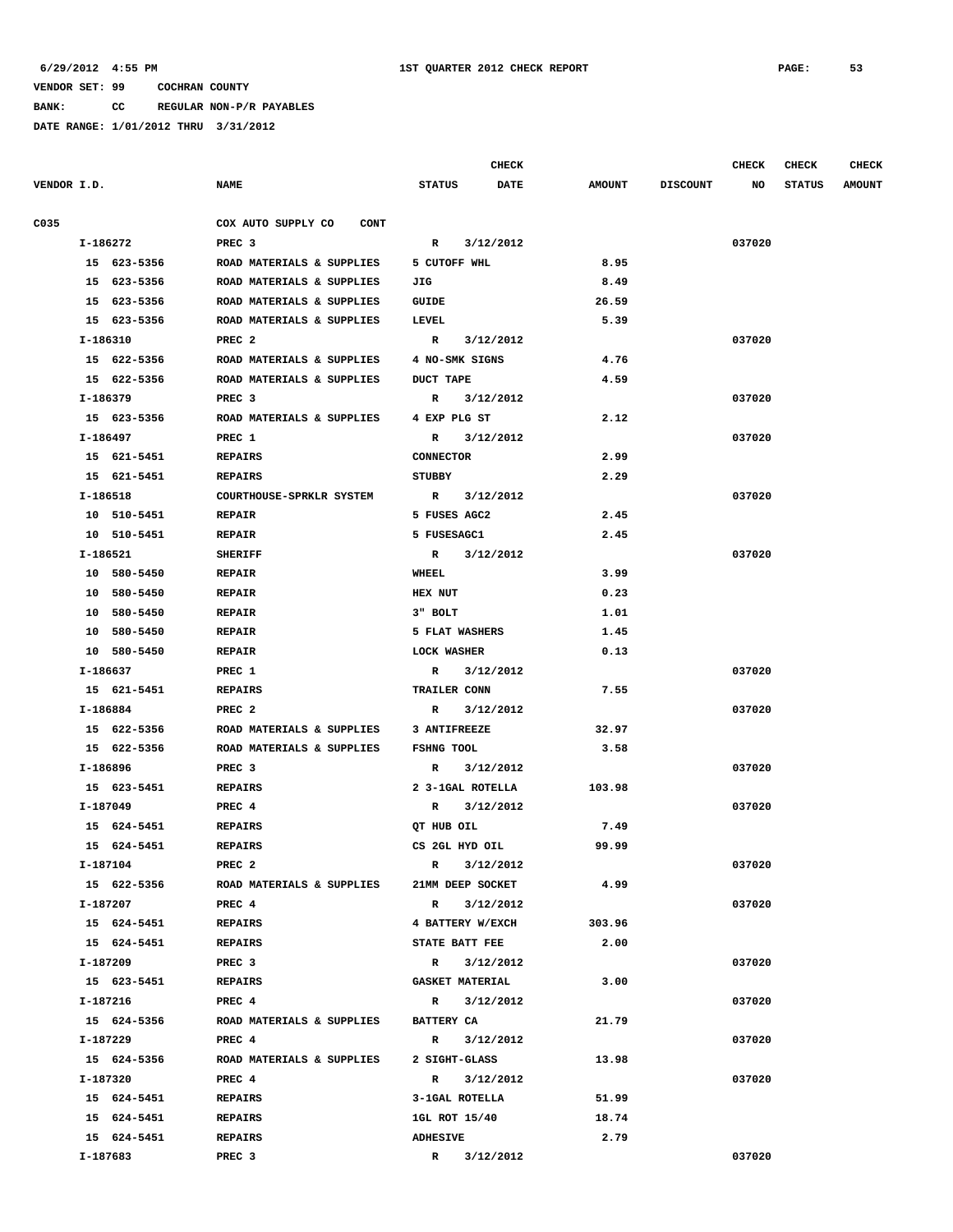**BANK: CC REGULAR NON-P/R PAYABLES**

|             |          |             |                                   |                   |                     | <b>CHECK</b>         |               |                 | CHECK  | <b>CHECK</b>  | <b>CHECK</b>  |
|-------------|----------|-------------|-----------------------------------|-------------------|---------------------|----------------------|---------------|-----------------|--------|---------------|---------------|
| VENDOR I.D. |          |             | <b>NAME</b>                       | <b>STATUS</b>     |                     | <b>DATE</b>          | <b>AMOUNT</b> | <b>DISCOUNT</b> | NO     | <b>STATUS</b> | <b>AMOUNT</b> |
|             |          |             |                                   |                   |                     |                      |               |                 |        |               |               |
| C035        |          |             | COX AUTO SUPPLY CO<br><b>CONT</b> |                   |                     |                      |               |                 |        |               |               |
|             | I-187683 |             | PREC <sub>3</sub>                 | $\mathbb{R}$      | 3/12/2012           |                      |               |                 | 037020 |               |               |
|             |          | 15 623-5451 | <b>REPAIRS</b>                    | 2 PAINT           |                     |                      | 9.38          |                 |        |               |               |
|             |          | 15 623-5451 | <b>REPAIRS</b>                    | <b>WIRE BRUSH</b> |                     |                      | 2.39          |                 |        |               |               |
|             | I-187748 |             | <b>EXTENSION SVC</b>              | $\mathbb{R}$      | 3/12/2012           |                      |               |                 | 037020 |               |               |
|             |          | 10 665-5334 | OTHER SUPPLIES                    | 50 ZIP-TIES       |                     |                      | 22.50         |                 |        |               |               |
|             |          | 10 665-5334 | OTHER SUPPLIES                    | TIE-WIRE          |                     |                      | 4.99          |                 |        |               |               |
|             |          | 10 665-5334 | <b>OTHER SUPPLIES</b>             | LAMP              |                     |                      | 6.40          |                 |        |               |               |
|             |          | 10 665-5334 | OTHER SUPPLIES                    | <b>GRAY TAPE</b>  |                     |                      | 8.19          |                 |        |               |               |
|             | I-188045 |             | PARK                              |                   | R 3/12/2012         |                      |               |                 | 037020 |               |               |
|             |          | 10 660-5332 | CUSTODIAL SUPPLIES                | <b>SPRINKLER</b>  |                     |                      | 17.99         |                 |        |               |               |
|             | I-188083 |             | PREC <sub>3</sub>                 |                   | R 3/12/2012         |                      |               |                 | 037020 |               |               |
|             |          | 15 623-5451 | <b>REPAIRS</b>                    | 4 1" BOLTS        |                     |                      | 0.52          |                 |        |               |               |
|             |          | 15 623-5451 | <b>REPAIRS</b>                    |                   | 8 FLAT WASHERS      |                      | 0.40          |                 |        |               |               |
|             |          | 15 623-5451 | <b>REPAIRS</b>                    |                   | 4 LOCK WASHERS      |                      | 0.16          |                 |        |               |               |
|             |          | 15 623-5451 | <b>REPAIRS</b>                    | <b>4 HEX NUTS</b> |                     |                      | 0.20          |                 |        |               |               |
|             |          | 15 623-5451 | <b>REPAIRS</b>                    | 2 PAINT           |                     |                      | 7.98          |                 |        |               |               |
|             |          | 15 623-5451 | <b>REPAIRS</b>                    | <b>PAINT</b>      |                     |                      | 4.69          |                 |        |               |               |
|             |          | 15 623-5451 | <b>REPAIRS</b>                    | <b>MASON-BIT</b>  |                     |                      | 4.05          |                 |        |               |               |
|             |          | 15 623-5451 | <b>REPAIRS</b>                    |                   | 2 STRIKE-ANCHORS    |                      | 6.36          |                 |        |               |               |
|             | I-188231 |             | PREC 1                            | $\mathbb{R}$      | 3/12/2012           |                      |               |                 | 037020 |               |               |
|             |          | 15 621-5356 | ROAD MATERIALS & SUPPLIES         | <b>OXYGEN</b>     |                     |                      | 18.60         |                 |        |               |               |
|             | I-188556 |             | <b>SHERIFF</b>                    | R.                | 3/12/2012           |                      |               |                 | 037020 |               |               |
|             |          | 10 560-5334 | OTHER SUPPLIES                    | SPONGE-CLOTH      |                     |                      | 8.99          |                 |        |               |               |
|             | I-188784 |             | PREC 4                            | $\mathbf{R}$      | 3/12/2012           |                      |               |                 | 037020 |               |               |
|             |          | 15 624-5451 | <b>REPAIRS</b>                    | BELT DRSSNG       |                     |                      | 4.64          |                 |        |               |               |
|             |          | 15 621-5451 | <b>REPAIRS</b>                    | CARB CLNR         |                     |                      | 3.99          |                 |        |               |               |
|             | I-188872 |             | <b>SHERIFF</b>                    | $\mathbb{R}$      | 3/12/2012           |                      |               |                 | 037020 |               |               |
|             |          | 10 560-5451 | MACHINERY-NON-OFFICE REPAIR       | FUSE/UNIT 137     |                     |                      | 0.49          |                 |        |               |               |
|             | I-188900 |             | PREC 4                            | $\mathbb{R}$      | 3/12/2012           |                      |               |                 | 037020 |               |               |
|             |          | 15 624-5451 | <b>REPAIRS</b>                    | <b>V-BELT</b>     |                     |                      | 15.41         |                 |        |               |               |
|             |          | I-188904    | PREC 3                            | $\mathbf{R}$      | 3/12/2012           |                      |               |                 | 037020 |               |               |
|             |          | 15 623-5356 | ROAD MATERIALS & SUPPLIES         |                   | 30 BLUE SHOP TOWELS |                      | 80.70         |                 |        |               |               |
|             |          | 15 623-5356 | ROAD MATERIALS & SUPPLIES         | 2 RAT BAIT        |                     |                      | 8.98          |                 |        |               | 1,098.16CR    |
|             |          |             |                                   |                   |                     |                      |               |                 |        |               |               |
| C062        |          |             | CHIEF SUPPLY, INC                 |                   |                     |                      |               |                 |        |               |               |
|             | I-466210 |             | <b>SHERIFF</b>                    | $\mathbf{R}$      | 3/12/2012           |                      |               |                 | 037024 |               |               |
|             |          | 10 560-5334 | OTHER SUPPLIES                    |                   |                     | 24 DISP EMRGNC BLNKT | 119.76        |                 |        |               |               |
|             |          | 10 560-5334 | OTHER SUPPLIES                    | SHIPPING          |                     |                      | 12.99         |                 |        |               | 132.75CR      |
| C069        |          |             | COUNTRY DUMPSTERS, INC.           |                   |                     |                      |               |                 |        |               |               |
|             | I-28822  |             | PREC 3/PREC 4                     | $\mathbf{R}$      | 3/12/2012           |                      |               |                 | 037025 |               |               |
|             |          | 15 623-5440 | UTILITIES                         | MAR DUMPSTER SVC  |                     |                      | 49.75         |                 |        |               |               |
|             |          | 15 624-5440 | UTILITIES                         | MAR DUMPSTER SVC  |                     |                      | 49.75         |                 |        |               | 99.50CR       |
|             |          |             |                                   |                   |                     |                      |               |                 |        |               |               |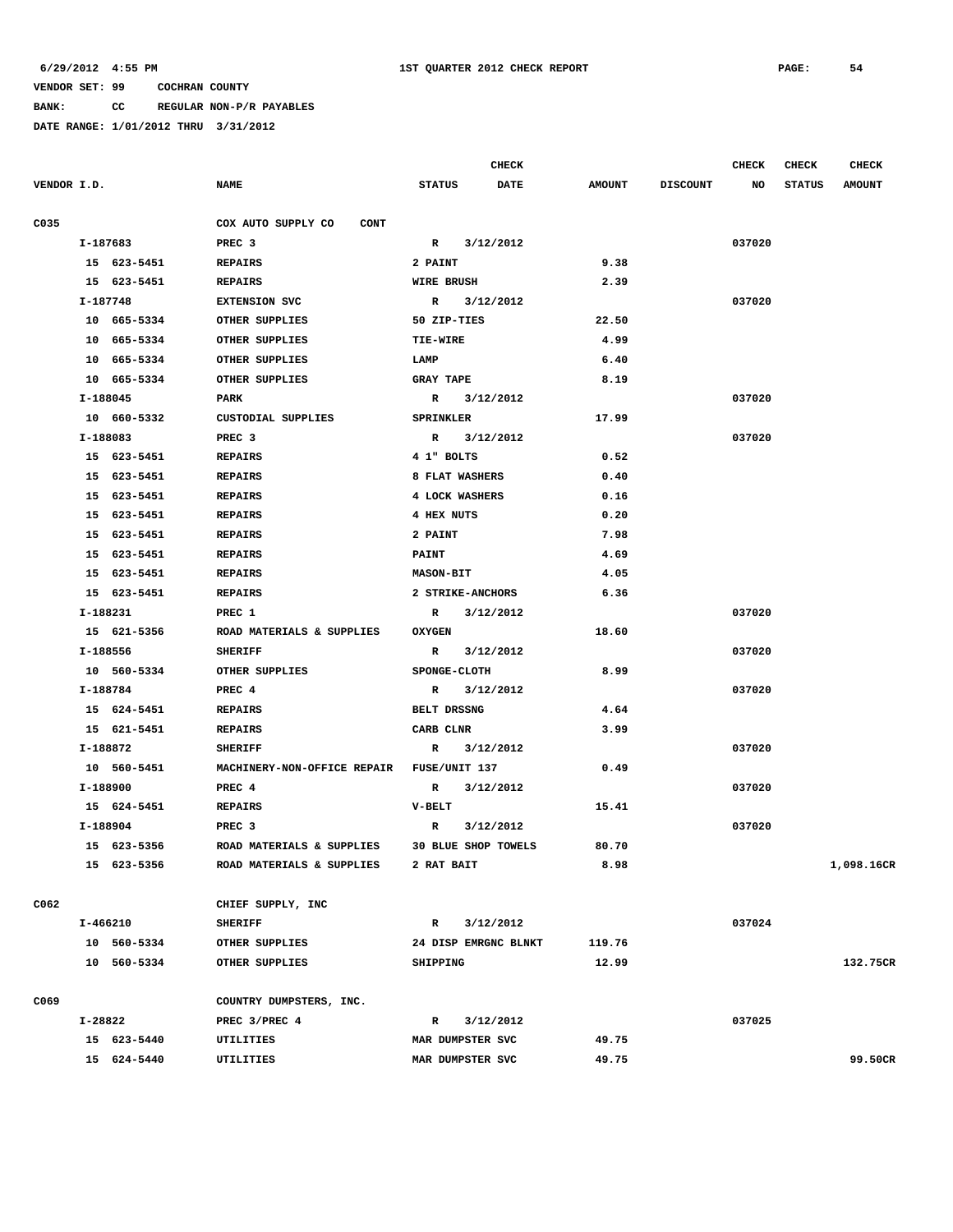**6/29/2012 4:55 PM 1ST QUARTER 2012 CHECK REPORT PAGE: 55**

### **VENDOR SET: 99 COCHRAN COUNTY**

**BANK: CC REGULAR NON-P/R PAYABLES**

|                  |                  |                                              |                            | <b>CHECK</b> |               |                 | <b>CHECK</b> | <b>CHECK</b>  | <b>CHECK</b>  |
|------------------|------------------|----------------------------------------------|----------------------------|--------------|---------------|-----------------|--------------|---------------|---------------|
| VENDOR I.D.      |                  | <b>NAME</b>                                  | <b>STATUS</b>              | <b>DATE</b>  | <b>AMOUNT</b> | <b>DISCOUNT</b> | NO           | <b>STATUS</b> | <b>AMOUNT</b> |
|                  |                  |                                              |                            |              |               |                 |              |               |               |
| C <sub>084</sub> |                  | CLERK, SEVENTH COURT OF APPEAL               |                            |              |               |                 |              |               |               |
|                  | I-FEB 2012       | <b>STATE FEES</b>                            | $\mathbb{R}$               | 3/12/2012    |               |                 | 037026       |               |               |
|                  | 90 000-2379.002  | 7th Crt of Appeal Gov't22.2081COUNTY COURT   |                            |              | 5.00          |                 |              |               |               |
|                  | 90 000-2379.002  | 7th Crt of Appeal Gov't22.2081DISTRICT COURT |                            |              | 10.00         |                 |              |               | 15.00CR       |
|                  |                  |                                              |                            |              |               |                 |              |               |               |
| D048             |                  | DATA-LINE OFFICE SYSTEMS                     |                            |              |               |                 |              |               |               |
|                  | $I-062435$       | LIBRARY                                      | R                          | 3/12/2012    |               |                 | 037027       |               |               |
|                  | 10 650-5411      | MAINTENANCE CONTRACTS                        | COPIER MAINTENANCE         |              | 37.50         |                 |              |               |               |
|                  | 10 650-5411      | MAINTENANCE CONTRACTS                        | <b>FUEL SURCHG</b>         |              | 1.50          |                 |              |               |               |
|                  | I-062802         | LIBRARY                                      | R                          | 3/12/2012    |               |                 | 037027       |               |               |
|                  | 10 650-5411      | MAINTENANCE CONTRACTS                        | 178 COLOR COPIES/MAI       |              | 17.80         |                 |              |               | 56.80CR       |
|                  |                  |                                              |                            |              |               |                 |              |               |               |
| F010             |                  | FIVE-AREA TELEPHONE CO-OP                    |                            |              |               |                 |              |               |               |
|                  | I-927-5510 03/12 | PREC <sub>4</sub>                            | R                          | 3/12/2012    |               |                 | 037028       |               |               |
|                  | 15 624-5420      | TELECOMMUNICATIONS                           | MARCH PHONE SVC            |              | 40.47         |                 |              |               | 40.47CR       |
|                  |                  |                                              |                            |              |               |                 |              |               |               |
| G005             |                  | <b>GENERAL FUND</b>                          |                            |              |               |                 |              |               |               |
|                  | I-LEASE #10      | <b>JUVENILE PROBATION</b>                    | $\mathbb{R}$               | 3/12/2012    |               |                 | 037029       |               |               |
|                  | 10 571-5464      | VEHICLE LEASE                                | LEASE 1/25-2/25/12         |              | 833.00        |                 |              |               |               |
|                  | I-LEASE #11      | <b>JUVENILE PROBATION</b>                    | R                          | 3/12/2012    |               |                 | 037029       |               |               |
|                  | 10 571-5464      | VEHICLE LEASE                                | LEASE 2/25-3/25/12         |              | 833.00        |                 |              |               | 1,666.00CR    |
|                  |                  |                                              |                            |              |               |                 |              |               |               |
| G031             |                  | <b>GRAINGER</b>                              |                            |              |               |                 |              |               |               |
|                  | I-976512867      | PREC <sub>3</sub>                            | R                          | 3/12/2012    |               |                 | 037030       |               |               |
|                  | 15 623-5356      | ROAD MATERIALS & SUPPLIES                    | 1RL PLASTIC TABLE CV       |              | 17.69         |                 |              |               |               |
|                  | I-9765977708     | JUSTICE OF PEACE/PREC 3/CRTHSE R             |                            | 3/12/2012    |               |                 | 037030       |               |               |
|                  | 10 455-5310      | OFFICE SUPPLIES                              | QUARTZ CLOCK               |              | 42.21         |                 |              |               |               |
|                  | 15 623-5356      | ROAD MATERIALS & SUPPLIES                    | 2 PK TERRY TOWELS          |              | 5.88          |                 |              |               |               |
|                  | 10 510-5332      | CUSTODIAL SUPPLIES                           | <b>1PK TERRY TOWELS</b>    |              | 2.94          |                 |              |               |               |
|                  | I-9768266596     | <b>CLERK</b>                                 | R                          | 3/12/2012    |               |                 | 037030       |               |               |
|                  | 10 403-5310      | OFFICE SUPPLIES                              | QUARTZ CLOCK               |              | 42.21         |                 |              |               | 110.93CR      |
|                  |                  |                                              |                            |              |               |                 |              |               |               |
| J082             |                  | JOHN DEERE FINANCIAL                         |                            |              |               |                 |              |               |               |
|                  | I-6031412        | PREC 1                                       | $\mathbb{R}$               | 3/12/2012    |               |                 | 037031       |               |               |
|                  | 15 621-5451      | <b>REPAIRS</b>                               | 2 HY-GARD OIL              |              | 65.45         |                 |              |               | 65.45CR       |
|                  |                  | LEWIS FARM & RANCH STORE INC                 |                            |              |               |                 |              |               |               |
| L010             |                  |                                              |                            |              |               |                 |              |               |               |
|                  | I-34226          | PARK                                         | R 3/12/2012<br>2 CYCLE OIL |              |               |                 | 037032       |               |               |
|                  | 10 660-5332      | CUSTODIAL SUPPLIES                           | R 3/12/2012                |              | 2.29          |                 |              |               |               |
|                  | I-34249          | <b>SHERIFF</b>                               |                            |              |               |                 | 037032       |               |               |
|                  | 10 560-5334      | OTHER SUPPLIES                               | 4 SPRAY BOTTLES            |              | 9.16          |                 |              |               |               |
|                  | 10 560-5334      | OTHER SUPPLIES                               | DISC                       |              | 0.92CR        |                 |              |               |               |
|                  | I-34330          | PREC <sub>3</sub>                            | R 3/12/2012                |              |               |                 | 037032       |               |               |
|                  | 15 623-5356      | ROAD MATERIALS & SUPPLIES                    | <b>HAND GRINDER</b>        |              | 99.95         |                 |              |               |               |
|                  | 15 623-5356      | ROAD MATERIALS & SUPPLIES                    | WELDING ROD                |              | 89.95         |                 |              |               |               |
|                  | 15 623-5356      | ROAD MATERIALS & SUPPLIES                    | DISC                       |              | 18.99CR       |                 |              |               |               |
|                  | I-34333          | PUBLIC SAFETY*OTHER                          | $\mathbb{R}$               | 3/12/2012    |               |                 | 037032       |               |               |
|                  | 10 580-5450      | REPAIR                                       | 2 GATE HINGES/COMM B       |              | 34.96         |                 |              |               |               |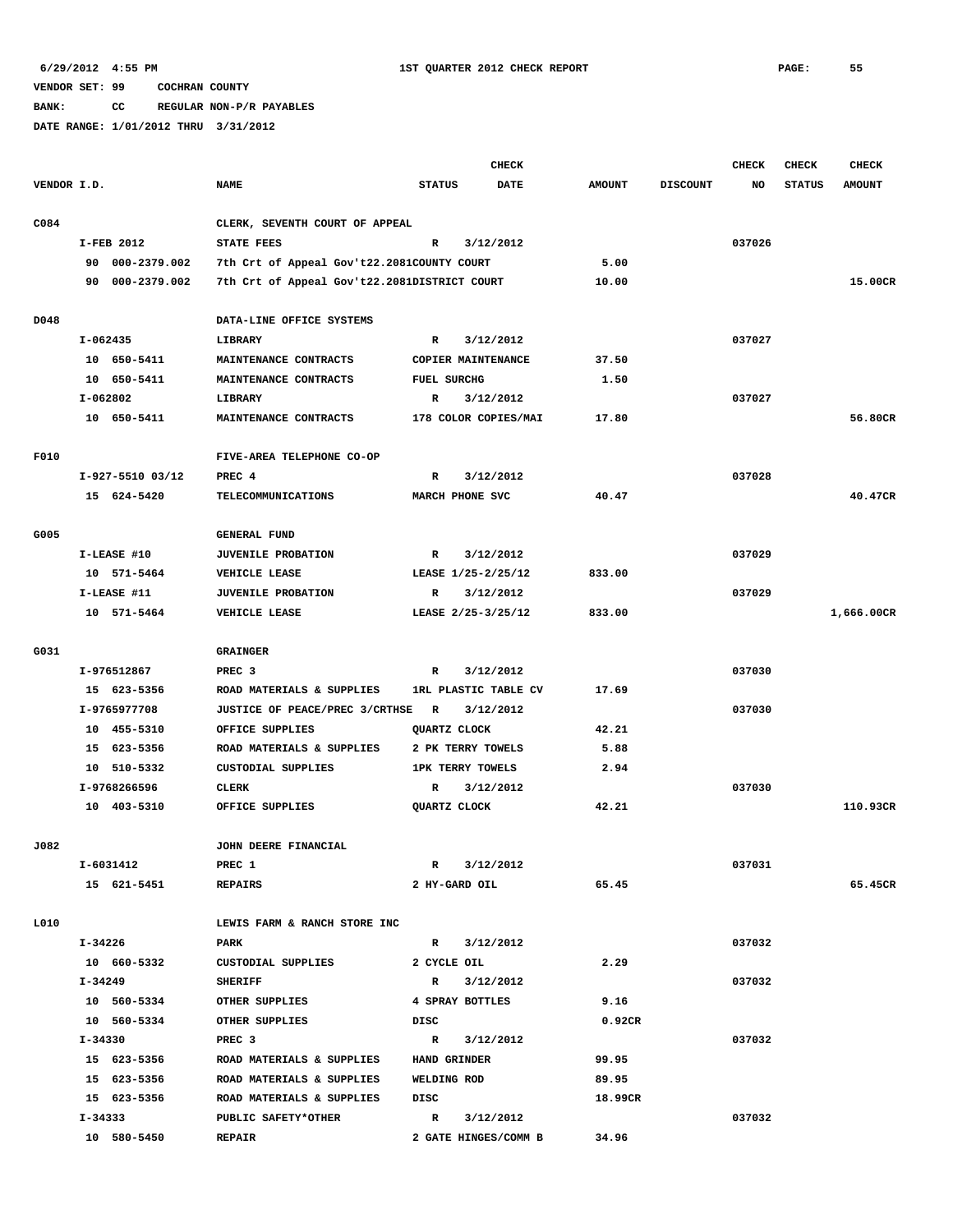**BANK: CC REGULAR NON-P/R PAYABLES**

|             |         |                   |                            |               | <b>CHECK</b>          |               |                 | <b>CHECK</b> | <b>CHECK</b>  | <b>CHECK</b>  |
|-------------|---------|-------------------|----------------------------|---------------|-----------------------|---------------|-----------------|--------------|---------------|---------------|
| VENDOR I.D. |         |                   | <b>NAME</b>                | <b>STATUS</b> | <b>DATE</b>           | <b>AMOUNT</b> | <b>DISCOUNT</b> | NO           | <b>STATUS</b> | <b>AMOUNT</b> |
| L010        |         |                   | LEWIS FARM & RANCH STOCONT |               |                       |               |                 |              |               |               |
|             |         | I-34333           | PUBLIC SAFETY*OTHER        | $\mathbb{R}$  | 3/12/2012             |               |                 | 037032       |               |               |
|             |         | 10 580-5450       | <b>REPAIR</b>              | DISC          |                       | 3.50CR        |                 |              |               |               |
|             | I-34345 |                   | <b>CEMETERY</b>            | $\mathbb{R}$  | 3/12/2012             |               |                 | 037032       |               |               |
|             |         | 10 516-5332       | CUSTODIAL SUPPLIES         |               | CHOP SAW BLADE        | 6.99          |                 |              |               |               |
|             | I-34434 |                   | <b>CEMETERY</b>            | $\mathbb{R}$  | 3/12/2012             |               |                 | 037032       |               |               |
|             |         | 10 516-5332       | <b>CUSTODIAL SUPPLIES</b>  | PITCH FORK    |                       | 116.96        |                 |              |               |               |
|             | I-34474 |                   | PUBLIC SAFETY*OTHER        | R             | 3/12/2012             |               |                 | 037032       |               |               |
|             |         | 10 580-5450       | <b>REPAIR</b>              |               | 2 HOG PANELS/GATE, CO | 59.90         |                 |              |               |               |
|             |         | 10 580-5450       | <b>REPAIR</b>              |               | 3 FENCE STAYS         | 2.67          |                 |              |               |               |
|             | I-34773 |                   | PREC <sub>3</sub>          | R             | 3/12/2012             |               |                 | 037032       |               |               |
|             |         | 15 623-5356       | ROAD MATERIALS & SUPPLIES  |               | PLASTIC CASTERS       | 4.99          |                 |              |               |               |
|             |         | 15 623-5356       | ROAD MATERIALS & SUPPLIES  | DISC          |                       | 0.50CR        |                 |              |               |               |
|             | I-34963 |                   | JAIL                       | $\mathbb{R}$  | 3/12/2012             |               |                 | 037032       |               |               |
|             |         | 10 512-5392       | MISCELLANEOUS SUPPLIES     |               | WATER SOFTENER        | 6.95          |                 |              |               |               |
|             |         | 10 512-5392       | MISCELLANEOUS SUPPLIES     | DISC          |                       | 0.70CR        |                 |              |               |               |
|             | I-35106 |                   | <b>ACTIVITY BLDG</b>       | $\mathbb{R}$  | 3/12/2012             |               |                 | 037032       |               |               |
|             |         | 10 662-5332       | CUSTODIAL SUPPLIES         | SNOW SHOVEL   |                       | 26.99         |                 |              |               |               |
|             |         | 10 662-5332       | CUSTODIAL SUPPLIES         | DISC          |                       | 2.70CR        |                 |              |               |               |
|             | I-35127 |                   | PREC 3                     | $\mathbb{R}$  | 3/12/2012             |               |                 | 037032       |               |               |
|             |         | 15 623-5356       | ROAD MATERIALS & SUPPLIES  |               | PLASTIC CASTERS       | 3.99          |                 |              |               |               |
|             | I-35593 |                   | <b>COURTHOUSE</b>          | R             | 3/12/2012             |               |                 | 037032       |               |               |
|             |         | 10 510-5451       | <b>REPAIR</b>              |               | 2 HOSE ENDS           | 4.58          |                 |              |               |               |
|             | I-35599 |                   | <b>COURTHOUSE</b>          | $\mathbb{R}$  | 3/12/2012             |               |                 | 037032       |               |               |
|             |         | 10 510-5332       | CUSTODIAL SUPPLIES         |               | 5 WATER SALT          | 34.75         |                 |              |               |               |
|             | I-35665 |                   | <b>JAIL/COURTHOUSE</b>     | $\mathbf{R}$  | 3/12/2012             |               |                 | 037032       |               |               |
|             |         | 10 560-5334       | OTHER SUPPLIES             |               | 10 LIGHT BULBS        | 24.90         |                 |              |               |               |
|             |         | 10 512-5392       | MISCELLANEOUS SUPPLIES     | 6 BULBS       |                       | 22.74         |                 |              |               |               |
|             |         | 10 510-5332       | CUSTODIAL SUPPLIES         | 6 BULBS       |                       | 16.74         |                 |              |               |               |
|             |         | 10 510-5451       | <b>REPAIR</b>              | DOOR BUTTON   |                       | 7.99          |                 |              |               |               |
|             |         | 10 560-5334       | OTHER SUPPLIES             | DISC          |                       | 7.24CR        |                 |              |               |               |
|             | I-35688 |                   | PARK                       | R             | 3/12/2012             |               |                 | 037032       |               |               |
|             |         | 10 660-5451       | <b>REPAIR</b>              |               | 3/4" COMPRESSION      | 3.99          |                 |              |               |               |
|             |         | 10 660-5451       | <b>REPAIR</b>              |               | 1FT 3/4" PVC          | 0.30          |                 |              |               |               |
|             | I-35765 |                   | <b>CEMETERY</b>            | $\mathbf{R}$  | 3/12/2012             |               |                 | 037032       |               |               |
|             |         | 10 516-5451       | <b>REPAIR</b>              |               | 2 3-1/2" COUPLING     | 3.98          |                 |              |               |               |
|             | I-35771 |                   | PREC <sub>3</sub>          | $\mathbb{R}$  | 3/12/2012             |               |                 | 037032       |               |               |
|             |         | 15 623-5356       | ROAD MATERIALS & SUPPLIES  |               | 35 LETTERS/NUMBERS    | 115.15        |                 |              |               |               |
|             |         | 15 623-5356       | ROAD MATERIALS & SUPPLIES  | DISC          |                       | 11.52CR       |                 |              |               | 654.80CR      |
| L015        |         |                   | LUBBOCK COUNTY, TEXAS      |               |                       |               |                 |              |               |               |
|             |         | I-FEB 12 ADR FEES | DISTRICT COURT             | R             | 3/12/2012             |               |                 | 037034       |               |               |
|             |         | 19 435-5409       | A.D.R. CONTRACT            |               | DISTRICT ADR FEES     | 20.00         |                 |              |               |               |
|             |         | 19 435-5409       | A.D.R. CONTRACT            |               | COUNTY ADR FEES       | 10.00         |                 |              |               | 30.00CR       |
|             |         |                   |                            |               |                       |               |                 |              |               |               |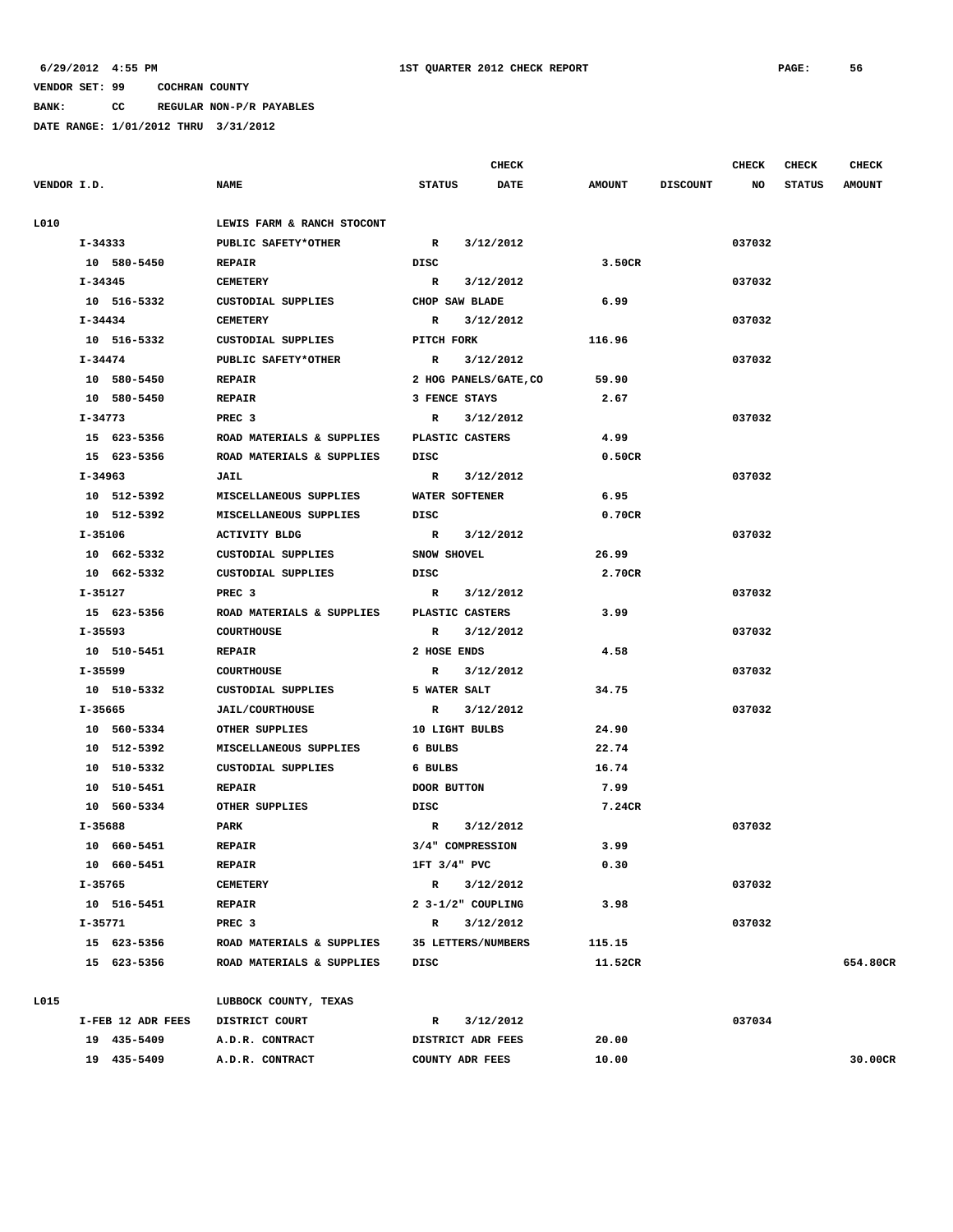**BANK: CC REGULAR NON-P/R PAYABLES**

|             |          |                    |                                                     |                    | <b>CHECK</b>                |               |                 | <b>CHECK</b> | <b>CHECK</b>  | <b>CHECK</b>  |
|-------------|----------|--------------------|-----------------------------------------------------|--------------------|-----------------------------|---------------|-----------------|--------------|---------------|---------------|
| VENDOR I.D. |          |                    | <b>NAME</b>                                         | <b>STATUS</b>      | <b>DATE</b>                 | <b>AMOUNT</b> | <b>DISCOUNT</b> | NO           | <b>STATUS</b> | <b>AMOUNT</b> |
| L113        |          |                    | LAW ENFORCEMENT SYSTEMS                             |                    |                             |               |                 |              |               |               |
|             | I-174607 |                    | <b>SHERIFF</b>                                      | $\mathbb{R}$       | 3/12/2012                   |               |                 | 037035       |               |               |
|             |          | 10 560-5310        | OFFICE SUPPLIES                                     |                    | 1000 WARNING TRAFFIC        | 117.00        |                 |              |               |               |
|             |          | 10 560-5310        | OFFICE SUPPLIES                                     | SHIPPING           |                             | 11.00         |                 |              |               | 128.00CR      |
| M031        |          |                    | MILLER PAPER & PACKAGING CO                         |                    |                             |               |                 |              |               |               |
|             |          | I-S2115631.002     | <b>ACTIVITY BLDG</b>                                | R                  | 3/12/2012                   |               |                 | 037036       |               |               |
|             |          | 10 662-5332        | CUSTODIAL SUPPLIES                                  |                    | <b>1CS RED SPRAY BUFF P</b> | 22.40         |                 |              |               | 22.40CR       |
|             |          |                    |                                                     |                    |                             |               |                 |              |               |               |
| M092        |          |                    | SYLVIA MARTINEZ                                     |                    |                             |               |                 |              |               |               |
|             |          |                    | I-02/12 CT ASST CONF COMM'R CT/CO JUDGE             | R                  | 3/12/2012                   |               |                 | 037037       |               |               |
|             |          | 15 610-5428        | CO. JUDGE-CONTINUING EDUCATIONCT ASST CONF, SAN MRC |                    |                             | 75.90         |                 |              |               |               |
|             |          | 15 610-5428        | CO. JUDGE-CONTINUING EDUCATIONMEALS                 |                    |                             | 17.84         |                 |              |               |               |
|             |          | 15 610-5428        | CO. JUDGE-CONTINUING EDUCATION1006 MI@ \$.555 LESS  |                    |                             | 114.63        |                 |              |               | 208.37CR      |
| M128        |          |                    | <b>JUSTIN MCMAHAN</b>                               |                    |                             |               |                 |              |               |               |
|             |          | I-DW#14774         | <b>ACTIVITY BLDG</b>                                | R                  | 3/12/2012                   |               |                 | 037038       |               |               |
|             |          | 10 000-4370.101    | RENT-ACTIVITY BUILDING                              |                    | REF DEP FOR 2/8/12,         | 125.00        |                 |              |               | 125.00CR      |
|             |          |                    |                                                     |                    |                             |               |                 |              |               |               |
| M277        |          |                    | <b>MORTON SUPERMARKET</b>                           |                    |                             |               |                 |              |               |               |
|             |          | I-21101020212      | <b>JAIL</b>                                         | $\mathbb{R}$       | 3/12/2012                   |               |                 | 037039       |               |               |
|             |          | 10 512-5333        | FOOD-PRISONERS                                      |                    | LETTUCE CELLO/2             | 2.78          |                 |              |               |               |
|             |          | 10 512-5333        | <b>FOOD-PRISONERS</b>                               | <b>BIMBO WHEAT</b> |                             | 2.19          |                 |              |               |               |
|             |          | 10 512-5333        | <b>FOOD-PRISONERS</b>                               |                    | BIMBO SFT WHITE/2           | 4.38          |                 |              |               |               |
|             |          | 10 512-5333        | FOOD-PRISONERS                                      | <b>BIMBO WHEAT</b> |                             | 2.19          |                 |              |               |               |
|             |          | I-31103022912      | <b>JAIL</b>                                         | R                  | 3/12/2012                   |               |                 | 037039       |               |               |
|             |          | 10 512-5333        | <b>FOOD-PRISONERS</b>                               | BIMBO WHEAT/2      |                             | 4.38          |                 |              |               |               |
|             |          | 10 512-5333        | <b>FOOD-PRISONERS</b>                               | <b>GAL MILK</b>    |                             | 4.09          |                 |              |               |               |
|             |          | I-45103020712      | <b>JAIL</b>                                         | R                  | 3/12/2012                   |               |                 | 037039       |               |               |
|             |          | 10 512-5333        | <b>FOOD-PRISONERS</b>                               | GAL MILK/2         |                             | 8.18          |                 |              |               |               |
|             |          | I-99100021712      | JAIL                                                | R                  | 3/12/2012                   |               |                 | 037039       |               |               |
|             |          | 10 512-5333        | FOOD-PRISONERS                                      | BIMBO WHEAT/3      |                             | 6.57          |                 |              |               |               |
|             |          | 10 512-5333        | <b>FOOD-PRISONERS</b>                               |                    | BIMBO SFT WHITE/3           | 6.57          |                 |              |               |               |
|             |          | 10 512-5333        | <b>FOOD-PRISONERS</b>                               | <b>ORANGES</b>     |                             | 3.59          |                 |              |               |               |
|             |          | 10 512-5333        | <b>FOOD-PRISONERS</b>                               | <b>APPLES</b>      |                             | 3.09          |                 |              |               |               |
|             |          | 10 512-5333        | FOOD-PRISONERS                                      | GAL MILK/2         |                             | 8.18          |                 |              |               | 56.19CR       |
| N066        |          |                    | NTS COMMUNICATIONS                                  |                    |                             |               |                 |              |               |               |
|             |          | I-8062660032 03/12 | COMM'R CT/CO JUDGE                                  | R                  | 3/12/2012                   |               |                 | 037040       |               |               |
|             |          | 15 610-5420        | <b>TELECOMMUNICATIONS</b>                           | WATS LINE          |                             | 1.00          |                 |              |               |               |
|             |          | 15 610-5420        | <b>TELECOMMUNICATIONS</b>                           | FEES               |                             | 4.99          |                 |              |               | 5.99CR        |
|             |          |                    |                                                     |                    |                             |               |                 |              |               |               |
| P229        |          |                    | PANHANDLE AREA JUVENILE PROBAT                      |                    |                             |               |                 |              |               |               |
|             |          | I-2012 REG TRNG    | <b>JUVENILE PROBATION</b>                           | R                  | 3/12/2012                   |               |                 | 037041       |               |               |
|             |          | 10 571-5427        | CONTINUING EDUCATION                                |                    | REGIS, 3/5-6, AMARILL       | 75.00         |                 |              |               | 75.00CR       |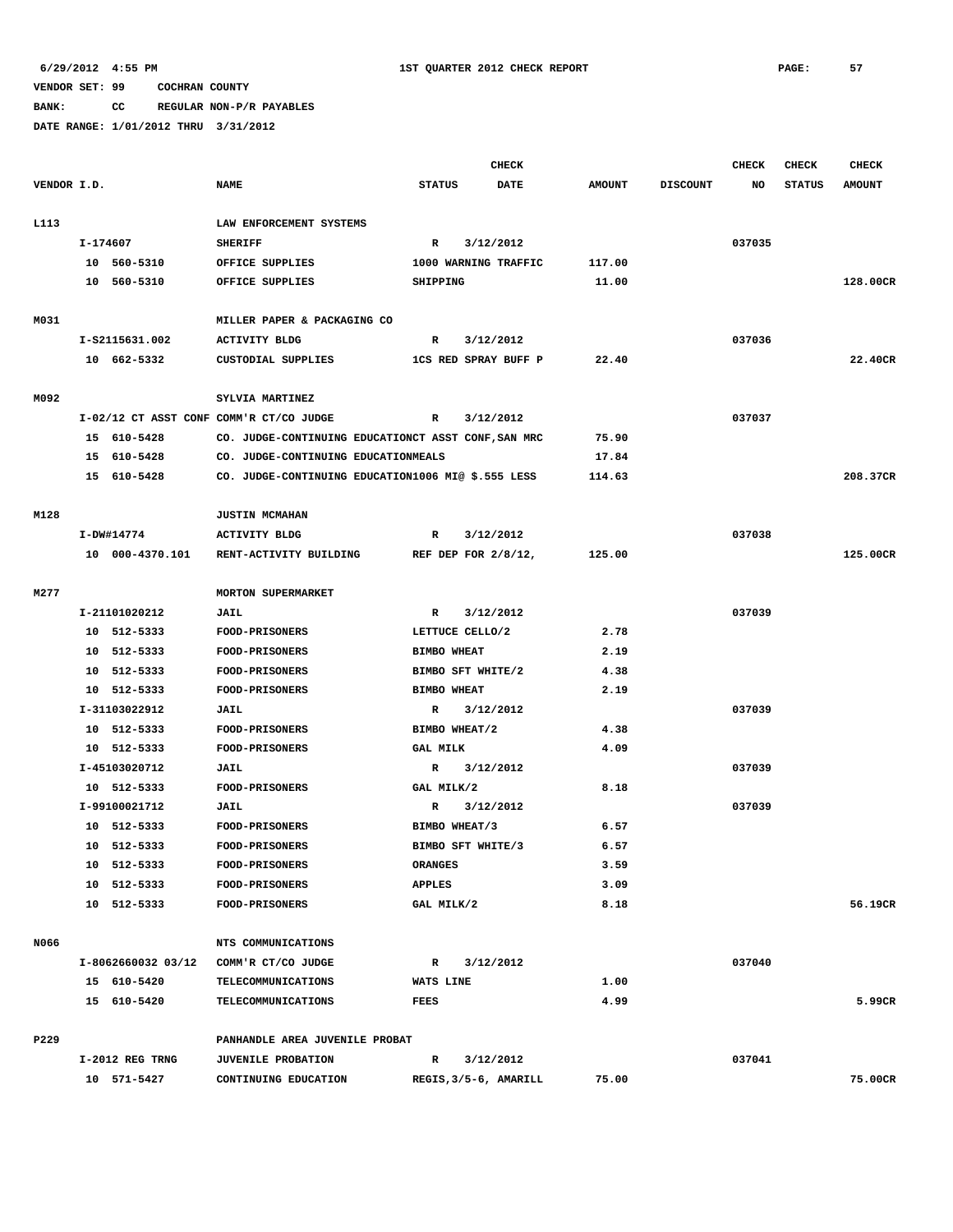**BANK: CC REGULAR NON-P/R PAYABLES**

|             |                    |                           |                | <b>CHECK</b>          |               |                 | CHECK  | <b>CHECK</b>  | <b>CHECK</b>  |
|-------------|--------------------|---------------------------|----------------|-----------------------|---------------|-----------------|--------|---------------|---------------|
| VENDOR I.D. |                    | <b>NAME</b>               | <b>STATUS</b>  | <b>DATE</b>           | <b>AMOUNT</b> | <b>DISCOUNT</b> | NO     | <b>STATUS</b> | <b>AMOUNT</b> |
| R033        |                    | <b>GERALD RAMSEY</b>      |                |                       |               |                 |        |               |               |
|             | I-MAR '12 RENT     | NON-DEPT'L/STORAGE BLDG   | $\mathbf{R}$   | 3/12/2012             |               |                 | 037042 |               |               |
|             | 10 409-5499        | <b>MISCELLANEOUS</b>      |                | STORAGE BLDG RENT MA  | 300.00        |                 |        |               | 300.00CR      |
|             |                    |                           |                |                       |               |                 |        |               |               |
| R099        |                    | CYNDIA LEA GUAJARDO dba   |                |                       |               |                 |        |               |               |
|             | I-100617           | PREC 4                    | $\mathbb{R}$   | 3/12/2012             |               |                 | 037043 |               |               |
|             | 15 624-5454        | TIRES                     |                | 14.00-24 FLAT ON SP   | 55.00         |                 |        |               |               |
|             | 15 624-5454        | TIRES                     | RIM #4         |                       | 4.00          |                 |        |               |               |
|             | I-100715           | PREC 1                    | $\mathbb{R}$   | 3/12/2012             |               |                 | 037043 |               |               |
|             | 15 621-5454        | TIRES                     |                | 4 WANLI 225/16 TIRE   | 120.00        |                 |        |               |               |
|             | I-100721           | PREC 1                    | R              | 3/12/2012             |               |                 | 037043 |               |               |
|             | 15 621-5454        | TIRES                     |                | 11R22.5 FLAT ON L/F   | 30.00         |                 |        |               |               |
|             | I-100722           | PREC 4                    | $\mathbb{R}$   | 3/12/2012             |               |                 | 037043 |               |               |
|             | 15 624-5454        | TIRES                     | 235/70/17 FLAT |                       | 13.00         |                 |        |               |               |
|             | I-100727           | PREC <sub>2</sub>         |                | R 3/12/2012           |               |                 | 037043 |               |               |
|             | 15 622-5454        | <b>TIRES</b>              |                | 265/70/17 FLAT ON R/  | 13.00         |                 |        |               |               |
|             | I-100733           | <b>EXTENSION SVC</b>      | $\mathbf{R}$   | 3/12/2012             |               |                 | 037043 |               |               |
|             | 10 665-5454        | TIRES                     |                | 235/85/16 FLAT ON L/  | 10.00         |                 |        |               |               |
|             | I-100741           | <b>SHERIFF</b>            | $\mathbb{R}$   | 3/12/2012             |               |                 | 037043 |               |               |
|             | 10 560-5454        | TIRES                     |                | 235/55/17 FLAT ON L/  | 13.00         |                 |        |               |               |
|             | I-100777           | PREC <sub>2</sub>         | $\mathbb{R}$   | 3/12/2012             |               |                 | 037043 |               |               |
|             | 15 622-5454        | TIRES                     |                | 245/75/16 FLAT ON R/  | 13.00         |                 |        |               |               |
|             | I-100787           | <b>SHERIFF</b>            | R              | 3/12/2012             |               |                 | 037043 |               |               |
|             | 10 560-5454        | TIRES                     |                | 4 TIRE CHGS, 235/55/1 | 32.00         |                 |        |               |               |
|             | 10 560-5454        | <b>TIRES</b>              | 4TDF           |                       | 12.00         |                 |        |               |               |
|             | 10 560-5454        | TIRES                     | 4 NORTRAC      |                       | 32.00         |                 |        |               |               |
|             | I-100855           | <b>SHERIFF</b>            |                | R 3/12/2012           |               |                 | 037043 |               |               |
|             | 10 560-5454        | <b>TIRES</b>              | 235/75/17 FLAT |                       | 13.00         |                 |        |               |               |
|             | I-100872           | <b>CEMETERY</b>           | $\mathbf{R}$   | 3/12/2012             |               |                 | 037043 |               |               |
|             | 10 516-5332        | <b>CUSTODIAL SUPPLIES</b> |                | 1.5TON NEW FLOOR JAC  | 79.00         |                 |        |               | 439.00CR      |
|             |                    |                           |                |                       |               |                 |        |               |               |
| R144        |                    | ANNA J RICKER dba         |                |                       |               |                 |        |               |               |
|             | I-11-09-4249/CPS   | DISTRICT COURT            | R              | 3/12/2012             |               |                 | 037044 |               |               |
|             | 10 435-5400        | ATTORNEY AD LITEM         | CPS HRNG/CHILD |                       | 250.00        |                 |        |               |               |
|             | I-4027/CPS 3/8/12  | DISTRICT COURT            | $\mathbb{R}$   | 3/12/2012             |               |                 | 037044 |               |               |
|             | 10 435-5400        | ATTORNEY AD LITEM         | CPS HRNG/CHILD |                       | 250.00        |                 |        |               | 500.00CR      |
| S010        |                    | SILVERS COMPANY           |                |                       |               |                 |        |               |               |
|             | C-18315/14.1875    | SHERIFF                   | $\mathbb{R}$   | 3/12/2012             |               |                 | 037045 |               |               |
|             | 10 560-5330        | FUEL AND OIL              |                | CR FED TAX ON 165.58  | 30.49CR       |                 |        |               |               |
|             | $I-EXT$ SVC 02/12  | <b>EXTENSION SVC</b>      | $\mathbf{R}$   | 3/12/2012             |               |                 | 037045 |               |               |
|             | 10 665-5330        | FUEL AND OIL              | 190.39GL UNL   |                       | 649.55        |                 |        |               |               |
|             | 10 665-5330        | FUEL AND OIL              |                | CR FED TAX ON 190.39  | 35.03CR       |                 |        |               |               |
|             | $I-JUV$ PROB 02/12 | <b>JUVENILE PROBATION</b> | $\mathbf{R}$   | 3/12/2012             |               |                 | 037045 |               |               |
|             | 10 571-5330        | FUEL                      |                | CR FED TAX ON 71.26G  | 13.11CR       |                 |        |               |               |
|             | 10 571-5330        | FUEL                      | 71.26GL UNL    |                       | 240.17        |                 |        |               |               |
|             | $I-PARK$ 02/12     | PARK                      | $\mathbf{R}$   | 3/12/2012             |               |                 | 037045 |               |               |
|             | 10 660-5330        | FUEL AND OIL              |                | CR FED TAX ON 25.08G  | 4.61CR        |                 |        |               |               |
|             |                    |                           |                |                       |               |                 |        |               |               |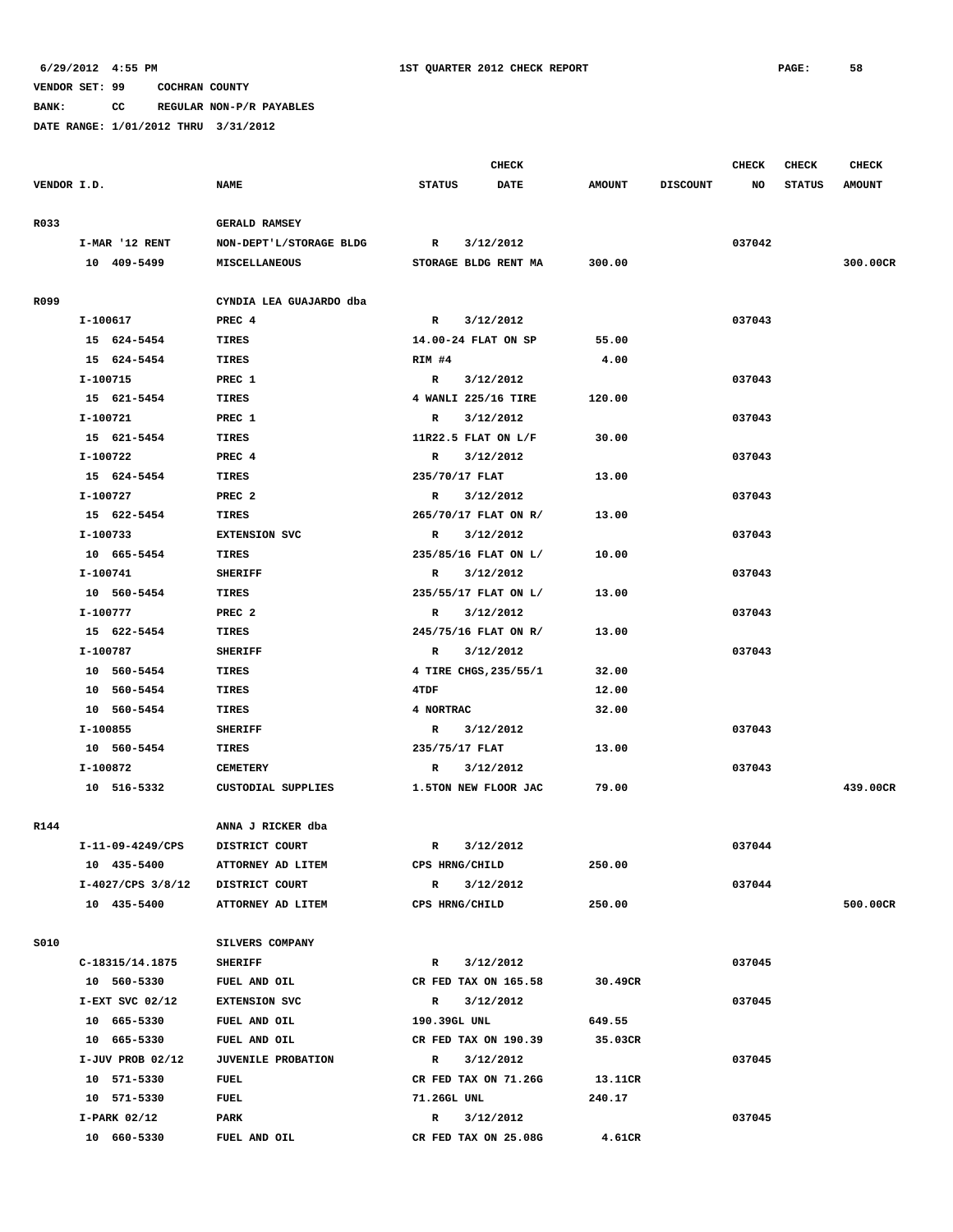**BANK: CC REGULAR NON-P/R PAYABLES**

|             |         |                 |                              |               | <b>CHECK</b>           |               |                 | <b>CHECK</b> | <b>CHECK</b>  | <b>CHECK</b>  |
|-------------|---------|-----------------|------------------------------|---------------|------------------------|---------------|-----------------|--------------|---------------|---------------|
| VENDOR I.D. |         |                 | <b>NAME</b>                  | <b>STATUS</b> | <b>DATE</b>            | <b>AMOUNT</b> | <b>DISCOUNT</b> | NO           | <b>STATUS</b> | <b>AMOUNT</b> |
| <b>S010</b> |         |                 | SILVERS COMPANY<br>CONT      |               |                        |               |                 |              |               |               |
|             |         | $I-PARK$ 02/12  | PARK                         | R             | 3/12/2012              |               |                 | 037045       |               |               |
|             |         | 10 660-5330     | FUEL AND OIL                 | 25.08GL UNL   |                        | 85.25         |                 |              |               |               |
|             |         | I-PREC 1 02/12  | PREC 1                       | $\mathbf{R}$  | 3/12/2012              |               |                 | 037045       |               |               |
|             |         | 15 621-5330     | FUEL & OIL                   |               | CR FED TAX ON 28.7GL   | 5.28CR        |                 |              |               |               |
|             |         | 15 621-5330     | FUEL & OIL                   | 28.7GL UNL    |                        | 100.42        |                 |              |               |               |
|             |         | 15 621-5330     | FUEL & OIL                   |               | 14.3GL HS DIESEL       | 48.62         |                 |              |               |               |
|             | 15      | 621-5330        | FUEL & OIL                   |               | 16GL LS DIESEL         | 55.12         |                 |              |               |               |
|             | 15      | 621-5330        | FUEL & OIL                   | STATE TAX     |                        | 3.20          |                 |              |               |               |
|             | 15      | 621-5330        | FUEL & OIL                   |               | 125GL HS DIESEL        | 425.00        |                 |              |               |               |
|             | 15      | 621-5330        | FUEL & OIL                   |               | 74.3GL HS DIESEL       | 252.62        |                 |              |               |               |
|             |         | 15 621-5330     | FUEL & OIL                   |               | 163GL LS DIESEL        | 561.54        |                 |              |               |               |
|             |         | 15 621-5330     | FUEL & OIL                   | STATE TAX     |                        | 32.60         |                 |              |               |               |
|             | 15      | 621-5330        | FUEL & OIL                   |               | 20GL HS DIESEL         | 68.00         |                 |              |               |               |
|             |         | 15 621-5330     | FUEL & OIL                   |               | 60GL HS DIESEL/LOADE   | 204.00        |                 |              |               |               |
|             | 15      | 621-5330        | FUEL & OIL                   |               | 55GL HS DIESEL         | 179.85        |                 |              |               |               |
|             | 15      | 621-5330        | FUEL & OIL                   |               | 137GL HS DIESEL        | 44.80         |                 |              |               |               |
|             |         | I-PREC 2 02/12  | PREC <sub>2</sub>            | R             | 3/12/2012              |               |                 | 037045       |               |               |
|             |         | 15 622-5330     | FUEL AND OIL                 |               | 343.7GL UNL @3.265(N   | 1,122.18      |                 |              |               |               |
|             | 15      | 622-5330        | FUEL AND OIL                 |               | 954.7GL HS DIESEL      | 3,274.62      |                 |              |               |               |
|             | 15      | 622-5330        | FUEL AND OIL                 |               | 68.3GL LS DIESEL       | 229.83        |                 |              |               |               |
|             | 15      | 622-5330        | FUEL AND OIL                 | STATE TAX     |                        | 13.66         |                 |              |               |               |
|             |         | I-SHERIFF 03/12 | <b>SHERIFF</b>               | R             | 3/12/2012              |               |                 | 037045       |               |               |
|             |         | 10 560-5330     | FUEL AND OIL                 |               | 57.05GL UNL/#662       | 191.16        |                 |              |               |               |
|             |         | 10 560-5330     | FUEL AND OIL                 |               | 56.59GL UNL/#697       | 194.37        |                 |              |               |               |
|             | 10      | 560-5330        | FUEL AND OIL                 |               | 15.01GL UNL/#720       | 49.52         |                 |              |               |               |
|             | 10      | 560-5330        | FUEL AND OIL                 |               | 24.35GL UNL/#726       | 83.77         |                 |              |               |               |
|             | 10      | 560-5330        | FUEL AND OIL                 |               | 21.5GL UNL/#799        | 70.93         |                 |              |               |               |
|             | 10      | 560-5330        | FUEL AND OIL                 |               | 49.0GL UNL/#692        | 173.10        |                 |              |               |               |
|             |         | 10 560-5330     | FUEL AND OIL                 |               | CR FED TAX ON 223.56   | 41.14CR       |                 |              |               | 8,224.22CR    |
|             |         |                 |                              |               |                        |               |                 |              |               |               |
| S047        |         |                 | SHELL FLEET PLUS             |               |                        |               |                 |              |               |               |
|             |         | I-065177891202  | <b>EXTENSION SVC</b>         | R             | 3/12/2012              |               |                 | 037046       |               |               |
|             | 10      | 665-5330        | FUEL AND OIL                 |               | 19.773GL UNL, SEYMOUR  | 67.21         |                 |              |               |               |
|             |         | 10 665-5330     | FUEL AND OIL                 |               | 18.991GL UNL, STRLNG   | 66.47         |                 |              |               |               |
|             |         | 10 665-5330     | FUEL AND OIL                 |               | 21.444GL UNL, STRLNG   | 76.32         |                 |              |               |               |
|             |         | 10 665-5330     | FUEL AND OIL                 |               | 17.83GL UNL, JNCTN, 2/ | 64.19         |                 |              |               |               |
|             |         | 10 665-5330     | FUEL AND OIL                 |               | 19.233GL UNL, EDEN, 2/ | 69.24         |                 |              |               |               |
|             |         | 10 665-5330     | FUEL AND OIL                 |               | 17.76GL UNL, SNYDER, 2 | 62.16         |                 |              |               |               |
|             |         | 10 665-5330     | FUEL AND OIL                 |               | CR FED TAX ON 115 GL   | 21.05CR       |                 |              |               | 384.54CR      |
|             |         |                 |                              |               |                        |               |                 |              |               |               |
| S071        |         |                 | SCRIPT OFFICE PRODUCTS, INC. |               |                        |               |                 |              |               |               |
|             | I-38698 |                 | CLERK                        | R             | 3/12/2012              |               |                 | 037047       |               |               |
|             |         | 10 403-5310     | OFFICE SUPPLIES              |               | 3PK CORR TAPE 2/PK     | 25.95         |                 |              |               |               |
|             |         | 10 403-5310     | OFFICE SUPPLIES              |               | FINGERTIP MOISTENER    | 4.47          |                 |              |               |               |
|             | I-38755 |                 | CLERK                        | R             | 3/12/2012              |               |                 | 037047       |               |               |
|             |         | 10 403-5310     | OFFICE SUPPLIES              |               | 1BX 10X15 CLASP ENV    | 17.95         |                 |              |               |               |
|             | I-38774 |                 | <b>JUVENILE PROBATION</b>    | R             | 3/12/2012              |               |                 | 037047       |               |               |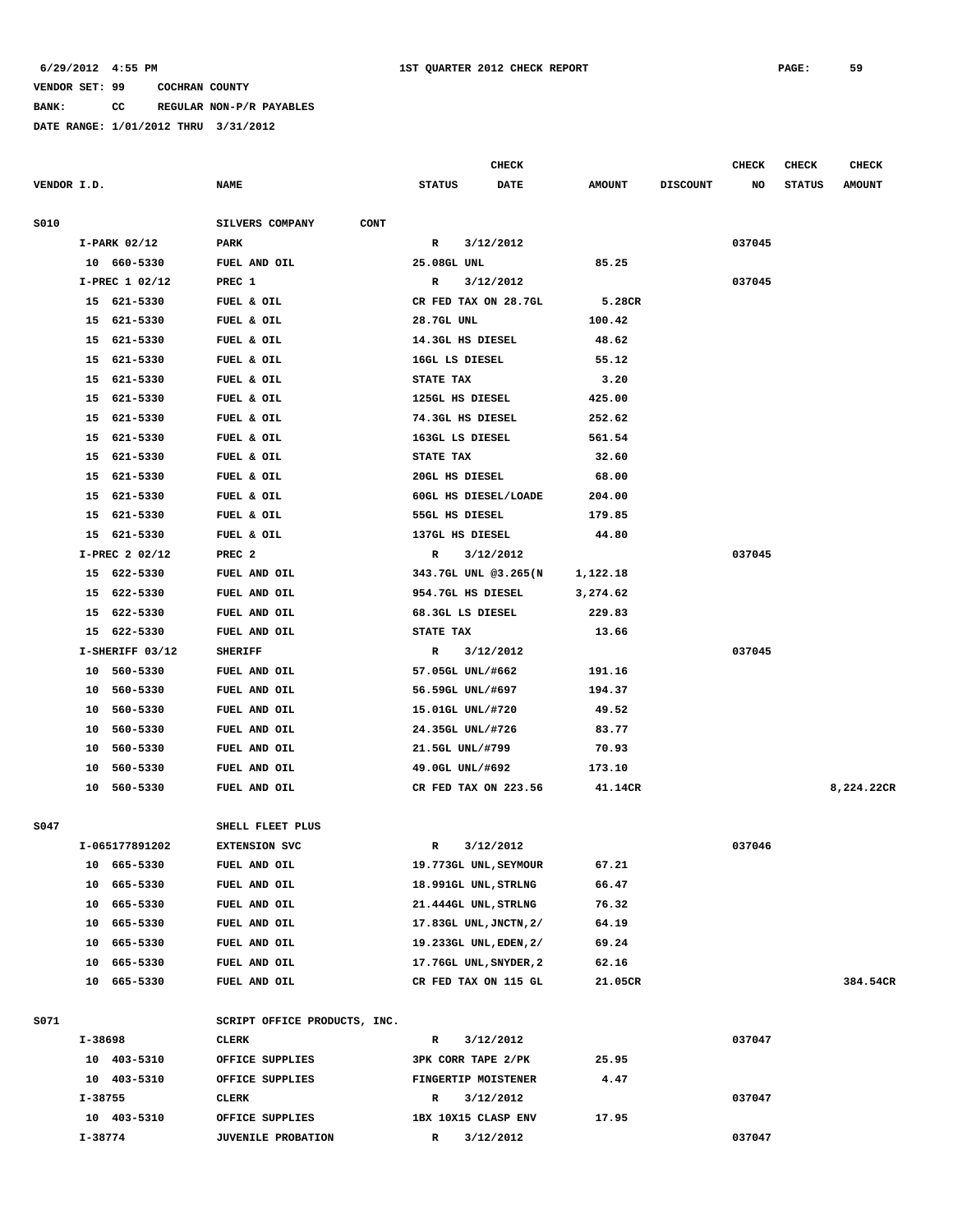**BANK: CC REGULAR NON-P/R PAYABLES**

|             |         |                 |                               |                    | <b>CHECK</b>           |               |                 | CHECK  | <b>CHECK</b>  | CHECK         |
|-------------|---------|-----------------|-------------------------------|--------------------|------------------------|---------------|-----------------|--------|---------------|---------------|
| VENDOR I.D. |         |                 | <b>NAME</b>                   | <b>STATUS</b>      | <b>DATE</b>            | <b>AMOUNT</b> | <b>DISCOUNT</b> | NO     | <b>STATUS</b> | <b>AMOUNT</b> |
| S071        |         |                 | SCRIPT OFFICE PRODUCTSCONT    |                    |                        |               |                 |        |               |               |
|             | I-38774 |                 | <b>JUVENILE PROBATION</b>     | $\mathbb{R}$       | 3/12/2012              |               |                 | 037047 |               |               |
|             |         | 10 571-5310     | OFFICE SUPPLIES               | 2 ROLLS TAPE       |                        | 3.90          |                 |        |               |               |
|             |         | 10 571-5310     | OFFICE SUPPLIES               |                    | 2 PILOT G2 INK REFIL   | 4.28          |                 |        |               | 56.55CR       |
|             |         |                 |                               |                    |                        |               |                 |        |               |               |
| S073        |         |                 | SIRCHIE FINGER PRINT LAB.     |                    |                        |               |                 |        |               |               |
|             |         | I-0071178-IN    | <b>SHERIFF</b>                | R                  | 3/12/2012              |               |                 | 037048 |               |               |
|             |         | 10 560-5334     | OTHER SUPPLIES                |                    | CYANOSHOT/12PK         | 40.95         |                 |        |               |               |
|             | 10      | 560-5334        | OTHER SUPPLIES                |                    | (5) 2.25X4 BACKING S   | 38.75         |                 |        |               |               |
|             |         | 10 560-5334     | OTHER SUPPLIES                |                    | (5) 3X5 BACKING SHEE   | 40.00         |                 |        |               |               |
|             |         | 10 560-5334     | OTHER SUPPLIES                | SHIPPING           |                        | 18.87         |                 |        |               | 138.57CR      |
| S079        |         |                 | STEWART & STEVENSON           |                    |                        |               |                 |        |               |               |
|             |         | I-4944773 RI    | <b>COURTHOUSE</b>             | R                  | 3/12/2012              |               |                 | 037049 |               |               |
|             |         | 10 510-5451     | <b>REPAIR</b>                 |                    | GEN MAINT; OIL CHG; LO | 850.00        |                 |        |               |               |
|             |         | 10 510-5451     | <b>REPAIR</b>                 |                    | RPL BATTERY/GENERATO   | 154.18        |                 |        |               | 1,004.18CR    |
|             |         |                 |                               |                    |                        |               |                 |        |               |               |
| <b>S242</b> |         |                 | SAM'S CLUB                    |                    |                        |               |                 |        |               |               |
|             |         | I-774 030212    | <b>JAIL</b>                   | R                  | 3/12/2012              |               |                 | 037050 |               |               |
|             |         | 10 512-5392     | MISCELLANEOUS SUPPLIES        |                    | CLOROX ULTRA/2         | 17.08         |                 |        |               |               |
|             | 10      | 512-5392        | MISCELLANEOUS SUPPLIES        | LYSOL 3PK/4        |                        | 45.12         |                 |        |               |               |
|             | 10      | 512-5392        | MISCELLANEOUS SUPPLIES        | <b>BATH TISSUE</b> |                        | 18.98         |                 |        |               |               |
|             |         | 10 512-5392     | MISCELLANEOUS SUPPLIES        |                    | DISINFECTANT/12        | 76.32         |                 |        |               |               |
|             |         | 10 512-5333     | FOOD-PRISONERS                | OS CRANGRAPE       |                        | 4.86          |                 |        |               |               |
|             |         | 10 512-5333     | <b>FOOD-PRISONERS</b>         | OS 100% CRAN       |                        | 5.48          |                 |        |               |               |
|             | 10      | 512-5333        | FOOD-PRISONERS                | APPLE JUICE        |                        | 5.12          |                 |        |               |               |
|             |         | 10 512-5333     | FOOD-PRISONERS                | TROP 100% OJ       |                        | 8.33          |                 |        |               |               |
|             | 10      | 512-5392        | MISCELLANEOUS SUPPLIES        | <b>BOUNTY</b>      |                        | 19.48         |                 |        |               |               |
|             | 10      | 512-5392        | MISCELLANEOUS SUPPLIES        |                    | 20 OZ FOAM CUPS        | 19.98         |                 |        |               |               |
|             | 10      | 512-5333        | FOOD-PRISONERS                | CHEERIOS STW       |                        | 5.78          |                 |        |               |               |
|             |         | 10 512-5333     | <b>FOOD-PRISONERS</b>         | <b>RAISIN BRAN</b> |                        | 7.48          |                 |        |               | 234.01CR      |
| S331        |         |                 | STANDARD COFFEE SERVICE       |                    |                        |               |                 |        |               |               |
|             |         | I-8311-81992    | <b>NON-DEPT'L</b>             | R                  | 3/12/2012              |               |                 | 037051 |               |               |
|             |         | 10 409-5300     | COUNTY-WIDE SUPPLIES          |                    | 6 FR VAN CRMR          | 45.60         |                 |        |               |               |
|             |         | 10 409-5300     | COUNTY-WIDE SUPPLIES          | FUEL ADJ           |                        | 3.65          |                 |        |               | 49.25CR       |
|             |         |                 |                               |                    |                        |               |                 |        |               |               |
| S347        |         |                 | SOUTHERN TIRE MART, LLC       |                    |                        |               |                 |        |               |               |
|             |         | I-70123222      | PREC <sub>2</sub>             | $\mathbb{R}$       | 3/12/2012              |               |                 | 037052 |               |               |
|             |         | 15 622-5454     | TIRES                         |                    | FLAT REPAIR, F250 L/R  | 12.00         |                 |        |               | 12.00CR       |
| T009        |         |                 | TEXAS ASSOCIATION OF COUNTIES |                    |                        |               |                 |        |               |               |
|             |         | I-2012 TAC DUES | COMMISSIONERS COURT           | $\mathbb{R}$       | 3/12/2012              |               |                 | 037053 |               |               |
|             |         | 15 610-5481     | DUES AND REGISTRATION         |                    | INV D0040/2012 ANNUA   | 550.00        |                 |        |               | 550.00CR      |
|             |         |                 |                               |                    |                        |               |                 |        |               |               |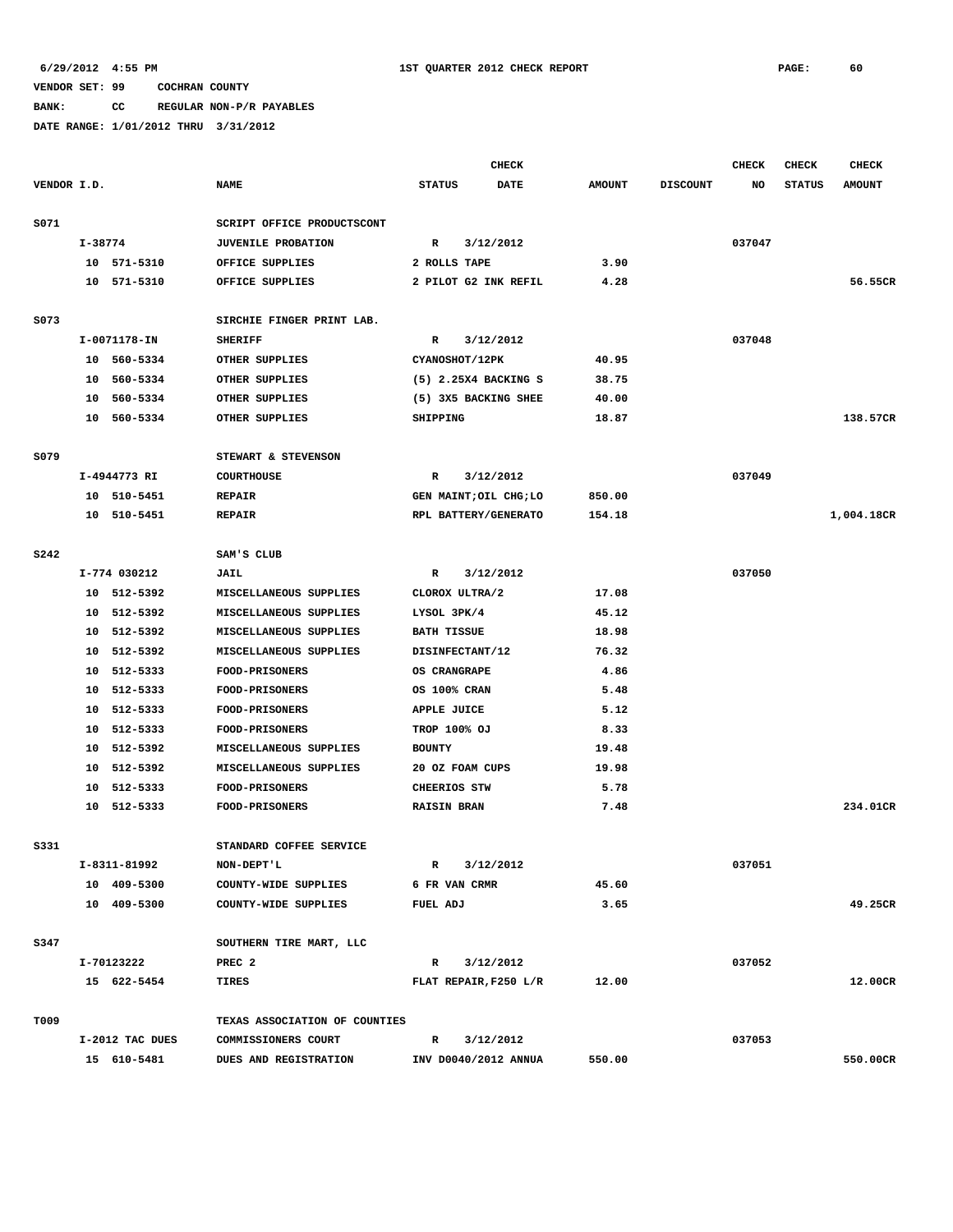**BANK: CC REGULAR NON-P/R PAYABLES**

|             |           |                     |                                            |               | <b>CHECK</b>          |               |                 | CHECK  | <b>CHECK</b>  | <b>CHECK</b>  |
|-------------|-----------|---------------------|--------------------------------------------|---------------|-----------------------|---------------|-----------------|--------|---------------|---------------|
| VENDOR I.D. |           |                     | <b>NAME</b>                                | <b>STATUS</b> | <b>DATE</b>           | <b>AMOUNT</b> | <b>DISCOUNT</b> | NO     | <b>STATUS</b> | <b>AMOUNT</b> |
|             |           |                     |                                            |               |                       |               |                 |        |               |               |
| T081        |           |                     | TAC RISK MANAGEMENT POOL                   |               |                       |               |                 |        |               |               |
|             | I-123911  |                     | NON-DEPT'L/PROPERTY '11-'12                | R             | 3/12/2012             |               |                 | 037054 |               |               |
|             |           | 10 409-5482         | PROPERTY INSURANCE                         |               | ELEC EQUIP, COMM TOWE | 210.00        |                 |        |               | 210.00CR      |
|             |           |                     |                                            |               |                       |               |                 |        |               |               |
| T087        |           |                     | TEXAS DEPARTMENT OF HEALTH                 |               |                       |               |                 |        |               |               |
|             | $I-15678$ |                     | <b>CLERK</b>                               | R             | 3/12/2012             |               |                 | 037055 |               |               |
|             |           | 10 403-5310         | OFFICE SUPPLIES                            |               | 6 REMOTE BIRTH ACCES  | 10.98         |                 |        |               | 10.98CR       |
|             |           |                     |                                            |               |                       |               |                 |        |               |               |
| T130        |           |                     | TEXAS DEPT OF LICENSING                    |               |                       |               |                 |        |               |               |
|             |           |                     | C-12PTP LIC/JACKSON TAX ASSESSOR-COLLECTOR | R             | 3/12/2012             |               |                 | 037056 |               |               |
|             |           | 10 495-5481         | DUES AND REGISTRATION                      |               | TREVA'S REGIS-CHRGD   | 105.00CR      |                 |        |               |               |
|             |           | I-12PTP LIC-JACKSON | TAX ASSESSOR-COLLECTOR                     | R             | 3/12/2012             |               |                 | 037056 |               |               |
|             |           | 10 499-5481         | DUES AND REGISTRATION                      |               | PROP TAX PROF REGIS/  | 105.00        |                 |        |               |               |
|             |           | I-12PTP LIC/JACKSON | TAX A/C                                    | R             | 3/12/2012             |               |                 | 037056 |               |               |
|             |           | 10 495-5481         | DUES AND REGISTRATION                      |               | PROP TAX PROF REGIS/  | 105.00        |                 |        |               | 105.00CR      |
|             |           |                     |                                            |               |                       |               |                 |        |               |               |
| T148        |           |                     | TASCOSA OFFICE MACHINES INC                |               |                       |               |                 |        |               |               |
|             | I-9BE245  |                     | <b>SHERIFF</b>                             | R             | 3/12/2012             |               |                 | 037057 |               |               |
|             |           | 10 560-5411         | MAINTENANCE CONTRACTS                      |               | COPIER MAINTENANCE    | 69.00         |                 |        |               | 69.00CR       |
|             |           |                     |                                            |               |                       |               |                 |        |               |               |
| T184        |           |                     | THYSSENKRUPP ELEVATOR COR                  |               |                       |               |                 |        |               |               |
|             | I-182134  |                     | <b>COURTHOUSE</b>                          | R             | 3/12/2012             |               |                 | 037058 |               |               |
|             |           | 10 510-5411         | MAINTENANCE CONTRACTS                      |               | ELEVATOR MAINTENANCE  | 570.95        |                 |        |               | 570.95CR      |
| U019        |           |                     | UNITED SUPERMARKETS, INC                   |               |                       |               |                 |        |               |               |
|             |           | I-346068030612      | JAIL                                       | R             | 3/12/2012             |               |                 | 037059 |               |               |
|             |           | 10 512-5333         | FOOD-PRISONERS                             |               | FC TATER TREATS       | 5.99          |                 |        |               |               |
|             |           | 10 512-5333         | <b>FOOD-PRISONERS</b>                      |               | FC CRINKLE FRIES      | 5.99          |                 |        |               |               |
|             |           | 10 512-5333         | FOOD-PRISONERS                             |               | 9 SWN HGRY MAN FRD    | 31.41         |                 |        |               |               |
|             |           | 10 512-5333         | <b>FOOD-PRISONERS</b>                      |               | 3 HM TURKEY DINNER    | 10.02         |                 |        |               |               |
|             | 10        | 512-5333            | FOOD-PRISONERS                             |               | 3 HM CHKN DINNER      | 10.02         |                 |        |               |               |
|             |           | 10 512-5333         | <b>FOOD-PRISONERS</b>                      |               | 3 HM PORK RIB DIN     | 10.02         |                 |        |               |               |
|             |           | 10 512-5333         | FOOD-PRISONERS                             | 4 HM CHICKEN  |                       | 13.36         |                 |        |               |               |
|             |           | 10 512-5333         | FOOD-PRISONERS                             | 5 HUNGRY MAN  |                       | 16.70         |                 |        |               |               |
|             | 10        | 512-5333            | FOOD-PRISONERS                             |               | HNG MAN DINNER        | 3.34          |                 |        |               |               |
|             | 10        | 512-5333            | FOOD-PRISONERS                             |               | 5 SWN HM CHICKEN      | 16.70         |                 |        |               |               |
|             | 10        | 512-5333            | <b>FOOD-PRISONERS</b>                      |               | HNG MAN DINNER        | 3.34          |                 |        |               |               |
|             | 10        | 512-5333            | FOOD-PRISONERS                             |               | 5 SWANSON ENTREE      | 16.70         |                 |        |               |               |
|             | 10        | 512-5333            | <b>FOOD-PRISONERS</b>                      |               | 2 HM CHKN STEAK       | 6.68          |                 |        |               |               |
|             | 10        | 512-5333            | <b>FOOD-PRISONERS</b>                      |               | 3 HM GRLD BRBN STK    | 10.02         |                 |        |               |               |
|             | 10        | 512-5333            | FOOD-PRISONERS                             |               | 4 HM PUB FVR CHPPE    | 13.36         |                 |        |               |               |
|             | 10        | 512-5333            | FOOD-PRISONERS                             |               | 6 HM TURKEY DINNER    | 19.98         |                 |        |               |               |
|             | 10        | 512-5333            | FOOD-PRISONERS                             |               | 4 HM CHKN DINNER      | 13.32         |                 |        |               |               |
|             | 10        | 512-5333            | <b>FOOD-PRISONERS</b>                      |               | 4 HM PORK RIB DIN     | 13.32         |                 |        |               |               |
|             | 10        | 512-5333            | <b>FOOD-PRISONERS</b>                      | 7 HM CHICKEN  |                       | 23.31         |                 |        |               |               |
|             | 10        | 512-5333            | <b>FOOD-PRISONERS</b>                      | 8 HUNGRY MAN  |                       | 26.64         |                 |        |               |               |
|             | 10        | 512-5333            | FOOD-PRISONERS                             |               | 8 SWN HM CHICKEN      | 26.64         |                 |        |               |               |
|             | 10        | 512-5333            | <b>FOOD-PRISONERS</b>                      |               | 2 HNG MAN DINNER      | 6.66          |                 |        |               |               |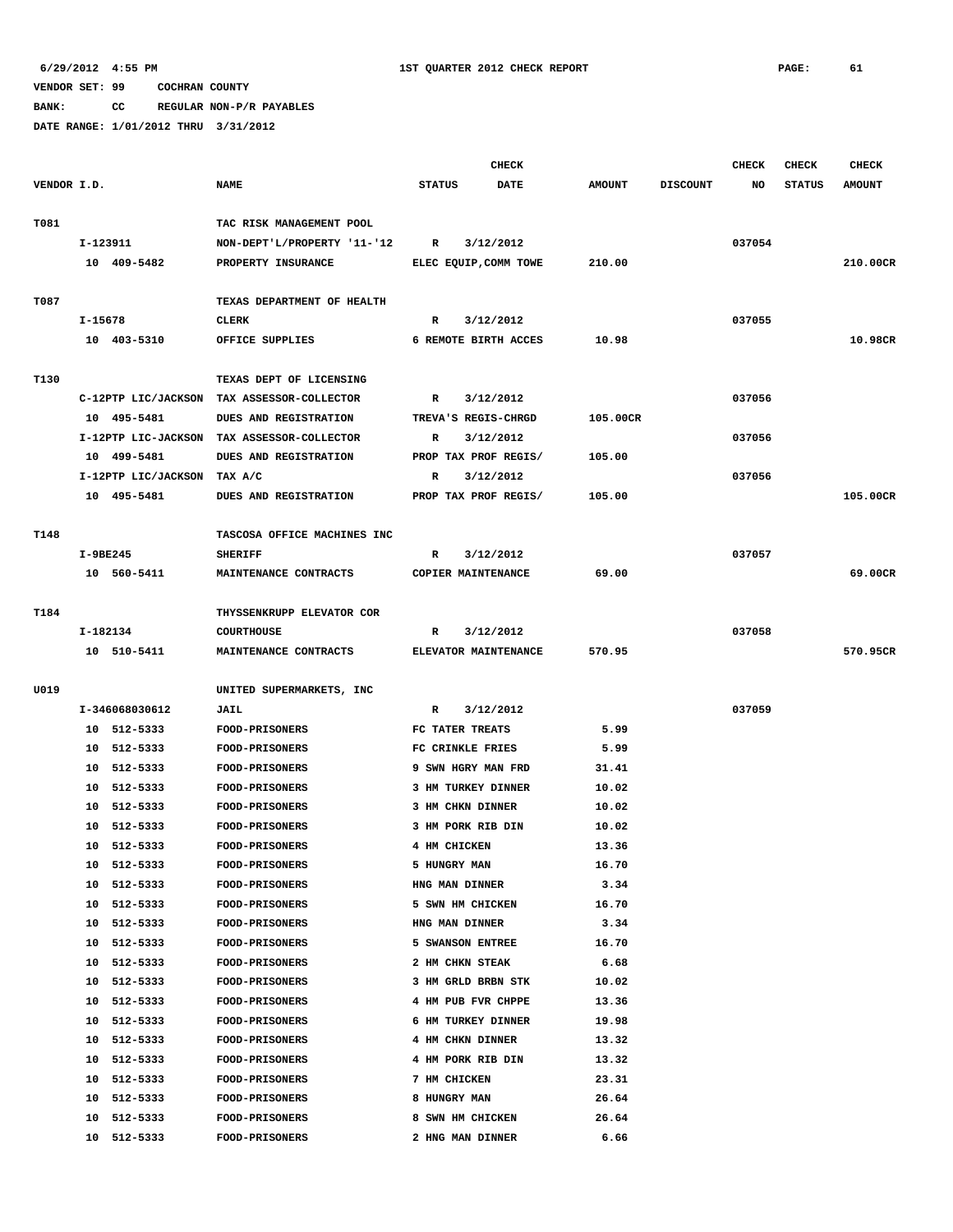**CHECK CHECK CHECK CHECK** 

### **VENDOR SET: 99 COCHRAN COUNTY**

**BANK: CC REGULAR NON-P/R PAYABLES**

| VENDOR I.D. |                  | <b>NAME</b>                                     | <b>STATUS</b>        | <b>DATE</b> | <b>AMOUNT</b> | <b>DISCOUNT</b> | NO     | <b>STATUS</b> | <b>AMOUNT</b> |
|-------------|------------------|-------------------------------------------------|----------------------|-------------|---------------|-----------------|--------|---------------|---------------|
|             |                  |                                                 |                      |             |               |                 |        |               |               |
| U019        |                  | UNITED SUPERMARKETS, ICONT                      |                      |             |               |                 |        |               |               |
|             | I-346068030612   | JAIL                                            | R                    | 3/12/2012   |               |                 | 037059 |               |               |
|             | 10 512-5333      | <b>FOOD-PRISONERS</b>                           | 8 SWANSON ENTREE     |             | 26.64         |                 |        |               |               |
|             | 10<br>512-5333   | FOOD-PRISONERS                                  | 4 HM CHKN STEAK      |             | 13.32         |                 |        |               |               |
|             | 512-5333<br>10   | <b>FOOD-PRISONERS</b>                           | 5 HM GRLD BRBN STK   |             | 16.65         |                 |        |               |               |
|             | 10<br>512-5333   | <b>FOOD-PRISONERS</b>                           | 7 HM PUB FVR CHPPE   |             | 23.31         |                 |        |               |               |
|             | 10 512-5333      | FOOD-PRISONERS                                  | 10 HM ANGUS CHS BG   |             | 25.00         |                 |        |               |               |
|             | 512-5333<br>10   | <b>FOOD-PRISONERS</b>                           | 12 HM BBQ SANDWICH   |             | 30.00         |                 |        |               |               |
|             | 10<br>512-5333   | FOOD-PRISONERS                                  | 4 AJ BREAKFAST ENT   |             | 6.00          |                 |        |               |               |
|             | 512-5333<br>10   | FOOD-PRISONERS                                  | 5 AJ EGG/BACON/FRI   |             | 7.50          |                 |        |               |               |
|             | 512-5333<br>10   | <b>FOOD-PRISONERS</b>                           | 7 AJ EGG/SAUSAGE     |             | 10.50         |                 |        |               |               |
|             | 10<br>512-5333   | <b>FOOD-PRISONERS</b>                           | 8 AJ FRENCH TOAST    |             | 12.00         |                 |        |               |               |
|             | 512-5333<br>10   | <b>FOOD-PRISONERS</b>                           | 8 AJ PANCAKE/SAUS    |             | 12.00         |                 |        |               |               |
|             | 512-5333<br>10   | <b>FOOD-PRISONERS</b>                           | 3 AQUAFINA 24PK      |             | 11.00         |                 |        |               |               |
|             | 10<br>512-5333   | <b>FOOD-PRISONERS</b>                           | NAB NTTR BTTR COOKIE |             | 3.95          |                 |        |               |               |
|             | 512-5333<br>10   | FOOD-PRISONERS                                  | AUSTIN TST/PNB CRKR  |             | 2.39          |                 |        |               |               |
|             | 10 512-5333      | <b>FOOD-PRISONERS</b>                           | AUSTIN CHS/CHS CRKR  |             | 2.39          |                 |        |               | 506.17CR      |
| <b>W055</b> |                  | WINDSTREAM COMMUNICATIONS SW                    |                      |             |               |                 |        |               |               |
|             | I-266-0638 MAR12 | <b>MUSEUM</b>                                   | R                    | 3/12/2012   |               |                 | 037060 |               |               |
|             | 10 652-5420      | <b>TELECOMMUNICATIONS</b>                       | BASIC LOCAL SVC      |             | 48.67         |                 |        |               |               |
|             | 10 652-5420      | TELECOMMUNICATIONS                              | HI-SPEED INTERNET    |             | 49.99         |                 |        |               |               |
|             | 10 652-5420      | <b>TELECOMMUNICATIONS</b>                       | OPTIONAL SVC         |             | 5.92          |                 |        |               |               |
|             | 10 652-5420      | <b>TELECOMMUNICATIONS</b>                       | LONG DISTANCE SVC    |             | 4.68          |                 |        |               |               |
|             | I-266-5051 MAR12 | LIBRARY                                         | R                    | 3/12/2012   |               |                 | 037060 |               |               |
|             | 10 650-5420      | <b>TELECOMMUNICATIONS</b>                       | BASIC LOCAL SVC      |             | 101.40        |                 |        |               |               |
|             | 10 650-5420      | <b>TELECOMMUNICATIONS</b>                       | HI-SPEED INTERNET    |             | 49.99         |                 |        |               |               |
|             | 10 650-5420      | <b>TELECOMMUNICATIONS</b>                       | LONG DISTANCE SVC    |             | 2.42          |                 |        |               |               |
|             | I-266-5074 MAR12 | ADULT PROBATION                                 | R                    | 3/12/2012   |               |                 | 037060 |               |               |
|             | 10 570-5420      | <b>TELECOMMUNICATIONS</b>                       | BASIC LOCAL SVC      |             | 46.96         |                 |        |               |               |
|             | 10 570-5420      | <b>TELECOMMUNICATIONS</b>                       | OPTIONAL SVC         |             | 11.97         |                 |        |               |               |
|             | 10 570-5420      | TELECOMMUNICATIONS                              | LONG DISTANCE SVC    |             | 0.48          |                 |        |               |               |
|             | I-266-5161 MAR12 | TREASURER                                       | R                    | 3/12/2012   |               |                 | 037060 |               |               |
|             | 10 497-5420      | <b>TELECOMMUNICATIONS</b>                       | BASIC LOCAL SVC      |             | 46.96         |                 |        |               |               |
|             | 10 497-5420      | <b>TELECOMMUNICATIONS</b>                       | LONG DISTANCE SVC    |             | 0.92          |                 |        |               |               |
|             | I-266-5171 MAR12 | TAX OFC                                         | R                    | 3/12/2012   |               |                 | 037060 |               |               |
|             | 10 499-5420      | <b>TELECOMMUNICATIONS</b>                       | BASIC LOCAL SVC      |             | 141.58        |                 |        |               |               |
|             | 10 499-5420      | TELECOMMUNICATIONS                              | HI-SPEED INTERNET    |             | 59.99         |                 |        |               |               |
|             |                  |                                                 |                      |             |               |                 |        |               |               |
|             | 10 499-5420      | <b>TELECOMMUNICATIONS</b><br>TELECOMMUNICATIONS | OPTIONAL SVC         |             | 25.95<br>5.59 |                 |        |               |               |
|             | 10 499-5420      |                                                 | LONG DISTANCE SVC    |             |               |                 |        |               |               |
|             | I-266-5211 MAR12 | <b>SHERIFF</b>                                  | R                    | 3/12/2012   |               |                 | 037060 |               |               |
|             | 10 560-5420      | <b>TELECOMMUNICATIONS</b>                       | BASIC LOCAL SVC      |             | 156.94        |                 |        |               |               |
|             | 10 560-5420      | <b>TELECOMMUNICATIONS</b>                       | LONG DISTANCE SVC    |             | 1.99          |                 |        |               |               |
|             | I-266-5215 MAR12 | <b>EXTENSION SVC</b>                            | R                    | 3/12/2012   |               |                 | 037060 |               |               |
|             | 10 665-5420      | <b>TELECOMMUNICATIONS</b>                       | BASIC LOCAL SVC      |             | 151.79        |                 |        |               |               |
|             | 10 665-5420      | <b>TELECOMMUNICATIONS</b>                       | HI-SPEED INTERNET    |             | 39.99         |                 |        |               |               |
|             | 10 665-5420      | <b>TELECOMMUNICATIONS</b>                       | LONG DISTANCE SVC    |             | 1.52          |                 |        |               |               |
|             | I-266-5302 MAR12 | <b>JUSTICE OF PEACE</b>                         | R                    | 3/12/2012   |               |                 | 037060 |               |               |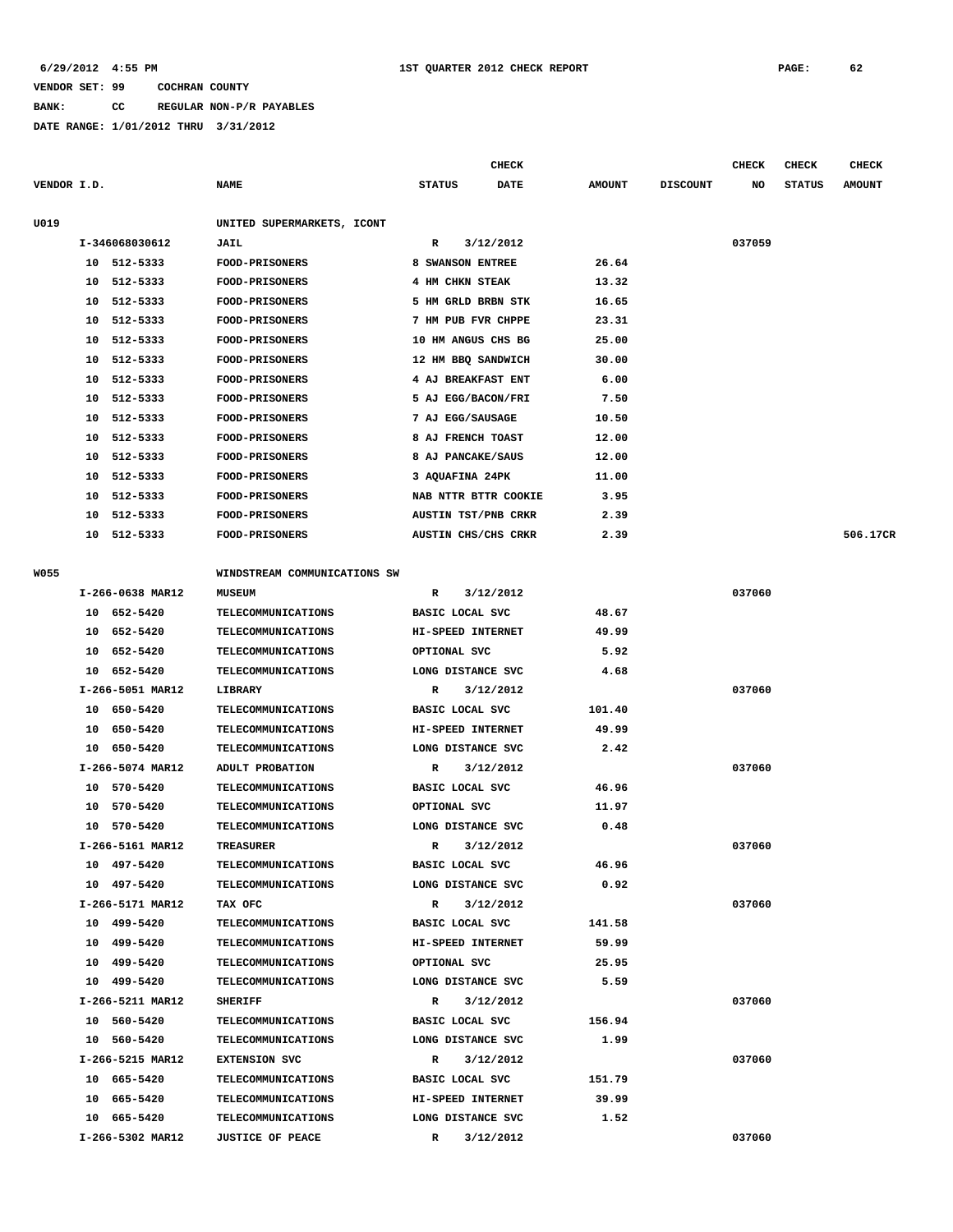**BANK: CC REGULAR NON-P/R PAYABLES DATE RANGE: 1/01/2012 THRU 3/31/2012**

|             |                  |                            | <b>CHECK</b>                 |               |                 | CHECK  | <b>CHECK</b>  | <b>CHECK</b>  |
|-------------|------------------|----------------------------|------------------------------|---------------|-----------------|--------|---------------|---------------|
| VENDOR I.D. |                  | <b>NAME</b>                | <b>STATUS</b><br><b>DATE</b> | <b>AMOUNT</b> | <b>DISCOUNT</b> | NO     | <b>STATUS</b> | <b>AMOUNT</b> |
| <b>W055</b> |                  | WINDSTREAM COMMUNICATICONT |                              |               |                 |        |               |               |
|             | I-266-5302 MAR12 | <b>JUSTICE OF PEACE</b>    | 3/12/2012<br>R               |               |                 | 037060 |               |               |
|             | 10 455-5420      | <b>TELECOMMUNICATIONS</b>  | BASIC LOCAL SVC              | 46.96         |                 |        |               |               |
|             | 10 455-5420      | TELECOMMUNICATIONS         | LONG DISTANCE SVC            | 3.17          |                 |        |               |               |
|             | I-266-5411 MAR12 | <b>JUVENILE PROBATION</b>  | R<br>3/12/2012               |               |                 | 037060 |               |               |
|             | 10 571-5420      | <b>TELECOMMUNICATIONS</b>  | <b>BASIC LOCAL SVC</b>       | 46.96         |                 |        |               |               |
|             | 10 571-5420      | <b>TELECOMMUNICATIONS</b>  | LONG DISTANCE SVC            | 4.16          |                 |        |               |               |
|             | I-266-5412 MAR12 | DISTRICT COURT             | R<br>3/12/2012               |               |                 | 037060 |               |               |
|             | 10 435-5420      | TELECOMMUNICATIONS         | BASIC LOCAL SVC              | 101.40        |                 |        |               |               |
|             | 10 435-5420      | <b>TELECOMMUNICATIONS</b>  | HI-SPEED INTERNET            | 109.98        |                 |        |               |               |
|             | I-266-5450 MAR12 | CLERK                      | R<br>3/12/2012               |               |                 | 037060 |               |               |
|             | 10 403-5420      | <b>TELECOMMUNICATIONS</b>  | BASIC LOCAL SVC              | 156.90        |                 |        |               |               |
|             | 10 403-5420      | TELECOMMUNICATIONS         | OPTIONAL SVC                 | 3.00          |                 |        |               |               |
|             | 10 403-5420      | <b>TELECOMMUNICATIONS</b>  | LONG DISTANCE SVC            | 10.12         |                 |        |               |               |
|             | I-266-5508 MAR12 | CO JUDGE/COMMR CT          | 3/12/2012<br>R               |               |                 | 037060 |               |               |
|             | 15 610-5420      | <b>TELECOMMUNICATIONS</b>  | BASIC LOCAL SVC              | 110.34        |                 |        |               |               |
|             | 15 610-5420      | <b>TELECOMMUNICATIONS</b>  | LONG DISTANCE SVC            | 0.33          |                 |        |               |               |
|             | I-266-5700 MAR12 | <b>SHERIFF</b>             | R<br>3/12/2012               |               |                 | 037060 |               |               |
|             | 10 560-5420      | TELECOMMUNICATIONS         | BASIC LOCAL SVC              | 55.24         |                 |        |               |               |
|             | 10 560-5420      | <b>TELECOMMUNICATIONS</b>  | LONG DISTANCE SVC            | 4.86          |                 |        |               |               |
|             | I-266-5822 MAR12 | AUDITOR/NON-DEPT'L         | 3/12/2012<br>R               |               |                 | 037060 |               |               |
|             | 10 495-5420      | <b>TELECOMMUNICATIONS</b>  | BASIC LOCAL SVC/1 LI         | 46.95         |                 |        |               |               |
|             | 495-5420<br>10   | <b>TELECOMMUNICATIONS</b>  | <b>BUS BROADBAND</b>         | 24.99         |                 |        |               |               |
|             | 10 495-5420      | <b>TELECOMMUNICATIONS</b>  | LONG DISTANCE SVC            | 0.53          |                 |        |               |               |
|             | 10 409-5420      | TELECOMMUNICATIONS         | FAX LINE 266-5629            | 46.96         |                 |        |               |               |
|             | 10<br>409-5420   | <b>TELECOMMUNICATIONS</b>  | FAX LONG DISTANCE            | 3.90          |                 |        |               |               |
|             | 409-5420<br>10   | <b>TELECOMMUNICATIONS</b>  | INTERNET SVC                 | 144.99        |                 |        |               |               |
|             | I-266-8661 MAR12 | <b>ATTORNEY</b>            | 3/12/2012<br>R               |               |                 | 037060 |               |               |
|             | 10 475-5420      | <b>TELECOMMUNICATIONS</b>  | BASIC LOCAL SVC              | 105.48        |                 |        |               |               |
|             | 10 475-5420      | <b>TELECOMMUNICATIONS</b>  | HI-SPEED INTERNET            | 59.99         |                 |        |               |               |
|             | 10 475-5420      | <b>TELECOMMUNICATIONS</b>  | LONG DISTANCE SVC            | 0.03          |                 |        |               |               |
|             | I-266-8888 MAR12 | <b>SHERIFF</b>             | R<br>3/12/2012               |               |                 | 037060 |               |               |
|             | 10 560-5420      | <b>TELECOMMUNICATIONS</b>  | FAX LINE & CRIME CON         | 44.22         |                 |        |               |               |
|             | 10 560-5420      | TELECOMMUNICATIONS         | LONG DISTANCE SVC            | 2.07          |                 |        |               | 2,089.23CR    |
| <b>W070</b> |                  | R D WALLACE OIL CO INC     |                              |               |                 |        |               |               |
|             | I-1400 013112    | PREC 4                     | 3/12/2012<br>$\mathbf R$     |               |                 | 037062 |               |               |
|             | 15 624-5330      | FUEL AND OIL               | <b>NAPHTHA</b>               | 29.75         |                 |        |               |               |
|             | 15 624-5330      | FUEL AND OIL               | 120# MULTIS EP NA            | 299.00        |                 |        |               |               |
|             | 15 624-5330      | FUEL AND OIL               | MARFAK GREASE 1/120          | 182.95        |                 |        |               |               |
|             | 15 624-5330      | FUEL AND OIL               | CR 120# MULTIS EP NA         | 299.00CR      |                 |        |               |               |
|             | 15 624-5330      | FUEL AND OIL               | 58GL UNL                     | 178.68        |                 |        |               |               |
|             | $I-1400$ 03/12   | PREC 4                     | R 3/12/2012                  |               |                 | 037062 |               |               |
|             | 15 624-5330      | FUEL AND OIL               | 27GL UNL                     | 86.27         |                 |        |               |               |
|             | $I-1410$ 03/12   | PREC <sub>2</sub>          | 3/12/2012<br>$\mathbf R$     |               |                 | 037062 |               |               |
|             | 15 622-5330      | FUEL AND OIL               | 1203 PLACARD                 | 2.50          |                 |        |               |               |
|             | 15 622-5330      | FUEL AND OIL               | 2 1993 PLACARDS              | 5.00          |                 |        |               |               |
|             | 15 622-5330      | FUEL AND OIL               | 15FT 1" FARM HOSE            | 60.00         |                 |        |               |               |
|             | I-3540 013112    | PREC <sub>3</sub>          | 3/12/2012<br>$\mathbb{R}$    |               |                 | 037062 |               |               |
|             |                  |                            |                              |               |                 |        |               |               |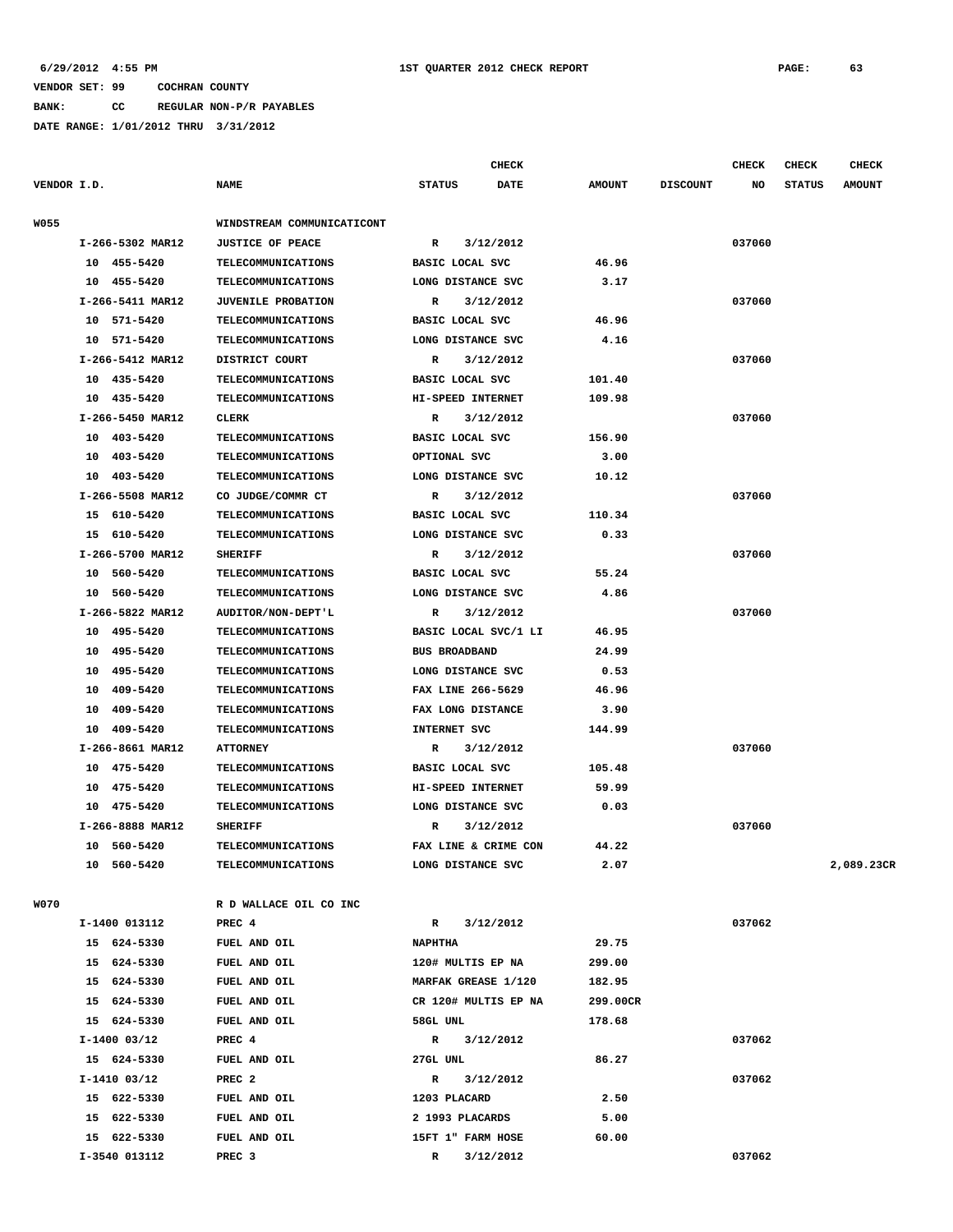**BANK: CC REGULAR NON-P/R PAYABLES**

|             |    |                     |                            |               | <b>CHECK</b>        |               |                 | <b>CHECK</b> | <b>CHECK</b>  | <b>CHECK</b>  |
|-------------|----|---------------------|----------------------------|---------------|---------------------|---------------|-----------------|--------------|---------------|---------------|
| VENDOR I.D. |    |                     | <b>NAME</b>                | <b>STATUS</b> | <b>DATE</b>         | <b>AMOUNT</b> | <b>DISCOUNT</b> | NO           | <b>STATUS</b> | <b>AMOUNT</b> |
| <b>W070</b> |    |                     | R D WALLACE OIL CO INCCONT |               |                     |               |                 |              |               |               |
|             |    | I-3540 013112       | PREC <sub>3</sub>          | R             | 3/12/2012           |               |                 | 037062       |               |               |
|             |    | 15 623-5330         | FUEL AND OIL               | 16.9GL UNL    |                     | 49.26         |                 |              |               |               |
|             |    | 15 623-5330         | FUEL AND OIL               |               | 230.4GL DYED DIESEL | 771.84        |                 |              |               |               |
|             | 15 | 623-5330            | FUEL AND OIL               |               | 80 OZ PWR SVC       | 11.86         |                 |              |               |               |
|             |    | 15 623-5330         | FUEL AND OIL               |               | 500GL DYED DIESEL   | 1,675.00      |                 |              |               |               |
|             |    | 15 623-5330         | FUEL AND OIL               |               | 2 80 OZ PWR SVC     | 23.72         |                 |              |               |               |
|             | 15 | 623-5330            | FUEL AND OIL               |               | 345GL DYED DIESEL   | 1,155.75      |                 |              |               |               |
|             | 15 | 623-5330            | FUEL AND OIL               |               | 2 80 OZ PWR SVC     | 23.72         |                 |              |               |               |
|             |    | 15 623-5330         | FUEL AND OIL               | 55.3GL UNL    |                     | 166.73        |                 |              |               |               |
|             |    | $I-3600$ 03/12      | PARK/AIRPORT               | R             | 3/12/2012           |               |                 | 037062       |               |               |
|             |    | 30 518-5330         | FUEL & OIL                 | 27.4GL UNL    |                     | 87.54         |                 |              |               |               |
|             |    | I-3620 013112       | <b>CEMETERY</b>            | $\mathbb{R}$  | 3/12/2012           |               |                 | 037062       |               |               |
|             |    | 10 516-5330         | FUEL & OIL                 | 48.1GL UNL    |                     | 147.33        |                 |              |               |               |
|             |    | I-3700 013112       | <b>SHERIFF</b>             | $\mathbb{R}$  | 3/12/2012           |               |                 | 037062       |               |               |
|             |    | 10 560-5330         | FUEL AND OIL               |               | 116.1GL UNL/#123    | 359.41        |                 |              |               |               |
|             |    | 10 560-5330         | FUEL AND OIL               |               | 63.5GL UNL/#137     | 196.36        |                 |              |               |               |
|             |    | $I-3700$ 03/12      | <b>SHERIFF</b>             | R             | 3/12/2012           |               |                 | 037062       |               |               |
|             |    | 10 560-5330         | FUEL AND OIL               |               | 38.5GL UNL/#123     | 128.83        |                 |              |               |               |
|             | 10 | 560-5330            | FUEL AND OIL               |               | 44.5GL UNL/#125     | 140.93        |                 |              |               |               |
|             |    | 10 560-5330         | FUEL AND OIL               |               | 35.4GL UNL/#137     | 113.10        |                 |              |               |               |
|             |    | I-PREC 3 03/12      | PREC 3                     | R             | 3/12/2012           |               |                 | 037062       |               |               |
|             |    | 15 623-5330         | FUEL AND OIL               |               | 171GL DYED DIESEL   | 595.08        |                 |              |               |               |
|             |    | 15 623-5330         | FUEL AND OIL               |               | 80 OZ PWR SVC       | 11.86         |                 |              |               |               |
|             |    | 15 623-5330         | FUEL AND OIL               | 39.8GL UNL    |                     | 127.16        |                 |              |               |               |
|             |    | 15 623-5330         | FUEL AND OIL               | 23GL UNL      |                     | 76.27         |                 |              |               |               |
|             |    | 15 623-5330         | FUEL AND OIL               | 28.2GL UNL    |                     | 87.84         |                 |              |               | 6,494.74CR    |
|             |    |                     |                            |               |                     |               |                 |              |               |               |
| W092        |    |                     | WTG FUELS, INC             |               |                     |               |                 |              |               |               |
|             |    | I-15006-03496 MAR12 | <b>SHERIFF</b>             | R             | 3/12/2012           |               |                 | 037064       |               |               |
|             |    | 10 560-5330         | FUEL AND OIL               |               | 69.43GL UNL/#125    | 130.76        |                 |              |               |               |
|             | 10 | 560-5330            | FUEL AND OIL               |               | 12.5GL UNL/#123     | 40.08         |                 |              |               |               |
|             |    | 10 560-5330         | FUEL AND OIL               |               | 58.06GL UNL/#137    | 190.75        |                 |              |               |               |
|             |    | 10 560-5330         | FUEL AND OIL               |               | 72GL UNL/#134       | 240.43        |                 |              |               |               |
|             |    | 10 560-5330         | FUEL AND OIL               |               | 137.62GL UNL/#135   | 455.39        |                 |              |               |               |
|             |    | 10 560-5330         | FUEL AND OIL               |               | 133.09GL UNL/#136   | 437.87        |                 |              |               |               |
|             |    | 10 560-5330         | FUEL AND OIL               |               | 153.02GL UNL/#122   | 494.43        |                 |              |               | 1,989.71CR    |
| W164        |    |                     | WARREN CAT                 |               |                     |               |                 |              |               |               |
|             |    | I-PS020233941       | PREC <sub>2</sub>          | R             | 3/12/2012           |               |                 | 037065       |               |               |
|             |    | 15 622-5451         | <b>REPAIRS</b>             |               | 2 ELEM ASM/#6375    | 120.12        |                 |              |               |               |
|             |    | 15 622-5451         | <b>REPAIRS</b>             |               | 2 ELEM ASM/#6376    | 75.14         |                 |              |               | 195.26CR      |
|             |    |                     |                            |               |                     |               |                 |              |               |               |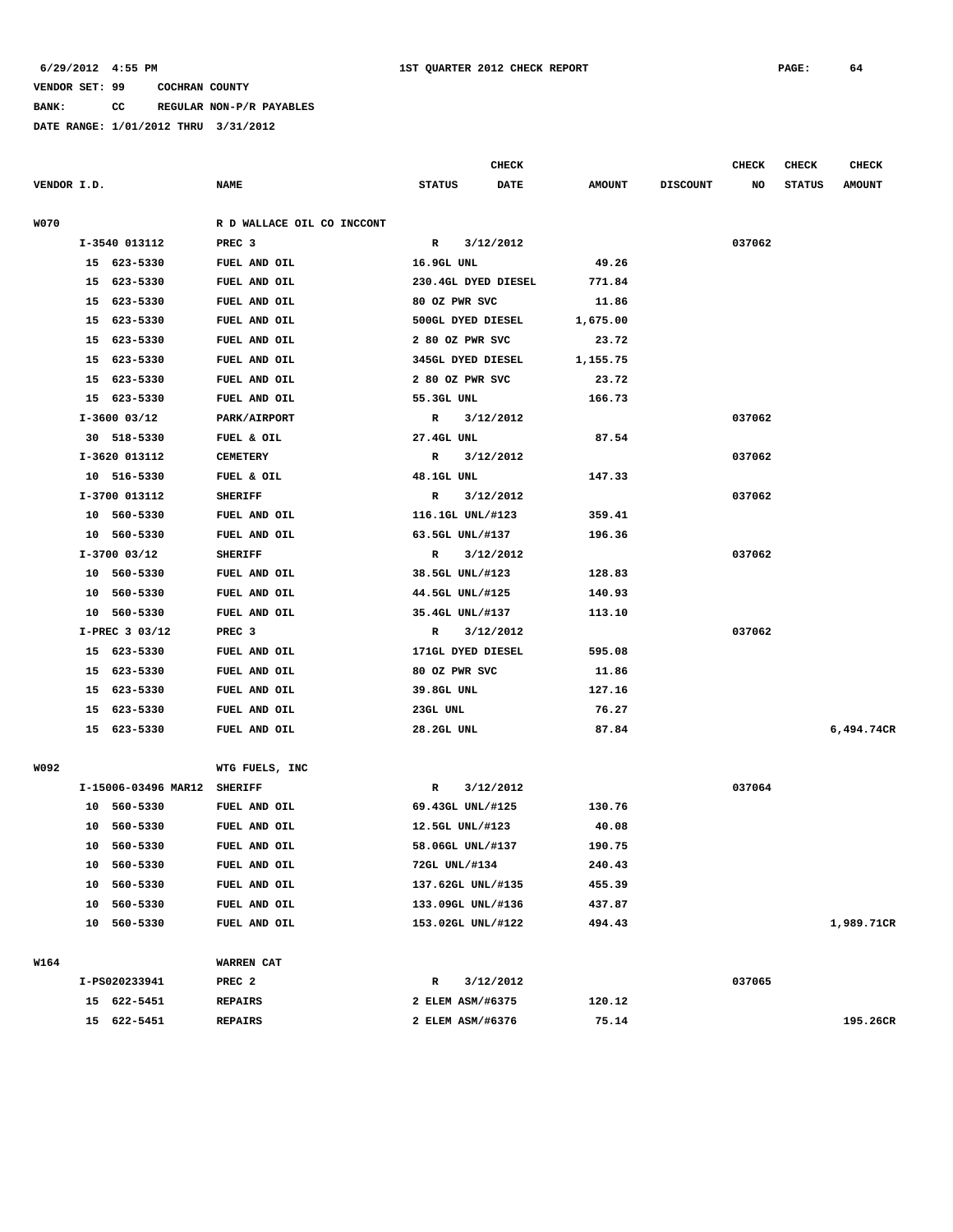**6/29/2012 4:55 PM 1ST QUARTER 2012 CHECK REPORT PAGE: 65**

### **VENDOR SET: 99 COCHRAN COUNTY**

**BANK: CC REGULAR NON-P/R PAYABLES**

|             |         |                    |                                       |                      | <b>CHECK</b>         |               |                 | CHECK  | <b>CHECK</b>  | <b>CHECK</b>  |
|-------------|---------|--------------------|---------------------------------------|----------------------|----------------------|---------------|-----------------|--------|---------------|---------------|
| VENDOR I.D. |         |                    | <b>NAME</b>                           | <b>STATUS</b>        | DATE                 | <b>AMOUNT</b> | <b>DISCOUNT</b> | NO     | <b>STATUS</b> | <b>AMOUNT</b> |
| W193        |         |                    | WESTWARD AUTOMOTIVE REPAIR LLC        |                      |                      |               |                 |        |               |               |
|             | I-2334  |                    | <b>SHERIFF</b>                        | $\mathbb{R}$         | 3/12/2012            |               |                 | 037066 |               |               |
|             |         | 10 560-5451        | MACHINERY-NON-OFFICE REPAIR           | REPL DISC BRAKES/UNI |                      | 60.00         |                 |        |               |               |
|             | 10      | 560-5451           | MACHINERY-NON-OFFICE REPAIR           | TURN 2 ROTORS        |                      | 24.50         |                 |        |               |               |
|             |         | 10 560-5451        | MACHINERY-NON-OFFICE REPAIR           | <b>BRAKE PAD SET</b> |                      | 98.20         |                 |        |               | 182.70CR      |
|             |         |                    |                                       |                      |                      |               |                 |        |               |               |
| X001        |         |                    | XCEL ENERGY                           |                      |                      |               |                 |        |               |               |
|             |         |                    | I-54-1324315-7 MAR12 ALMOST ALL DEPTS | R                    | 3/12/2012            |               |                 | 037067 |               |               |
|             |         | 30 518-5440        | UTILITIES                             |                      | 300210167 RUNWAY LIG | 85.48         |                 |        |               |               |
|             |         | 10 510-5440        | UTILITIES                             |                      | 300240736 COURTHOUSE | 1,640.21      |                 |        |               |               |
|             |         | 10 660-5440        | UTILITIES & IRRIGATION                | 300265059 SOFTBALL P |                      | 21.60         |                 |        |               |               |
|             | 10      | 580-5440           | UTILITIES [TOWER]                     | 300282806 TOWER      |                      | 66.67         |                 |        |               |               |
|             | 15      | 621-5440           | UTILITIES                             | 300294119 PREC 1 SHO |                      | 75.00         |                 |        |               |               |
|             | 10      | 650-5440           | UTILITIES                             | 300338546 LIBRARY    |                      | 187.48        |                 |        |               |               |
|             | 10      | 652-5440           | UTILITIES                             | 300342232 MUSEUM     |                      | 26.74         |                 |        |               |               |
|             | 10      | 662-5440           | UTILITIES                             | 300390484 ACTIVITY B |                      | 484.85        |                 |        |               |               |
|             | 10      | 660-5440           | UTILITIES & IRRIGATION                | 300410370 PARK       |                      | 96.94         |                 |        |               |               |
|             | 10      | 660-5440           | UTILITIES & IRRIGATION                | 300457515 PARK/SHOP  |                      | 46.95         |                 |        |               |               |
|             | 10      | 660-5440           | UTILITIES & IRRIGATION                | 300505444 HOFMAN BAS |                      | 25.62         |                 |        |               |               |
|             | 10      | 516-5440           | UTILITIES                             | 300555198 CEMETERY   |                      | 21.60         |                 |        |               |               |
|             | 10      | 409-5440           | UTILITIES                             |                      | 300577364 102 N MAIN | 11.24         |                 |        |               |               |
|             | 10      | 660-5440           | UTILITIES & IRRIGATION                | 300587052 SHOWBARN   |                      | 49.23         |                 |        |               |               |
|             | 10      | 660-5440           | UTILITIES & IRRIGATION                |                      | 300587753 RODEO GROU | 21.60         |                 |        |               |               |
|             | 10      | 516-5440           | UTILITIES                             | 300603417 CEMETERY   |                      | 10.91         |                 |        |               |               |
|             | 10      | 516-5440           | UTILITIES                             | 300637038 CEMETERY S |                      | 21.60         |                 |        |               |               |
|             | 10      | 650-5440           | UTILITIES                             | AREA LIGHT LIBRARY   |                      | 15.29         |                 |        |               |               |
|             | 10      | 662-5440           | UTILITIES                             | 2 AREA LIGHTS ACT BL |                      | 45.91         |                 |        |               |               |
|             |         | 10 660-5440        | UTILITIES & IRRIGATION                | AREA LIGHT PARK SHOP |                      | 14.98         |                 |        |               | 2,969.90CR    |
|             |         |                    |                                       |                      |                      |               |                 |        |               |               |
| Y026        |         |                    | YOAKUM COUNTY SHERIFF'S OFFICE        |                      |                      |               |                 |        |               |               |
|             |         | I-FEB 12/PRISONERS | <b>JAIL/BOILER REPL</b>               | R                    | 3/12/2012            |               |                 | 037068 |               |               |
|             |         | 10 512-5499        | MISCELLANEOUS                         | 5 DAS/CARLOS CASTANE |                      | 170.00        |                 |        |               |               |
|             |         | 10 512-5499        | <b>MISCELLANEOUS</b>                  | 5 DAS/DANIEL HONESTO |                      | 170.00        |                 |        |               |               |
|             |         | 10 512-5499        | <b>MISCELLANEOUS</b>                  | 5 DAS/FABIAN MENDOZA |                      | 170.00        |                 |        |               |               |
|             |         | 10 512-5499        | MISCELLANEOUS                         | 5 DAS/JAMES YOUNG    |                      | 170.00        |                 |        |               | 680.00CR      |
|             |         |                    |                                       |                      |                      |               |                 |        |               |               |
| A053        |         |                    | AMERICAN TIRE DISTRIBUTORS            |                      |                      |               |                 |        |               |               |
|             |         | I-S022154712       | <b>SHERIFF</b>                        | R                    | 3/29/2012            |               |                 | 037102 |               |               |
|             |         | 10 560-5454        | TIRES                                 | 8 FIREHAWK GT 235/55 |                      | 716.32        |                 |        |               | 716.32CR      |
| A133        |         |                    | ALLIED COMPLIANCE SERVICE             |                      |                      |               |                 |        |               |               |
|             | I-22771 |                    | COMMISSIONERS COURT                   | $\mathbb{R}$         | 3/29/2012            |               |                 | 037103 |               |               |
|             |         | 15 610-5499        | MISCELLANEOUS                         | 2 DOT RANDOM TESTS   |                      |               |                 |        |               |               |
|             |         | 15 610-5499        | MISCELLANEOUS                         | DOT ALCOHOL SCRN     |                      | 32.00         |                 |        |               |               |
|             |         | 15 610-5499        | MISCELLANEOUS                         | ON SITE FEE          |                      | 55.00         |                 |        |               | 87.00CR       |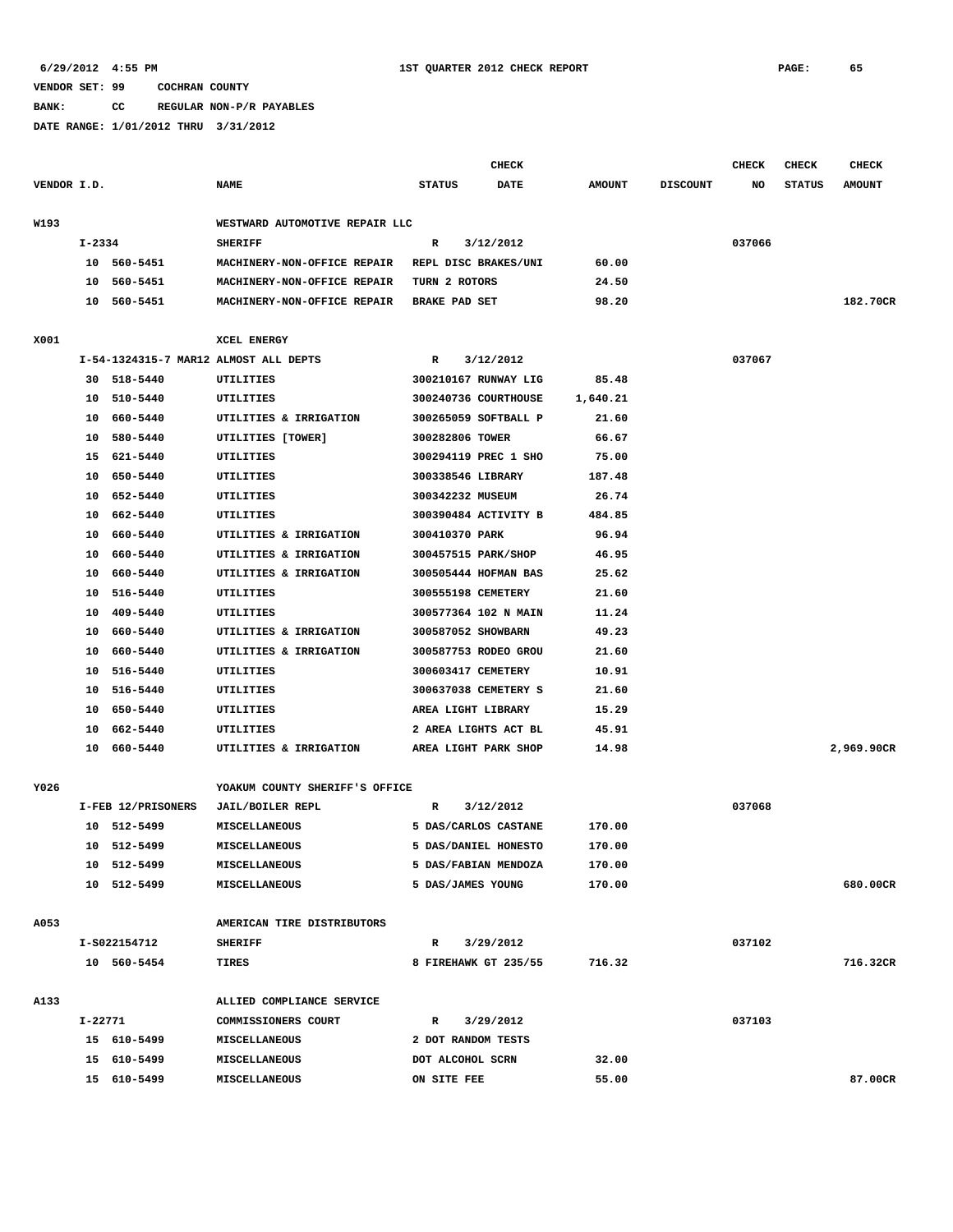**BANK: CC REGULAR NON-P/R PAYABLES**

|             |                |                              | <b>CHECK</b>              |               |                 | <b>CHECK</b> | <b>CHECK</b>  | <b>CHECK</b>  |
|-------------|----------------|------------------------------|---------------------------|---------------|-----------------|--------------|---------------|---------------|
| VENDOR I.D. |                | <b>NAME</b>                  | <b>STATUS</b><br>DATE     | <b>AMOUNT</b> | <b>DISCOUNT</b> | NO           | <b>STATUS</b> | <b>AMOUNT</b> |
| A165        |                | AFFILIATED COMPUTER SERVICES |                           |               |                 |              |               |               |
|             | I-760857C      | <b>CLERK</b>                 | 3/29/2012<br>R            |               |                 | 037104       |               |               |
|             | 10 403-5416    | FILMING & INDEXING           | TO CORRECT INTERNET       | 4.00          |                 |              |               |               |
|             | I-771232       | <b>CLERK</b>                 | 3/29/2012<br>R            |               |                 | 037104       |               |               |
|             | 10 403-5416    | FILMING & INDEXING           | 154 COUNTY ARCHIVAL       | 137.06        |                 |              |               |               |
|             | 403-5416<br>10 | FILMING & INDEXING           | <b>FREIGHT</b>            | 58.69         |                 |              |               |               |
|             | 10 403-5416    | FILMING & INDEXING           | 122 LAND RECORDS          | 1,250.00      |                 |              |               | 1,449.75CR    |
|             |                |                              |                           |               |                 |              |               |               |
| A178        |                | <b>AMAZON</b>                |                           |               |                 |              |               |               |
|             | C-052682360467 | LIBRARY                      | 3/29/2012<br>R            |               |                 | 037105       |               |               |
|             | 10 650-5590    | <b>BOOKS</b>                 | <b>RET FALLEN</b>         | 7.20CR        |                 |              |               |               |
|             | I-259330853533 | LIBRARY                      | 3/29/2012<br>R            |               |                 | 037105       |               |               |
|             | 10 650-5590    | <b>BOOKS</b>                 | FANCY NANCY AND MERM      | 12.23         |                 |              |               |               |
|             | 10<br>650-5590 | <b>BOOKS</b>                 | PANDEMONIUM               | 10.79         |                 |              |               |               |
|             | 650-5590<br>10 | <b>BOOKS</b>                 | THROUGH MY EYES           | 17.81         |                 |              |               |               |
|             | 650-5590<br>10 | <b>BOOKS</b>                 | THE WOLF GIFT             | 14.35         |                 |              |               |               |
|             | 10<br>650-5590 | <b>BOOKS</b>                 | <b>EVERLASTING</b>        | 10.98         |                 |              |               |               |
|             | 650-5590<br>10 | <b>BOOKS</b>                 | THE SNOW CHILD            | 15.28         |                 |              |               |               |
|             | 650-5590<br>10 | <b>BOOKS</b>                 | VICTIMS: AN ALEX DEL      | 16.15         |                 |              |               |               |
|             | 10<br>650-5590 | <b>BOOKS</b>                 | DEAD IN THE FAMILY        | 10.20         |                 |              |               |               |
|             | 650-5590<br>10 | <b>BOOKS</b>                 | A MAN NAMED DAVE          | 10.20         |                 |              |               |               |
|             | 650-5590<br>10 | <b>BOOKS</b>                 | DINOSAURS BEFORE DAR      | 4.99          |                 |              |               |               |
|             | 10<br>650-5590 | <b>BOOKS</b>                 | THE KNIGHT AT DAWN        | 4.99          |                 |              |               |               |
|             | 650-5590<br>10 | <b>BOOKS</b>                 | <b>CRANK</b>              | 8.79          |                 |              |               |               |
|             | 650-5590<br>10 | <b>BOOKS</b>                 | GLASS                     | 8.79          |                 |              |               |               |
|             | 10<br>650-5590 | <b>BOOKS</b>                 | <b>FEVER</b>              | 12.23         |                 |              |               |               |
|             | 650-5590<br>10 | <b>BOOKS</b>                 | A CHILD CALLED "IT"       | 8.87          |                 |              |               |               |
|             | 650-5590<br>10 | <b>BOOKS</b>                 | THE LOST BOY: A FOSTE     | 7.42          |                 |              |               |               |
|             | 10<br>650-5590 | <b>BOOKS</b>                 | WATER FOR ELEPHANTS       | 8.48          |                 |              |               |               |
|             | 10 650-5590    | <b>BOOKS</b>                 | DISC                      | 3.90CR        |                 |              |               |               |
|             | I-259331557947 | LIBRARY                      | 3/29/2012<br>R            |               |                 | 037105       |               |               |
|             | 10 650-5499    | <b>MISCELLANEOUS</b>         | MED PLASTIC EVIDENCE      | 32.00         |                 |              |               |               |
|             | I-259333112290 | LIBRARY                      | $\mathbb R$<br>3/29/2012  |               |                 | 037105       |               |               |
|             | 650-5590<br>10 | <b>BOOKS</b>                 | THE COLOR PURPLE          | 9.71          |                 |              |               |               |
|             | 10 650-5590    | <b>BOOKS</b>                 | FUGITIVES: ESCAPE FRM     | 10.87         |                 |              |               |               |
|             | 10 650-5590    | <b>BOOKS</b>                 | DEFENDING JACOB: A N      | 15.60         |                 |              |               |               |
|             | 10 650-5590    | <b>BOOKS</b>                 | TORMENT                   | 10.98         |                 |              |               |               |
|             | 650-5590<br>10 | <b>BOOKS</b>                 | DEEP AND DARK AND DA      | 5.99          |                 |              |               |               |
|             | 10 650-5590    | <b>BOOKS</b>                 | THE OLD WILLIS PLACE      | 6.99          |                 |              |               |               |
|             | 10 650-5590    | <b>BOOKS</b>                 | CATERPILLARS AND BUT      | 4.99          |                 |              |               |               |
|             | 10 650-5590    | <b>BOOKS</b>                 | DISC                      | 3.74CR        |                 |              |               |               |
|             | I-259333904204 | LIBRARY                      | 3/29/2012<br>$\mathbb{R}$ |               |                 | 037105       |               |               |
|             | 10 650-5590    | <b>BOOKS</b>                 | THE SOLAR SYSTEM          | 4.99          |                 |              |               |               |
|             | 10 650-5590    | <b>BOOKS</b>                 | <b>FRANKLIN MIENTE</b>    | 10.95         |                 |              |               |               |
|             | 10 650-5590    | <b>BOOKS</b>                 | DISC                      | 1.05CR        |                 |              |               |               |
|             | I-259334368490 | LIBRARY                      | 3/29/2012<br>$\mathbb{R}$ |               |                 | 037105       |               |               |
|             | 10 650-5590    | <b>BOOKS</b>                 | THE TIME TRAVELER'S       | 8.05          |                 |              |               |               |
|             | I-259334654588 | LIBRARY                      | 3/29/2012<br>R            |               |                 | 037105       |               |               |
|             |                |                              |                           |               |                 |              |               |               |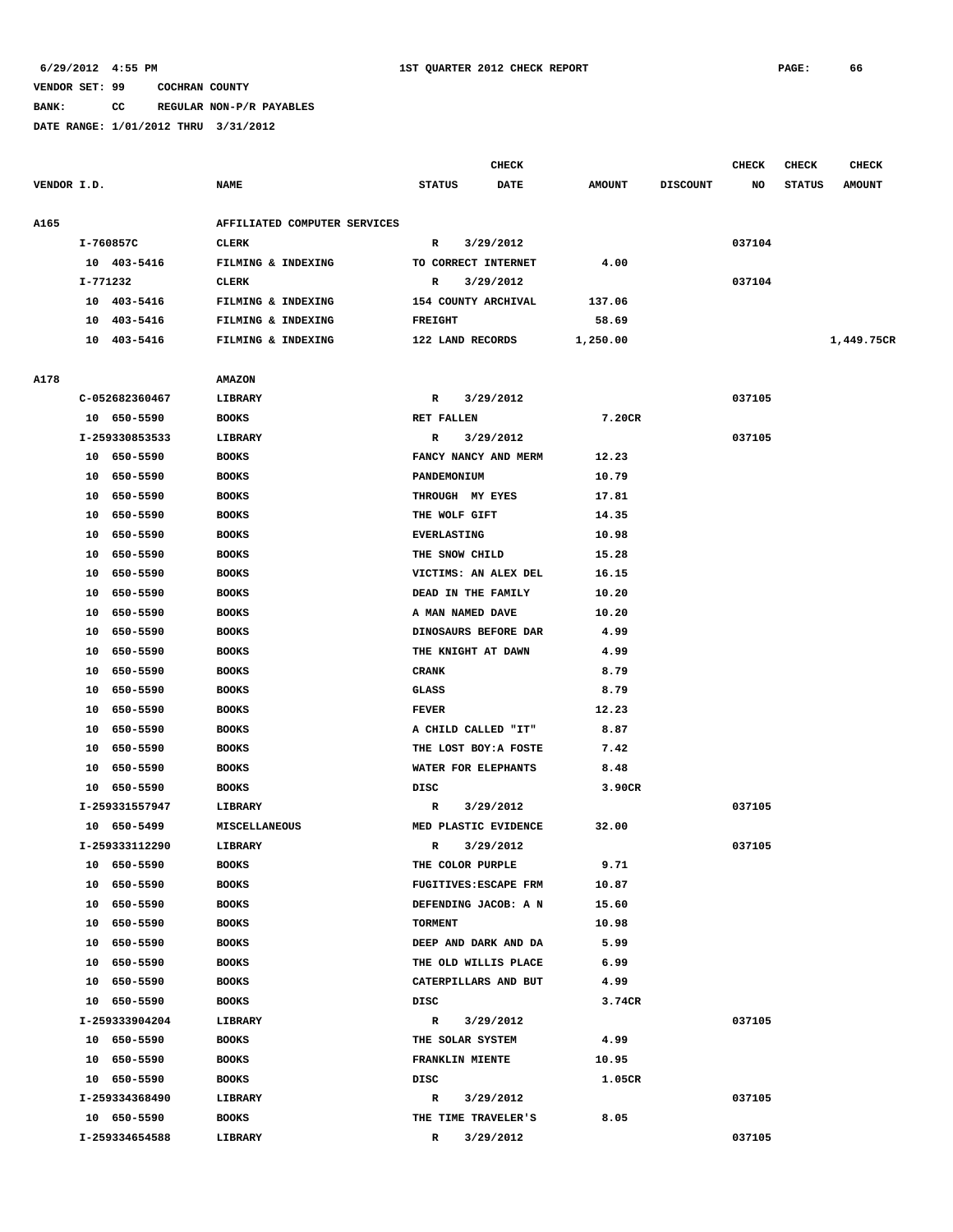**BANK: CC REGULAR NON-P/R PAYABLES**

| <b>NAME</b><br>VENDOR I.D.<br><b>STATUS</b><br>DATE<br><b>AMOUNT</b><br><b>DISCOUNT</b><br>NO<br><b>STATUS</b><br>A178<br><b>AMAZON</b><br>CONT<br>I-259334654588<br>3/29/2012<br>037105<br>LIBRARY<br>R<br>10 650-5590<br><b>BOOKS</b><br>INTO THE FREE<br>10.17<br>4.99<br>650-5590<br><b>BOOKS</b><br><b>WEATHER</b><br>10<br>LIVING IN SPACE<br>4.99<br>10<br>650-5590<br><b>BOOKS</b><br>650-5590<br><b>BOOKS</b><br>TADPOLES AND FROGS<br>4.99<br>10<br>650-5590<br><b>BOOKS</b><br>SUN, MOON AND STARS<br>4.99<br>10<br>10<br>650-5590<br><b>BOOKS</b><br><b>VOLCANOES</b><br>4.99<br>650-5590<br><b>BOOKS</b><br>PLANET EARTH<br>4.99<br>10<br>650-5590<br>10<br><b>BOOKS</b><br>GHOSTHUNTERS AND THE<br>12.54<br>13.99<br>10<br>650-5590<br><b>BOOKS</b><br>GHOSTHUNTERS AND THE | <b>AMOUNT</b> |
|-------------------------------------------------------------------------------------------------------------------------------------------------------------------------------------------------------------------------------------------------------------------------------------------------------------------------------------------------------------------------------------------------------------------------------------------------------------------------------------------------------------------------------------------------------------------------------------------------------------------------------------------------------------------------------------------------------------------------------------------------------------------------------------------|---------------|
|                                                                                                                                                                                                                                                                                                                                                                                                                                                                                                                                                                                                                                                                                                                                                                                           |               |
|                                                                                                                                                                                                                                                                                                                                                                                                                                                                                                                                                                                                                                                                                                                                                                                           |               |
|                                                                                                                                                                                                                                                                                                                                                                                                                                                                                                                                                                                                                                                                                                                                                                                           |               |
|                                                                                                                                                                                                                                                                                                                                                                                                                                                                                                                                                                                                                                                                                                                                                                                           |               |
|                                                                                                                                                                                                                                                                                                                                                                                                                                                                                                                                                                                                                                                                                                                                                                                           |               |
|                                                                                                                                                                                                                                                                                                                                                                                                                                                                                                                                                                                                                                                                                                                                                                                           |               |
|                                                                                                                                                                                                                                                                                                                                                                                                                                                                                                                                                                                                                                                                                                                                                                                           |               |
|                                                                                                                                                                                                                                                                                                                                                                                                                                                                                                                                                                                                                                                                                                                                                                                           |               |
|                                                                                                                                                                                                                                                                                                                                                                                                                                                                                                                                                                                                                                                                                                                                                                                           |               |
|                                                                                                                                                                                                                                                                                                                                                                                                                                                                                                                                                                                                                                                                                                                                                                                           |               |
|                                                                                                                                                                                                                                                                                                                                                                                                                                                                                                                                                                                                                                                                                                                                                                                           |               |
|                                                                                                                                                                                                                                                                                                                                                                                                                                                                                                                                                                                                                                                                                                                                                                                           |               |
| 650-5590<br><b>BOOKS</b><br>FRANKLIN ES UN MANDO<br>9.31<br>10                                                                                                                                                                                                                                                                                                                                                                                                                                                                                                                                                                                                                                                                                                                            |               |
| 650-5590<br><b>BOOKS</b><br>DISC<br>6.28CR<br>10                                                                                                                                                                                                                                                                                                                                                                                                                                                                                                                                                                                                                                                                                                                                          |               |
| I-52686295793<br>3/29/2012<br>037105<br>LIBRARY<br>R                                                                                                                                                                                                                                                                                                                                                                                                                                                                                                                                                                                                                                                                                                                                      |               |
| 10 650-5590<br><b>BOOKS</b><br>POLIO: AN AMERICAN S<br>10.90                                                                                                                                                                                                                                                                                                                                                                                                                                                                                                                                                                                                                                                                                                                              |               |
| 15.93<br>650-5590<br><b>BOOKS</b><br>HOME FRONT<br>10                                                                                                                                                                                                                                                                                                                                                                                                                                                                                                                                                                                                                                                                                                                                     |               |
| 650-5590<br><b>BOOKS</b><br>NIGHT STAR<br>10.98<br>10                                                                                                                                                                                                                                                                                                                                                                                                                                                                                                                                                                                                                                                                                                                                     |               |
| 650-5590<br><b>BOOKS</b><br><b>SHIMMER</b><br>7.99<br>10                                                                                                                                                                                                                                                                                                                                                                                                                                                                                                                                                                                                                                                                                                                                  |               |
| 650-5590<br><b>BOOKS</b><br>PRIVATE GAMES<br>15.95<br>10                                                                                                                                                                                                                                                                                                                                                                                                                                                                                                                                                                                                                                                                                                                                  |               |
| 9.14<br>10<br>650-5590<br><b>BOOKS</b><br>THE BIPPOLO SEED AND                                                                                                                                                                                                                                                                                                                                                                                                                                                                                                                                                                                                                                                                                                                            |               |
| 650-5590<br><b>BOOKS</b><br>SIX FRIGATES: THE EP<br>12.24<br>10                                                                                                                                                                                                                                                                                                                                                                                                                                                                                                                                                                                                                                                                                                                           |               |
| 650-5590<br>10<br><b>BOOKS</b><br>KILLING LINCOLN: THE<br>15.18                                                                                                                                                                                                                                                                                                                                                                                                                                                                                                                                                                                                                                                                                                                           |               |
| 10<br>650-5590<br><b>BOOKS</b><br>GOODNIGHT, GOODNIGHT<br>11.55                                                                                                                                                                                                                                                                                                                                                                                                                                                                                                                                                                                                                                                                                                                           |               |
| 650-5590<br><b>BOOKS</b><br>CLOCKWORK PRINCE<br>13.59<br>10                                                                                                                                                                                                                                                                                                                                                                                                                                                                                                                                                                                                                                                                                                                               |               |
| 650-5590<br><b>BOOKS</b><br>OTTO THE BOOK BEAR<br>10.36<br>10                                                                                                                                                                                                                                                                                                                                                                                                                                                                                                                                                                                                                                                                                                                             |               |
| 16.01<br>10<br>650-5590<br><b>BOOKS</b><br>AMERITOPIA: THE UNMA                                                                                                                                                                                                                                                                                                                                                                                                                                                                                                                                                                                                                                                                                                                           |               |
| 650-5590<br><b>BOOKS</b><br>CLARK HOWARD'S LIVIN<br>9.00<br>10                                                                                                                                                                                                                                                                                                                                                                                                                                                                                                                                                                                                                                                                                                                            |               |
| 650-5590<br>TOO PURPLEY!<br>9.59<br>10<br><b>BOOKS</b>                                                                                                                                                                                                                                                                                                                                                                                                                                                                                                                                                                                                                                                                                                                                    |               |
| I-52688059021<br>3/29/2012<br>037105<br>LIBRARY<br>R                                                                                                                                                                                                                                                                                                                                                                                                                                                                                                                                                                                                                                                                                                                                      |               |
| 10 650-5590<br><b>BOOKS</b><br>EVERYDAY ETIQUETTE<br>9.28                                                                                                                                                                                                                                                                                                                                                                                                                                                                                                                                                                                                                                                                                                                                 |               |
| 650-5590<br><b>BOOKS</b><br>COSTUME THROUGH THE<br>10.39<br>10                                                                                                                                                                                                                                                                                                                                                                                                                                                                                                                                                                                                                                                                                                                            |               |
| 650-5590<br>9.53<br>10<br><b>BOOKS</b><br><b>COURAGEOUS</b>                                                                                                                                                                                                                                                                                                                                                                                                                                                                                                                                                                                                                                                                                                                               |               |
| 10 650-5590<br><b>BOOKS</b><br>BEDTIME FOR MOMMY<br>6.80                                                                                                                                                                                                                                                                                                                                                                                                                                                                                                                                                                                                                                                                                                                                  |               |
| 6.40<br>10 650-5590<br><b>BOOKS</b><br>BIRDIE'S BIG-GIRL SH                                                                                                                                                                                                                                                                                                                                                                                                                                                                                                                                                                                                                                                                                                                               |               |
| 10 650-5590<br>LULU THE BIG LITTLE<br>6.80<br><b>BOOKS</b>                                                                                                                                                                                                                                                                                                                                                                                                                                                                                                                                                                                                                                                                                                                                |               |
| 10 650-5590<br><b>BOOKS</b><br>TOO PICKLEY!<br>4.80                                                                                                                                                                                                                                                                                                                                                                                                                                                                                                                                                                                                                                                                                                                                       |               |
| 10 650-5590<br><b>BOOKS</b><br>EVEN MONSTERS NEED H<br>5.99                                                                                                                                                                                                                                                                                                                                                                                                                                                                                                                                                                                                                                                                                                                               |               |
| 10 650-5590<br>MISS BROOKS LOVES BO<br>7.20<br><b>BOOKS</b>                                                                                                                                                                                                                                                                                                                                                                                                                                                                                                                                                                                                                                                                                                                               |               |
| 10 650-5590<br><b>BOOKS</b><br>LONESOME DOVE<br>7.20                                                                                                                                                                                                                                                                                                                                                                                                                                                                                                                                                                                                                                                                                                                                      |               |
| 10 650-5590<br><b>BOOKS</b><br><b>RADIANCE</b><br>3.20                                                                                                                                                                                                                                                                                                                                                                                                                                                                                                                                                                                                                                                                                                                                    |               |
| I-5288492529<br>R 3/29/2012<br>037105<br>LIBRARY                                                                                                                                                                                                                                                                                                                                                                                                                                                                                                                                                                                                                                                                                                                                          |               |
| 10 650-5590<br><b>BOOKS</b><br><b>DREAMLAND</b><br>7.99                                                                                                                                                                                                                                                                                                                                                                                                                                                                                                                                                                                                                                                                                                                                   |               |
| 10 650-5590<br><b>BOOKS</b><br>RELUCTANT ENTERTAINE<br>12.07                                                                                                                                                                                                                                                                                                                                                                                                                                                                                                                                                                                                                                                                                                                              |               |
| 10 650-5590<br>17.96<br><b>BOOKS</b><br>HANDBOOK TO PRACTICA                                                                                                                                                                                                                                                                                                                                                                                                                                                                                                                                                                                                                                                                                                                              |               |
| 10 650-5590<br><b>BOOKS</b><br>14.40<br><b>FALLEN</b>                                                                                                                                                                                                                                                                                                                                                                                                                                                                                                                                                                                                                                                                                                                                     |               |
| I-L120210<br>$\mathbf R$<br>3/29/2012<br>037105<br>LIBRARY                                                                                                                                                                                                                                                                                                                                                                                                                                                                                                                                                                                                                                                                                                                                |               |
| 10 650-5590<br>6.08<br><b>BOOKS</b><br>LATE CHG 3/5/12                                                                                                                                                                                                                                                                                                                                                                                                                                                                                                                                                                                                                                                                                                                                    | 661.95CR      |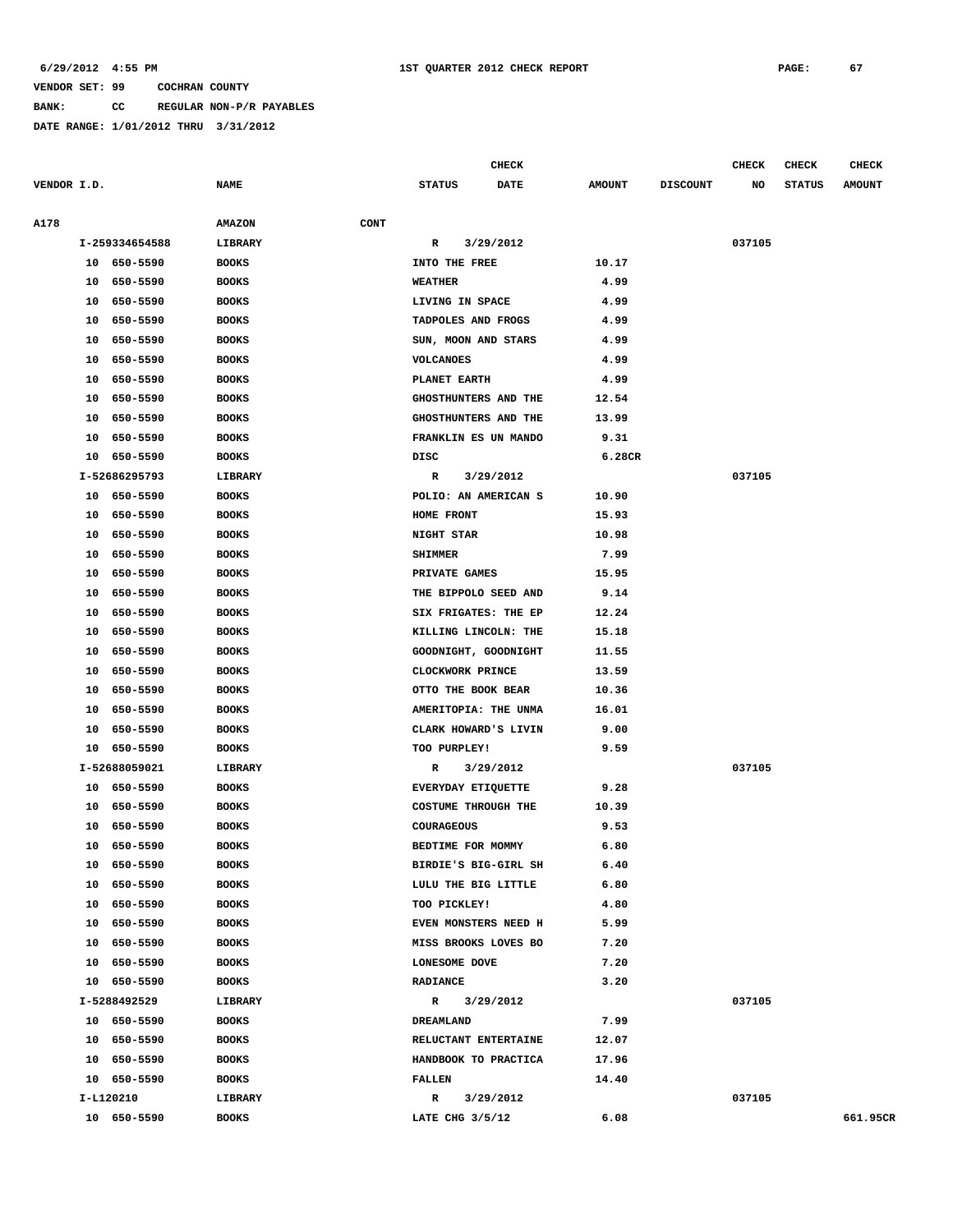**BANK: CC REGULAR NON-P/R PAYABLES**

|             |         |                                   |                                |               | <b>CHECK</b>          |               |                 | <b>CHECK</b> | <b>CHECK</b>  | <b>CHECK</b>  |
|-------------|---------|-----------------------------------|--------------------------------|---------------|-----------------------|---------------|-----------------|--------------|---------------|---------------|
| VENDOR I.D. |         |                                   | <b>NAME</b>                    | <b>STATUS</b> | <b>DATE</b>           | <b>AMOUNT</b> | <b>DISCOUNT</b> | NO           | <b>STATUS</b> | <b>AMOUNT</b> |
| <b>B007</b> |         |                                   | BOB BARKER COMPANY, INC.       |               |                       |               |                 |              |               |               |
|             |         | I-UT1000228989                    | <b>JAIL</b>                    | $\mathbb{R}$  | 3/29/2012             |               |                 | 037106       |               |               |
|             |         | 10 512-5392                       | MISCELLANEOUS SUPPLIES         |               | SECURITY MIRROR 2PC,  | 24.95         |                 |              |               |               |
|             |         | 10 512-5392                       | MISCELLANEOUS SUPPLIES         | SHIPPING      |                       | 7.71          |                 |              |               | 32.66CR       |
|             |         |                                   |                                |               |                       |               |                 |              |               |               |
| C008        |         |                                   | CITY OF WHITEFACE              |               |                       |               |                 |              |               |               |
|             |         | $I-409$ 03/12                     | PREC <sub>2</sub>              | $\mathbb{R}$  | 3/29/2012             |               |                 | 037107       |               |               |
|             |         | 15 622-5440                       | UTILITIES                      |               | 2 MCF GAS 2/16-3/14/  | 16.25         |                 |              |               |               |
|             |         | 15 622-5440                       | UTILITIES                      | WATER SVC     |                       | 14.00         |                 |              |               |               |
|             |         | 15 622-5440                       | UTILITIES                      | GARBAGE SVC   |                       | 50.10         |                 |              |               |               |
|             |         | 15 622-5440                       | UTILITIES                      | SEWER SVC     |                       | 22.50         |                 |              |               | 102.85CR      |
| C057        |         |                                   | CITY BANK AS DEPOSITORY        |               |                       |               |                 |              |               |               |
|             |         | I-2ND QTR 2012                    | NON-DEPT'L                     | R             | 3/29/2012             |               |                 | 037108       |               |               |
|             |         | 10 409-5406                       | APPRAISAL DISTRICT             |               | 2ND OTR ASSESSMENT 2  | 17,700.49     |                 |              |               | 17,700.49CR   |
|             |         |                                   |                                |               |                       |               |                 |              |               |               |
| C064        |         |                                   | CITY OF MORTON F D             |               |                       |               |                 |              |               |               |
|             |         | I-FEB 2012                        | PUBLIC SAFETY*OTHER            | $\mathbb{R}$  | 3/29/2012             |               |                 | 037109       |               |               |
|             |         | 10 580-5414                       | FIRE PROTECTION CONTRACTS      |               | 2/26 FM597&CR235--GR  | 350.00        |                 |              |               | 350.00CR      |
| C065        |         |                                   | CITY OF WHITEFACE F D          |               |                       |               |                 |              |               |               |
|             |         | I-FEB-MAR 1, 2012                 | PUBLIC SAFETY*OTHER            | R             | 3/29/2012             |               |                 | 037110       |               |               |
|             |         | 10 580-5414                       | FIRE PROTECTION CONTRACTS      |               | 2/16 114&1780 -POLY   | 350.00        |                 |              |               |               |
|             |         | 10 580-5414                       | FIRE PROTECTION CONTRACTS      |               | 2/16 1500BlkN 780-TR  | 350.00        |                 |              |               |               |
|             |         | 10 580-5414                       | FIRE PROTECTION CONTRACTS      |               | 2/16 597&CR215-GRASS  | 350.00        |                 |              |               |               |
|             |         | 10 580-5414                       | FIRE PROTECTION CONTRACTS      |               | 3/01 HORSE PLANT--HA  | 350.00        |                 |              |               | 1,400.00CR    |
| C138        |         |                                   | COUNTY JUDGES EDUCATION F      |               |                       |               |                 |              |               |               |
|             |         | I-REGIS '12 SPRG CON COUNTY COURT |                                | R             | 3/29/2012             |               |                 | 037111       |               |               |
|             |         | 10 426-5481                       | DUES AND REGISTRATION          |               | '12 SPRG JUDICIAL, 3/ | 125.00        |                 |              |               | 125.00CR      |
|             |         |                                   |                                |               |                       |               |                 |              |               |               |
| C340        |         |                                   | COUNTY INFORMATION RESOURCE AG |               |                       |               |                 |              |               |               |
|             | $I-14$  |                                   | NON-DEPT'L                     | R             | 3/29/2012             |               |                 | 037112       |               |               |
|             |         | 10 409-5499                       | MISCELLANEOUS                  |               | 2012 CIRA SVC PKG 5   | 350.00        |                 |              |               | 350.00CR      |
| D001        |         |                                   | DACO FIRE EQUIPMENT            |               |                       |               |                 |              |               |               |
|             | I-83404 |                                   | <b>SHERIFF</b>                 | $\mathbb{R}$  | 3/29/2012             |               |                 | 037113       |               |               |
|             |         | 10 560-5499                       | <b>MISCELLANEOUS</b>           |               | 6 FIRE EXT INSPECTIO  | 48.00         |                 |              |               |               |
|             |         | 10 560-5499                       | MISCELLANEOUS                  |               | 10# FIRE EXT RECHG    | 34.75         |                 |              |               |               |
|             |         | 10 560-5499                       | <b>MISCELLANEOUS</b>           |               | 5# FIRE EXT RECHG     | 26.75         |                 |              |               |               |
|             |         | 10 560-5499                       | <b>MISCELLANEOUS</b>           |               | 2 SCBA FLOW TESTS     | 130.00        |                 |              |               | 239.50CR      |
| D027        |         |                                   | DEMCO                          |               |                       |               |                 |              |               |               |
|             |         | I-4540725                         | LIBRARY                        | R             | 3/29/2012             |               |                 | 037114       |               |               |
|             |         | 10 650-5310                       | OFFICE SUPPLIES                |               | SELF-INKING STAMP     | 24.19         |                 |              |               |               |
|             |         | 10 650-5590                       | <b>BOOKS</b>                   |               | 1 RL 4-MIL LAMINATE/  | 28.69         |                 |              |               |               |
|             |         | 10 650-5310                       | OFFICE SUPPLIES                |               | INK PAD REPL          | 5.54          |                 |              |               |               |
|             |         |                                   |                                |               |                       | 17.61         |                 |              |               | 76.03CR       |
|             |         | 10 650-5310                       | OFFICE SUPPLIES                | SHIPPING      |                       |               |                 |              |               |               |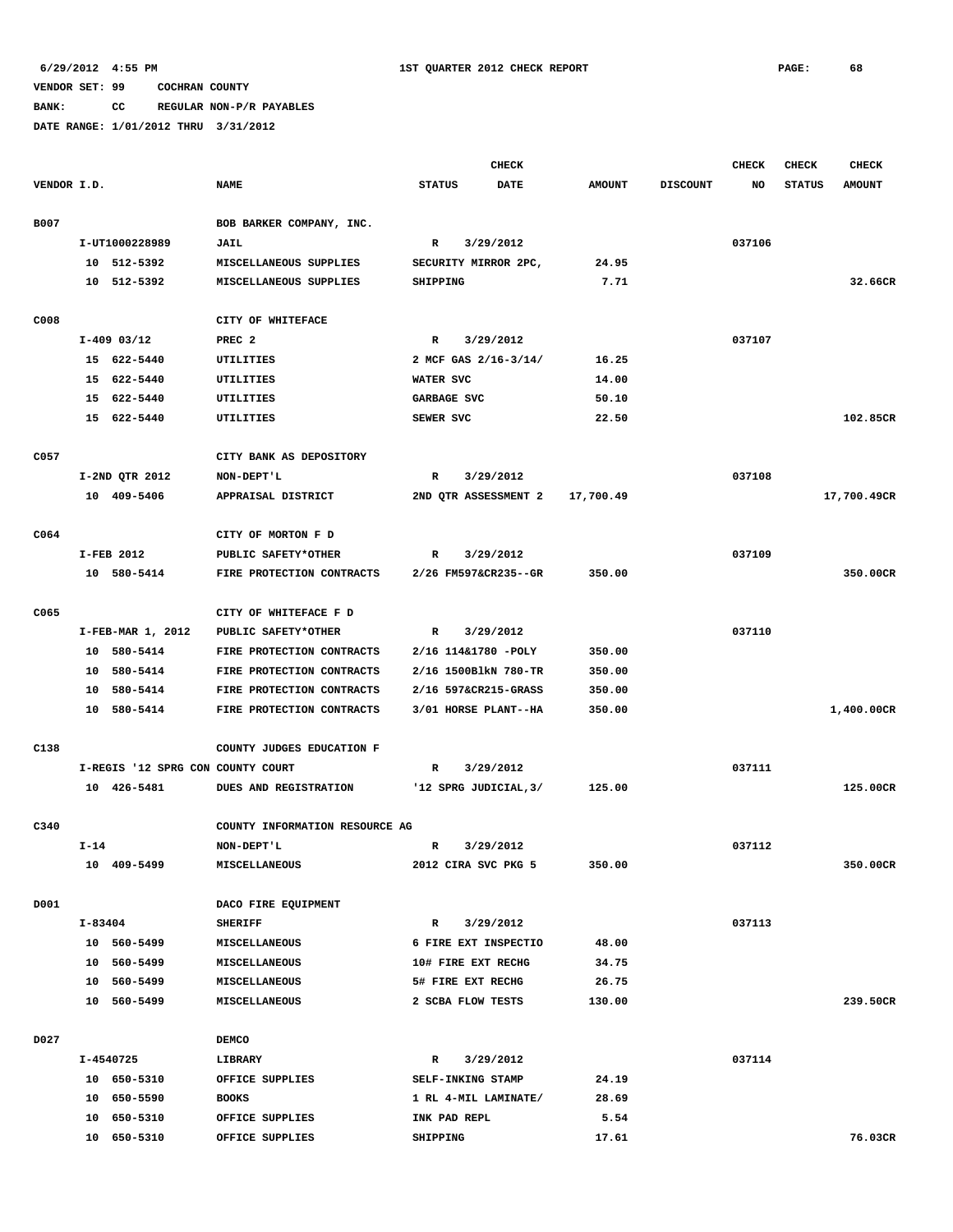# **BANK: CC REGULAR NON-P/R PAYABLES**

|             |            |                                    |                                          | <b>CHECK</b>        |                        |                |                 | <b>CHECK</b> | <b>CHECK</b>  | <b>CHECK</b>  |
|-------------|------------|------------------------------------|------------------------------------------|---------------------|------------------------|----------------|-----------------|--------------|---------------|---------------|
| VENDOR I.D. |            |                                    | <b>NAME</b>                              | <b>STATUS</b>       | <b>DATE</b>            | <b>AMOUNT</b>  | <b>DISCOUNT</b> | NO           | <b>STATUS</b> | <b>AMOUNT</b> |
|             |            |                                    |                                          |                     |                        |                |                 |              |               |               |
| E011        |            |                                    | <b>EXXONMOBIL</b>                        |                     |                        |                |                 |              |               |               |
|             |            | I-187328265306626203 EXTENSION SVC |                                          | $\mathbb{R}$        | 3/29/2012              |                |                 | 037115       |               |               |
|             |            | 10 665-5330                        | FUEL AND OIL                             |                     | 16.554GL UNL, BIG SPR  | 58.77          |                 |              |               |               |
|             | 10         | 665-5330                           | FUEL AND OIL                             |                     | 22.478GL UNL, SAN ANT  | 78.45          |                 |              |               |               |
|             | 10         | 665-5330                           | FUEL AND OIL                             |                     | CR FED TAX ON 39GL     | 7.14CR         |                 |              |               | 130.08CR      |
|             |            |                                    |                                          |                     |                        |                |                 |              |               |               |
| E066        |            |                                    | <b>ERNESTINE EVANS</b>                   |                     |                        |                |                 |              |               |               |
|             |            | I-DW#14813                         | <b>ACTIVITY BLDG</b>                     | R                   | 3/29/2012              |                |                 | 037116       |               |               |
|             |            | 10 000-4370.101                    | RENT-ACTIVITY BUILDING                   |                     | REF DEP FOR $3/10/12$  | 125.00         |                 |              |               | 125.00CR      |
|             |            |                                    |                                          |                     |                        |                |                 |              |               |               |
| E069        |            |                                    | ENCARTELE, INC                           |                     |                        |                |                 |              |               |               |
|             | $I - 3420$ |                                    | <b>JAIL</b>                              | R                   | 3/29/2012              |                |                 | 037117       |               |               |
|             |            | 10 000-4380.200                    | OTHER [MISCELLANEOUS]                    |                     | 200 PHONE CARDS/BATC   | 1,000.00       |                 |              |               |               |
|             | 10         | 000-4380.200                       | OTHER [MISCELLANEOUS]                    | <b>DISCOUNT</b>     |                        | 400.00CR       |                 |              |               | 600.00CR      |
|             |            |                                    |                                          |                     |                        |                |                 |              |               |               |
| G031        |            |                                    | <b>GRAINGER</b>                          |                     |                        |                |                 |              |               |               |
|             |            | I-9780789492                       | <b>COURTHOUSE</b>                        | R                   | 3/29/2012              |                |                 | 037118       |               |               |
|             |            | 10 510-5332                        | CUSTODIAL SUPPLIES                       |                     | 22 GAL BEIGE TRASH C   | 50.07          |                 |              |               | 50.07CR       |
|             |            |                                    |                                          |                     |                        |                |                 |              |               |               |
| G163        |            |                                    | THE GALE GROUP, INC                      |                     |                        |                |                 |              |               |               |
|             |            | I-95843000                         | LIBRARY                                  | R                   | 3/29/2012              |                |                 | 037119       |               |               |
|             |            | 10 650-5590                        | <b>BOOKS</b>                             | ANGEL TRAIN         |                        | 9.29           |                 |              |               |               |
|             | 10         | 650-5590                           | <b>BOOKS</b>                             | <b>BURNING WIRE</b> |                        | 10.80          |                 |              |               |               |
|             | 10         | 650-5590                           | <b>BOOKS</b>                             | DUST TO DUST        |                        | 10.19          |                 |              |               |               |
|             | 10         | 650-5590                           | <b>BOOKS</b>                             |                     | THE KILLING EDGE       | 9.89           |                 |              |               |               |
|             | 10         | 650-5590                           | <b>BOOKS</b>                             |                     | NIGHT OF THE VAMPIRE   | 10.50          |                 |              |               |               |
|             | 10         | 650-5590                           | <b>BOOKS</b>                             |                     | COURTSHIP OF CAROL S   | 10.80          |                 |              |               |               |
|             | 10         | 650-5590                           | <b>BOOKS</b>                             | STAND-IN WIFE       |                        | 9.89           |                 |              |               |               |
|             | 10         | 650-5590                           | <b>BOOKS</b>                             | SHIPPING            |                        | 10.44          |                 |              |               |               |
|             |            | I-95862808                         | <b>LIBRARY</b>                           | R                   | 3/29/2012              |                |                 | 037119       |               |               |
|             |            | 10 650-5590                        | <b>BOOKS</b>                             | LEAVING PB          |                        | 13.49          |                 |              |               |               |
|             | 10         | 650-5590                           | <b>BOOKS</b>                             | LEARNING PB         |                        | 13.49          |                 |              |               |               |
|             | 10         | 650-5590                           | <b>BOOKS</b>                             | LONGING PB          |                        | 13.49          |                 |              |               |               |
|             |            | 10 650-5590                        | <b>BOOKS</b>                             | LOVING PB           |                        |                |                 |              |               | 122.27CR      |
|             |            |                                    |                                          |                     |                        |                |                 |              |               |               |
| H126        | I-95438    |                                    | HOLLAND'S OFFICE TECHNOLOGIES<br>TAX A/C |                     | R 3/29/2012            |                |                 | 037120       |               |               |
|             |            |                                    |                                          |                     | <b>MESH FILE FRAME</b> |                |                 |              |               |               |
|             |            | 10 499-5310<br>10 499-5310         | OFFICE SUPPLIES<br>OFFICE SUPPLIES       |                     | 4 CALC RIBBONS         | 13.59<br>11.64 |                 |              |               |               |
|             |            | 10 499-5310                        | OFFICE SUPPLIES                          | 2 BX STAPLES        |                        | 7.34           |                 |              |               |               |
|             |            | 10 499-5310                        |                                          |                     |                        | 7.29           |                 |              |               | 39.86CR       |
|             |            |                                    | OFFICE SUPPLIES                          |                     | 1BX HANGING FILE FOL   |                |                 |              |               |               |
| J040        |            |                                    | JONES MCCLURE PUBLISHING                 |                     |                        |                |                 |              |               |               |
|             |            | I-100261800                        | DISTRICT COURT                           |                     | R 3/29/2012            |                |                 | 037121       |               |               |
|             |            | 10 435-5310                        | OFFICE SUPPLIES                          |                     | O'CONNOR'S TX CAUSES   | 140.00         |                 |              |               |               |
|             |            | 10 435-5310                        | OFFICE SUPPLIES                          | SHIPPING            |                        | 3.00           |                 |              |               | 143.00CR      |
|             |            |                                    |                                          |                     |                        |                |                 |              |               |               |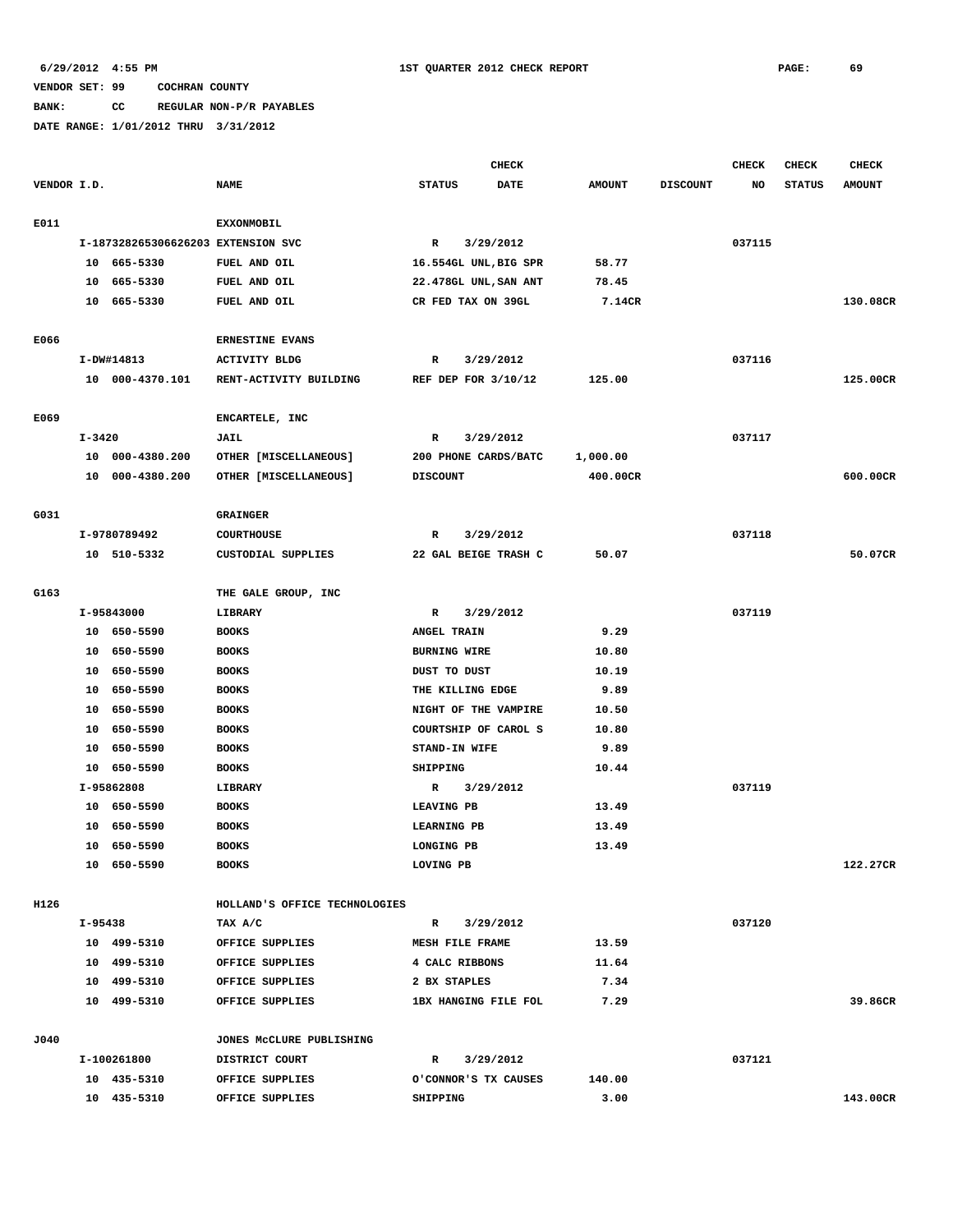**BANK: CC REGULAR NON-P/R PAYABLES**

|             |            |                 |                                                      |                   | <b>CHECK</b>         |               |                 | <b>CHECK</b> | <b>CHECK</b>  | <b>CHECK</b>  |
|-------------|------------|-----------------|------------------------------------------------------|-------------------|----------------------|---------------|-----------------|--------------|---------------|---------------|
| VENDOR I.D. |            |                 | <b>NAME</b>                                          | <b>STATUS</b>     | <b>DATE</b>          | <b>AMOUNT</b> | <b>DISCOUNT</b> | NO           | <b>STATUS</b> | <b>AMOUNT</b> |
| K016        |            |                 | K BARNETT & SONS INC                                 |                   |                      |               |                 |              |               |               |
|             | I-6164     |                 | PREC 1                                               | R                 | 3/29/2012            |               |                 | 037122       |               |               |
|             |            | 15 621-5356     | ROAD MATERIALS & SUPPLIES                            |                   | 22.88TN HOT MIX/COLD | 2,336.05      |                 |              |               |               |
|             |            | 15 621-5356     | ROAD MATERIALS & SUPPLIES                            | DEL CHG           |                      | 250.00        |                 |              |               |               |
|             |            | 15 621-5356     | ROAD MATERIALS & SUPPLIES                            |                   | SALES TAX (7.8125%)  | 202.04        |                 |              |               |               |
|             | $I - 6165$ |                 | PREC <sub>4</sub>                                    | R                 | 3/29/2012            |               |                 | 037122       |               |               |
|             |            | 15 624-5356     | ROAD MATERIALS & SUPPLIES                            |                   | 23.57TN HOT MIX/COLD | 2,406.50      |                 |              |               |               |
|             |            | 15 624-5356     | ROAD MATERIALS & SUPPLIES                            | DEL CHG           |                      | 250.00        |                 |              |               |               |
|             |            | 15 624-5356     | ROAD MATERIALS & SUPPLIES                            |                   | SALES TAX (7.8125%)  | 207.54        |                 |              |               | 5,652.13CR    |
| L197        |            |                 | THE LIBRARY STORE, INC                               |                   |                      |               |                 |              |               |               |
|             | I-8200     |                 | LIBRARY                                              | R                 | 3/29/2012            |               |                 | 037123       |               |               |
|             |            | 10 650-5499     | MISCELLANEOUS                                        |                   | DURING & AFTER BKMRK | 5.94          |                 |              |               |               |
|             |            | 10 650-5499     | MISCELLANEOUS                                        |                   | ELEM OF LIT BKMRKS/2 | 5.94          |                 |              |               |               |
|             | 10         | 650-5499        | MISCELLANEOUS                                        |                   | WHAT GOOD RDRS DO BK | 8.91          |                 |              |               |               |
|             | 10         | 650-5310        | OFFICE SUPPLIES                                      |                   | ELEM OF LIT POSTER   | 8.45          |                 |              |               |               |
|             | 10         | 650-5310        | OFFICE SUPPLIES                                      |                   | REASONS TO READ POST | 8.45          |                 |              |               |               |
|             | 10         | 650-5310        | OFFICE SUPPLIES                                      |                   | WHAT GOOD READERS PO | 8.45          |                 |              |               |               |
|             |            | 10 650-5499     | MISCELLANEOUS                                        |                   | 8FT MAGPOLE KIT      | 106.20        |                 |              |               |               |
|             |            | 10 650-5590     | <b>BOOKS</b>                                         |                   | 200FT 1.5MIL BOOK CO | 39.94         |                 |              |               |               |
|             |            | 10 650-5499     | <b>MISCELLANEOUS</b>                                 | <b>FREIGHT</b>    |                      | 14.04         |                 |              |               | 206.32CR      |
|             |            |                 |                                                      |                   |                      |               |                 |              |               |               |
| M002        |            |                 | <b>MANTEK</b>                                        |                   |                      |               |                 |              |               |               |
|             |            | I-671434        | <b>COURTHOUSE</b>                                    | R                 | 3/29/2012            |               |                 | 037124       |               |               |
|             |            | 10 510-5332     | CUSTODIAL SUPPLIES                                   |                   | 1DZ CLING-ON 32 OZ   | 187.00        |                 |              |               |               |
|             | I-671436   |                 | <b>ACTIVITY BLDG</b>                                 | R                 | 3/29/2012            |               |                 | 037124       |               |               |
|             |            | 10 662-5332     | CUSTODIAL SUPPLIES                                   |                   | 1DZ CLING-ON 32 OZ   | 187.00        |                 |              |               | 374.00CR      |
| M252        |            |                 | <b>JEFF MOLLOY</b>                                   |                   |                      |               |                 |              |               |               |
|             |            | I-MAR12 HOUSTON | <b>EXTENSION SVC</b>                                 | R                 | 3/29/2012            |               |                 | 037125       |               |               |
|             |            | 10 665-5427     | CO AGENT-TRAVEL-OUT OF COUNTY 5 NITES, HOUSTON, 3/9- |                   |                      | 545.00        |                 |              |               |               |
|             |            | 10 665-5427     | CO AGENT-TRAVEL-OUT OF COUNTY LODGING TAX            |                   |                      | 92.65         |                 |              |               |               |
|             |            | 10 665-5427     | CO AGENT-TRAVEL-OUT OF COUNTY MEALS 3/9-3/14/12      |                   |                      | 267.96        |                 |              |               | 905.61CR      |
| M277        |            |                 | MORTON SUPERMARKET                                   |                   |                      |               |                 |              |               |               |
|             |            | I-27100022412   | JAIL                                                 | R                 | 3/29/2012            |               |                 | 037126       |               |               |
|             |            | 10 512-5333     | <b>FOOD-PRISONERS</b>                                |                   | 2 SF TATER TOTS      | 5.98          |                 |              |               |               |
|             |            | 10 512-5333     | <b>FOOD-PRISONERS</b>                                |                   | 2 SF CRNKL CUT FF    | 5.98          |                 |              |               |               |
|             |            | 10 512-5333     | <b>FOOD-PRISONERS</b>                                | C&H GRAN SUGAR    |                      | 8.39          |                 |              |               |               |
|             |            | 10 512-5333     | <b>FOOD-PRISONERS</b>                                | LETTUCE CELLO     |                      | 1.29          |                 |              |               |               |
|             |            | 10 512-5333     | FOOD-PRISONERS                                       | NAVEL ORANGES     |                      | 6.99          |                 |              |               |               |
|             |            | 10 512-5333     | FOOD-PRISONERS                                       | <b>BAG APPLES</b> |                      | 2.89          |                 |              |               |               |
|             |            | 10 512-5333     | <b>FOOD-PRISONERS</b>                                | 2 DRNK MX/CHR     |                      | 5.78          |                 |              |               |               |
|             |            | 10 512-5333     | FOOD-PRISONERS                                       | 2 DRNK MX/LEM     |                      | 5.78          |                 |              |               |               |
|             |            | 10 512-5333     | <b>FOOD-PRISONERS</b>                                | 2 DRNK MX/GRP     |                      | 5.78          |                 |              |               |               |
|             |            | 10 512-5333     | <b>FOOD-PRISONERS</b>                                |                   | 2 KR VELVEETA IWS    | 9.98          |                 |              |               |               |
|             |            | 10 512-5333     | FOOD-PRISONERS                                       |                   | 2 SF CHOPPED HAM     | 4.98          |                 |              |               |               |
|             |            | 10 512-5333     | <b>FOOD-PRISONERS</b>                                | SALAD BLEND       |                      | 3.29          |                 |              |               | 67.11CR       |
|             |            |                 |                                                      |                   |                      |               |                 |              |               |               |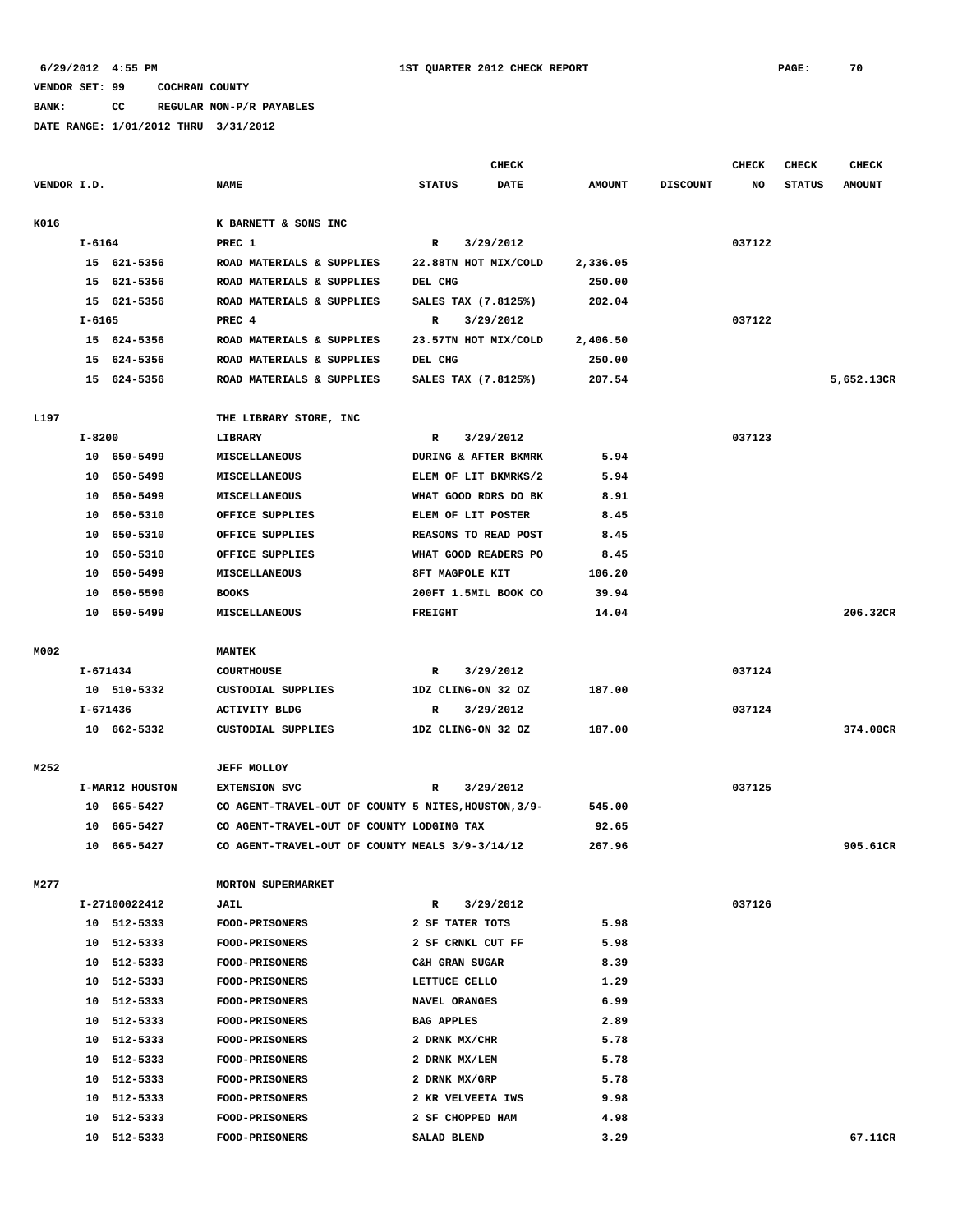# **BANK: CC REGULAR NON-P/R PAYABLES**

|             |    |                    |                                        |                 | <b>CHECK</b>           |               |                 | CHECK  | <b>CHECK</b>  | CHECK         |
|-------------|----|--------------------|----------------------------------------|-----------------|------------------------|---------------|-----------------|--------|---------------|---------------|
| VENDOR I.D. |    |                    | <b>NAME</b>                            | <b>STATUS</b>   | <b>DATE</b>            | <b>AMOUNT</b> | <b>DISCOUNT</b> | NO     | <b>STATUS</b> | <b>AMOUNT</b> |
| N072        |    |                    | SPAN PUBLISHING, INC.                  |                 |                        |               |                 |        |               |               |
|             |    | I-0088868          | <b>SHERIFF</b>                         | R               | 3/29/2012              |               |                 | 037127 |               |               |
|             |    | 10 560-5310        | OFFICE SUPPLIES                        |                 | 2012 NATL DIR LAW EN   | 159.00        |                 |        |               |               |
|             | 10 | 560-5310           | OFFICE SUPPLIES                        | HANDLING        |                        | 10.00         |                 |        |               |               |
|             | 10 | 560-5310           | OFFICE SUPPLIES                        | <b>DISCOUNT</b> |                        | 25.00CR       |                 |        |               | 144.00CR      |
|             |    |                    |                                        |                 |                        |               |                 |        |               |               |
| 0037        |    |                    | ANGELA OVERMAN, ATTY AT LAW            |                 |                        |               |                 |        |               |               |
|             |    | I-4178/CPS, 3/8/12 | DISTRICT COURT                         | R               | 3/29/2012              |               |                 | 037128 |               |               |
|             |    | 10 435-5400        | ATTORNEY AD LITEM                      |                 | PRELIM HRNG, 3/8/12, C | 250.00        |                 |        |               |               |
|             |    | I-4239/CPS 03/8/12 | DISTRICT COURT                         | R               | 3/29/2012              |               |                 | 037128 |               |               |
|             |    | 10 435-5400        | ATTORNEY AD LITEM                      |                 | PRELIM HRNG, 3/8/12, C | 250.00        |                 |        |               | 500.00CR      |
|             |    |                    |                                        |                 |                        |               |                 |        |               |               |
| P007        |    |                    | PAYROLL CLEARING ACCT                  |                 |                        |               |                 |        |               |               |
|             |    | I-1ST QTR 2012     | ALL DEPARTMENTS-W/C                    | R               | 3/29/2012              |               |                 | 037129 |               |               |
|             | 10 | 400-5204           | <b>WORKERS' COMPENSATION</b>           |                 | W/C QTRLY DEPOSIT-CN   | 62.55         |                 |        |               |               |
|             | 10 | 403-5204           | WORKERS' COMPENSATION                  |                 | W/C QTRLY DEPOSIT-CL   | 79.78         |                 |        |               |               |
|             | 10 | 435-5204           | WORKERS' COMPENSATION                  |                 | W/C QTRLY DEPOSIT-DI   | 12.64         |                 |        |               |               |
|             | 10 | 455-5204           | WORKERS' COMPENSATION                  |                 | W/C QRTRLY DEPOSIT-J   | 29.61         |                 |        |               |               |
|             | 10 | 475-5204           | WORKERS' COMPENSATION                  |                 | W/C QTRLY DEPOSIT-CN   | 9.38          |                 |        |               |               |
|             | 10 | 476-5204           | WORKERS' COMPENSATION                  |                 | W/C QTRLY DEPOSIT-DI   | 28.30         |                 |        |               |               |
|             | 10 | 490-5204           | WORKERS' COMPENSATION                  |                 | W/C QTRLY DEPOSIT-EL   |               |                 |        |               |               |
|             | 10 | 495-5204           | WORKERS' COMPENSATION                  |                 | W/C QTRLY DEPOSIT-AU   | 54.23         |                 |        |               |               |
|             | 10 | 497-5204           | <b>WORKERS'</b><br><b>COMPENSATION</b> |                 | W/C QTRLY DEPOSIT-TR   | 30.27         |                 |        |               |               |
|             | 10 | 499-5204           | <b>WORKERS'</b><br><b>COMPENSATION</b> |                 | W/C QTRLY DEPOSIT-TA   | 76.72         |                 |        |               |               |
|             | 10 | 510-5204           | WORKERS' COMPENSATION                  |                 | W/C QTRLY DEPOSIT-CO   | 195.07        |                 |        |               |               |
|             | 10 | 512-5204           | <b>WORKERS'</b><br><b>COMPENSATION</b> |                 | W/C QTRLY DEPOSIT-JA   | 278.40        |                 |        |               |               |
|             | 10 | 516-5204           | <b>WORKERS'</b><br><b>COMPENSATION</b> |                 | W/C QTRLY DEPOSIT-CE   | 203.37        |                 |        |               |               |
|             | 10 | 550-5204           | <b>WORKERS'</b><br><b>COMPENSATION</b> |                 | W/C QTRLY DEPOSIT-CO   | 94.16         |                 |        |               |               |
|             | 10 | 560-5204           | <b>WORKERS'</b><br>COMPENSATION        |                 | W/C QTRLY DEPOSIT-SH   | 1,210.00      |                 |        |               |               |
|             | 10 | 571-5204           | <b>WORKERS'</b><br><b>COMPENSATION</b> |                 | W/C QTRLY DEPOSIT-JU   | 9.06          |                 |        |               |               |
|             | 10 | 650-5204           | WORKERS' COMPENSATION                  |                 | W/C QTRLY DEPOSIT-LI   | 32.15         |                 |        |               |               |
|             | 10 | 652-5204           | <b>WORKERS'</b><br><b>COMPENSATION</b> |                 | W/C QTRLY DEPOSIT-MU   | 8.46          |                 |        |               |               |
|             | 10 | 660-5204           | WORKERS' COMPENSATION                  |                 | W/C QTRLY DEPOSIT-PA   | 137.43        |                 |        |               |               |
|             | 10 | 662-5204           | WORKERS' COMPENSATION                  |                 | W/C QTRLY DEPOSIT-AC   | 158.20        |                 |        |               |               |
|             | 10 | 663-5204           | WORKERS' COMPENSATION                  |                 | W/C QTRLY DEPOSIT-SR   | 60.66         |                 |        |               |               |
|             | 10 | 665-5204           | WORKERS' COMPENSATION                  |                 | W/C QTRLY DEPOSIT-EX   | 23.36         |                 |        |               |               |
|             | 15 | 610-5204           | WORKERS' COMPENSATION                  |                 | W/C QTRLY DEPOSIT-CO   | 127.98        |                 |        |               |               |
|             | 15 | 621-5204           | WORKERS' COMPENSATION                  |                 | W/C QTRLY DEPOSIT-PR   | 466.92        |                 |        |               |               |
|             | 15 | 622-5204           | WORKERS' COMPENSATION                  |                 | W/C QTRLY DEPOSIT-PR   | 471.52        |                 |        |               |               |
|             | 15 | 623-5204           | WORKERS' COMPENSATION                  |                 | W/C QTRLY DEPOSIT-PR   | 469.99        |                 |        |               |               |
|             | 15 | 624-5204           | WORKERS' COMPENSATION                  |                 | W/C QTRLY DEPOSIT-PR   | 469.99        |                 |        |               |               |
|             | 30 | 518-5204           | WORKERS COMPENSATION                   |                 | W/C QTRLY DEPOSIT-AI   | 58.90         |                 |        |               | 4,859.10CR    |
|             |    |                    |                                        |                 |                        |               |                 |        |               |               |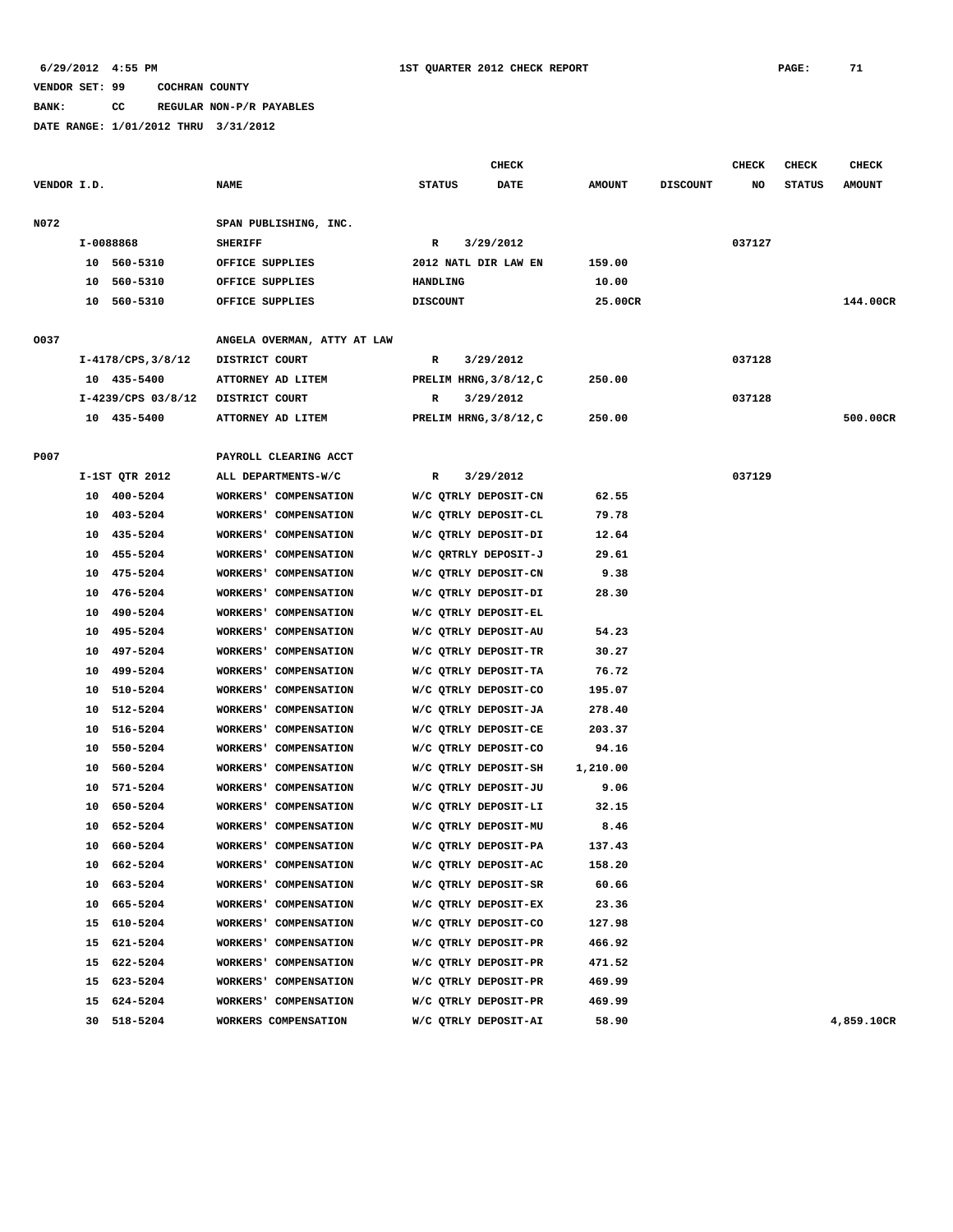**BANK: CC REGULAR NON-P/R PAYABLES**

|             |                            |                              | <b>CHECK</b>                                     |               |                 | <b>CHECK</b> | <b>CHECK</b>  | <b>CHECK</b>  |
|-------------|----------------------------|------------------------------|--------------------------------------------------|---------------|-----------------|--------------|---------------|---------------|
| VENDOR I.D. |                            | <b>NAME</b>                  | <b>STATUS</b><br>DATE                            | <b>AMOUNT</b> | <b>DISCOUNT</b> | NO           | <b>STATUS</b> | <b>AMOUNT</b> |
| <b>P017</b> |                            | POSTMASTER                   |                                                  |               |                 |              |               |               |
|             | I-AUDITOR 012412           | <b>AUDITOR</b>               | 3/29/2012<br>R                                   |               |                 | 037130       |               |               |
|             | 10 495-5311                | POSTAL EXPENSES              | 31 1c STAMPS                                     | 0.31          |                 |              |               |               |
|             | I-AUDITOR 013112           | <b>AUDITOR</b>               | 3/29/2012<br>$\mathbf R$                         |               |                 | 037130       |               |               |
|             | 10 495-5311                | POSTAL EXPENSES              | 40 2c STAMPS                                     | 0.80          |                 |              |               |               |
|             | 10 495-5311                | POSTAL EXPENSES              | 1 RL FOREVER/44c                                 | 44.00         |                 |              |               |               |
|             | I-JP 012612                | <b>JUSTICE OF PEACE</b>      | 3/29/2012<br>R                                   |               |                 | 037130       |               |               |
|             | 10 455-5311                | POSTAL EXPENSES              | 1 RL FOREVER STAMPS/                             | 44.00         |                 |              |               |               |
|             | I-LIBRARY 030612           | LIBRARY                      | $\mathbb{R}$<br>3/29/2012                        |               |                 | 037130       |               |               |
|             | 10 650-5311                | POSTAL EXPENSES              | 1 RL FOREVER STAMPS/                             | 44.00         |                 |              |               |               |
|             | 10 650-5311                | POSTAL EXPENSES              | 40 2c STAMPS                                     | 0.80          |                 |              |               |               |
|             | 10 650-5311                | POSTAL EXPENSES              | 38 29c STAMPS                                    | 11.02         |                 |              |               |               |
|             | 10 650-5311                | POSTAL EXPENSES              | 20 \$1 STAMPS                                    | 20.00         |                 |              |               |               |
|             | I-SHERIFF 020612           | <b>SHERIFF</b>               | 3/29/2012<br>R                                   |               |                 | 037130       |               |               |
|             | 10 560-5311                | POSTAL EXPENSES              | 40 1c STAMPS                                     | 0.40          |                 |              |               |               |
|             | I-SHERIFF 022912           | <b>SHERIFF</b>               | $\mathbf{R}$<br>3/29/2012                        |               |                 | 037130       |               |               |
|             | 10 560-5311                | POSTAL EXPENSES              | 30 1c STAMPS                                     | 0.30          |                 |              |               | 165.63CR      |
| P088        |                            | PITNEY BOWES CREDIT CORP     |                                                  |               |                 |              |               |               |
|             | I-6617824-MR12             | TAX OFFICE                   | 3/29/2012<br>R                                   |               |                 | 037131       |               |               |
|             | 10 499-5411                | MAINTENANCE CONTRACTS        | 1ST QTR POSTAGE MTR                              | 1,197.00      |                 |              |               | 1,197.00CR    |
| P088        |                            | PITNEY BOWES CREDIT CORP     |                                                  |               |                 |              |               |               |
|             | I-9571324-MR12             | <b>CLERK</b>                 | $\mathbb{R}$<br>3/29/2012                        |               |                 | 037132       |               |               |
|             | 10 403-5411                | MAINTENANCE CONTRACTS        | 1ST QTR POSTAGE MTR                              | 834.00        |                 |              |               | 834.00CR      |
| P238        |                            |                              |                                                  |               |                 |              |               |               |
|             |                            | <b>PUMPKIN BOOKS</b>         |                                                  |               |                 | 037133       |               |               |
|             | I-PB02-8883<br>10 650-5590 | LIBRARY                      | $\mathbf{R}$<br>3/29/2012<br>LOOK AND FIND 16VOL | 143.20        |                 |              |               |               |
|             | 10 650-5590                | <b>BOOKS</b><br><b>BOOKS</b> | SHIPPING                                         | 19.04         |                 |              |               | 162.24CR      |
|             |                            |                              |                                                  |               |                 |              |               |               |
| R002        |                            | R & R EQUIPMENT CO.          |                                                  |               |                 |              |               |               |
|             | I-11970                    | MULTIPLE DEPTS               | $\mathbb{R}$<br>3/29/2012                        |               |                 | 037134       |               |               |
|             | 10 650-5451                | <b>REPAIR</b>                | FIRE EXTING ANNUAL I                             | 15.00         |                 |              |               |               |
|             | 10 510-5451                | <b>REPAIR</b>                | 3 FIRE EXTING ANNUAL                             | 45.00         |                 |              |               |               |
|             | 10 662-5451                | <b>REPAIR</b>                | 2 FIRE EXTING ANNUAL                             | 30.00         |                 |              |               |               |
|             | 15 621-5451                | <b>REPAIRS</b>               | 2 FIRE EXTING ANNUAL                             | 30.00         |                 |              |               |               |
|             | 15 622-5451                | <b>REPAIRS</b>               | 2 FIRE EXTING ANNUAL                             | 30.00         |                 |              |               |               |
|             | 15 623-5451                | <b>REPAIRS</b>               | 2 FIRE EXTING ANNUAL                             | 30.00         |                 |              |               |               |
|             | 15 624-5451                | <b>REPAIRS</b>               | 2 FIRE EXTING ANNUAL                             | 30.00         |                 |              |               | 210.00CR      |
| R033        |                            | <b>GERALD RAMSEY</b>         |                                                  |               |                 |              |               |               |
|             | I-APR '12 RENT             | NON-DEPT'L/STORAGE BLDG      | 3/29/2012<br>R                                   |               |                 | 037135       |               |               |
|             | 10 409-5499                | MISCELLANEOUS                | STORAGE BLDG RENT AP                             | 300.00        |                 |              |               | 300.00CR      |
|             |                            |                              |                                                  |               |                 |              |               |               |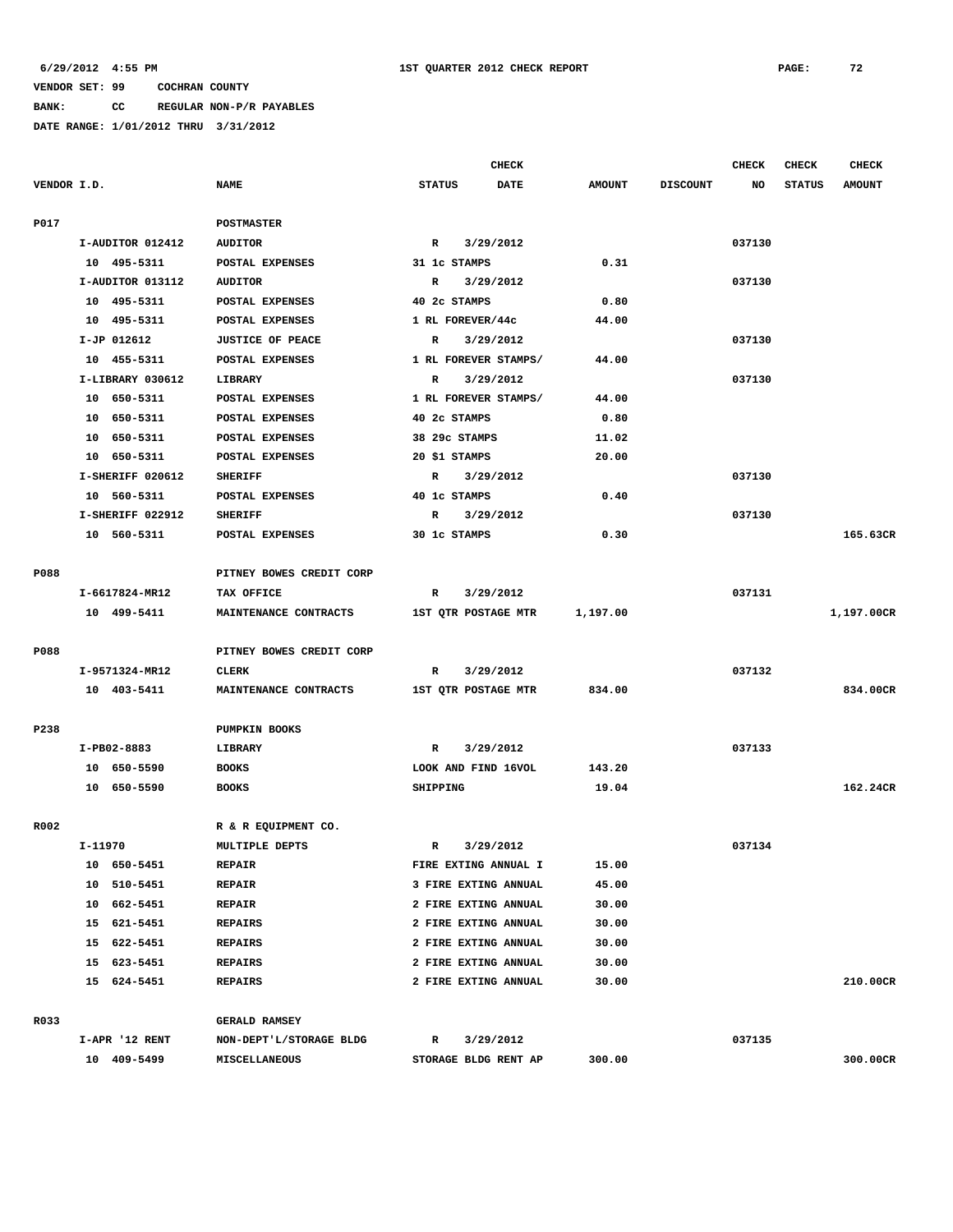**BANK: CC REGULAR NON-P/R PAYABLES**

|             |                            |                              |                               | <b>CHECK</b> |                |                 | CHECK  | <b>CHECK</b>  | <b>CHECK</b>  |
|-------------|----------------------------|------------------------------|-------------------------------|--------------|----------------|-----------------|--------|---------------|---------------|
| VENDOR I.D. |                            | <b>NAME</b>                  | <b>STATUS</b>                 | <b>DATE</b>  | <b>AMOUNT</b>  | <b>DISCOUNT</b> | NO     | <b>STATUS</b> | <b>AMOUNT</b> |
|             |                            |                              |                               |              |                |                 |        |               |               |
| R092        |                            | REGION II CDCAT              |                               |              |                |                 |        |               |               |
|             | I-'12 AREA MTG REG         | COUNTY & DIST CLERK          | R                             | 3/29/2012    |                |                 | 037136 |               |               |
|             | 10 403-5481                | DUES AND REGISTRATION        | CONF REGIS/R TYSON            |              | 20.00          |                 |        |               | 20.00CR       |
|             |                            |                              |                               |              |                |                 |        |               |               |
| R099        |                            | CYNDIA LEA GUAJARDO dba      |                               |              |                |                 |        |               |               |
|             | I-100974                   | PREC 4                       | R                             | 3/29/2012    |                |                 | 037137 |               |               |
|             | 15 624-5454                | TIRES                        | 20X25 FLAT                    |              | 70.00          |                 |        |               |               |
|             | 15 624-5454                | TIRES                        | O-RING                        |              | 9.95           |                 |        |               |               |
|             | 15 624-5454                | TIRES                        | SVC CALL                      |              | 25.00          |                 |        |               |               |
|             | I-101049                   | <b>SHERIFF</b>               | R                             | 3/29/2012    |                |                 | 037137 |               |               |
|             | 10 560-5454<br>10 560-5454 | TIRES<br>TIRES               | 235/55/17 GT TIRE CH<br>4 TDF |              | 52.00<br>12.00 |                 |        |               |               |
|             | 10 560-5454                | TIRES                        | 4 NORTRON BAL                 |              | 32.00          |                 |        |               |               |
|             | I-101051                   | <b>SHERIFF</b>               | $\mathbb{R}$                  | 3/29/2012    |                |                 | 037137 |               |               |
|             | 10 560-5454                | TIRES                        | 235/55/17 GT TIRE CH          |              | 13.00          |                 |        |               |               |
|             | 10 560-5454                | TIRES                        | SVC CHG                       |              | 10.00          |                 |        |               |               |
|             | 10 560-5454                | TIRES                        | TDF                           |              | 3.00           |                 |        |               |               |
|             | 10 560-5454                | TIRES                        | <b>NORTRON BAL</b>            |              | 8.00           |                 |        |               |               |
|             | I-101327                   | PREC 1                       | $\mathbb{R}$                  | 3/29/2012    |                |                 | 037137 |               |               |
|             | 15 621-5454                | TIRES                        | 14.00X24 FLAT                 |              | 55.00          |                 |        |               |               |
|             | 15 621-5454                | <b>TIRES</b>                 | PN                            |              | 9.95           |                 |        |               |               |
|             | I-101345                   | <b>SHERIFF</b>               | $\mathbb{R}$                  | 3/29/2012    |                |                 | 037137 |               |               |
|             | 10 560-5454                | TIRES                        | 235/55/17 TIRE CHG/2          |              | 26.00          |                 |        |               |               |
|             | 10 560-5454                | TIRES                        | 2 TDF                         |              | 6.00           |                 |        |               |               |
|             | 10 560-5454                | TIRES                        | 2 P&B                         |              | 3.00           |                 |        |               |               |
|             | 10 560-5454                | TIRES                        | 2 NORTRON BAL                 |              | 16.00          |                 |        |               | 350.90CR      |
|             |                            |                              |                               |              |                |                 |        |               |               |
| S071        |                            | SCRIPT OFFICE PRODUCTS, INC. |                               |              |                |                 |        |               |               |
|             | I-38946                    | CO JUDGE/COMMR CT            | R                             | 3/29/2012    |                |                 | 037138 |               |               |
|             | 15 610-5310                | OFFICE SUPPLIES              | BLK HP CARTRIDGE              |              | 34.95          |                 |        |               |               |
|             | 15 610-5310                | OFFICE SUPPLIES              | <b>3PK COLOR CARTRIDGE</b>    |              | 29.95          |                 |        |               |               |
|             | I-38947                    | COMM CT/AUDITOR              | R                             | 3/29/2012    |                |                 | 037138 |               |               |
|             | 15 610-5310                | OFFICE SUPPLIES              | 3 2" BINDERS                  |              | 50.85          |                 |        |               |               |
|             | 10 495-5310                | OFFICE SUPPLIES              | 7 SETS 1-31 INDEX DI          |              | 62.65          |                 |        |               |               |
|             | I-38989                    | CO JUDGE/COMM CT             | $\mathbb{R}$                  | 3/29/2012    |                |                 | 037138 |               |               |
|             | 15 610-5310                | OFFICE SUPPLIES              | 74XL CRTRG, BK                |              | 35.95          |                 |        |               |               |
|             | 15 610-5310                | OFFICE SUPPLIES              | 75XL CRTRG, CLR               |              | 41.95          |                 |        |               | 256.30CR      |
|             |                            |                              |                               |              |                |                 |        |               |               |
| <b>S212</b> |                            | WALLACE STALCUP              |                               |              |                |                 |        |               |               |
|             | I-031212                   | JAIL                         | $\mathbb{R}$                  | 3/29/2012    |                |                 | 037139 |               |               |
|             | 10 512-5391                | MEDICAL CARE-PRISONERS       | DIABETES SUPPLIES             |              | 18.00          |                 |        |               |               |
|             | 10 512-5392                | MISCELLANEOUS SUPPLIES       | SWABS/2                       |              | 2.00           |                 |        |               |               |
|             | I-032212                   | JAIL                         | $\mathbb{R}$                  | 3/29/2012    |                |                 | 037139 |               |               |
|             | 10 512-5499                | MISCELLANEOUS                | ONLINE TRAINING/ELID          |              | 25.00          |                 |        |               | 45.00CR       |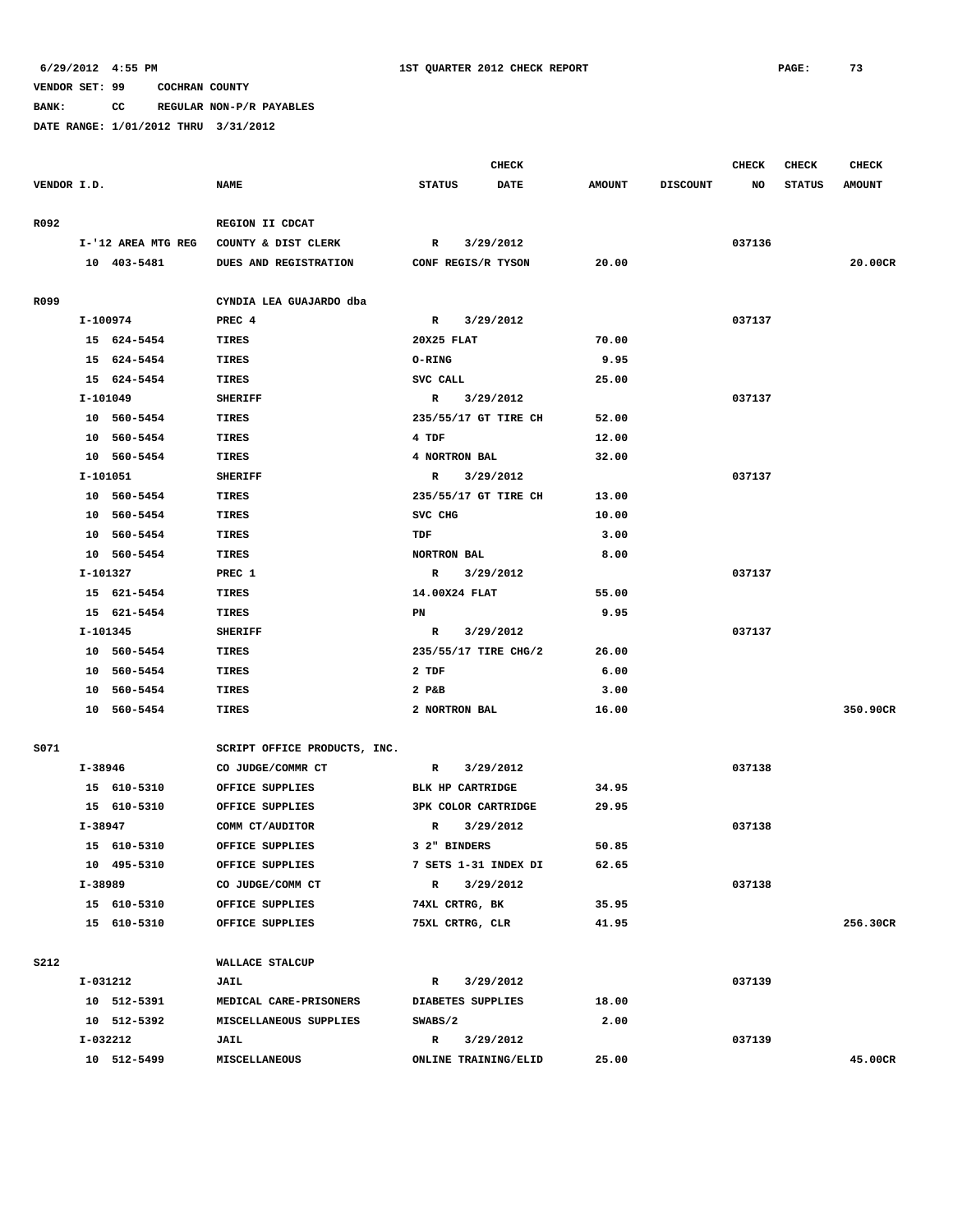**BANK: CC REGULAR NON-P/R PAYABLES**

|             |                                 |                                                 | <b>CHECK</b>                                        |               |                 | <b>CHECK</b> | <b>CHECK</b>  | <b>CHECK</b>  |
|-------------|---------------------------------|-------------------------------------------------|-----------------------------------------------------|---------------|-----------------|--------------|---------------|---------------|
| VENDOR I.D. |                                 | <b>NAME</b>                                     | <b>STATUS</b><br><b>DATE</b>                        | <b>AMOUNT</b> | <b>DISCOUNT</b> | NO           | <b>STATUS</b> | <b>AMOUNT</b> |
|             |                                 |                                                 |                                                     |               |                 |              |               |               |
| <b>S242</b> |                                 | SAM'S CLUB                                      |                                                     |               |                 |              |               |               |
|             | I-590 032312                    | <b>JAIL</b>                                     | 3/29/2012<br>R                                      |               |                 | 037140       |               |               |
|             | 10 512-5392                     | MISCELLANEOUS SUPPLIES                          | 2 PUREX                                             | 29.96         |                 |              |               | 29.96CR       |
|             |                                 |                                                 |                                                     |               |                 |              |               |               |
| S294        |                                 | SHIRLEY SEARS                                   |                                                     |               |                 |              |               |               |
|             | $I-032412$                      | <b>EXTENSION SVC</b>                            | 3/29/2012<br>R                                      |               |                 | 037141       |               |               |
|             | 10 665-5310                     | OFFICE SUPPLIES<br>OFFICE SUPPLIES              | 1CS COPY PAPER/OFFIC<br><b>DUSTER</b>               | 29.99<br>1.18 |                 |              |               |               |
|             | 10 665-5310<br>10 665-5310      | OFFICE SUPPLIES                                 | HAND SANITIZER                                      | 0.59          |                 |              |               |               |
|             | 665-5310<br>10                  | OFFICE SUPPLIES                                 | REIMB SALES TAX                                     | 2.62          |                 |              |               |               |
|             | I-FEB '12 TRAVEL                | <b>EXTENSION SVC</b>                            | 3/29/2012<br>R                                      |               |                 | 037141       |               |               |
|             | 10 665-5428                     |                                                 | FCS AGENT-TRAVEL-OUT OF COUNTY2/3 GRO STORE PROG,   | 46.07         |                 |              |               |               |
|             | 10 665-5428                     |                                                 | FCS AGENT-TRAVEL-OUT OF COUNTY2/9 D2 4-HA MTG, LVND | 13.32         |                 |              |               |               |
|             | 10 665-5428                     |                                                 | FCS AGENT-TRAVEL-OUT OF COUNTY2/17 FD CHAL W/DAY, L | 69.93         |                 |              |               |               |
|             | 10 665-5428                     |                                                 | FCS AGENT-TRAVEL-OUT OF COUNTY2/27 FD CHAL CONT, LB | 69.93         |                 |              |               |               |
|             | 10 665-5428                     |                                                 | FCS AGENT-TRAVEL-OUT OF COUNTY2/29 TEA-FCS MTG, LBK | 69.93         |                 |              |               | 303.56CR      |
|             |                                 |                                                 |                                                     |               |                 |              |               |               |
| S316        |                                 | BRYANT SEARS                                    |                                                     |               |                 |              |               |               |
|             | I-'12 CHIEFS CONF               | <b>JUVENILE PROBATION</b>                       | 3/29/2012<br>R                                      |               |                 | 037142       |               |               |
|             | 10 571-5427                     | CONTINUING EDUCATION                            | 2 NITES, SAN MRCOS, 3/                              | 170.00        |                 |              |               |               |
|             | 10 571-5427                     | CONTINUING EDUCATION                            | LODGING TAX                                         | 25.50         |                 |              |               |               |
|             | 10 571-5427                     | CONTINUING EDUCATION                            | <b>MEALS</b>                                        | 43.17         |                 |              |               | 238.67CR      |
|             |                                 |                                                 |                                                     |               |                 |              |               |               |
| S378        |                                 | DALILA SEPULBEDA                                |                                                     |               |                 |              |               |               |
|             | I-DW#14831                      | <b>ACTIVITY BLDG</b>                            | 3/29/2012<br>R                                      |               |                 | 037143       |               |               |
|             | 10 000-4370.101                 | RENT-ACTIVITY BUILDING                          | REF DEP FOR 3/17/12                                 | 125.00        |                 |              |               | 125.00CR      |
|             |                                 |                                                 |                                                     |               |                 |              |               |               |
| S387        |                                 | IRENE SEALY                                     |                                                     |               |                 |              |               |               |
|             | $I-3/21/12$ WTLS                | <b>LIBRARY</b>                                  | 3/29/2012<br>R                                      |               |                 | 037144       |               |               |
|             | 10 650-5427                     | CONTINUING EDUCATION                            | 169 MI, TAHOKA, 3/21/                               | 93.80         |                 |              |               |               |
|             | 10 650-5427                     | CONTINUING EDUCATION                            | MTG FEE                                             | 11.00         |                 |              |               | 104.80CR      |
|             |                                 | TAX ASSESSOR/COLL. ASS'N OF TX                  |                                                     |               |                 |              |               |               |
| T011        |                                 |                                                 |                                                     |               |                 | 037145       |               |               |
|             | I-1236-2012 DUES<br>10 499-5481 | TAX ASSESSOR/COLLECTOR<br>DUES AND REGISTRATION | 3/29/2012<br>R<br>MBRSHIP--JACKSON, T               | 85.00         |                 |              |               |               |
|             | 10 499-5481                     | DUES AND REGISTRATION                           | MBRSHIP--WISELEY, S.                                | 40.00         |                 |              |               | 125.00CR      |
|             |                                 |                                                 |                                                     |               |                 |              |               |               |
| <b>T050</b> |                                 | TAC UNEMPLOYMENT FUND                           |                                                     |               |                 |              |               |               |
|             | I-1ST QTR 2012                  | UNEMPLOYMENT-ALL DEPT'S                         | 3/29/2012<br>R                                      |               |                 | 037146       |               |               |
|             | 10 400-5206                     | UNEMPLOYMENT                                    | QTRLY UNEMPLYMNT-CO                                 | 20.68         |                 |              |               |               |
|             | 10 403-5206                     | UNEMPLOYMENT                                    | QTRLY UNEMPLYMNT-CLE                                | 43.30         |                 |              |               |               |
|             | 10 435-5206                     | UNEMPLOYMENT                                    | QTRLY UNEMPLYMNT-DIS                                | 7.95          |                 |              |               |               |
|             | 10 455-5206                     | UNEMPLOYMENT                                    | QTRLY UNEMPLYMNT-J P                                |               |                 |              |               |               |
|             | 10 475-5206                     | UNEMPLOYMENT                                    | QTRLY UNEMPLYMNT-CO                                 | 23.82         |                 |              |               |               |
|             | 10 476-5206                     | UNEMPLOYMENT                                    | QTRLYUNEMPLYMNT-DIST                                | 8.17          |                 |              |               |               |
|             | 10 495-5206                     | UNEMPLOYMENT                                    | QTRLY UNEMPLYMNT-CO                                 | 46.40         |                 |              |               |               |
|             | 10<br>497-5206                  | UNEMPLOYMENT                                    | QTRLY UNEMPLYMNT-TRE                                | 1.08          |                 |              |               |               |
|             | 10 499-5206                     | UNEMPLOYMENT                                    | QTRLY UNEMPLYMNT-TAX                                | 50.46         |                 |              |               |               |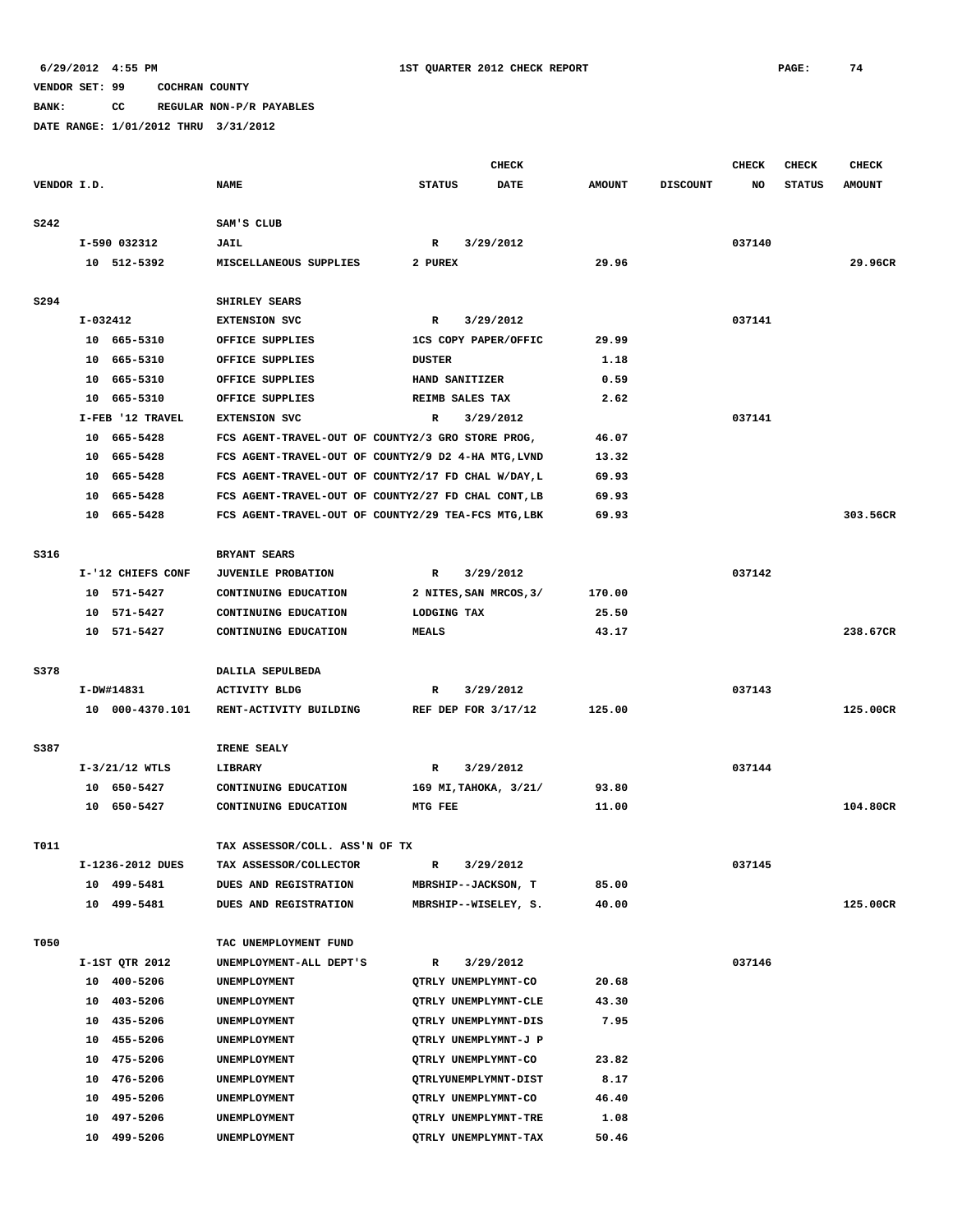**BANK: CC REGULAR NON-P/R PAYABLES**

|             |    |                                    |                                                  |               | CHECK                 |               |                 | <b>CHECK</b> | <b>CHECK</b>  | CHECK         |
|-------------|----|------------------------------------|--------------------------------------------------|---------------|-----------------------|---------------|-----------------|--------------|---------------|---------------|
| VENDOR I.D. |    |                                    | <b>NAME</b>                                      | <b>STATUS</b> | <b>DATE</b>           | <b>AMOUNT</b> | <b>DISCOUNT</b> | NO           | <b>STATUS</b> | <b>AMOUNT</b> |
| T050        |    |                                    | TAC UNEMPLOYMENT FUND CONT                       |               |                       |               |                 |              |               |               |
|             |    | I-1ST QTR 2012                     | UNEMPLOYMENT-ALL DEPT'S                          | R             | 3/29/2012             |               |                 | 037146       |               |               |
|             |    | 10 510-5206                        | UNEMPLOYMENT                                     |               | QTRLY UNEMPLYMNT-CRT  | 25.56         |                 |              |               |               |
|             |    | 10 512-5206                        | UNEMPLOYMENT                                     |               | QTRLY UNEMPLYMNT-JAI  | 50.82         |                 |              |               |               |
|             | 10 | 516-5206                           | UNEMPLOYMENT                                     |               | QTRLY UNEMPLYMNT-CEM  | 21.97         |                 |              |               |               |
|             | 10 | 560-5206                           | UNEMPLOYMENT                                     |               | QTRLY UNEMPLYMNT-SHE  | 229.17        |                 |              |               |               |
|             | 10 | 571-5206                           | UNEMPLOYMENT                                     |               | QTRLY UNEMPLYMNT-JUV  | 20.30         |                 |              |               |               |
|             | 10 | 650-5206                           | UNEMPLOYMENT                                     |               | QTRLY UNEMPLYMNT-LIB  | 21.51         |                 |              |               |               |
|             | 10 | 660-5206                           | UNEMPLOYMENT                                     |               | QTRLY UNEMPLYMNT-PAR  | 21.00         |                 |              |               |               |
|             | 10 | 662-5206                           | UNEMPLOYMENT                                     |               | QTRLY UNEMPLYMNT-ACT  | 22.91         |                 |              |               |               |
|             | 10 | 663-5206                           | UNEMPLOYMENT                                     |               | QTRLY UNEMPLYMNT-SR   | 27.79         |                 |              |               |               |
|             |    | 10 665-5206                        | UNEMPLOYMENT                                     |               | QTRLY UNEMPLYMNT-EXT  | 34.63         |                 |              |               |               |
|             |    | 15 621-5206                        | UNEMPLOYMENT                                     |               | QTRLY UNEMPLYMNT-PRE  | 44.01         |                 |              |               |               |
|             |    | 15 622-5206                        | UNEMPLOYMENT                                     |               | QTRLY UNEMPLYMNT-PRE  | 44.46         |                 |              |               |               |
|             |    | 15 623-5206                        | UNEMPLOYMENT                                     |               | QTRLY UNEMPLYMNT-PRE  | 44.29         |                 |              |               |               |
|             |    | 15 624-5206                        | UNEMPLOYMENT                                     |               | QTRLY UNEMPLYMNT-PRE  | 44.29         |                 |              |               | 854.57CR      |
|             |    |                                    |                                                  |               |                       |               |                 |              |               |               |
| T051        |    |                                    | TAC RISK MANAGEMENT POOL                         |               |                       |               |                 |              |               |               |
|             |    | I-2ND QTR 2012                     | WORKERS COMP/ALL DEPTS                           | R             | 3/29/2012             |               |                 | 037147       |               |               |
|             |    | 10 000-2500.10                     | RESERVE FOR W/C, UNEMPLYMNT 2ND QTR WORKERS COMP |               |                       | 7,306.00      |                 |              |               | 7,306,00CR    |
|             |    |                                    |                                                  |               |                       |               |                 |              |               |               |
| T083        |    |                                    | TYLER TECHNOLOGIES, INC                          |               |                       |               |                 |              |               |               |
|             |    | I-025-39611                        | NON-DEPT'L                                       | R             | 3/29/2012             |               |                 | 037148       |               |               |
|             |    | 10 409-5411                        | MAINTENANCE CONTRACTS                            |               | MONTHLY NETWORK FEE   | 200.00        |                 |              |               | 200.00CR      |
|             |    |                                    |                                                  |               |                       |               |                 |              |               |               |
| T140        |    |                                    | TEXAS STATE DIRECTORY PRESS                      |               |                       |               |                 |              |               |               |
|             |    | I-97287-12                         | <b>CLERK</b>                                     | R             | 3/29/2012             |               |                 | 037149       |               |               |
|             |    | 10 403-5310                        | OFFICE SUPPLIES                                  |               | 2011-12 TEXAS LEGIS   | 20.85         |                 |              |               |               |
|             |    | 10 403-5310                        | OFFICE SUPPLIES                                  |               | 10TH ED TX LEGIS GUI  | 38.85         |                 |              |               |               |
|             |    | 10 403-5310                        | OFFICE SUPPLIES                                  | SHIPPING      |                       | 7.50          |                 |              |               | 67.20CR       |
|             |    |                                    |                                                  |               |                       |               |                 |              |               |               |
| W010        |    |                                    | WEST TEXAS GAS<br>INC                            |               |                       |               |                 |              |               |               |
|             |    | I-004036001501 MAR12 PARK/SHOP     |                                                  | R             | 3/29/2012             |               |                 | 037150       |               |               |
|             | 10 | 660-5440                           | UTILITIES & IRRIGATION                           |               | 1.1MCF 2/8-3/5/12     | 2.66          |                 |              |               |               |
|             |    | 10 660-5440                        | UTILITIES & IRRIGATION                           |               | COST OF GAS (2.7590)  | 3.03          |                 |              |               |               |
|             |    | 10 660-5440                        | UTILITIES & IRRIGATION                           |               | <b>CUSTOMER CHG</b>   | 9.00          |                 |              |               |               |
|             |    | I-004036002501 MAR12 PARK/SHOWBARN |                                                  | $\mathbb{R}$  | 3/29/2012             |               |                 | 037150       |               |               |
|             |    | 10 660-5440                        | UTILITIES & IRRIGATION                           |               | $1.2MCF$ $2/8-3/5/12$ | 2.90          |                 |              |               |               |
|             |    | 10 660-5440                        | UTILITIES & IRRIGATION                           |               | COST OF GAS (2.7590)  | 3.31          |                 |              |               |               |
|             |    | 10 660-5440                        | UTILITIES & IRRIGATION                           |               | <b>CUSTOMER CHG</b>   | 9.00          |                 |              |               |               |
|             |    | I-004049022001 MAR12 PREC 3        |                                                  | $\mathbb{R}$  | 3/29/2012             |               |                 | 037150       |               |               |
|             |    | 15 623-5440                        | UTILITIES                                        |               | 7.7MCF 2/8-3/6/12     | 18.63         |                 |              |               |               |
|             |    | 15 623-5440                        | UTILITIES                                        |               | COST OF GAS (2.7590)  | 21.24         |                 |              |               |               |
|             |    | 15 623-5440                        | UTILITIES                                        | CUST CHG      |                       | 9.00          |                 |              |               | 78.77CR       |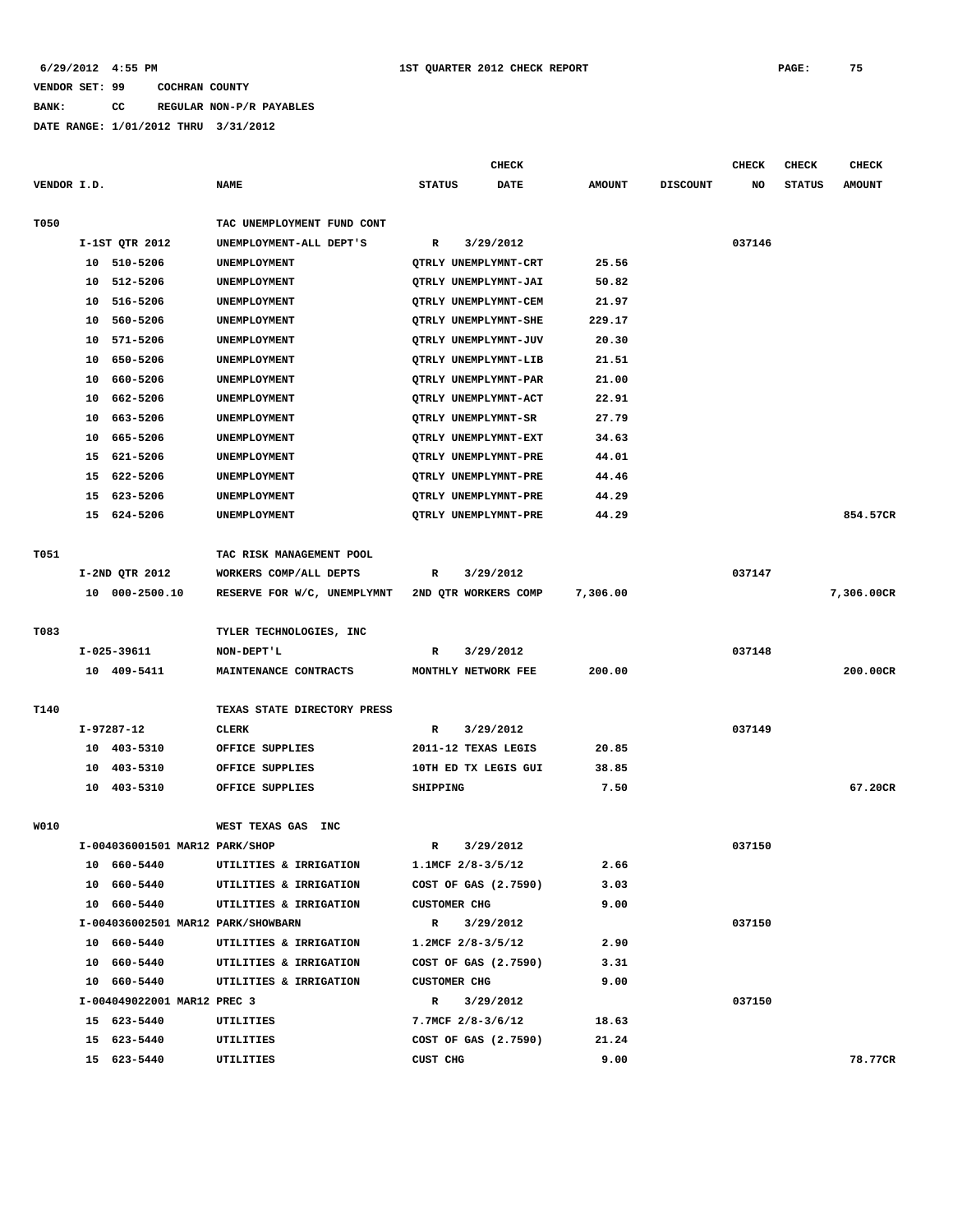## **BANK: CC REGULAR NON-P/R PAYABLES**

**DATE RANGE: 1/01/2012 THRU 3/31/2012**

|             |         |                             |                           |                   | <b>CHECK</b>          |               |                 | <b>CHECK</b> | <b>CHECK</b>  | <b>CHECK</b>  |
|-------------|---------|-----------------------------|---------------------------|-------------------|-----------------------|---------------|-----------------|--------------|---------------|---------------|
| VENDOR I.D. |         |                             | <b>NAME</b>               | <b>STATUS</b>     | <b>DATE</b>           | <b>AMOUNT</b> | <b>DISCOUNT</b> | NO           | <b>STATUS</b> | <b>AMOUNT</b> |
|             |         |                             |                           |                   |                       |               |                 |              |               |               |
| W027        |         |                             | WEST TEXAS LIBRARY SYSTEM |                   |                       |               |                 |              |               |               |
|             |         | I-K12003                    | <b>LIBRARY</b>            | $\mathbb{R}$      | 3/29/2012             |               |                 | 037151       |               |               |
|             |         | 10 650-5411                 | MAINTENANCE CONTRACTS     |                   | TRUCAT DB MAINTENANC  | 472.02        |                 |              |               | 472.02CR      |
|             |         |                             |                           |                   |                       |               |                 |              |               |               |
| <b>W097</b> |         |                             | WILDRED L. MATHENY dba    |                   |                       |               |                 |              |               |               |
|             | I-28979 |                             | CRTHSE/ACT BLDG/LIBRARY   | R 3/29/2012       |                       |               |                 | 037152       |               |               |
|             |         | 10 510-5332                 | CUSTODIAL SUPPLIES        | <b>SPRAY BUGS</b> |                       | 70.00         |                 |              |               |               |
|             |         | 10 662-5332                 | <b>CUSTODIAL SUPPLIES</b> | <b>SPRAY BUGS</b> |                       | 45.00         |                 |              |               |               |
|             |         | 10 650-5332                 | CUSTODIAL SUPPLIES        | <b>SPRAY BUGS</b> |                       | 35.00         |                 |              |               | 150.00CR      |
|             |         |                             |                           |                   |                       |               |                 |              |               |               |
| X001        |         |                             | XCEL ENERGY               |                   |                       |               |                 |              |               |               |
|             |         | I-54-1829977-7 MAR12 PREC 2 |                           | R                 | 3/29/2012             |               |                 | 037153       |               |               |
|             |         | 15 622-5440                 | UTILITIES                 |                   | 14KWH 2/13-3/13/12    | 12.34         |                 |              |               |               |
|             |         | 15 622-5440                 | <b>UTILITIES</b>          | AREA LIGHT        |                       | 16.09         |                 |              |               | 28.43CR       |
|             |         |                             |                           |                   |                       |               |                 |              |               |               |
| Y001        |         |                             | YELLOWHOUSE MACHINERY CO. |                   |                       |               |                 |              |               |               |
|             |         | I-103316                    | PREC 4                    | $\mathbb{R}$      | 3/29/2012             |               |                 | 037154       |               |               |
|             |         | 15 624-5451                 | <b>REPAIRS</b>            |                   | RPL TRANS SENSOR; ADJ | 546.00        |                 |              |               |               |
|             |         | 15 624-5451                 | <b>REPAIRS</b>            |                   | SENSOR/LOADER 39191   | 260.40        |                 |              |               |               |
|             |         | 15 624-5451                 | <b>REPAIRS</b>            | <b>FREIGHT</b>    |                       | 6.87          |                 |              |               |               |
|             |         | 15 624-5451                 | <b>REPAIRS</b>            | MILEAGE/2 TRIPS   |                       | 140.00        |                 |              |               |               |
|             |         | 15 624-5451                 | <b>REPAIRS</b>            | ENV FEE           |                       | 11.91         |                 |              |               | 965.18CR      |

| $TOTALS$ * *<br>$\star$ $\star$ | <b>NO</b> |                                   | INVOICE AMOUNT | <b>DISCOUNTS</b> | CHECK AMOUNT |
|---------------------------------|-----------|-----------------------------------|----------------|------------------|--------------|
| REGULAR CHECKS:                 | 325       |                                   | 0.00           | 0.00             | 486,258.23CR |
| HAND CHECKS:                    | 0         |                                   | 0.00           | 0.00             | 0.00         |
| DRAFTS:                         | 0         |                                   | 0.00           | 0.00             | 0.00         |
| EFT:                            | 0         |                                   | 0.00           | 0.00             | 0.00         |
| NON CHECKS:                     | 0         |                                   | 0.00           | 0.00             | 0.00         |
|                                 |           |                                   |                |                  |              |
| VOID CHECKS:                    |           | 3 VOID DEBITS<br>0.00             |                |                  |              |
|                                 |           | 2,464.96CR<br><b>VOID CREDITS</b> | 2,464.96CR     | 0.00             |              |

**TOTAL ERRORS: 0**

|     | G/L ACCOUNT  | <b>NAME</b>                 | <b>AMOUNT</b> |
|-----|--------------|-----------------------------|---------------|
|     |              |                             |               |
| 10  | 000-1021     | CHG FUND - TAX A/C HW&TX    | 200.00        |
| 1 O | 000-2206.002 | COLLECTION AGENCY FEES      | 424.50        |
| 10  | 000-2500.10  | RESERVE FOR W/C, UNEMPLYMNT | 14,612.00     |
| 1 O | 000-4333.305 | OTHER STATE GRANTS          | 4,902.75      |
| 1 O | 000-4370.101 | RENT-ACTIVITY BUILDING      | 625.00        |
| 10  | 000-4380.200 | OTHER [MISCELLANEOUS]       | 600.00        |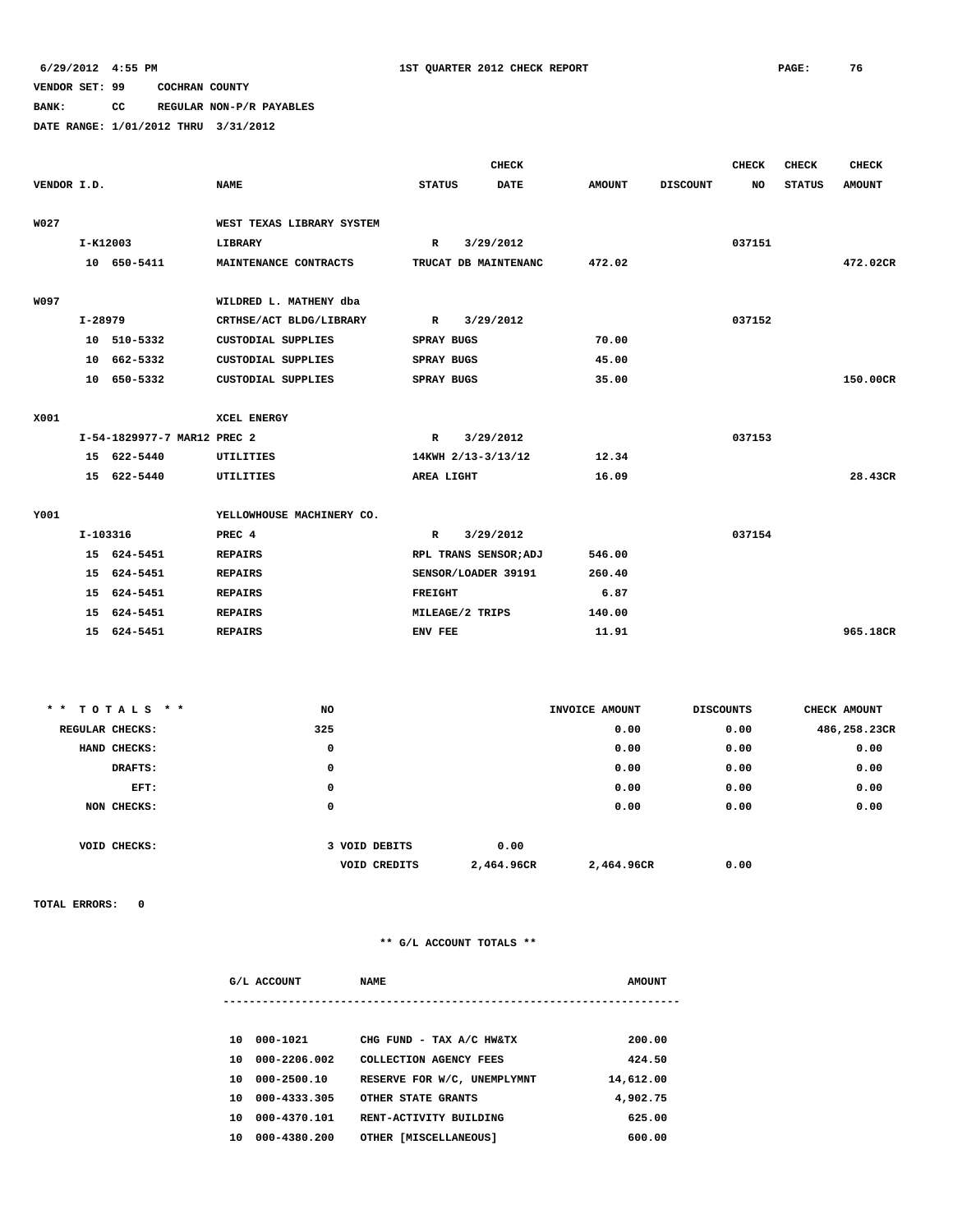**BANK: CC REGULAR NON-P/R PAYABLES**

**DATE RANGE: 1/01/2012 THRU 3/31/2012**

|  | G/L ACCOUNT | <b>NAME</b>                   | <b>AMOUNT</b> |
|--|-------------|-------------------------------|---------------|
|  |             |                               |               |
|  | 10 400-5204 | WORKERS' COMPENSATION         | 62.55         |
|  | 10 400-5206 | UNEMPLOYMENT                  | 20.68         |
|  | 10 403-5204 | WORKERS' COMPENSATION         | 79.78         |
|  | 10 403-5206 | <b>UNEMPLOYMENT</b>           | 43.30         |
|  | 10 403-5310 | OFFICE SUPPLIES               | 721.08        |
|  | 10 403-5411 | MAINTENANCE CONTRACTS         | 2,369.46      |
|  | 10 403-5416 | FILMING & INDEXING            | 28,445.84     |
|  | 10 403-5420 | TELECOMMUNICATIONS            | 511.68        |
|  | 10 403-5427 | CONTINUING EDUCATION          | 28.86         |
|  | 10 403-5481 | <b>DUES AND REGISTRATION</b>  | 70.00         |
|  | 10 409-5300 | COUNTY-WIDE SUPPLIES          | 525.20        |
|  | 10 409-5406 | APPRAISAL DISTRICT            | 17,700.49     |
|  | 10 409-5411 | <b>MAINTENANCE CONTRACTS</b>  | 600.00        |
|  | 10 409-5420 | TELECOMMUNICATIONS            | 595.91        |
|  | 10 409-5440 | UTILITIES                     | 127.24        |
|  | 10 409-5470 | DONATION-SOIL & WATER CONSER. | 4,500.00      |
|  | 10 409-5482 | PROPERTY INSURANCE            | 1,962.00      |
|  | 10 409-5497 | <b>LIABILITY INSURANCE</b>    | 9,575.00      |
|  | 10 409-5499 | <b>MISCELLANEOUS</b>          | 1,732.30      |
|  | 10 426-5400 | ATTORNEY AD LITEM             | 900.00        |
|  | 10 426-5481 | <b>DUES AND REGISTRATION</b>  | 125.00        |
|  | 10 435-5204 | WORKERS' COMPENSATION         | 12.64         |
|  | 10 435-5206 | UNEMPLOYMENT                  | 7.95          |
|  | 10 435-5310 | OFFICE SUPPLIES               | 239.00        |
|  | 10 435-5311 | POSTAL EXPENSES               | 28.80         |
|  | 10 435-5400 | ATTORNEY AD LITEM             | 1,850.00      |
|  | 10 435-5420 | TELECOMMUNICATIONS            | 633.70        |
|  | 10 435-5491 | <b>GRAND JURY</b>             | 725.00        |
|  | 10 435-5492 | PETIT JURY                    | 975.00        |
|  | 10 435-5499 | <b>MISCELLANEOUS</b>          | 113.60        |
|  | 10 455-5204 | WORKERS' COMPENSATION         | 29.61         |
|  | 10 455-5310 | OFFICE SUPPLIES               | 263.95        |
|  | 10 455-5311 | POSTAL EXPENSES               | 44.00         |
|  | 10 455-5405 | AUTOPSY                       | 2,000.00      |
|  | 10 455-5420 | <b>TELECOMMUNICATIONS</b>     | 145.48        |
|  | 10 455-5427 | CONTINUING EDUCATION          | 1,014.39      |
|  | 10 455-5571 | CAPITAL OUTLAY                | 19,695.00     |
|  | 10 475-5204 | WORKERS' COMPENSATION         | 9.38          |
|  | 10 475-5206 | UNEMPLOYMENT                  | 23.82         |
|  | 10 475-5310 | OFFICE SUPPLIES               | 3.95          |
|  | 10 475-5420 | TELECOMMUNICATIONS            | 495.90        |
|  | 10 475-5481 | DUES AND REGISTRATION         | 75.00         |
|  | 10 475-5590 | LAW LIBRARY MTRLS/UPDATES     | 675.00        |
|  | 10 476-5204 | WORKERS' COMPENSATION         | 28.30         |
|  | 10 476-5206 | UNEMPLOYMENT                  | 8.17          |
|  | 10 490-5427 | CONTINUING EDUCATION          | 66.60         |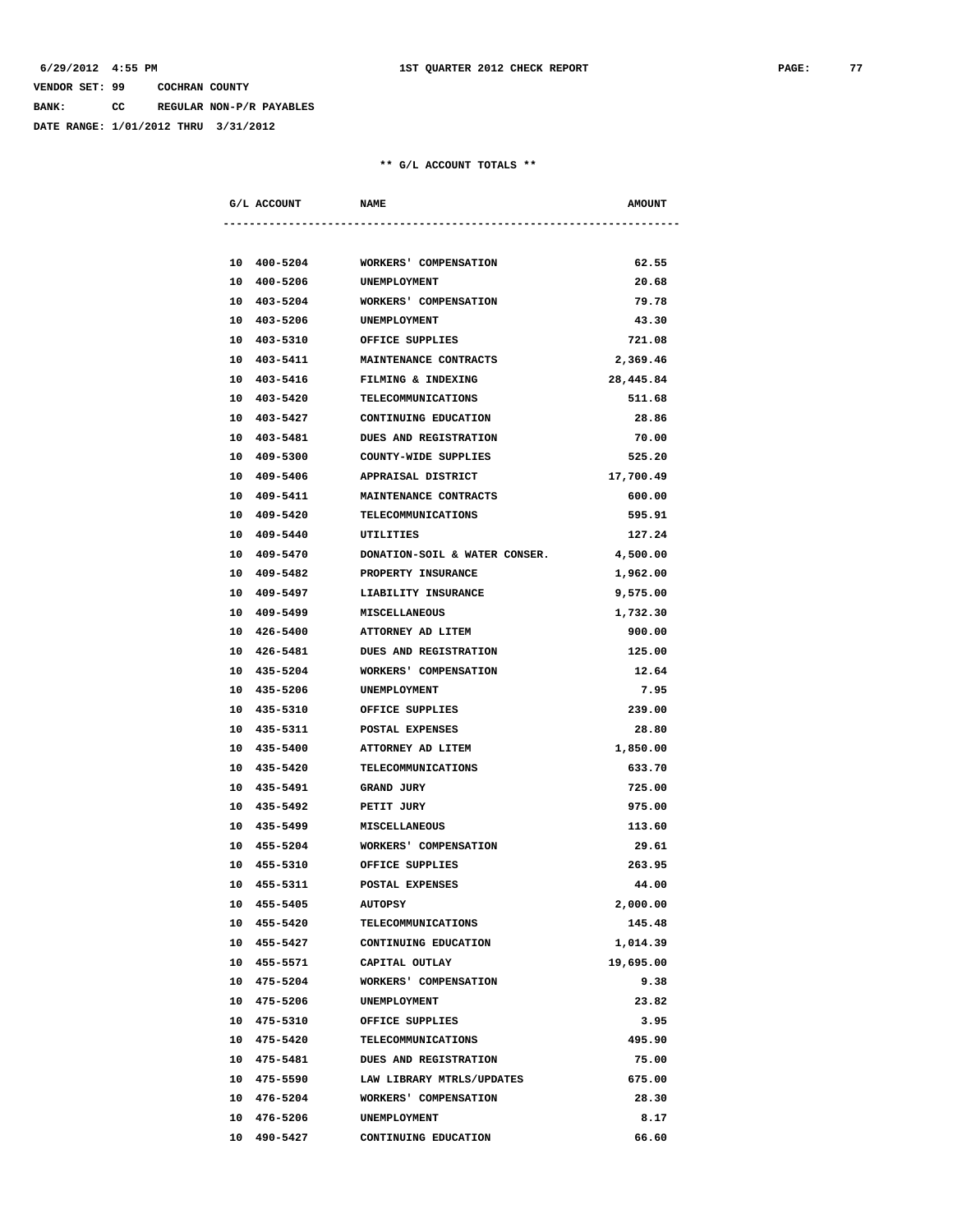**BANK: CC REGULAR NON-P/R PAYABLES**

**DATE RANGE: 1/01/2012 THRU 3/31/2012**

|  | G/L ACCOUNT | <b>NAME</b>                       | <b>AMOUNT</b> |
|--|-------------|-----------------------------------|---------------|
|  |             |                                   |               |
|  |             |                                   |               |
|  |             | 10 495-5204 WORKERS' COMPENSATION | 54.23         |
|  | 10 495-5206 | UNEMPLOYMENT                      | 46.40         |
|  | 10 495-5310 | OFFICE SUPPLIES                   | 318.72        |
|  | 10 495-5311 | POSTAL EXPENSES                   | 45.11         |
|  | 10 495-5420 | TELECOMMUNICATIONS                | 218.85        |
|  | 10 495-5481 | DUES AND REGISTRATION             | 220.00        |
|  | 10 497-5204 | WORKERS' COMPENSATION             | 30.27         |
|  | 10 497-5206 | UNEMPLOYMENT                      | 1.08          |
|  | 10 497-5310 | OFFICE SUPPLIES                   | 348.94        |
|  | 10 497-5311 | POSTAL EXPENSES                   | 20.69         |
|  | 10 497-5420 | TELECOMMUNICATIONS                | 142.11        |
|  |             | 10 497-5481 DUES AND REGISTRATION | 575.00        |
|  | 10 499-5204 | WORKERS' COMPENSATION             | 76.72         |
|  | 10 499-5206 | UNEMPLOYMENT                      | 50.46         |
|  | 10 499-5310 | OFFICE SUPPLIES                   | 1,529.41      |
|  | 10 499-5311 | <b>POSTAL EXPENSES</b>            | 1,500.00      |
|  | 10 499-5408 | <b>TAX ROLL</b>                   | 4,710.44      |
|  | 10 499-5411 | MAINTENANCE CONTRACTS             | 17,125.00     |
|  | 10 499-5420 | TELECOMMUNICATIONS                | 698.31        |
|  | 10 499-5481 | DUES AND REGISTRATION             | 230.00        |
|  | 10 510-5204 | WORKERS' COMPENSATION             | 195.07        |
|  | 10 510-5206 | <b>UNEMPLOYMENT</b>               | 25.56         |
|  | 10 510-5332 | CUSTODIAL SUPPLIES                | 1,766.23      |
|  | 10 510-5411 | <b>MAINTENANCE CONTRACTS</b>      | 1,712.85      |
|  | 10 510-5440 | UTILITIES                         | 9,252.49      |
|  | 10 510-5451 | <b>REPAIR</b>                     | 28,218.72     |
|  | 10 512-5204 | WORKERS' COMPENSATION             | 278.40        |
|  | 10 512-5205 | <b>UNIFORMS</b>                   | 304.18        |
|  | 10 512-5206 | UNEMPLOYMENT                      | 50.82         |
|  | 10 512-5310 | OFFICE SUPPLIES                   | 351.66        |
|  | 10 512-5333 | <b>FOOD-PRISONERS</b>             | 3,231.22      |
|  | 10 512-5391 | MEDICAL CARE-PRISONERS            | 174.96        |
|  | 10 512-5392 | MISCELLANEOUS SUPPLIES            | 1,053.55      |
|  | 10 512-5451 | <b>REPAIR</b>                     | 21.15         |
|  | 10 512-5499 | MISCELLANEOUS                     | 2,025.72      |
|  | 10 516-5204 | <b>WORKERS' COMPENSATION</b>      | 203.37        |
|  | 10 516-5206 |                                   | 21.97         |
|  |             | UNEMPLOYMENT                      |               |
|  | 10 516-5330 | FUEL & OIL                        | 219.38        |
|  | 10 516-5332 | CUSTODIAL SUPPLIES                | 490.94        |
|  | 10 516-5440 | UTILITIES                         | 162.33        |
|  | 10 516-5451 | <b>REPAIR</b>                     | 3.98          |
|  | 10 516-5486 | CONTRACT LABOR-OPEN CLOSE         | 600.00        |
|  | 10 516-5499 | MISCELLANEOUS                     | 448.99        |
|  | 10 550-5204 | WORKERS' COMPENSATION             | 94.16         |
|  | 10 550-5330 | FUEL & OIL                        | 77.02         |
|  | 10 550-5451 | <b>REPAIR</b>                     | 126.42        |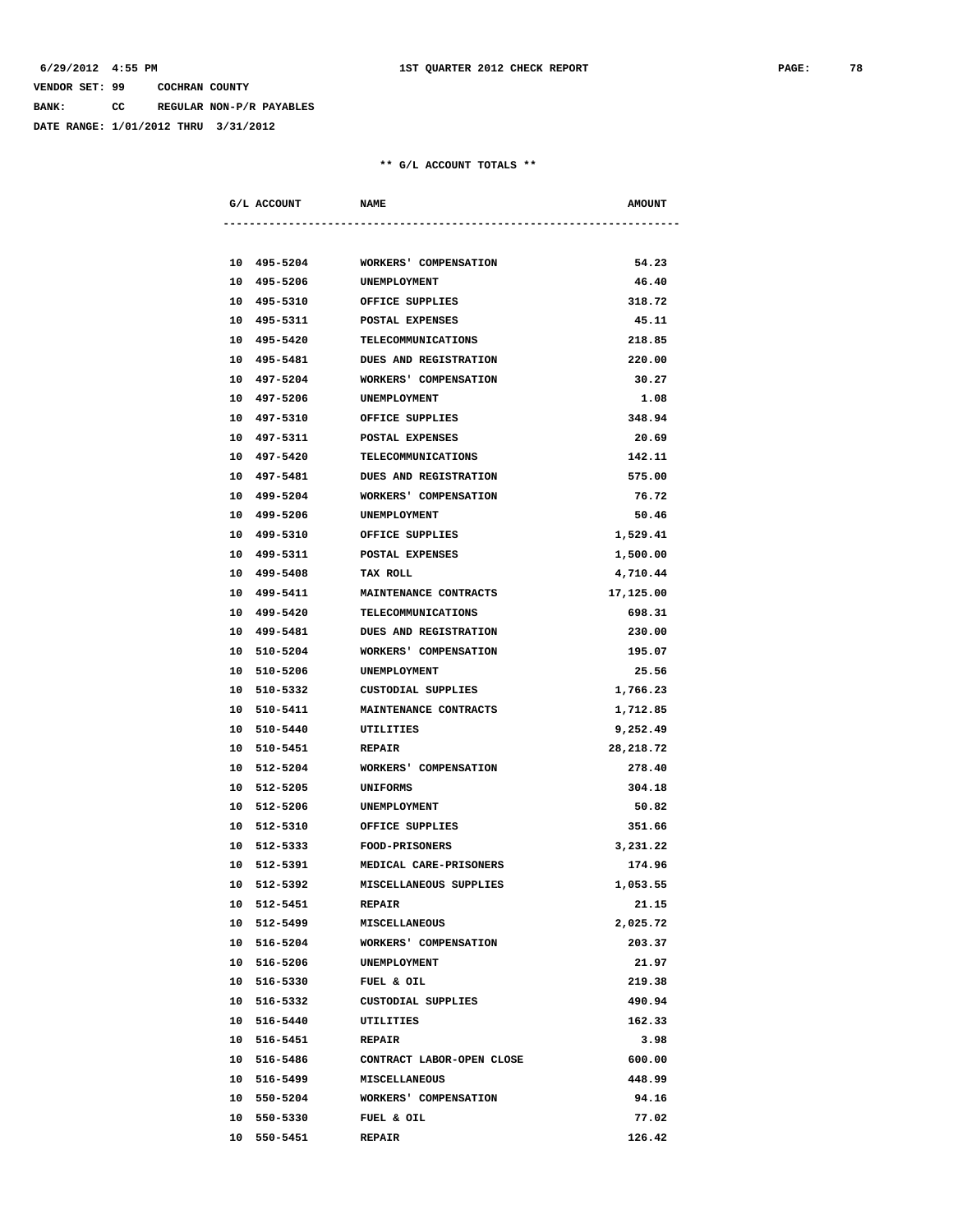**BANK: CC REGULAR NON-P/R PAYABLES**

**DATE RANGE: 1/01/2012 THRU 3/31/2012**

| G/L ACCOUNT            | <b>NAME</b>                                      | <b>AMOUNT</b> |
|------------------------|--------------------------------------------------|---------------|
|                        |                                                  |               |
| 10 560-5204            | WORKERS' COMPENSATION                            | 1,210.00      |
| 10 560-5205            | UNIFORMS                                         | 976.54        |
| 10 560-5206            | UNEMPLOYMENT                                     | 229.17        |
| 10 560-5310            | OFFICE SUPPLIES                                  | 618.07        |
| 10 560-5311            | POSTAL EXPENSES                                  | 0.70          |
| 10 560-5330            | FUEL AND OIL                                     | 10,793.80     |
| 10 560-5334            | OTHER SUPPLIES                                   | 910.18        |
|                        | 10 560-5411 MAINTENANCE CONTRACTS                | 1,742.46      |
|                        | 10 560-5420 TELECOMMUNICATIONS                   | 792.87        |
|                        | 10 560-5427 CONTINUING EDUCATION                 | 115.00        |
|                        | 10 560-5451 MACHINERY-NON-OFFICE REPAIR 1,973.40 |               |
|                        | 10 560-5452 OFFICE EQUIPMENT REPAIR              | 870.00        |
| 10 560-5454            | <b>TIRES</b>                                     | 1,610.59      |
| 10 560-5480            | <b>BONDS &amp; NOTARY FEES</b>                   | 50.00         |
| 10 560-5481            | <b>DUES AND REGISTRATION</b>                     | 156.00        |
| 10 560-5499            | <b>MISCELLANEOUS</b>                             | 999.91        |
| 10 570-5420            | TELECOMMUNICATIONS                               | 177.25        |
| 10 571-5201            | SOCIAL SECURITY                                  | 179.29        |
| 10 571-5202            | <b>GROUP INSURANCE</b>                           | 330.50        |
| 10 571-5203 RETIREMENT |                                                  | 301.99        |
|                        | 10 571-5204 WORKERS' COMPENSATION                | 9.06          |
|                        | 10 571-5206 UNEMPLOYMENT                         | 20.30         |
|                        | 10 571-5310 OFFICE SUPPLIES                      | 8.18          |
| 10 571-5330 FUEL       |                                                  | 459.57        |
|                        | 10 571-5413 RESIDENTIAL SERVICES                 | 1,140.00      |
| 10 571-5420            | TELECOMMUNICATIONS                               | 147.60        |
| 10 571-5427            | CONTINUING EDUCATION                             | 549.72        |
| 10 571-5464            | <b>VEHICLE LEASE</b>                             | 2,499.00      |
| 10 580-5404            | MEDICAL-E.M.S. SUBSIDIES                         | 25,000.00     |
| 10 580-5414            |                                                  | 4,550.00      |
|                        | FIRE PROTECTION CONTRACTS                        |               |
| 10 580-5440            | UTILITIES [TOWER]                                | 226.55        |
| 10 580-5450            | <b>REPAIR</b>                                    | 145.21        |
| 10 640-5440            | UTILITIES                                        | 170.96        |
| 10 650-5204            | <b>WORKERS' COMPENSATION</b>                     | 32.15         |
| 10<br>650-5206         | UNEMPLOYMENT                                     | 21.51         |
| 10<br>650-5310         | OFFICE SUPPLIES                                  | 791.94        |
| 10<br>650-5311         | POSTAL EXPENSES                                  | 75.82         |
| 10<br>650-5332         | CUSTODIAL SUPPLIES                               | 169.95        |
| 10 650-5411            | MAINTENANCE CONTRACTS                            | 632.02        |
| 10 650-5420            | <b>TELECOMMUNICATIONS</b>                        | 358.29        |
| 10 650-5427            | CONTINUING EDUCATION                             | 168.07        |
| 10 650-5440            | <b>UTILITIES</b>                                 | 1,414.74      |
| 10 650-5451            | <b>REPAIR</b>                                    | 15.00         |
| 10<br>650-5499         | <b>MISCELLANEOUS</b>                             | 379.01        |
| 10<br>650-5571         | CAPITAL OUTLAY                                   | 6,400.00      |
| 10 650-5590            | <b>BOOKS</b>                                     | 3,207.42      |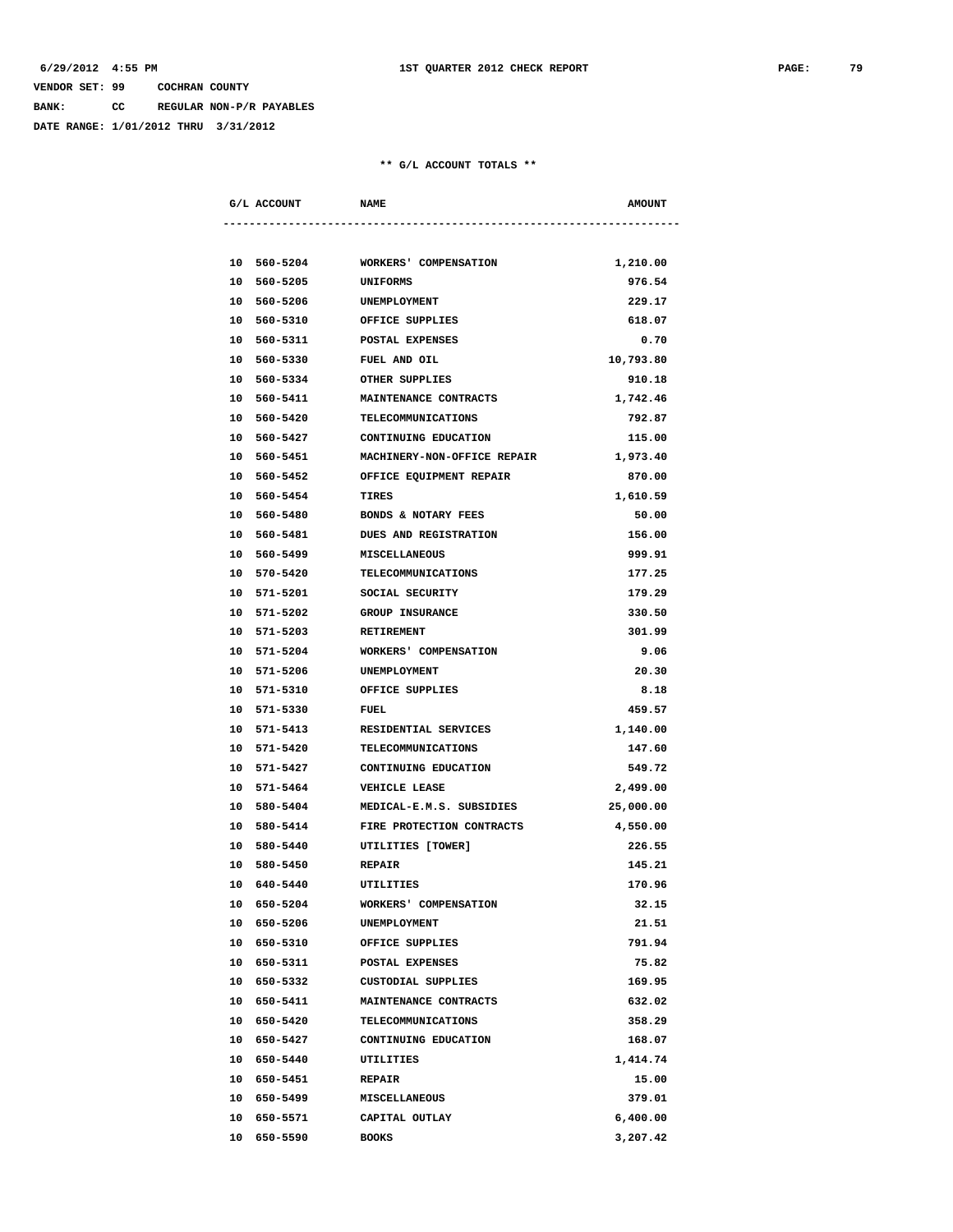**BANK: CC REGULAR NON-P/R PAYABLES**

**DATE RANGE: 1/01/2012 THRU 3/31/2012**

|  | G/L ACCOUNT NAME          |                                    | <b>AMOUNT</b> |
|--|---------------------------|------------------------------------|---------------|
|  |                           |                                    |               |
|  | 10 652-5204               | <b>WORKERS' COMPENSATION</b>       | 8.46          |
|  | 10 652-5420               | TELECOMMUNICATIONS                 | 332.92        |
|  | 10 652-5440               | UTILITIES                          | 747.69        |
|  | 10 660-5204               | <b>WORKERS' COMPENSATION</b>       | 137.43        |
|  | 10 660-5206               | <b>UNEMPLOYMENT</b>                | 21.00         |
|  | 10 660-5330 FUEL AND OIL  |                                    | 233.90        |
|  |                           | 10 660-5332 CUSTODIAL SUPPLIES     | 311.74        |
|  |                           | 10 660-5440 UTILITIES & IRRIGATION | 1,419.25      |
|  | 10 660-5451 REPAIR        |                                    | 217.02        |
|  |                           | 10 662-5204 WORKERS' COMPENSATION  | 158.20        |
|  | 10 662-5206 UNEMPLOYMENT  |                                    | 22.91         |
|  | 10 662-5332               | CUSTODIAL SUPPLIES                 | 616.32        |
|  | 10 662-5440               | UTILITIES                          | 4,959.98      |
|  | 10 662-5451               | <b>REPAIR</b>                      | 30.00         |
|  | 10 663-5204               | WORKERS' COMPENSATION              | 60.66         |
|  | 10 663-5206               | UNEMPLOYMENT                       | 27.79         |
|  | 10 663-5333               | FOOD                               | 300.00        |
|  |                           | 10 663-5427 CONTINUING EDUCATION   | 66.60         |
|  |                           | 10 663-5451 REPAIRS & MAINTENANCE  | 297.95        |
|  |                           | 10 665-5204 WORKERS' COMPENSATION  | 23.36         |
|  | 10 665-5206 UNEMPLOYMENT  |                                    | 34.63         |
|  |                           | 10 665-5310 OFFICE SUPPLIES        | 34.38         |
|  | 10 665-5330 FUEL AND OIL  |                                    | 1,762.52      |
|  | 10 665-5334               | OTHER SUPPLIES                     | 42.08         |
|  | 10 665-5420               | TELECOMMUNICATIONS                 | 668.78        |
|  | 10 665-5427               | CO AGENT-TRAVEL-OUT OF COUNTY      | 2,106.95      |
|  | 10 665-5428               | FCS AGENT-TRAVEL-OUT OF COUNTY     | 702.67        |
|  | 10 665-5454               | TIRES                              | 10.00         |
|  | 10 665-5499               | <b>MISCELLANEOUS</b>               | 67.78         |
|  |                           | *** FUND TOTAL ***                 | 288,330.50    |
|  | 11 651-5499 MISCELLANEOUS |                                    | 449.90        |
|  |                           | *** FUND TOTAL ***                 | 449.90        |
|  | 15 610-5204               | WORKERS' COMPENSATION              | 127.98        |
|  | 15 610-5310               | OFFICE SUPPLIES                    | 420.40        |
|  | 15 610-5420               | <b>TELECOMMUNICATIONS</b>          | 349.45        |
|  | 15 610-5427               | COMM-CONTINUING EDUCATION          | 525.00        |
|  | 15 610-5428               | CO. JUDGE-CONTINUING EDUCATION     | 208.37        |
|  | 15 610-5430               | LEGAL NOTICES                      | 554.40        |
|  | 15 610-5481               | DUES AND REGISTRATION              | 1,550.00      |
|  | 15 610-5499               | <b>MISCELLANEOUS</b>               | 884.00        |
|  | 15 621-5204               | WORKERS' COMPENSATION              | 466.92        |
|  | 15 621-5206               | UNEMPLOYMENT                       | 44.01         |
|  | 15 621-5330               | FUEL & OIL                         | 3,182.19      |
|  | 15 621-5356               | ROAD MATERIALS & SUPPLIES          | 3,324.45      |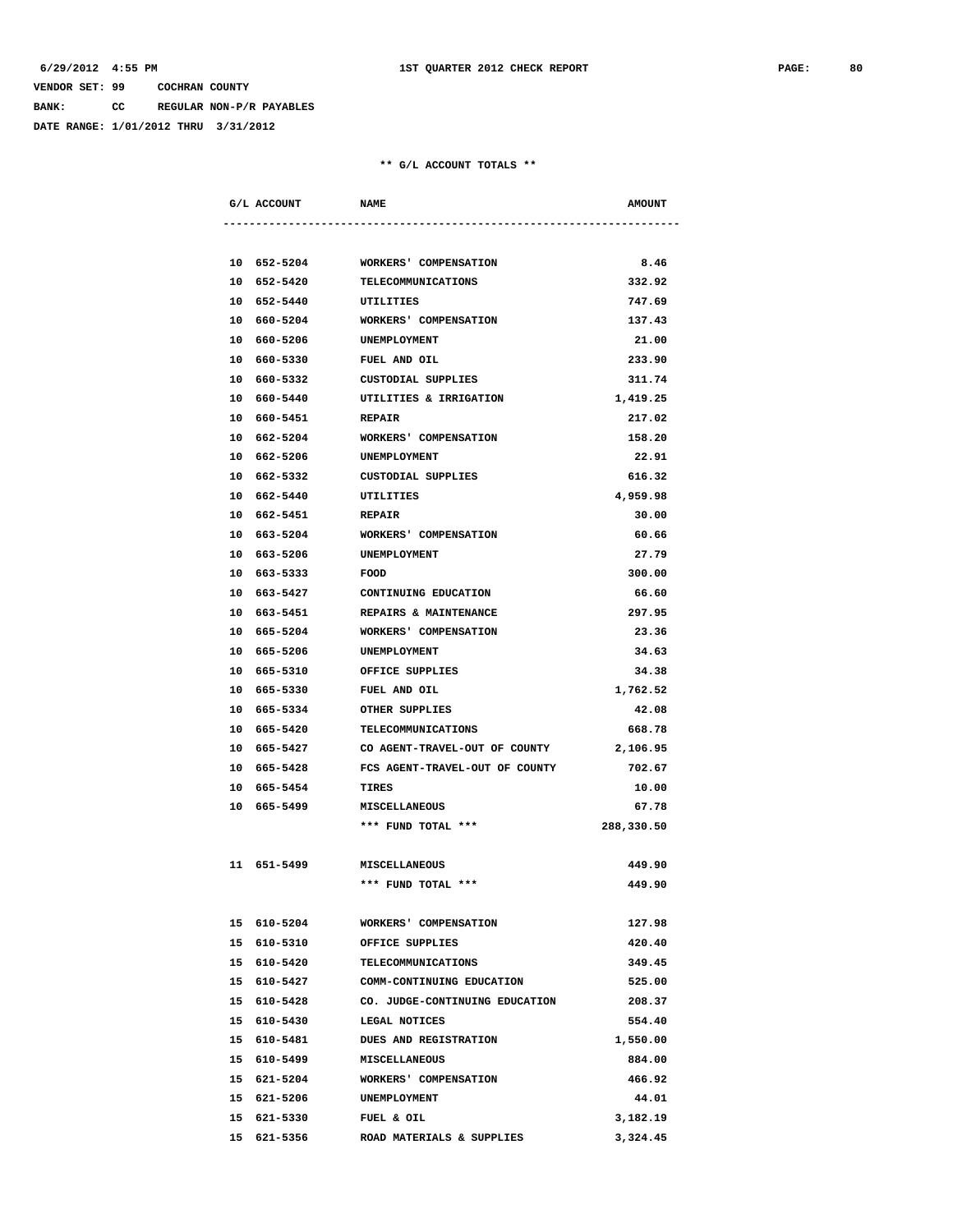**BANK: CC REGULAR NON-P/R PAYABLES**

**DATE RANGE: 1/01/2012 THRU 3/31/2012**

| G/L ACCOUNT<br><b>NAME</b> |                                       | <b>AMOUNT</b> |  |
|----------------------------|---------------------------------------|---------------|--|
| -------------------------- |                                       |               |  |
| 15 621-5440 UTILITIES      |                                       | 1,224.77      |  |
| 15 621-5451                | <b>REPAIRS</b>                        | 3,563.85      |  |
| 15 621-5454                | TIRES                                 | 5,581.61      |  |
| 15 621-5571                | CAPITAL OUTLAY                        | 146,000.00    |  |
| 15 622-5204                | <b>WORKERS' COMPENSATION</b>          | 471.52        |  |
| 15 622-5206                | UNEMPLOYMENT                          | 44.46         |  |
| 15 622-5330                | FUEL AND OIL                          | 4,707.79      |  |
| 15 622-5356                | ROAD MATERIALS & SUPPLIES             | 95.11         |  |
| 15 622-5440 UTILITIES      |                                       | 418.03        |  |
| 15 622-5451 REPAIRS        |                                       | 889.59        |  |
| 15 622-5454 TIRES          |                                       | 126.00        |  |
|                            | 15 623-5204 WORKERS' COMPENSATION     | 469.99        |  |
| 15 623-5206 UNEMPLOYMENT   |                                       | 44.29         |  |
| 15 623-5330                | FUEL AND OIL                          | 6,604.67      |  |
| 15 623-5356                | ROAD MATERIALS & SUPPLIES             | 526.34        |  |
| 15 623-5440                | UTILITIES                             | 485.50        |  |
| 15 623-5451                | <b>REPAIRS</b>                        | 423.78        |  |
| 15 623-5454                | TIRES                                 | 40.00         |  |
| 15 624-5204                | <b>WORKERS' COMPENSATION</b>          | 469.99        |  |
| 15 624-5206                | UNEMPLOYMENT                          | 44.29         |  |
| 15 624-5330 FUEL AND OIL   |                                       | 3,259.46      |  |
|                            | 15 624-5356 ROAD MATERIALS & SUPPLIES | 2,969.40      |  |
|                            | 15 624-5420 TELECOMMUNICATIONS        | 121.28        |  |
| 15 624-5440 UTILITIES      |                                       | 355.42        |  |
|                            |                                       |               |  |
| 15 624-5451 REPAIRS        |                                       | 3,709.16      |  |
| 15 624-5454                | TIRES                                 | 1,278.27      |  |
|                            | *** FUND TOTAL ***                    | 195,561.74    |  |
| 19 435-5409                | A.D.R. CONTRACT                       | 100.00        |  |
|                            | *** FUND TOTAL ***                    | 100.00        |  |
| 30 518-5204                | WORKERS COMPENSATION                  | 58.90         |  |
| 30 518-5330                | FUEL & OIL                            | 87.54         |  |
| 30 518-5332                | CUSTODIAL SUPPLIES                    | 9.98          |  |
| 30 518-5440                | UTILITIES                             | 269.82        |  |
| 30 518-5451                | <b>REPAIR</b>                         | 1,422.24      |  |
|                            | *** FUND TOTAL ***                    | 1,848.48      |  |
| 31 652-5311                | POSTAL EXPENSES                       | 46.00         |  |
|                            | *** FUND TOTAL ***                    | 46.00         |  |
|                            |                                       |               |  |
| 90 000-2379.002            | 7th Crt of Appeal Gov't22.2081        | 30.00         |  |
| 90 000-4379.002            | 7th Crt of Appeal Gov't22.2081        | 20.00         |  |
|                            | *** FUND TOTAL ***                    | 50.00         |  |
|                            |                                       |               |  |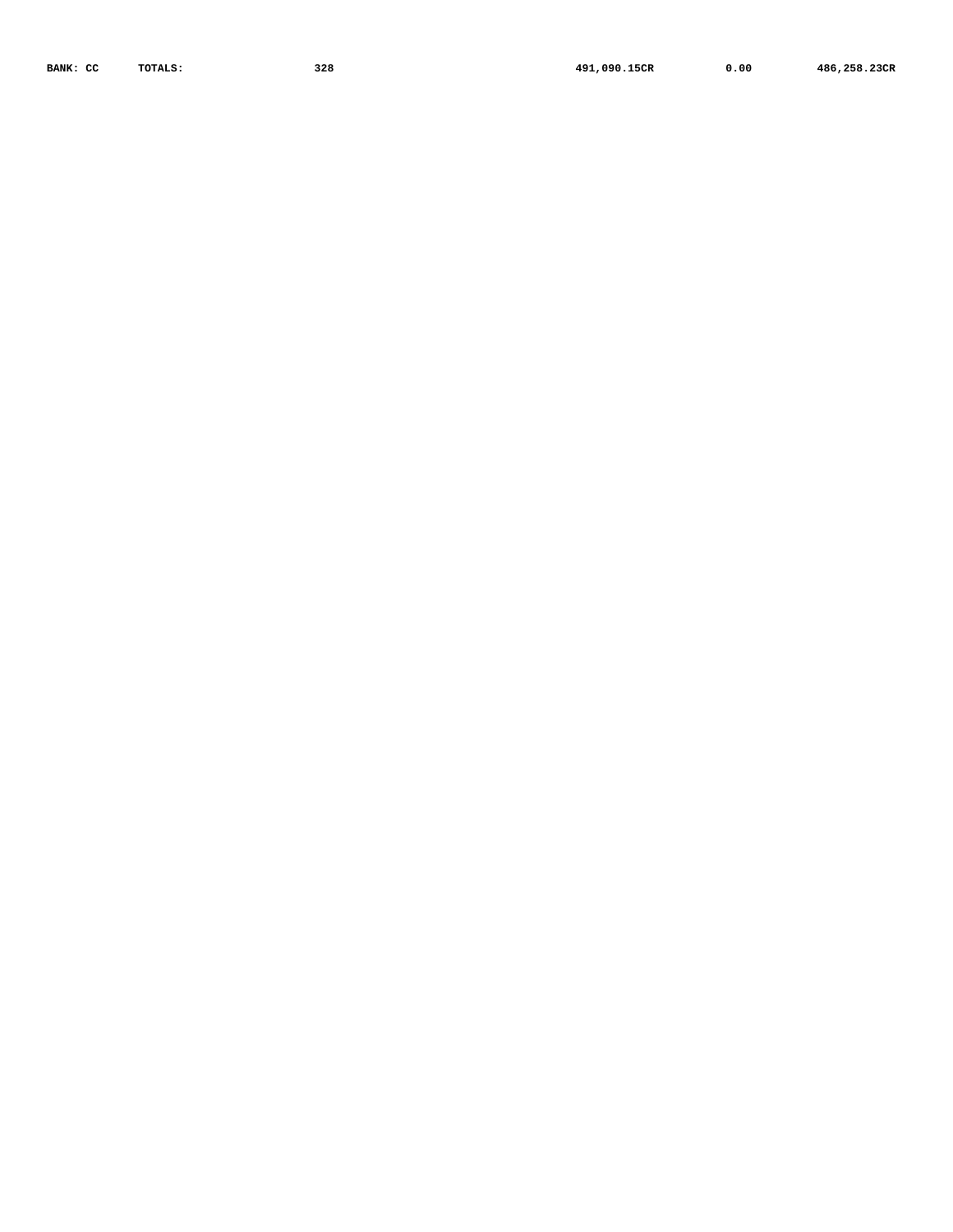**BANK: PR PAYROLL PAYABLES**

|                  |    |                   |                                |               | CHECK                |               |                 | <b>CHECK</b> | <b>CHECK</b>  | <b>CHECK</b>  |
|------------------|----|-------------------|--------------------------------|---------------|----------------------|---------------|-----------------|--------------|---------------|---------------|
| VENDOR I.D.      |    |                   | <b>NAME</b>                    | <b>STATUS</b> | DATE                 | <b>AMOUNT</b> | <b>DISCOUNT</b> | NO           | <b>STATUS</b> | <b>AMOUNT</b> |
| A067             |    |                   | AMERICAN FAMILY LIFE ASSURANCE |               |                      |               |                 |              |               |               |
|                  |    | I-08 201201260482 | MONTHLY PREMIUM                | R             | 1/31/2012            |               |                 | 036806       |               |               |
|                  | 10 | $000 - 2500.4$    | INSURANCE PAYABLE              |               | MONTHLY PREMIUM      | 436.48        |                 |              |               |               |
|                  | 15 | $000 - 2500.4$    | INSURANCE PAYABLE              |               | MONTHLY PREMIUM      | 257.42        |                 |              |               |               |
|                  |    | I-08A201201260482 | MONTHLY PREMIUM                | R             | 1/31/2012            |               |                 | 036806       |               |               |
|                  | 10 | $000 - 2500.4$    | INSURANCE PAYABLE              |               | MONTHLY PREMIUM      | 200.46        |                 |              |               | 894.36CR      |
|                  |    |                   |                                |               |                      |               |                 |              |               |               |
| C091             |    |                   | COMPBENEFITS                   |               |                      |               |                 |              |               |               |
|                  |    | I-17A201201260482 | VISION MONTHLY PREMIUM         | R             | 1/31/2012            |               |                 | 036807       |               |               |
|                  |    | 10 000-2500.4     | INSURANCE PAYABLE              |               | VISION MONTHLY PREMI | 146.66        |                 |              |               | 146.66CR      |
| C <sub>253</sub> |    |                   | COCHRAN COUNTY MONEY MKT       |               |                      |               |                 |              |               |               |
|                  |    | I-01 201201260482 | RETIREMENT CONTRIBUTIONS       | R             | 1/31/2012            |               |                 | 036808       |               |               |
|                  | 10 | $000 - 2500.3$    | <b>TCDRS PAYABLE</b>           |               | RETIREMENT CONTRIBUT | 8,268.00      |                 |              |               |               |
|                  | 10 | 400-5203          | RETIREMENT                     |               | RETIREMENT CONTRIBUT | 950.10        |                 |              |               |               |
|                  | 10 | 403-5203          | RETIREMENT                     |               | RETIREMENT CONTRIBUT | 1,239.52      |                 |              |               |               |
|                  | 10 | 435-5203          | RETIREMENT                     |               | RETIREMENT CONTRIBUT | 201.79        |                 |              |               |               |
|                  | 10 | 455-5203          | <b>RETIREMENT</b>              |               | RETIREMENT CONTRIBUT | 438.36        |                 |              |               |               |
|                  | 10 | 475-5203          | RETIREMENT                     |               | RETIREMENT CONTRIBUT | 1,193.91      |                 |              |               |               |
|                  | 10 | 476-5203          | <b>RETIREMENT</b>              |               | RETIREMENT CONTRIBUT | 205.80        |                 |              |               |               |
|                  | 10 | 495-5203          | RETIREMENT                     |               | RETIREMENT CONTRIBUT | 838.06        |                 |              |               |               |
|                  | 10 | 497-5203          | <b>RETIREMENT</b>              |               | RETIREMENT CONTRIBUT | 458.79        |                 |              |               |               |
|                  | 10 | 499-5203          | RETIREMENT                     |               | RETIREMENT CONTRIBUT | 1,228.22      |                 |              |               |               |
|                  | 10 | 510-5203          | <b>RETIREMENT</b>              |               | RETIREMENT CONTRIBUT | 378.42        |                 |              |               |               |
|                  | 10 | 512-5203          | <b>RETIREMENT</b>              |               | RETIREMENT CONTRIBUT | 949.61        |                 |              |               |               |
|                  | 10 | 516-5203          | RETIREMENT                     |               | RETIREMENT CONTRIBUT | 398.27        |                 |              |               |               |
|                  | 10 | 550-5203          | RETIREMENT                     |               | RETIREMENT CONTRIBUT | 295.67        |                 |              |               |               |
|                  | 10 | 560-5203          | RETIREMENT                     |               | RETIREMENT CONTRIBUT | 4,717.33      |                 |              |               |               |
|                  | 10 | 650-5203          | <b>RETIREMENT</b>              |               | RETIREMENT CONTRIBUT | 358.38        |                 |              |               |               |
|                  | 10 | 652-5203          | RETIREMENT                     |               | RETIREMENT CONTRIBUT | 19.99         |                 |              |               |               |
|                  | 10 | 660-5203          | <b>RETIREMENT</b>              |               | RETIREMENT CONTRIBUT | 271.52        |                 |              |               |               |
|                  | 10 | 662-5203          | RETIREMENT                     |               | RETIREMENT CONTRIBUT | 359.86        |                 |              |               |               |
|                  | 10 | 663-5203          | RETIREMENT                     |               | RETIREMENT CONTRIBUT | 490.43        |                 |              |               |               |
|                  |    |                   |                                |               |                      |               |                 |              |               |               |
|                  | 10 | 665-5203          | RETIREMENT                     |               | RETIREMENT CONTRIBUT | 360.85        |                 |              |               |               |
|                  | 15 | $000 - 2500.3$    | <b>TCDRS PAYABLE</b>           |               | RETIREMENT CONTRIBUT | 2,806.30      |                 |              |               |               |
|                  | 15 | 610-5203          | RETIREMENT                     |               | RETIREMENT CONTRIBUT | 1,973.55      |                 |              |               |               |
|                  | 15 | 621-5203          | RETIREMENT                     |               | RETIREMENT CONTRIBUT | 806.48        |                 |              |               |               |
|                  | 15 | 622-5203          | RETIREMENT                     |               | RETIREMENT CONTRIBUT | 821.86        |                 |              |               |               |
|                  | 15 | 623-5203          | RETIREMENT                     |               | RETIREMENT CONTRIBUT | 810.08        |                 |              |               |               |
|                  | 15 | 624-5203          | RETIREMENT                     |               | RETIREMENT CONTRIBUT | 799.68        |                 |              |               |               |
|                  | 17 | $000 - 2500.3$    | <b>TCDRS PAYABLE</b>           |               | RETIREMENT CONTRIBUT | 200.19        |                 |              |               |               |
|                  | 17 | 573-5203          | RETIREMENT                     |               | RETIREMENT CONTRIBUT | 371.77        |                 |              |               |               |
|                  | 30 | $000 - 2500.3$    | TCDRS                          |               | RETIREMENT CONTRIBUT | 62.66         |                 |              |               |               |
|                  | 30 | 518-5203          | <b>RETIREMENT</b>              |               | RETIREMENT CONTRIBUT | 116.37        |                 |              |               | 32,391.82CR   |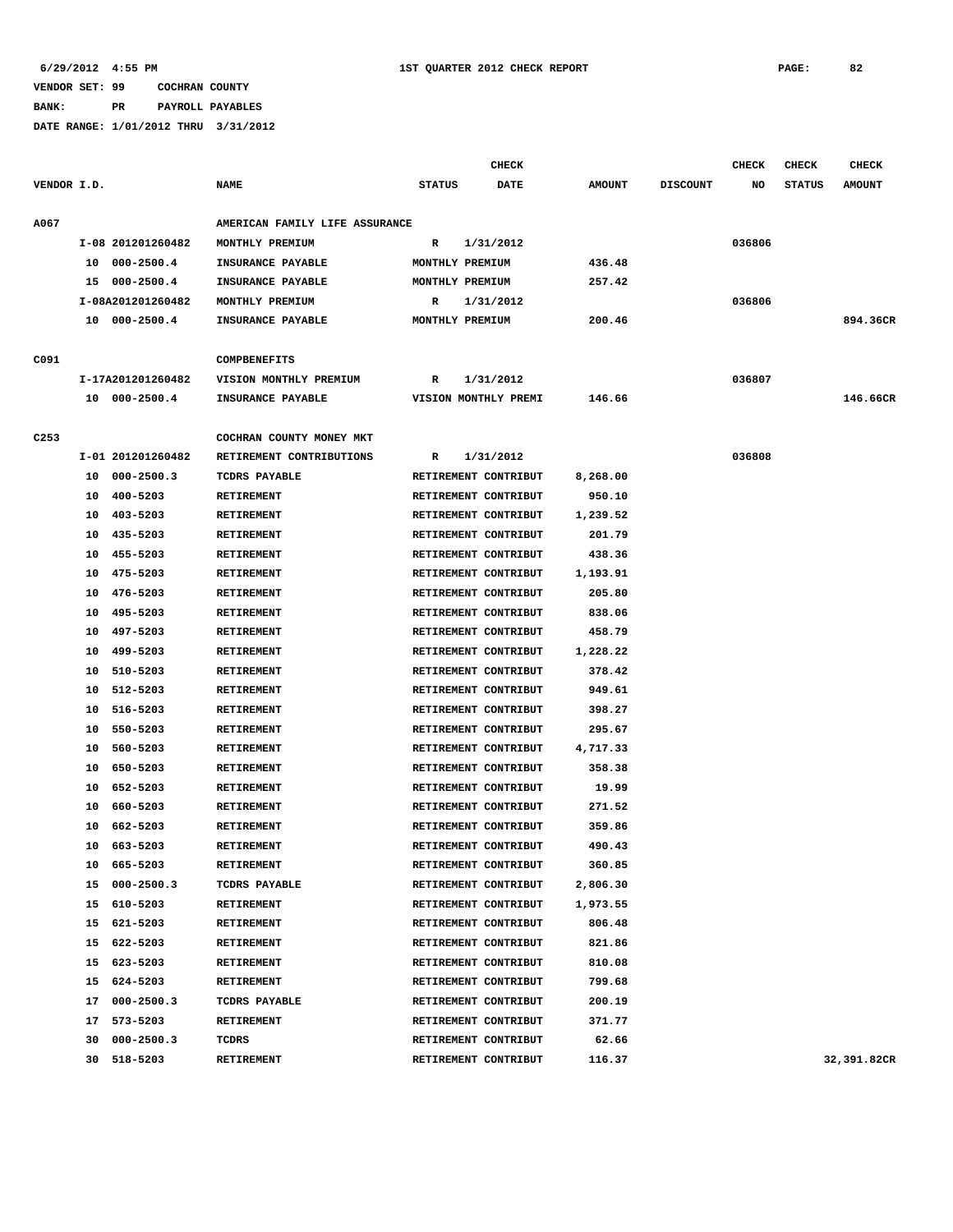**BANK: PR PAYROLL PAYABLES**

|             |    |                   |                                |                | <b>CHECK</b>         |               |                 | <b>CHECK</b> | <b>CHECK</b>  | <b>CHECK</b>  |
|-------------|----|-------------------|--------------------------------|----------------|----------------------|---------------|-----------------|--------------|---------------|---------------|
| VENDOR I.D. |    |                   | <b>NAME</b>                    | <b>STATUS</b>  | DATE                 | <b>AMOUNT</b> | <b>DISCOUNT</b> | NO           | <b>STATUS</b> | <b>AMOUNT</b> |
| C300        |    |                   | COCHRAN COUNTY SCHOOLS FEDERAL |                |                      |               |                 |              |               |               |
|             |    | I-18A201201260482 | MONTHLY PREMUIM                | $\mathbb{R}$   | 1/31/2012            |               |                 | 036809       |               |               |
|             |    | 10 000-2500.4     | INSURANCE PAYABLE              |                | MONTHLY PREMUIM      | 7,898.55      |                 |              |               |               |
|             |    | 15 000-2500.4     | INSURANCE PAYABLE              |                | MONTHLY PREMUIM      | 1,075.95      |                 |              |               |               |
|             |    | 30 000-2500.4     | <b>AFLAC</b>                   |                | MONTHLY PREMUIM      | 171.05        |                 |              |               | 9,145.55CR    |
|             |    |                   |                                |                |                      |               |                 |              |               |               |
| N017        |    |                   | NATIONAL FARM LIFE             |                |                      |               |                 |              |               |               |
|             |    | I-05 201201260482 | NFL PREMIUM                    | R              | 1/31/2012            |               |                 | 036810       |               |               |
|             |    | 10 000-2500.4     | INSURANCE PAYABLE              | NFL PREMIUM    |                      | 287.47        |                 |              |               |               |
|             |    | 15 000-2500.4     | INSURANCE PAYABLE              | NFL PREMIUM    |                      | 37.68         |                 |              |               |               |
|             |    | I-05A201201260482 | AFTER TAX PREM                 | R              | 1/31/2012            |               |                 | 036810       |               |               |
|             |    | 10 000-2500.4     | INSURANCE PAYABLE              | AFTER TAX PREM |                      | 197.52        |                 |              |               |               |
|             |    | 15 000-2500.4     | INSURANCE PAYABLE              | AFTER TAX PREM |                      | 56.04         |                 |              |               | 578.71CR      |
|             |    |                   |                                |                |                      |               |                 |              |               |               |
| N060        |    |                   | NATIONWIDE RETIREMENT SOL      |                |                      |               |                 |              |               |               |
|             |    | I-04 201201260482 | DEFERRED COMP WITHHELD         | R              | 1/31/2012            |               |                 | 036811       |               |               |
|             |    | 10 000-2500.7     | PEBSCO DEF COMP PAYABLE        |                | DEFERRED COMP WITHHE | 3,174.29      |                 |              |               |               |
|             |    | 15 000-2500.7     | PEBSCO DEF COMP PAYABLE        |                | DEFERRED COMP WITHHE | 1,176.71      |                 |              |               | 4,351.00CR    |
|             |    |                   |                                |                |                      |               |                 |              |               |               |
| N081        |    |                   | NATIONAL FAMILY CARE LIFE INSU |                |                      |               |                 |              |               |               |
|             |    | I-21 201201260482 | NATIONAL FAMILY CARE           | R              | 1/31/2012            |               |                 | 036812       |               |               |
|             |    | 10 000-2500.4     | INSURANCE PAYABLE              |                | NATIONAL FAMILY CARE | 228.00        |                 |              |               |               |
|             |    | 15 000-2500.4     | INSURANCE PAYABLE              |                | NATIONAL FAMILY CARE | 6.90          |                 |              |               | 234.90CR      |
|             |    |                   |                                |                |                      |               |                 |              |               |               |
| P187        |    |                   | COCHRAN COUNTY PAYROLL TA      |                |                      |               |                 |              |               |               |
|             |    | I-T1 201201260482 | FEDERAL INCOME TAX W/H         | R              | 1/31/2012            |               |                 | 036813       |               |               |
|             | 10 | 000-2500.1        | WITHHOLDING TAX PAYABLE        |                | FEDERAL INCOME TAX W | 11,731.62     |                 |              |               |               |
|             | 15 | 000-2500.1        | WITHHOLDING TAX PAYABLE        |                | FEDERAL INCOME TAX W | 2,733.92      |                 |              |               |               |
|             | 17 | $000 - 2500.1$    | WITHHOLDING TAX PAYABLE        |                | FEDERAL INCOME TAX W | 233.74        |                 |              |               |               |
|             | 30 | $000 - 2500.1$    | FEDERAL WITHOLDING             |                | FEDERAL INCOME TAX W | 91.47         |                 |              |               |               |
|             |    | I-T3 201201260482 | FICA TAX                       | R              | 1/31/2012            |               |                 | 036813       |               |               |
|             | 10 | $000 - 2500.2$    | FICA PAYABLE                   | FICA TAX       |                      | 5,079.25      |                 |              |               |               |
|             |    | 10 400-5201       | SOCIAL SECURITY                | FICA TAX       |                      | 449.62        |                 |              |               |               |
|             | 10 | 403-5201          | SOCIAL SECURITY                | FICA TAX       |                      | 578.40        |                 |              |               |               |
|             | 10 | 435-5201          | SOCIAL SECURITY                | FICA TAX       |                      | 96.24         |                 |              |               |               |
|             | 10 | 455-5201          | SOCIAL SECURITY                | FICA TAX       |                      | 231.38        |                 |              |               |               |
|             | 10 | 475-5201          | SOCIAL SECURITY                | FICA TAX       |                      | 569.40        |                 |              |               |               |
|             | 10 | 476-5201          | SOCIAL SECURITY                | FICA TAX       |                      | 98.15         |                 |              |               |               |
|             | 10 | 495-5201          | SOCIAL SECURITY                | FICA TAX       |                      | 399.69        |                 |              |               |               |
|             | 10 | 497-5201          | SOCIAL SECURITY                | FICA TAX       |                      | 218.80        |                 |              |               |               |
|             | 10 | 499-5201          | SOCIAL SECURITY                | FICA TAX       |                      | 589.11        |                 |              |               |               |
|             | 10 | 510-5201          | SOCIAL SECURITY                | FICA TAX       |                      | 236.98        |                 |              |               |               |
|             | 10 | 512-5201          | SOCIAL SECURITY                | FICA TAX       |                      | 439.95        |                 |              |               |               |
|             | 10 | 516-5201          | SOCIAL SECURITY                | FICA TAX       |                      | 192.31        |                 |              |               |               |
|             | 10 | 550-5201          | SOCIAL SECURITY                | FICA TAX       |                      | 141.01        |                 |              |               |               |
|             | 10 | 560-5201          | SOCIAL SECURITY                | FICA TAX       |                      | 2,232.30      |                 |              |               |               |
|             | 10 | 650-5201          | SOCIAL SECURITY                | FICA TAX       |                      | 178.30        |                 |              |               |               |
|             | 10 | 652-5201          | SOCIAL SECURITY                | FICA TAX       |                      | 9.54          |                 |              |               |               |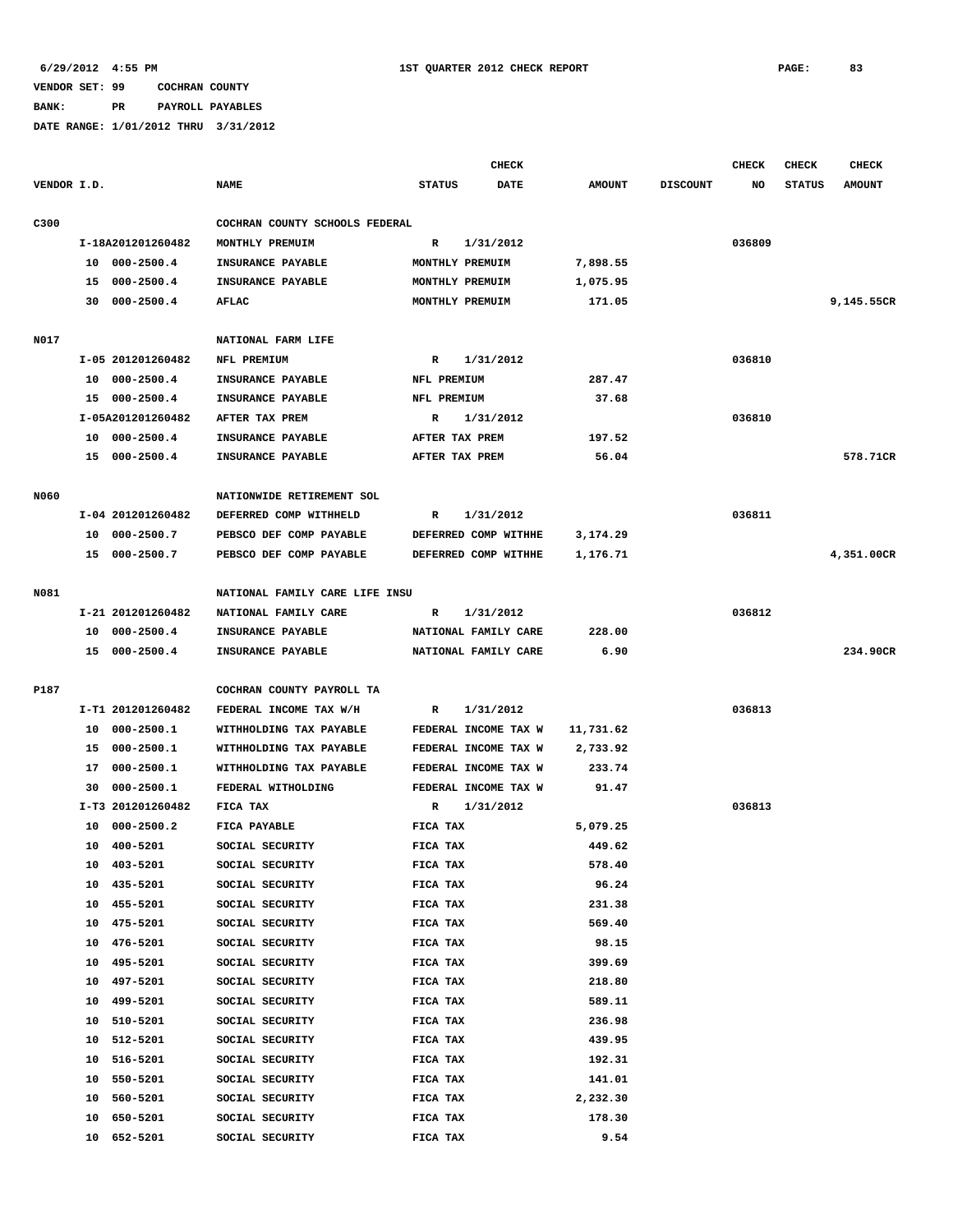**BANK: PR PAYROLL PAYABLES**

|             |    |                   |                            |               | <b>CHECK</b> |               |                 | <b>CHECK</b> | <b>CHECK</b>  | <b>CHECK</b>  |
|-------------|----|-------------------|----------------------------|---------------|--------------|---------------|-----------------|--------------|---------------|---------------|
| VENDOR I.D. |    |                   | <b>NAME</b>                | <b>STATUS</b> | <b>DATE</b>  | <b>AMOUNT</b> | <b>DISCOUNT</b> | NO           | <b>STATUS</b> | <b>AMOUNT</b> |
| P187        |    |                   | COCHRAN COUNTY PAYROLLCONT |               |              |               |                 |              |               |               |
|             |    | I-T3 201201260482 | FICA TAX                   | R             | 1/31/2012    |               |                 | 036813       |               |               |
|             | 10 | 660-5201          | SOCIAL SECURITY            | FICA TAX      |              | 131.10        |                 |              |               |               |
|             | 10 | 662-5201          | SOCIAL SECURITY            | FICA TAX      |              | 171.62        |                 |              |               |               |
|             | 10 | 663-5201          | SOCIAL SECURITY            | FICA TAX      |              | 233.90        |                 |              |               |               |
|             | 10 | 665-5201          | SOCIAL SECURITY            | FICA TAX      |              | 300.08        |                 |              |               |               |
|             | 15 | $000 - 2500.2$    | <b>FICA PAYABLE</b>        | FICA TAX      |              | 1,635.72      |                 |              |               |               |
|             | 15 | 610-5201          | SOCIAL SECURITY            | FICA TAX      |              | 938.94        |                 |              |               |               |
|             | 15 | 621-5201          | SOCIAL SECURITY            | FICA TAX      |              | 384.62        |                 |              |               |               |
|             | 15 | 622-5201          | SOCIAL SECURITY            | FICA TAX      |              | 386.39        |                 |              |               |               |
|             | 15 | 623-5201          | SOCIAL SECURITY            | FICA TAX      |              | 384.73        |                 |              |               |               |
|             | 15 | 624-5201          | SOCIAL SECURITY            | FICA TAX      |              | 319.96        |                 |              |               |               |
|             | 17 | $000 - 2500.2$    | FICA PAYABLE               | FICA TAX      |              | 122.51        |                 |              |               |               |
|             | 17 | 573-5201          | SOCIAL SECURITY            | FICA TAX      |              | 180.84        |                 |              |               |               |
|             | 30 | $000 - 2500.2$    | FICA                       | FICA TAX      |              | 38.06         |                 |              |               |               |
|             | 30 | 518-5201          | SOCIAL SECURITY            | FICA TAX      |              | 56.18         |                 |              |               |               |
|             |    | I-T4 201201260482 | MEDICARE TAX               | R             | 1/31/2012    |               |                 | 036813       |               |               |
|             | 10 | $000 - 2500.2$    | FICA PAYABLE               | MEDICARE TAX  |              | 1,753.56      |                 |              |               |               |
|             | 10 | 400-5201          | SOCIAL SECURITY            | MEDICARE TAX  |              | 105.15        |                 |              |               |               |
|             | 10 | 403-5201          | SOCIAL SECURITY            | MEDICARE TAX  |              | 135.26        |                 |              |               |               |
|             | 10 | 435-5201          | SOCIAL SECURITY            | MEDICARE TAX  |              | 22.51         |                 |              |               |               |
|             | 10 | 455-5201          | SOCIAL SECURITY            | MEDICARE TAX  |              | 54.11         |                 |              |               |               |
|             | 10 | 475-5201          | SOCIAL SECURITY            | MEDICARE TAX  |              | 133.17        |                 |              |               |               |
|             | 10 | 476-5201          | SOCIAL SECURITY            | MEDICARE TAX  |              | 22.96         |                 |              |               |               |
|             | 10 | 495-5201          | SOCIAL SECURITY            | MEDICARE TAX  |              | 93.48         |                 |              |               |               |
|             | 10 | 497-5201          | SOCIAL SECURITY            | MEDICARE TAX  |              | 51.18         |                 |              |               |               |
|             | 10 | 499-5201          | SOCIAL SECURITY            | MEDICARE TAX  |              | 137.78        |                 |              |               |               |
|             | 10 | 510-5201          | SOCIAL SECURITY            | MEDICARE TAX  |              | 55.43         |                 |              |               |               |
|             | 10 | 512-5201          | SOCIAL SECURITY            | MEDICARE TAX  |              | 102.90        |                 |              |               |               |
|             | 10 | 516-5201          | SOCIAL SECURITY            | MEDICARE TAX  |              | 44.97         |                 |              |               |               |
|             | 10 | 550-5201          | SOCIAL SECURITY            | MEDICARE TAX  |              | 32.98         |                 |              |               |               |
|             | 10 | 560-5201          | SOCIAL SECURITY            | MEDICARE TAX  |              | 522.06        |                 |              |               |               |
|             | 10 | 650-5201          | SOCIAL SECURITY            | MEDICARE TAX  |              | 41.70         |                 |              |               |               |
|             |    | 10 652-5201       | SOCIAL SECURITY            | MEDICARE TAX  |              | 2.23          |                 |              |               |               |
|             |    | 10 660-5201       | SOCIAL SECURITY            | MEDICARE TAX  |              | 30.66         |                 |              |               |               |
|             |    | 10 662-5201       | SOCIAL SECURITY            | MEDICARE TAX  |              | 40.14         |                 |              |               |               |
|             |    | 10 663-5201       | SOCIAL SECURITY            | MEDICARE TAX  |              | 54.71         |                 |              |               |               |
|             |    | 10 665-5201       | SOCIAL SECURITY            | MEDICARE TAX  |              | 70.18         |                 |              |               |               |
|             |    | 15 000-2500.2     | FICA PAYABLE               | MEDICARE TAX  |              | 564.71        |                 |              |               |               |
|             |    | 15 610-5201       | SOCIAL SECURITY            | MEDICARE TAX  |              | 219.58        |                 |              |               |               |
|             |    | 15 621-5201       | SOCIAL SECURITY            | MEDICARE TAX  |              | 89.96         |                 |              |               |               |
|             |    | 15 622-5201       | SOCIAL SECURITY            | MEDICARE TAX  |              | 90.36         |                 |              |               |               |
|             |    | 15 623-5201       | SOCIAL SECURITY            | MEDICARE TAX  |              | 89.98         |                 |              |               |               |
|             |    | 15 624-5201       | SOCIAL SECURITY            | MEDICARE TAX  |              | 74.83         |                 |              |               |               |
|             |    | 17 000-2500.2     | FICA PAYABLE               | MEDICARE TAX  |              | 42.29         |                 |              |               |               |
|             |    | 17 573-5201       | SOCIAL SECURITY            | MEDICARE TAX  |              | 42.29         |                 |              |               |               |
|             |    | 30 000-2500.2     | FICA                       | MEDICARE TAX  |              | 13.14         |                 |              |               |               |
|             |    | 30 518-5201       | SOCIAL SECURITY            | MEDICARE TAX  |              | 13.14         |                 |              |               | 36,563.23CR   |
|             |    |                   |                            |               |              |               |                 |              |               |               |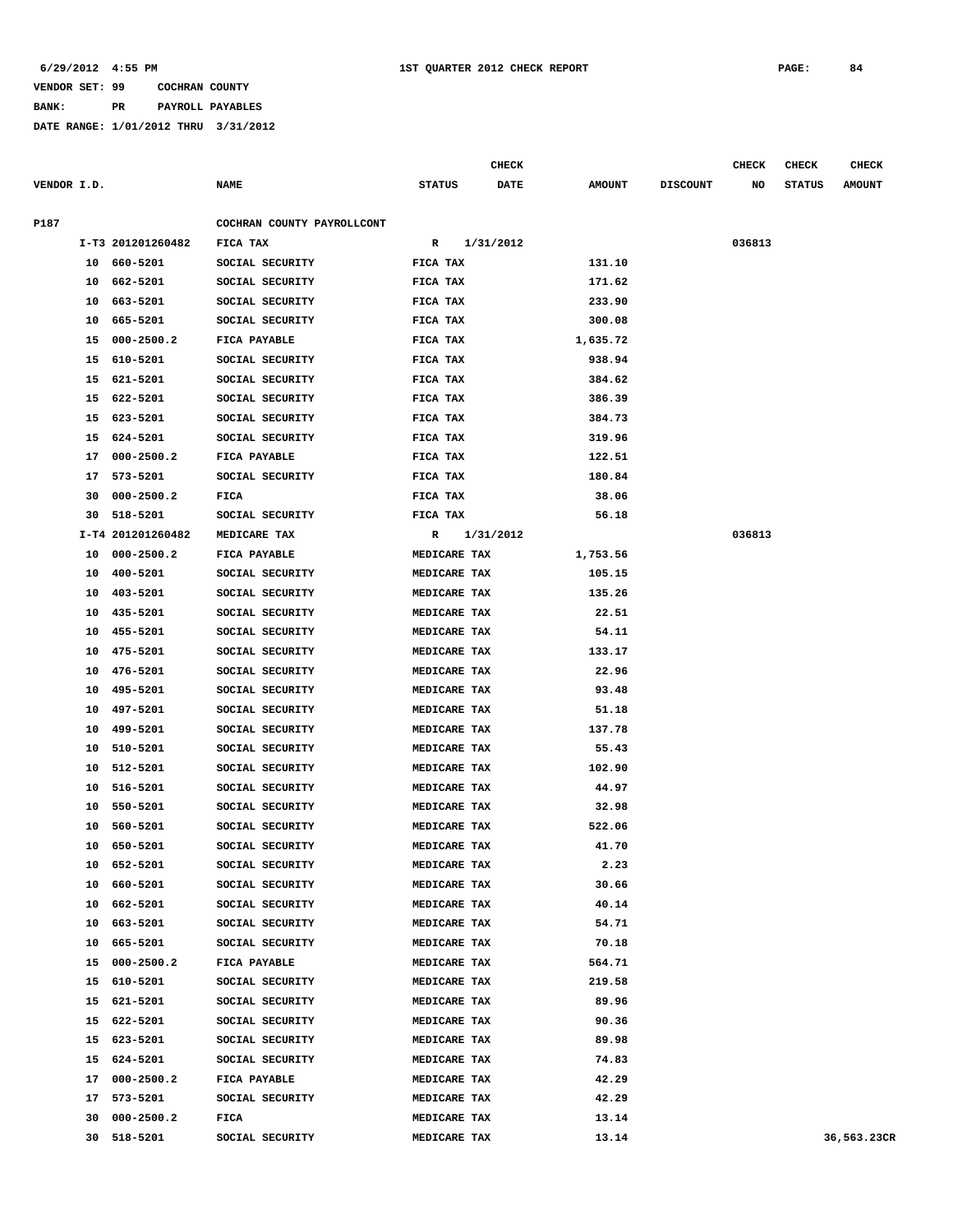**BANK: PR PAYROLL PAYABLES**

|             |    |                   |                         |                          | <b>CHECK</b>         |               |                 | <b>CHECK</b> | <b>CHECK</b>  | <b>CHECK</b>  |
|-------------|----|-------------------|-------------------------|--------------------------|----------------------|---------------|-----------------|--------------|---------------|---------------|
| VENDOR I.D. |    |                   | <b>NAME</b>             | <b>STATUS</b>            | <b>DATE</b>          | <b>AMOUNT</b> | <b>DISCOUNT</b> | NO           | <b>STATUS</b> | <b>AMOUNT</b> |
|             |    |                   |                         |                          |                      |               |                 |              |               |               |
| T218        |    |                   | TEXAS ASS'N OF COUNTIES |                          |                      |               |                 |              |               |               |
|             |    | I-11 201201260482 | EMPLOYEE PREMIUMS       | R                        | 1/31/2012            |               |                 | 036814       |               |               |
|             | 10 | 400-5202          | <b>GROUP INSURANCE</b>  | EMPLOYEE PREMIUMS        |                      | 1,413.23      |                 |              |               |               |
|             | 10 | 403-5202          | <b>GROUP INSURANCE</b>  | <b>EMPLOYEE PREMIUMS</b> |                      | 2,295.96      |                 |              |               |               |
|             | 10 | 455-5202          | <b>GROUP INSURANCE</b>  | <b>EMPLOYEE PREMIUMS</b> |                      | 765.32        |                 |              |               |               |
|             | 10 | 475-5202          | GROUP INSURANCE         | EMPLOYEE PREMIUMS        |                      | 1,530.64      |                 |              |               |               |
|             | 10 | 495-5202          | <b>GROUP INSURANCE</b>  | <b>EMPLOYEE PREMIUMS</b> |                      | 1,530.64      |                 |              |               |               |
|             | 10 | 497-5202          | <b>GROUP INSURANCE</b>  | <b>EMPLOYEE PREMIUMS</b> |                      | 765.32        |                 |              |               |               |
|             | 10 | 499-5202          | <b>GROUP INSURANCE</b>  | EMPLOYEE PREMIUMS        |                      | 2,295.96      |                 |              |               |               |
|             | 10 | 510-5202          | <b>GROUP INSURANCE</b>  | <b>EMPLOYEE PREMIUMS</b> |                      | 765.32        |                 |              |               |               |
|             | 10 | 512-5202          | <b>GROUP INSURANCE</b>  | <b>EMPLOYEE PREMIUMS</b> |                      | 2,326.57      |                 |              |               |               |
|             | 10 | 516-5202          | GROUP INSURANCE [50%]   | EMPLOYEE PREMIUMS        |                      | 775.46        |                 |              |               |               |
|             | 10 | 550-5202          | <b>GROUP INSURANCE</b>  | <b>EMPLOYEE PREMIUMS</b> |                      | 765.32        |                 |              |               |               |
|             | 10 | 560-5202          | <b>GROUP INSURANCE</b>  | <b>EMPLOYEE PREMIUMS</b> |                      | 8,387.91      |                 |              |               |               |
|             | 10 | 650-5202          | <b>GROUP INSURANCE</b>  | EMPLOYEE PREMIUMS        |                      | 803.59        |                 |              |               |               |
|             | 10 | 652-5202          | <b>GROUP INSURANCE</b>  | <b>EMPLOYEE PREMIUMS</b> |                      | 38.26         |                 |              |               |               |
|             | 10 | 660-5202          | GROUP INSURANCE [35%]   | <b>EMPLOYEE PREMIUMS</b> |                      | 528.63        |                 |              |               |               |
|             | 10 | 662-5202          | <b>GROUP INSURANCE</b>  | <b>EMPLOYEE PREMIUMS</b> |                      | 688.79        |                 |              |               |               |
|             | 10 | 663-5202          | <b>GROUP INSURANCE</b>  | EMPLOYEE PREMIUMS        |                      | 765.32        |                 |              |               |               |
|             | 10 | 665-5202          | <b>GROUP INSURANCE</b>  | <b>EMPLOYEE PREMIUMS</b> |                      | 765.32        |                 |              |               |               |
|             | 15 | 610-5202          | <b>GROUP INSURANCE</b>  | <b>EMPLOYEE PREMIUMS</b> |                      | 3,178.69      |                 |              |               |               |
|             | 15 | 621-5202          | <b>GROUP INSURANCE</b>  | EMPLOYEE PREMIUMS        |                      | 1,530.64      |                 |              |               |               |
|             | 15 | 622-5202          | <b>GROUP INSURANCE</b>  | <b>EMPLOYEE PREMIUMS</b> |                      | 1,530.64      |                 |              |               |               |
|             | 15 | 623-5202          | GROUP INSURANCE         | EMPLOYEE PREMIUMS        |                      | 1,530.64      |                 |              |               |               |
|             | 15 | 624-5202          | <b>GROUP INSURANCE</b>  | <b>EMPLOYEE PREMIUMS</b> |                      | 1,530.64      |                 |              |               |               |
|             | 17 | 573-5202          | GROUP HEALTH INSURANCE  | EMPLOYEE PREMIUMS        |                      | 765.32        |                 |              |               |               |
|             | 30 | 518-5202          | GROUP INSURANCE [15%]   | EMPLOYEE PREMIUMS        |                      | 226.55        |                 |              |               |               |
|             |    | I-12 201201260482 | GROUP LIFE INSURANCE    | R                        | 1/31/2012            |               |                 | 036814       |               |               |
|             | 10 | 400-5202          | <b>GROUP INSURANCE</b>  |                          | GROUP LIFE INSURANCE | 7.29          |                 |              |               |               |
|             | 10 | 403-5202          | GROUP INSURANCE         |                          | GROUP LIFE INSURANCE | 11.85         |                 |              |               |               |
|             | 10 | 455-5202          | <b>GROUP INSURANCE</b>  |                          | GROUP LIFE INSURANCE | 3.95          |                 |              |               |               |
|             | 10 | 475-5202          | <b>GROUP INSURANCE</b>  |                          | GROUP LIFE INSURANCE | 7.90          |                 |              |               |               |
|             | 10 | 495-5202          | <b>GROUP INSURANCE</b>  |                          | GROUP LIFE INSURANCE | 7.90          |                 |              |               |               |
|             | 10 | 497-5202          | GROUP INSURANCE         |                          | GROUP LIFE INSURANCE | 3.95          |                 |              |               |               |
|             | 10 | 499-5202          | <b>GROUP INSURANCE</b>  |                          | GROUP LIFE INSURANCE | 11.85         |                 |              |               |               |
|             | 10 | 510-5202          | GROUP INSURANCE         |                          | GROUP LIFE INSURANCE | 3.95          |                 |              |               |               |
|             | 10 | 512-5202          | GROUP INSURANCE         |                          | GROUP LIFE INSURANCE | 12.01         |                 |              |               |               |
|             | 10 | 516-5202          | GROUP INSURANCE [50%]   |                          | GROUP LIFE INSURANCE | 4.02          |                 |              |               |               |
|             | 10 | 550-5202          | <b>GROUP INSURANCE</b>  |                          | GROUP LIFE INSURANCE | 3.95          |                 |              |               |               |
|             | 10 | 560-5202          | GROUP INSURANCE         |                          | GROUP LIFE INSURANCE | 41.33         |                 |              |               |               |
|             | 10 | 650-5202          | GROUP INSURANCE         |                          | GROUP LIFE INSURANCE | 4.15          |                 |              |               |               |
|             | 10 | 652-5202          | <b>GROUP INSURANCE</b>  |                          | GROUP LIFE INSURANCE | 0.19          |                 |              |               |               |
|             | 10 | 660-5202          | GROUP INSURANCE [35%]   |                          | GROUP LIFE INSURANCE | 2.72          |                 |              |               |               |
|             | 10 | 662-5202          | GROUP INSURANCE         |                          | GROUP LIFE INSURANCE | 3.56          |                 |              |               |               |
|             | 10 | 663-5202          | GROUP INSURANCE         |                          | GROUP LIFE INSURANCE | 3.95          |                 |              |               |               |
|             | 10 | 665-5202          | <b>GROUP INSURANCE</b>  |                          | GROUP LIFE INSURANCE | 3.95          |                 |              |               |               |
|             | 15 | 610-5202          | GROUP INSURANCE         |                          | GROUP LIFE INSURANCE | 12.66         |                 |              |               |               |
|             | 15 | 621-5202          | GROUP INSURANCE         |                          | GROUP LIFE INSURANCE | 7.90          |                 |              |               |               |
|             |    |                   |                         |                          |                      |               |                 |              |               |               |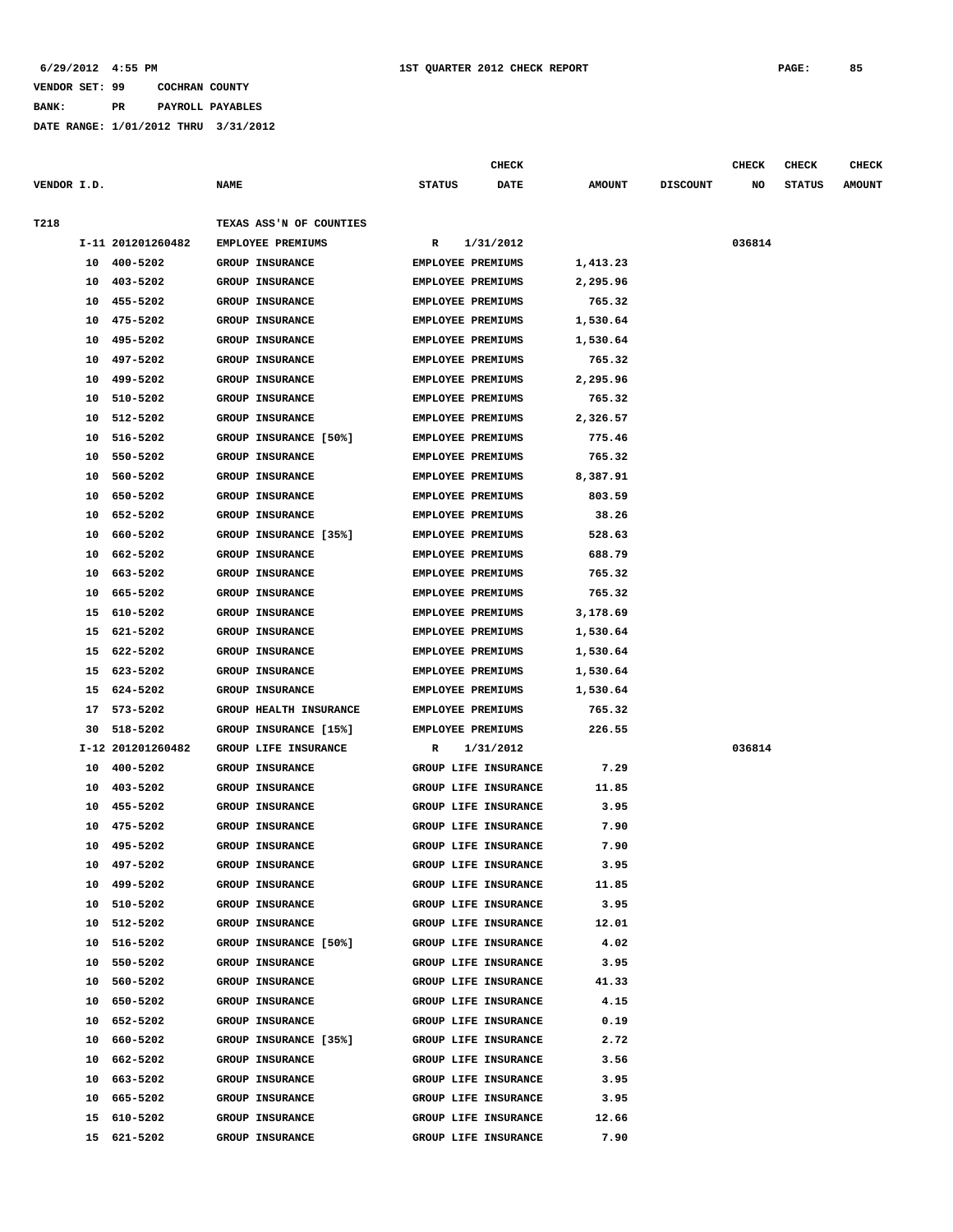**BANK: PR PAYROLL PAYABLES**

|                  |                      |                                | <b>CHECK</b>                 |               |                 | CHECK  | <b>CHECK</b>  | CHECK         |
|------------------|----------------------|--------------------------------|------------------------------|---------------|-----------------|--------|---------------|---------------|
| VENDOR I.D.      |                      | <b>NAME</b>                    | <b>STATUS</b><br><b>DATE</b> | <b>AMOUNT</b> | <b>DISCOUNT</b> | NO     | <b>STATUS</b> | <b>AMOUNT</b> |
| T218             |                      | TEXAS ASS'N OF COUNTIECONT     |                              |               |                 |        |               |               |
|                  | I-12 201201260482    | GROUP LIFE INSURANCE           | 1/31/2012<br>R               |               |                 | 036814 |               |               |
|                  | 15 622-5202          | <b>GROUP INSURANCE</b>         | GROUP LIFE INSURANCE         | 7.90          |                 |        |               |               |
|                  | 15 623-5202          | <b>GROUP INSURANCE</b>         | GROUP LIFE INSURANCE         | 7.90          |                 |        |               |               |
|                  | 624-5202<br>15       | <b>GROUP INSURANCE</b>         | GROUP LIFE INSURANCE         | 7.90          |                 |        |               |               |
|                  | 17 573-5202          | GROUP HEALTH INSURANCE         | GROUP LIFE INSURANCE         | 3.95          |                 |        |               |               |
|                  | 30 518-5202          | GROUP INSURANCE [15%]          | GROUP LIFE INSURANCE         | 1.16          |                 |        |               |               |
|                  | I-15 201201260482    | DEPENDENT HEALTH PREM WITHHELD | R<br>1/31/2012               |               |                 | 036814 |               |               |
|                  | 15 000-2500.4        | INSURANCE PAYABLE              | DEPENDENT HEALTH PRE         | 841.84        |                 |        |               | 38,530.36CR   |
| T266             |                      | TREASURER OF VIRGINIA          |                              |               |                 |        |               |               |
|                  | I-CJS201201260482    | CASE ID#0003452040             | 1/31/2012<br>R               |               |                 | 036815 |               |               |
|                  | 10 000-2500.8        | CHILD SUPPORT PAYABLE          | CASE ID#0003452040           | 566.37        |                 |        |               | 566.37CR      |
|                  |                      |                                |                              |               |                 |        |               |               |
| C <sub>253</sub> |                      | COCHRAN COUNTY MONEY MKT       |                              |               |                 |        |               |               |
|                  | I-201201260483       | NON-DEPT SUPP DEATH            | 1/31/2012<br>R               |               |                 | 036816 |               |               |
|                  | 10 409-5207          | SUPPLEMENTAL DEATH BENEFITS    | JAN 2012 SUPP DEATH          | 1,409.05      |                 |        |               | 1,409.05CR    |
| A067             |                      | AMERICAN FAMILY LIFE ASSURANCE |                              |               |                 |        |               |               |
|                  | I-08 201202220484    | MONTHLY PREMIUM                | 2/29/2012<br>R               |               |                 | 036963 |               |               |
|                  | $000 - 2500.4$<br>10 | INSURANCE PAYABLE              | MONTHLY PREMIUM              | 436.48        |                 |        |               |               |
|                  | 15 000-2500.4        | INSURANCE PAYABLE              | MONTHLY PREMIUM              | 257.42        |                 |        |               |               |
|                  | I-08A201202220484    | MONTHLY PREMIUM                | 2/29/2012<br>R               |               |                 | 036963 |               |               |
|                  | 10 000-2500.4        | INSURANCE PAYABLE              | MONTHLY PREMIUM              | 200.46        |                 |        |               | 894.36CR      |
|                  |                      |                                |                              |               |                 |        |               |               |
| C091             |                      | COMPBENEFITS                   |                              |               |                 |        |               |               |
|                  | I-17A201202220484    | VISION MONTHLY PREMIUM         | 2/29/2012<br>R               |               |                 | 036964 |               |               |
|                  | 10 000-2500.4        | INSURANCE PAYABLE              | VISION MONTHLY PREMI         | 146.66        |                 |        |               | 146.66CR      |
| C <sub>253</sub> |                      | COCHRAN COUNTY MONEY MKT       |                              |               |                 |        |               |               |
|                  | I-01 201202220484    | RETIREMENT CONTRIBUTIONS       | 2/29/2012<br>R               |               |                 | 036965 |               |               |
|                  | $000 - 2500.3$<br>10 | <b>TCDRS PAYABLE</b>           | RETIREMENT CONTRIBUT         | 8,262.83      |                 |        |               |               |
|                  | 10 400-5203          | <b>RETIREMENT</b>              | RETIREMENT CONTRIBUT         | 950.10        |                 |        |               |               |
|                  | 403-5203<br>10       | RETIREMENT                     | RETIREMENT CONTRIBUT         | 1,210.26      |                 |        |               |               |
|                  | 435-5203<br>10       | <b>RETIREMENT</b>              | RETIREMENT CONTRIBUT         | 201.79        |                 |        |               |               |
|                  | 455-5203<br>10       | <b>RETIREMENT</b>              | RETIREMENT CONTRIBUT         | 438.36        |                 |        |               |               |
|                  | 475-5203<br>10       | RETIREMENT                     | RETIREMENT CONTRIBUT         | 1,208.60      |                 |        |               |               |
|                  | 476-5203<br>10       | RETIREMENT                     | RETIREMENT CONTRIBUT         | 205.80        |                 |        |               |               |
|                  | 495-5203<br>10       | RETIREMENT                     | RETIREMENT CONTRIBUT         | 838.06        |                 |        |               |               |
|                  | 497-5203<br>10       | RETIREMENT                     | RETIREMENT CONTRIBUT         | 464.11        |                 |        |               |               |
|                  | 10<br>499-5203       | <b>RETIREMENT</b>              | RETIREMENT CONTRIBUT         | 1,338.24      |                 |        |               |               |
|                  | 510-5203<br>10       | <b>RETIREMENT</b>              | RETIREMENT CONTRIBUT         | 378.42        |                 |        |               |               |
|                  | 512-5203<br>10       | RETIREMENT                     | RETIREMENT CONTRIBUT         | 910.74        |                 |        |               |               |
|                  | 516-5203<br>10       | RETIREMENT                     | RETIREMENT CONTRIBUT         | 398.27        |                 |        |               |               |
|                  | 550-5203<br>10       | RETIREMENT                     | RETIREMENT CONTRIBUT         | 295.67        |                 |        |               |               |
|                  | 560-5203<br>10       | RETIREMENT                     | RETIREMENT CONTRIBUT         | 4,641.31      |                 |        |               |               |
|                  | 10<br>650-5203       | RETIREMENT                     | RETIREMENT CONTRIBUT         | 362.92        |                 |        |               |               |
|                  | 10 652-5203          | RETIREMENT                     | RETIREMENT CONTRIBUT         | 19.99         |                 |        |               |               |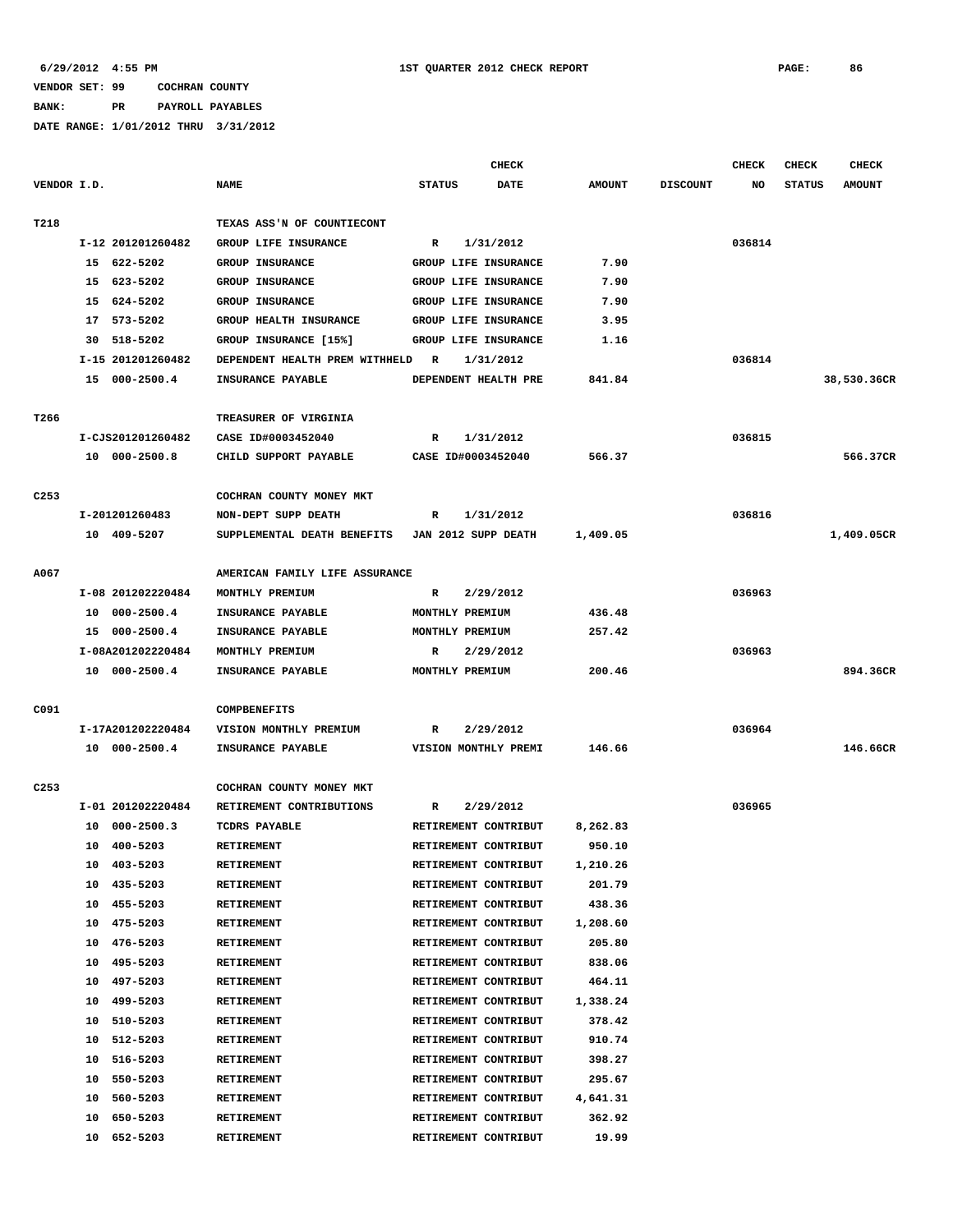**BANK: PR PAYROLL PAYABLES**

|                  |    |                   |                                |                 | <b>CHECK</b>         |               |                 | CHECK  | <b>CHECK</b>  | <b>CHECK</b>  |
|------------------|----|-------------------|--------------------------------|-----------------|----------------------|---------------|-----------------|--------|---------------|---------------|
| VENDOR I.D.      |    |                   | <b>NAME</b>                    | <b>STATUS</b>   | <b>DATE</b>          | <b>AMOUNT</b> | <b>DISCOUNT</b> | NO     | <b>STATUS</b> | <b>AMOUNT</b> |
| C <sub>253</sub> |    |                   | COCHRAN COUNTY MONEY MCONT     |                 |                      |               |                 |        |               |               |
|                  |    | I-01 201202220484 | RETIREMENT CONTRIBUTIONS       | R               | 2/29/2012            |               |                 | 036965 |               |               |
|                  | 10 | 660-5203          | <b>RETIREMENT</b>              |                 | RETIREMENT CONTRIBUT | 271.52        |                 |        |               |               |
|                  | 10 | 662-5203          | <b>RETIREMENT</b>              |                 | RETIREMENT CONTRIBUT | 359.86        |                 |        |               |               |
|                  | 10 | 663-5203          | <b>RETIREMENT</b>              |                 | RETIREMENT CONTRIBUT | 490.43        |                 |        |               |               |
|                  | 10 | 665-5203          | <b>RETIREMENT</b>              |                 | RETIREMENT CONTRIBUT | 360.85        |                 |        |               |               |
|                  | 15 | $000 - 2500.3$    | <b>TCDRS PAYABLE</b>           |                 | RETIREMENT CONTRIBUT | 2,795.14      |                 |        |               |               |
|                  | 15 | 610-5203          | <b>RETIREMENT</b>              |                 | RETIREMENT CONTRIBUT | 1,973.55      |                 |        |               |               |
|                  | 15 | 621-5203          | <b>RETIREMENT</b>              |                 | RETIREMENT CONTRIBUT | 797.97        |                 |        |               |               |
|                  | 15 | 622-5203          | <b>RETIREMENT</b>              |                 | RETIREMENT CONTRIBUT | 809.67        |                 |        |               |               |
|                  | 15 | 623–5203          | <b>RETIREMENT</b>              |                 | RETIREMENT CONTRIBUT | 810.08        |                 |        |               |               |
|                  |    | 15 624-5203       | <b>RETIREMENT</b>              |                 | RETIREMENT CONTRIBUT | 799.68        |                 |        |               |               |
|                  | 17 | $000 - 2500.3$    | TCDRS PAYABLE                  |                 | RETIREMENT CONTRIBUT | 200.19        |                 |        |               |               |
|                  | 17 | 573-5203          | <b>RETIREMENT</b>              |                 | RETIREMENT CONTRIBUT | 371.77        |                 |        |               |               |
|                  | 30 | $000 - 2500.3$    | TCDRS                          |                 | RETIREMENT CONTRIBUT | 62.66         |                 |        |               |               |
|                  | 30 | 518-5203          | RETIREMENT                     |                 | RETIREMENT CONTRIBUT | 116.37        |                 |        |               | 32,345.21CR   |
|                  |    |                   |                                |                 |                      |               |                 |        |               |               |
| C300             |    |                   | COCHRAN COUNTY SCHOOLS FEDERAL |                 |                      |               |                 |        |               |               |
|                  |    | I-18A201202220484 | MONTHLY PREMUIM                | R               | 2/29/2012            |               |                 | 036966 |               |               |
|                  | 10 | $000 - 2500.4$    | INSURANCE PAYABLE              | MONTHLY PREMUIM |                      | 7,898.55      |                 |        |               |               |
|                  | 15 | $000 - 2500.4$    | INSURANCE PAYABLE              | MONTHLY PREMUIM |                      | 1,075.95      |                 |        |               |               |
|                  | 30 | $000 - 2500.4$    | AFLAC                          | MONTHLY PREMUIM |                      | 171.05        |                 |        |               | 9,145.55CR    |
| N017             |    |                   | NATIONAL FARM LIFE             |                 |                      |               |                 |        |               |               |
|                  |    | I-05 201202220484 | NFL PREMIUM                    | R               | 2/29/2012            |               |                 | 036967 |               |               |
|                  | 10 | $000 - 2500.4$    | INSURANCE PAYABLE              | NFL PREMIUM     |                      | 287.47        |                 |        |               |               |
|                  | 15 | $000 - 2500.4$    | INSURANCE PAYABLE              | NFL PREMIUM     |                      | 37.68         |                 |        |               |               |
|                  |    | I-05A201202220484 | AFTER TAX PREM                 | R               | 2/29/2012            |               |                 | 036967 |               |               |
|                  | 10 | 000-2500.4        | INSURANCE PAYABLE              | AFTER TAX PREM  |                      | 197.52        |                 |        |               |               |
|                  |    | 15 000-2500.4     | INSURANCE PAYABLE              | AFTER TAX PREM  |                      | 56.04         |                 |        |               | 578.71CR      |
|                  |    |                   |                                |                 |                      |               |                 |        |               |               |
| <b>N060</b>      |    |                   | NATIONWIDE RETIREMENT SOL      |                 |                      |               |                 |        |               |               |
|                  |    | I-04 201202220484 | DEFERRED COMP WITHHELD         | R               | 2/29/2012            |               |                 | 036968 |               |               |
|                  |    | 10 000-2500.7     | PEBSCO DEF COMP PAYABLE        |                 | DEFERRED COMP WITHHE | 3,174.29      |                 |        |               |               |
|                  |    | 15 000-2500.7     | PEBSCO DEF COMP PAYABLE        |                 | DEFERRED COMP WITHHE | 1,176.71      |                 |        |               | 4,351.00CR    |
| N081             |    |                   | NATIONAL FAMILY CARE LIFE INSU |                 |                      |               |                 |        |               |               |
|                  |    | I-21 201202220484 | NATIONAL FAMILY CARE           | R               | 2/29/2012            |               |                 | 036969 |               |               |
|                  |    | 10 000-2500.4     | INSURANCE PAYABLE              |                 | NATIONAL FAMILY CARE | 228.00        |                 |        |               |               |
|                  |    | 15 000-2500.4     | INSURANCE PAYABLE              |                 | NATIONAL FAMILY CARE | 6.90          |                 |        |               | 234.90CR      |
| P187             |    |                   | COCHRAN COUNTY PAYROLL TA      |                 |                      |               |                 |        |               |               |
|                  |    | I-T1 201202220484 | FEDERAL INCOME TAX W/H         | R               | 2/29/2012            |               |                 | 036970 |               |               |
|                  |    | 10 000-2500.1     | WITHHOLDING TAX PAYABLE        |                 | FEDERAL INCOME TAX W | 11,806.34     |                 |        |               |               |
|                  |    | 15 000-2500.1     | WITHHOLDING TAX PAYABLE        |                 | FEDERAL INCOME TAX W | 3,083.15      |                 |        |               |               |
|                  |    | 17 000-2500.1     | WITHHOLDING TAX PAYABLE        |                 | FEDERAL INCOME TAX W | 254.64        |                 |        |               |               |
|                  |    | 30 000-2500.1     | FEDERAL WITHOLDING             |                 | FEDERAL INCOME TAX W | 92.74         |                 |        |               |               |
|                  |    | I-T3 201202220484 | FICA TAX                       | R               | 2/29/2012            |               |                 | 036970 |               |               |
|                  |    |                   |                                |                 |                      |               |                 |        |               |               |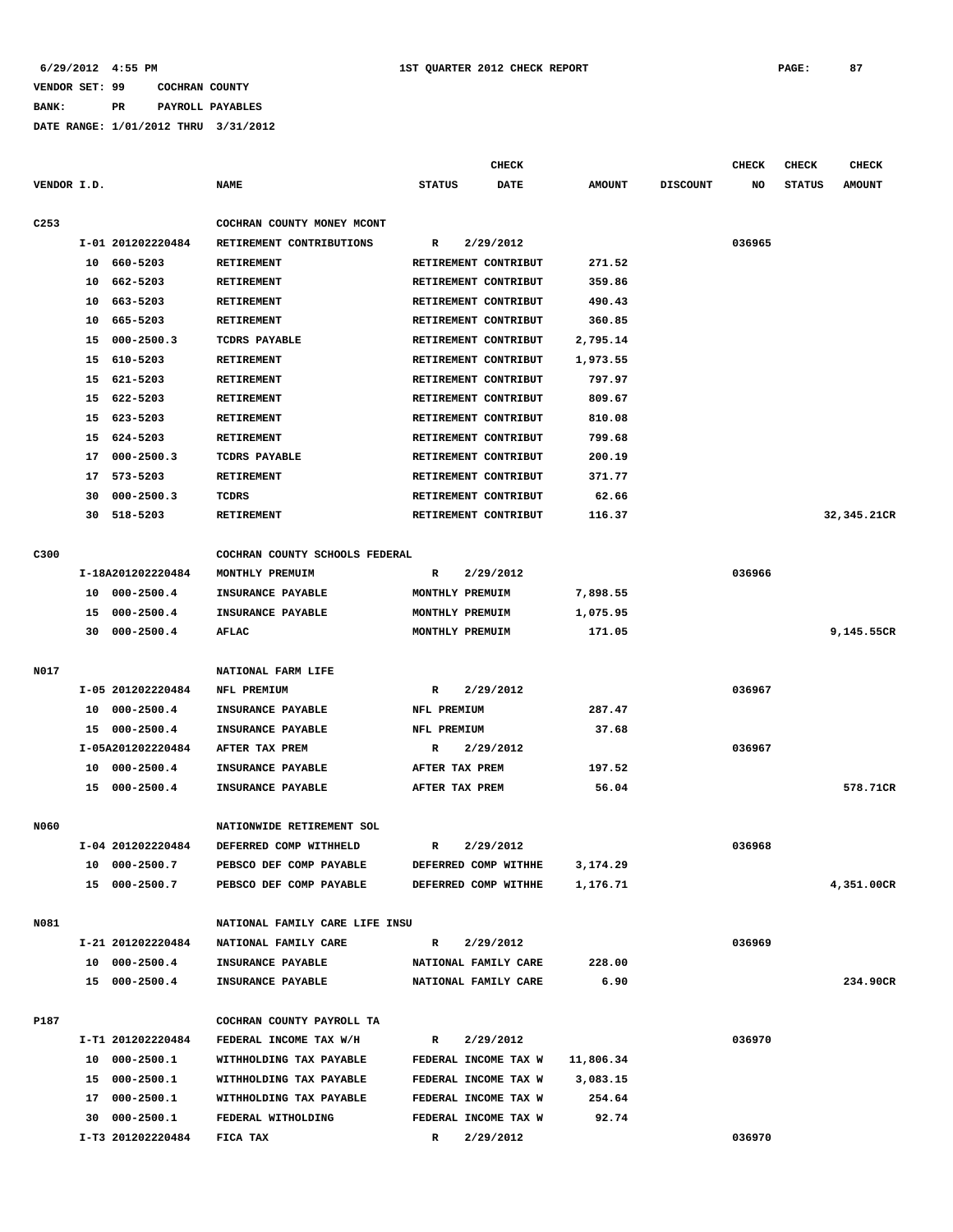**BANK: PR PAYROLL PAYABLES**

|             |    |                   |                            |               |                     | <b>CHECK</b> |               |                 | <b>CHECK</b> | <b>CHECK</b>  | <b>CHECK</b>  |
|-------------|----|-------------------|----------------------------|---------------|---------------------|--------------|---------------|-----------------|--------------|---------------|---------------|
| VENDOR I.D. |    |                   | <b>NAME</b>                | <b>STATUS</b> |                     | <b>DATE</b>  | <b>AMOUNT</b> | <b>DISCOUNT</b> | NO           | <b>STATUS</b> | <b>AMOUNT</b> |
| P187        |    |                   | COCHRAN COUNTY PAYROLLCONT |               |                     |              |               |                 |              |               |               |
|             |    | I-T3 201202220484 | FICA TAX                   | R             |                     | 2/29/2012    |               |                 | 036970       |               |               |
|             |    | 10 000-2500.2     | FICA PAYABLE               | FICA TAX      |                     |              | 5,081.24      |                 |              |               |               |
|             | 10 | 400-5201          | SOCIAL SECURITY            | FICA TAX      |                     |              | 449.62        |                 |              |               |               |
|             | 10 | 403-5201          | SOCIAL SECURITY            | FICA TAX      |                     |              | 564.43        |                 |              |               |               |
|             | 10 | 435-5201          | SOCIAL SECURITY            | FICA TAX      |                     |              | 96.24         |                 |              |               |               |
|             | 10 | 455-5201          | SOCIAL SECURITY            | FICA TAX      |                     |              | 214.02        |                 |              |               |               |
|             | 10 | 475-5201          | SOCIAL SECURITY            | FICA TAX      |                     |              | 592.05        |                 |              |               |               |
|             | 10 | 476-5201          | SOCIAL SECURITY            | FICA TAX      |                     |              | 98.15         |                 |              |               |               |
|             | 10 | 495-5201          | SOCIAL SECURITY            | FICA TAX      |                     |              | 399.69        |                 |              |               |               |
|             | 10 | 497-5201          | SOCIAL SECURITY            | FICA TAX      |                     |              | 221.34        |                 |              |               |               |
|             | 10 | 499-5201          | SOCIAL SECURITY            | FICA TAX      |                     |              | 632.89        |                 |              |               |               |
|             | 10 | 510-5201          | SOCIAL SECURITY            | FICA TAX      |                     |              | 224.95        |                 |              |               |               |
|             | 10 | 512-5201          | SOCIAL SECURITY            | FICA TAX      |                     |              | 421.40        |                 |              |               |               |
|             | 10 | 516-5201          | SOCIAL SECURITY            | FICA TAX      |                     |              | 194.09        |                 |              |               |               |
|             | 10 | 550-5201          | SOCIAL SECURITY            | FICA TAX      |                     |              | 141.01        |                 |              |               |               |
|             | 10 | 560-5201          | SOCIAL SECURITY            | FICA TAX      |                     |              | 2,196.07      |                 |              |               |               |
|             | 10 | 650-5201          | SOCIAL SECURITY            | FICA TAX      |                     |              | 206.28        |                 |              |               |               |
|             | 10 | 652-5201          | SOCIAL SECURITY            | FICA TAX      |                     |              | 9.54          |                 |              |               |               |
|             | 10 | 660-5201          | SOCIAL SECURITY            | FICA TAX      |                     |              | 132.32        |                 |              |               |               |
|             | 10 | 662-5201          | SOCIAL SECURITY            | FICA TAX      |                     |              | 171.62        |                 |              |               |               |
|             | 10 | 663-5201          | SOCIAL SECURITY            | FICA TAX      |                     |              | 233.90        |                 |              |               |               |
|             | 10 | 665-5201          | SOCIAL SECURITY            | FICA TAX      |                     |              | 301.20        |                 |              |               |               |
|             | 15 | $000 - 2500.2$    | FICA PAYABLE               | FICA TAX      |                     |              | 1,629.03      |                 |              |               |               |
|             | 15 | 610-5201          | SOCIAL SECURITY            | FICA TAX      |                     |              | 938.94        |                 |              |               |               |
|             | 15 | 621-5201          | SOCIAL SECURITY            | FICA TAX      |                     |              | 380.57        |                 |              |               |               |
|             | 15 | 622-5201          | SOCIAL SECURITY            | FICA TAX      |                     |              | 380.57        |                 |              |               |               |
|             | 15 | 623-5201          | SOCIAL SECURITY            | FICA TAX      |                     |              | 384.73        |                 |              |               |               |
|             | 15 | 624-5201          | SOCIAL SECURITY            | FICA TAX      |                     |              | 319.96        |                 |              |               |               |
|             | 17 | $000 - 2500.2$    | FICA PAYABLE               | FICA TAX      |                     |              | 122.76        |                 |              |               |               |
|             | 17 | 573-5201          | SOCIAL SECURITY            | FICA TAX      |                     |              | 181.21        |                 |              |               |               |
|             | 30 | $000 - 2500.2$    | FICA                       | FICA TAX      |                     |              | 38.41         |                 |              |               |               |
|             | 30 | 518-5201          | SOCIAL SECURITY            | FICA TAX      |                     |              | 56.71         |                 |              |               |               |
|             |    | I-T4 201202220484 | MEDICARE TAX               | R             |                     | 2/29/2012    |               |                 | 036970       |               |               |
|             |    | 10 000-2500.2     | FICA PAYABLE               |               | MEDICARE TAX        |              | 1,754.25      |                 |              |               |               |
|             |    | 10 400-5201       | SOCIAL SECURITY            |               | MEDICARE TAX        |              | 105.15        |                 |              |               |               |
|             |    | 10 403-5201       | SOCIAL SECURITY            |               | MEDICARE TAX        |              | 132.01        |                 |              |               |               |
|             |    | 10 435-5201       | SOCIAL SECURITY            |               | MEDICARE TAX        |              | 22.51         |                 |              |               |               |
|             |    | 10 455-5201       | SOCIAL SECURITY            |               | MEDICARE TAX        |              | 50.05         |                 |              |               |               |
|             |    | 10 475-5201       | SOCIAL SECURITY            |               | MEDICARE TAX        |              | 138.47        |                 |              |               |               |
|             |    | 10 476-5201       | SOCIAL SECURITY            |               | MEDICARE TAX        |              | 22.96         |                 |              |               |               |
|             |    | 10 495-5201       | SOCIAL SECURITY            |               | MEDICARE TAX        |              | 93.48         |                 |              |               |               |
|             |    | 10 497-5201       | SOCIAL SECURITY            |               | <b>MEDICARE TAX</b> |              | 51.77         |                 |              |               |               |
|             |    | 10 499-5201       | SOCIAL SECURITY            |               | MEDICARE TAX        |              | 148.02        |                 |              |               |               |
|             |    | 10 510-5201       | SOCIAL SECURITY            |               | MEDICARE TAX        |              | 52.61         |                 |              |               |               |
|             |    | 10 512-5201       | SOCIAL SECURITY            |               | MEDICARE TAX        |              | 98.56         |                 |              |               |               |
|             | 10 | 516-5201          | SOCIAL SECURITY            |               | MEDICARE TAX        |              | 45.39         |                 |              |               |               |
|             |    | 10 550-5201       | SOCIAL SECURITY            |               | MEDICARE TAX        |              | 32.98         |                 |              |               |               |
|             |    |                   |                            |               |                     |              |               |                 |              |               |               |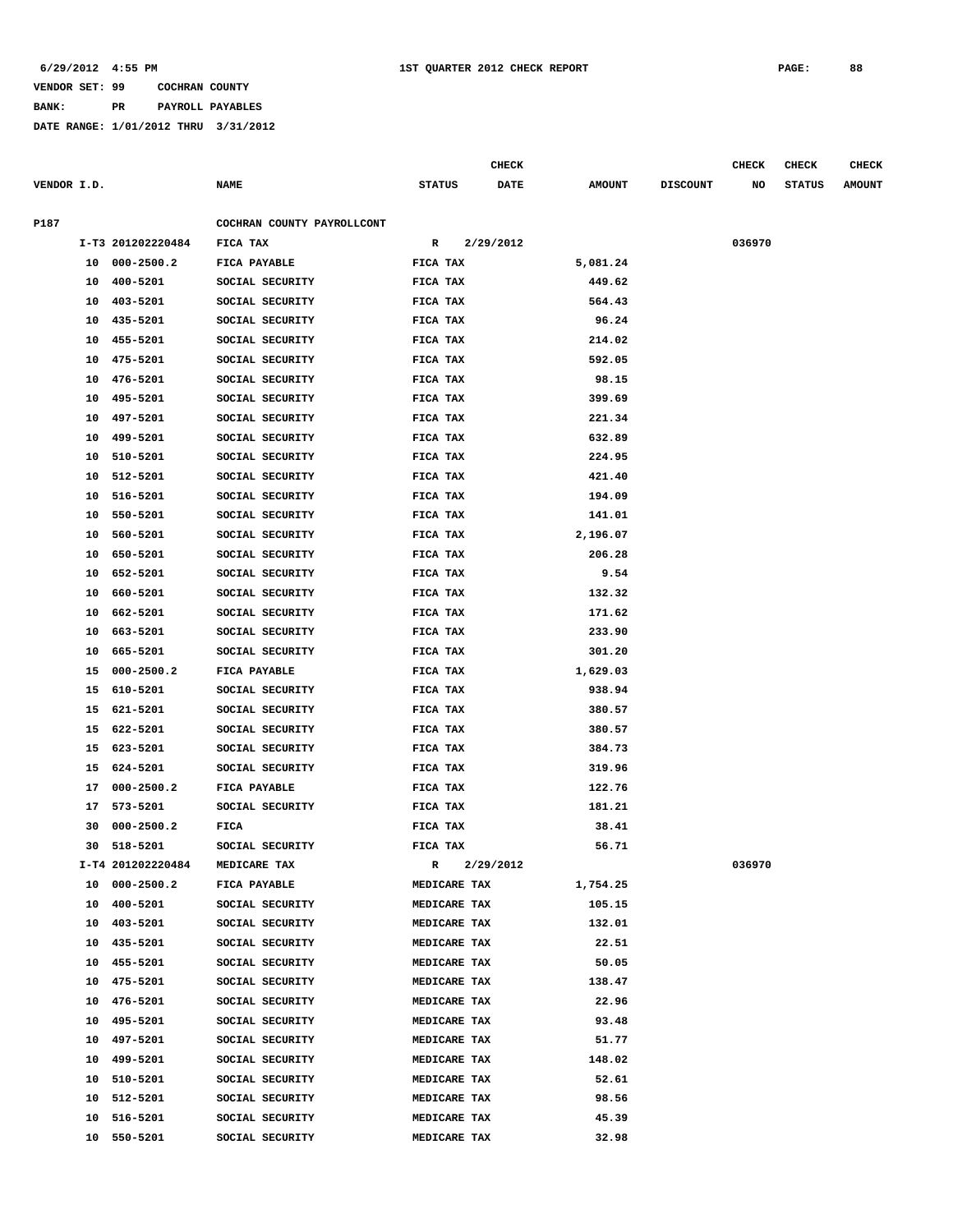## **BANK: PR PAYROLL PAYABLES**

|             |    |                   |                            |               | CHECK                    |               |                 | <b>CHECK</b> | <b>CHECK</b>  | <b>CHECK</b>  |
|-------------|----|-------------------|----------------------------|---------------|--------------------------|---------------|-----------------|--------------|---------------|---------------|
| VENDOR I.D. |    |                   | <b>NAME</b>                | <b>STATUS</b> | <b>DATE</b>              | <b>AMOUNT</b> | <b>DISCOUNT</b> | NO           | <b>STATUS</b> | <b>AMOUNT</b> |
| P187        |    |                   | COCHRAN COUNTY PAYROLLCONT |               |                          |               |                 |              |               |               |
|             |    | I-T4 201202220484 | MEDICARE TAX               | R             | 2/29/2012                |               |                 | 036970       |               |               |
|             | 10 | 560-5201          | SOCIAL SECURITY            | MEDICARE TAX  |                          | 513.59        |                 |              |               |               |
|             | 10 | 650-5201          | SOCIAL SECURITY            | MEDICARE TAX  |                          | 48.24         |                 |              |               |               |
|             | 10 | 652-5201          | SOCIAL SECURITY            | MEDICARE TAX  |                          | 2.23          |                 |              |               |               |
|             | 10 | 660-5201          | SOCIAL SECURITY            | MEDICARE TAX  |                          | 30.94         |                 |              |               |               |
|             | 10 | 662-5201          | SOCIAL SECURITY            | MEDICARE TAX  |                          | 40.14         |                 |              |               |               |
|             | 10 | 663-5201          | SOCIAL SECURITY            | MEDICARE TAX  |                          | 54.71         |                 |              |               |               |
|             | 10 | 665-5201          | SOCIAL SECURITY            | MEDICARE TAX  |                          | 70.44         |                 |              |               |               |
|             | 15 | $000 - 2500.2$    | FICA PAYABLE               | MEDICARE TAX  |                          | 562.41        |                 |              |               |               |
|             | 15 | 610-5201          | SOCIAL SECURITY            | MEDICARE TAX  |                          | 219.58        |                 |              |               |               |
|             | 15 | 621-5201          | SOCIAL SECURITY            | MEDICARE TAX  |                          | 89.01         |                 |              |               |               |
|             | 15 | 622-5201          | SOCIAL SECURITY            | MEDICARE TAX  |                          | 89.01         |                 |              |               |               |
|             | 15 | 623-5201          | SOCIAL SECURITY            | MEDICARE TAX  |                          | 89.98         |                 |              |               |               |
|             | 15 | 624-5201          | SOCIAL SECURITY            | MEDICARE TAX  |                          | 74.83         |                 |              |               |               |
|             | 17 | $000 - 2500.2$    | FICA PAYABLE               | MEDICARE TAX  |                          | 42.38         |                 |              |               |               |
|             | 17 | 573-5201          | SOCIAL SECURITY            | MEDICARE TAX  |                          | 42.38         |                 |              |               |               |
|             | 30 | $000 - 2500.2$    | FICA                       | MEDICARE TAX  |                          | 13.27         |                 |              |               |               |
|             | 30 | 518-5201          | SOCIAL SECURITY            | MEDICARE TAX  |                          | 13.27         |                 |              |               | 36,996.43CR   |
|             |    |                   |                            |               |                          |               |                 |              |               |               |
| T218        |    |                   | TEXAS ASS'N OF COUNTIES    |               |                          |               |                 |              |               |               |
|             |    | I-11 201202220484 | EMPLOYEE PREMIUMS          | R             | 2/29/2012                |               |                 | 036971       |               |               |
|             | 10 | 400-5202          | <b>GROUP INSURANCE</b>     |               | EMPLOYEE PREMIUMS        | 1,413.23      |                 |              |               |               |
|             | 10 | 403-5202          | <b>GROUP INSURANCE</b>     |               | EMPLOYEE PREMIUMS        | 2,295.96      |                 |              |               |               |
|             | 10 | 455-5202          | GROUP INSURANCE            |               | EMPLOYEE PREMIUMS        | 765.32        |                 |              |               |               |
|             | 10 | 475-5202          | <b>GROUP INSURANCE</b>     |               | EMPLOYEE PREMIUMS        | 1,530.64      |                 |              |               |               |
|             | 10 | 495-5202          | <b>GROUP INSURANCE</b>     |               | EMPLOYEE PREMIUMS        | 1,530.64      |                 |              |               |               |
|             | 10 | 497-5202          | GROUP INSURANCE            |               | EMPLOYEE PREMIUMS        | 765.32        |                 |              |               |               |
|             | 10 | 499-5202          | <b>GROUP INSURANCE</b>     |               | EMPLOYEE PREMIUMS        | 1,530.64      |                 |              |               |               |
|             | 10 | 510-5202          | <b>GROUP INSURANCE</b>     |               | EMPLOYEE PREMIUMS        | 765.32        |                 |              |               |               |
|             | 10 | 512-5202          | GROUP INSURANCE            |               | EMPLOYEE PREMIUMS        | 2,326.57      |                 |              |               |               |
|             | 10 | 516-5202          | GROUP INSURANCE [50%]      |               | EMPLOYEE PREMIUMS        | 775.46        |                 |              |               |               |
|             | 10 | 550-5202          | <b>GROUP INSURANCE</b>     |               | EMPLOYEE PREMIUMS        | 765.32        |                 |              |               |               |
|             | 10 | 560-5202          | GROUP INSURANCE            |               | EMPLOYEE PREMIUMS        | 8,387.91      |                 |              |               |               |
|             | 10 | 650-5202          | GROUP INSURANCE            |               | EMPLOYEE PREMIUMS        | 803.59        |                 |              |               |               |
|             | 10 | 652-5202          | <b>GROUP INSURANCE</b>     |               | EMPLOYEE PREMIUMS        | 38.26         |                 |              |               |               |
|             | 10 | 660-5202          | GROUP INSURANCE [35%]      |               | EMPLOYEE PREMIUMS        | 528.63        |                 |              |               |               |
|             | 10 | 662-5202          | GROUP INSURANCE            |               | EMPLOYEE PREMIUMS        | 688.79        |                 |              |               |               |
|             | 10 | 663-5202          | GROUP INSURANCE            |               | <b>EMPLOYEE PREMIUMS</b> | 765.32        |                 |              |               |               |
|             | 10 | 665-5202          | GROUP INSURANCE            |               | EMPLOYEE PREMIUMS        | 765.32        |                 |              |               |               |
|             | 15 | 610-5202          | <b>GROUP INSURANCE</b>     |               | EMPLOYEE PREMIUMS        | 3,178.69      |                 |              |               |               |
|             | 15 | 621-5202          | GROUP INSURANCE            |               | EMPLOYEE PREMIUMS        | 1,530.64      |                 |              |               |               |
|             | 15 | 622-5202          | <b>GROUP INSURANCE</b>     |               | EMPLOYEE PREMIUMS        | 1,530.64      |                 |              |               |               |
|             | 15 | 623-5202          | GROUP INSURANCE            |               | EMPLOYEE PREMIUMS        | 1,530.64      |                 |              |               |               |
|             | 15 | 624-5202          | GROUP INSURANCE            |               | EMPLOYEE PREMIUMS        | 1,530.64      |                 |              |               |               |
|             | 17 | 573-5202          | GROUP HEALTH INSURANCE     |               | EMPLOYEE PREMIUMS        | 765.32        |                 |              |               |               |
|             | 30 | 518-5202          | GROUP INSURANCE [15%]      |               | EMPLOYEE PREMIUMS        | 226.55        |                 |              |               |               |
|             |    | I-12 201202220484 | GROUP LIFE INSURANCE       | $\mathbb{R}$  | 2/29/2012                |               |                 | 036971       |               |               |
|             |    |                   |                            |               |                          |               |                 |              |               |               |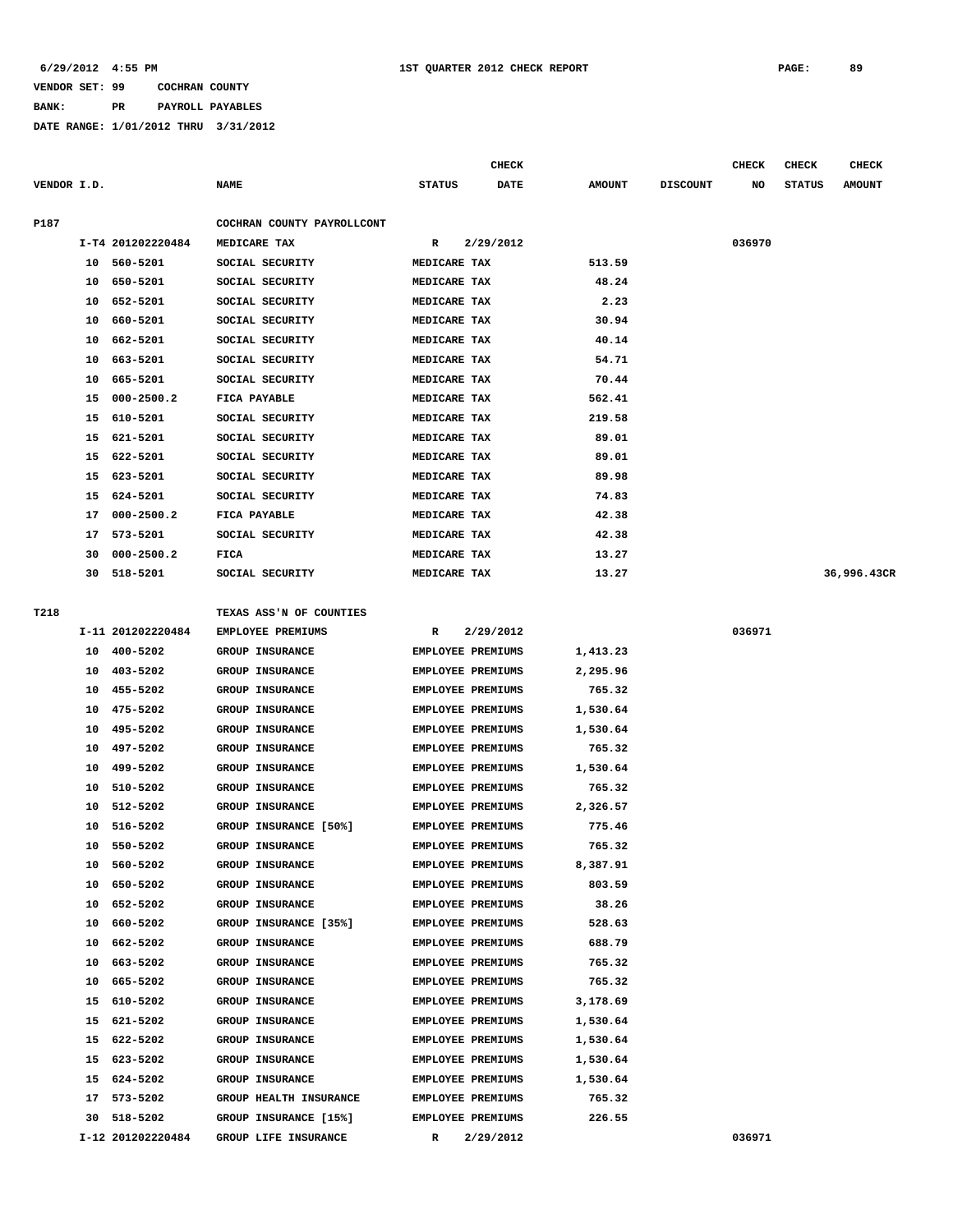## **VENDOR SET: 99 COCHRAN COUNTY BANK: PR PAYROLL PAYABLES**

**DATE RANGE: 1/01/2012 THRU 3/31/2012**

**CHECK CHECK CHECK CHECK** 

| VENDOR I.D.      |                               | <b>NAME</b>                                                             | <b>STATUS</b>                                | <b>DATE</b> | <b>AMOUNT</b> | <b>DISCOUNT</b> | NO     | <b>STATUS</b> | <b>AMOUNT</b> |
|------------------|-------------------------------|-------------------------------------------------------------------------|----------------------------------------------|-------------|---------------|-----------------|--------|---------------|---------------|
| T218             |                               | TEXAS ASS'N OF COUNTIECONT                                              |                                              |             |               |                 |        |               |               |
|                  | I-12 201202220484             | GROUP LIFE INSURANCE                                                    | R                                            | 2/29/2012   |               |                 | 036971 |               |               |
|                  | 10<br>400-5202                | GROUP INSURANCE                                                         | GROUP LIFE INSURANCE                         |             | 7.29          |                 |        |               |               |
|                  | 403-5202<br>10                | GROUP INSURANCE                                                         | GROUP LIFE INSURANCE                         |             | 11.85         |                 |        |               |               |
|                  | 455-5202<br>10                | GROUP INSURANCE                                                         | GROUP LIFE INSURANCE                         |             | 3.95          |                 |        |               |               |
|                  | 475-5202<br>10                | <b>GROUP INSURANCE</b>                                                  | GROUP LIFE INSURANCE                         |             | 7.90          |                 |        |               |               |
|                  | 10 495-5202                   | <b>GROUP INSURANCE</b>                                                  | GROUP LIFE INSURANCE                         |             | 7.90          |                 |        |               |               |
|                  | 497-5202<br>10                | GROUP INSURANCE                                                         | GROUP LIFE INSURANCE                         |             | 3.95          |                 |        |               |               |
|                  | 499-5202<br>10                | GROUP INSURANCE                                                         | GROUP LIFE INSURANCE                         |             | 7.90          |                 |        |               |               |
|                  | 510-5202<br>10                | <b>GROUP INSURANCE</b>                                                  | GROUP LIFE INSURANCE                         |             | 3.95          |                 |        |               |               |
|                  | 512-5202<br>10                | GROUP INSURANCE                                                         | GROUP LIFE INSURANCE                         |             | 12.01         |                 |        |               |               |
|                  | 10<br>516-5202                | GROUP INSURANCE [50%]                                                   | GROUP LIFE INSURANCE                         |             | 4.02          |                 |        |               |               |
|                  | 550-5202<br>10                | GROUP INSURANCE                                                         | GROUP LIFE INSURANCE                         |             | 3.95          |                 |        |               |               |
|                  | 10<br>560-5202                | GROUP INSURANCE                                                         | GROUP LIFE INSURANCE                         |             | 41.33         |                 |        |               |               |
|                  | 10<br>650-5202                | GROUP INSURANCE                                                         | GROUP LIFE INSURANCE                         |             | 4.15          |                 |        |               |               |
|                  | 652-5202<br>10                | <b>GROUP INSURANCE</b>                                                  | GROUP LIFE INSURANCE                         |             | 0.19          |                 |        |               |               |
|                  | 660-5202<br>10                | GROUP INSURANCE [35%]                                                   | GROUP LIFE INSURANCE                         |             | 2.72          |                 |        |               |               |
|                  | 662-5202<br>10                | <b>GROUP INSURANCE</b>                                                  | GROUP LIFE INSURANCE                         |             | 3.56          |                 |        |               |               |
|                  | 663-5202<br>10                | <b>GROUP INSURANCE</b>                                                  | GROUP LIFE INSURANCE                         |             | 3.95          |                 |        |               |               |
|                  | 665-5202<br>10                | <b>GROUP INSURANCE</b>                                                  | GROUP LIFE INSURANCE                         |             | 3.95          |                 |        |               |               |
|                  | 15 610-5202                   | <b>GROUP INSURANCE</b>                                                  | GROUP LIFE INSURANCE                         |             | 12.66         |                 |        |               |               |
|                  | 15 621-5202                   | <b>GROUP INSURANCE</b>                                                  | GROUP LIFE INSURANCE                         |             | 7.90          |                 |        |               |               |
|                  | 15 622-5202                   | GROUP INSURANCE                                                         | GROUP LIFE INSURANCE                         |             | 7.90          |                 |        |               |               |
|                  | 15 623-5202                   | <b>GROUP INSURANCE</b>                                                  | GROUP LIFE INSURANCE                         |             | 7.90          |                 |        |               |               |
|                  | 15 624-5202                   | <b>GROUP INSURANCE</b>                                                  | GROUP LIFE INSURANCE                         |             | 7.90          |                 |        |               |               |
|                  | 17 573-5202                   |                                                                         |                                              |             | 3.95          |                 |        |               |               |
|                  | 30<br>518-5202                | GROUP HEALTH INSURANCE                                                  | GROUP LIFE INSURANCE<br>GROUP LIFE INSURANCE |             | 1.16          |                 |        |               |               |
|                  |                               | GROUP INSURANCE [15%]                                                   |                                              |             |               |                 |        |               |               |
|                  | I-15 201202220484             | DEPENDENT HEALTH PREM WITHHELD R                                        |                                              | 2/29/2012   | 841.84        |                 | 036971 |               | 37,761.09CR   |
|                  | 15 000-2500.4                 | INSURANCE PAYABLE                                                       | DEPENDENT HEALTH PRE                         |             |               |                 |        |               |               |
| T266             |                               | TREASURER OF VIRGINIA                                                   |                                              |             |               |                 |        |               |               |
|                  | I-CJS201202220484             | CASE ID#0003452040                                                      | R                                            | 2/29/2012   |               |                 | 036972 |               |               |
|                  | 10 000-2500.8                 | CHILD SUPPORT PAYABLE CASE ID#0003452040                                |                                              |             | 566.37        |                 |        |               | 566.37CR      |
|                  |                               |                                                                         |                                              |             |               |                 |        |               |               |
| C <sub>253</sub> |                               |                                                                         |                                              |             |               |                 |        |               |               |
|                  |                               | COCHRAN COUNTY MONEY MKT                                                | R                                            |             |               |                 | 036973 |               |               |
|                  | I-201202220485<br>10 409-5207 | NON-DEPT SUPP DEATH<br>SUPPLEMENTAL DEATH BENEFITS FEBRUARY 2012 SUPP D |                                              | 2/23/2012   | 1,407.02      |                 |        |               | 1,407.02CR    |
|                  |                               |                                                                         |                                              |             |               |                 |        |               |               |
| <b>A067</b>      |                               | AMERICAN FAMILY LIFE ASSURANCE                                          |                                              |             |               |                 |        |               |               |
|                  | I-08 201203210486             | MONTHLY PREMIUM                                                         | R                                            | 3/30/2012   |               |                 | 037091 |               |               |
|                  | 10 000-2500.4                 | INSURANCE PAYABLE                                                       | MONTHLY PREMIUM                              |             | 436.48        |                 |        |               |               |
|                  | 15 000-2500.4                 | INSURANCE PAYABLE                                                       | MONTHLY PREMIUM                              |             | 257.42        |                 |        |               |               |
|                  | I-08A201203210486             | MONTHLY PREMIUM                                                         | R                                            | 3/30/2012   |               |                 | 037091 |               |               |
|                  | 10 000-2500.4                 | INSURANCE PAYABLE                                                       | MONTHLY PREMIUM                              |             | 200.46        |                 |        |               | 894.36CR      |
|                  |                               |                                                                         |                                              |             |               |                 |        |               |               |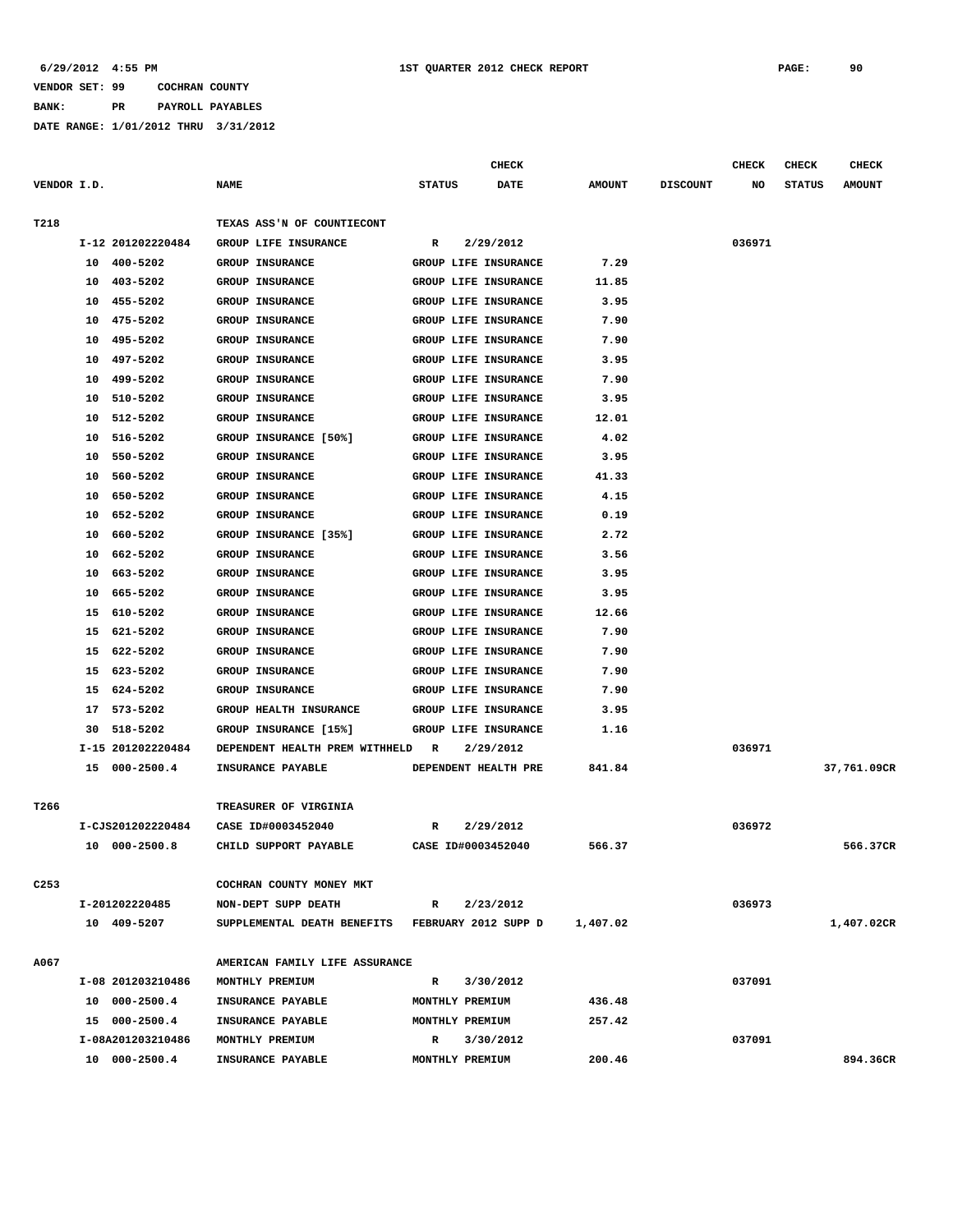**BANK: PR PAYROLL PAYABLES**

**DATE RANGE: 1/01/2012 THRU 3/31/2012**

|                  |    |                   |                                |               | <b>CHECK</b>         |               |                 | CHECK  | <b>CHECK</b>  | <b>CHECK</b>  |
|------------------|----|-------------------|--------------------------------|---------------|----------------------|---------------|-----------------|--------|---------------|---------------|
| VENDOR I.D.      |    |                   | <b>NAME</b>                    | <b>STATUS</b> | DATE                 | <b>AMOUNT</b> | <b>DISCOUNT</b> | NO     | <b>STATUS</b> | <b>AMOUNT</b> |
| C091             |    |                   | <b>COMPBENEFITS</b>            |               |                      |               |                 |        |               |               |
|                  |    | I-17A201203210486 | VISION MONTHLY PREMIUM         | R             | 3/30/2012            |               |                 | 037092 |               |               |
|                  |    | 10 000-2500.4     | INSURANCE PAYABLE              |               | VISION MONTHLY PREMI | 138.86        |                 |        |               | 138.86CR      |
|                  |    |                   |                                |               |                      |               |                 |        |               |               |
| C <sub>253</sub> |    |                   | COCHRAN COUNTY MONEY MKT       |               |                      |               |                 |        |               |               |
|                  |    | I-01 201203210486 | RETIREMENT CONTRIBUTIONS       | R             | 3/30/2012            |               |                 | 037093 |               |               |
|                  | 10 | $000 - 2500.3$    | TCDRS PAYABLE                  |               | RETIREMENT CONTRIBUT | 8,154.32      |                 |        |               |               |
|                  | 10 | 400-5203          | <b>RETIREMENT</b>              |               | RETIREMENT CONTRIBUT | 950.10        |                 |        |               |               |
|                  | 10 | 403-5203          | <b>RETIREMENT</b>              |               | RETIREMENT CONTRIBUT | 1,261.33      |                 |        |               |               |
|                  | 10 | 435-5203          | <b>RETIREMENT</b>              |               | RETIREMENT CONTRIBUT | 201.79        |                 |        |               |               |
|                  | 10 | 455-5203          | <b>RETIREMENT</b>              |               | RETIREMENT CONTRIBUT | 438.36        |                 |        |               |               |
|                  | 10 | 475-5203          | RETIREMENT                     |               | RETIREMENT CONTRIBUT | 1,190.71      |                 |        |               |               |
|                  | 10 | 476-5203          | <b>RETIREMENT</b>              |               | RETIREMENT CONTRIBUT | 205.80        |                 |        |               |               |
|                  | 10 | 495-5203          | RETIREMENT                     |               | RETIREMENT CONTRIBUT | 838.06        |                 |        |               |               |
|                  | 10 | 497-5203          | RETIREMENT                     |               | RETIREMENT CONTRIBUT | 480.07        |                 |        |               |               |
|                  | 10 | 499-5203          | <b>RETIREMENT</b>              |               | RETIREMENT CONTRIBUT | 1,045.07      |                 |        |               |               |
|                  | 10 | 510-5203          | RETIREMENT                     |               | RETIREMENT CONTRIBUT | 378.42        |                 |        |               |               |
|                  | 10 | 512-5203          | RETIREMENT                     |               | RETIREMENT CONTRIBUT | 966.88        |                 |        |               |               |
|                  | 10 | 516-5203          | <b>RETIREMENT</b>              |               | RETIREMENT CONTRIBUT | 398.27        |                 |        |               |               |
|                  | 10 | 550-5203          | RETIREMENT                     |               | RETIREMENT CONTRIBUT | 295.67        |                 |        |               |               |
|                  | 10 | 560-5203          | RETIREMENT                     |               | RETIREMENT CONTRIBUT | 4,595.07      |                 |        |               |               |
|                  | 10 | 650-5203          | <b>RETIREMENT</b>              |               | RETIREMENT CONTRIBUT | 361.35        |                 |        |               |               |
|                  | 10 | 652-5203          | RETIREMENT                     |               | RETIREMENT CONTRIBUT | 19.99         |                 |        |               |               |
|                  | 10 | 660-5203          | RETIREMENT                     |               | RETIREMENT CONTRIBUT | 271.52        |                 |        |               |               |
|                  | 10 | 662-5203          | RETIREMENT                     |               | RETIREMENT CONTRIBUT | 359.86        |                 |        |               |               |
|                  | 10 | 663-5203          | RETIREMENT                     |               | RETIREMENT CONTRIBUT | 524.57        |                 |        |               |               |
|                  | 10 | 665-5203          | RETIREMENT                     |               | RETIREMENT CONTRIBUT | 360.85        |                 |        |               |               |
|                  | 15 | $000 - 2500.3$    | <b>TCDRS PAYABLE</b>           |               | RETIREMENT CONTRIBUT | 2,789.75      |                 |        |               |               |
|                  | 15 | 610-5203          | RETIREMENT                     |               | RETIREMENT CONTRIBUT | 1,973.55      |                 |        |               |               |
|                  | 15 | 621-5203          | RETIREMENT                     |               | RETIREMENT CONTRIBUT | 795.13        |                 |        |               |               |
|                  | 15 | 622-5203          | RETIREMENT                     |               | RETIREMENT CONTRIBUT | 802.48        |                 |        |               |               |
|                  | 15 | 623-5203          | RETIREMENT                     |               | RETIREMENT CONTRIBUT | 810.08        |                 |        |               |               |
|                  |    | 15 624-5203       | RETIREMENT                     |               | RETIREMENT CONTRIBUT | 799.68        |                 |        |               |               |
|                  |    | 17 000-2500.3     | TCDRS PAYABLE                  |               | RETIREMENT CONTRIBUT | 200.84        |                 |        |               |               |
|                  |    | 17 573-5203       | RETIREMENT                     |               | RETIREMENT CONTRIBUT | 373.00        |                 |        |               |               |
|                  |    | 30 000-2500.3     | TCDRS                          |               | RETIREMENT CONTRIBUT | 62.66         |                 |        |               |               |
|                  |    | 30 518-5203       | RETIREMENT                     |               | RETIREMENT CONTRIBUT | 116.37        |                 |        |               | 32,021.60CR   |
| C300             |    |                   | COCHRAN COUNTY SCHOOLS FEDERAL |               |                      |               |                 |        |               |               |
|                  |    | I-18A201203210486 | MONTHLY PREMUIM                | R             | 3/30/2012            |               |                 | 037094 |               |               |
|                  |    | 10 000-2500.4     | INSURANCE PAYABLE              |               | MONTHLY PREMUIM      | 7,959.60      |                 |        |               |               |
|                  |    | 15 000-2500.4     | INSURANCE PAYABLE              |               | MONTHLY PREMUIM      | 1,149.70      |                 |        |               |               |

 **30 000-2500.4 AFLAC MONTHLY PREMUIM 171.05 9,280.35CR**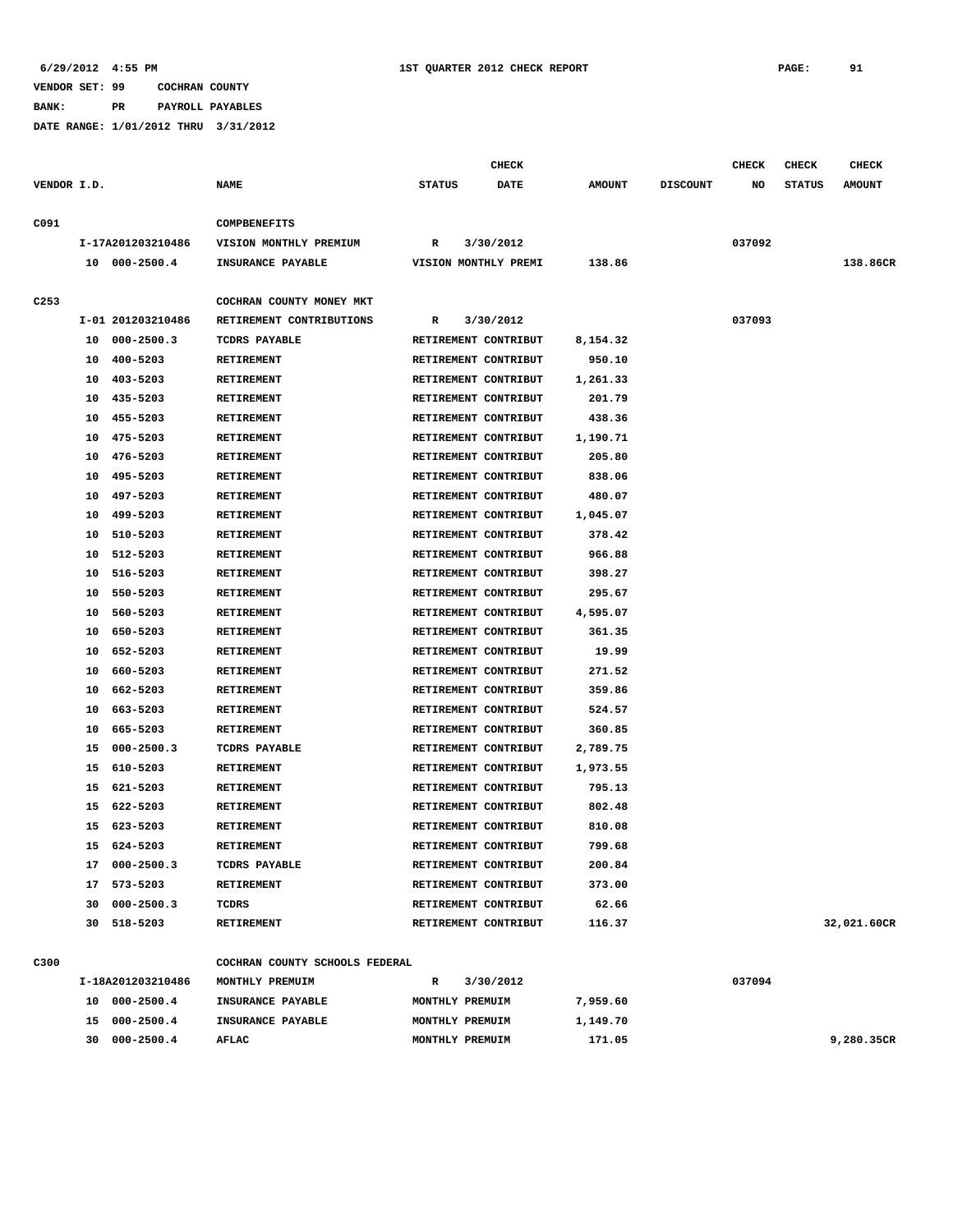# **BANK: PR PAYROLL PAYABLES**

|             |    |                   |                                |                | <b>CHECK</b>         |               |                 | CHECK  | <b>CHECK</b>  | <b>CHECK</b>  |
|-------------|----|-------------------|--------------------------------|----------------|----------------------|---------------|-----------------|--------|---------------|---------------|
| VENDOR I.D. |    |                   | <b>NAME</b>                    | <b>STATUS</b>  | DATE                 | <b>AMOUNT</b> | <b>DISCOUNT</b> | NO     | <b>STATUS</b> | <b>AMOUNT</b> |
| N017        |    |                   | NATIONAL FARM LIFE             |                |                      |               |                 |        |               |               |
|             |    | I-05 201203210486 | NFL PREMIUM                    | R              | 3/30/2012            |               |                 | 037095 |               |               |
|             |    | 10 000-2500.4     | INSURANCE PAYABLE              | NFL PREMIUM    |                      | 287.47        |                 |        |               |               |
|             |    | 15 000-2500.4     | INSURANCE PAYABLE              | NFL PREMIUM    |                      | 37.68         |                 |        |               |               |
|             |    | I-05A201203210486 | AFTER TAX PREM                 | R              | 3/30/2012            |               |                 | 037095 |               |               |
|             |    | 10 000-2500.4     | INSURANCE PAYABLE              | AFTER TAX PREM |                      | 197.52        |                 |        |               |               |
|             |    | 15 000-2500.4     | INSURANCE PAYABLE              | AFTER TAX PREM |                      | 56.04         |                 |        |               | 578.71CR      |
|             |    |                   |                                |                |                      |               |                 |        |               |               |
| N060        |    |                   | NATIONWIDE RETIREMENT SOL      |                |                      |               |                 |        |               |               |
|             |    | I-04 201203210486 | DEFERRED COMP WITHHELD         | R              | 3/30/2012            |               |                 | 037096 |               |               |
|             |    | 10 000-2500.7     | PEBSCO DEF COMP PAYABLE        |                | DEFERRED COMP WITHHE | 3,099.29      |                 |        |               |               |
|             |    | 15 000-2500.7     | PEBSCO DEF COMP PAYABLE        |                | DEFERRED COMP WITHHE | 1,176.71      |                 |        |               | 4,276.00CR    |
|             |    |                   |                                |                |                      |               |                 |        |               |               |
| N081        |    |                   | NATIONAL FAMILY CARE LIFE INSU |                |                      |               |                 |        |               |               |
|             |    | I-21 201203210486 | NATIONAL FAMILY CARE           | R              | 3/30/2012            |               |                 | 037097 |               |               |
|             |    | 10 000-2500.4     | INSURANCE PAYABLE              |                | NATIONAL FAMILY CARE | 205.50        |                 |        |               |               |
|             |    | 15 000-2500.4     | INSURANCE PAYABLE              |                | NATIONAL FAMILY CARE | 6.90          |                 |        |               | 212.40CR      |
| P187        |    |                   | COCHRAN COUNTY PAYROLL TA      |                |                      |               |                 |        |               |               |
|             |    | I-T1 201203210486 | FEDERAL INCOME TAX W/H         | R              | 3/30/2012            |               |                 | 037098 |               |               |
|             |    | 10 000-2500.1     | WITHHOLDING TAX PAYABLE        |                | FEDERAL INCOME TAX W | 11,799.36     |                 |        |               |               |
|             |    | 15 000-2500.1     | WITHHOLDING TAX PAYABLE        |                | FEDERAL INCOME TAX W | 3,053.05      |                 |        |               |               |
|             | 17 | 000-2500.1        | WITHHOLDING TAX PAYABLE        |                | FEDERAL INCOME TAX W | 254.15        |                 |        |               |               |
|             | 30 | $000 - 2500.1$    | FEDERAL WITHOLDING             |                | FEDERAL INCOME TAX W | 92.33         |                 |        |               |               |
|             |    | I-T3 201203210486 | FICA TAX                       | R              | 3/30/2012            |               |                 | 037098 |               |               |
|             | 10 | $000 - 2500.2$    | FICA PAYABLE                   | FICA TAX       |                      | 4,978.30      |                 |        |               |               |
|             | 10 | 400-5201          | SOCIAL SECURITY                | FICA TAX       |                      | 449.62        |                 |        |               |               |
|             | 10 | 403-5201          | SOCIAL SECURITY                | FICA TAX       |                      | 588.79        |                 |        |               |               |
|             | 10 | 435-5201          | SOCIAL SECURITY                | FICA TAX       |                      | 96.24         |                 |        |               |               |
|             | 10 | 455-5201          | SOCIAL SECURITY                | FICA TAX       |                      | 209.06        |                 |        |               |               |
|             | 10 | 475-5201          | SOCIAL SECURITY                | FICA TAX       |                      | 582.10        |                 |        |               |               |
|             | 10 | 476-5201          | SOCIAL SECURITY                | FICA TAX       |                      | 98.15         |                 |        |               |               |
|             |    | 10 495-5201       | SOCIAL SECURITY                | FICA TAX       |                      | 399.69        |                 |        |               |               |
|             | 10 | 497-5201          | SOCIAL SECURITY                | FICA TAX       |                      | 228.95        |                 |        |               |               |
|             | 10 | 499-5201          | SOCIAL SECURITY                | FICA TAX       |                      | 494.47        |                 |        |               |               |
|             | 10 | 510-5201          | SOCIAL SECURITY                | FICA TAX       |                      | 188.45        |                 |        |               |               |
|             | 10 | 512-5201          | SOCIAL SECURITY                | FICA TAX       |                      | 448.19        |                 |        |               |               |
|             |    | 516-5201          | SOCIAL SECURITY                |                |                      | 193.53        |                 |        |               |               |
|             | 10 |                   | SOCIAL SECURITY                | FICA TAX       |                      |               |                 |        |               |               |
|             | 10 | 550-5201          | SOCIAL SECURITY                | FICA TAX       |                      | 141.01        |                 |        |               |               |
|             | 10 | 560-5201          |                                | FICA TAX       |                      | 2,174.01      |                 |        |               |               |
|             | 10 | 650-5201          | SOCIAL SECURITY                | FICA TAX       |                      | 172.33        |                 |        |               |               |
|             | 10 | 652-5201          | SOCIAL SECURITY                | FICA TAX       |                      | 9.54          |                 |        |               |               |
|             | 10 | 660-5201          | SOCIAL SECURITY                | FICA TAX       |                      | 131.93        |                 |        |               |               |
|             | 10 | 662-5201          | SOCIAL SECURITY                | FICA TAX       |                      | 191.46        |                 |        |               |               |
|             | 10 | 663-5201          | SOCIAL SECURITY                | FICA TAX       |                      | 250.18        |                 |        |               |               |
|             | 10 | 665-5201          | SOCIAL SECURITY                | FICA TAX       |                      | 301.17        |                 |        |               |               |
|             | 15 | $000 - 2500.2$    | FICA PAYABLE                   | FICA TAX       |                      | 1,625.79      |                 |        |               |               |
|             |    | 15 610-5201       | SOCIAL SECURITY                | FICA TAX       |                      | 938.94        |                 |        |               |               |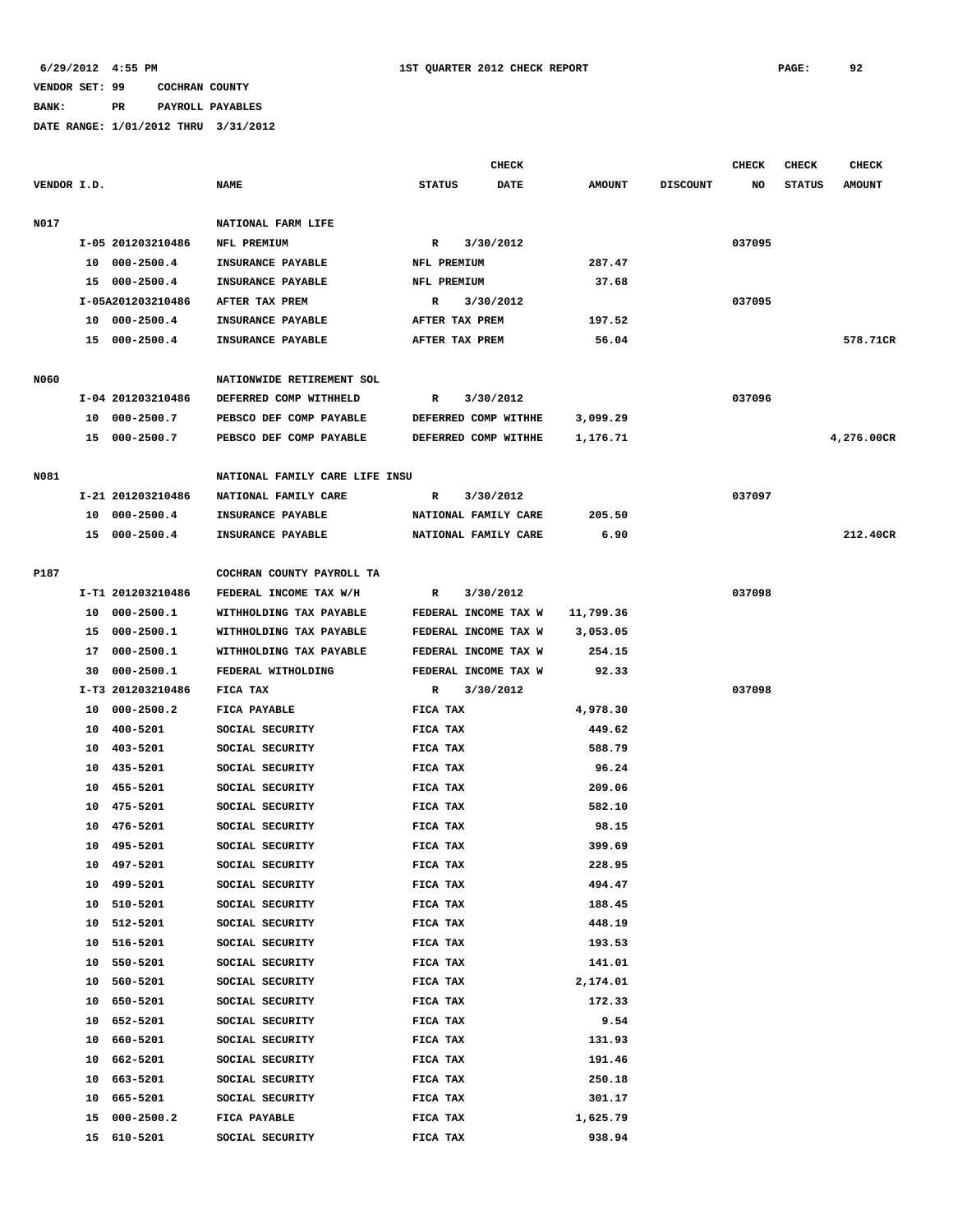**BANK: PR PAYROLL PAYABLES**

|             |    |                   |                            |               | <b>CHECK</b> |               |                 | <b>CHECK</b> | <b>CHECK</b>  | <b>CHECK</b>  |
|-------------|----|-------------------|----------------------------|---------------|--------------|---------------|-----------------|--------------|---------------|---------------|
| VENDOR I.D. |    |                   | <b>NAME</b>                | <b>STATUS</b> | <b>DATE</b>  | <b>AMOUNT</b> | <b>DISCOUNT</b> | NO           | <b>STATUS</b> | <b>AMOUNT</b> |
| P187        |    |                   | COCHRAN COUNTY PAYROLLCONT |               |              |               |                 |              |               |               |
|             |    | I-T3 201203210486 | FICA TAX                   | R             | 3/30/2012    |               |                 | 037098       |               |               |
|             |    | 15 621-5201       | SOCIAL SECURITY            | FICA TAX      |              | 379.21        |                 |              |               |               |
|             | 15 | 622-5201          | SOCIAL SECURITY            | FICA TAX      |              | 377.14        |                 |              |               |               |
|             | 15 | 623-5201          | SOCIAL SECURITY            | FICA TAX      |              | 384.73        |                 |              |               |               |
|             | 15 | 624-5201          | SOCIAL SECURITY            | FICA TAX      |              | 319.96        |                 |              |               |               |
|             | 17 | $000 - 2500.2$    | FICA PAYABLE               | FICA TAX      |              | 122.65        |                 |              |               |               |
|             | 17 | 573-5201          | SOCIAL SECURITY            | FICA TAX      |              | 181.05        |                 |              |               |               |
|             | 30 | $000 - 2500.2$    | FICA                       | FICA TAX      |              | 38.31         |                 |              |               |               |
|             | 30 | 518-5201          | SOCIAL SECURITY            | FICA TAX      |              | 56.54         |                 |              |               |               |
|             |    | I-T4 201203210486 | MEDICARE TAX               | R             | 3/30/2012    |               |                 | 037098       |               |               |
|             | 10 | 000-2500.2        | FICA PAYABLE               | MEDICARE TAX  |              | 1,718.69      |                 |              |               |               |
|             | 10 | 400-5201          | SOCIAL SECURITY            | MEDICARE TAX  |              | 105.15        |                 |              |               |               |
|             | 10 | 403-5201          | SOCIAL SECURITY            | MEDICARE TAX  |              | 137.69        |                 |              |               |               |
|             | 10 | 435-5201          | SOCIAL SECURITY            | MEDICARE TAX  |              | 22.51         |                 |              |               |               |
|             | 10 | 455-5201          | SOCIAL SECURITY            | MEDICARE TAX  |              | 48.89         |                 |              |               |               |
|             | 10 | 475-5201          | SOCIAL SECURITY            | MEDICARE TAX  |              | 136.14        |                 |              |               |               |
|             | 10 | 476-5201          | SOCIAL SECURITY            | MEDICARE TAX  |              | 22.96         |                 |              |               |               |
|             | 10 | 495-5201          | SOCIAL SECURITY            | MEDICARE TAX  |              | 93.48         |                 |              |               |               |
|             | 10 | 497-5201          | SOCIAL SECURITY            | MEDICARE TAX  |              | 53.55         |                 |              |               |               |
|             | 10 | 499-5201          | SOCIAL SECURITY            | MEDICARE TAX  |              | 115.64        |                 |              |               |               |
|             | 10 | 510-5201          | SOCIAL SECURITY            | MEDICARE TAX  |              | 44.08         |                 |              |               |               |
|             | 10 | 512-5201          | SOCIAL SECURITY            | MEDICARE TAX  |              | 104.81        |                 |              |               |               |
|             | 10 | 516-5201          | SOCIAL SECURITY            | MEDICARE TAX  |              | 45.27         |                 |              |               |               |
|             | 10 | 550-5201          | SOCIAL SECURITY            | MEDICARE TAX  |              | 32.98         |                 |              |               |               |
|             | 10 | 560-5201          | SOCIAL SECURITY            | MEDICARE TAX  |              | 508.44        |                 |              |               |               |
|             | 10 | 650-5201          | SOCIAL SECURITY            | MEDICARE TAX  |              | 40.30         |                 |              |               |               |
|             | 10 | 652-5201          | SOCIAL SECURITY            | MEDICARE TAX  |              | 2.23          |                 |              |               |               |
|             | 10 | 660-5201          | SOCIAL SECURITY            | MEDICARE TAX  |              | 30.85         |                 |              |               |               |
|             | 10 | 662-5201          | SOCIAL SECURITY            | MEDICARE TAX  |              | 44.78         |                 |              |               |               |
|             | 10 | 663-5201          | SOCIAL SECURITY            | MEDICARE TAX  |              | 58.51         |                 |              |               |               |
|             | 10 | 665-5201          | SOCIAL SECURITY            | MEDICARE TAX  |              | 70.43         |                 |              |               |               |
|             | 15 | 000-2500.2        | FICA PAYABLE               | MEDICARE TAX  |              | 561.28        |                 |              |               |               |
|             |    | 15 610-5201       | SOCIAL SECURITY            | MEDICARE TAX  |              | 219.58        |                 |              |               |               |
|             |    | 15 621-5201       | SOCIAL SECURITY            | MEDICARE TAX  |              | 88.69         |                 |              |               |               |
|             |    | 15 622-5201       | SOCIAL SECURITY            | MEDICARE TAX  |              | 88.20         |                 |              |               |               |
|             |    | 15 623-5201       | SOCIAL SECURITY            | MEDICARE TAX  |              | 89.98         |                 |              |               |               |
|             |    | 15 624-5201       | SOCIAL SECURITY            | MEDICARE TAX  |              | 74.83         |                 |              |               |               |
|             |    | 17 000-2500.2     | FICA PAYABLE               | MEDICARE TAX  |              | 42.34         |                 |              |               |               |
|             |    | 17 573-5201       | SOCIAL SECURITY            | MEDICARE TAX  |              | 42.34         |                 |              |               |               |
|             |    | 30 000-2500.2     | FICA                       | MEDICARE TAX  |              | 13.22         |                 |              |               |               |
|             |    | 30 518-5201       | SOCIAL SECURITY            | MEDICARE TAX  |              | 13.22         |                 |              |               | 36,621.44CR   |
|             |    |                   |                            |               |              |               |                 |              |               |               |
|             |    |                   |                            |               |              |               |                 |              |               |               |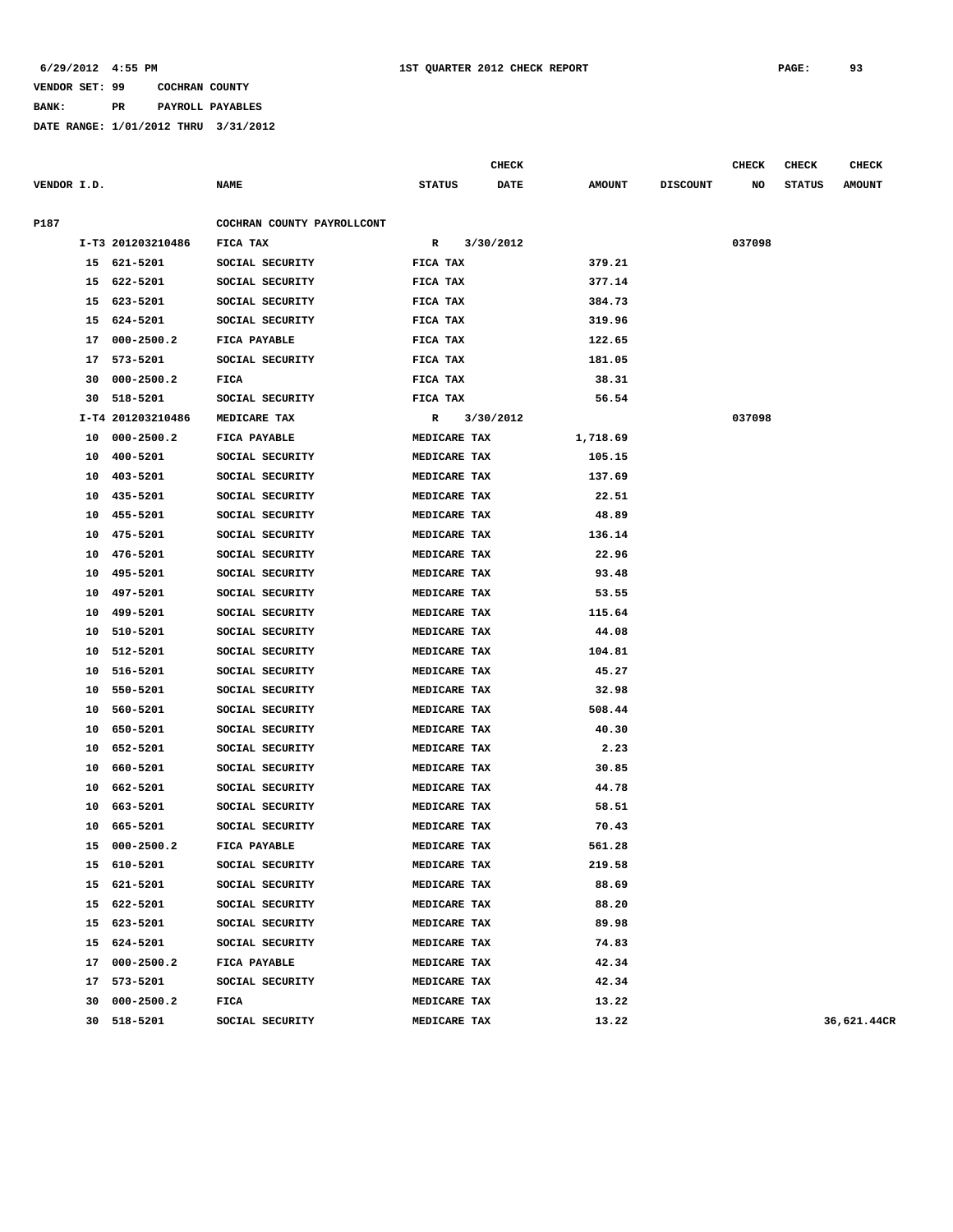**BANK: PR PAYROLL PAYABLES**

|             |    |                   |                         |                          | <b>CHECK</b>         |               |                 | <b>CHECK</b> | <b>CHECK</b>  | <b>CHECK</b>  |
|-------------|----|-------------------|-------------------------|--------------------------|----------------------|---------------|-----------------|--------------|---------------|---------------|
| VENDOR I.D. |    |                   | <b>NAME</b>             | <b>STATUS</b>            | DATE                 | <b>AMOUNT</b> | <b>DISCOUNT</b> | NO           | <b>STATUS</b> | <b>AMOUNT</b> |
|             |    |                   |                         |                          |                      |               |                 |              |               |               |
| T218        |    |                   | TEXAS ASS'N OF COUNTIES |                          |                      |               |                 |              |               |               |
|             |    | I-11 201203210486 | EMPLOYEE PREMIUMS       | R                        | 3/30/2012            |               |                 | 037099       |               |               |
|             | 10 | 400-5202          | <b>GROUP INSURANCE</b>  | EMPLOYEE PREMIUMS        |                      | 1,413.23      |                 |              |               |               |
|             | 10 | 403-5202          | GROUP INSURANCE         | EMPLOYEE PREMIUMS        |                      | 2,295.96      |                 |              |               |               |
|             | 10 | 455-5202          | <b>GROUP INSURANCE</b>  | EMPLOYEE PREMIUMS        |                      | 765.32        |                 |              |               |               |
|             | 10 | 475-5202          | GROUP INSURANCE         | EMPLOYEE PREMIUMS        |                      | 1,530.64      |                 |              |               |               |
|             | 10 | 495-5202          | <b>GROUP INSURANCE</b>  | <b>EMPLOYEE PREMIUMS</b> |                      | 1,530.64      |                 |              |               |               |
|             | 10 | 497-5202          | <b>GROUP INSURANCE</b>  | <b>EMPLOYEE PREMIUMS</b> |                      | 765.32        |                 |              |               |               |
|             | 10 | 499-5202          | GROUP INSURANCE         | <b>EMPLOYEE PREMIUMS</b> |                      | 1,530.64      |                 |              |               |               |
|             | 10 | 510-5202          | <b>GROUP INSURANCE</b>  | EMPLOYEE PREMIUMS        |                      | 765.32        |                 |              |               |               |
|             | 10 | 512-5202          | <b>GROUP INSURANCE</b>  | <b>EMPLOYEE PREMIUMS</b> |                      | 2,326.57      |                 |              |               |               |
|             | 10 | 516-5202          | GROUP INSURANCE [50%]   | <b>EMPLOYEE PREMIUMS</b> |                      | 775.46        |                 |              |               |               |
|             | 10 | 550-5202          | <b>GROUP INSURANCE</b>  | <b>EMPLOYEE PREMIUMS</b> |                      | 765.32        |                 |              |               |               |
|             | 10 | 560-5202          | <b>GROUP INSURANCE</b>  | <b>EMPLOYEE PREMIUMS</b> |                      | 8,387.91      |                 |              |               |               |
|             | 10 | 650-5202          | GROUP INSURANCE         | <b>EMPLOYEE PREMIUMS</b> |                      | 803.59        |                 |              |               |               |
|             | 10 | 652-5202          | <b>GROUP INSURANCE</b>  | <b>EMPLOYEE PREMIUMS</b> |                      | 38.26         |                 |              |               |               |
|             | 10 | 660-5202          | GROUP INSURANCE [35%]   | <b>EMPLOYEE PREMIUMS</b> |                      | 528.63        |                 |              |               |               |
|             | 10 | 662-5202          | <b>GROUP INSURANCE</b>  | <b>EMPLOYEE PREMIUMS</b> |                      | 688.79        |                 |              |               |               |
|             | 10 | 663-5202          | <b>GROUP INSURANCE</b>  | <b>EMPLOYEE PREMIUMS</b> |                      | 765.32        |                 |              |               |               |
|             | 10 | 665-5202          | <b>GROUP INSURANCE</b>  | EMPLOYEE PREMIUMS        |                      | 765.32        |                 |              |               |               |
|             | 15 | 610-5202          | <b>GROUP INSURANCE</b>  | <b>EMPLOYEE PREMIUMS</b> |                      | 3,178.69      |                 |              |               |               |
|             | 15 | 621-5202          | <b>GROUP INSURANCE</b>  | EMPLOYEE PREMIUMS        |                      | 1,530.64      |                 |              |               |               |
|             | 15 | 622-5202          | <b>GROUP INSURANCE</b>  | EMPLOYEE PREMIUMS        |                      | 1,530.64      |                 |              |               |               |
|             | 15 | 623-5202          | GROUP INSURANCE         | EMPLOYEE PREMIUMS        |                      | 1,530.64      |                 |              |               |               |
|             | 15 | 624-5202          | <b>GROUP INSURANCE</b>  | <b>EMPLOYEE PREMIUMS</b> |                      | 1,530.64      |                 |              |               |               |
|             | 17 | 573-5202          | GROUP HEALTH INSURANCE  | <b>EMPLOYEE PREMIUMS</b> |                      | 765.32        |                 |              |               |               |
|             | 30 | 518-5202          | GROUP INSURANCE [15%]   | EMPLOYEE PREMIUMS        |                      | 226.55        |                 |              |               |               |
|             |    | I-12 201203210486 | GROUP LIFE INSURANCE    | R                        | 3/30/2012            |               |                 | 037099       |               |               |
|             | 10 | 400-5202          | GROUP INSURANCE         |                          | GROUP LIFE INSURANCE | 7.29          |                 |              |               |               |
|             | 10 | 403-5202          | GROUP INSURANCE         |                          | GROUP LIFE INSURANCE | 11.85         |                 |              |               |               |
|             | 10 | 455-5202          | <b>GROUP INSURANCE</b>  |                          | GROUP LIFE INSURANCE | 3.95          |                 |              |               |               |
|             | 10 | 475-5202          | <b>GROUP INSURANCE</b>  |                          | GROUP LIFE INSURANCE | 7.90          |                 |              |               |               |
|             | 10 | 495-5202          | GROUP INSURANCE         |                          | GROUP LIFE INSURANCE | 7.90          |                 |              |               |               |
|             |    | 10 497-5202       | <b>GROUP INSURANCE</b>  |                          | GROUP LIFE INSURANCE | 3.95          |                 |              |               |               |
|             | 10 | 499-5202          | GROUP INSURANCE         |                          | GROUP LIFE INSURANCE | 7.90          |                 |              |               |               |
|             | 10 | 510-5202          | GROUP INSURANCE         |                          | GROUP LIFE INSURANCE | 3.95          |                 |              |               |               |
|             | 10 | 512-5202          | GROUP INSURANCE         |                          | GROUP LIFE INSURANCE | 12.01         |                 |              |               |               |
|             | 10 | 516-5202          | GROUP INSURANCE [50%]   |                          | GROUP LIFE INSURANCE | 4.02          |                 |              |               |               |
|             | 10 | 550-5202          | <b>GROUP INSURANCE</b>  |                          | GROUP LIFE INSURANCE | 3.95          |                 |              |               |               |
|             | 10 | 560-5202          | GROUP INSURANCE         |                          | GROUP LIFE INSURANCE | 41.33         |                 |              |               |               |
|             |    | 10 650-5202       | GROUP INSURANCE         |                          | GROUP LIFE INSURANCE | 4.15          |                 |              |               |               |
|             | 10 | 652-5202          | <b>GROUP INSURANCE</b>  |                          | GROUP LIFE INSURANCE | 0.19          |                 |              |               |               |
|             | 10 | 660-5202          | GROUP INSURANCE [35%]   |                          | GROUP LIFE INSURANCE | 2.72          |                 |              |               |               |
|             |    | 10 662-5202       | GROUP INSURANCE         |                          | GROUP LIFE INSURANCE | 3.56          |                 |              |               |               |
|             |    | 10 663-5202       | GROUP INSURANCE         |                          | GROUP LIFE INSURANCE | 3.95          |                 |              |               |               |
|             | 10 | 665-5202          | GROUP INSURANCE         |                          | GROUP LIFE INSURANCE | 3.95          |                 |              |               |               |
|             | 15 | 610-5202          | GROUP INSURANCE         |                          | GROUP LIFE INSURANCE | 12.66         |                 |              |               |               |
|             |    | 15 621-5202       | GROUP INSURANCE         |                          | GROUP LIFE INSURANCE | 7.90          |                 |              |               |               |
|             |    |                   |                         |                          |                      |               |                 |              |               |               |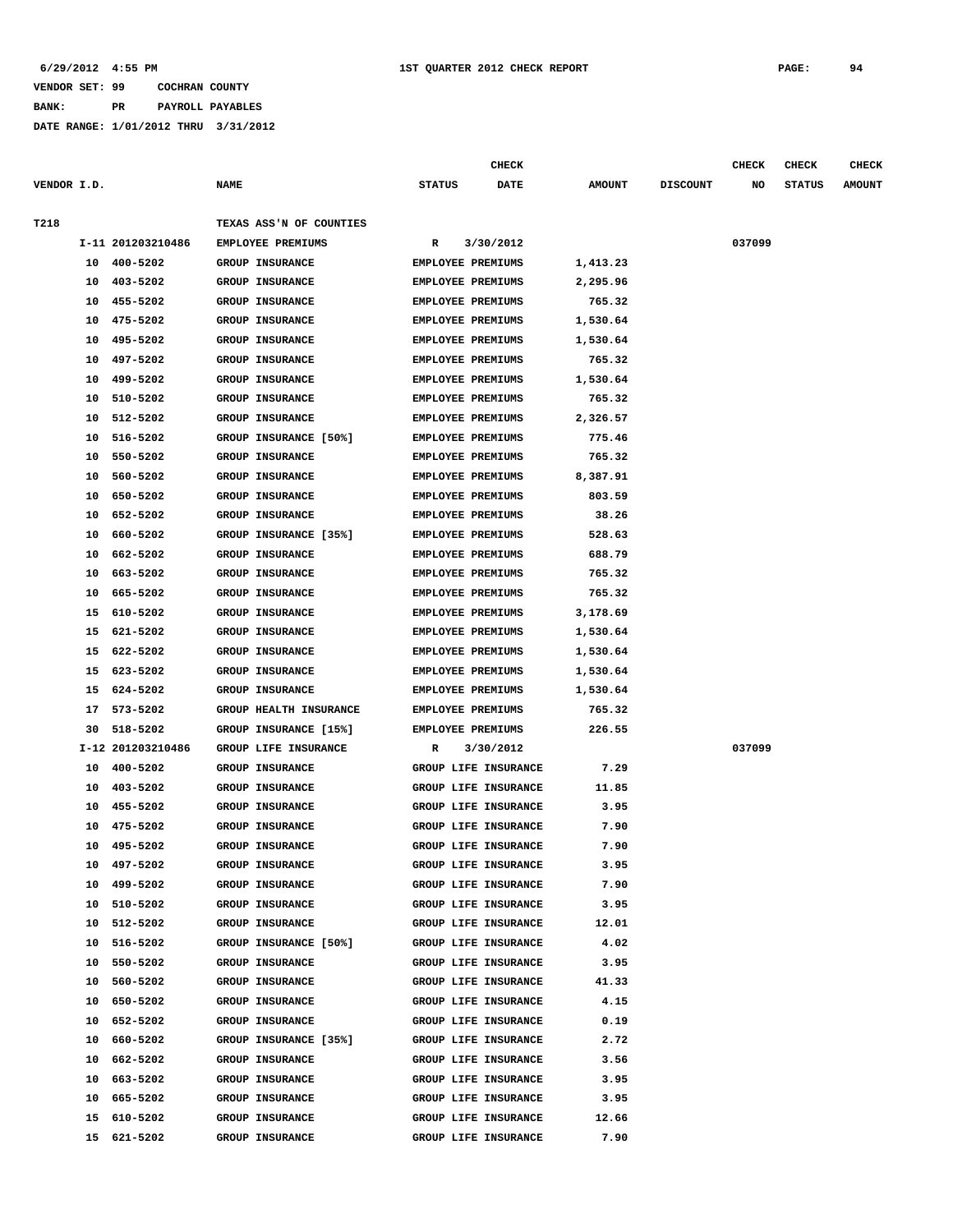## **BANK: PR PAYROLL PAYABLES**

**DATE RANGE: 1/01/2012 THRU 3/31/2012**

|                  |                   |                                          |                      | <b>CHECK</b>                 |               |                 | <b>CHECK</b> | <b>CHECK</b>  | <b>CHECK</b>  |
|------------------|-------------------|------------------------------------------|----------------------|------------------------------|---------------|-----------------|--------------|---------------|---------------|
| VENDOR I.D.      |                   | <b>NAME</b>                              | <b>STATUS</b>        | <b>DATE</b>                  | <b>AMOUNT</b> | <b>DISCOUNT</b> | NO           | <b>STATUS</b> | <b>AMOUNT</b> |
|                  |                   |                                          |                      |                              |               |                 |              |               |               |
| T218             |                   | TEXAS ASS'N OF COUNTIECONT               |                      |                              |               |                 |              |               |               |
|                  | I-12 201203210486 | GROUP LIFE INSURANCE                     | $\mathbb{R}$         | 3/30/2012                    |               |                 | 037099       |               |               |
|                  | 15 622-5202       | <b>GROUP INSURANCE</b>                   | GROUP LIFE INSURANCE |                              | 3.95          |                 |              |               |               |
|                  | 15 623-5202       | <b>GROUP INSURANCE</b>                   | GROUP LIFE INSURANCE |                              | 7.90          |                 |              |               |               |
|                  | 15 624-5202       | <b>GROUP INSURANCE</b>                   | GROUP LIFE INSURANCE |                              | 7.90          |                 |              |               |               |
|                  | 17 573-5202       | GROUP HEALTH INSURANCE                   | GROUP LIFE INSURANCE |                              | 3.95          |                 |              |               |               |
|                  | 30 518-5202       | GROUP INSURANCE [15%]                    | GROUP LIFE INSURANCE |                              | 1.16          |                 |              |               |               |
|                  | I-15 201203210486 | DEPENDENT HEALTH PREM WITHHELD R         |                      | 3/30/2012                    |               |                 | 037099       |               |               |
|                  | 15 000-2500.4     | <b>INSURANCE PAYABLE</b>                 | DEPENDENT HEALTH PRE |                              | 841.84        |                 |              |               | 37,757.14CR   |
|                  |                   |                                          |                      |                              |               |                 |              |               |               |
| T266             |                   | TREASURER OF VIRGINIA                    |                      |                              |               |                 |              |               |               |
|                  | I-CJS201203210486 | CASE ID#0003452040                       | $\mathbb{R}$         | 3/30/2012                    |               |                 | 037100       |               |               |
|                  | 10 000-2500.8     | CHILD SUPPORT PAYABLE CASE ID#0003452040 |                      |                              | 566.37        |                 |              |               | 566.37CR      |
|                  |                   |                                          |                      |                              |               |                 |              |               |               |
| C <sub>253</sub> |                   | COCHRAN COUNTY MONEY MKT                 |                      |                              |               |                 |              |               |               |
|                  | I-201203210487    | NON-DEPT SUPP DEATH                      | R                    | 3/30/2012                    |               |                 | 037101       |               |               |
|                  | 10 409-5207       | SUPPLEMENTAL DEATH BENEFITS              |                      | NON-DEPT SUPP DEATH 1,392.94 |               |                 |              |               | 1,392.94CR    |

| ** TOTALS **    | <b>NO</b>           |      | INVOICE AMOUNT | <b>DISCOUNTS</b> | CHECK AMOUNT |
|-----------------|---------------------|------|----------------|------------------|--------------|
| REGULAR CHECKS: | 33                  |      | 0.00           | 0.00             | 372,979.48CR |
| HAND CHECKS:    | 0                   |      | 0.00           | 0.00             | 0.00         |
| DRAFTS:         | 0                   |      | 0.00           | 0.00             | 0.00         |
| EFT:            | 0                   |      | 0.00           | 0.00             | 0.00         |
| NON CHECKS:     | 0                   |      | 0.00           | 0.00             | 0.00         |
|                 |                     |      |                |                  |              |
| VOID CHECKS:    | 0 VOID DEBITS       | 0.00 |                |                  |              |
|                 | <b>VOID CREDITS</b> | 0.00 | 0.00           | 0.00             |              |

**TOTAL ERRORS: 0**

|                 | G/L ACCOUNT    | <b>NAME</b>             | <b>AMOUNT</b> |
|-----------------|----------------|-------------------------|---------------|
|                 |                |                         |               |
| 10              | 000-2500.1     | WITHHOLDING TAX PAYABLE | 35, 337.32    |
| 10              | $000 - 2500.2$ | FICA PAYABLE            | 20,365.29     |
| 10              | $000 - 2500.3$ | TCDRS PAYABLE           | 24,685.15     |
| 10              | $000 - 2500.4$ | INSURANCE PAYABLE       | 28,216.17     |
| 10              | $000 - 2500.7$ | PEBSCO DEF COMP PAYABLE | 9,447.87      |
| 10              | $000 - 2500.8$ | CHILD SUPPORT PAYABLE   | 1,699.11      |
| 10              | 400-5201       | SOCIAL SECURITY         | 1,664.31      |
| 10              | 400-5202       | <b>GROUP INSURANCE</b>  | 4,261.56      |
| 10              | 400-5203       | <b>RETIREMENT</b>       | 2,850.30      |
| 10              | 403-5201       | SOCIAL SECURITY         | 2,136.58      |
| 10 <sup>1</sup> | 403-5202       | <b>GROUP INSURANCE</b>  | 6,923.43      |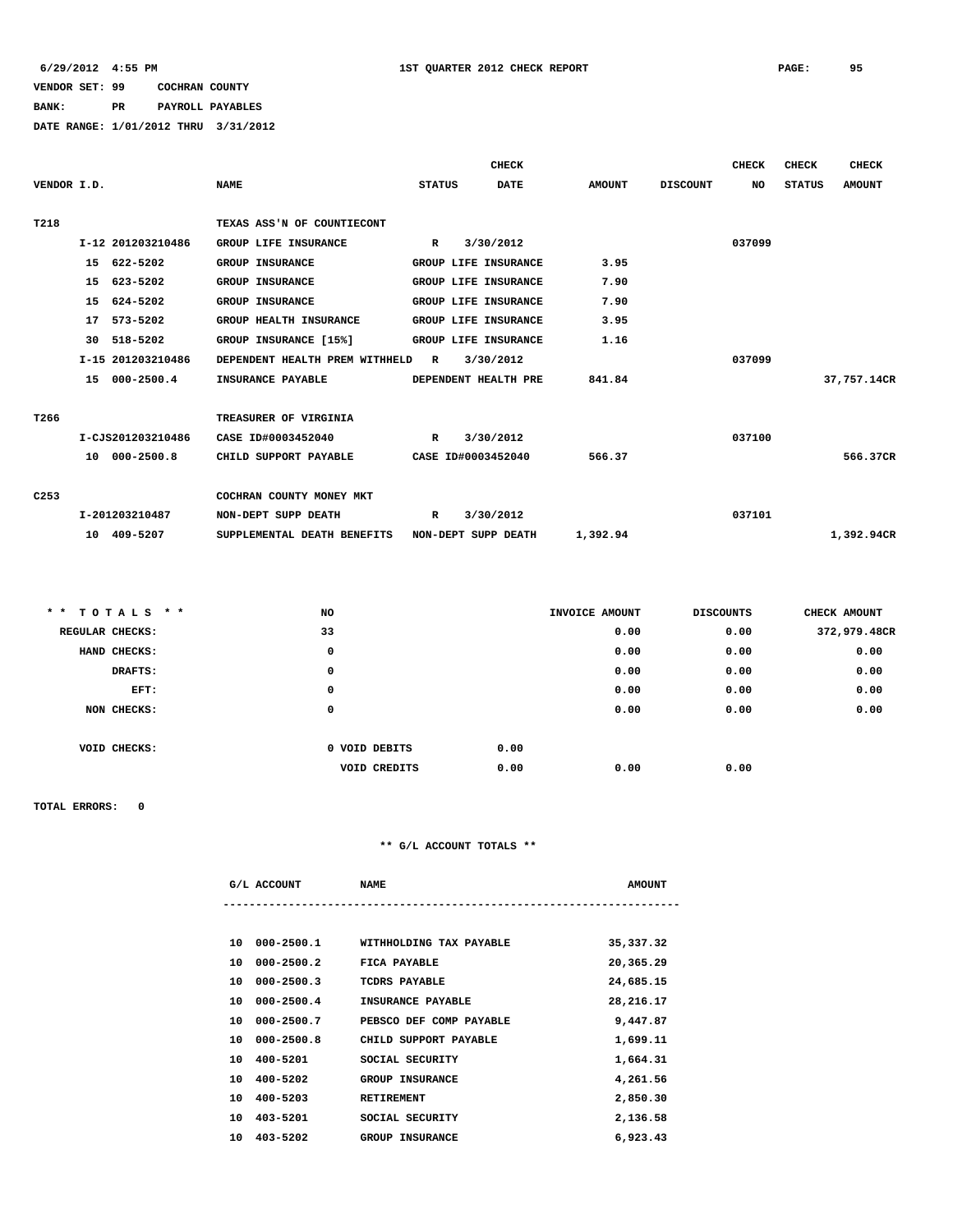| VENDOR SET: 99 |    | COCHRAN COUNTY |                  |
|----------------|----|----------------|------------------|
| <b>BANK:</b>   | РR |                | PAYROLL PAYABLES |

**DATE RANGE: 1/01/2012 THRU 3/31/2012**

|    | G/L ACCOUNT | <b>NAME</b>                 | <b>AMOUNT</b> |
|----|-------------|-----------------------------|---------------|
|    |             |                             |               |
|    |             |                             |               |
|    | 10 403-5203 | <b>RETIREMENT</b>           | 3,711.11      |
|    | 10 409-5207 | SUPPLEMENTAL DEATH BENEFITS | 4,209.01      |
|    | 10 435-5201 | SOCIAL SECURITY             | 356.25        |
|    | 10 435-5203 | <b>RETIREMENT</b>           | 605.37        |
|    | 10 455-5201 | SOCIAL SECURITY             | 807.51        |
|    | 10 455-5202 | <b>GROUP INSURANCE</b>      | 2,307.81      |
|    | 10 455-5203 | <b>RETIREMENT</b>           | 1,315.08      |
|    | 10 475-5201 | SOCIAL SECURITY             | 2,151.33      |
|    | 10 475-5202 | <b>GROUP INSURANCE</b>      | 4,615.62      |
|    | 10 475-5203 | <b>RETIREMENT</b>           | 3,593.22      |
|    | 10 476-5201 | SOCIAL SECURITY             | 363.33        |
|    | 10 476-5203 | RETIREMENT                  | 617.40        |
|    | 10 495-5201 | SOCIAL SECURITY             | 1,479.51      |
|    | 10 495-5202 | <b>GROUP INSURANCE</b>      | 4,615.62      |
|    | 10 495-5203 | <b>RETIREMENT</b>           | 2,514.18      |
|    | 10 497-5201 | SOCIAL SECURITY             | 825.59        |
|    | 10 497-5202 | <b>GROUP INSURANCE</b>      | 2,307.81      |
|    | 10 497-5203 | <b>RETIREMENT</b>           | 1,402.97      |
|    | 10 499-5201 | SOCIAL SECURITY             | 2,117.91      |
|    | 10 499-5202 | <b>GROUP INSURANCE</b>      | 5,384.89      |
|    | 10 499-5203 | <b>RETIREMENT</b>           | 3,611.53      |
| 10 | 510-5201    | SOCIAL SECURITY             | 802.50        |
| 10 | 510-5202    | <b>GROUP INSURANCE</b>      | 2,307.81      |
| 10 | 510-5203    | RETIREMENT                  | 1,135.26      |
|    | 10 512-5201 | SOCIAL SECURITY             | 1,615.81      |
|    | 10 512-5202 | GROUP INSURANCE             | 7,015.74      |
|    | 10 512-5203 | RETIREMENT                  | 2,827.23      |
| 10 | 516-5201    | SOCIAL SECURITY             | 715.56        |
|    | 10 516-5202 | GROUP INSURANCE [50%]       | 2,338.44      |
|    | 10 516-5203 | RETIREMENT                  | 1,194.81      |
|    | 10 550-5201 | SOCIAL SECURITY             | 521.97        |
|    | 10 550-5202 | GROUP INSURANCE             | 2,307.81      |
| 10 | 550-5203    | <b>RETIREMENT</b>           | 887.01        |
| 10 | 560-5201    | SOCIAL SECURITY             | 8,146.47      |
| 10 | 560-5202    | GROUP INSURANCE             | 25,287.72     |
|    | 10 560-5203 | RETIREMENT                  | 13,953.71     |
|    | 10 650-5201 | SOCIAL SECURITY             | 687.15        |
|    | 10 650-5202 | GROUP INSURANCE             | 2,423.22      |
|    | 10 650-5203 | RETIREMENT                  | 1,082.65      |
|    | 10 652-5201 | SOCIAL SECURITY             | 35.31         |
|    | 10 652-5202 | GROUP INSURANCE             | 115.35        |
|    | 10 652-5203 | RETIREMENT                  | 59.97         |
|    | 10 660-5201 | SOCIAL SECURITY             | 487.80        |
|    | 10 660-5202 | GROUP INSURANCE [35%]       | 1,594.05      |
|    | 10 660-5203 | RETIREMENT                  | 814.56        |
| 10 | 662-5201    | SOCIAL SECURITY             | 659.76        |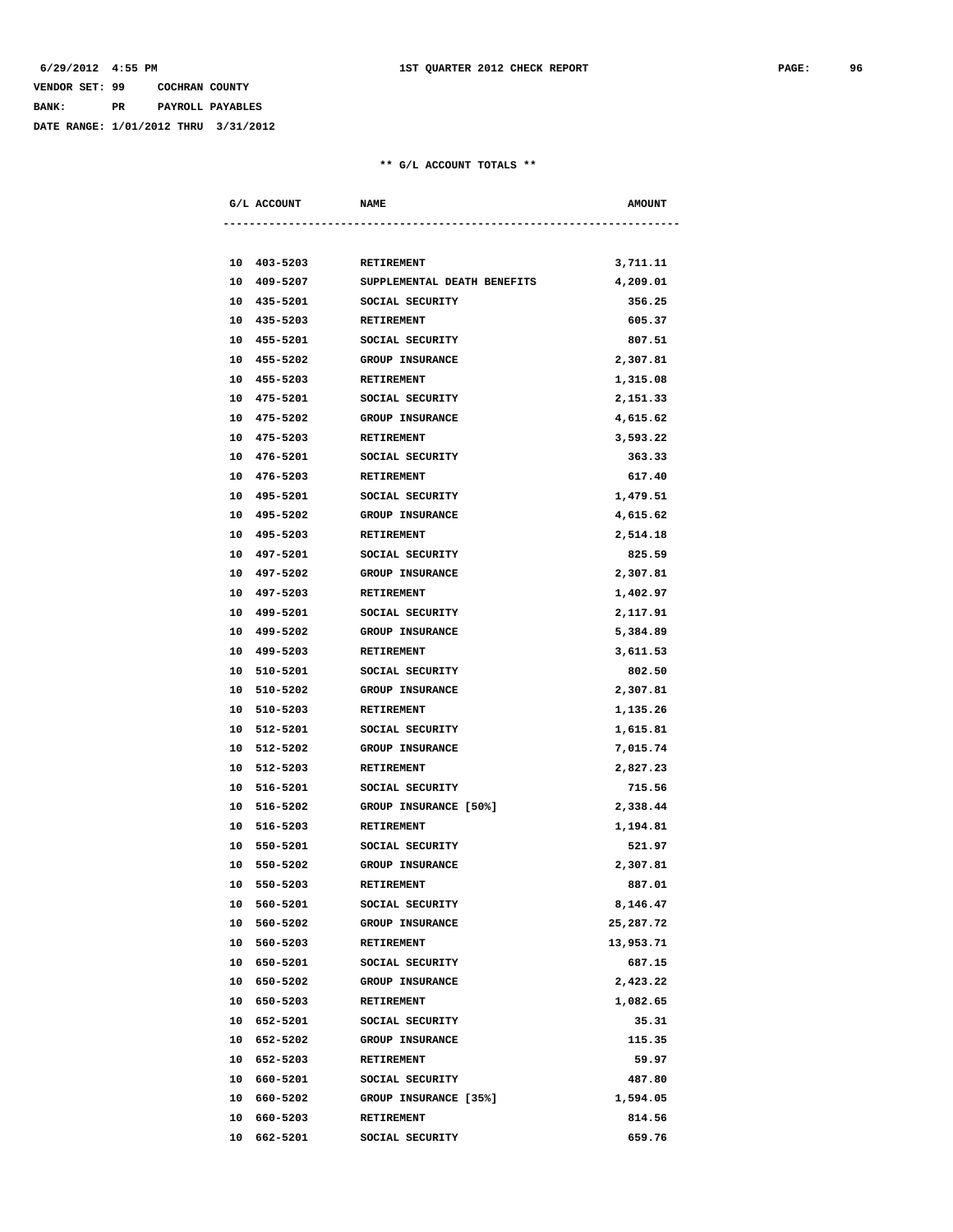## **VENDOR SET: 99 COCHRAN COUNTY BANK: PR PAYROLL PAYABLES**

**DATE RANGE: 1/01/2012 THRU 3/31/2012**

| G/L ACCOUNT |               | <b>NAME</b>              | <b>AMOUNT</b> |
|-------------|---------------|--------------------------|---------------|
|             |               |                          |               |
|             | 10 662-5202   | <b>GROUP INSURANCE</b>   | 2,077.05      |
|             | 10 662-5203   | <b>RETIREMENT</b>        | 1,079.58      |
|             | 10 663-5201   | SOCIAL SECURITY          | 885.91        |
|             | 10 663-5202   | <b>GROUP INSURANCE</b>   | 2,307.81      |
|             | 10 663-5203   | RETIREMENT               | 1,505.43      |
|             | 10 665-5201   | SOCIAL SECURITY          | 1,113.50      |
|             | 10 665-5202   | <b>GROUP INSURANCE</b>   | 2,307.81      |
|             | 10 665-5203   | RETIREMENT               | 1,082.55      |
|             |               | *** FUND TOTAL ***       | 277,877.45    |
|             | 15 000-2500.1 | WITHHOLDING TAX PAYABLE  | 8,870.12      |
|             | 15 000-2500.2 | <b>FICA PAYABLE</b>      | 6,578.94      |
|             | 15 000-2500.3 | <b>TCDRS PAYABLE</b>     | 8,391.19      |
|             | 15 000-2500.4 | <b>INSURANCE PAYABLE</b> | 6,901.24      |
|             | 15 000-2500.7 | PEBSCO DEF COMP PAYABLE  | 3,530.13      |
|             | 15 610-5201   | SOCIAL SECURITY          | 3,475.56      |
|             | 15 610-5202   | <b>GROUP INSURANCE</b>   | 9,574.05      |
|             | 15 610-5203   | <b>RETIREMENT</b>        | 5,920.65      |
|             | 15 621-5201   | SOCIAL SECURITY          | 1,412.06      |
|             | 15 621-5202   | <b>GROUP INSURANCE</b>   | 4,615.62      |
|             | 15 621-5203   | RETIREMENT               | 2,399.58      |
|             | 15 622-5201   | SOCIAL SECURITY          | 1,411.67      |
|             | 15 622-5202   | <b>GROUP INSURANCE</b>   | 4,611.67      |
|             | 15 622-5203   | <b>RETIREMENT</b>        | 2,434.01      |
|             | 15 623-5201   | SOCIAL SECURITY          | 1,424.13      |
|             | 15 623-5202   | <b>GROUP INSURANCE</b>   | 4,615.62      |
|             | 15 623-5203   | RETIREMENT               | 2,430.24      |
|             | 15 624-5201   | SOCIAL SECURITY          | 1,184.37      |
|             | 15 624-5202   | <b>GROUP INSURANCE</b>   | 4,615.62      |
|             | 15 624-5203   | <b>RETIREMENT</b>        | 2,399.04      |
|             |               | *** FUND TOTAL ***       | 86,795.51     |
|             | 17 000-2500.1 | WITHHOLDING TAX PAYABLE  | 742.53        |
|             | 17 000-2500.2 | FICA PAYABLE             | 494.93        |
|             | 17 000-2500.3 | TCDRS PAYABLE            | 601.22        |
|             | 17 573-5201   | SOCIAL SECURITY          | 670.11        |
|             | 17 573-5202   | GROUP HEALTH INSURANCE   | 2,307.81      |
|             | 17 573-5203   | RETIREMENT               | 1,116.54      |
|             |               | *** FUND TOTAL ***       | 5,933.14      |
|             | 30 000-2500.1 | FEDERAL WITHOLDING       | 276.54        |
|             | 30 000-2500.2 | FICA                     | 154.41        |
|             | 30 000-2500.3 | <b>TCDRS</b>             | 187.98        |
|             | 30 000-2500.4 | AFLAC                    | 513.15        |
|             | 30 518-5201   | SOCIAL SECURITY          | 209.06        |
|             | 30 518-5202   | GROUP INSURANCE [15%]    | 683.13        |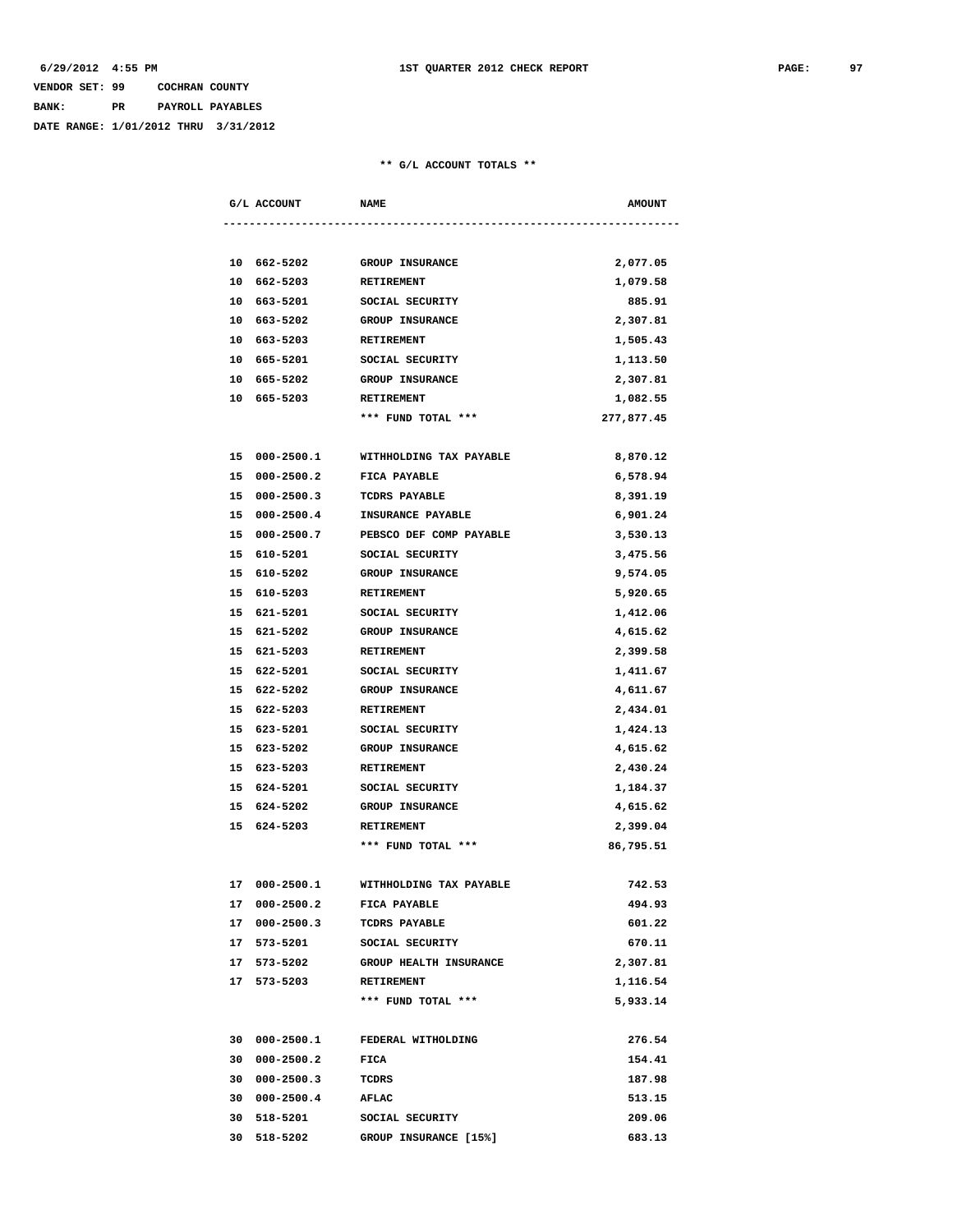**BANK: PR PAYROLL PAYABLES**

**DATE RANGE: 1/01/2012 THRU 3/31/2012**

|                            | G/L ACCOUNT    | <b>NAME</b>                             | <b>AMOUNT</b>      |      |              |  |  |
|----------------------------|----------------|-----------------------------------------|--------------------|------|--------------|--|--|
|                            | 518-5203<br>30 | <b>RETIREMENT</b><br>*** FUND TOTAL *** | 349.11<br>2,373.38 |      |              |  |  |
| VENDOR SET: 99<br>BANK: PR | 33<br>TOTALS:  |                                         | 372,979.48CR       | 0.00 | 372,979.48CR |  |  |
| <b>BANK: PR</b><br>TOTALS: | 33             |                                         | 372,979.48CR       | 0.00 | 372,979.48CR |  |  |
| REPORT TOTALS:             | 378            |                                         | 864,069.63CR       | 0.00 | 859,237.71CR |  |  |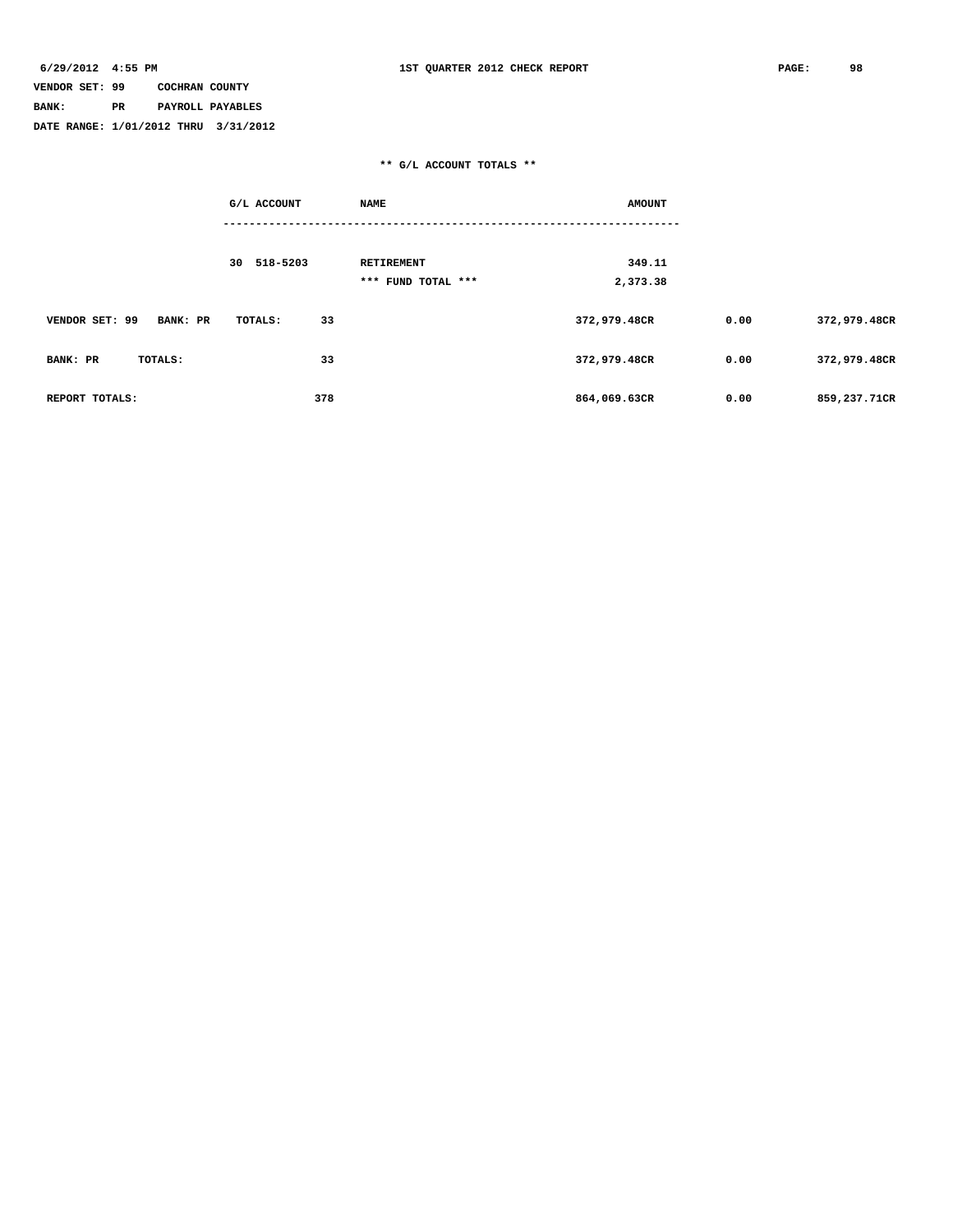### **SELECTION CRITERIA**

| VENDOR SET: 99-         |                                              |
|-------------------------|----------------------------------------------|
| <b>VENDOR:</b>          | ALL                                          |
| BANK CODES: All         |                                              |
| <b>FUNDS:</b>           | All                                          |
| CHECK SELECTION         |                                              |
|                         | CHECK RANGE: 000000 THRU 999999              |
|                         | DATE RANGE: 1/01/2012 THRU 3/31/2012         |
|                         | CHECK AMOUNT RANGE: 0.00 THRU 999,999,999.99 |
| INCLUDE ALL VOIDS: YES  |                                              |
|                         | --------------------------------------       |
| PRINT OPTIONS           |                                              |
| SEQUENCE:               | CHECK NUMBER                                 |
|                         |                                              |
| PRINT TRANSACTIONS: YES |                                              |
| PRINT G/L:              | YES                                          |
| UNPOSTED ONLY:          | NO                                           |
| EXCLUDE UNPOSTED:       | NO                                           |
| MANUAL ONLY:            | NO                                           |
| STUB COMMENTS:          | NO                                           |
| REPORT FOOTER:          | NO                                           |
| CHECK STATUS:           | NO                                           |
| PRINT STATUS:           | $* - \text{all}$                             |
|                         |                                              |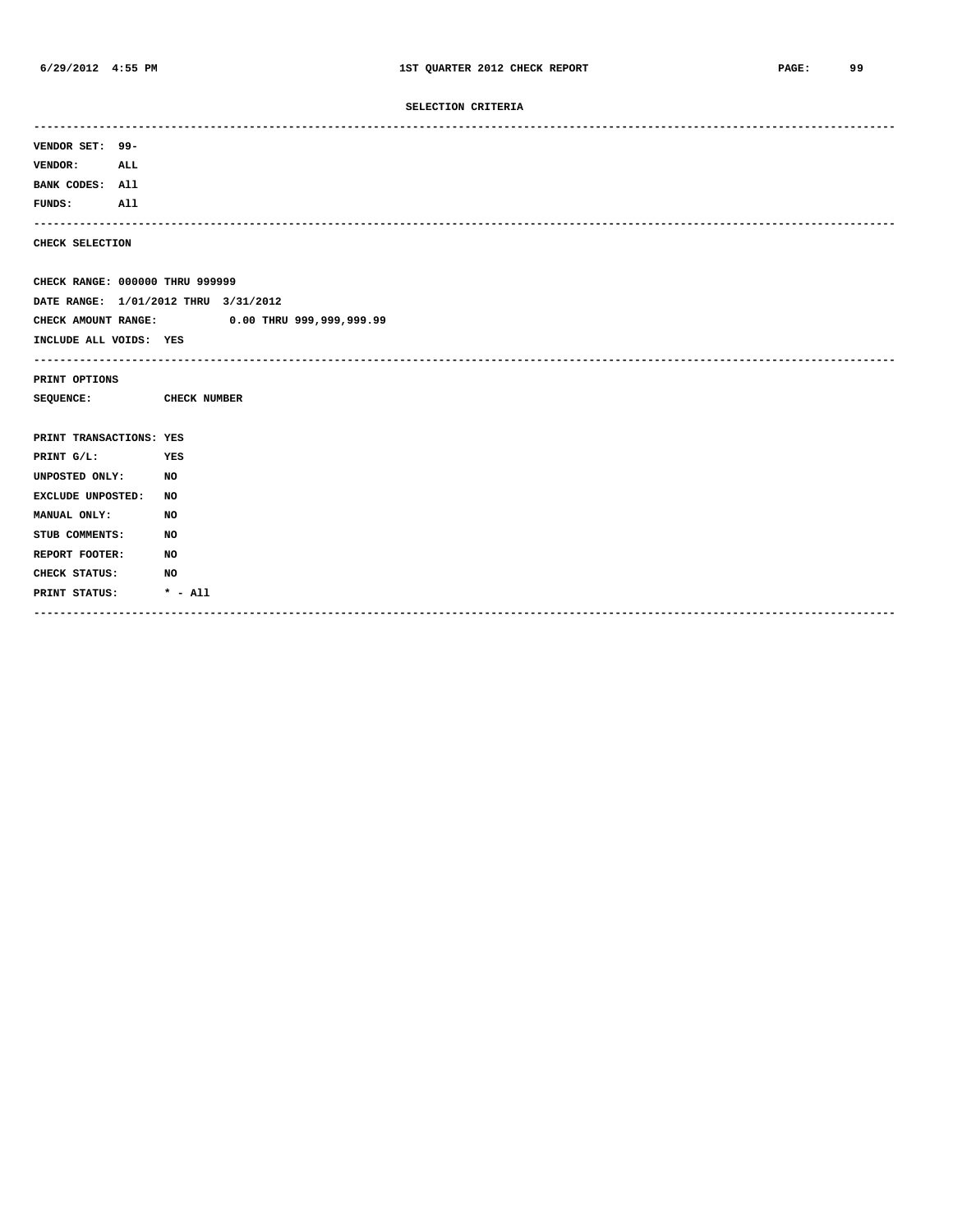# PAYROLL NO#: 01 - COCHRAN COUNTY SORTED BY EMPLOYEE NO# DATE: 1/01/2012 THRU 3/31/2012

## R E P O R T T O T A L S

| 1ST - OUARTER TOTALS<br>NBR CHECKS             | 193 CHECK(S) | 2ND - QUARTER TOTALS<br>0 CHECK(S) |               | 3RD - OUARTER TOTALS<br>0 CHECK(S) |        | 4TH - QUARTER TOTALS<br>0 CHECK(S) |        | ** TOTAL **<br>193 CHECK(S) |           |
|------------------------------------------------|--------------|------------------------------------|---------------|------------------------------------|--------|------------------------------------|--------|-----------------------------|-----------|
| $_{\rm NET}$                                   | 335525.81    |                                    | 0.00          |                                    | 0.00   |                                    | 0.00   |                             | 335525.81 |
| HOURS                                          | AMOUNT       | HOURS                              | <b>AMOUNT</b> | HOURS                              | AMOUNT | HOURS                              | AMOUNT | HOURS                       | AMOUNT    |
| *EARNINGS*                                     |              |                                    |               |                                    |        |                                    |        |                             |           |
| GROSS                                          | 494644.10    |                                    | 0.00          |                                    | 0.00   |                                    | 0.00   |                             | 494644.10 |
| 0.00<br>CO JUDGE SUPPL-                        | 3750.00      | 0.00                               | 0.00          | 0.00                               | 0.00   | 0.00                               | 0.00   | 0.00                        | 3750.00   |
| 8000.00<br>SALARY<br>$\overline{\phantom{a}}$  | 404074.96    | 0.00                               | 0.00          | 0.00                               | 0.00   | 0.00                               | 0.00   | 8000.00                     | 404074.96 |
| REGULAR PAY-<br>3345.25                        | 38935.09     | 0.00                               | 0.00          | 0.00                               | 0.00   | 0.00                               | 0.00   | 3345.25                     | 38935.09  |
| JUV BOARD<br>0.00<br>$\sim$                    | 300.00       | 0.00                               | 0.00          | 0.00                               | 0.00   | 0.00                               | 0.00   | 0.00                        | 300.00    |
| DIST ATTY SUPPL-<br>0.00                       | 1344.15      | 0.00                               | 0.00          | 0.00                               | 0.00   | 0.00                               | 0.00   | 0.00                        | 1344.15   |
| DIST JUDGE SUPPL-<br>0.00                      | 1194.15      | 0.00                               | 0.00          | 0.00                               | 0.00   | 0.00                               | 0.00   | 0.00                        | 1194.15   |
| CO ATTY SUPPL-<br>0.00                         | 7812.48      | 0.00                               | 0.00          | 0.00                               | 0.00   | 0.00                               | 0.00   | 0.00                        | 7812.48   |
| OVERTIME PAY-<br>208.22                        | 5133.94      | 0.00                               | 0.00          | 0.00                               | 0.00   | 0.00                               | 0.00   | 208.22                      | 5133.94   |
| VACATION PAY-<br>215.50                        | 2848.97      | 0.00                               | 0.00          | 0.00                               | 0.00   | 0.00                               | 0.00   | 215.50                      | 2848.97   |
| 416.00<br>HOLIDAY PAY-                         | 6548.79      | 0.00                               | 0.00          | 0.00                               | 0.00   | 0.00                               | 0.00   | 416.00                      | 6548.79   |
| SICK PAY<br>73.00<br>$\overline{\phantom{a}}$  | 1004.67      | 0.00                               | 0.00          | 0.00                               | 0.00   | 0.00                               | 0.00   | 73.00                       | 1004.67   |
| LONGEVITY<br>0.00                              | 5900.00      | 0.00                               | 0.00          | 0.00                               | 0.00   | 0.00                               | 0.00   | 0.00                        | 5900.00   |
| TRAVEL ALLOW-<br>0.00                          | 12124.98     | 0.00                               | 0.00          | 0.00                               | 0.00   | 0.00                               | 0.00   | 0.00                        | 12124.98  |
| CELL PHONE ALLOW-<br>0.00                      | 1490.00      | 0.00                               | 0.00          | 0.00                               | 0.00   | 0.00                               | 0.00   | 0.00                        | 1490.00   |
| JUV PROB SUPPL-<br>0.00                        | 0.00         | 0.00                               | 0.00          | 0.00                               | 0.00   | 0.00                               | 0.00   | 0.00                        | 0.00      |
| MEAL REIMBRSMNT-<br>0.00                       | 56.92        | 0.00                               | 0.00          | 0.00                               | 0.00   | 0.00                               | 0.00   | 0.00                        | 56.92     |
| VEHICLE USE-<br>0.00                           | 759.00       | 0.00                               | 0.00          | 0.00                               | 0.00   | 0.00                               | 0.00   | 0.00                        | 759.00    |
| GRP LIFE INS-<br>0.00                          | 215.13       | 0.00                               | 0.00          | 0.00                               | 0.00   | 0.00                               | 0.00   | 0.00                        | 215.13    |
| TAXABLE UNIFORMS-<br>0.00                      | 1150.87      | 0.00                               | 0.00          | 0.00                               | 0.00   | 0.00                               | 0.00   | 0.00                        | 1150.87   |
| <b>EMPLOYER</b>                                | DEDUCT       | EMPLOYER                           | <b>DEDUCT</b> | EMPLOYER                           | DEDUCT | <b>EMPLOYER</b>                    | DEDUCT | EMPLOYER                    | DEDUCT    |
| *DEDUCTIONS*                                   |              |                                    |               |                                    |        |                                    |        |                             |           |
| TCDRS<br>62893.09                              | 33865.54     | 0.00                               | 0.00          | 0.00                               | 0.00   | 0.00                               | 0.00   | 62893.09                    | 33865.54  |
| 0.00<br>NATIONWIDE -                           | 12978.00     | 0.00                               | 0.00          | 0.00                               | 0.00   | 0.00                               | 0.00   | 0.00                        | 12978.00  |
| 0.00<br>NATIONAL FA-                           | 975.45       | 0.00                               | 0.00          | 0.00                               | 0.00   | 0.00                               | 0.00   | 0.00                        | 975.45    |
| NFL PREMIUM-<br>0.00                           | 760.68       | 0.00                               | 0.00          | 0.00                               | 0.00   | 0.00                               | 0.00   | 0.00                        | 760.68    |
| AFLAC<br>0.00                                  | 2081.70      | 0.00                               | 0.00          | 0.00                               | 0.00   | 0.00                               | 0.00   | 0.00                        | 2081.70   |
| AFLAC-A/TAX-<br>0.00                           | 601.38       | 0.00                               | 0.00          | 0.00                               | 0.00   | 0.00                               | 0.00   | 0.00                        | 601.38    |
| CS - CONFIDENTIAL- 0.00                        | 0.00         | 0.00                               | 0.00          | 0.00                               | 0.00   | 0.00                               | 0.00   | 0.00                        | 0.00      |
| GROUP INS -<br>110971.40                       | 0.00         | 0.00                               | 0.00          | 0.00                               | 0.00   | 0.00                               | 0.00   | 110971.40                   | 0.00      |
| 551.67<br>TAC AD&D<br>$\overline{\phantom{m}}$ | 0.00         | 0.00                               | 0.00          | 0.00                               | 0.00   | 0.00                               | 0.00   | 551.67                      | 0.00      |
| FAM HLTH PR-<br>0.00                           | 2525.52      | 0.00                               | 0.00          | 0.00                               | 0.00   | 0.00                               | 0.00   | 0.00                        | 2525.52   |
| DEP AFTER T-<br>0.00                           | 0.00         | 0.00                               | 0.00          | 0.00                               | 0.00   | 0.00                               | 0.00   | 0.00                        | 0.00      |
| DENTL AFTER-<br>0.00                           | 0.00         | 0.00                               | 0.00          | 0.00                               | 0.00   | 0.00                               | 0.00   | 0.00                        | 0.00      |
| VISION AFTR-<br>0.00                           | 432.18       | 0.00                               | 0.00          | 0.00                               | 0.00   | 0.00                               | 0.00   | 0.00                        | 432.18    |
| CREDIT UNIO-<br>0.00                           | 27571.45     | 0.00                               | 0.00          | 0.00                               | 0.00   | 0.00                               | 0.00   | 0.00                        | 27571.45  |
| IRS TAX LEV-<br>0.00                           | 0.00         | 0.00                               | 0.00          | 0.00                               | 0.00   | 0.00                               | 0.00   | 0.00                        | 0.00      |
| NAT FAMILY -<br>0.00                           | 682.20       | 0.00                               | 0.00          | 0.00                               | 0.00   | 0.00                               | 0.00   | 0.00                        | 682.20    |
| CS-CONFIDENTIAL- 0.00                          | 1699.11      | 0.00                               | 0.00          | 0.00                               | 0.00   | 0.00                               | 0.00   | 0.00                        | 1699.11   |
| CS - CONFIDENTIAL- 0.00                        | 0.00         | 0.00                               | 0.00          | 0.00                               | 0.00   | 0.00                               | 0.00   | 0.00                        | 0.00      |
| TAXABLE                                        | TAX          | TAXABLE                            | TAX           | TAXABLE                            | TAX    | TAXABLE                            | TAX    | TAXABLE                     | TAX       |
| $*$ TAXES $*$                                  |              |                                    |               |                                    |        |                                    |        |                             |           |
| FEDERAL W/H- 441320.56                         | 45226.51     | 0.00                               | 0.00          | 0.00                               | 0.00   | 0.00                               | 0.00   | 441320.56                   | 45226.51  |
| STATE W/H -<br>0.00                            | 0.00         | 0.00                               | 0.00          | 0.00                               | 0.00   | 0.00                               | 0.00   | 0.00                        | 0.00      |
| FICA - 488379.23                               | 20512.03     | 0.00                               | 0.00          | 0.00                               | 0.00   | 0.00                               | 0.00   | 488379.23                   | 20512.03  |
| MEDICARE - 488379.23                           | 7081.54      | 0.00                               | 0.00          | 0.00                               | 0.00   | 0.00                               | 0.00   | 488379.23                   | 7081.54   |
| EIC CREDIT -                                   | 0.00         |                                    | 0.00          |                                    | 0.00   |                                    | 0.00   |                             | 0.00      |